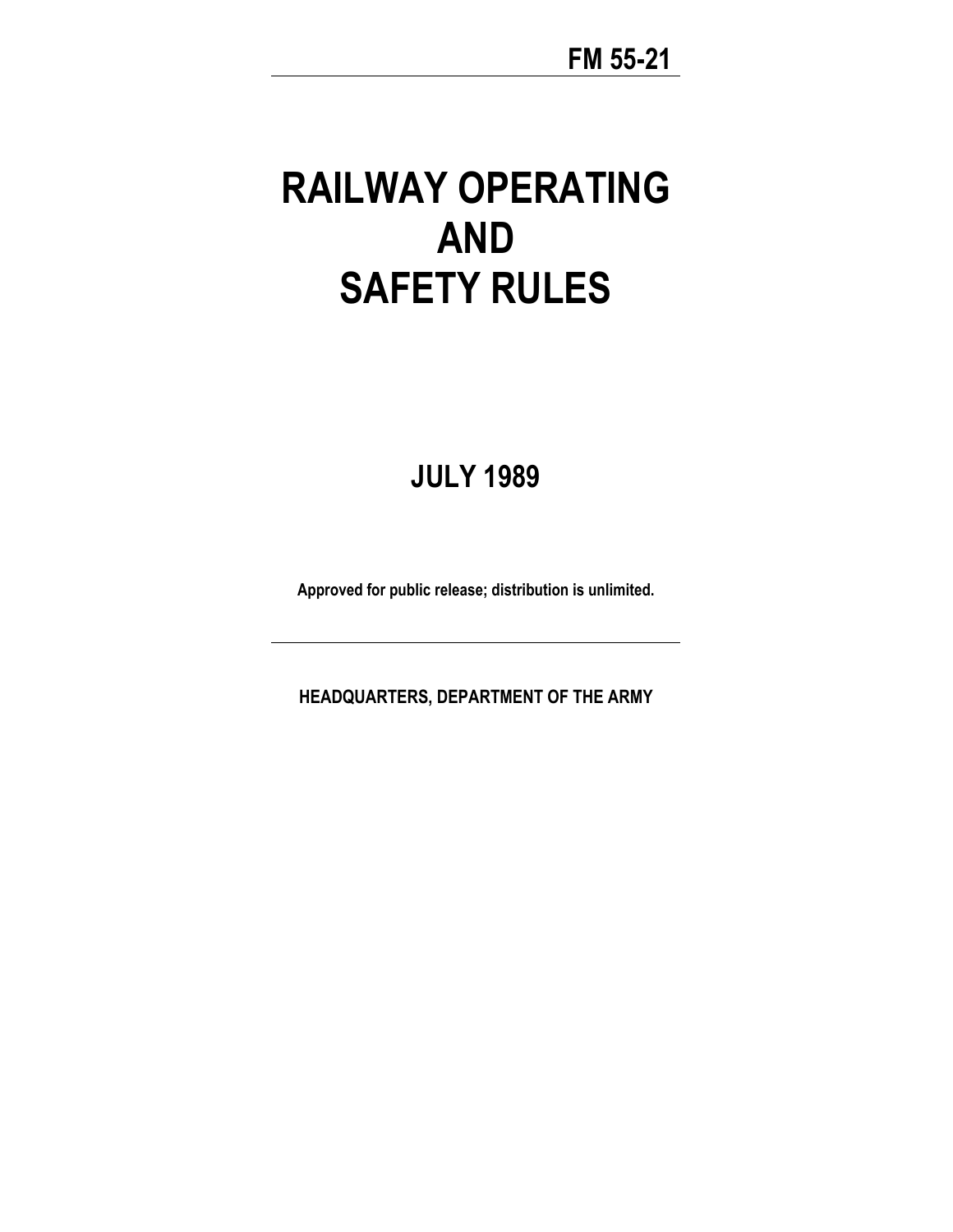**FIELD MANUAL No. 55-21**

HEADQUARTERS DEPARTMENT OF THE ARMY Washington, DC, 17 July 1989

# **RAILWAY OPERATING AND SAFETY RULES**

#### **PREFACE**

The US Army may be called on to operate railroads worldwide. This manual provides a standard code of operating rules for personnel engaged in the operation of military railways. The rules given in this publication are consistent with those of railroads throughout the United States and many foreign countries. Some rules have been modified to be adaptable to operating conditions peculiar to military railroads.

DISTRIBUTION RESTRICTION: Approved for public release; distribution is unlimited.

\*This publication supersedes TM 55-200/TO 45-1-5,14 September 1973, and rescinds DA Forms 4094-R, 4095-R, 4096-R and 4097-R, May 1973.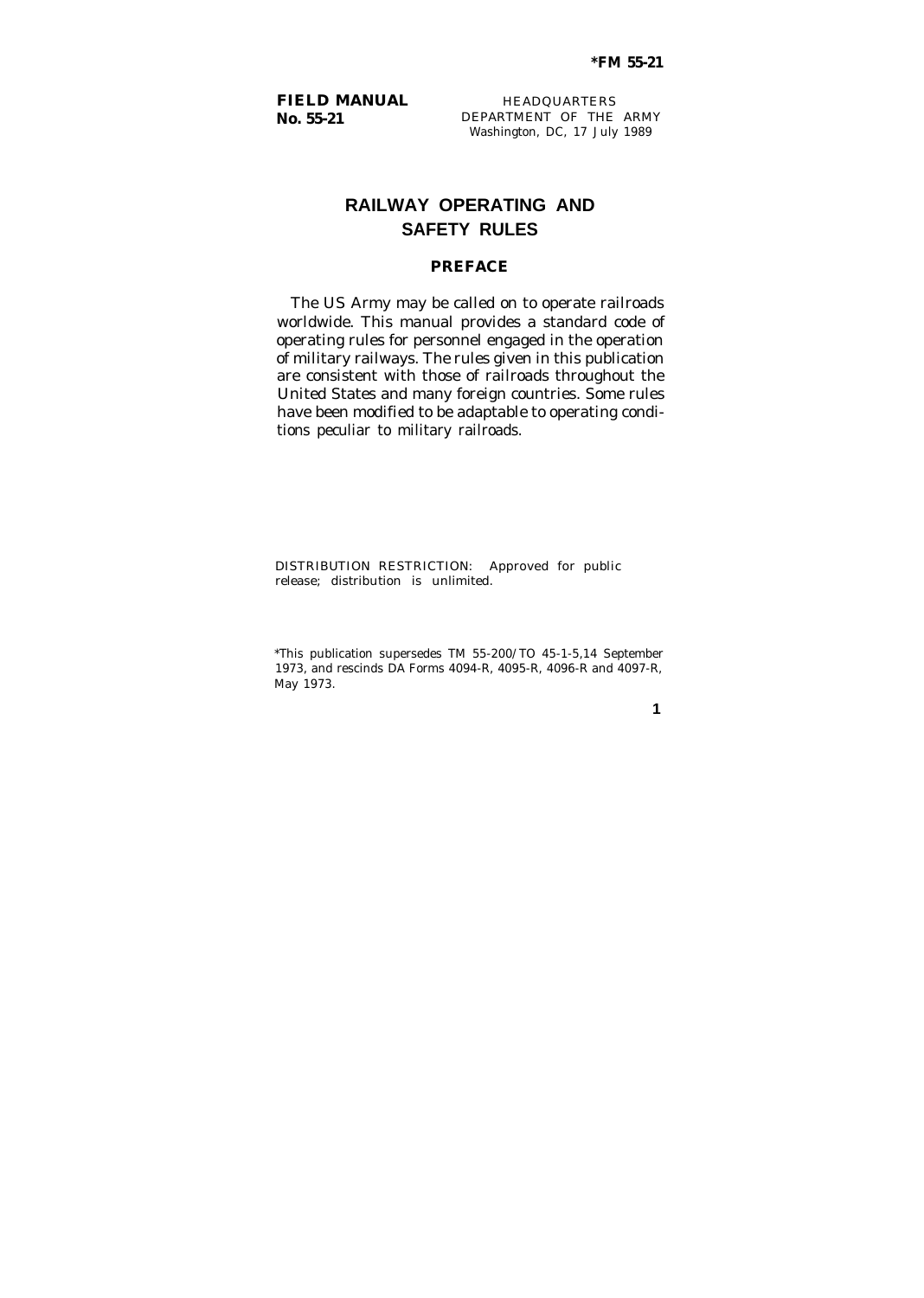In order to work productively and safely, personnel must be knowledgeable of and obey the rules and special instructions of the military railroad. Commanders of railway units and installations or activities assigned and using railway equipment are responsible for selecting, training, and testing railway operating personnel in accordance with this manual and AR 611-201.

The proponent of this publication is HQ TRADOC. Submit changes for improving this publication on DA Form 2028 (Recommended Changes to Publications and Blank Forms) and forward it to Commandant, US Army Transportation School, ATTN: ATSP- TDL, Fort Eustis, VA 23604-5399.

Unless otherwise stated, whenever the masculine gender is used, both men and women are included.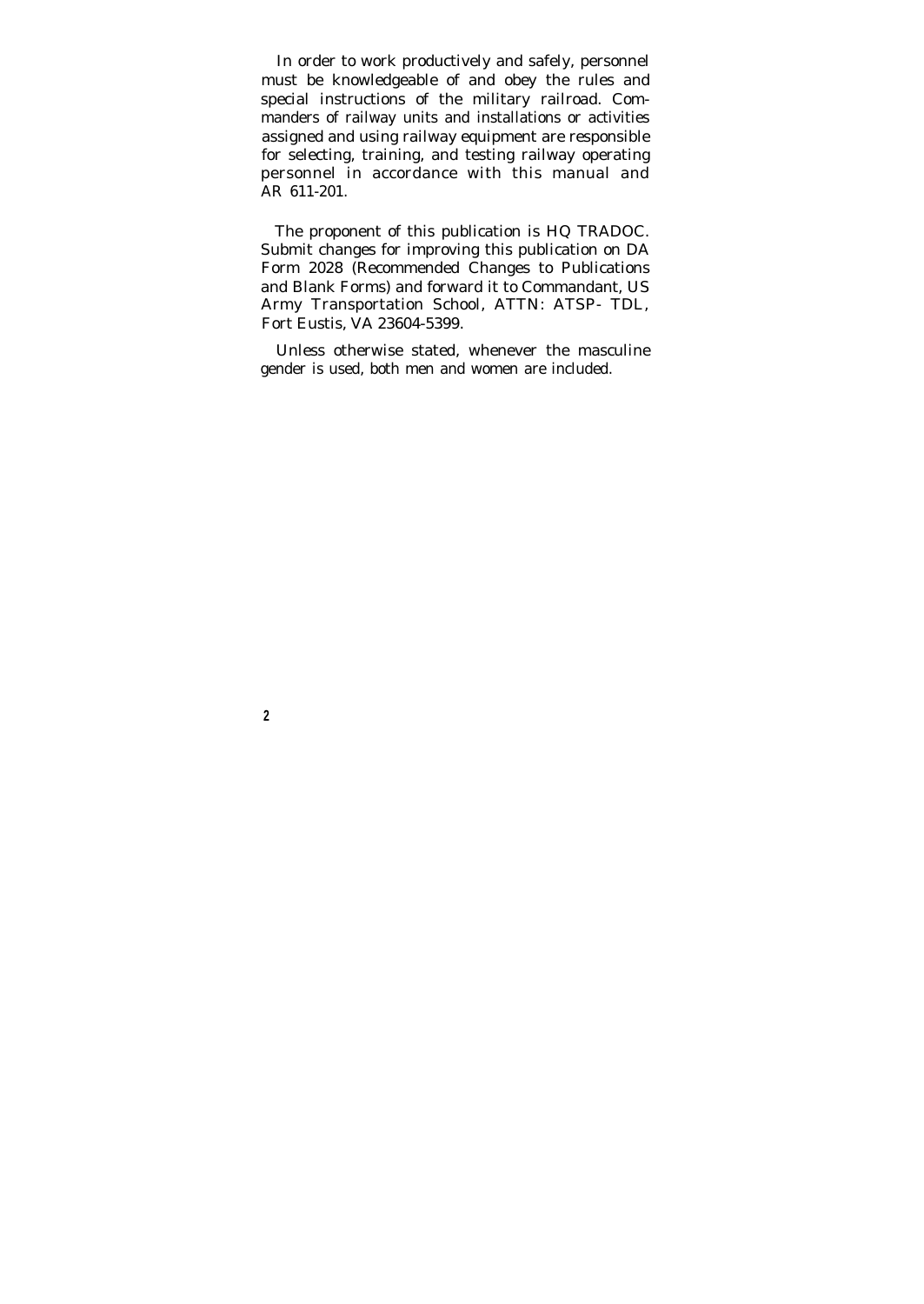# **TABLE OF CONTENTS**

|--|

|                   | Preface                                                                                                                                         | 1                                |
|-------------------|-------------------------------------------------------------------------------------------------------------------------------------------------|----------------------------------|
| <b>CHAPTER 1.</b> | General Rules.<br>Safety Rules.<br>Operating Rules<br>Special Rules                                                                             | 6<br>12<br>13<br>14              |
| <b>CHAPTER 2.</b> | <b>Operating Rules</b><br>Standard Time<br>Timetables<br>Signals and Their Use.<br>Superiority of Trains.<br>Movement of Trains and<br>Engines. | 17<br>17<br>18<br>21<br>40<br>41 |
| <b>CHAPTER 3</b>  | Train Orders<br>Movement by Train Orders<br><b>Prescribed Forms of Train Orders</b><br>Examples of Train Order Forms                            | 75<br>75<br>90<br>93             |
| <b>CHAPTER 4.</b> | Signal Aspects<br>Distant Signals.                                                                                                              | 130<br>130                       |
| <b>CHAPTER 5</b>  | <b>Block Signals</b><br><b>Track Permits Within ABS</b><br>Territory<br>Movement of Trains With the<br>Current of Traffic on a Main             | 132<br>132                       |
|                   |                                                                                                                                                 | 133<br>3                         |

Distribution Restriction: Approved for public release. Distribution is unlimited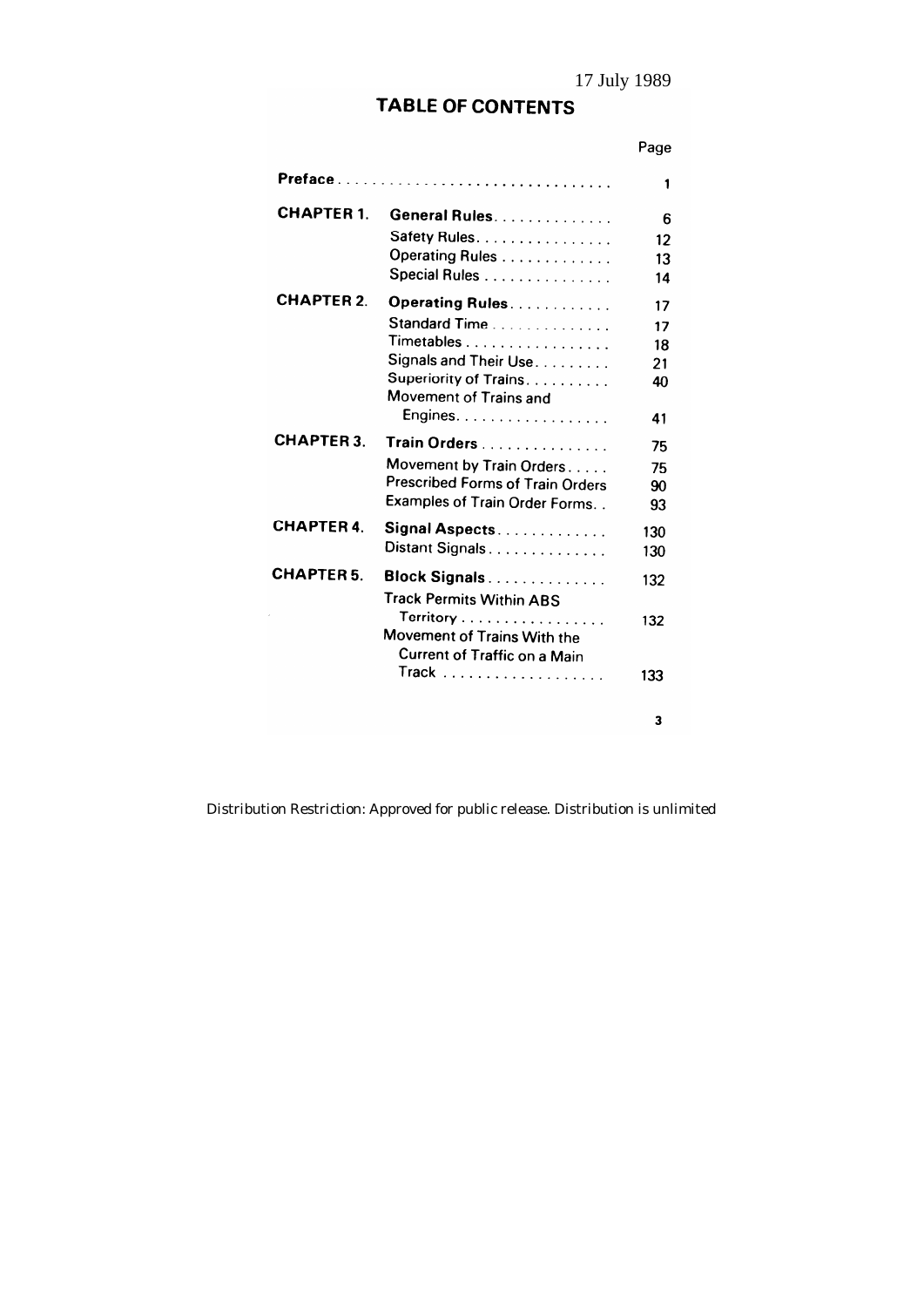# Page

|                   | Protection of Main Tracks Where<br><b>Current of Traffic Has Been</b> |     |
|-------------------|-----------------------------------------------------------------------|-----|
|                   | Fstablished                                                           | 133 |
|                   | Absolute Permissive Block                                             | 135 |
|                   | Block System Rules<br><b>Rules Applicable Only Within</b>             | 135 |
|                   | <b>Centralized Traffic Control</b>                                    |     |
|                   | $Limit.$                                                              | 153 |
| <b>CHAPTER 6.</b> | <b>Track Warrants and Bulletins.</b>                                  | 156 |
|                   | <b>Rules Applicable Only Within</b>                                   |     |
|                   | <b>Track Warrant Control Limits.</b>                                  | 156 |
|                   | Track Bulletin Rules                                                  | 162 |
| <b>CHAPTER 7.</b> | <b>Railroad Radio Rules</b>                                           | 167 |
| <b>CHAPTER 8.</b> | <b>Conduct of Personnel and</b>                                       |     |
|                   | Safety                                                                | 174 |
|                   | General Rules of Conduct                                              | 174 |
|                   | <b>Personal Injuries and Accidents.</b>                               | 183 |
| <b>CHAPTER 9.</b> | <b>Special Rules for Duty</b>                                         |     |
|                   | Personnel                                                             | 204 |
|                   | Train Dispatchers                                                     | 204 |
|                   | Agents and Operators                                                  | 206 |
|                   | Yardmasters                                                           | 206 |
|                   | Engineers                                                             | 209 |
|                   | Conductors                                                            | 211 |
|                   | Trainmen                                                              | 213 |
|                   |                                                                       | 214 |
|                   | <b>Auto-Railer and Track Car</b>                                      |     |
|                   | Drivers                                                               | 214 |
|                   |                                                                       |     |
|                   | Personnel Performing Trailer,                                         |     |
|                   | <b>Container, and Multi-Level</b><br>Operations                       | 215 |

 $\blacktriangleleft$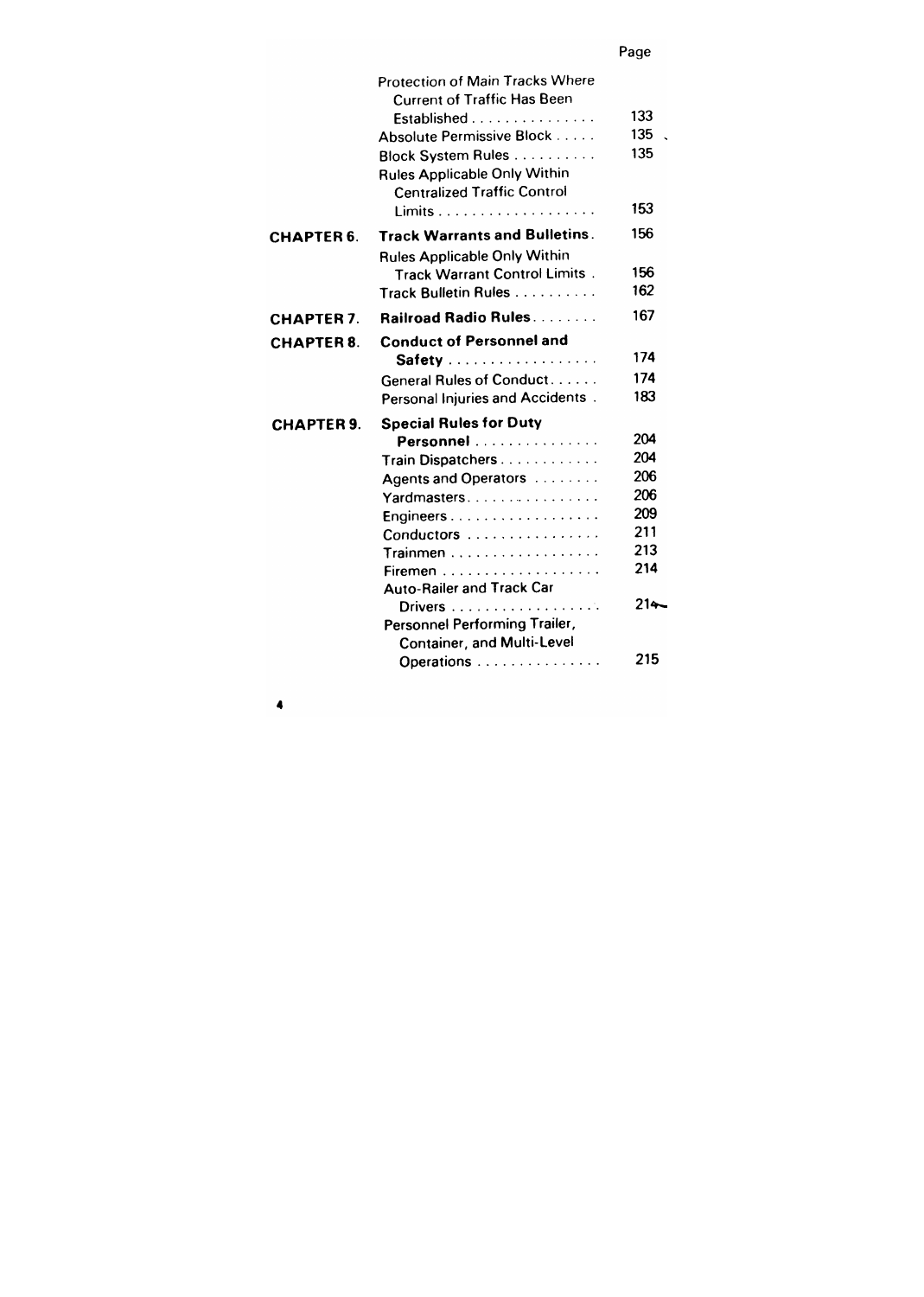# Page

| <b>CHAPTER 10.</b> | Maintenance-of-Way           |     |
|--------------------|------------------------------|-----|
|                    | Personnel                    | 217 |
|                    | General                      | 217 |
|                    | Watchmen                     | 217 |
|                    | Train Clearance.             | 217 |
|                    | Flag Protection              | 218 |
|                    |                              | 218 |
|                    | Camp Cars                    | 218 |
|                    | Tracks and Right-of-Way      | 219 |
|                    | Track Clearances             | 219 |
|                    | Material and Tool Handling   | 219 |
|                    | Tools, Appliances, and       |     |
|                    | Machines                     | 220 |
| <b>CHAPTER 11.</b> | Maintenance-of-Equipment     |     |
|                    | Personnel                    | 223 |
|                    | Safety                       | 223 |
|                    | Clothing and Shoes           | 223 |
|                    | Tools and Machines           | 223 |
|                    | Repair Tracks                | 224 |
|                    | Shop Precautions             | 224 |
|                    | Handtools.                   | 224 |
|                    | Welding and Cutting          | 227 |
|                    | Cranes, Hoists, and Derricks | 232 |
|                    | Ladders and Scaffolds        | 238 |
|                    | Electrical and Line Work     | 240 |
|                    |                              | 243 |
|                    | GLOSSARY                     | 246 |
|                    | REFERENCES                   | 247 |
|                    | <b>INDEX</b>                 | 248 |

 $\begin{array}{c} 5 \end{array}$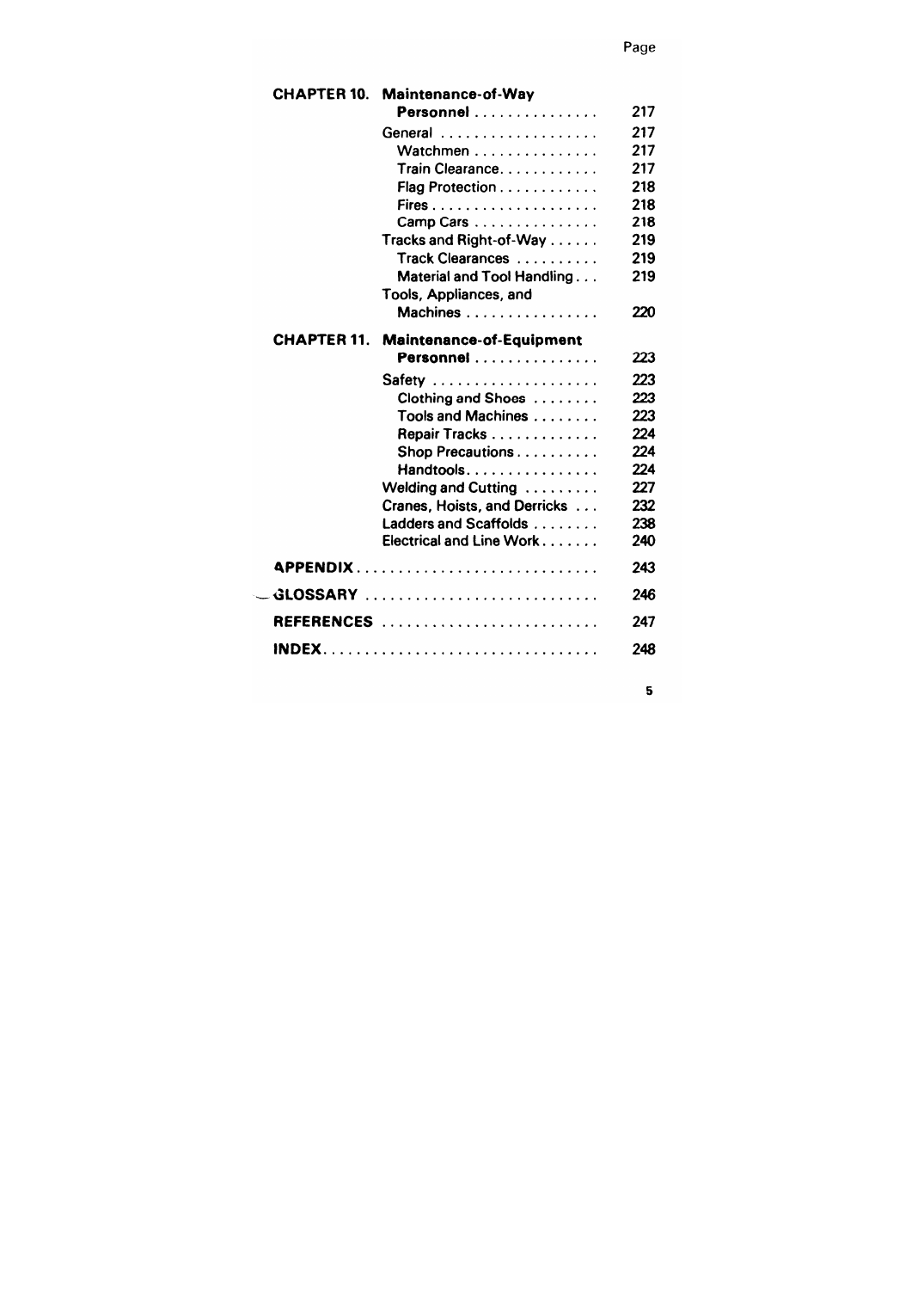#### **CHAPTER 1**

#### **GENERAL RULES**

Department of the Army railways include all railways constructed, maintained, or operated for Army use, whether by military personnel or by civilian personnel under military direction. Department of the Army railways are classified as military and utility railways. Personnel must be knowledgeable of the following terms to understand and comply with the railway operating and safety rules. These rules pertain to the safe operation of the Department of the Army railways and contain other general information for operators and other railway personnel.

*Absolute block—* A length of track in which no train or engine is permitted to enter while it is occupied by another train or engine.

*Absolute permissive block (APB)—* A designated section of track or tracks within which the movement of trains will be governed by block signals, which supersede the superiority of trains. The block signals may be controlled manually or automatically.

*Absolute signal—* A block or interlocking signal designated by an "A" marker or the absence of a number plate.

*Automatic block signal system (ABS)—* A series of consecutive blocks governed by block signals, cab signals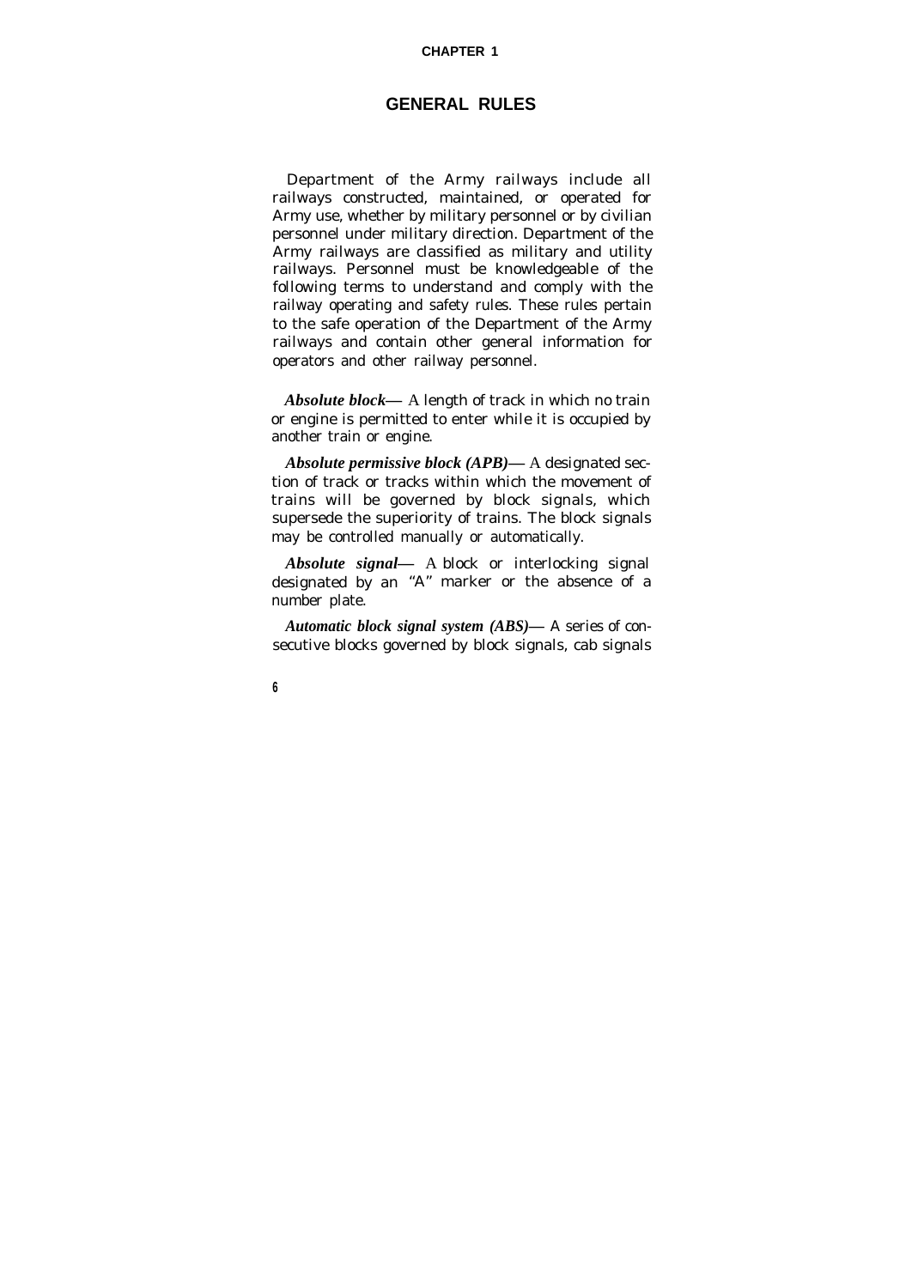or both, actuated by a train, engine, or by certain conditions affecting the use of a block.

*Automatic cab signal system (ACS)—* A system which provides for the automatic operation of the cab signals and cab warning whistle.

*Automatic train stop system (ATS)—* A system actuated by wayside inductors so arranged that its operation will automatically result in the application of the brakes until the train has been brought to a stop.

*Block occupancy indicator—* An indicator used to convey information regarding block occupancy.

*Block signal—* A fixed signal at the entrance of a block to govern trains and engines entering and using that block.

*Block system—* A block or series of consecutive blocks within APB, ABS, ACS, CTC, or interlocking limits.

*Cab Signal—* A signal located in the engineer's compartment or cab indicating a condition affecting the movement of a train or engine. Cab and interlocking signals are used together and along with or in place of block signals.

*Centralized traffic control (CTC)—* A remotely controlled block signal system under which train movements are authorized by block signals whose indications supersede the superiority of trains.

*Controlled siding—* A siding within CTC or interlocking limits. Authorization for use of controlled siding is governed by signal indication or control operator.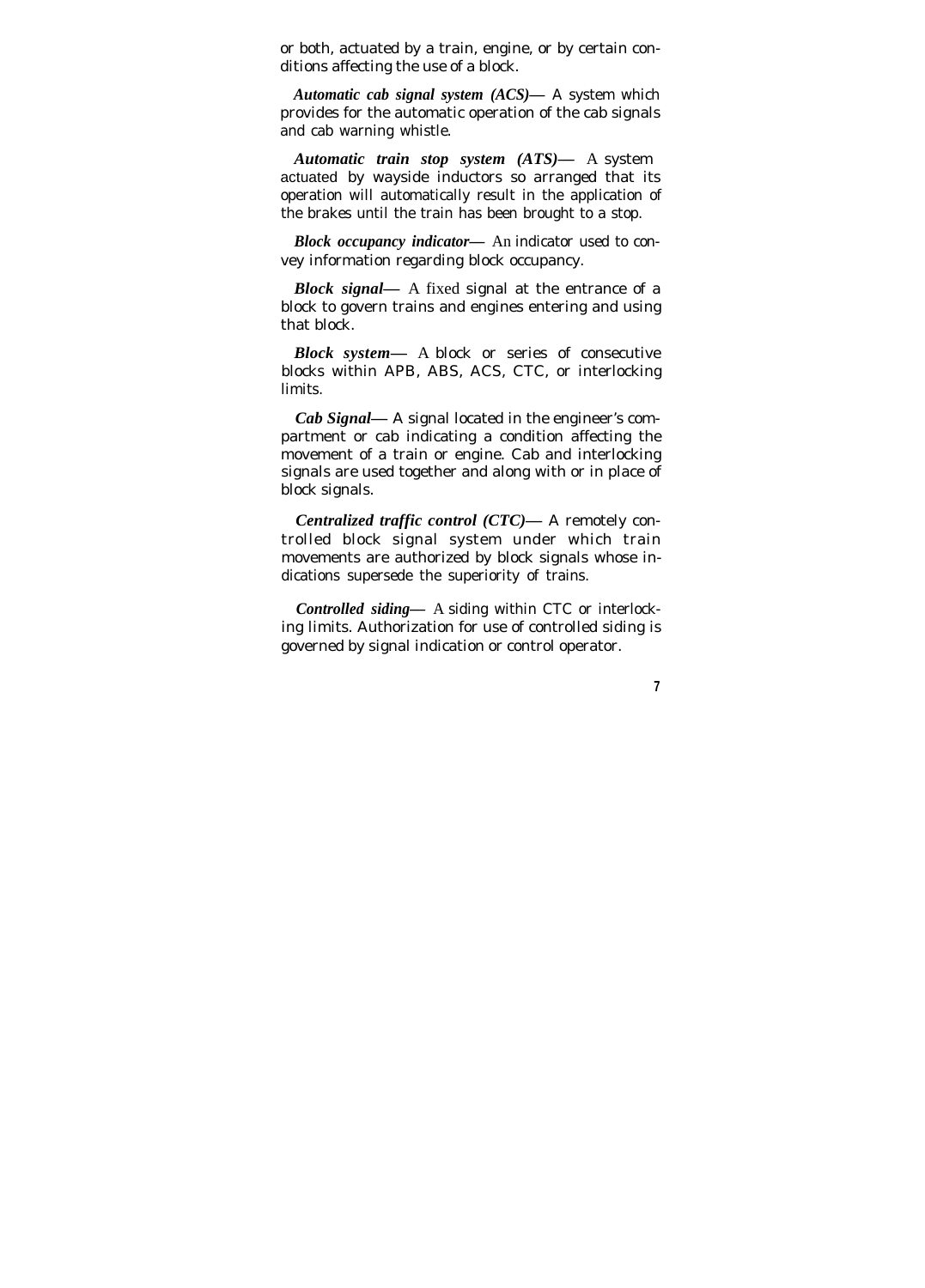*Controlled signal—* An absolute signal, whose aspect is controlled by a control operator.

*Crossover—* A track connection between two adjacent tracks.

*Current of Traffic—* The movement of trains on a main track one direction, specified by the rules.

*Distant signal—* A fixed signal outside of a block system, used to govern the approach to a block signal, interlocking signal, or switch point indicator. It will not convey information as to conditions affecting the use of the track between the distant signal and block signal, interlocking signal, or switch point indicator to which approach is governed. It will be identified by a "D" marker.

*Division—* A portion of the railroad designated by timetable.

*Double track (DT)—* Two main tracks, on which the current of traffic is in a specified direction on one track, and in the opposite direction on the other.

*Dual control switch—* A power-operated switch, also equipped for hand operation.

*Electric switch lock—* An electrically controlled lock device affixed to a hand operated switch or derail to control its use.

*Engine—* A unit propelled by any form of energy, or a combination of such units operated from a single control, used in train or yard service.

*Extra train—* A train not authorized by timetable schedule. Trains may be designated as extra or work extra.

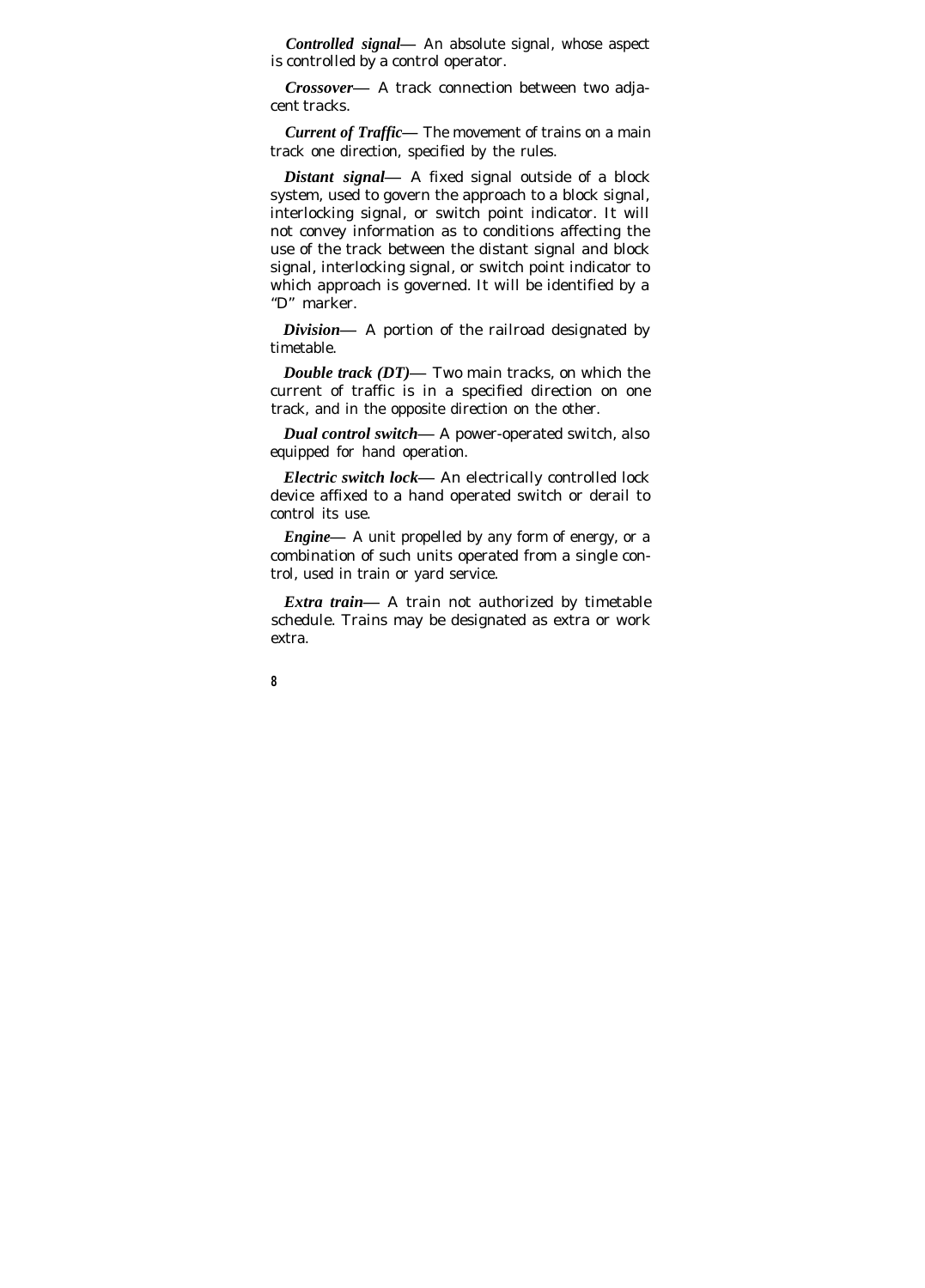*Extra—* For any extra train except work extra, the movement of which is authorized in a specified direction.

*Work extra—* For any extra train authorized by Form H train order, the movement of which maybe in either direction within specified limits.

*Fixed signal—* A signal of fixed location indicating a condition affecting the movement of a train.

*Initial or originating station—* The first station on each subdivision from which a train is authorized to occupy the main track.

*Interlocking—* An arrangement of signal appliances so interconnected that their movements must succeed each other in proper sequence. It may be operated manually or automatically.

*Interlocking limits—* The tracks between the outer opposing absolute signals of an interlocking.

*Interlocking signals—* The fixed signals of an interlocking, governing trains using interlocking limits.

*Main track—* A track extending through yards and between stations which must not be occupied without authority or protection.

*Multiple main tracks—* Two or more main tracks, the use of which is designated in the timetable.

*Overlap sign—* A sign marking the limit of control of a block signal.

*Pilot—* Any personnel assigned to a train when the engineer or conductor is not acquainted with the rules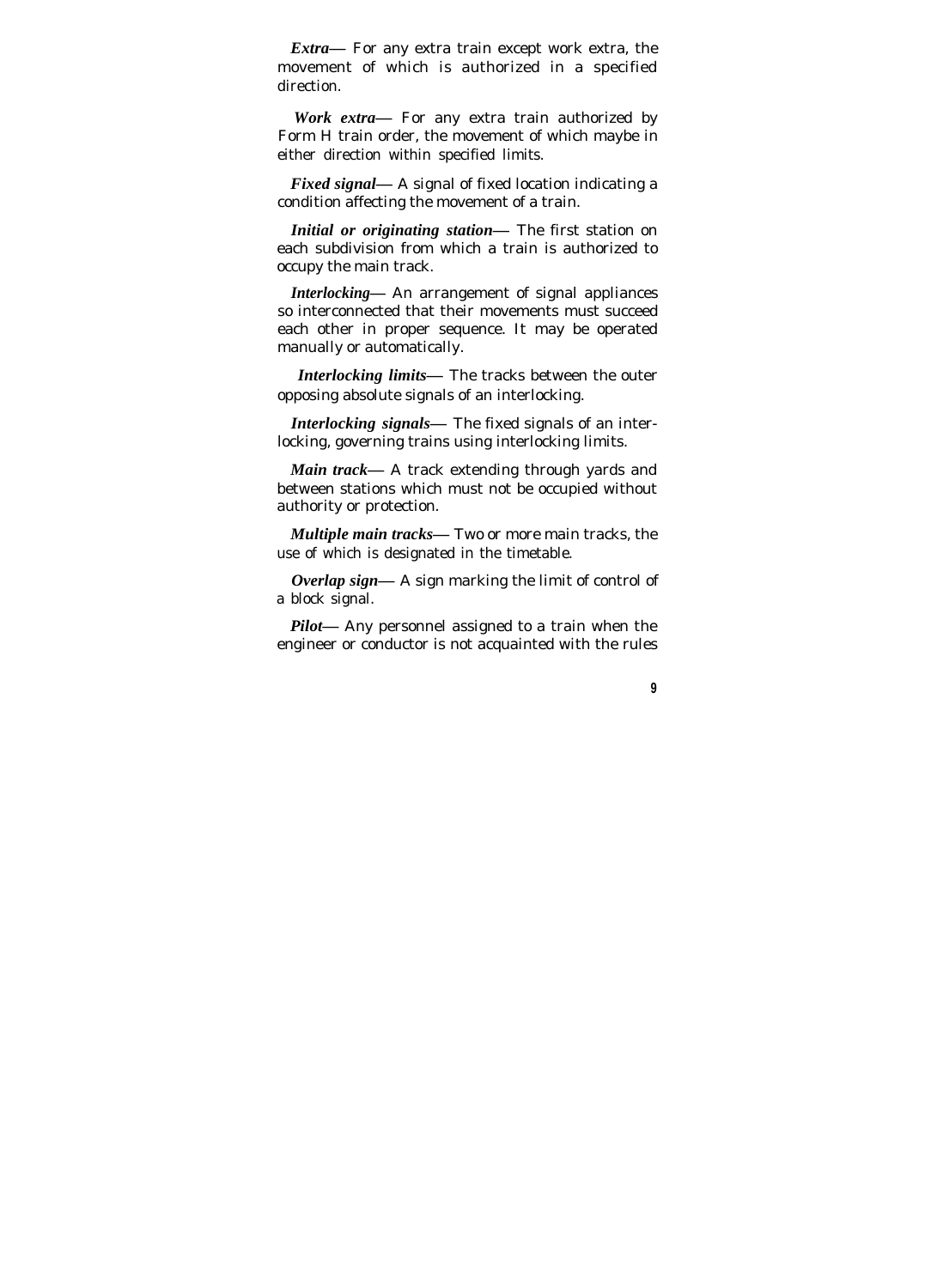or portion of railroad over which the train is to be moved.

*Register station—*A station at which a train register is located.

*Regular train—*A train authorized by a timetable schedule.

*Restricted speed—* A speed not exceeding 20 mph that will permit stopping within one-half the range of vision short of train, engine, railroad car, stop signal, derail, or switch not properly lined, and will allow looking out for broken rail.

*Schedule—* That part of a timetable which prescribes class, direction, number, and movement for a regular train.

*Siding—* A track auxiliary to the main track for meeting or passing trains. The timetable will indicate stations at which sidings are located.

*Signal aspect—* The appearance of a fixed signal conveying an indication as viewed from the direction of an approaching train; or the appearance of a cab signal conveying an indication as viewed by an observer in the cab.

*Signal indication—* The information conveyed by the signal aspect.

*Single track—* A main track upon which trains are operated in both directions.

*Spring switch—* A switch equipped with a spring mechanism to restore the switch points to original position after having been trailed through.

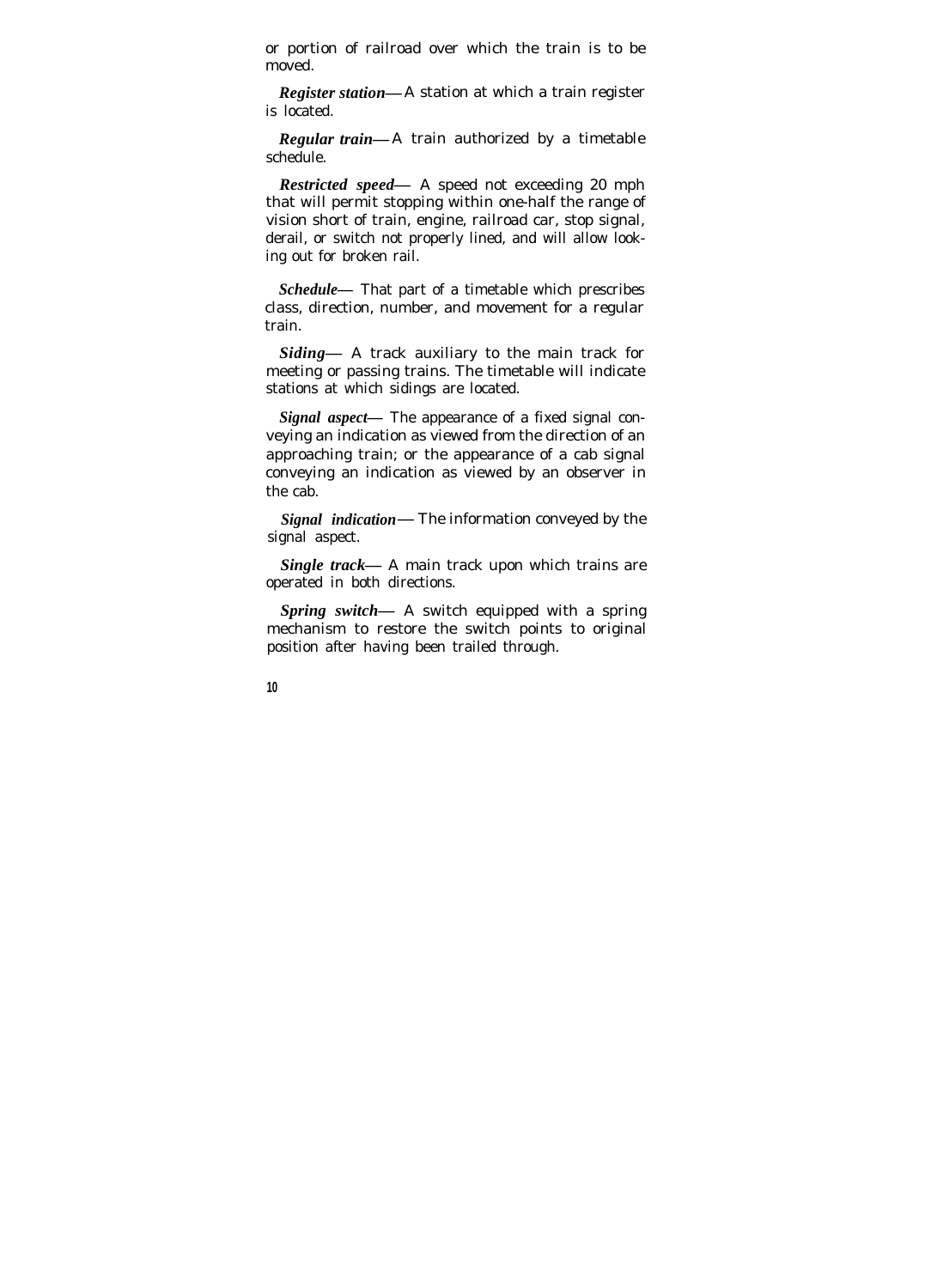*Station—* A place designated in the timetable station column by name.

*Subdivision—* A portion of a division designated by timetable.

Superior train-A train having precedence over another train.

Switch point indicator- A light type indicator used in connection with facing point movement over certain switches to indicate proper fit of switch points.

*Terminating station—* The last station on each subdivision to which a train is authorized to occupy the main track.

*Timetable—* The authority for the movement of regular trains subject to the rules. It may contain classified schedules and includes special instructions.

*Track bulletin—* A notice containing information as to track conditions or other conditions necessary for the safe operation of trains or engines.

*Track permit—* A form used to authorize occupancy of main track where designated by special instructions.

*Track side warning detector—* Wayside detectors provided at various locations as shown in the timetable which detect such conditions as overheated journals, dragging equipment, excess dimensions, shifted loads, high water, and slides.

*Track warrant control (TWC)—* A method of authorizing movements of trains or engines or protecting personnel or machines on a main track within specified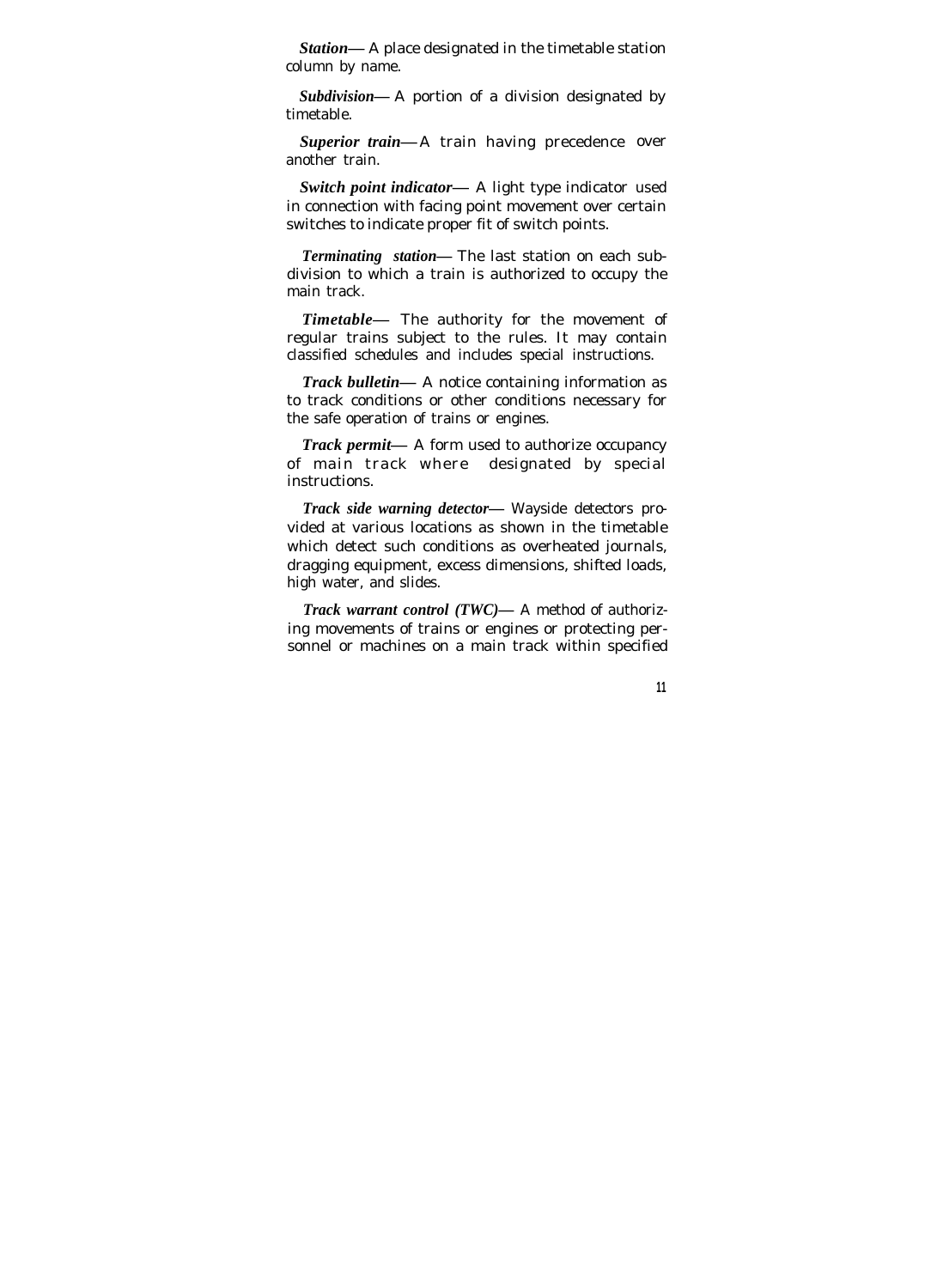limits in territory designated by special instructions or general order.

*Train—* An engine(s) with or without cars, displaying a marker and authorized to operate on a main track.

*Train register—* A book or form used at designated stations to register time of arrival and departure of trains, and other information as maybe prescribed.

*Variable switch—* A switch, designated by letter "V" or bowl painted yellow that remains lined in the position to which it is forced when trailed through the switch points.

*Yard—* A system of tracks, other than main tracks and sidings, used for making up trains, storing cars, and for other purposes.

*Yard limits—* A portion of main track designated by yard limit signs and by timetable, train order Form T, or track bulletin, used by trains and engines as prescribed by Rule 93.

*Yard engine—*An engine assigned to yard service.

#### **SAFETY RULES**

Safety is of the first importance in the discharge of duty. Obedience to the rules is essential to safety and to remaining in service. The service demands the faithful, intelligent, and courteous discharge of duty. Personnel must use care to prevent injury to themselves and to others. They must be alert and attentive at all times when performing their duties and plan their work to avoid injury.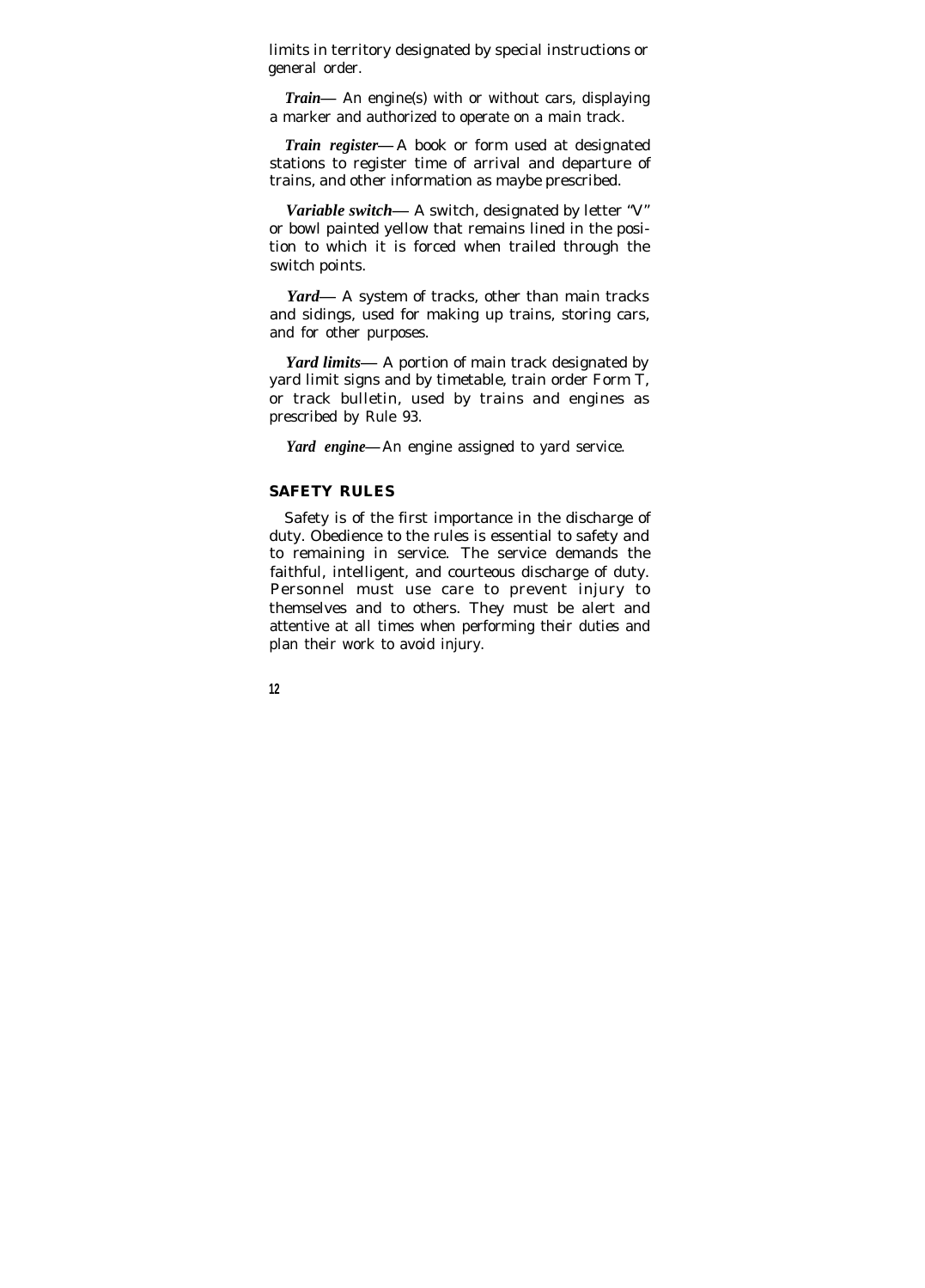Authorized personnel must report any accidents; personal injuries; defects in track, bridges or signals; or any unusual conditions affecting the safe and efficient operation of the railroad by the first means of communication. A written report must follow promptly when required.

#### **OPERATING RULES**

Personnel whose duties are prescribed by operating rules must have a copy available for reference while on duty. Personnel whose duties are affected by the timetable or special instructions must have a current copy immediately available for reference while on duty. Personnel must be familiar with and obey all rules and instructions. If they are in doubt as to the meaning of any rule or instruction, personnel must ask their supervisor for an explanation. They must attend required classes and pass the required examinations.

Rules may be issued, cancelled, or modified by general order, timetable, or special instructions. When authorized by the superintendent or battalion commander, general orders or special instructions may be cancelled, modified, or issued by train order Form Q or track bulletin.

Personnel must cooperate and assist in carrying out the rules and instructions, and must promptly report any violations to the proper officer. They must also report any condition or practice affecting the safety of trains, passengers or personnel, and any misconduct or negligence affecting the interest of the government.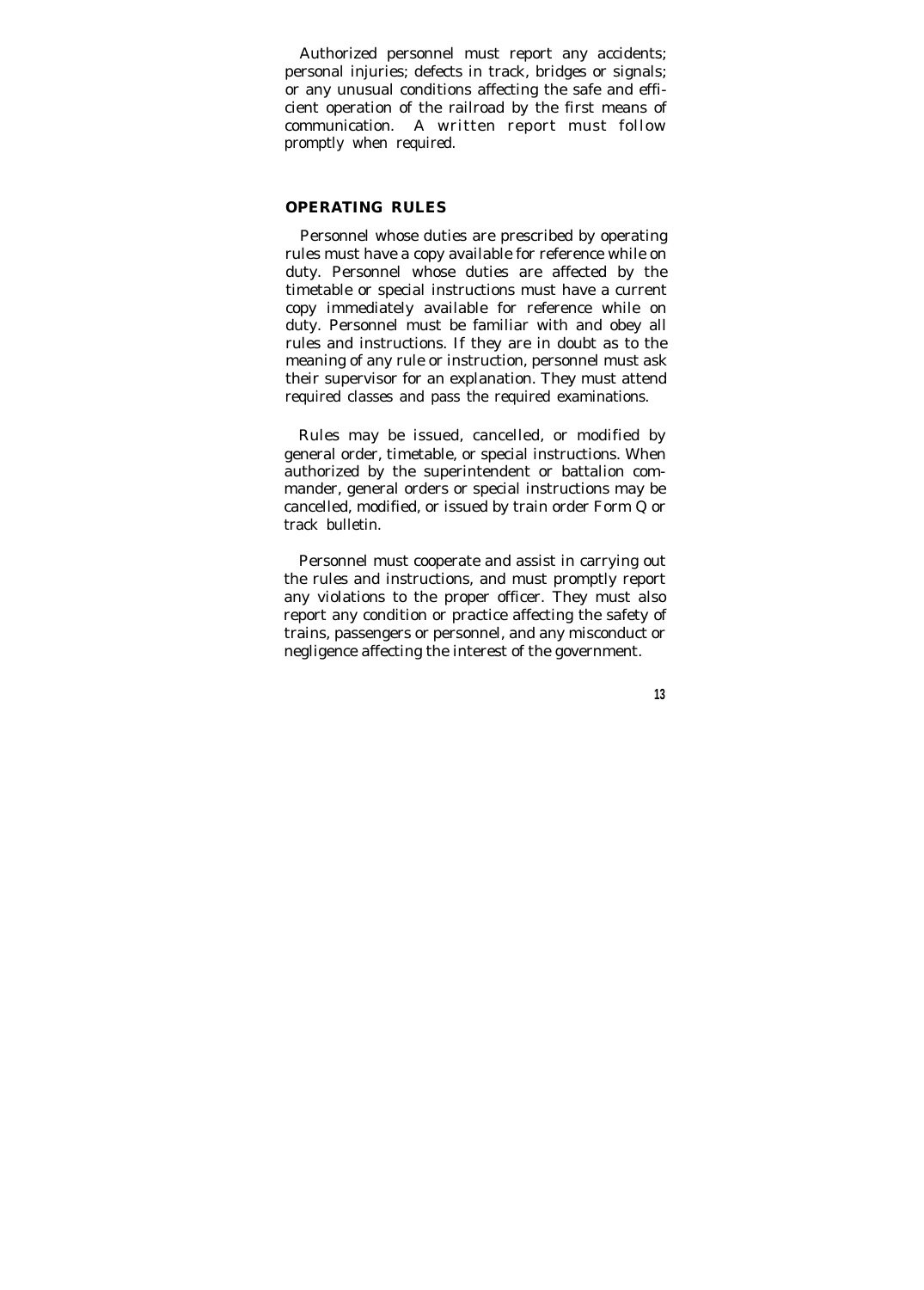Personnel must expect the movement of trains, engines, cars or other movable equipment at any time, on any track, in either direction. They must not stand on the track in front of an approaching engine, car, or other moving equipment. Personnel must know the location of and the standard minimum clearance of structures and obstructions.

Personnel whose duties require service on more than one division, terminal, or on another railroad, are under the jurisdiction of the officers of the division, terminal, or other railroad on which the service is being performed. When performing service on another railroad, unless otherwise instructed, personnel will be governed by the safety rules and the air brake and train handling rules of the railroad by which they are employed and by the operating rules and timetable of the railroad upon which they are operating.

Train and engine service personnel must not occupy the roof of a freight car or caboose under any circumstances. Other personnel whose duties require them to occupy the roof of a car or caboose may do so only when equipment is standing.

#### **SPECIAL RULES**

Rules with the prefix "S" apply to single track only. Personnel must be familiar with the following terms as they apply for special orders.

**Car(s)—** Railroad cars.

$$
14
$$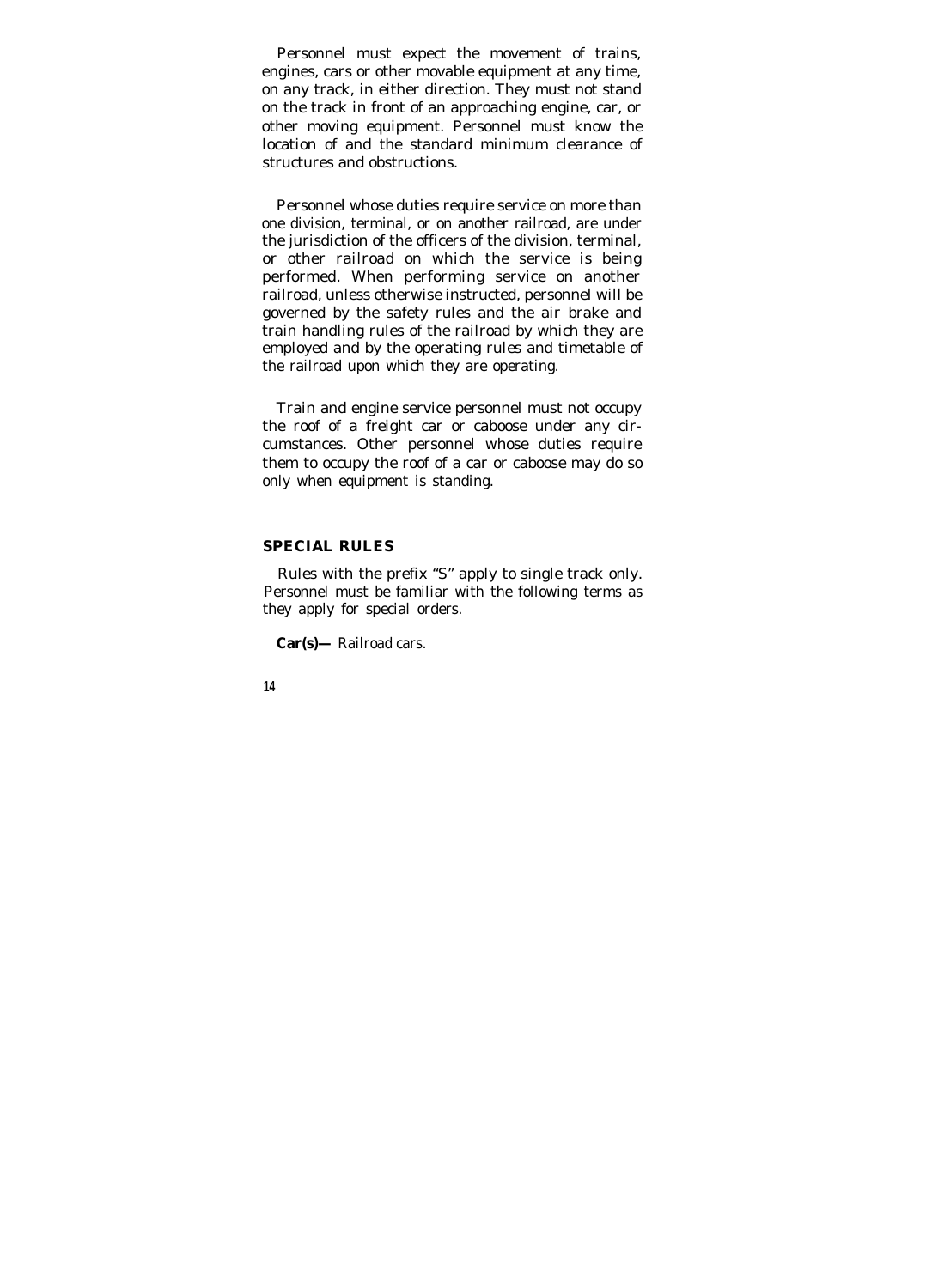**Conductor (or yard engine foreman)—** Individual in complete charge of a train crew.

**Control operator—** Person assigned to operate a centralized traffic control (CTC) or interlocking control machine or authorized to grant track permits.

**Engineman—** Engineers, firemen, or hostlers.

**Flagman—** Any soldier providing flag protection.

**Foreman—** A soldier in charge of work.

**Trainman—** Conductors, brakemen, yard engine foremen, switchmen, and yard helpers.

**Train(s)—** Used in connection with speed restrictions, flag protection, the observance of all signals (except train order signals) and signal rules, also applies to engines.

**Special instructions—**Special instructions contained in the timetable or in pamphlet supplemental to the timetable.

When there are multiple rules under the same number followed by a suffix letter, each rule is considered as a separate rule. W bile rules are subdivided for convenience, they apply equally to all, and must be observed wherever they relate in any way to the discharge of personnel duties.

The following authorized abbreviations are used in train orders, track warrants, track bulletins, or clearances. Initials are authorized for use in place of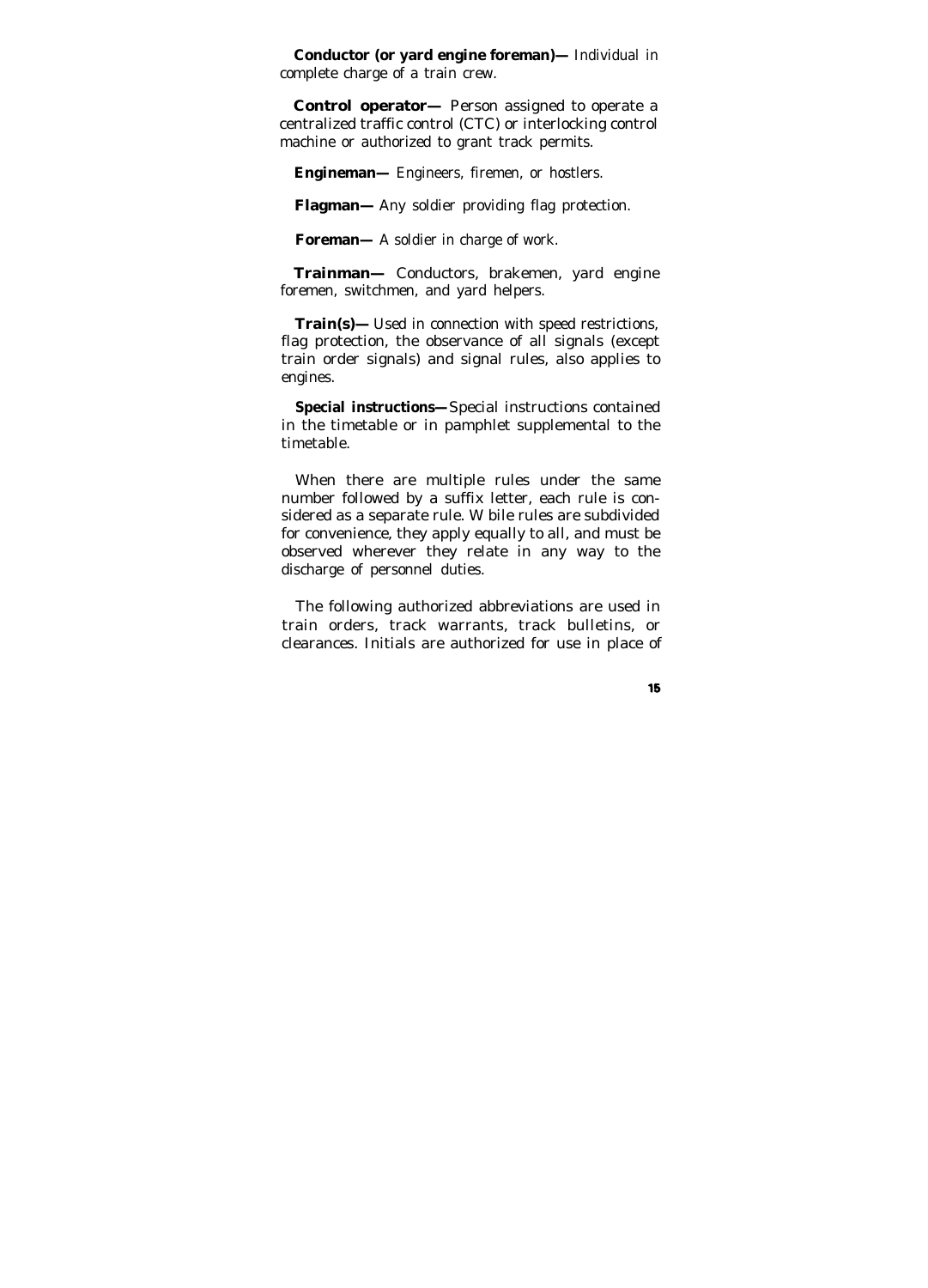the train dispatcher's signature. The usual abbreviations for names of the months, except May, June, and July are also allowed.

|                     | Authorized Abbreviations for Use in Train Orders |                                 |                                            |
|---------------------|--------------------------------------------------|---------------------------------|--------------------------------------------|
| <b>ABR</b>          | absolute block<br>register                       | eng<br>engr                     | engine<br>engineer                         |
| ABS                 | Automatic Block<br>Signal System                 | frt<br>iet                      | freight<br>junction                        |
| <b>ACS</b>          | Automatic Cab<br>Signal System                   | max<br><b>MW</b>                | maximum<br>maintenance<br>of wav           |
| AMTK<br><b>APB</b>  | Amtrak<br>absolute permis-<br>sive block         | msgr<br>reins<br>M <sub>P</sub> | messenger<br>minutes<br>mile post          |
| <b>ATC</b>          | automatic train<br>control                       | mph<br>no                       | miles per hour<br>number                   |
| <b>ATS</b>          | automatic train<br>stop                          | ΟK<br>opr                       | correct<br>operator                        |
| C&E                 | conductor and<br>engineer                        | orig                            | originating                                |
| corn                | complete<br>conductor                            | psgr<br>subdiv                  | passenger<br>subdivision                   |
| condr<br><b>CTC</b> | centralized traf-<br>fic control                 | supt<br>TWC                     | superintendent<br>track warrant<br>control |
| dispr<br>div        | dispatcher<br>division                           | Y M                             | yardmaster                                 |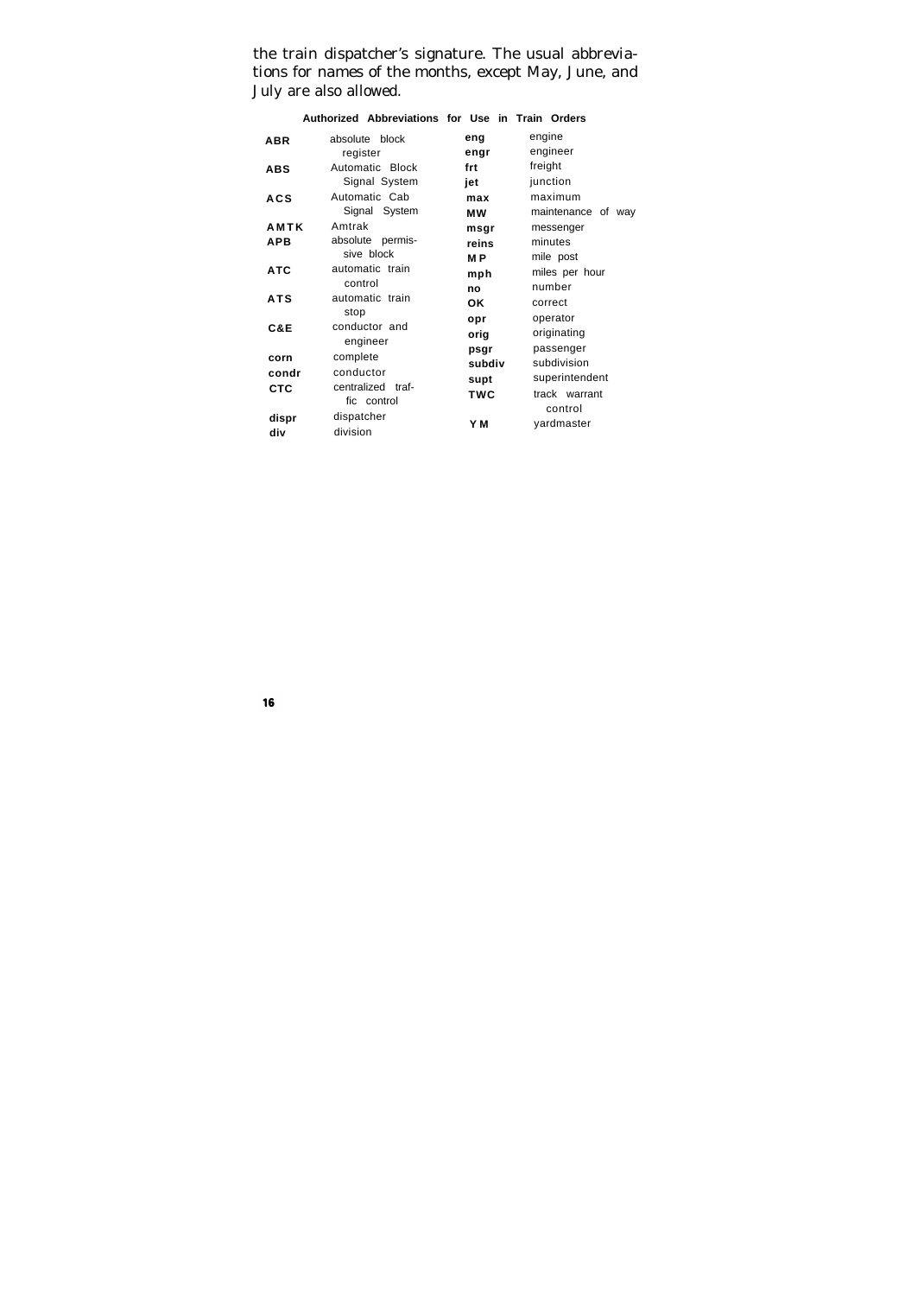#### **CHAPTER 2**

# **OPERATING RULES**

The rules in this chapter have been adapted for use for Department of Defense (DOD) railways. They pertain to the use of time and timetables.

#### **STANDARD TIME**

**Rule 1. Standard clocks.** Standard clocks will be identified by a sign "Standard Clock." Standard clocks should indicate the correct time. If necessary, assigned personnel at each location must set clock to correct time.

**Rule 2. Time Service Requirements.** While on duty, personnel designated by the Army railroad must have and use a watch which conforms to the requirements of that railroad. Personnel must not have an unauthorized watch on their person. Instructions issued by the Army railroad will govern inspection of watches and other time service requirements. Continental time is used where authorized.

**Rule 3. Time Comparison.** Designated personnel will compare their watches with a standard clock before beginning each day's work. Watches that vary more than 30 seconds from the time on a standard clock, must be set to correct time. When required, personnel will record the time that watches are compared with a standard clock on the prescribed form. Where a standard clock is not available, designated personnel will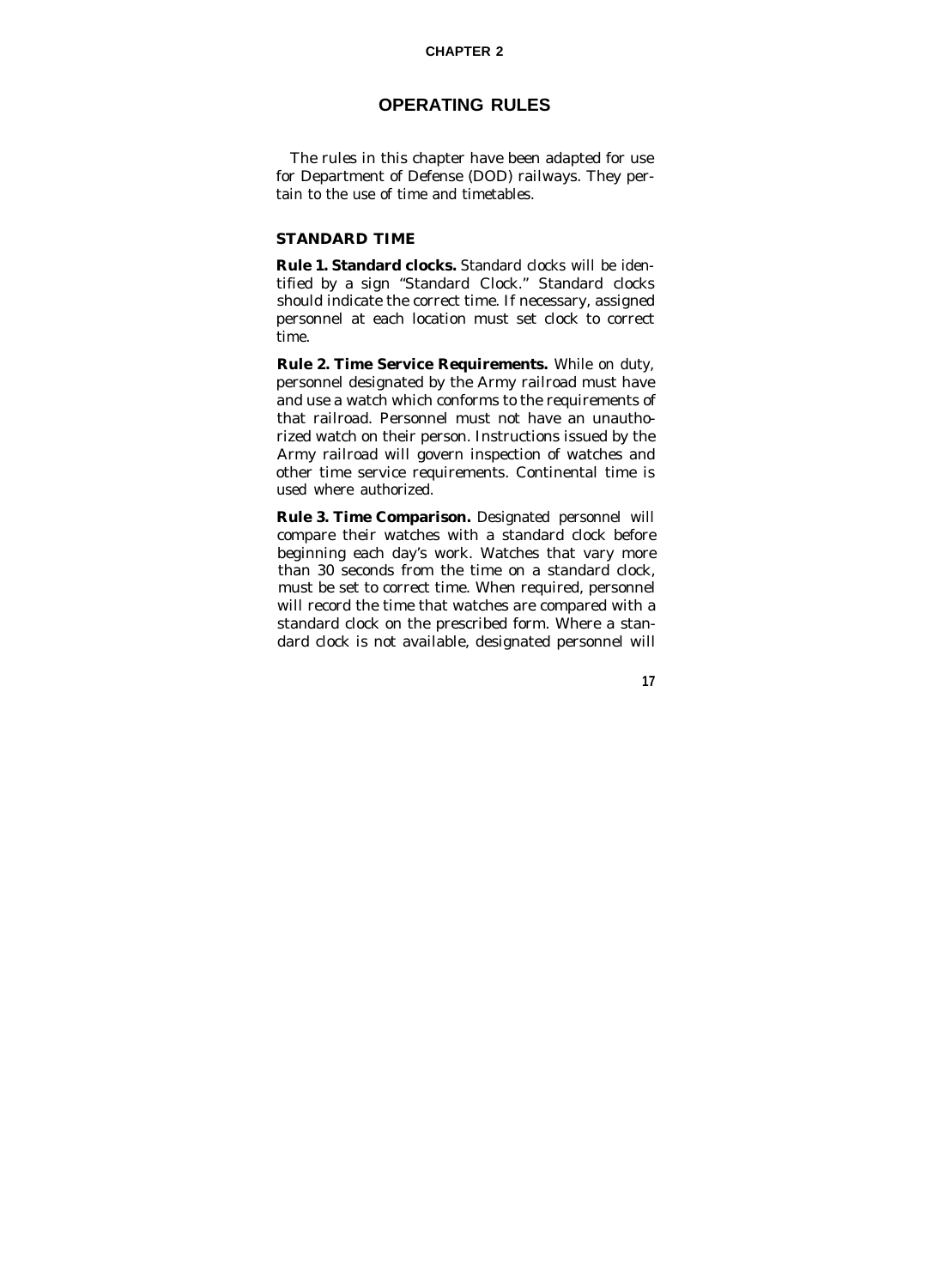obtain the correct time from the train dispatcher or from any personnel who made time comparison.

Conductors must, when practicable, compare time with their engineer before starting each trip or day's work. At the first opportunity, other members of the crew must compare time with the conductor or engineer.

#### **TIMETABLES**

**Rule 4. Change of Timetable.** From the moment it takes effect, each timetable supersedes the preceding timetable, and its schedules take effect on any subdivision at time of departure at the initial station on such subdivision. When a new timetable takes effect, any train authorized by the preceding timetable loses both right and schedule and afterwards can proceed only when authorized as an extra.

Schedules on each subdivision date from their initial station on such subdivision and will be assumed only from their initial station on such subdivision. Not more than one schedule of the same number and day shall be in effect on any subdivision.

**Rule 4 (A). Notice New Timetable.** Notice of new timetable, timetable supplement, or special instructions must be issued by general order and posted at least 24 hours before effective time. Train order Form Q or track bulletin must be issued not less than 24 hours before effective time and continue for 6 days after effective time to conductors, engineers, and yardmasters.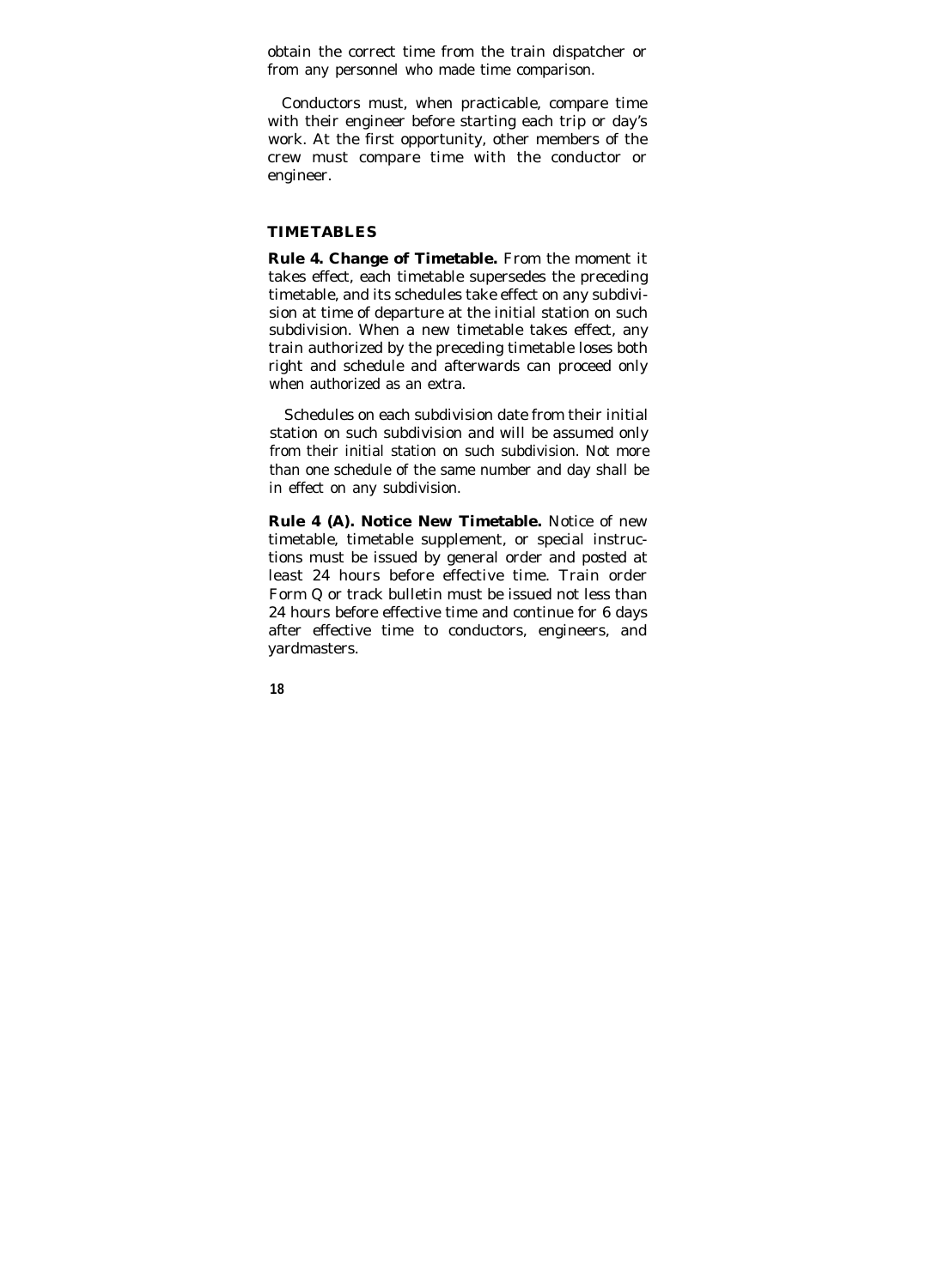**Rule 4 (B). Special Instructions.** Special instructions supersede any rule or regulation with which they conflict.

**Rule 4 (C). General Orders, Circulars, Bulletins, and Notices.** General orders are numbered consecutively and are issued and cancelled by authority and over the signature of the officer in charge or other designated officer. General orders contain only information or instructions relating to the rules or movement of trains or engines. They supersede special instructions or any rule or regulation with which they conflict.

Circulars, bulletins, notices, and other information and instructions are issued as required and remain in effect until cancelled. General orders, bulletins, notices, and circulars are posted in books and on bulletin boards at stations designated in the timetable. Trainmen, enginemen, and others whose duties require, must review them before beginning each day's work or trip. Conductors, engineers, and train dispatchers record the highest number of general orders on the prescribed form. Conductors and engineers operating over more than one division must review the general orders and bulletins at the initial point on each subdivision, except where they have reviewed them for each division at the beginning of their trip or tour of duty.

**Rule 5. Schedule Time.** Where one time is shown in timetable schedule at a station, it is the leaving time. At a terminating station, it is the arriving time. Where two times are shown, they are arriving and leaving times.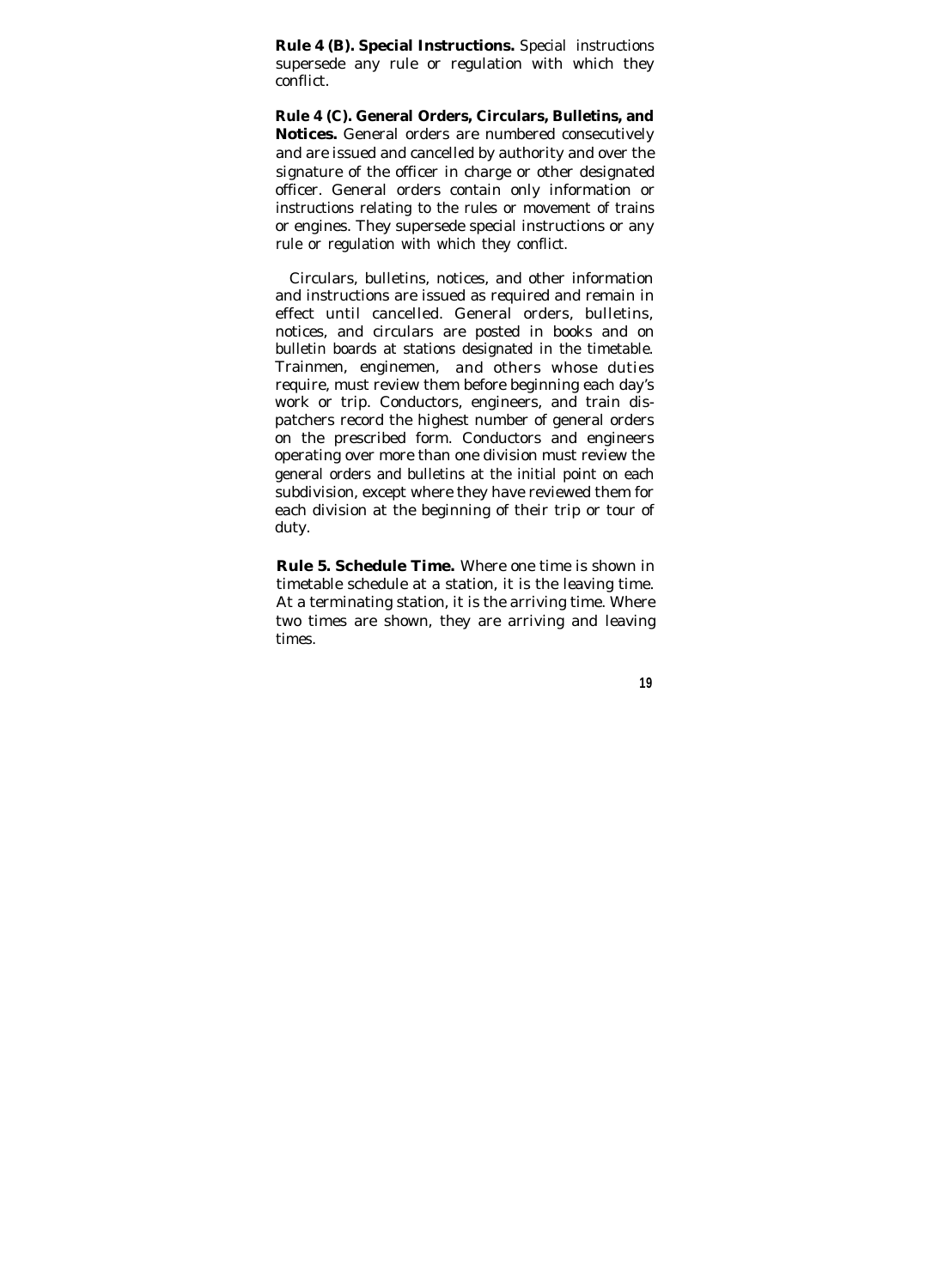Scheduled meeting or passing stations may be indicated by time shown in full-face type. The numbers of the schedules to be met or passed may be shown by smaller, adjacent figures.

**Rule 5 (A). Where Time Applies.** Unless otherwise specified by train order or special instructions, except where centralized traffic control (CTC) rules are in effect, scheduled leaving time and train order time applies on single track, at the clearance point of siding switch where an opposing train clears the main track. Where there is no siding, and on multiple main tracks, time applies at the station sign.

**Rule 5 (B). Not Leave Before.** A train must not leave a station in advance of its schedule leaving time.

**Rule 5 (C). Receive or Discharge Traffic.** Trains scheduled to receive or discharge traffic at a station must not leave the point where such traffic is received or discharged before the time shown in the schedule.

**Rule 6. Letters Schedule Column.** The letter "s" placed in schedule column indicates regular stop. The letter "f" indicates flag stop to receive or discharge traffic.

Rule 6 (A). Timetable Characters. Letters or symbols placed in timetable station column indicate conditions or requirements prescribed by special instruction applicable to specific locations. Information concerning the type of operation may be shown by brackets instation column of timetable.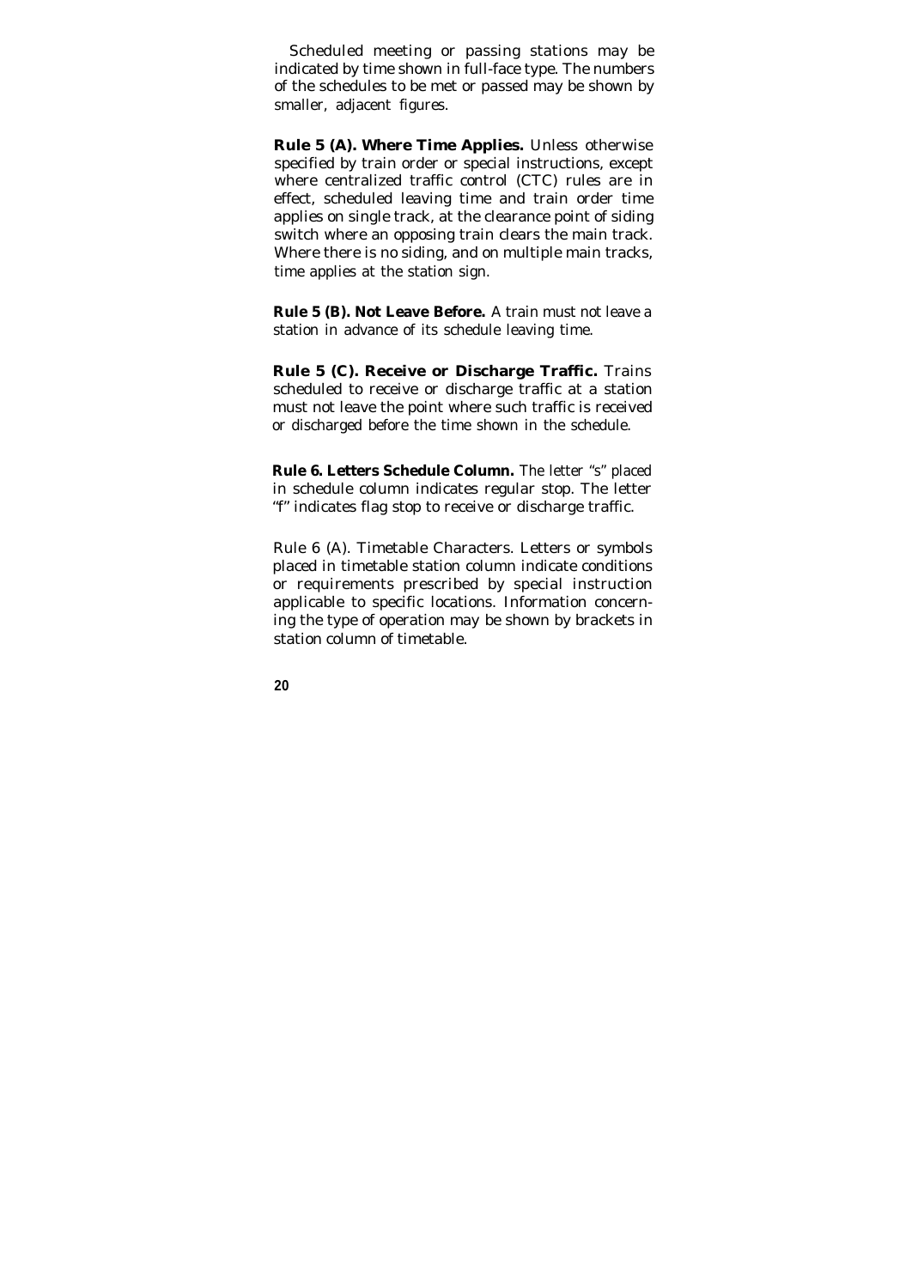SIGNALS AND THEIR USE

**Rule 7. Proper Signal Appliances.** Personnel that display signals or whose duties may require them to give signals, must have the proper appliances. They must keep their appliances in good order and ready for immediate use.

**Rule 7 (A). Vigilance for Signals.** Personnel must keep a vigilant lookout for signals and act on them strictly according to the rules. Personnel must use the utmost care to avoid acting on signals that are not understood, or that may be intended for other trains or engines. In case of doubt, personnel must reach an understanding before movement is made.

**Rule 7 (B). Giving Signals.** Personnel giving signals must be located in positions where they are plainly seen. Signals must be given in a way which can be clearly understood. When practicable, all hand signals must be given on the engineer's side of track; but they must be respected when received from either side.

**Rule 7 (C). Signal Disappearance.** When backing or shoving a train, engine, or cars in response to hand signals, personnel giving such signals, or the light by which such signals are given, must not disappear from view. The disappearance of personnel or lights from view must be regarded as a stop signal, unless the person on leading car has control of air brakes.

When train or engine movements are made in response to radio communication, such as in switching operations or picking up or setting out cars, specific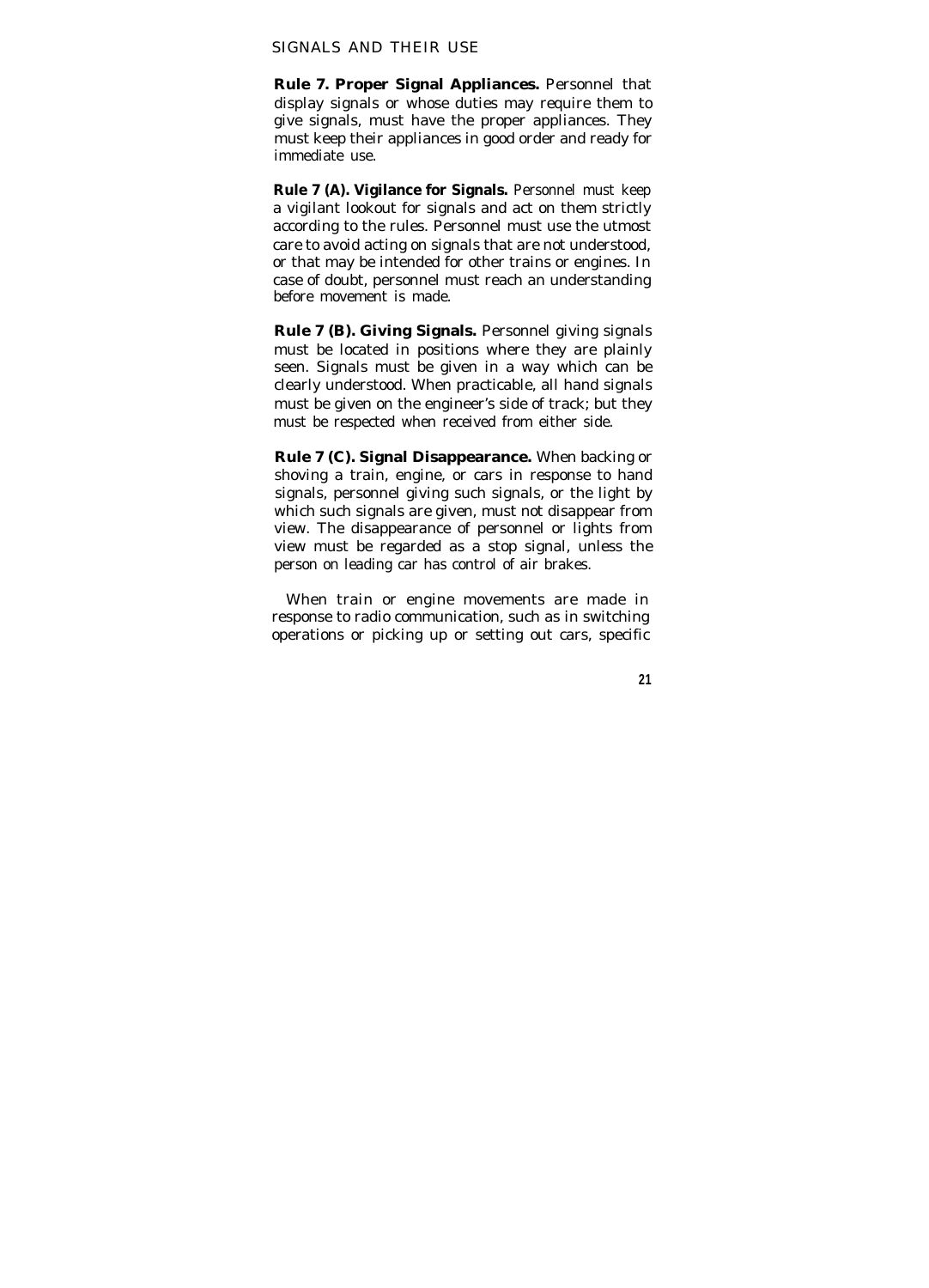instructions are given for each movement. When backing or shoving train, engine, or cars, the distance of the movement must be specified and movement stopped within one-half the specified distance unless more instructions are received. Failure to maintain radio contact with the personnel directing the movement by radio must be regarded as a stop signal.

**Rule 7 (D). Prescribed Signals.** Flags or lights of a prescribed color must be used by day, and lights or reflecting flags of a prescribed color and type by night. Flags may be cloth, metal, or other suitable material. Day signals are displayed from sunrise to sunset. Night signals are displayed from sunset to sunrise and at any time when day signals cannot be plainly seen.

**Rule 7 (E). Flagman's Signals.** The flagman must use day signals which consist of a red flag, minimum of eight torpedoes, and six red fusses; and night signals which consist of a white light, minimum of eight torpedoes, and six red fusees.

**Rule 8.** The hand and flag signals are given in the same manner as lantern signal[s \(see Figure 1\).](#page-23-0)

**Rule 9. Hand and Other Signals.** Any object waved violently by any person on or near the track is a signal to stop. Other hand signals may be used for other purposes, if they are understood by all crew member: When not involved in giving hand signals, personnel must avoid making motions which may be construed as a hand signal. Radio and other means of voice communication may be used instead of hand signals to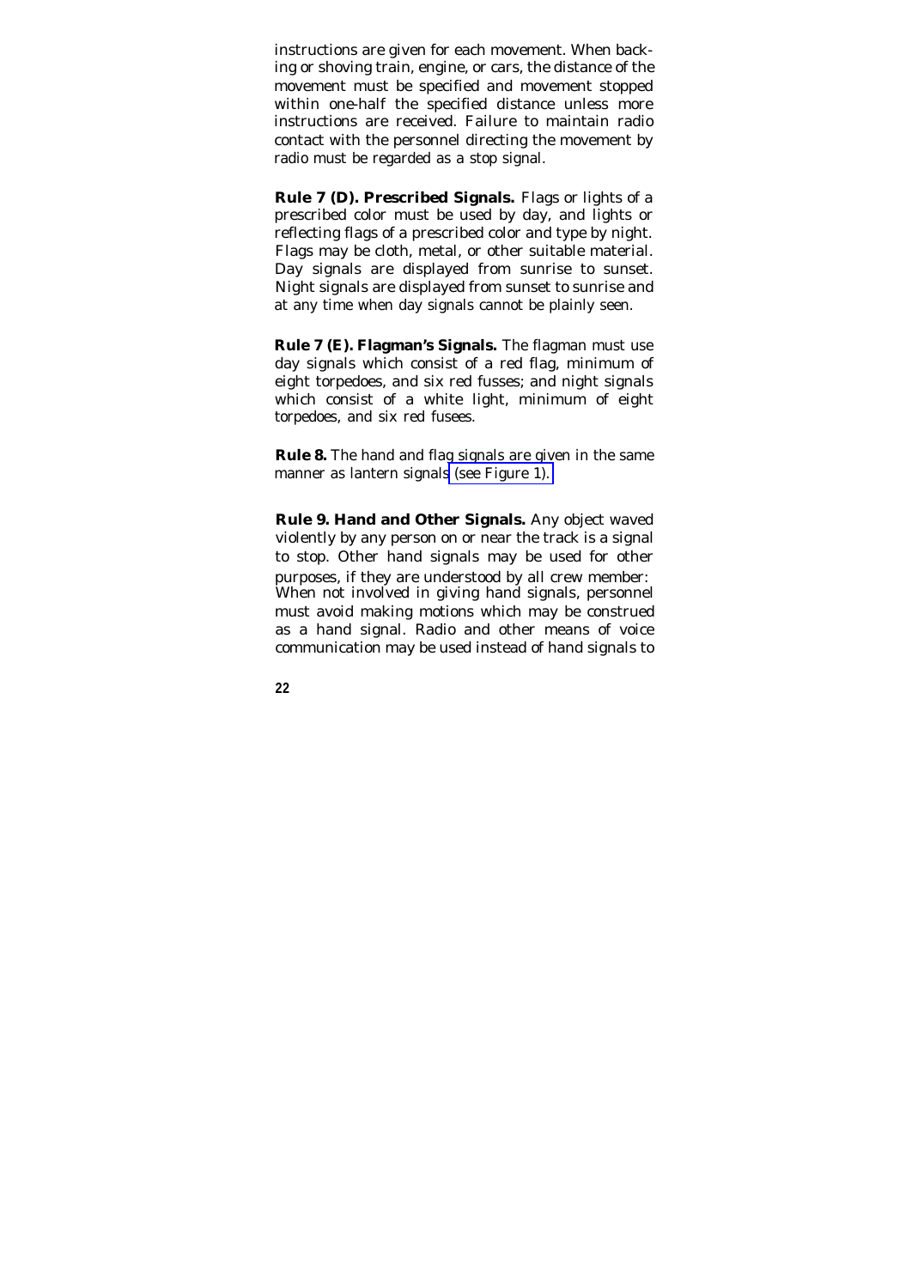<span id="page-23-0"></span>

| <b>INDICATION</b>                                  | <b>SIGNAL</b> | <b>MANNER OF USING</b>                                                                         |
|----------------------------------------------------|---------------|------------------------------------------------------------------------------------------------|
| (a)<br><b>STOP</b>                                 |               | Swung at right angle to<br>track                                                               |
| (b)<br><b>REDUCE</b><br><b>SPEED</b>               |               | Slight horizontal movement<br>at arm's length at right<br>angle to the track                   |
| (c)<br><b>PROCEED</b>                              |               | Raised<br>and<br>lowered<br>vertically                                                         |
| (d)<br><b>BACK</b>                                 |               | Swung slowly in a circle at<br>right angle to track                                            |
| (e)<br><b>APPLY</b><br><b>AIR</b><br><b>BRAKES</b> |               | Swung horizontally above<br>the head at right angle to<br>track, when equipment is<br>standing |
| (f)<br><b>RELEASE</b><br>AIR.<br><b>BRAKES</b>     |               | Held at arm's length above<br>head, when equipment is<br>standing                              |

*Figure 1. Hand and Flag Signals and their Indications — Rule 8*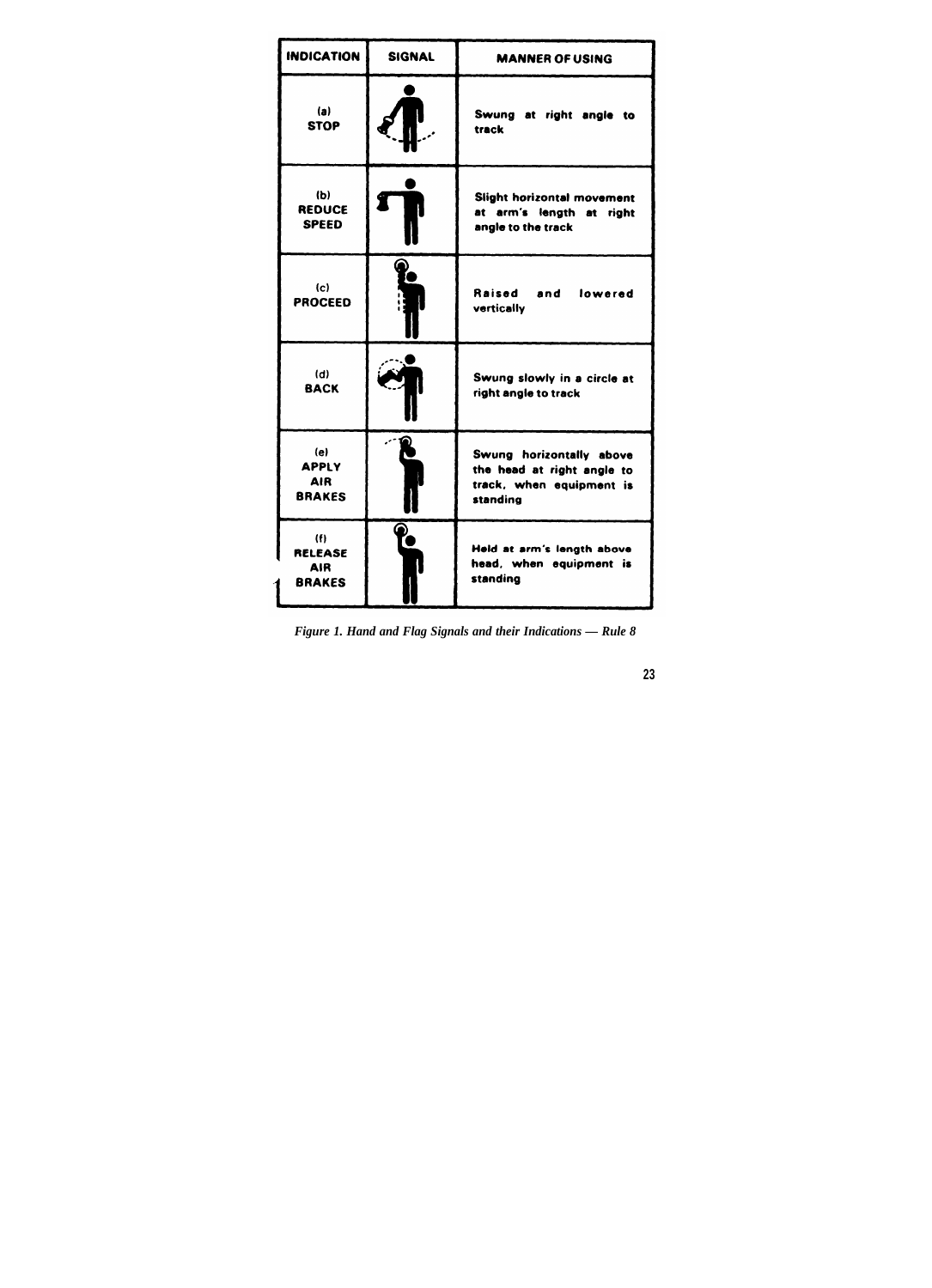convey information when the use of hand signals is not possible. Crew members must understand exactly which moves will be made while radio is being used to control the movement of a train or engine. During that time, hand signals will not be given to the engineer nor acted upon with the exception of stop signals given when necessary to stop the movement.

**Rule 10. Temporary Restrictions.** When practicable, a yellow flag will be displayed not less than 2 miles in advance of each location where train movement is restricted by train order, track bulletin, or general order due to track conditions, structures, men, or equipment. Restriction specified by train order, track bulletin, or general order must be complied with until rear of train has passed the green flag or until the train has cleared the limits of the restriction when a green flag is not displayed.

When a yellow flag cannot be placed 2 miles in advance of restriction due to close proximity to a terminal, a junction, or for other reasons, the train dispatcher must be informed of actual location of yellow flag. Such information must be included in train order, track bulletin, or general order.

When a yellow flag is displayed and restriction is not specified by train order, track bulletin, or general order, speed must be reduced. The train must be prepared to stop short of flagman, red flag, or men and equipment fouling track 2 miles beyond yellow flag and speed must not exceed 10 mph. After rear of train has passed a green flag or has reached a point 4 miles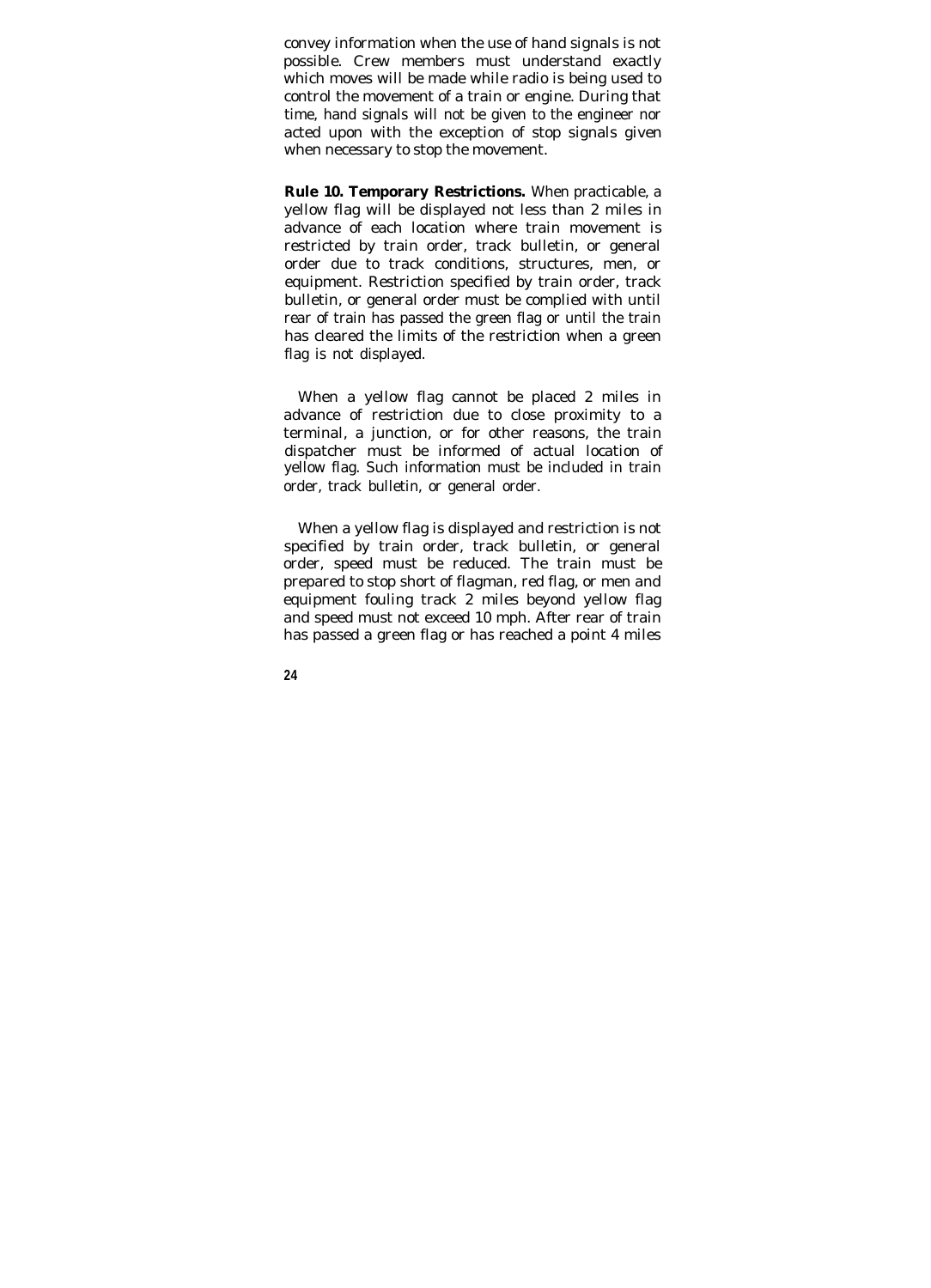from the yellow flag, speed may be resumed where Rule 10 (D) is in effect. Where Rule 10(D) is NOT in effect, speed must not be increased until the train dispatcher ensures the crew that there is no train order or track bulletin restricting movements at that location.

A green flag displayed will indicate the end of the restriction. When a series of locations requiring reduced speeds are so closely spaced that the green flags will overlap the yellow flags, a yellow flag will be placed in advance of each location. Only one green flag will be placed at the leaving end of the last location.

On tracks where there is a current of traffic, when a yellow flag is to be placed in advance of a temporary speed restriction or track condition, a yellow flag and a green flag will be placed only for trains moving with the current of traffic. When protection is to be provided for men and equipment, this will not apply and flags must be placed in both directions on each track affected.

Rule 10 (A). Display of Red Flag. A red flag will be displayed at locations where trains must stop as required by Form Y train order, track bulletin, or other conditions. Train must stop short of the red flag and not proceed unless authorized by foreman. If authority to proceed is received before stop is made, train may pass red flag without stopping.

After authority to proceed is received, if Form Y train order or track bulletin is not in effect, train must not exceed 10 mph until rear has passed green flag or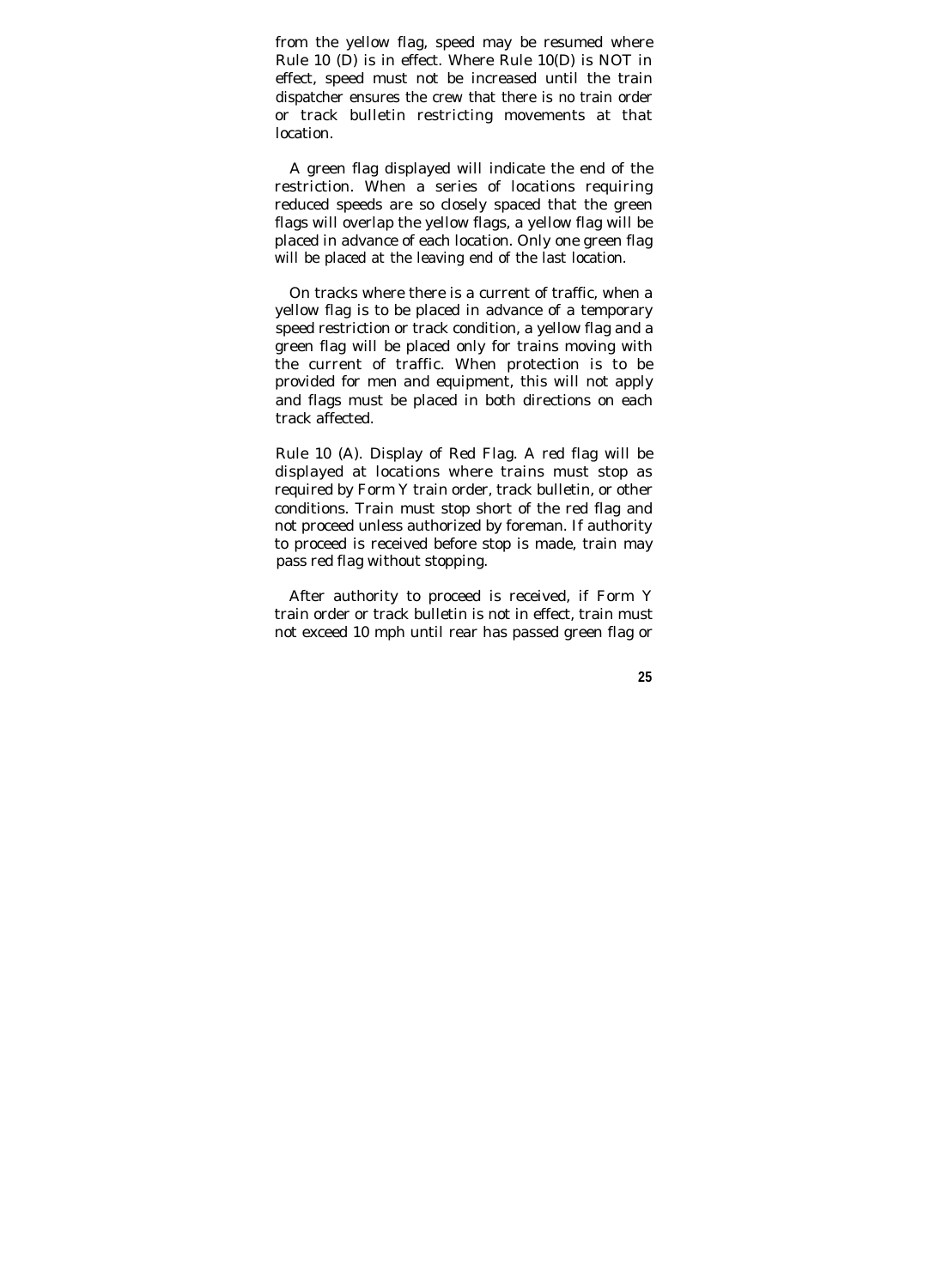has reached a point 2 miles from the red flag. Foreman may authorize a different speed or distance if necessary.

**Rule 10 (B). Between Rails.** When a red flag is displayed between the rails of any track other than the main track, the train must stop and not proceed until the flag has been removed by a unit of the class that placed it.

**Rule 10 (C). Flag Location.** Flags as prescribed by Rules 10 and 10(A) will be displayed only on the track affected, except when yellow and red flags are used for protection without flagman, train order, track bulletin, or general order. Yellow flags and red flags, where required, must be placed to protect all possible access to the restricted area.

These flags, except as prescribed by Rule 10(B), must be displayed to the right of track as viewed from an approaching train when practicable. Flags will not apply to the track on which a train is moving when displayed beyond the first rail of an adjacent track.

**Rule 10 (D). Protection by Yellow Flag.** On subdivisions where maximum speed does not exceed 35 mph, and where authorized by special instructions, speed may be restricted to 10 mph for a distance of up to 2 miles without train orders, track bulletins, or general orders. Protection for men or equipment on main track must be provided by displaying yellow flags as prescribed by Rule 10. This protection will extend from a point 2 miles from the yellow flag until the rear of the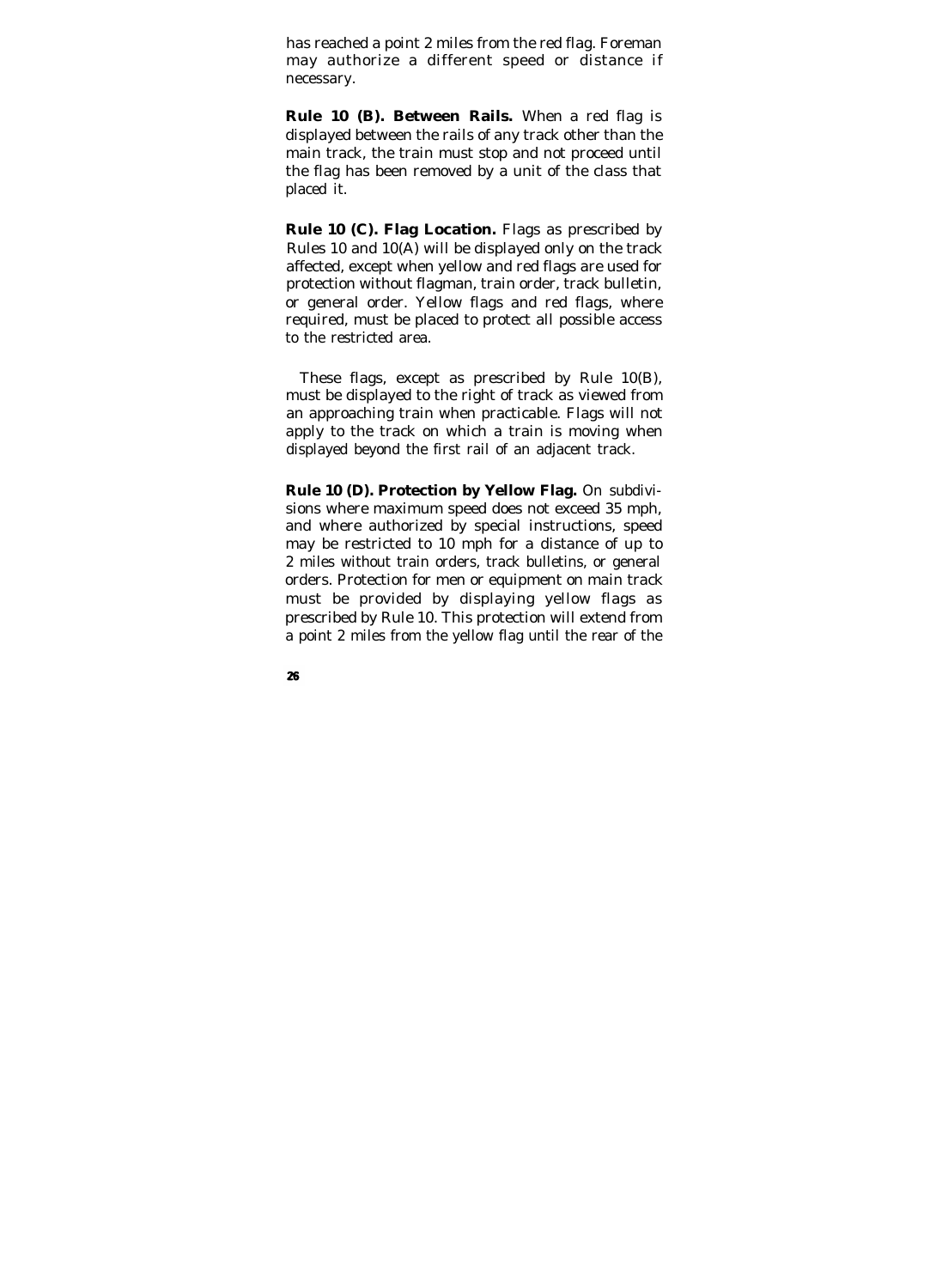train has passed a green flag or has reached a point 4 miles from the yellow flag.

**Rule 10 (E). Permanent Speed Signs.** Permanent speed restriction signs, as prescribed in special instructions, will be placed in advance of the point where speed restrictions become effective. Figures on the face of these signs denote the highest speed permitted over the limits of the restriction. When two sets of figures are shown, the higher figure governs trains consisting entirely of passenger equipment and the lower figure governs all other trains.

A permanent resume speed or a speed sign prescribing higher speed will be at placed at the end of each restriction. The speed shown on each permanent speed restriction sign must be observed until the rear of the train has passed a permanent resume speed sign or a speed sign authorizing a higher speed.

**Rule 11. Unattended Fusee.** A train finding an unattended fusee burning on or near its track must stop until fusee burns out. The train must then proceed at restricted speed for a distance of one mile from point where fusee was displayed. Care must be used to avoid placing fusees whre they may cause fires.

**Rule 12. Torpedoes.** The explosion of one or more torpedoes requires a train to immediately reduce to restricted speed for a distance of 2 miles from the explosion point. When placing torpedoes, be sure that they are placed on the rail not less than 150 feet apart. They must not be placed near station buildings, crossings, or on anything other than main tracks or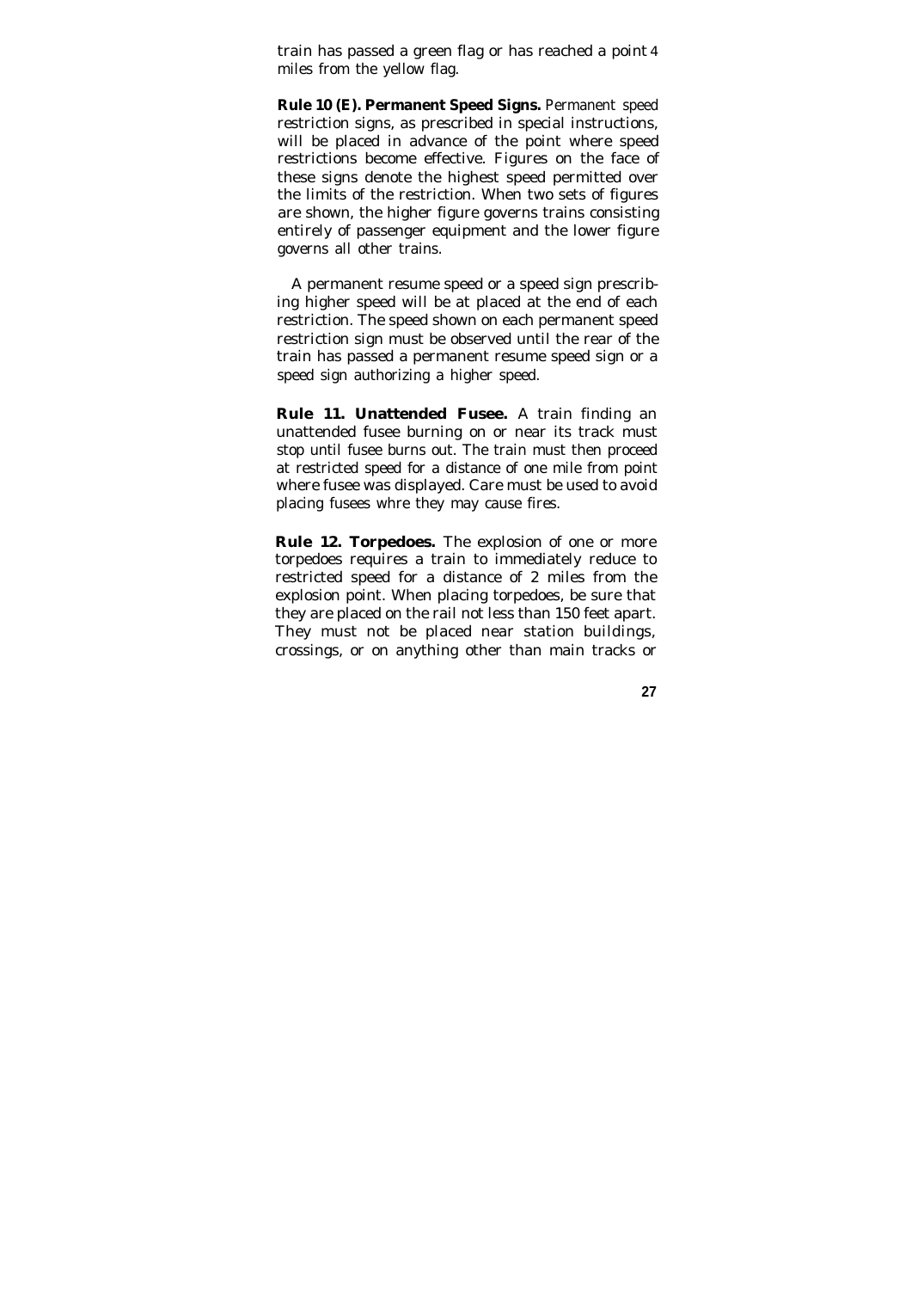sidings. When there is a possibility that they may be covered by snow, a duplicate set will be placed on the opposite rail to explode simultaneously.

**Rule 14. Engine Bell.** Except where the momentary stop and start is a continuous switching movement, the engine bell must be rung when the engine is about to be moved, while passing through tunnels, and, except when shoving cars, while approaching crossings at grade. Ringing must begin sufficiently in advance of entering crossing to provide warning. If distance permits, warning must be given not less than onefourth mile before reaching crossing and continue until crossing is occupied. Ring bell elsewhere when necessary as a warning signal.

**Rule 15. Required Whistle Signals.** Sound whistle frequently when visibility is impaired by weather conditions. In the event of whistle failure, ring the bell continuously while moving.

[Figure 2](#page-29-0) shows the required whistle signals for short and long sounds. Short sounds are indicated as "o" and long sounds as " —."

**Rule 16. Communicating Signals.** Each car of a passenger train must be connected with the engine by a communicating signal appliance unless radio communication between conductor and engineer is provided. The radio may be used in place of communicating signals to convey information.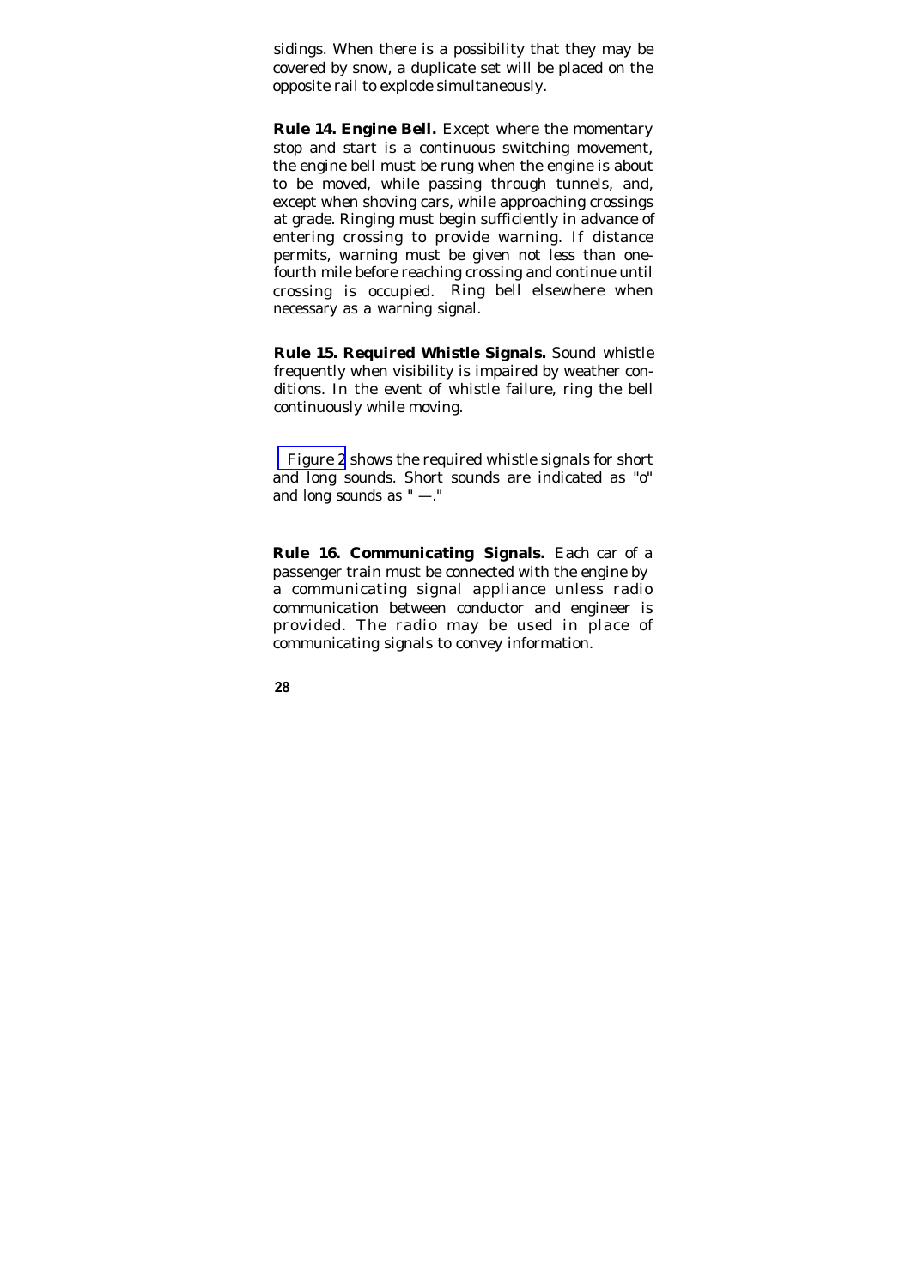<span id="page-29-0"></span>

| SOUND                                         | <b>INDICATION</b>                                                                                                                                                                                                                                                                                                                           |
|-----------------------------------------------|---------------------------------------------------------------------------------------------------------------------------------------------------------------------------------------------------------------------------------------------------------------------------------------------------------------------------------------------|
| (a) 00000000<br>Succession of<br>short sounds | Used in an emergency, such as an alarm for<br>persons or livestock on the track. When<br>this signal is heard by crews on other trains<br>or engines, movement must stop until it is<br>safe to proceed.                                                                                                                                    |
| $(b)$ $\equiv$                                | When standing, air brakes are applied,<br>pressure equalized.<br>When running, train approaching<br>junctions, railroad crossings at grade, and<br>drawbridges.                                                                                                                                                                             |
| $(c) = -$                                     | Release brakes. Proceed.                                                                                                                                                                                                                                                                                                                    |
|                                               | When running, acknowledge calling on<br>indication.                                                                                                                                                                                                                                                                                         |
| (d) $0000 -$                                  | Call conductor to the engine or radio.                                                                                                                                                                                                                                                                                                      |
| (e) 00                                        | Acknowledgement of any signal not<br>otherwise provided for.                                                                                                                                                                                                                                                                                |
| (f) 000                                       | When standing, back. Acknowledgement<br>of Rules 8(d) and 16(c).<br>When running acknowledgement of Rule<br>16(d).                                                                                                                                                                                                                          |
| $(a)$ 0000                                    | Call for signals.                                                                                                                                                                                                                                                                                                                           |
| $(h) - 000$                                   | Flagman protect rear of train.                                                                                                                                                                                                                                                                                                              |
| (i) $000 -$                                   | Flagman protect front of train.                                                                                                                                                                                                                                                                                                             |
| O).<br>-----                                  | Flagman may return from west or south.                                                                                                                                                                                                                                                                                                      |
| (k) — — —                                     | Flagman may return from east or north.                                                                                                                                                                                                                                                                                                      |
| $(1) - 0 - 0$                                 | When approaching public crossings at<br>grade, given in advance for warning, but<br>not less than one-fourth mile before<br>reaching a crossing, if distance permits.<br>Prolong or repeat signal until engine is in<br>crossing. If distance does not permit, give<br>whistle signal in advance of entering cross-<br>ing to give warning. |

*Figure 2. Required Whistle Signals — Rule 15*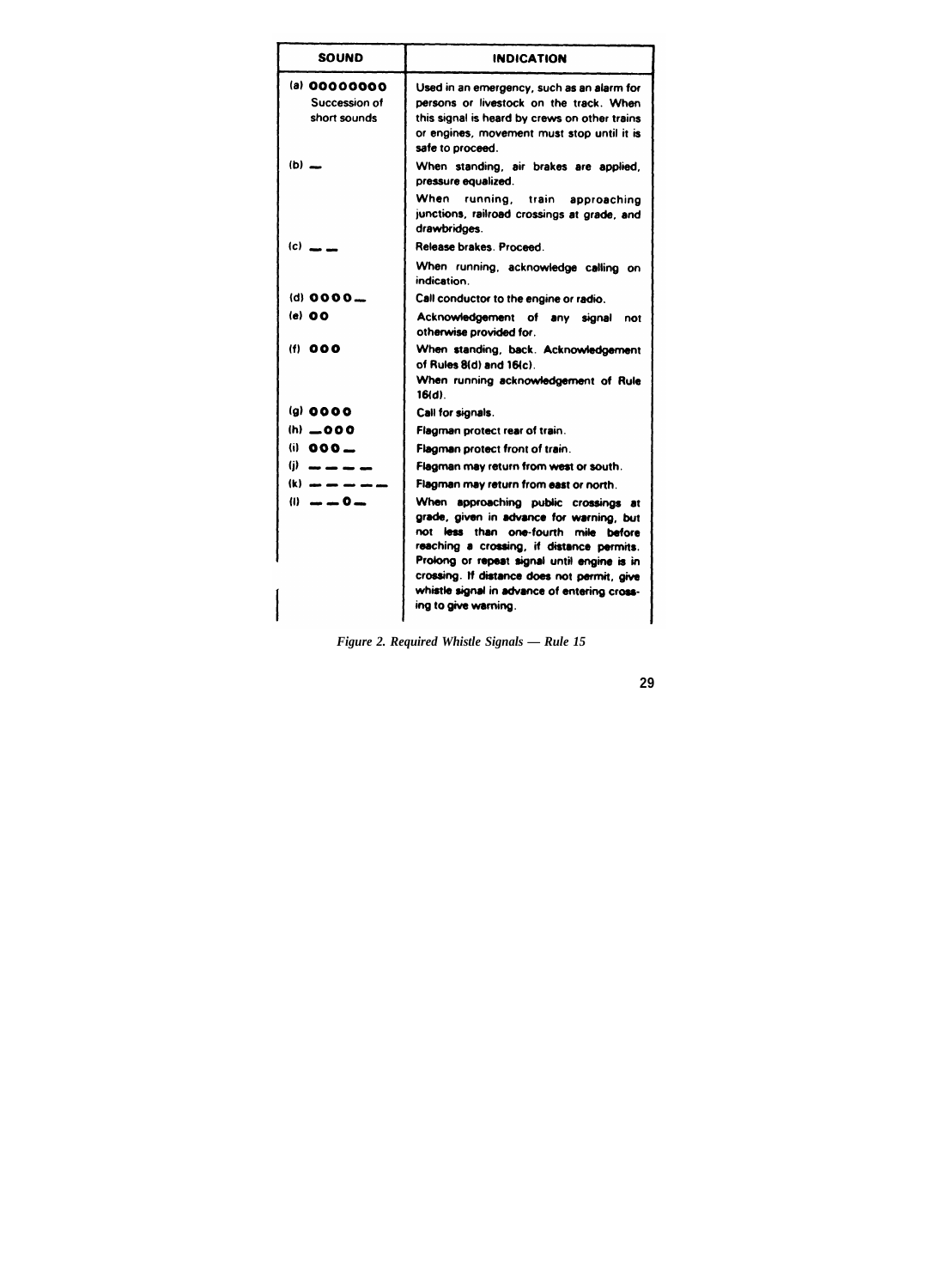| SOUND                                  | <b>INDICATION</b>                                                                                                                                                                                               |
|----------------------------------------|-----------------------------------------------------------------------------------------------------------------------------------------------------------------------------------------------------------------|
| $\langle \mathbf{0} \rangle$<br>(cont) | Signal is also used to warn employees<br>when view is restricted.<br><b>EXCEPTION: Signal does not apply when</b><br>shoving cars.                                                                              |
| (m) 0_                                 | Inspect brake system for leaks or sticking<br>brakes.                                                                                                                                                           |
| $(n) - Q$                              | When operating against the current of<br>traffic approaching stations, junctions,<br>railroad crossings at grade and obscure<br>curves; or preceding the signals prescribed<br>by Rules 15 $(i)$ and 15 $(k)$ . |
| $\omega = -0$                          | When approaching meeting and waiting<br>points. (See Rule 15(h)).                                                                                                                                               |
| (p)                                    | Transfer of air brake control.                                                                                                                                                                                  |

*Figure 2. Required Whistle Signals — Rule 15 (cont)*

Should both systems become inoperative, hand signals must be used. The signals prescribed in [Figure 3](#page-31-0) are illustrated by "o" for short sounds, and "–" for long sounds.

**Rule 17. Headlight Display.** Except as provided in Rule 16(B), the headlight must be displayed bright to the front of every train by day and by night. It must be extinguished when a train has stopped clear of the main track to meet a train or is standing to meet a train at the end of multiple main tracks or at a junction.

**Rule 17(A). Headlight Failure.** At night, if the headlight on a train fails, a white light must be used in its place. If train is moving, the bell must be rung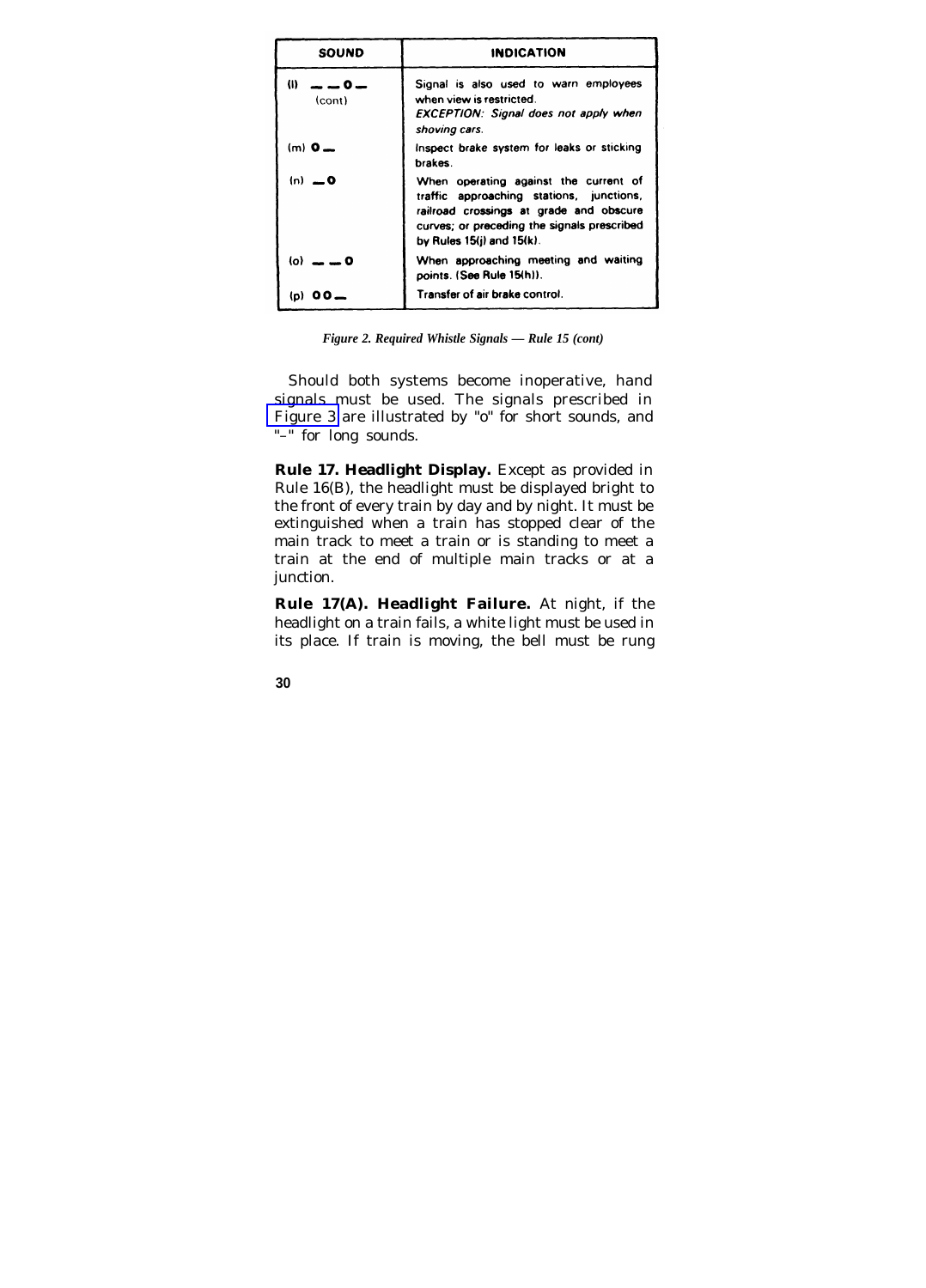<span id="page-31-0"></span>

| <b>SOUND</b> | <b>INDICATION</b>                                                                                                   |
|--------------|---------------------------------------------------------------------------------------------------------------------|
| (a) 00       | When standing, start.                                                                                               |
| $(b)$ 00     | When running, stop.                                                                                                 |
| $(c)$ 000    | When standing, back.                                                                                                |
| (d) 000      | When running, stop at next station.                                                                                 |
| 0000<br>(a)  | When running, reduce speed.                                                                                         |
| $(1)$ 00000  | When standing, recall flagman.                                                                                      |
| $\omega =$   | Running test completed. When running,<br>look back for hand signals. When standing,<br>apply or release air brakes. |
| (h)          | Approaching meeting or waiting point.                                                                               |

*Figure 3. Sound Signals and their Indications — Rule 16*

continuously, the whistle sounded frequently, and the train dispatcher notified at the first opportunity.

**Rule 17(B). Dimming Headlight.** Headlights must be dimmed under the following conditions, except when approaching and passing over public crossings at grade:

• At stations and yards where switching is being done.

● When standing close behind another train.

● While standing on main track awaiting arrival of an approaching train that is to take siding.

● When approaching and passing head end and rear end of train on adjacent track.

● When the safety of employees so requires or to permit passing of signals.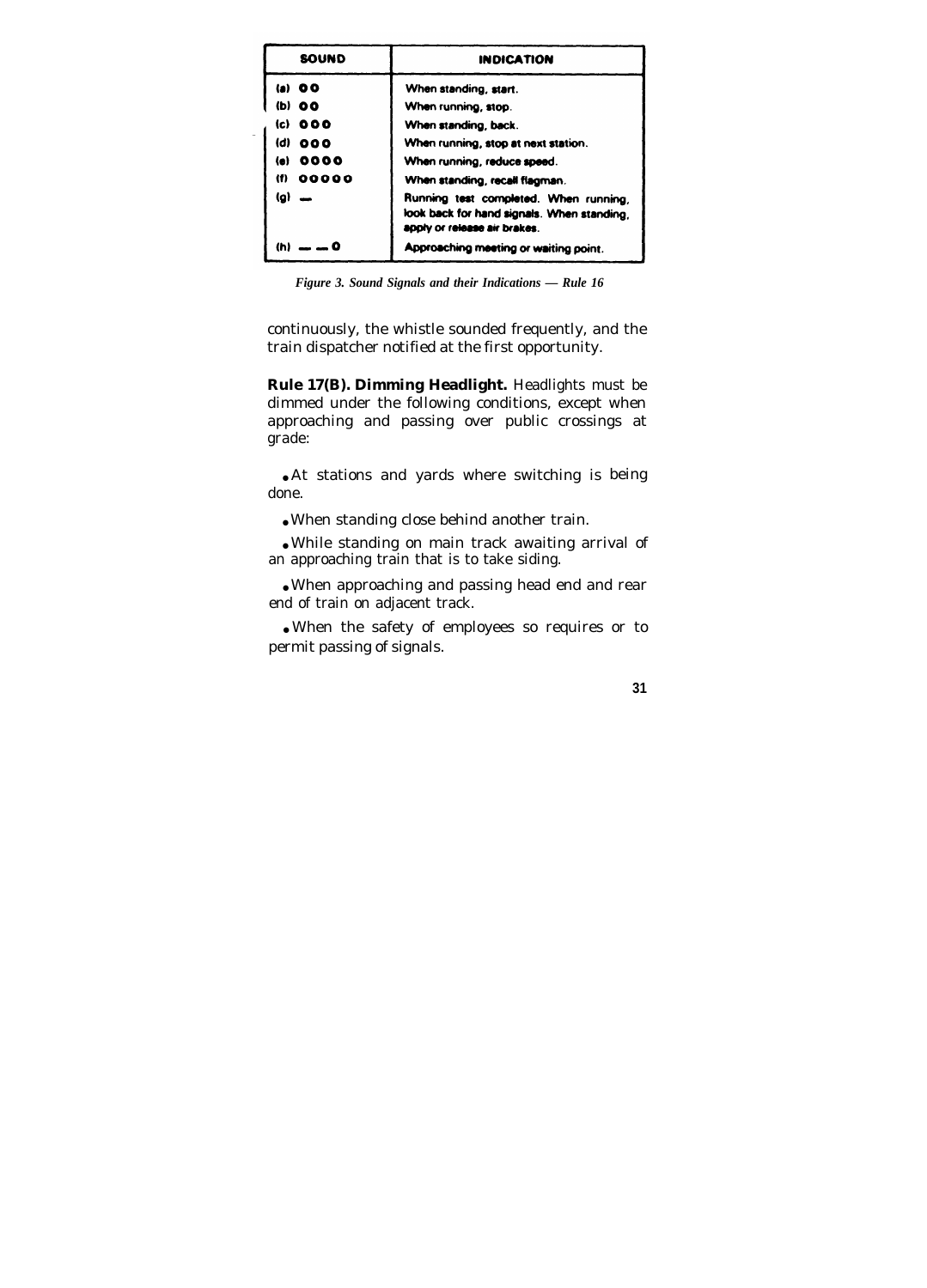**Rule 17 (C). Headlight Front and Rear.** When moving, engines must display a headlight to the front and rear by day and night. It may be dimmed or extinguished on the end coupled to cars. The headlight must be dimmed on the end facing an approaching train or engine on an adj scent track.

**Rule 18. Oscillating White Light.** When leading end is equipped with oscillating white light on engines, it must be operated both day and night when moving. It may be extinguished when meeting trains, passing trains, or during switching operations providing movement does not involve public crossings at grade. The same requirements apply when leading end of engine or top of lead unit is equipped with an amber or white light that either revolves or flashes.

**Rule 18 (A). Oscillating or Flashing Red Light.** On engines equipped with a red oscillating or flashing red light, such light must be displayed by day or night when train is stopped suddenly under circumstances in which adj scent tracks may be fouled, when head end protection is required, or when a condition is known to exist which endangers movement. Such red light is a signal for an approaching train on the same or adjacent track to stop at once and proceed only after ascertaining that track is safe for passage of trains.

Display of these lights does not modify the requirements of Rule 99 or Rule 102. The red light must be extinguished when no longer required.

**Rule 19. Markers.** A prescribed marker will be displayed at the rear of every train to indicate the rear of the train. From one hour before sunset to one hour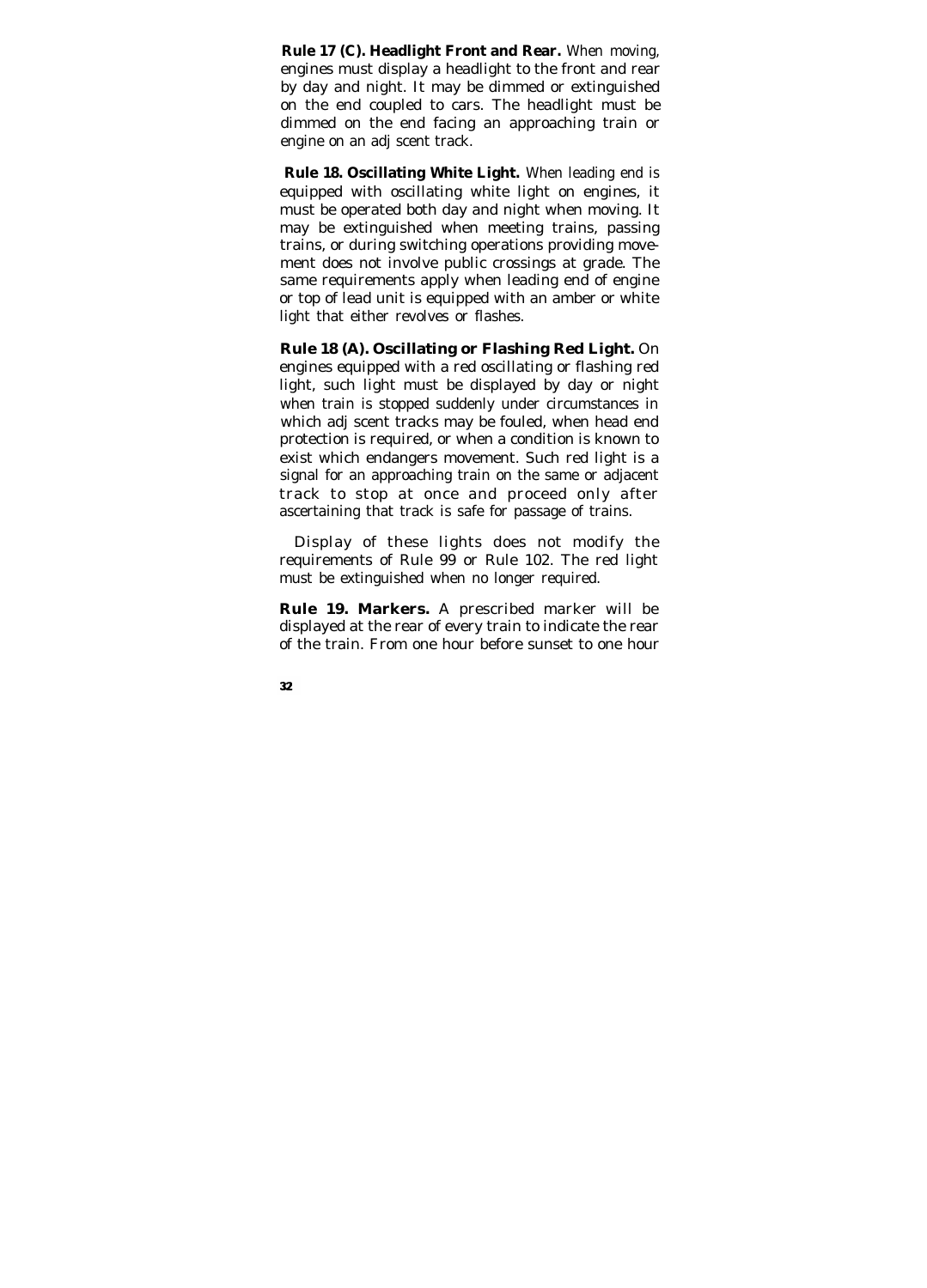after sunrise, when weather conditions restrict visibility to less than one half-mile and at times prescribed by special instructions, the marker must be illuminated either steady or flashing. Markers will be white or in the red-orange-amber color range. When an engine is operating as a train without cars, or at the rear of a train, the trailing headlight illuminated on dim may be used as a marker. Flags may be used during daylight one hour after sunrise to one hour before sunset.

A train may proceed without a marker to the next forward location where the marking device can be repaired or replaced if—

● The marker becomes inoperative en route.

• A defective car is placed at the rear for movement to a car repair point.

• The rear portion of the train is disabled and the prescribed marker cannot be displayed on rear car of portion to be moved.

The marker must be inspected at each crew change point to ensure that it is properly displayed. When a crew leaves a portion of their train, they must not handle a caboose as the rear of the head portion which would indicate that the train is complete.

**Rule 24. Engine Identifying Number.** On trains, the engine number must be illuminated on engines equipped with number lights. When an engine consists of more than one unit or when two or more engines are coupled, the number of one unit only will be illuminated and will be the identifying number. When possible, the number of the leading unit must be used.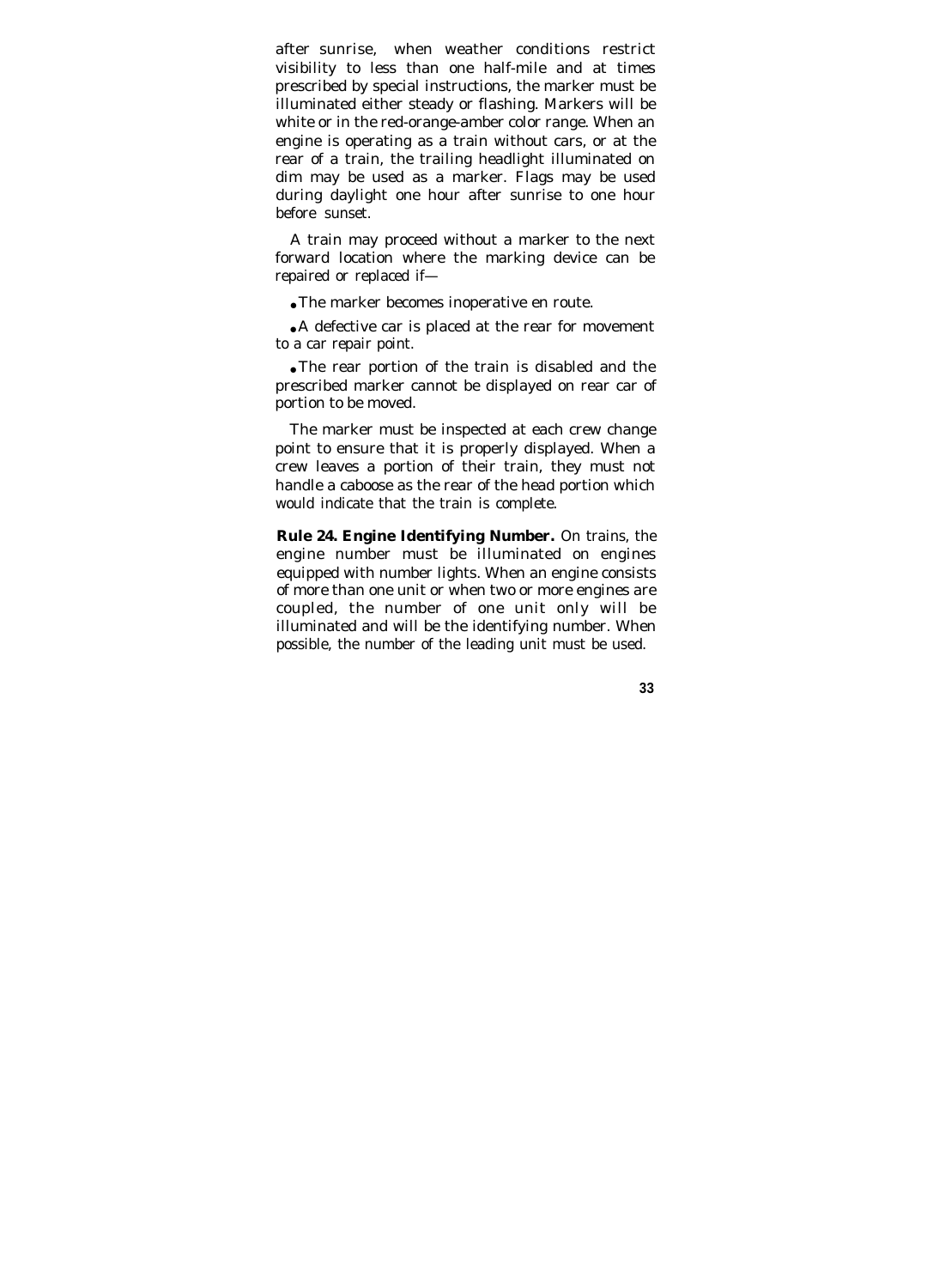**Rule 25. Signs Protecting Equipment.** When a sign reading "STOP — TANK CAR CONNECTED," "STOP MEN WORKING," "PERSONNEL WORKING," "SERVICE CONNECTIONS," or similar warning signs are displayed on a track or car, the car must not be coupled to or moved. Other equipment must not be placed on the same track which would block or reduce the view of the sign.

**Rule 26. Blue Signal Protection of Workmen.** The following terms and definitions apply when used in Rule 26:

*Blue signal —* A clearly distinguishable blue flag or blue light by day and a blue light at night. The blue light may be displayed either steady or flashing. When attached to the operating controls of an engine, it need not be lighted if the inside of the cab area of the engine is sufficiently lighted so that the blue signal is clearly distinguishable.

*Car shop repair track area —* One or more tracks, within an area in which the testing, servicing, repair, inspection, or rebuilding of railroad rolling equipment is under the exclusive control of mechanical department personnel.

*Effective locking device —* A lock that can be locked or unlocked only by the craft or group of workmen applying the lock when used in relation to a manually operated switch or a derail.

*Engine servicing track area —* One or more tracks, within an area in which testing, servicing, repair, inspection, or rebuilding of engines is under the exclusive control of mechanical department personnel.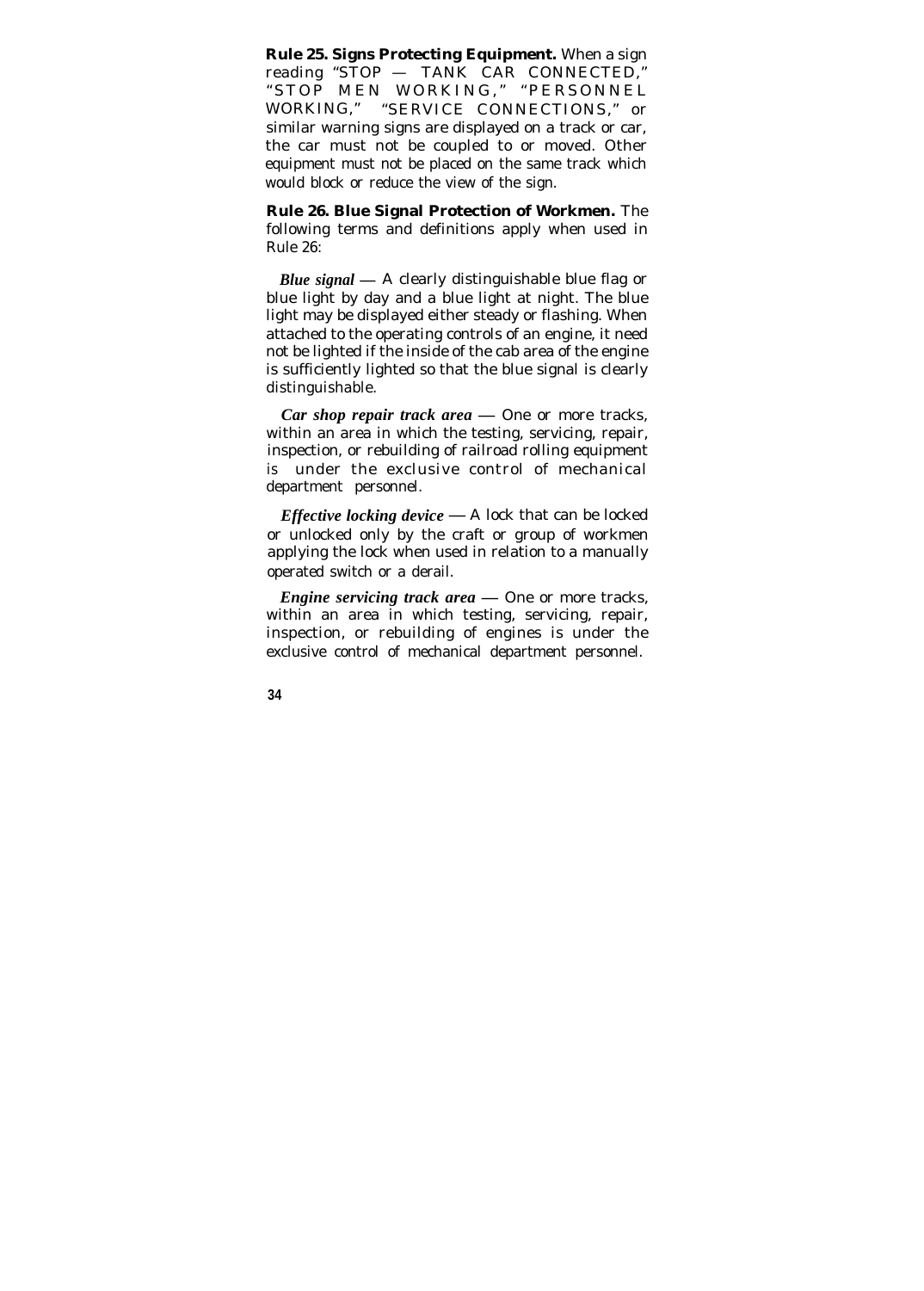*Group of workmen —* Two or more workmen of the same or different crafts assigned to work together as a unit under a common authority and who are in communication with each other while the work is being done.

*Rolling equipment —* Engines, railroad cars, and one or more engines coupled to one or more cars.

*Switch providing direct access—* A switch which, if traversed by rolling equipment, could permit that rolling equipment to couple to the equipment being protected.

*Workmen —* Railroad personnel assigned to inspect, test, repair, or service railroad rolling equipment, or their components, including brake systems. Train and yard crews are excluded, except when assigned to perform such work on railroad rolling equipment that is not part of the train or yard movement they handle.

NOTE: "Servicing" does not include supplying cabooses, engines, or passenger cars with items such as ice, drinking water, tools, sanitary supplies, stationery, or flagging equipment. "Testing" does not include visual observations made by personnel positioned inside or alongside a caboose, engine, or passenger car.

(1) A blue signal signifies that workmen are on, under, or between rolling equipment and that the equipment must not be coupled to or moved, except as provided in Items (5) and (6) of this rule.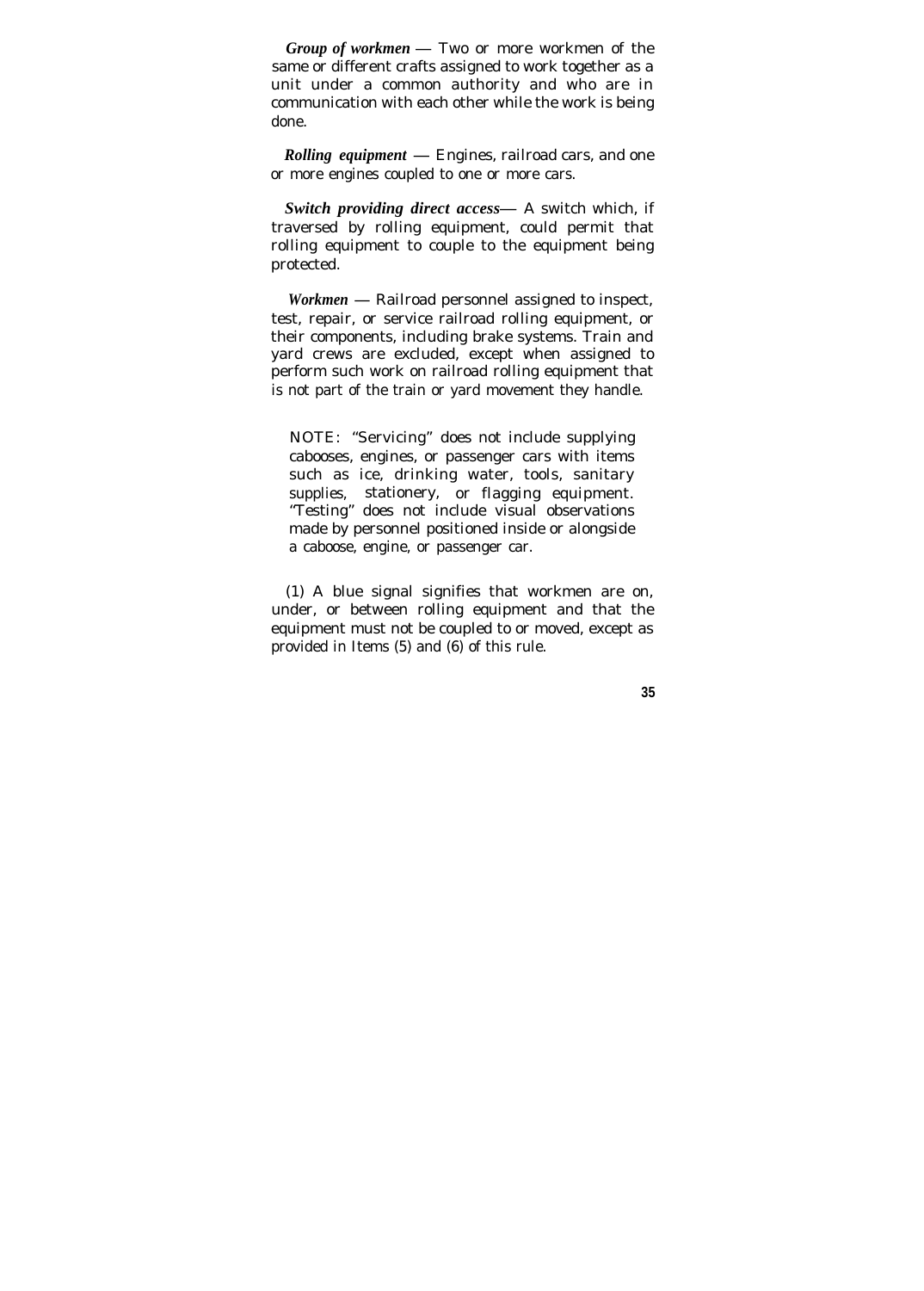Rolling equipment must not pass a blue signal on a track protected by that signal. Other rolling equipment must not be placed on the same track in such a way to block or reduce the view of the blue signal, except on designated engine servicing area tracks, car shop repair area tracks, or when a derail is used to divide a track into separate working areas. When a blue signal is displayed at the entrance to a track, rolling equipment must not enter that track.

Blue signals must be displayed by or for each craft or group of workmen who are to work on, under, or between rolling equipment. Signals may be removed or discontinued only at the request of the same craft or group who placed them or requested their use. When blue signal protection has been removed from one entrance of a double- ended track or from either end of rolling equipment on a main track, that track is no longer under blue signal protection.

(2) When workmen are on, under, or between rolling equipment, and such work subjects them to the danger of personal injury posed by any movement of such equipment, protection must be provided. On a main track a blue signal must be displayed at each end of the rolling equipment. On any track other than main track, one of the following methods of protection or a combination thereof must be provided:

• Each manually operated switch, including trailing point crossover switch, providing direct access must be lined against movement to that track, secured by an effective locking device, and a blue signal must be placed at or near each switch. The facing point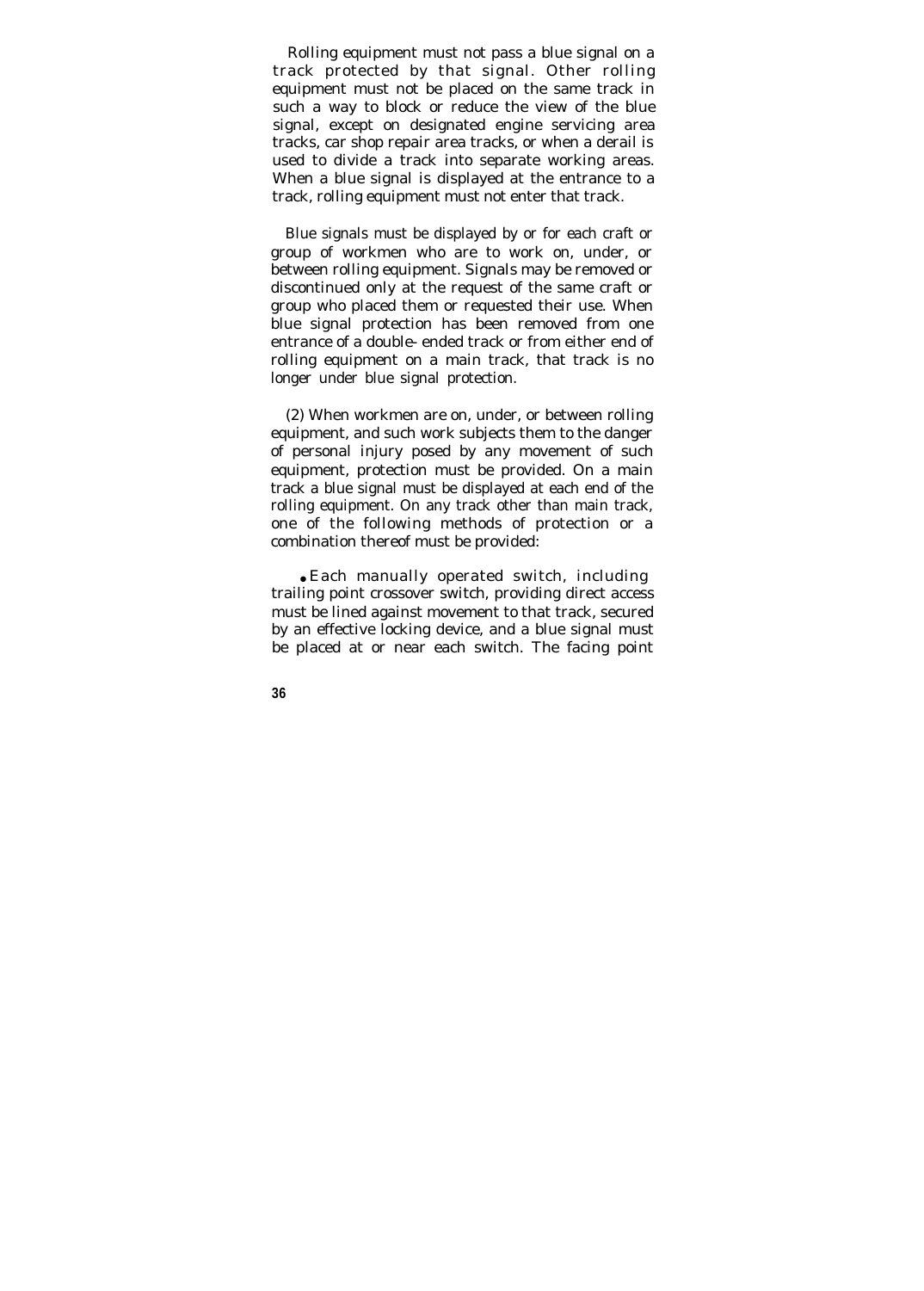crossover switch must be Iined against a crossover movement and secured by an effective locking device.

● A derail which can restrict access to that portion of track where work will be performed must be locked in derailing position with an effective locking device. It must be positioned 150 feet from the rolling equipment to be protected, or positioned 50 feet from the end of rolling equipment on a designated engine servicing track or car shop repair track where speed is limited to 5 mph.

● A blue signal must be displayed at each derail or where remote control switches provide direct access. The person in charge of the workmen must notify the person in charge of the switches of the work to be performed. The person in charge of such switches will then inform the workmen that the switches involved have been lined against movement to that track and devices controlling the switches have been secured. The individual in charge of remote control switches must not remove the locking devices unless he has been informed by the person in charge of workmen that it is safe to do so.

The individual in charge of remote control switches must keep a written record of each notification for 15 days. This record must contain the-

• Name and craft of the person in charge requesting the protection.

● Number or other designation of the track involved.

● Date and time person in charge of workmen notified that protection has been provided.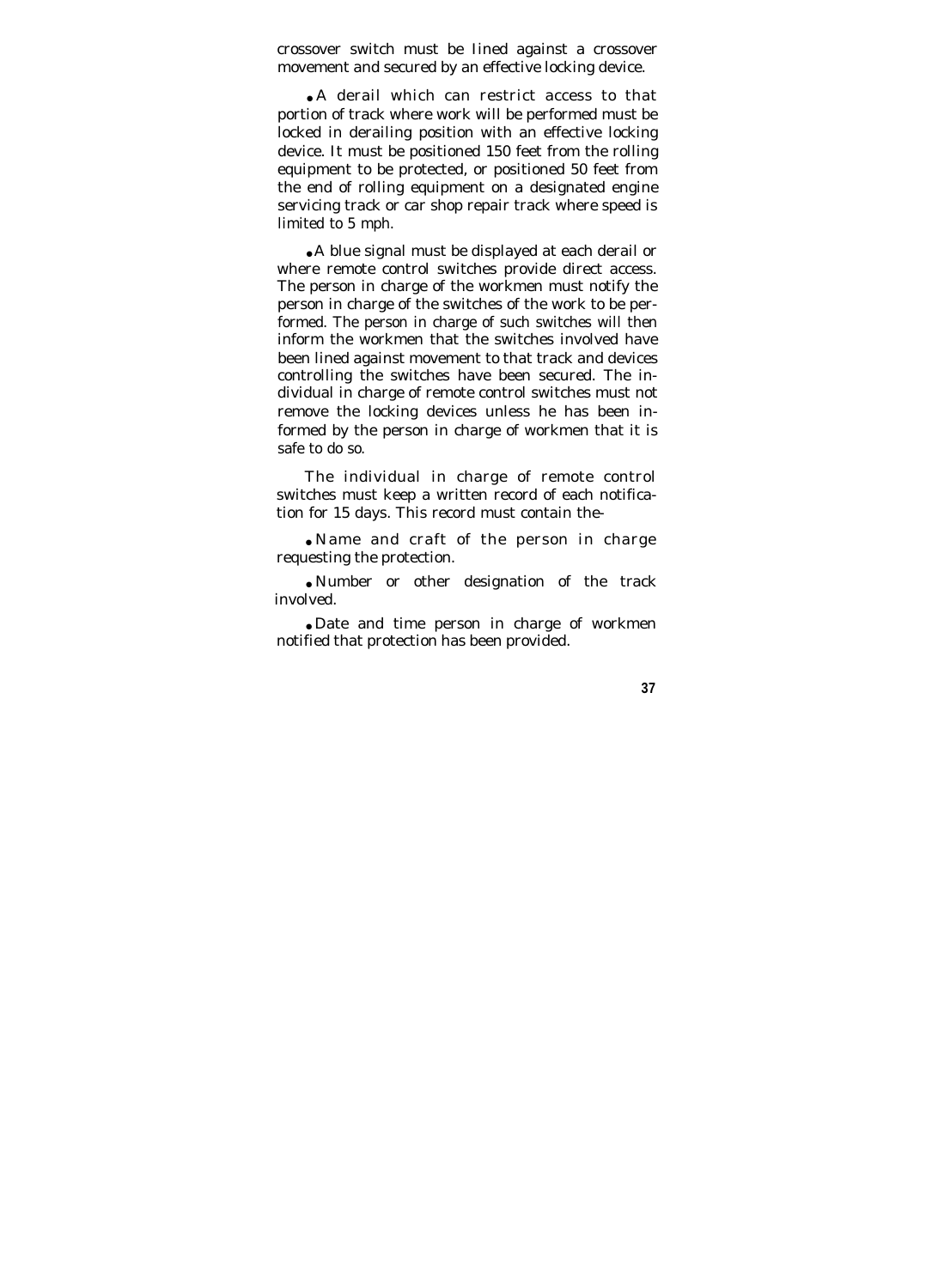● Date, time, name, and craft of the person in charge of workmen authorizing removal of the protection.

(3) Also, when workmen are on, under, or between an engine or rolling equipment coupled to an engine, a blue signal must be attached to the controlling engine at a location where it is readily visible to the engineer or person at the controls of that engine.

(4) When emergency repair work is to be done on, under, or between an engine or rolling equipment coupled to an engine, and a blue signal is not available, the engineer or person at the controls of the engine must be notified and appropriate measures must be taken to protect the person performing such work.

(5) An engine must not enter a designated engine servicing area track under the exclusive control of mechanical forces unless blue signal protection governing entry is removed. The engine must stop short of coupling to another engine. An engine must not leave designated engine servicing area track unless blue signal protection is removed from that engine and from the track in the direction of movement. Blue signal protection removed from track for the movement of such engines must be restored immediately after the engine has entered or has cleared the area.

An engine protected by blue signals may be moved on a track within the designated engine servicing area under the exclusive control of mechanical forces when operated by an authorized person under the direction of the person in charge of workmen. This may be done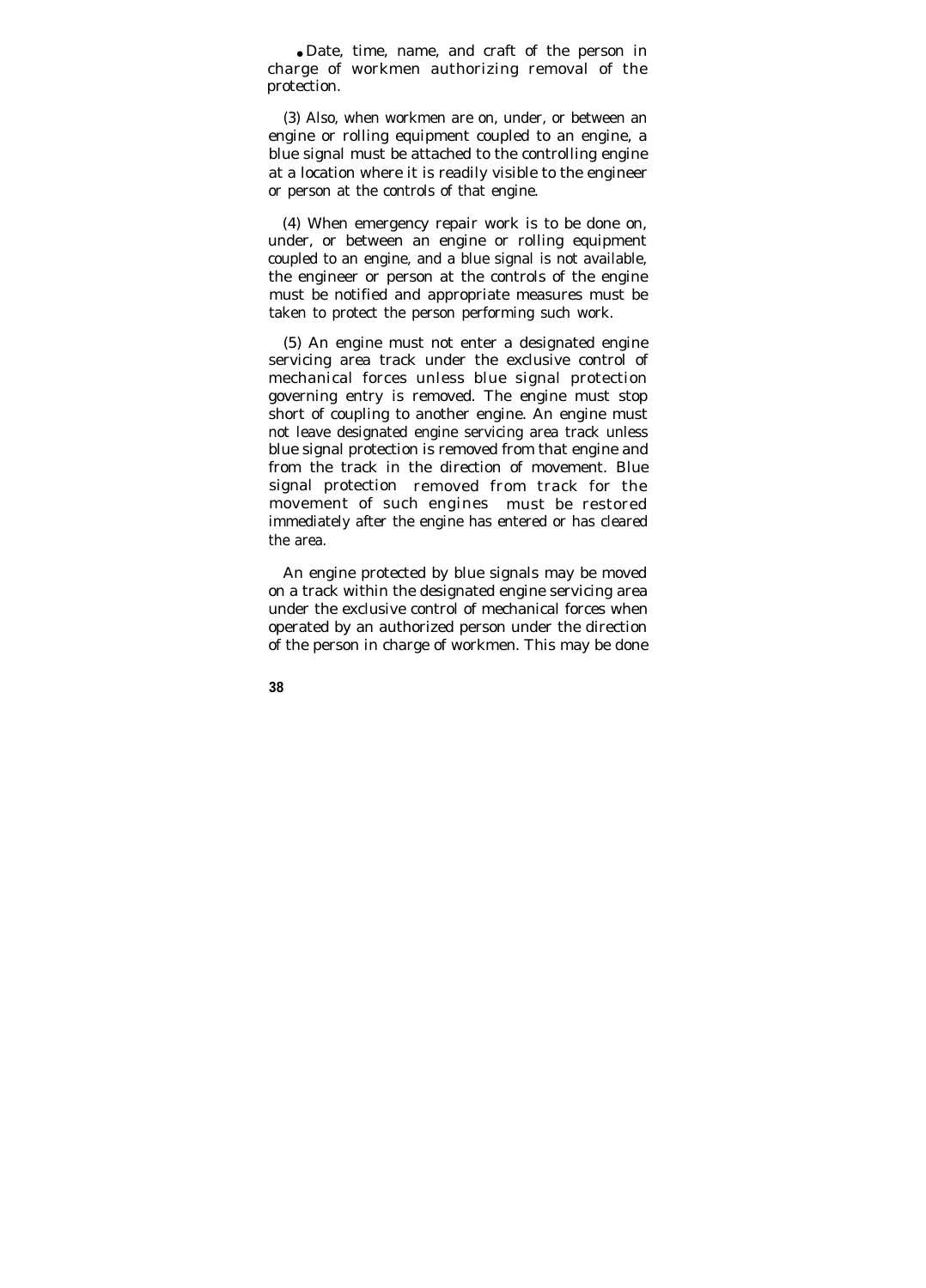after the blue signal has been removed from the controlling engine to be repositioned and the workmen have been warned of the movement.

(6) Rolling equipment protected by blue signals on car shop repair tracks under the exclusive control of car department forces may be repositioned with a car mover. Workmen must be warned of the movement. The car mover must be operated by an authorized person under the direction of the person in charge of the workmen.

**Rule 27. Improperly Displayed.** A signal improperly displayed, the absence of a fixed signal where a signal is usually shown, or the absence of a flag or sign where required is regarded as the most restrictive signal indication given, except when semaphore arm is displayed. When semaphore is displayed, it will govern. Improperly displayed signals or absence of fixed signals, flags, or signs must be promptly reported to train dispatcher.

**Rule 28. White Flag.** A white flag or a white light must be used to stop a train to receive traffic only at the flag stations indicated on its schedule or in special instruct ions.

**Rule 29. Acknowledge Stop Signal.** When a signal, except fixed signal, is given to stop a train it must be acknowledged. When flagged, the engineer must obtain a thorough explanation from the flagman before proceeding.

**Rule 34. Observe and Call Signals.** Crew members in the control compartment of the engine must be alert for, and communicate to each other in a clear and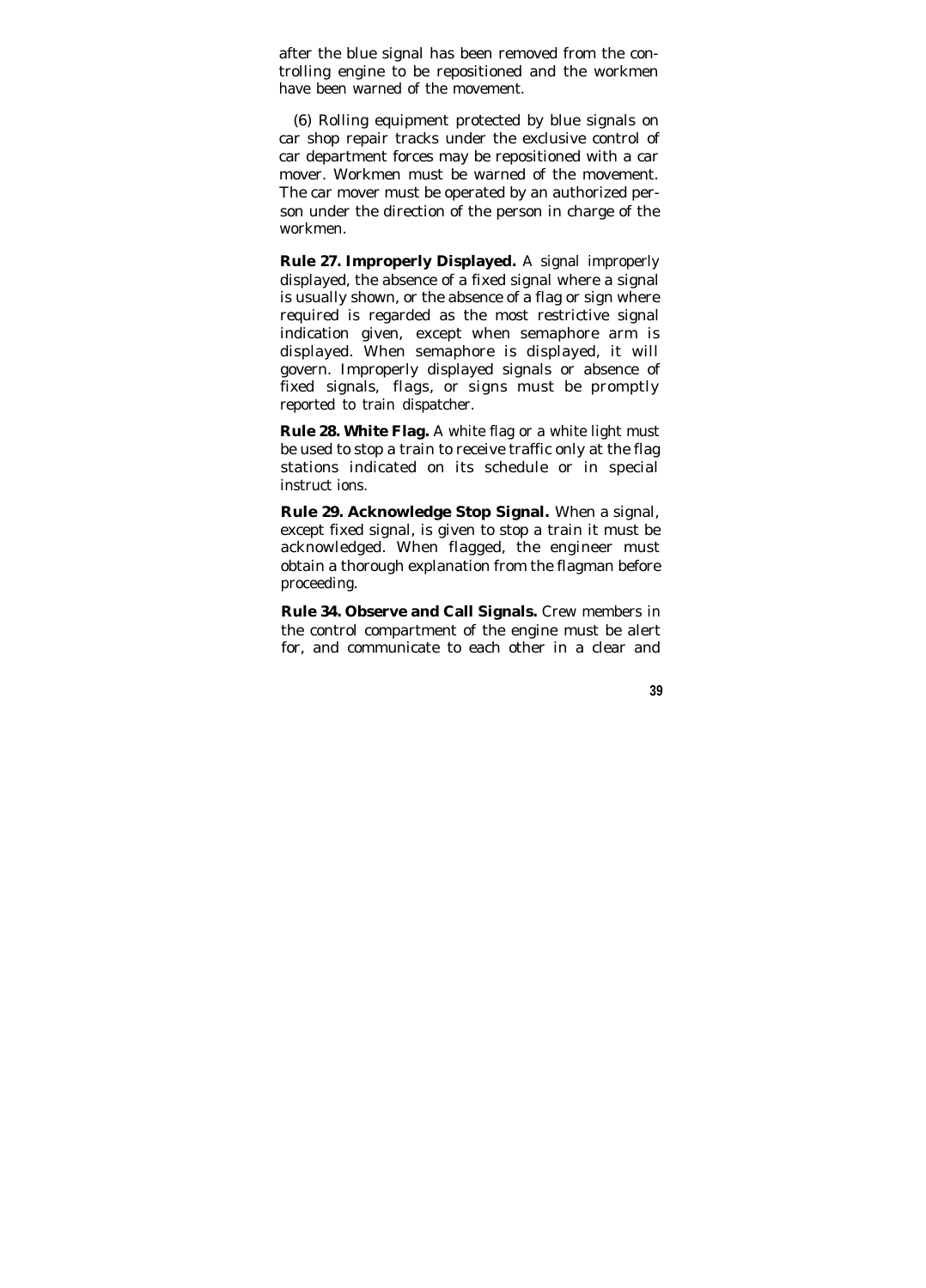audible manner, the name or aspect of each signal affecting the movement of their train as soon as it becomes visible or audible. They must continue to observe signals and call any change of indication until passed.

If prompt action is not taken to respect the signal, other crew members must remind the engineer or conductor of the rule requirement. If there is no response, or the engineer is incapacitated, other crew members must take immediate action to ensure safety. Crew members may use emergency brake valve to stop the train if necessary.

## **SUPERIORITY OF TRAINS**

**Rule 70. Right, Class, Direction.** A regular train is superior to another regular train on single track by right, class, or direction. On multiple main tracks a regular train is superior by right or class. An extra train is made superior to another train only by train order. Extra trains have no superiority by class or direction. Right is conferred by train order; class and direction by timetable. Right is superior to class and direction.

**Rule S-71. Class and Direction.** First class trains are superior to second class trains and extras. Second class trains are superior to opposing extras. Regular trains in the direction specified in the timetable are superior to trains of the same class in the opposite direction.

**Rule 71(A). Multiple Main Tracks.** On multiple main tracks, first class trains are superior to second class trains and extras in the same direction.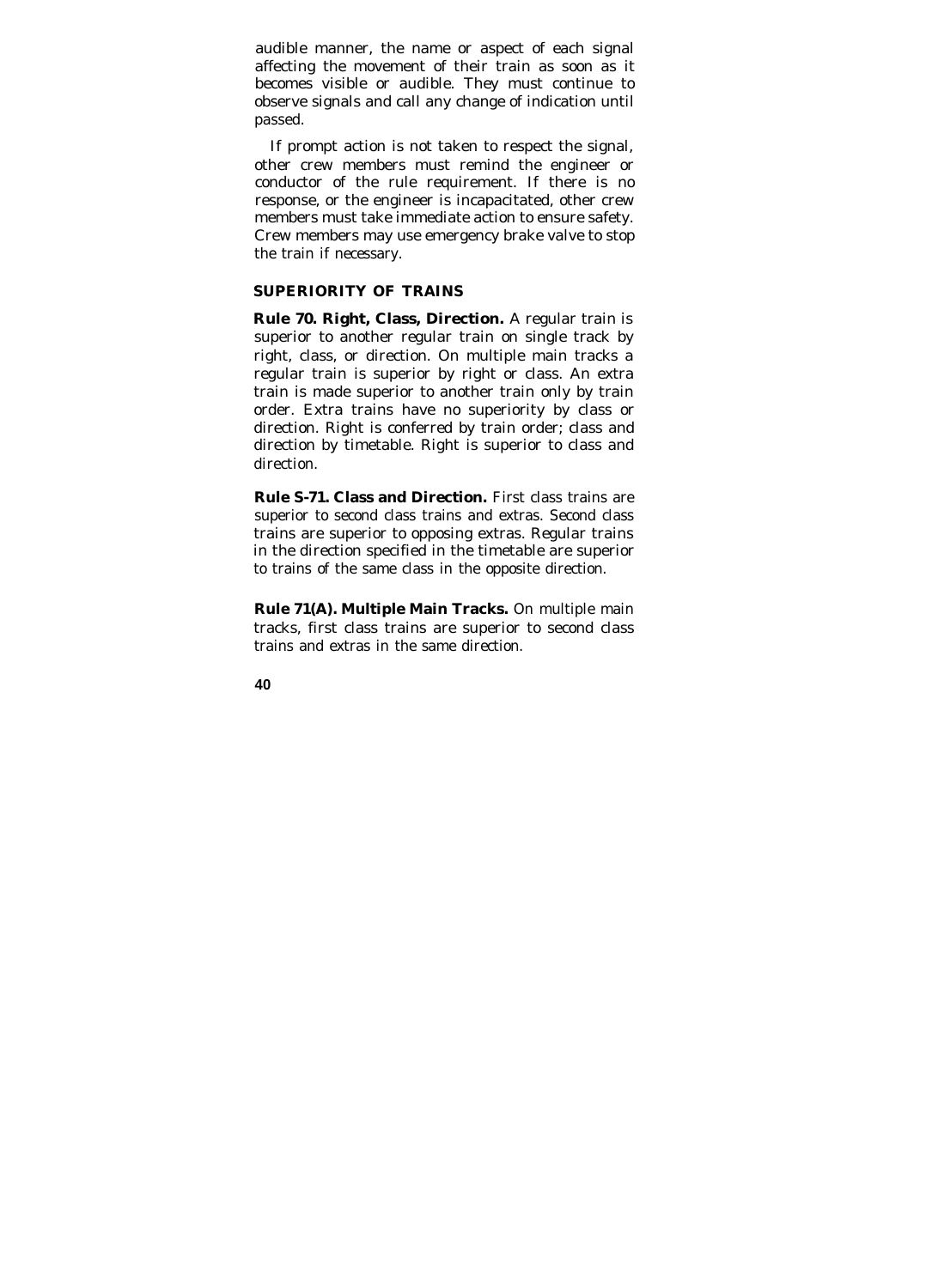## **MOVEMENT OF TRAINS AND ENGINES**

**Rule 80. Communication Identification.** When personnel initiate communication by telephone or radio, they must give name, location and, when applicable, train or engine number.

**Rule 80 (A). Repeat Instructions.** Instructions or information received verbally relating to train or engine movements must be repeated by the person receiving such instructions or information.

**Rule 81. Initiating Movement.** A crew which has not received a clearance or track warrant must be ensured by the train dispatcher that there are no train orders or track bulletins that they must obtain before initiating movement on a main track.

**Rule 81 (A). Main Track Authorization.** Main tracks must not be occupied unless authorized by one of the following:

- Timetable schedule.
- Rule 93.
- $\bullet$  Rule 94.
- Rule 97.
- $\bullet$  Rule 97(A).
- $\bullet$  Rule 97(B).
- Rule S-227.
- $\bullet$  Rule S-250.
- Rule 252.

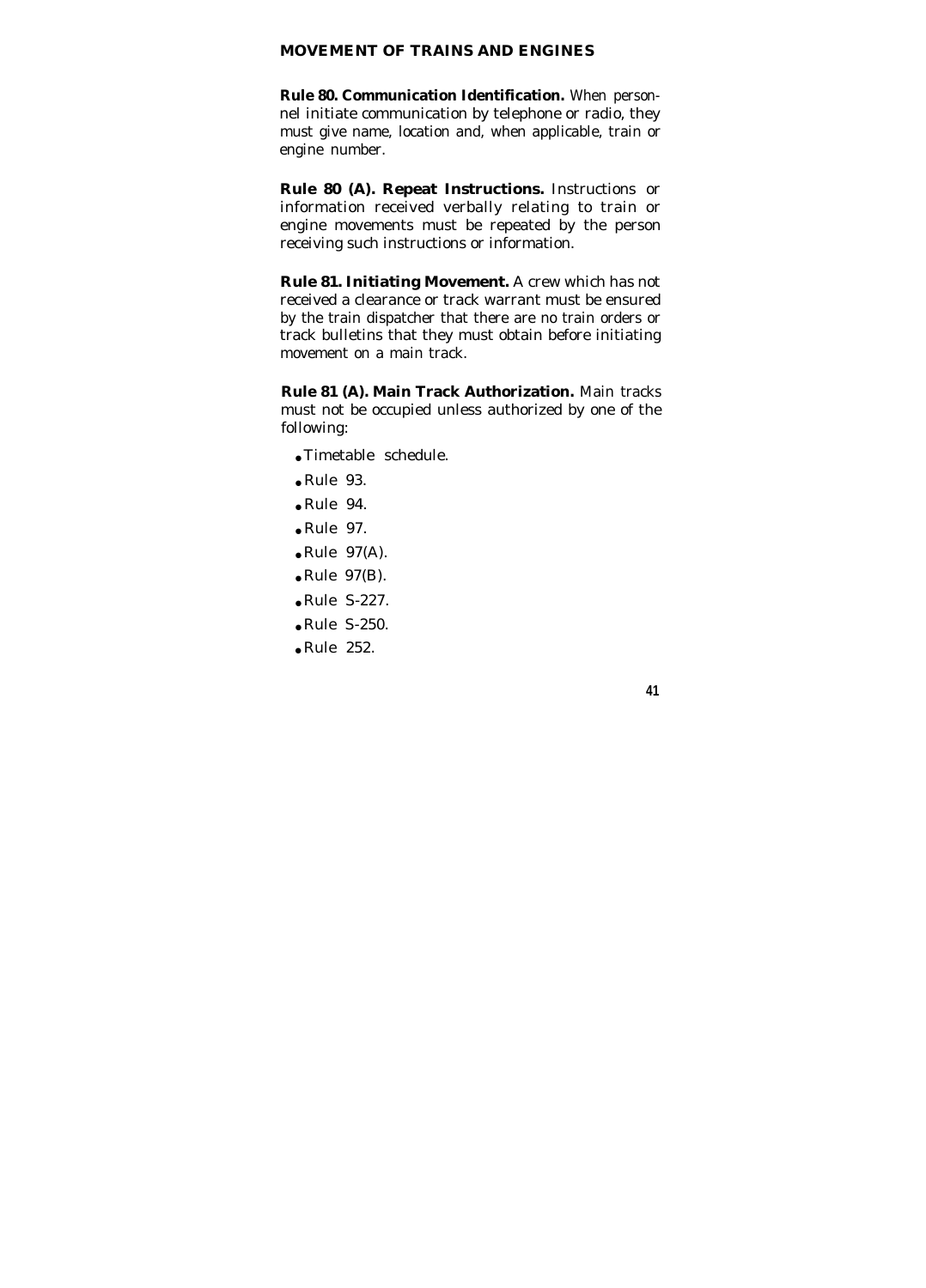● Verbal authority from train dispatcher within absolute permissive block (APB) limits, or from control operator within CTC or interlocking limits.

● A proceed indication of a controlled block or interlocking signal within CTC or interlocking limits.

● Rules 400 through 413.

An exception to Rule 81(A) is that when it is necessary to foul or occupy a main track without authority, protection must be provided in both directions as prescribed by Rule 99.

**Rule 82. Schedules in Effect.** Timetable schedules are in effect for 12 hours after their time at each station unless they are fulfilled, annulled by train order, or abolished by general order for the life of the timetable.

Regular trains more than 12 hours behind either their schedule arriving or leaving time at any station lose both schedule and train order authority. After losing both schedule and train order, regular trains can proceed only when authorized as an extra.

**Rule 82 (A). Clearance Initial Station.** Except within track warrant control (TWC) territory, a train must not leave its initial station on any subdivision without a clearance, unless authorized by train order, verbal instructions from train dispatcher, or special instructions or general order.

**Rule 83. Train Register Requirements.** Stations at which train registers are located will be designated in the timetable. At such stations, unless otherwise specified by special instructions or train order, the conductor or engineer of all trains except work extras,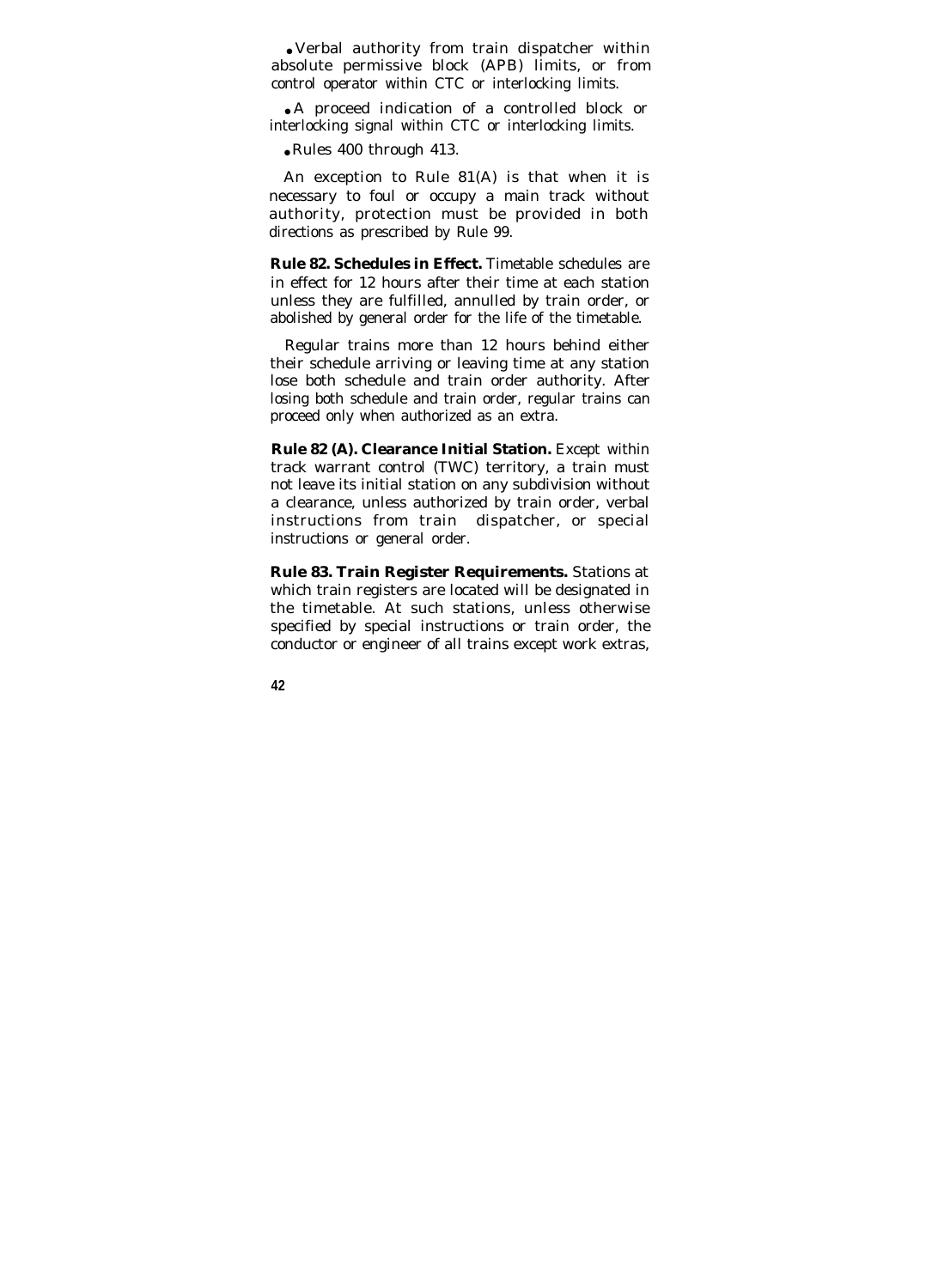will enter all required information in the train register. When authorized by special instructions or train order, trains may register by ticket when operator is on duty, unless it is necessary to check the register.

The conductor may verbally authorize the operator to enter only the time of departure on the train register. When registering by ticket the operator will enter all information in the train register and report the train to the train dispatcher from the train register.

**Rule 83 (A). Check on Superior Trains.** Except where superiority of trains is superseded by signal indication or a train has authority to proceed ahead of or against overdue superior trains, a train must not proceed until it has been assured in one of the following ways that all superior trains due have arrived or left:

- Checking timetable and train register.
- Use of timetable and train order Form V.

● Use of timetable and register check on prescribed form, filled out by the conductor or engineer, which must be shown to other crew members.

● Proper identification, either visual or by direct communication between the two crews involved. Identification of a work extra by a restricted train must include confirmation by the work extra's conductor that all of their train has arrived. When a work extra is identified, it must not occupy the main track ahead of the train to which identification was given unless a further understanding has been reached between the two crews involved.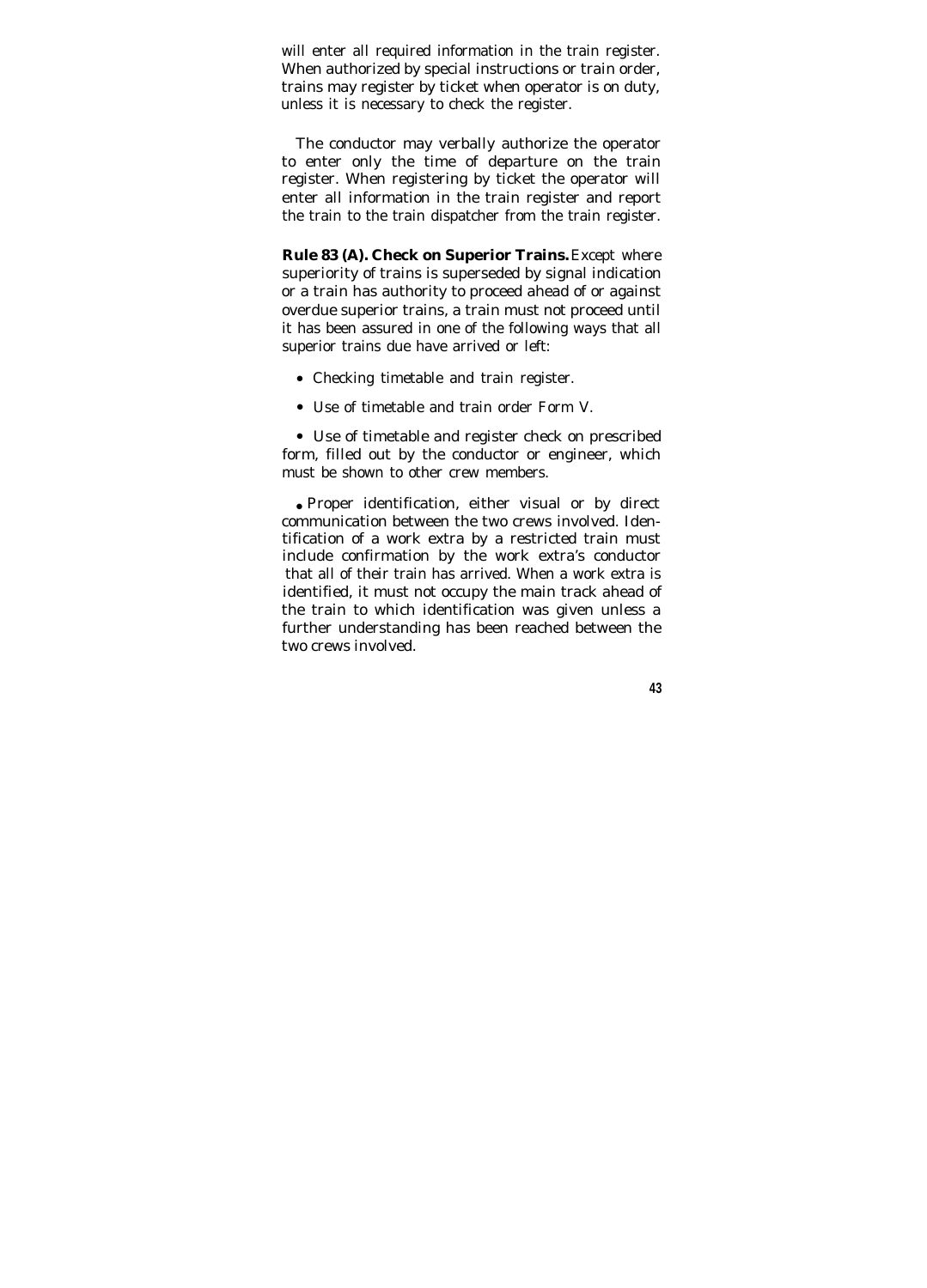● Verbal information from train dispatcher. This information may be relayed, using the words "Train dispatcher advises *(train) (has arrived) (has passed) (station) ."*

**Rule 83(B). Check on Extras.** The train register must not be used by a restricted train as evidence of the arrival or departure of an extra train unless authorized by train order Form W.

**Rule 83(C). Delayed Departure.** When a train cannot depart at the time registered, the conductor or the engineer must provide protection to ensure that affected trains in the same direction are not allowed to depart without being informed of the delay.

**Rule 85. Leaving Main Track.** Except where superiority of trains is superseded by signal indication, when a train is superior to another train in the same direction and leaves the main track it must not permit the inferior train to pass without train order authority.

**Rule 86. Clearing Same Direction.** In automatic block signal system (ABS) territory, an inferior train must be clear of a superior train in the same direction sufficiently in advance to avoid giving a restrictive signal indication to the following superior train. The location of the superior train may be determined by radio or other means of communication. Outside of block system limits, an inferior train must be clear of a superior train at the time the superior train is due to leave the next station in the rear where time is shown.

**Rule 86 (A). Instructed to Clear.** Within block system limits, a train instructed by the train dispatcher to clear a following train must clear such train enough in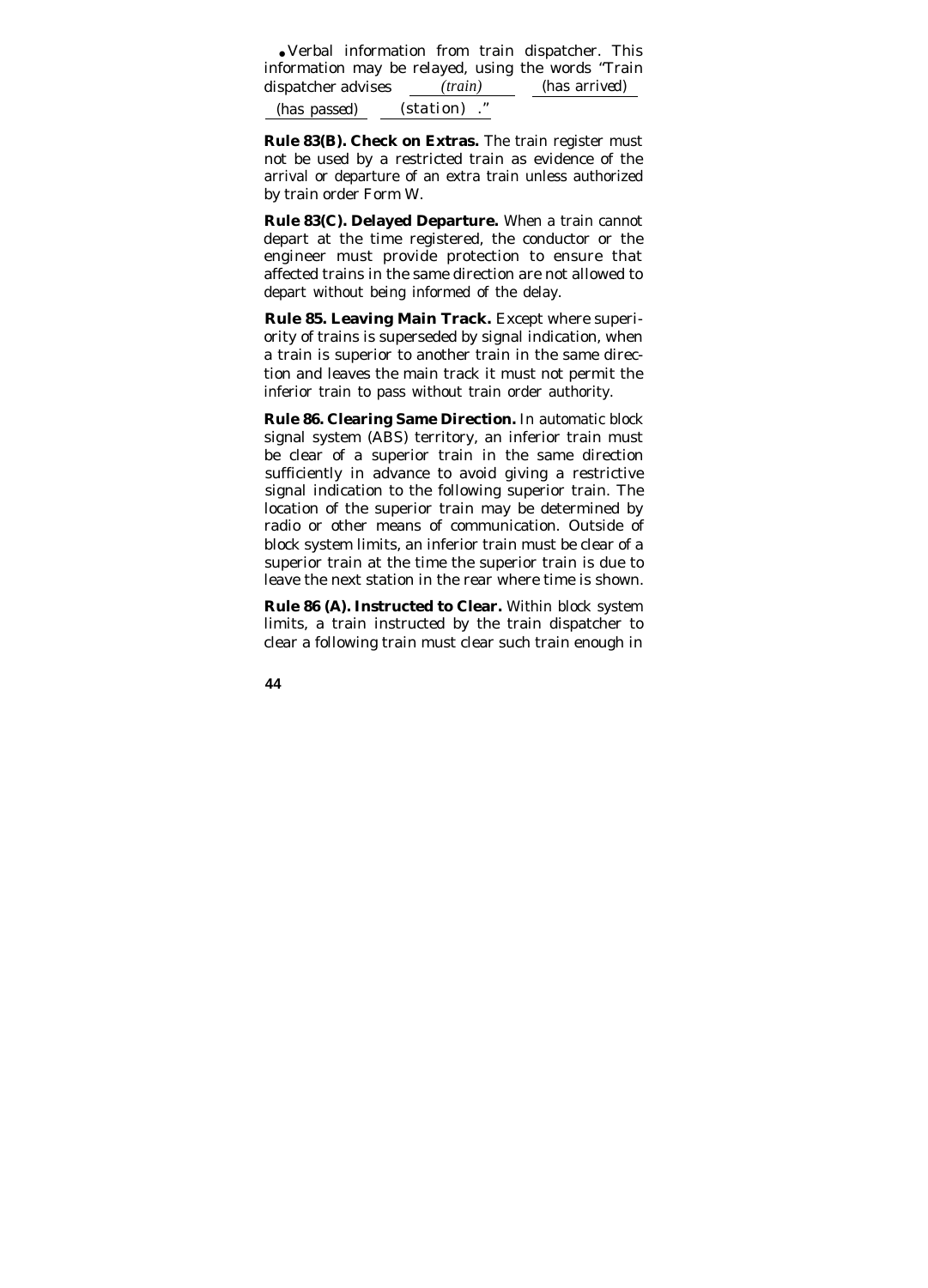advance to avoid giving a restrictive signal indication to the following train. The location of the following train may be determined by radio or other means of communication.

**Rule 86 (B). Work Extra Against Current of Traffic.** On tracks where current of traffic has been established, a work extra must not move against the current of traffic against extras unless protected by train order or a flagman. A work extra moving against the current of traffic must clear the main track not less than 5 minutes before the timetable schedule leaving time or train order waiting time of regular trains moving with the current of traffic on the same track.

**Rule S-87. Clearing Opposing Trains.** An inferior train must clear the main track not less than 5 minutes before the timetable schedule leaving time or train order waiting time of an opposing superior train.

**Rule 87 (A). Protection When Failed to Clear.** A train failing to clear the main track by the time required must be protected as prescribed by Rule 99 at that time.

**Rule S-88. Take Siding Meeting Point.** At meeting points established by Form S-A train order, the train order must specify which train will take siding, except where movements at each end of siding are governed by controlled signals.

**Rule 88 (A). Movement Extra Trains.** Except in CTC, APB and TWC territory, or within interlocking limits, extra trains will be governed by train orders with respect to opposing extra trains.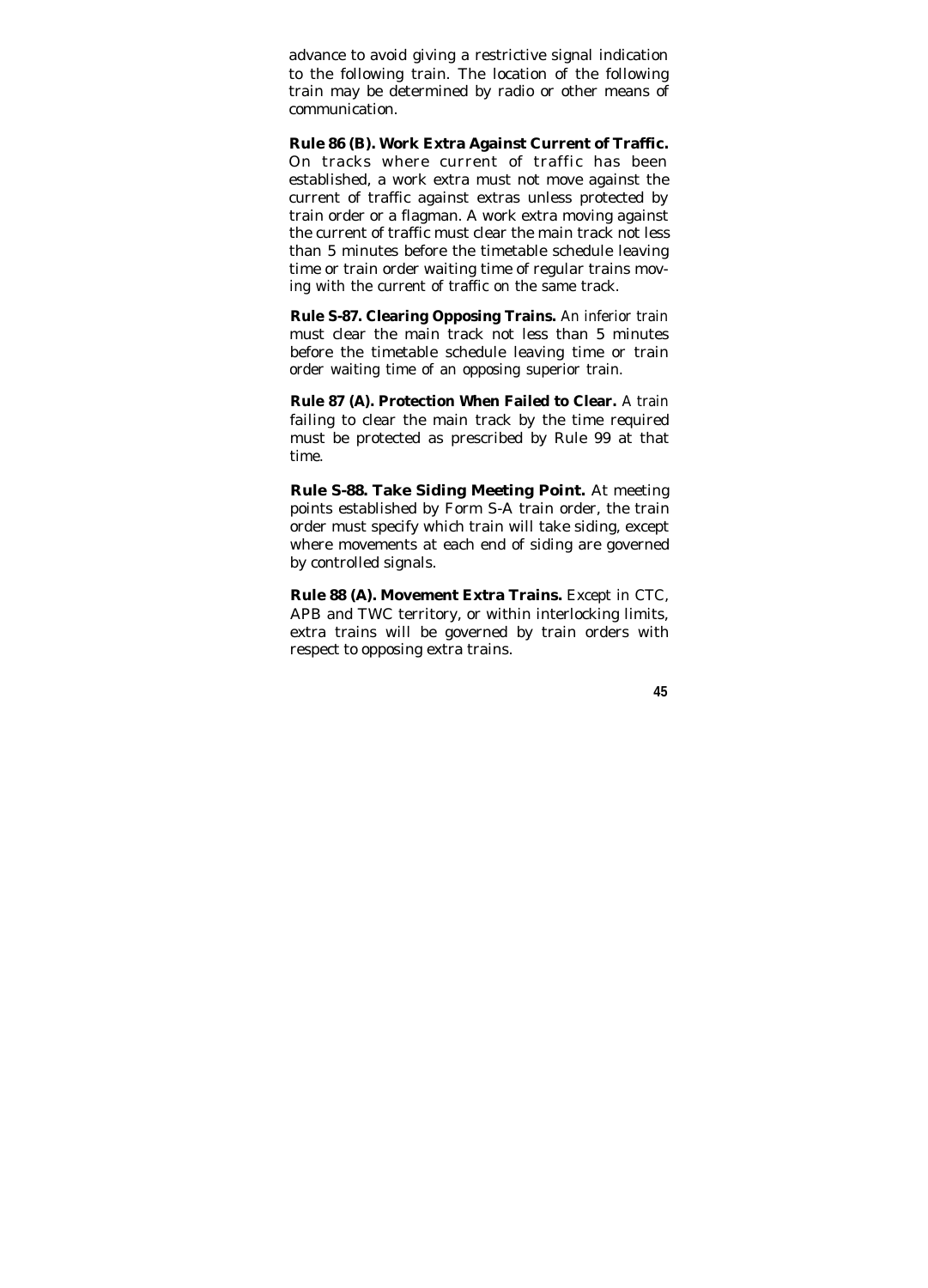**Rule 89. Stopping Clear.** A train stopping where it may be met or passed must stop and remain not less than 400 feet from the clearance point of facing point switch over which a train may pass, if length of train permits.

**Rule 89 (A). Precautions Meeting or Passing.** A train required to take siding must stop clear of the switch to be used unless switch is properly lined to leave the main track and must pull in when practicable. If necessary to back in or back out, the movement must be protected by a flagman unless authority for occupancy and protection on main track is otherwise provided. At meeting points, the train holding main track must stop as required by Rule 89, unless the train to be met is clear of the main track and switch is properly lined. An extinguished headlight is not an indication that a train is clear of the main track. A train standing on main track to meet an opposing train must, if practicable, line the switch for opposing train to leave main track. Within ABS, the switch must not be lined until the opposing train has entered the block in advance.

**Rule 90. Calling Attention to Restriction.** When a train approaches a point where it is to wait, meet, or be passed by another train or is restricted in any manner by train order, track warrant or track bulletin, the conductor must call the attention of the engineer to the restriction when practicable, after passing the last station, but not less than 2 miles from point of restriction. On passenger trains, if radio communication is not available, conductor must sound signal 16(h) after passing the last station, but not less than 2 miles from point of restriction, and engineer must answer by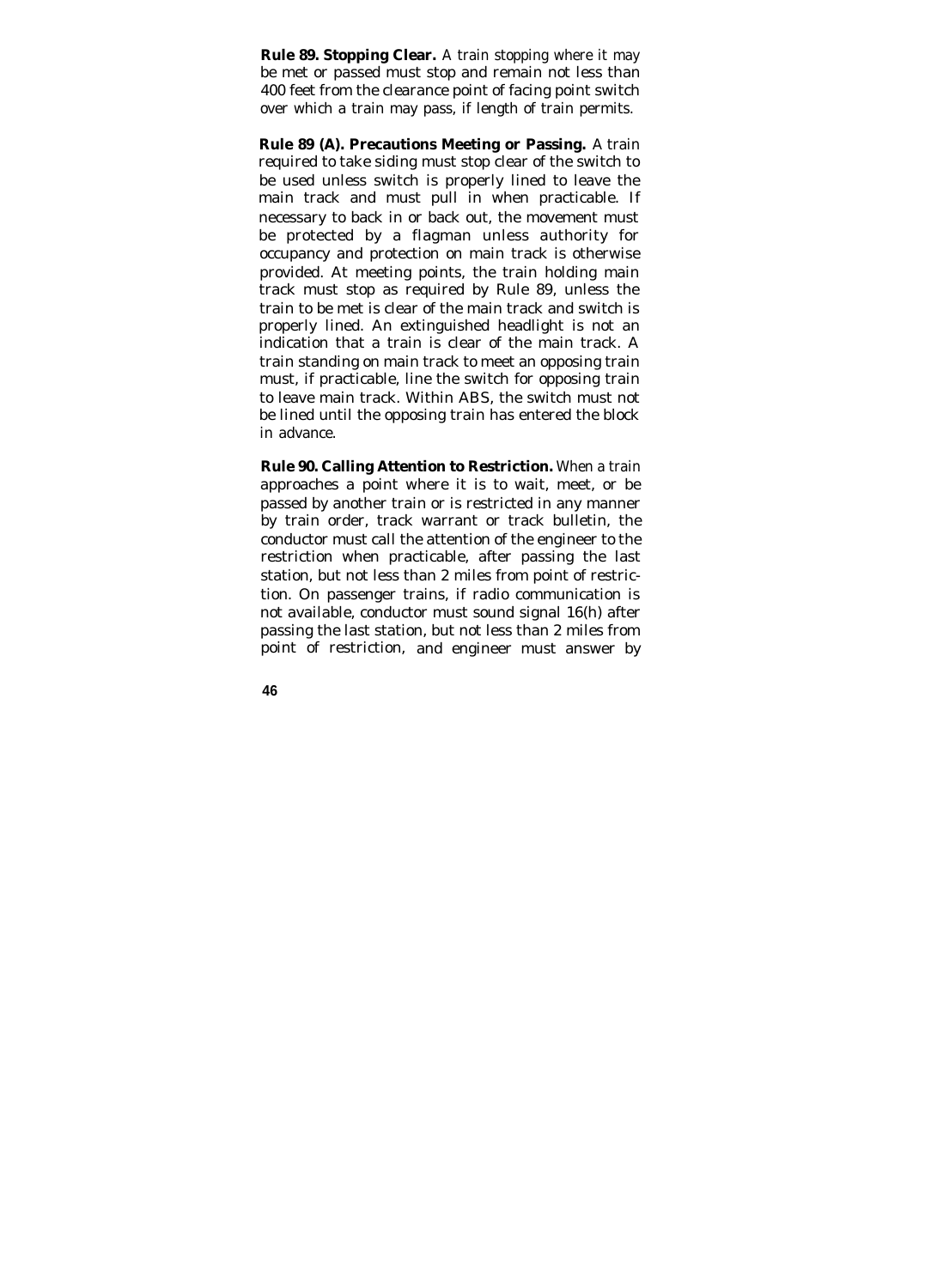whistle signal 15(o). Should engineer fail to comply with restriction, the conductor must stop train.

**Rule 91. Spacing Trains Same Direction.** Outside block system limits, a train must not follow another train which has passed or a train which has been overtaken until 10 minutes after the preceding train has departed.

**Rule 93. Yard Limit Rule.** Within yard limits, the main track may be used by trains or engines, not protecting against other trains or engines. Engines must give way to trains as soon as practicable upon their approach. Inferior trains and engines must clear the main track at the time a first class train is due to leave the nearest station in the direction of its approach where time is shown. Trains must clear other trains which are superior as prescribed by Rules 86 and S-87.

In ABS territory, information issued by the train dispatcher, either verbally or by message, maybe used to determine when delayed first class trains are due to leave the nearest station where time is shown.

Movements within yard limits must be made at restricted speed, unless the main track is known to be clear by a clear, approach limited, advance approach or diverging clear signal. Movements against the current of traffic must not be made unless authorized and protected by train order, track warrant, yardmaster, or other authorized personnel.

**Rule 94. No Superiority of Trains.** Between designated points specified in the timetable, trains and engines may use main tracks in either direction not protecting against other trains or engines. All movements must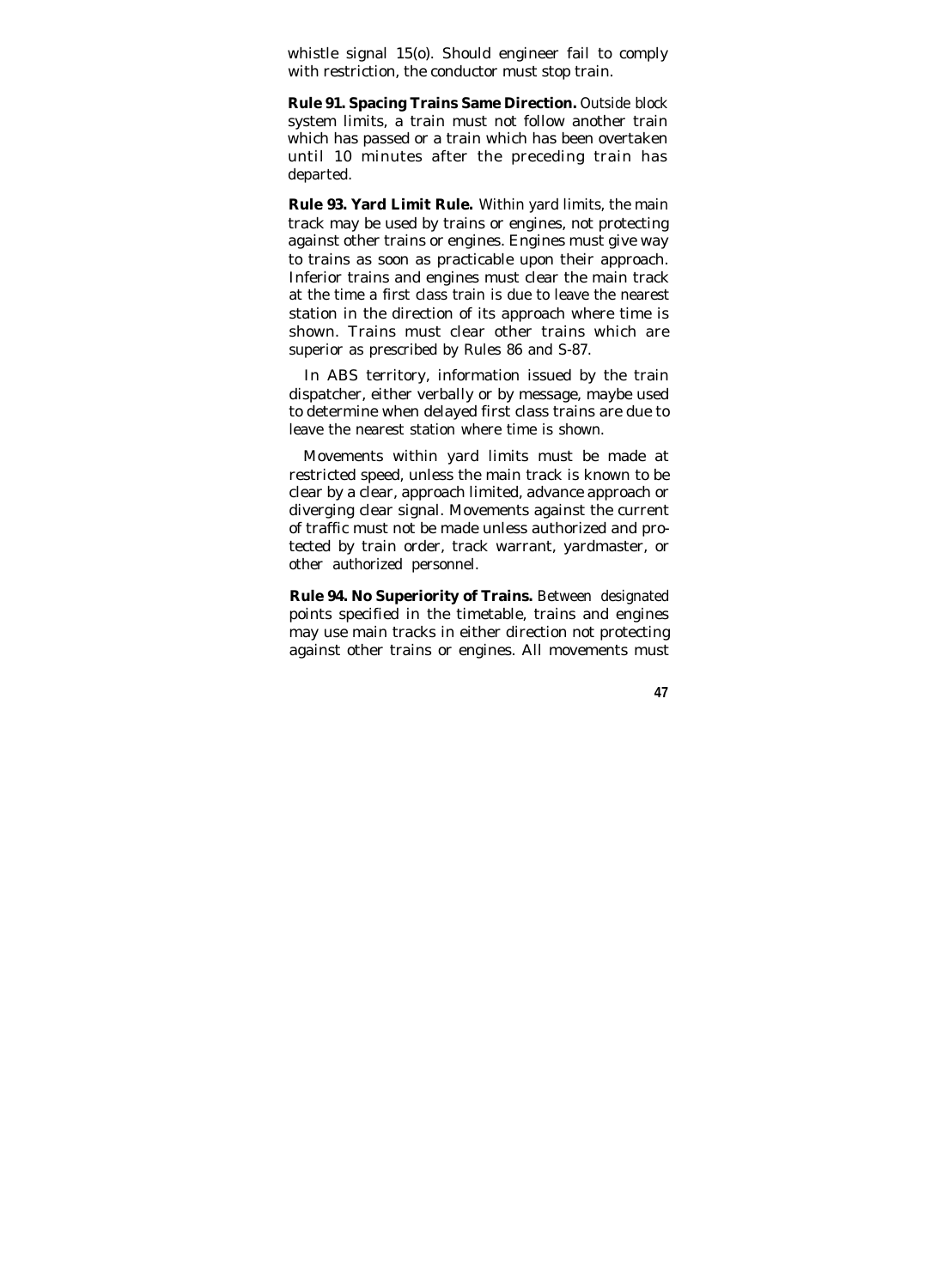be made at restricted speed. Within these limits, trains and engines are not required to clear superior trains, but must give way to them as soon as practicable upon their approach.

**Rule 97. Authorizing Extras.** Extras will be authorized in one of the following ways:

- Train order.
- Numbered clearance as prescribed by Rule 97(A).

● Block signals or verbal authority from control operator where CTC or interlocking rules are in effect.

● Verbal authority from the train dispatcher within APB limits to run with the current of traffic where Rule 251 is in effect.

● Special instructions or general order.

● Rule S-227, where absolute block register is in effect.

• As prescribed by Rules 400 through 413, where TWC is in effect.

**Rule 97 (A). Numbered Clearance.** The train dispatcher may authorize an extra to move in one direction by a numbered clearance which must show, following the address, the station to which the extra is authorized to run, indicating route if necessary. Such authority may be annulled by train order. The numbered clearance does not authorize the extra to occupy the main track at the originating or terminating station.

**Rule 97 (B). Authorizing Work Extra.** Work extras must be authorized by train order.

**48**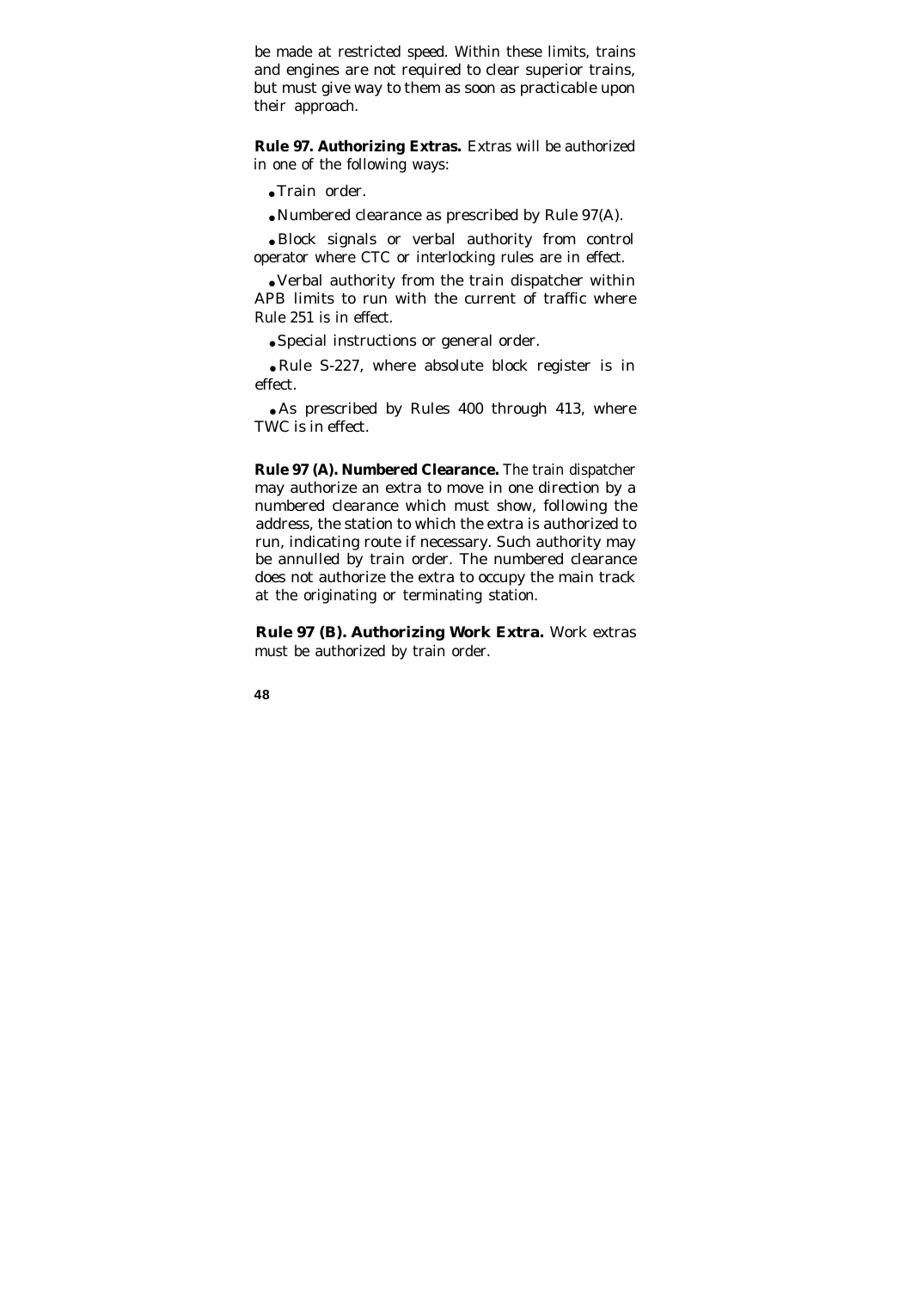Rule **98. Railroad Crossings,** Drawbridges, End of Multiple Main Track. Unless protected by block or interlocking signals, trains and engines must be prepared to stop as they approach railroad crossings at grade, drawbridges, and end of multiple main track. Where protected by stop signs, they must stop before any part of the train or engine passes the stop sign and they will not proceed until route is known to be clear or drawbridge is in position to permit movement.

Where protected by gate, if gate is lined against the route to be used, trains and engines must stop and remain 50 feet from fouling track on conflicting route until the gate is changed to stop position on such route. Where required, gates must be restored to normal position after movement has been completed.

Where required to stop before crossing a railroad crossing at grade and the view on the conflicting route is obscured, a crew member must precede the movement and give signal from the crossing if it is safe to proceed.

**Rule 98 (A). Switches at Junctions.** The normal position for a junction switch will be for through movement on the subdivision upon which the junction is an intermediate station. Unless protected by block or interlocking signals, a train approaching a junction switch in a trailing point direction, which is normally lined for its movement, must move at restricted speed until leading wheels have passed the switch. Trains must not foul the other main track until it is known that there is no conflicting movement.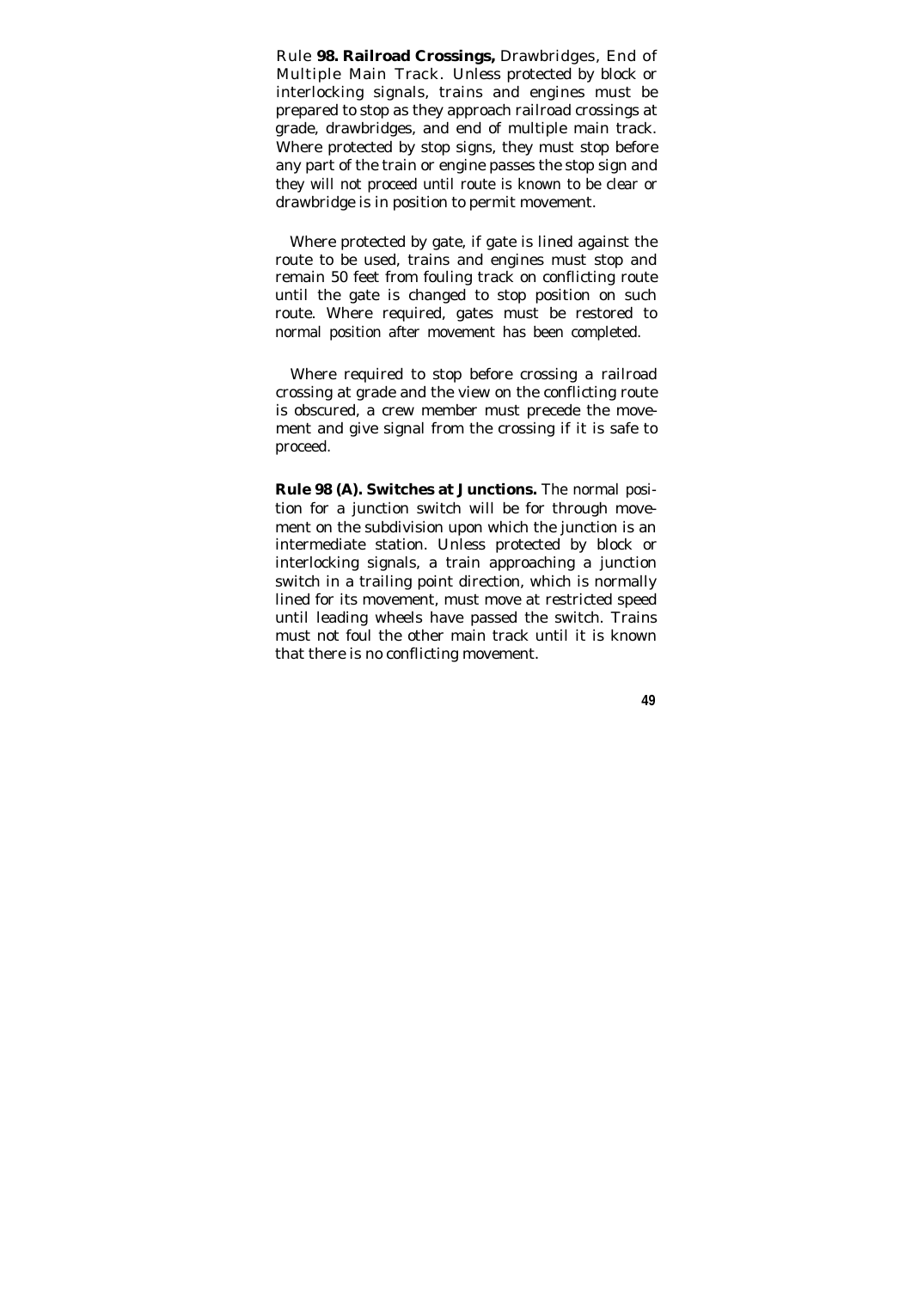**Rule 98(B). Stopping Clear of Crossings and Junctions.** At a railroad crossing or junction, when practicable, a train or engine must not be stopped at a point where it will interfere with the movement of trains on the other track.

**Rule 99. Flagging Rule.** When a train is moving on a main track at less than one-half the maximum authorized timetable speed for any train at that location, flag protection against following trains on the same track must be provided by a flagman dropping off single lighted fusees at intervals that will ensure full protection but which do not exceed the burning time of the fusee.

When a train is moving on a main track at the maximum authorized timetable speed or more than one-half the maximum authorized timetable speed for any train at that location, under circumstances in which it may be overtaken by a following train, the flagman must decide if lighted fusees should be dropped. The grade, curvature of track, weather conditions, sight distance, and relative speed of their train to a following train must be considered when deciding if lighted fusees must be dropped. These conditions will govern the use of fusees by the flagman to protect their train.

When a train stops on a main track, and flag protection against following trains on the same track is required, the flagman must immediately go back at least the distance prescribed by timetable or other instructions for that territory, place torpedoes, and leave one lighted fusee. He may then return one-half of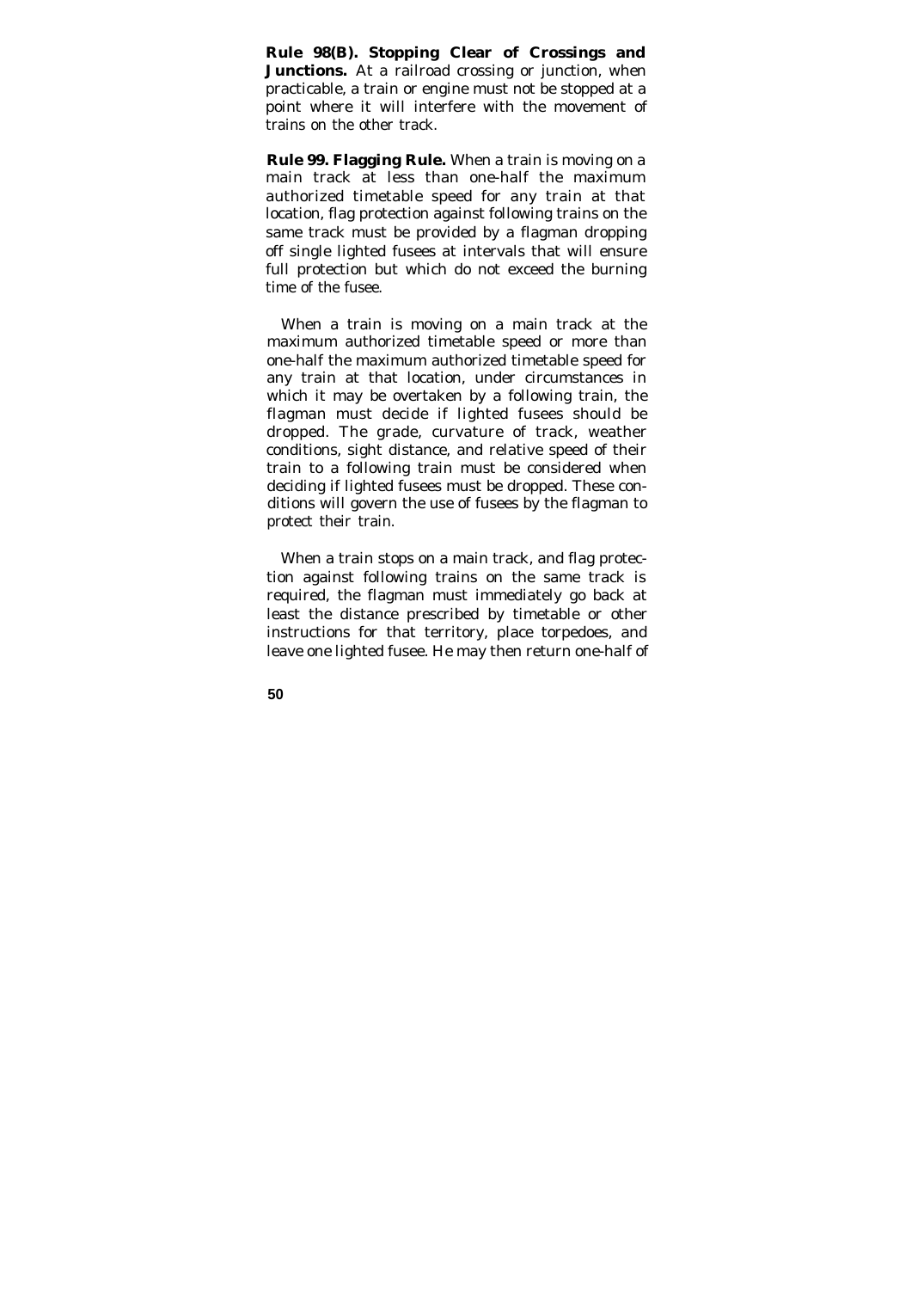the distance to his train, where he must remain until he has stopped a following train, or is recalled.

When recalled, and safety to the train will permit, he may return, leaving a lighted fusee. If recalled before reaching prescribed distance, he must place torpedoes and leave a lighted fusee. While returning, he must also place single lighted fusees at intervals that do not exceed the burning time of the fusee. When the train departs, a crew member must leave one lighted fusee and, until the train resumes a speed not less than onehalf the maximum authorized timetable speed for any train at that location, he must drop off single lighted fusees at intervals that do not exceed the burning time on the fusee.

When required by rules, a flagman must protect the front of the train in the same manner. When a train is seen or heard approaching before the flagman has reached the prescribed distance, he must immediately place torpedoes and continue toward the approaching train, giving stop signals. A flagman must not permit other duties to interfere with the protection of the train. The conductor and engineer must ensure that flag protection is provided for their train, when required. When a train requires protection the engineer must immediately sound whistle signal 15(h) or 15(i) shown i[n Figure 2.](#page-29-0) Inability to hear these signals does not relieve crew members from protecting the train.

(1) *Exceptions to Protection to Rear.* Flag Protection against following trains on the same track is not required in the following circumstances: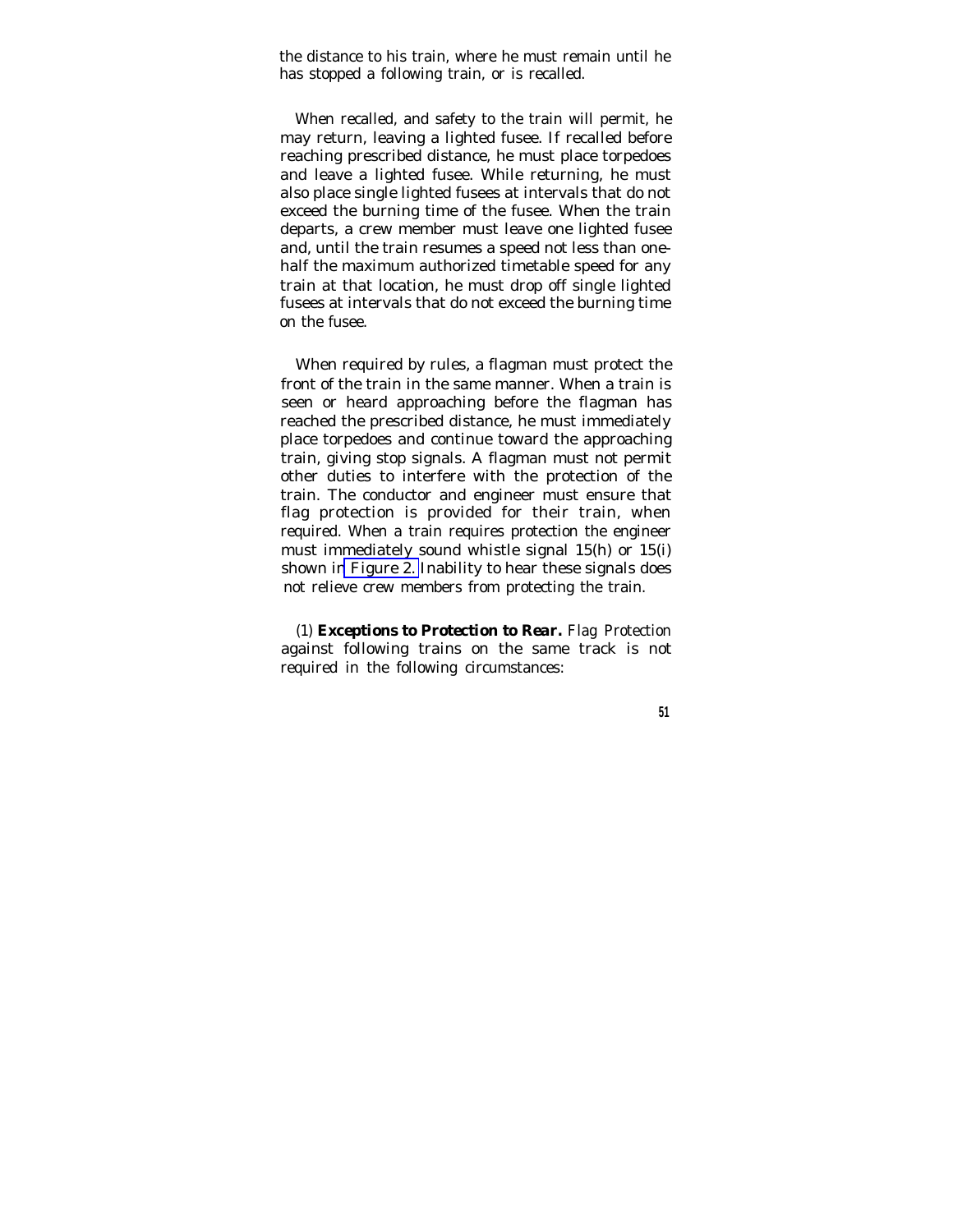● When the rear of train is protected by at least two block signals or one block signal and one distant signal within block system limits.

● When the rear of train is protected by an absolute block.

• When the rear of train is within interlocking limits.

● When train order or special instructions provide that flag protection is not required.

● When prescribed by Rule 93 or Rule 94.

(2) *Protection Entering Main Track.* Protection against a following train must be provided when necessary outside block system limits, unless otherwise relieved of flag protection, before a train fouls a main track in moving out of a siding or other track.

(3) *Protection on Track Equipment.* Rail detectors and on-track equipment other than engines or cars, must not be depended upon to actuate block signals, interlocking signals, or highway crossing signals and must not be considered under the protection of such signals. Flag protection must be provided when required.

(4) *Protection by Special Instructions.* Effective only on subdivisions where authorized by special instructions, trains will not protect against following extras unless instructed to do so by train order Form F example (4). Protection must be provided to the rear. when required, within the limits of a work extra.

A train dispatcher must not authorize a following extra until trains affected have been instructed by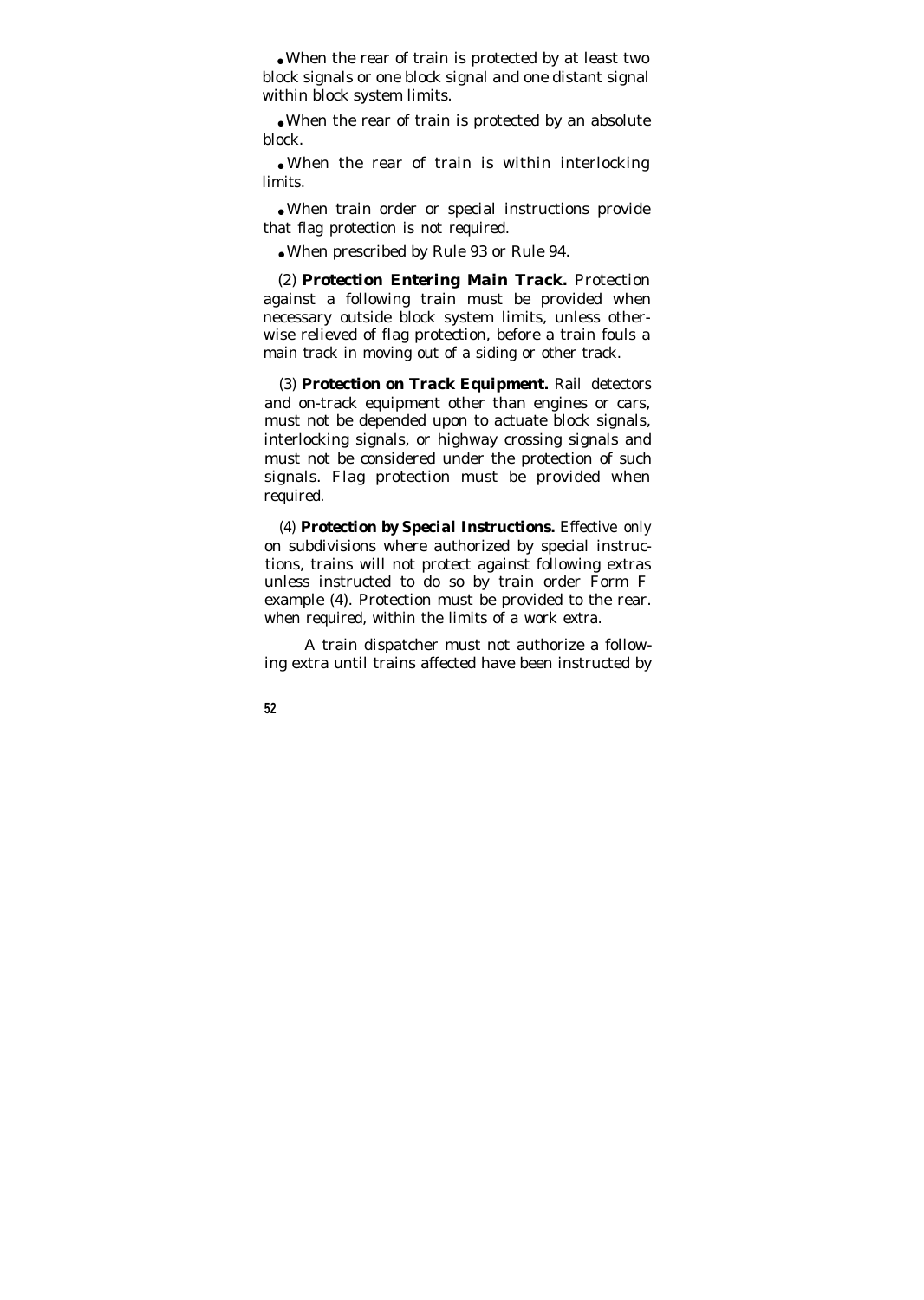train order Form F, example (4) to protect rear as prescribed by rule. A train must not permit a following train to pass without train order authority. Trains may pass or be passed by work extras without such authority. When work extras are authorized, all trains operating within the limits must be furnished a copy of the work orders.

(5) *Specific Flagging Instructions.* When conditions require that a flagman be sent with specific instructions affecting the movement of a train, such instructions must be in writing. When sent on a train, he must ride the engine and show flagging instructions to the engineer, who must let him off at the location from which protection is to be provided.

(6) *Acknowledge When Flagged.* When flagged, the engineer must acknowledge stop signals promptly. Flagman must continue giving stop signals until such signals are acknowledged and acted upon. After stopping, the engineer must be informed of the reason for being flagged and be governed accordingly.

(7) *Crossing Over or Fouling.* When a train crosses over to, or obstructs another main track signaled for movement in one direction, flag protection against movements against the current of traffic, as prescribed by rule, must be provided unless advice is received from the train dispatcher that no movements against the current of traffic have been, or will be authorized. When the crew has received this advice they must notify the train dispatcher when their movement is clear of the other main track.

(8) *Protection in ABS by Lining Switch.* When a train or engine is within ABS limits and flag protection is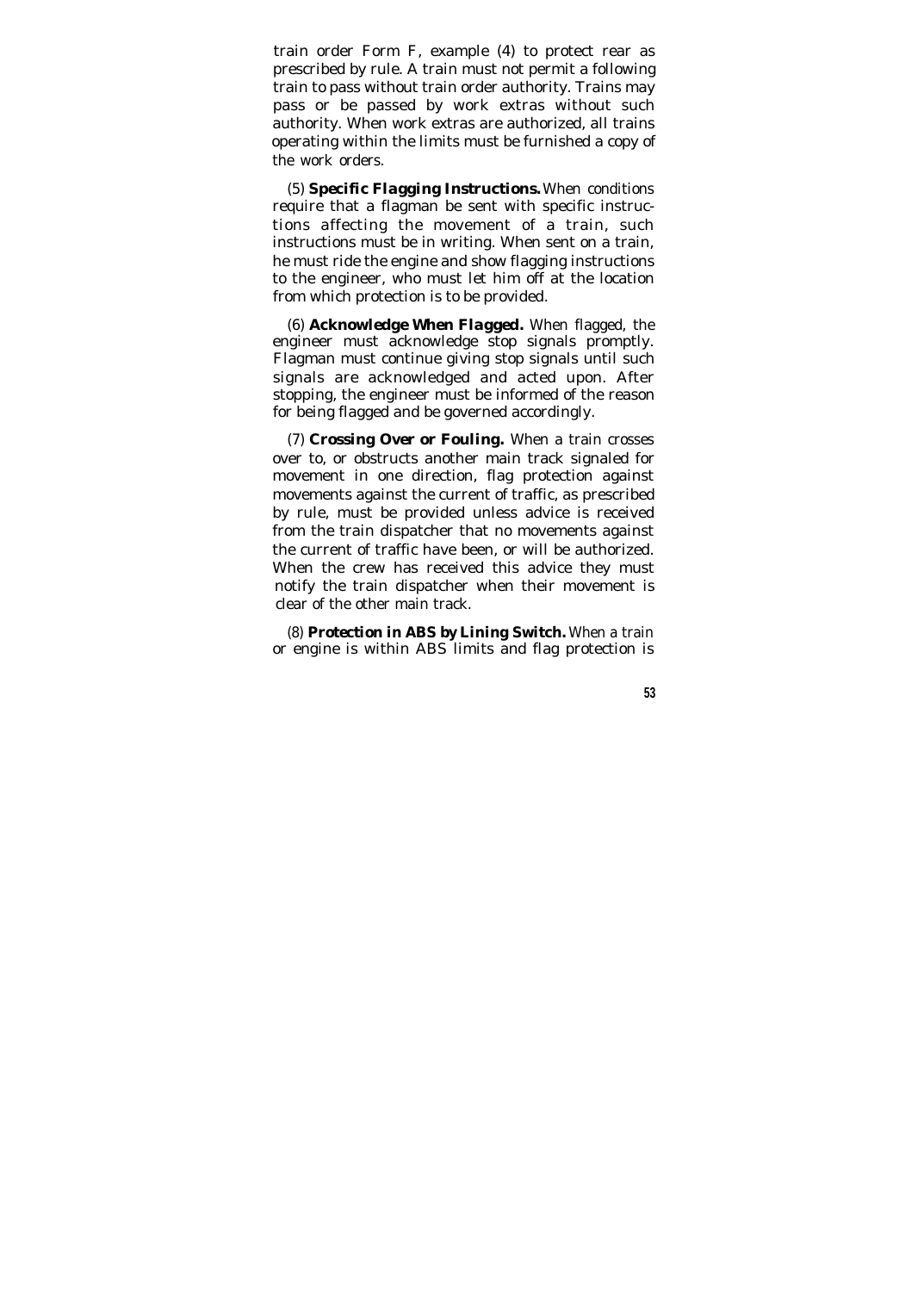required, such protection may be provided by lining and locking a main track switch against movement on the main track at or beyond the point where the train or engine being protected is going to stop movement or clear the main track. If the switch is located within a block other than the one occupied, movement under this protection must not be made until 5 minutes after the switch has been lined. It must be determined that there is no train or engine between the switch and the train or engine being protected or within, or closely approaching, the block where the switch is located. A flagman must position himself beyond the switch a sufficient distance to enable him to stop a movement approaching at restricted speed short of the train or engine being protected. He must remain in position to prevent the switch from being returned to normal position while the movement is being protected.

(9) *Protection of Equipment Left on Main Track.* Crew leaving equipment on the main track will be relieved of providing flag protection for such equipment upon verbal authority of the train dispatcher. The train dispatcher must know that protection is provided. All crews which may use the main track at that point must be notified of the location of the equipment and must move at restricted speed approaching that location. Unless protection is provided by controlled signals, the location of the equipment must be given to crews which may use the main track at that point by train order or track bulletin.

**Rule 100. Leaving Portion of Train.** When an engine leaves part of its train on the main track, a sufficient number of hand brakes must be set to keep the detached portion from moving. Torpedoes must be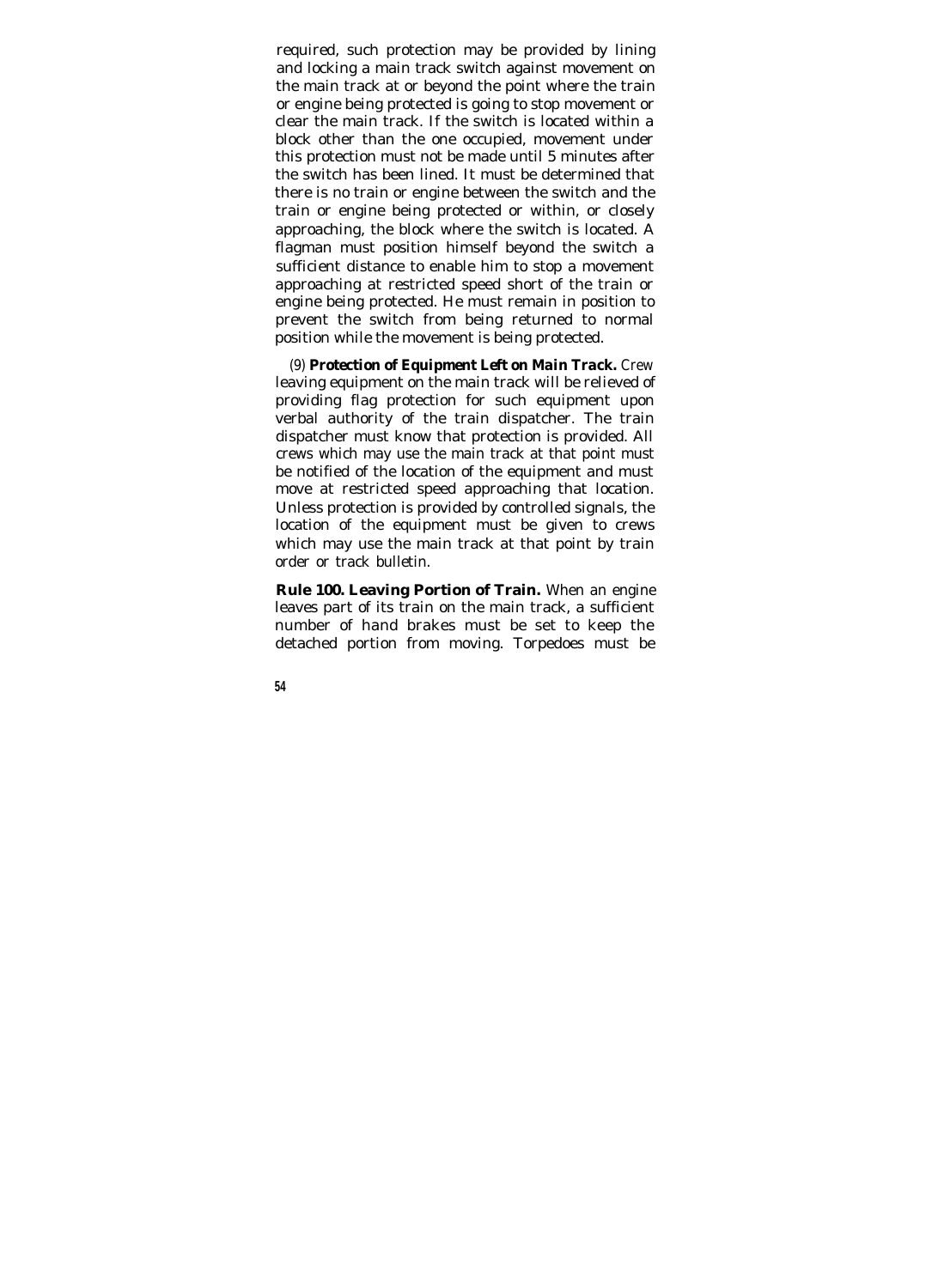placed one fourth mile in advance of the detached portion to serve as a warning to returning crew members. Unless return movement is otherwise authorized, a crew member must remain to provide protection against movements which may enter main track between detached portion and returning front portion. A detached portion of a train must not be moved or passed until front portion returns, except under full protection.

**Rule 101. Precautions Due to Unusual Conditions.** Trains and engines must be protected against any known condition which may interfere with their safety. When conditions exist which may impair visibility or affect condition of track or structure, speed must be regulated to ensure safe passage and to ensure observance and compliance with signal indications.

In case of unusually heavy rain, storm, or high water, trains and engines must be prepared to stop when approaching bridges, culverts, and other points likely to be affected. If unable to proceed safely, movement must be stopped and not resumed until safe to do so. The train dispatcher must be advised of such conditions by the first available means of communication.

**Rule 101(A). Protection Against Defects.** If any defect or condition which might cause an accident is discovered in track, bridges, or culverts, or if any member of a train or engine crew has reason to believe that their train or engine has passed over any dangerous defect, stop must be made at once, flag protection provided, and train dispatcher notified.

**Rule 101(B). Water Above Rail.** Trains and engines must not be operated over track submerged in water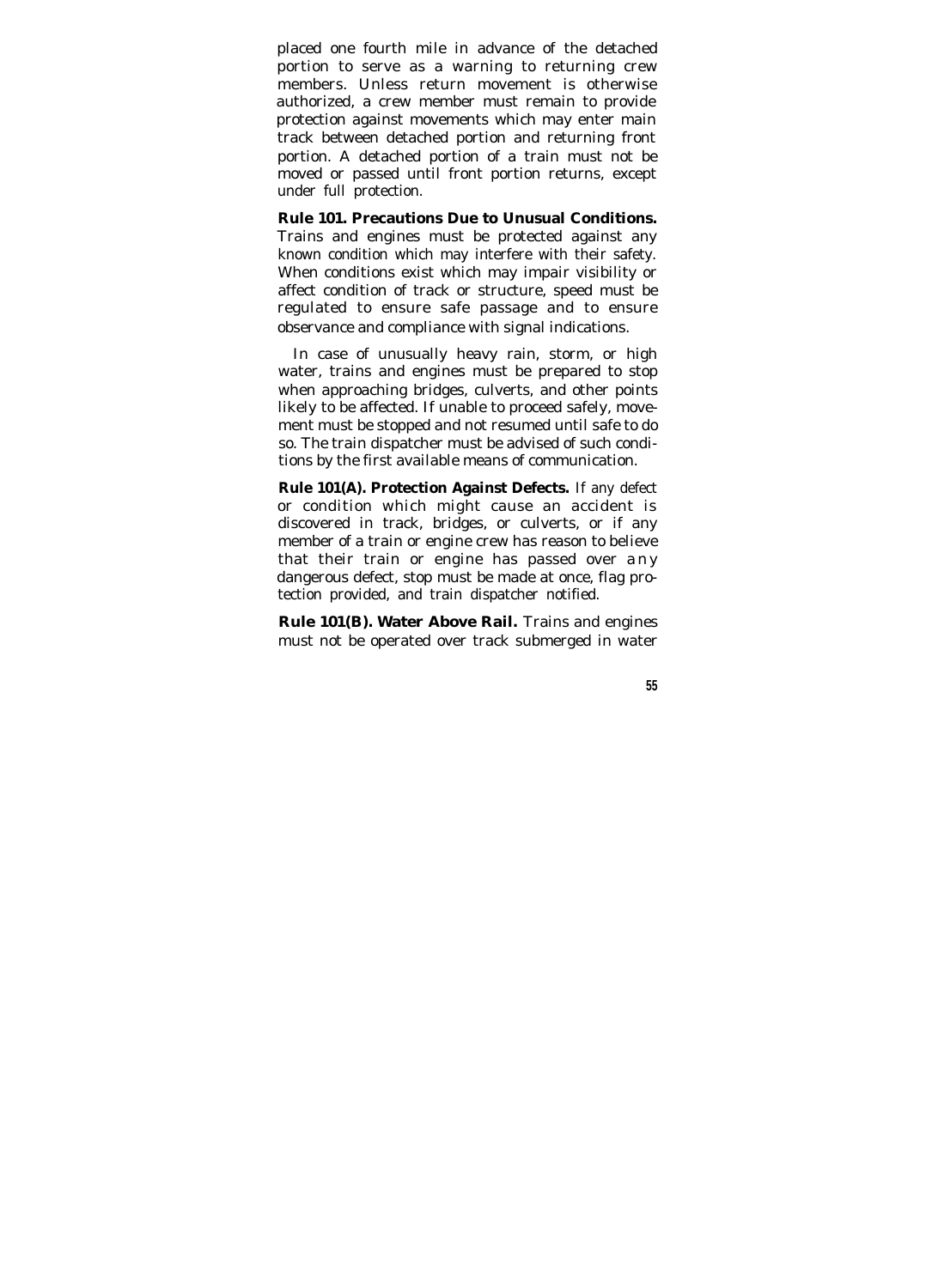until track has been inspected and known to be safe. Engines must not be operated in excess of 5 mph through water above top of rail or through water which exceeds a depth of 3 inches above top of rail unless authorized by mechanical supervisor.

**Rule 101(C). Handled Safely.** Crew members must be aware of speed of train or engine, grade conditions, and indication of air gauge to determine that train or engine is being handled safely and under control. If necessary they must take immediate action to bring the train or engine under control.

**Rule 102. Emergency Stop or Severe Slack Action.** When a train or engine is stopped by an emergency application of the brakes, or has had severe slack action incidental to stopping, the following action must be taken:

● If there is an adjacent track which may be obstructed an immediate warning must be given by radio, stating the exact location and status of train or engine. At each end of the train or cars, a lighted fusee must be immediately displayed on the adjacent track, including tracks of other railroads, and flag protection provided in both directions on that track as prescribed by Rule 99, going at least 2 miles if flagging distance is not known. The flagman may be recalled under the following circumstances:

— When it is known that adjacent tracks are not obstructed.

 When control operator has provided protection in CTC or interlocking limits.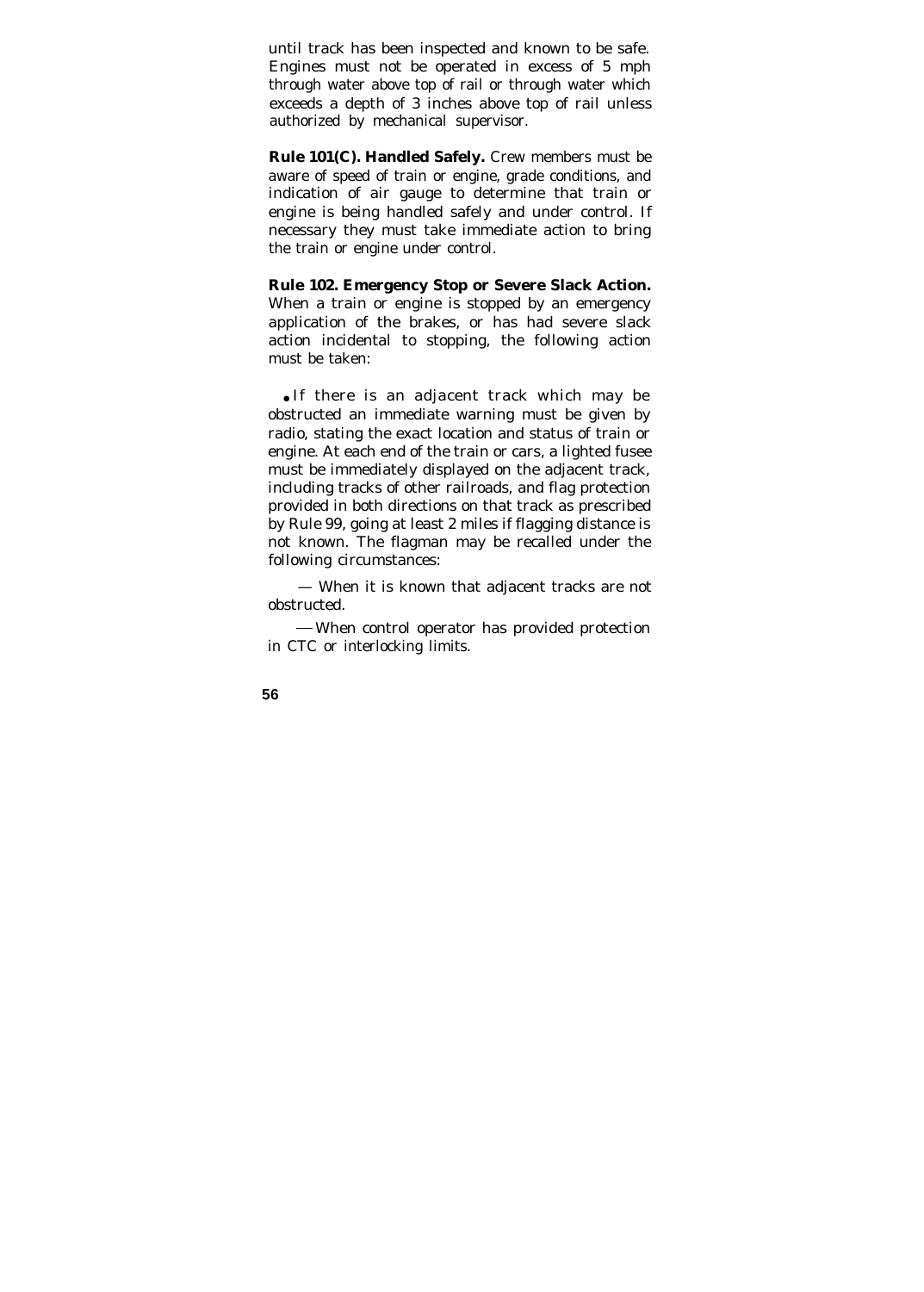–Where there is a current of traffic, flagman protecting adjacent track for movements against the current of traffic may be recalled upon advice from the train dispatcher that no movement against the current of traffic has been, or will be, authorized.

● Inspection must be made on each side of all cars and units and it must be known that equipment and track are in safe condition and that all wheels are properly positioned on the rail before proceeding. A train on an adjacent track receiving radio notification must proceed at restricted speed and stop short of any obstruction or flagman unless advised that the track is clear and it is safe to proceed.

**Rule 103. Shoved, Kicked, or Dropped.** When cars are shoved, kicked, or dropped over road crossings at grade, a crew member must be in position at crossing to warn traffic until it is occupied, and each movement over the crossing must be made only on his signal.

Such warning is not required when a warning is provided by a watchman or gates known to be functioning; or shoving cars and the forward end of the leading car are equipped with brake valve or backup hose and air whistle handled by a crew member.

**Rule 103 (A). Automatic Crossing Devices.** When a movement has been delayed or has stopped within 3,000 feet of a road crossing equipped with automatic crossing warning device, the crossing must not be occupied by either a forward or a reverse movement unless a crossing warning device has been operating for 20 seconds to provide warning. If it is not known that such a device has been operating for 20 seconds, a crew member must be on the ground at the crossing to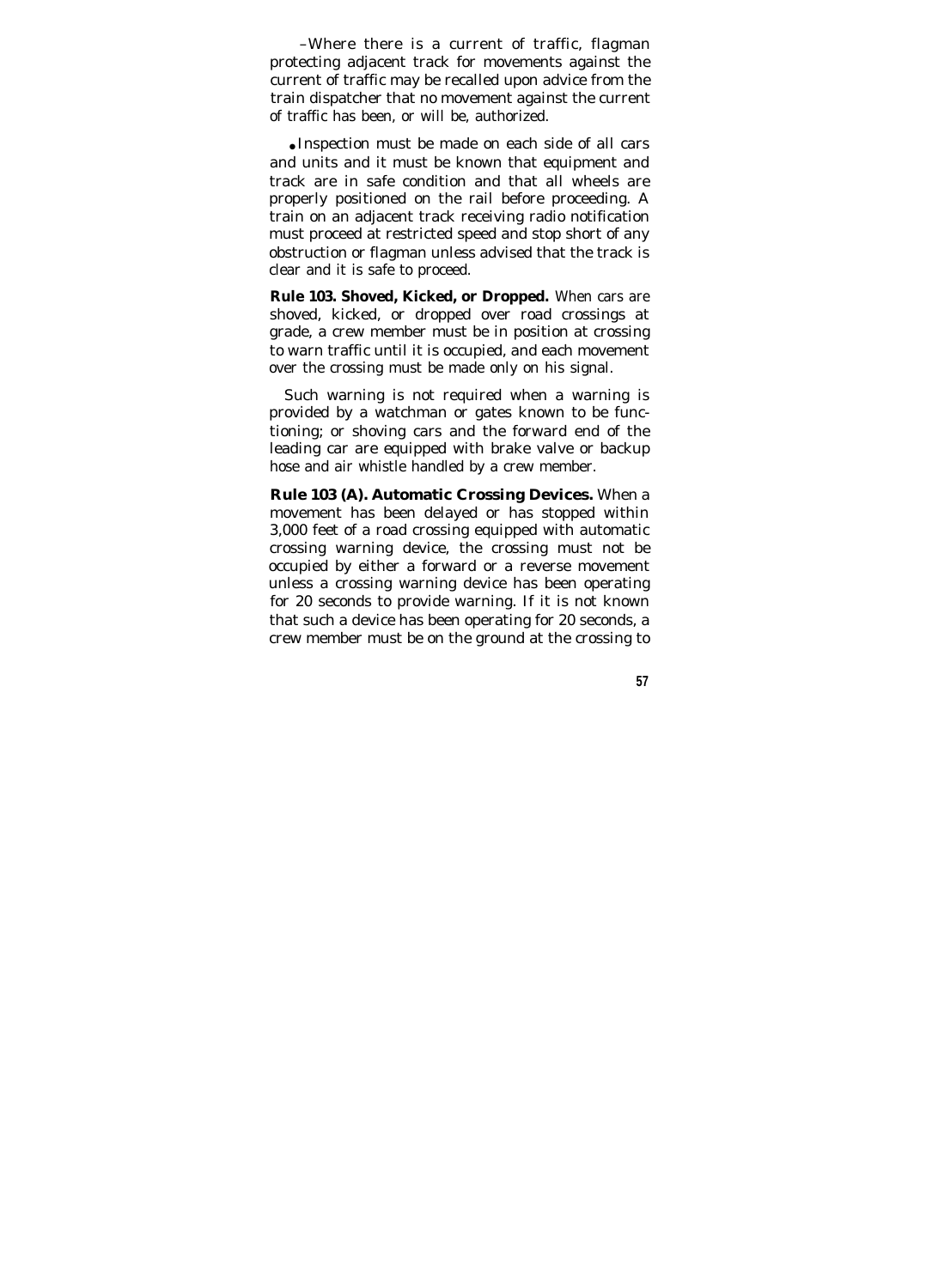warn traffic until the crossing is occupied. Crew members must observe all automatic crossing warning devices and report any that are not working properly to train dispatcher or proper authority by first available means of communication and give warning to other movements, unless other means of warning traffic has been provided.

**Rule 103 (B).** Protecting Adjacent Tracks. When a train or cut of cars is parted to clear a road crossing not protected by a watchman, or is standing near such crossing, a crew member must be in position to warn traffic against trains or engines approaching on adjacent tracks, when practicable.

**Rule 103 (C). Clear of Crossing and Circuit.** Cars or engines must be left clear of road crossings and crossing signal circuits. When it can be avoided, cars or engines must not be left standing nearer than 250 feet to road crossing.

**Rule 103 (D). Actuating Signals Unnecessarily.** Automatic crossing signals must not be actuated unnecessarily by open switch or by permitting equipment to stand within controlling circuit. When this cannot be avoided, if the signals are equipped for manual operation, a crew member must manually operate the signal for movement of traffic. A crew member must restore signals to automatic operation before crossing is occupied by a train or engine, or before leaving the crossing.

**Rule 103 (E). Handling Ahead of Engine.** Except switching movements or when otherwise necessary, cars must not be shoved. When shoving cars, movement must be made at restricted speed unless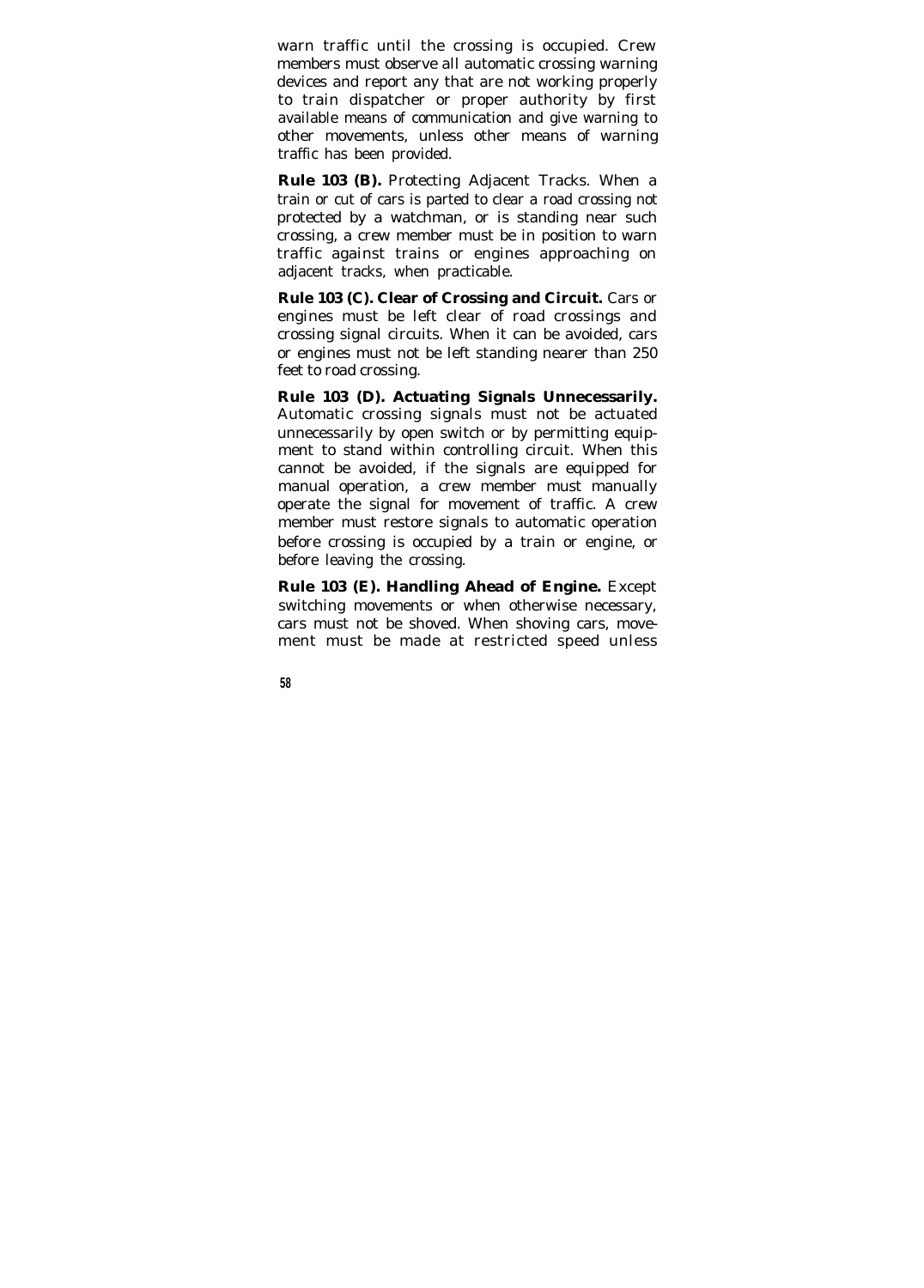movement is controlled by a brake valve on the leading car. When so controlled, and train movement has been authorized in that direction, movement may be made not exceeding 40 mph.

**Rule 103 (F). Blocking Public Crossings.** A Public crossing must not be blocked longer than 15 minutes when it can be avoided.

**Rule 103 (G). Switching Safely and Efficiently.** Personnel performing switching must do so efficiently and in a manner which will avoid personal injury, damage to contents of cars, equipment, structures, or other property.

**Rule 103 (H). Understanding Between Crews Switching.** Where engines may be working at both ends of a track or tracks, there must be an understanding of movements to be made to avoid injury or damage.

**Rule 103 (I). Precautions Coupling or Moving.** Before coupling to or moving cars or engines, it must be known that they are properly secured and can be coupled and moved safely. Couplings must be made at a speed of not more than 4 mph. Slack must be stretched to be sure that all couplings are made.

**Rule 103 (J). Shoving or Fouling.** When cars or engines are shoved and conditions require, a crew member must be in a position where he is clearly seen on the leading car or in advance of the movement to provide protection. Cars must not be shoved to foul leads or adjacent tracks until it is safe to do so. Unless protection is provided, cars or engines must not be left standing where they will foul equipment on adjacent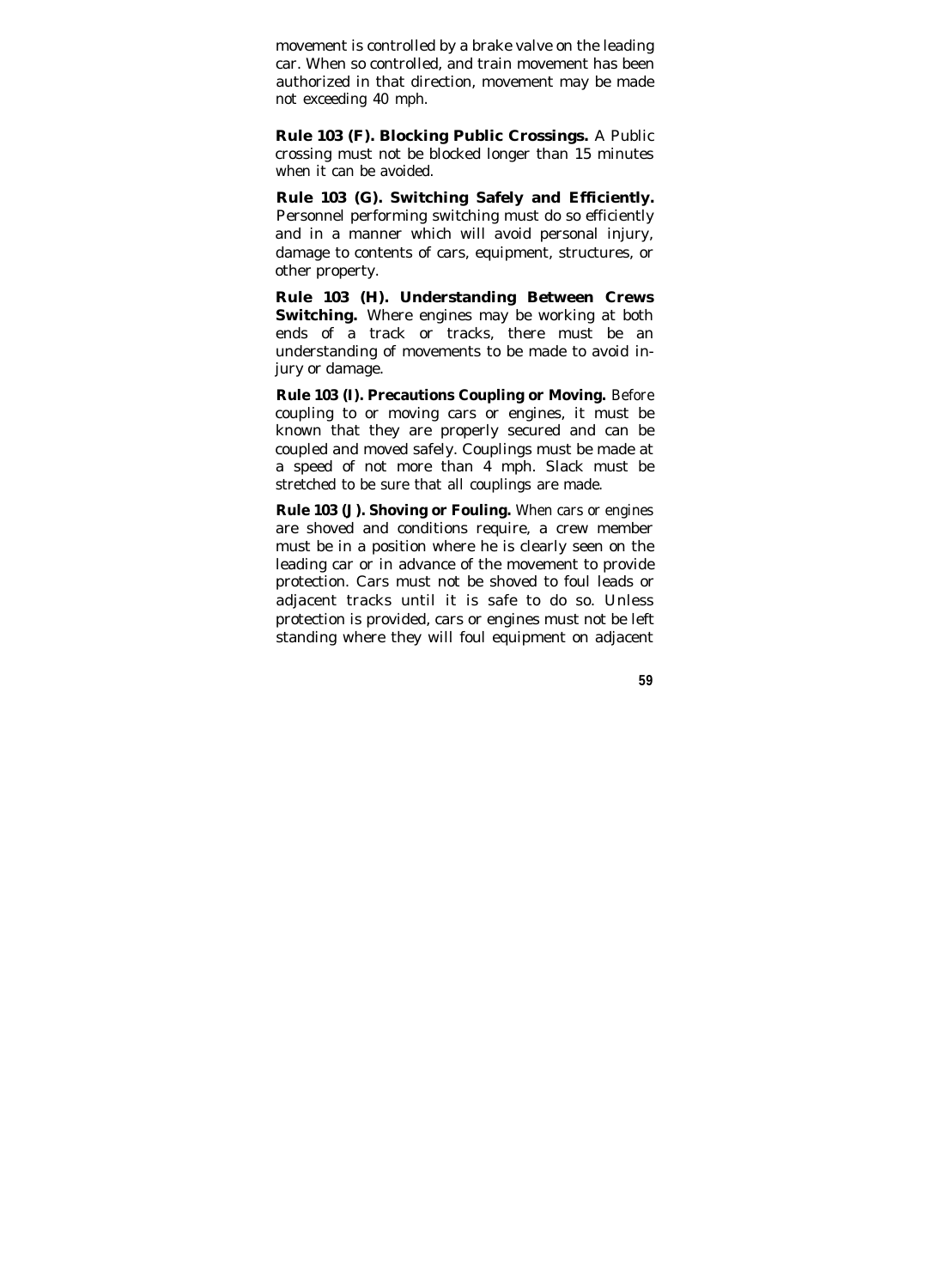tracks or cause injury to personnel riding on side of car or engine.

**Rule 103 (K). Test Hand Brakes.** Personnel must know how to operate the type of brakes they are to use. When necessary to control or prevent movement of cars by hand brakes, tests must be performed to ensure that hand brakes are operative before they are used.

**Rule 103 (L). Securing Cars or Engines.** The air brakes must not be depended upon to hold a train, engine, or cars in place when left unattended. When train, engine, or cars are left standing, enough hand brakes must be applied to prevent movement with air brakes released. If hand brakes are not adequate, wheels must be blocked.

Before an engine is detached from a train or cut off from cars left standing on a grade, slack must be bunched and enough hand brakes must be set on the descending end of the train or cars to secure the detached portion. When the engine is recoupled to the train or cars, the hand brakes must not be released until the air brake system is fully recharged. When cars are moved from any track and other cars are left standing, enough hand brakes must be applied to prevent remaining cars from moving.

**Rule 103 (M). Kicking or Dropping.** Kicking or drop ping of cars will be permitted only when such movement can be made without danger to personnel, equip ment, or contents of cars. Before dropping cars, crew members involved must have a full understanding of the movement to be made. The track must be sufficiently clear and switches and hand brakes must be in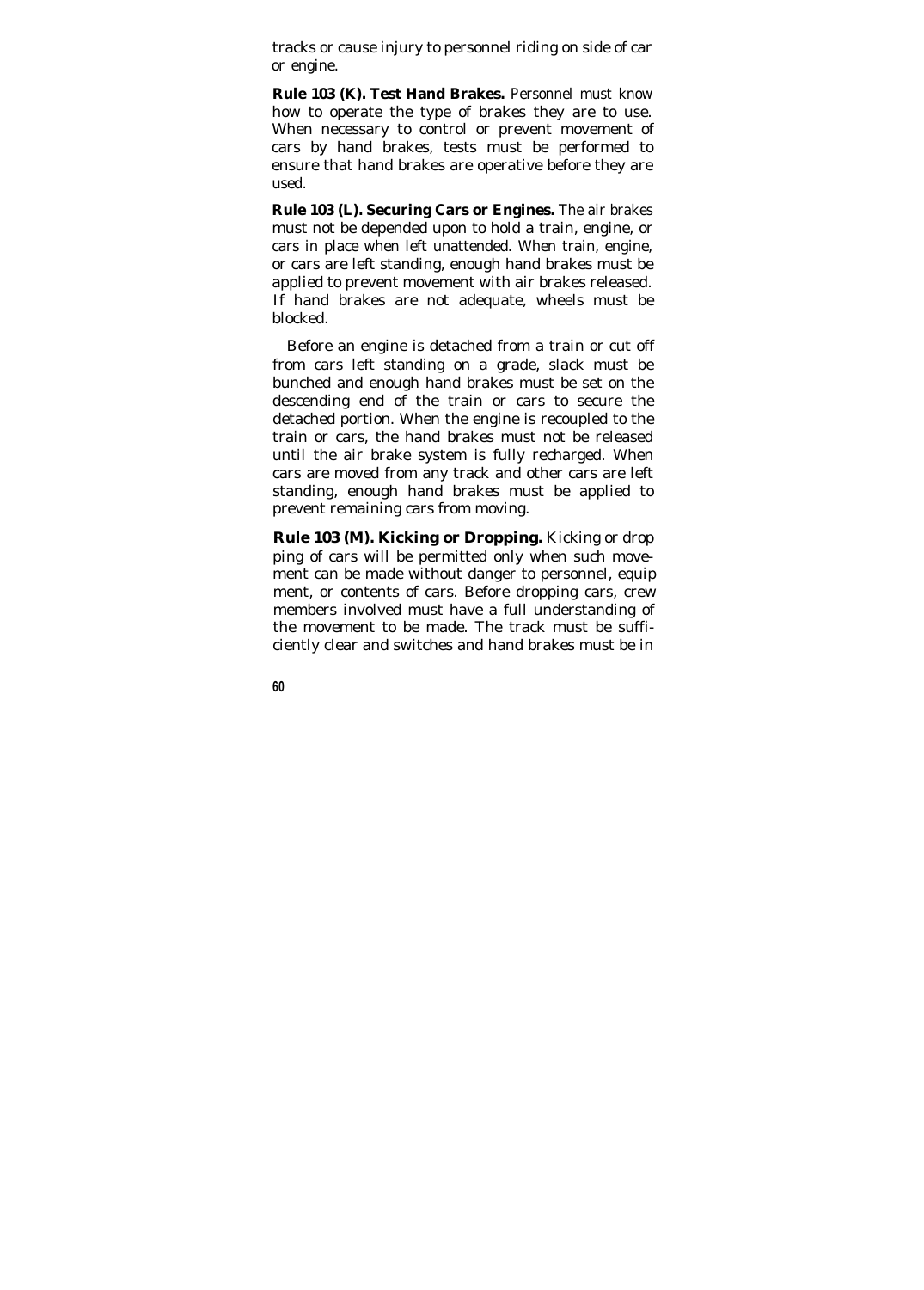working order. The engine must run on straight track when practicable. Cars must not be dropped over spring switches or dual control switches.

**Rule 103 (N). Hazardous Materials and High Value Loads.** Cars containing hazardous materials, as designated in instructions for handling hazardous materials, and cars designated as high value loads must not be cut off while in motion; struck by any car moving under its own momentum; or coupled to with any more force than necessary to make coupling.

**Rule 103 (O). Cars Being Loaded or Unloaded.** Before coupling to or moving cars on tracks where cars are being loaded or unloaded, platforms, boards, tank car couplings and connections, conveyors, loading or unloading spouts and similar appliances or connections, vehicles, and other obstructions must be removed and clear; plug-type and swinging doors on cars must be closed and secured. Persons in, on, or about cars must vacate cars before they are switched. Exercise care to avoid damage to lading of partially loaded cars.

If cars are known to be improperly or unevenly loaded to the extent that there is danger of the load shifting or falling from car, car derailing, or overturning they must not be handled. In loading or unloading cars, employees must take precautions to prevent the load from becoming unevenly distributed to the extent that there is danger of the car overturning or derailing. Any car that has been placed for loading or unloading, which has not been released for movement, must be returned to original location unless otherwise directed.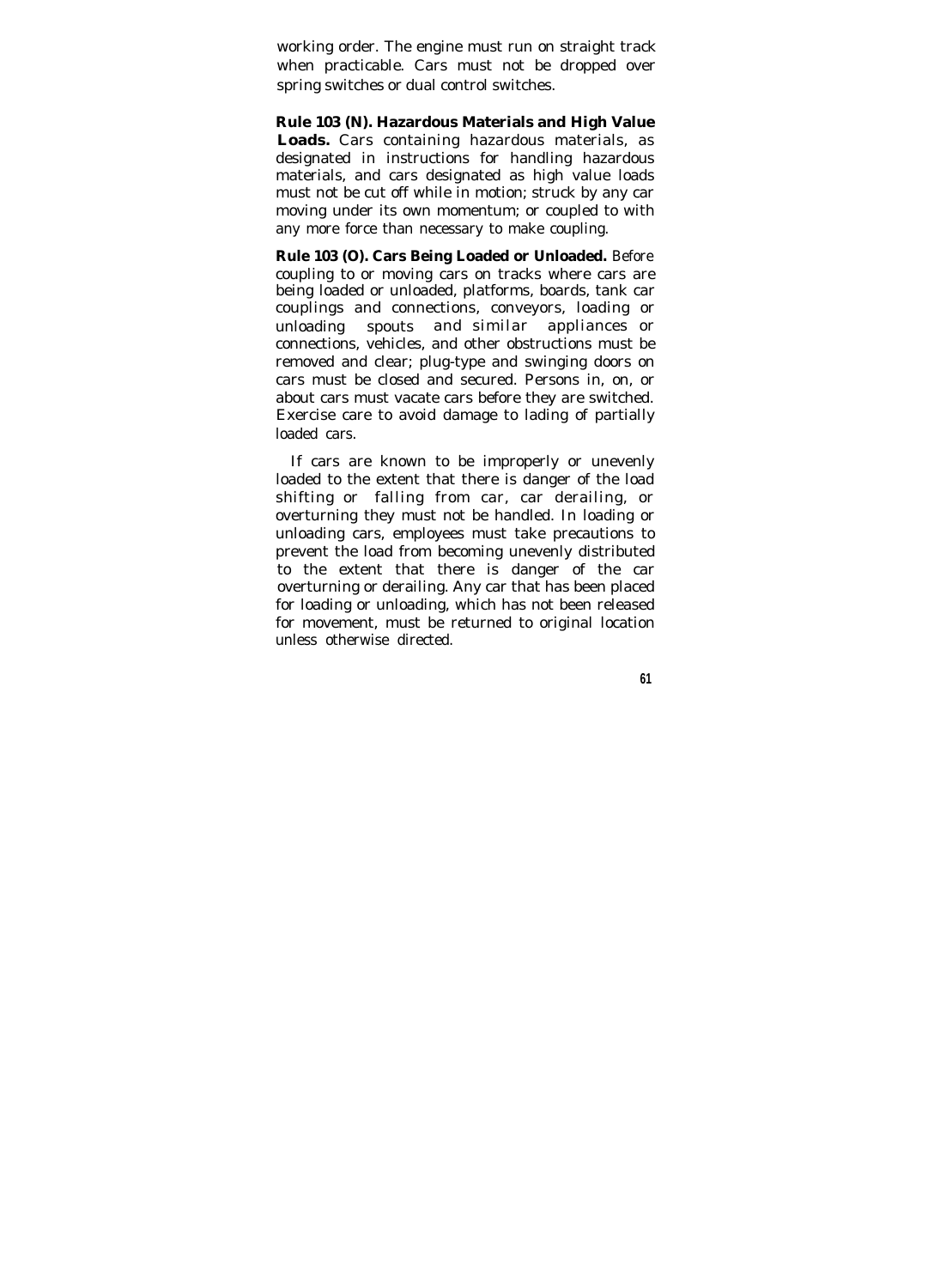**Rule 103 (P). Switching Passenger or Occupied Cars.** Before switching passenger equipment or occupied outfit cars, air must be coupled and brake system charged. Automatic brake valve must be used in such switching. When coupling is made, couplers must be fully compressed and stretched to know that knuckles are locked before making air, steam, and electrical connections.

Utmost caution must be used to avoid rough handling. Passenger cars or similar equipment or occupied outfit cars must not be cut off while in motion and no car moving under its own momentum shall be allowed to strike them. When a sign reading "OCCUPIED OUTFIT CARS" is attached to switch, or to cars, cars must not be coupled to nor moved until occupants have been notified and permission given by the foreman or his representative.

**Rule 103 (Q). Additional Switching Precaution.** The following equipment must not be unnecessarily switched with nor couplings made in a manner that may cause damage to equipment or load:

- Passenger or outfit cars.
- Intermodal or TOFC cars.
- Cabooses.
- Multi- level loads.
- Cars containing livestock.
- Open top loads subject to shifting.

**Rule 103 (R). Movement Through Gates or Doorways.** Before engines or cars are moved through gates, doorways, or similar openings, they must stop. Gates, doorways, or openings must be completely open and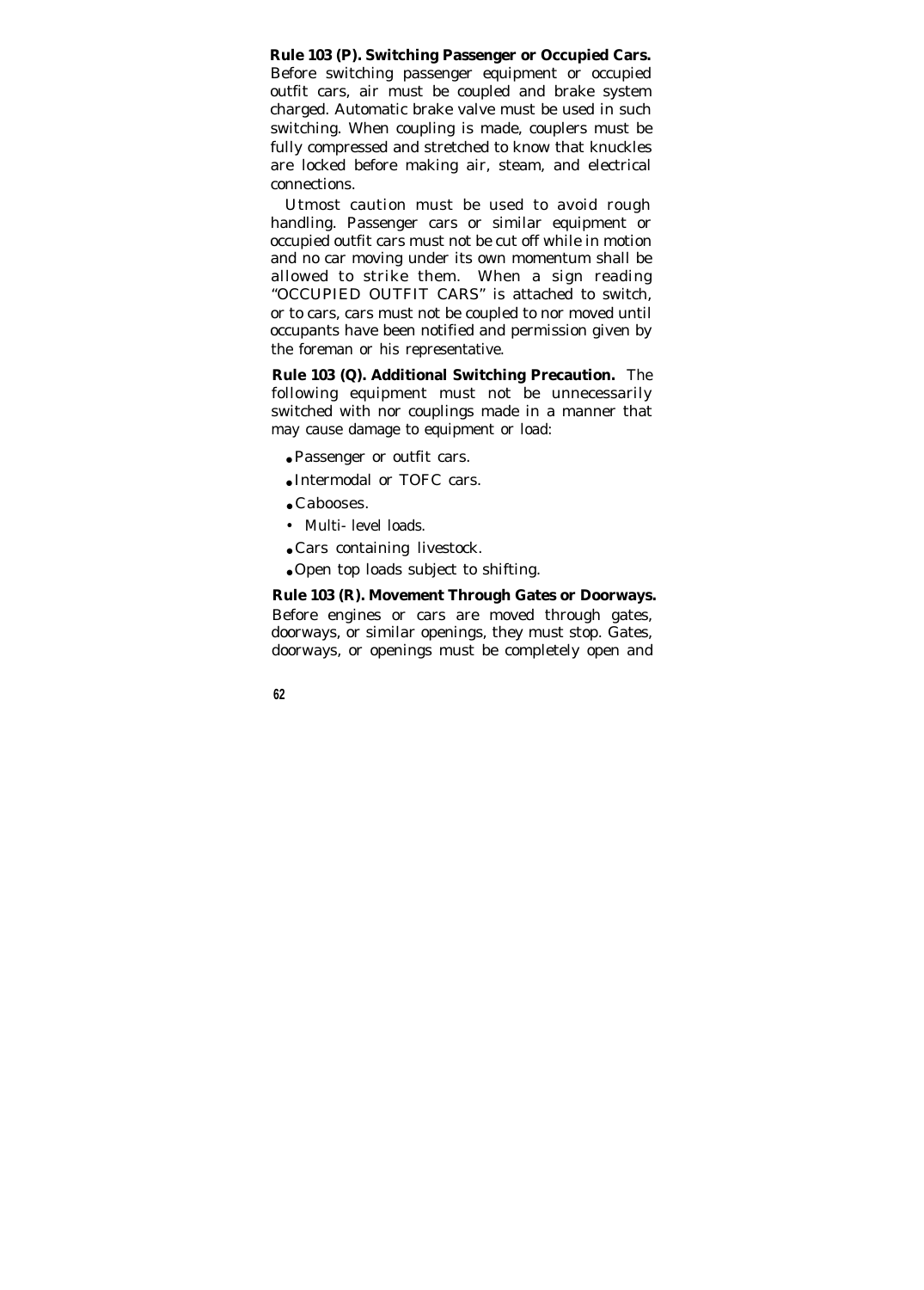secured before engines or cars pass through them. There must be enough overhead or side clearances to allow safe passage.

**Rule 103 (S). Necessary Brakes Charged.** Cars must not be handled without air brake system charged unless they can be handled safely and stopped within required distance. If necessary, sufficient number of cars must have air hoses coupled and brake systems charged to permit controlling movement.

**Rule 103 (T). Movements into Spur Tracks.** Movements into spur tracks must be controlled to prevent damage at end of the spur. When shoving cars into a spur track, movement must be stopped 150 feet from the end of the spur and further movement must be preceded by a crew member when it can be done safely. Movement must be made only on his signal.

**Rule 104. Hand Operation of Switches.** When spring or dual control switches are operated by hand, they are considered hand operated switches. The rules governing hand operated switches apply to them, except that cars must not be dropped over them.

**Rule 104 (A). Position of Switches.** The person handling the switch or derail is responsible for the position of switches or derails being used. When practicable, crew members on the engine ensure that switches and derails near the engine are properly lined. Personnel handling switches and derails ensure that they are properly lined for the route to be used. The points must t properly and the indication of target or lamp, if so equipped, must correspond with the position of the switch. When the operating lever is equipped with a latch, personnel must not step on latch to release the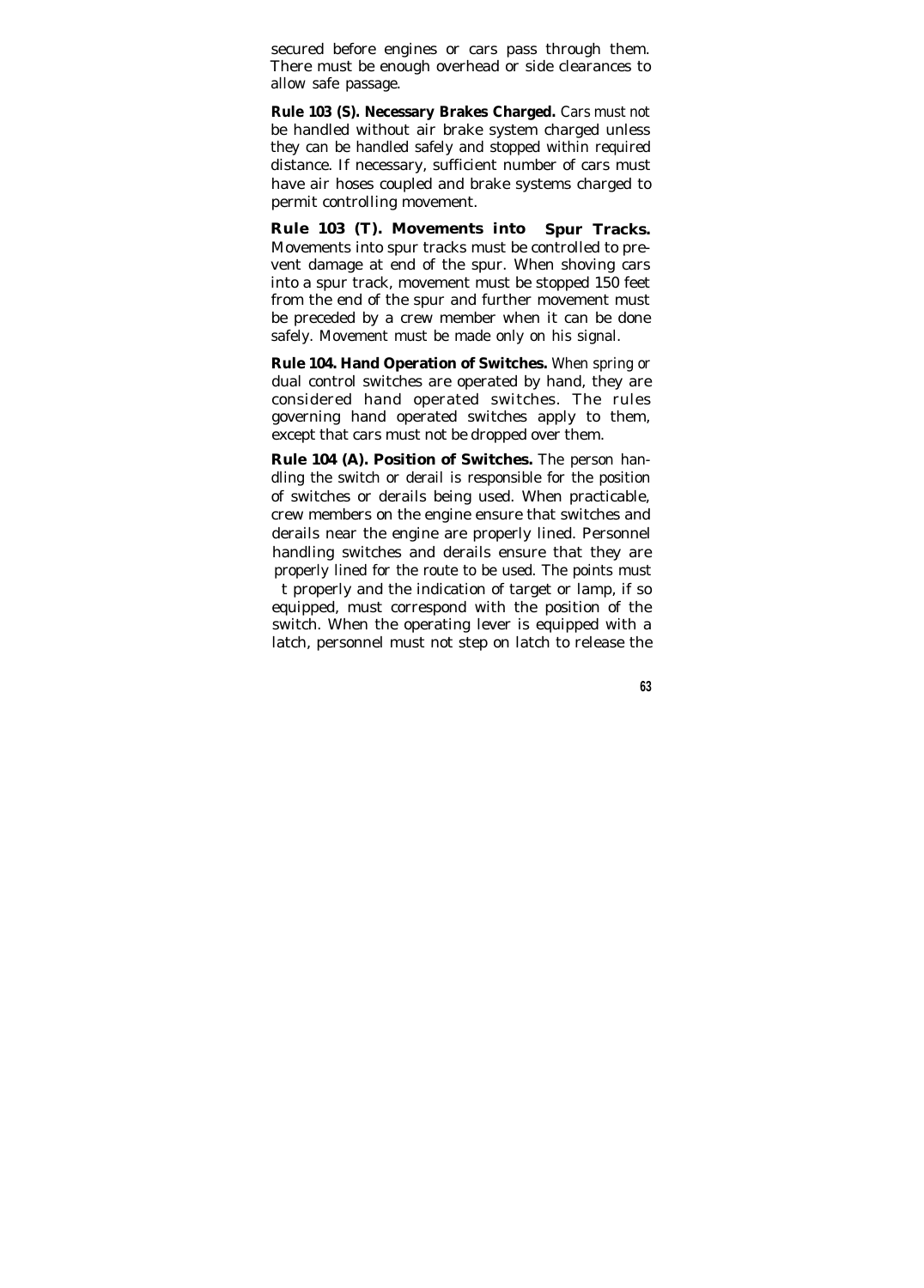operating lever except when throwing the switch. After locking a switch or derail, the lock must be tested to know it is secured.

**Rule 104 (B). Main Track Switches.** The normal position of a main track switch is for main track movement and it must be left lined and locked in that position. Exceptions in which it may be left open are-

• In CTC territory to hold track and time limits.

Ž When attended by a crew member or switch tender.

• During switching operations when it is positively known that no other train or engine will pass over the switch.

• For another train or engine when attended by a member of that crew.

Ž Within ABS limits, at meeting or passing points, trains operating without a caboose may leave siding switch, lined and locked for siding. Train using main track must stop and crew members must line and lock the switch in normal position.

On main track switches so equipped, the target will show red when lined in other than its normal position.

**Rule 104 (C). Crossover Switches and Switches in Sidings.** The normal position of switches connecting any track, except main track, to a siding is lined and locked or secured for movement on the siding. The normal position of crossover switches is lined for other than crossover movement. They must be lined in the normal position except when changed for immediate movement through them.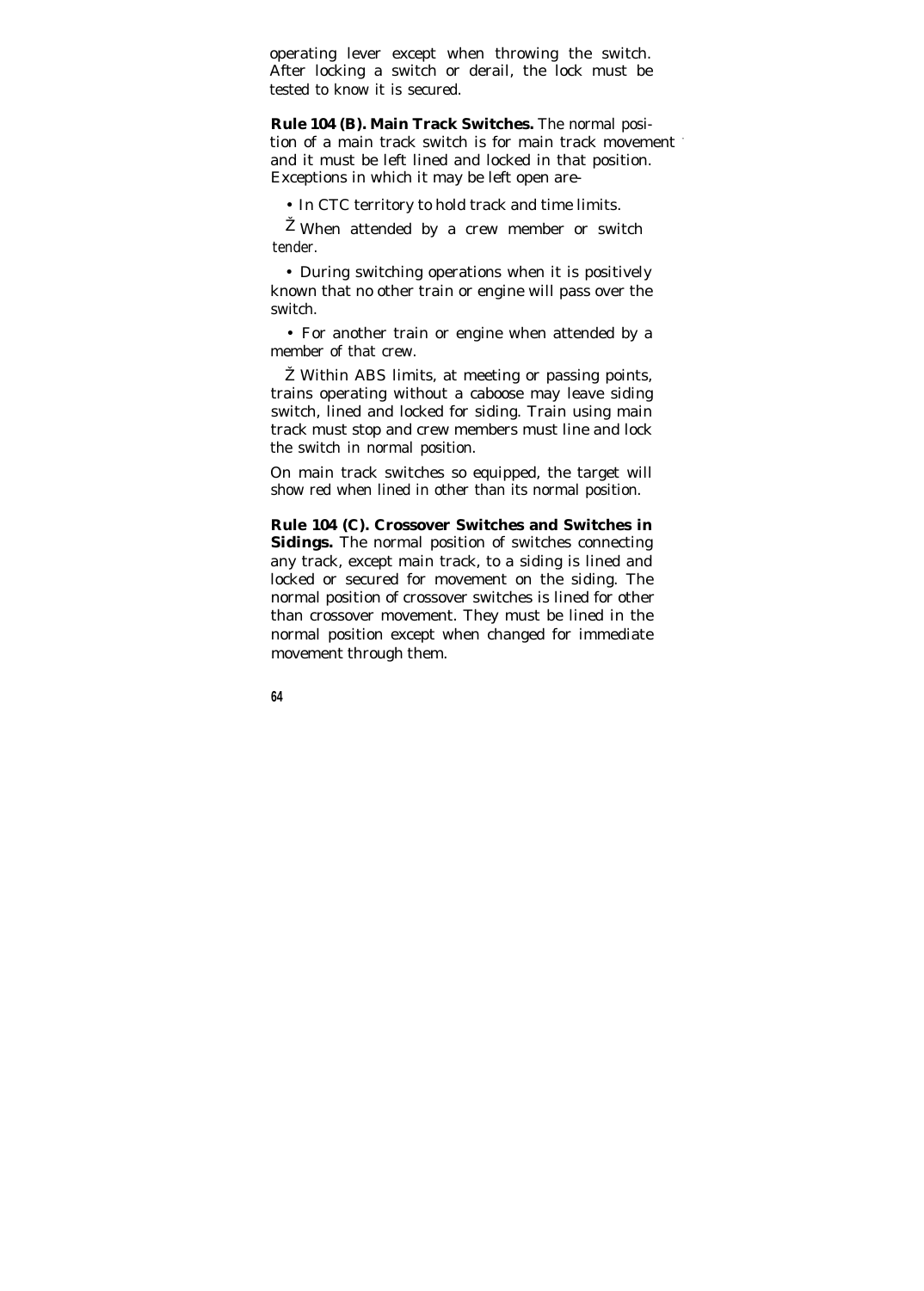**Rule 104(D). Approaching Movements.** Other tracks must not be fouled nor switches operated when conflicting movement is closely approaching switch. Except at spring switches, trains must not foul a main track or signalled track or pass beyond insulated joints at clearance point until switches connected with the movement are properly lined. Crossover switches must not be unlocked or lined for crossover movement when there is another movement approaching or passing over either switch.

**Rule 104 (E). Equipped With Locks, Hooks.** When not in use, switches equipped with locks must be locked, and switches equipped with hooks or latches must be hooked or latched. For movement in either direction over such switches, switch must be latched or secured by placing lock or hook in hasp. For train movement in facing point direction, switches equipped with a lock must be locked. If a switch lock is missing or defective, it must be replaced. If this cannot be done, the switch must be spiked and reported at once to the train dispatcher or, when in the yard, to the yardmaster or supervisor in charge.

**Rule 104 (F). Clearing Main Track.** A train or engine leaving a main track must clear the main track before stopping for the trainman who is attending the switch. The switch must not be restored to normal position until the train is entirely clear of the main track.

**Rule 104 (G). Restoring to Normal Position.** Personnel alighting from moving equipment in order to restore the main track switch to normal position must, when practicable, get off on the opposite side of the equipment from the switch stand.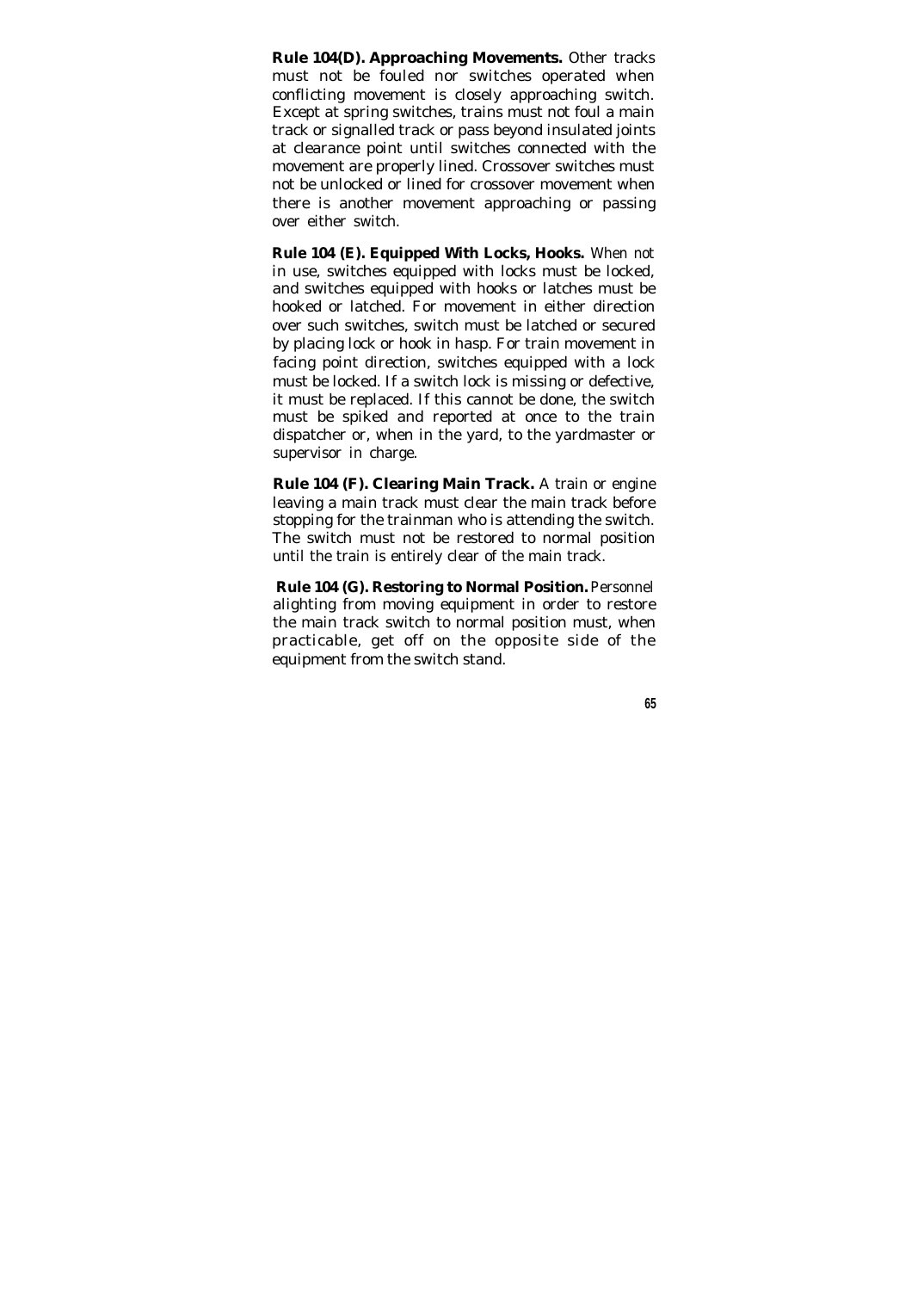**Rule 104 (H). Lining Main Track Switch.** After lining a main track switch for a train to enter or leave the main track, the person attending the switch must go to the opposite side of the main track, when practicable, and must not return to the switch stand until the movement has been completed. When it is not practicable to go to the opposite side of the main track, personnel will stand 20 feet from the switch stand.

**Rule 104 (I). Clear of Main Track.** Except in switching movements, when a train or engine is approaching or passing on a main track, personnel must be 20 feet from any main track switch. When a train or engine is on a siding or other track to be met or passed, the person who is to attend the switch must be 150 feet from the switch to be used while the expected train is closely approaching.

Outside block system limits, if the expected train is not closely approaching, a crew member will inspect facing point switches over which the expected train will pass to determine if the switches are lined for the route to be used, that the switch points fit properly, and that the switch lever is secured.

**Rule 104 (J). Switches Run Through.** Switches, other than spring switches or variable switches, must not be run through. If a rigid type switch is run through, it is unsafe and must be protected. The switch must be spiked unless a trackman or other competent employee takes charge at once. If an engine or car partially run through such a switch, the entire movement must be continued. Reverse movement must not be made over the damaged switch until it has been spiked or repaired.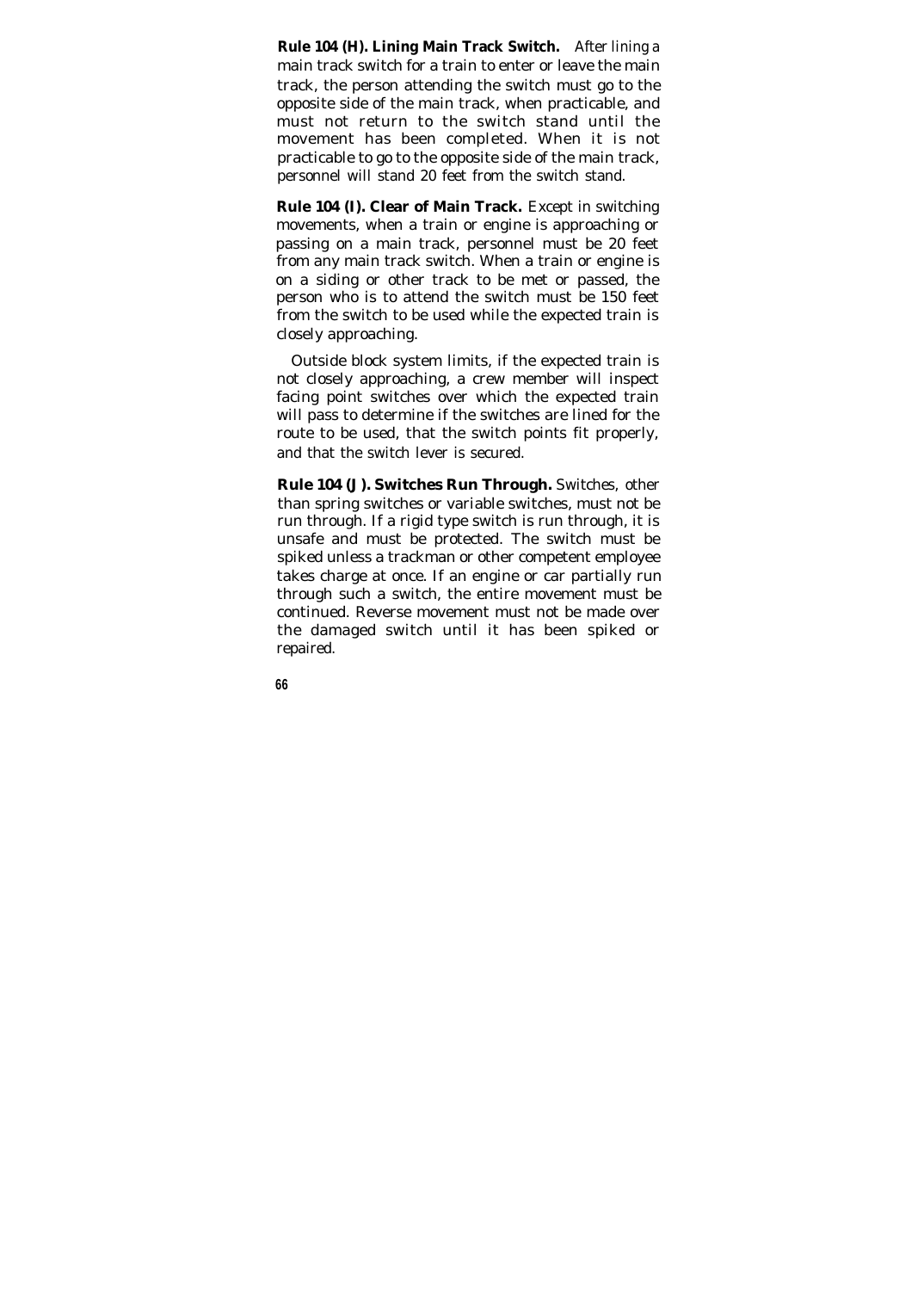**Rule 104(K). Scale Track Switches.** Scale track switches must be lined for dead rails, where provided, when scales are not in use.

**Rule 104 (L). Derails.** Personnel in train, engine, and yard service must know the location of all fixed derails. Controlled movements must not be made over derails in derailing position. Except when placed in nonderailing position to permit movement, derails must be in derailing position with or without cars on the track they protect. Those equipped with a lock must be locked.

**Rule 104 (M). Spring Switches.** Spring switches are identified by letters "S", "SS," special targets, signs, or lights. Facing point movements over spring switches will be protected by signals or indicators where required. When signal governing movement over a spring switch displays Stop or Stop and Proceed indication, when indicator displays Stop and Inspect Switch indication, or when switch is not protected by signal or indicator, the train or engine making facing point movement must stop. A crew member must test the switch, unless the switch has been lined for diverging route or the crew has been advised by train order or track bulletin that the spring switch has been spiked. The test must be made by lining the switch over and back by hand and examining the switch points to see that they fit properly.

(1) *Trailing Through and Stopping.* A train or engine trailing through and stopping on a spring switch must control slack and the switch must be lined by hand before making a reverse movement or taking slack.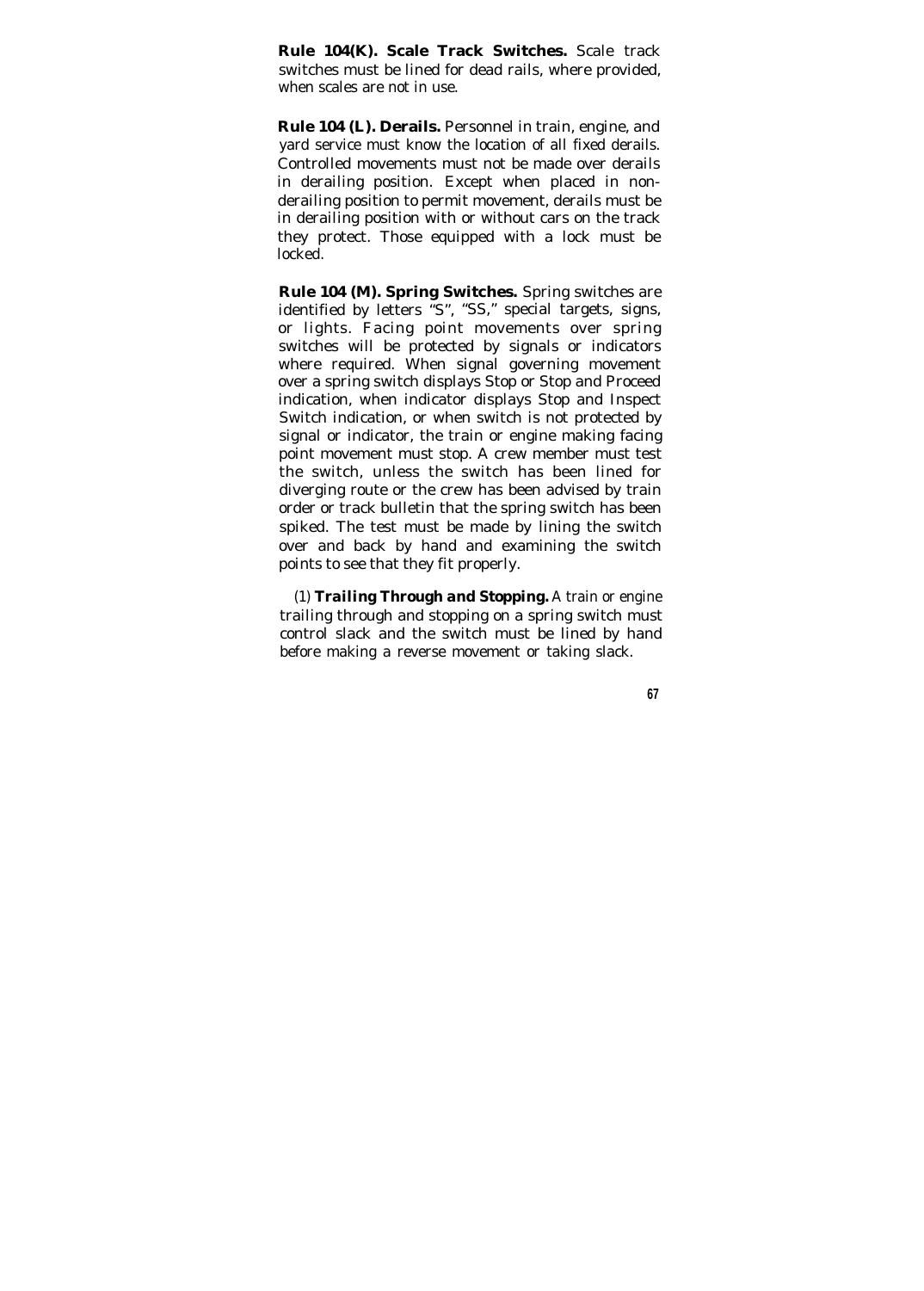(2) *Stopped by Signal.* When a train or engine is stopped by a signal governing trailing point movement through a spring switch and no conflicting movement is evident, the switch must be operated by hand for the route to be used unless the signal can be cleared by operating key release. If the switch equipped with a facing point lock is operated by hand, it must not be lined and locked in normal position until after movement has been completed.

If the switch is not equipped with a facing point lock, it may be lined and locked in normal position after the leading wheels have passed the fouling point. The location of spring switches equipped with facing point locks may be designated in the timetable or general order.

(3) *Original Position.* When practicable, trainmen should make sure that spring switch has returned to original position after being trailed through.

(4) *Snow, Ice Storms.* During snow storms, ice storms, or other conditions that may prevent a spring switch from functioning properly, a trailing movement must not be made through the spring switch until it has been lined by hand for the movement.

(5) *Trailing Movement Facing Point Lock.* When a trailing movement is to be made over a spring switch equipped with a facing point lock and the initial movement of switch points is not to be actuated by the engine, the switch must be lined by hand for the movement and must not be returned to normal position until movement has been completed.

(6) *Spiking Spring Switch.* If necessary to spike a spring switch, it must be protected.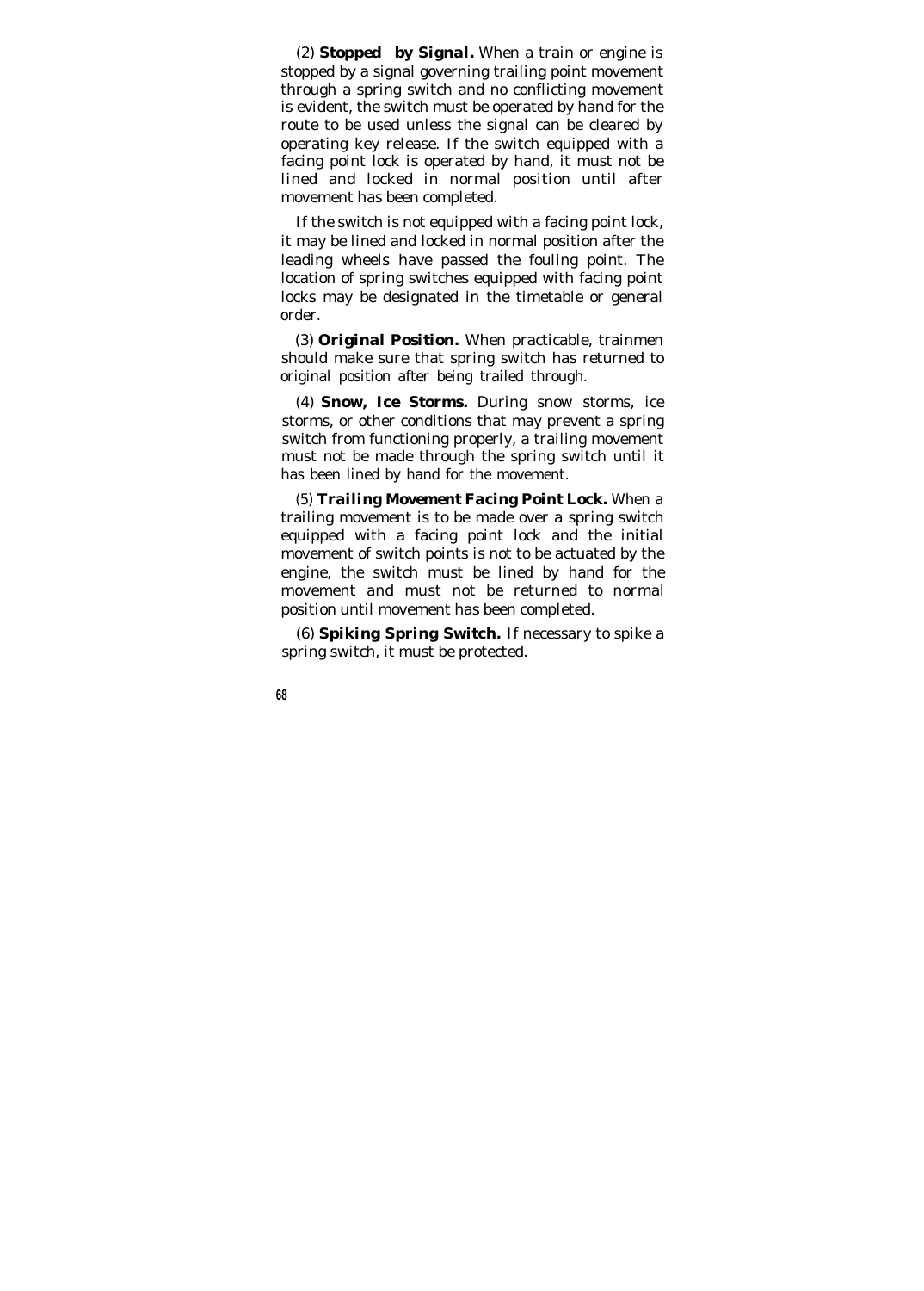**Rule 104 (N). Damaged or Defective Switch.** If a switch is damaged, a report must be made to the train dispatcher or, in yards, to the yardmaster or supervisor. The switch must be spiked unless a trackman takes charge at once. If it cannot be made safe, protection must be provided.

**Rule 104 (O). Use of Sand.** Manual sanding should not be used over movable parts of an interlocking, retarders, spring switches, variable switches, or power operated switches when practicable to avoid it.

**Rule 104 (P). Protection in Bowl Tracks.** Before a train or yard crew member couples air hoses, adjusts coupling devices, or performs maintenance on bowl track during humping operations, protection against cars being released from the hump into the track must be provided as follows:

● An individual must notify the person controlling the switches which provide access from the hump to the track on which such work is to be performed.

● Upon such notification, any remotely controlled switch must be lined against movement to the affected bowl track and personnel must ensure that a locking or blocking device, or reminder, is applied to the control for that switch.

• The person must then be notified that the required protection has been provided and such protection shall be maintained until he advises that work is completed and protection is no longer required.

**Rule 105. Movement Other Than Main Track.** Except on track where a block system is in effect, trains or engines using other than main track must be prepared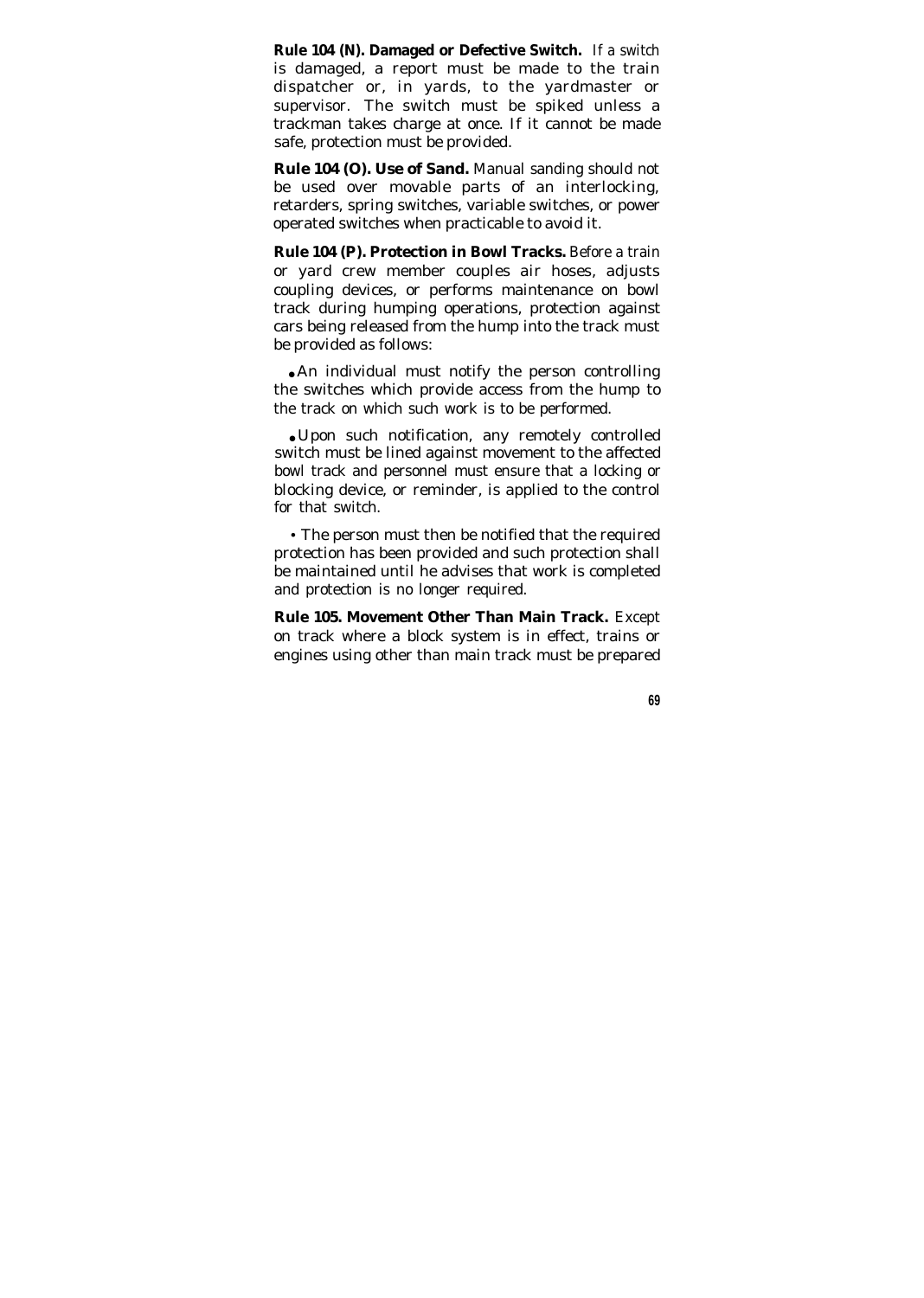to stop within one half the range of vision short of train, engine, railroad car, stop signal, derail, or switch not properly lined.

**Rule 105 (A). Sidings of Assigned Direction.** Sidings of an assigned direction must not be used in a reverse direction unless authorized by the train dispatcher or in an emergency under flag protection.

**Rule 105 (B). Clear in Siding.** When practicable, a train entering a siding must not stop until the entire train is in the clear.

**Rule 105 (C). Cars Left on Siding.** Cars must not be left on sidings unless authorized by train dispatcher except in emergency, in which case the train dispatcher must be promptly notified.

**Rule 106. Responsibility of Trainmen and Enginemen.** The conductor and the engineer are responsible for the safety and protection of their train and the observance of the rules. Under conditions not provided for by the rules, they must take every precaution for protection.

(1) The general direction and government of a train is vested in the conductor. When trains are combined, if there is more than one conductor, the conductor with the most seniority will be in charge and all persons working on the train must obey his instructions. Personnel will not comply with any instructions which imperil the safety of the train or involve a violation of the rules. Should there be any doubt as to authority for proceeding, or safety, the conductor must consult the engineer. The engineer is equally responsible for the safety and proper handling of the train.

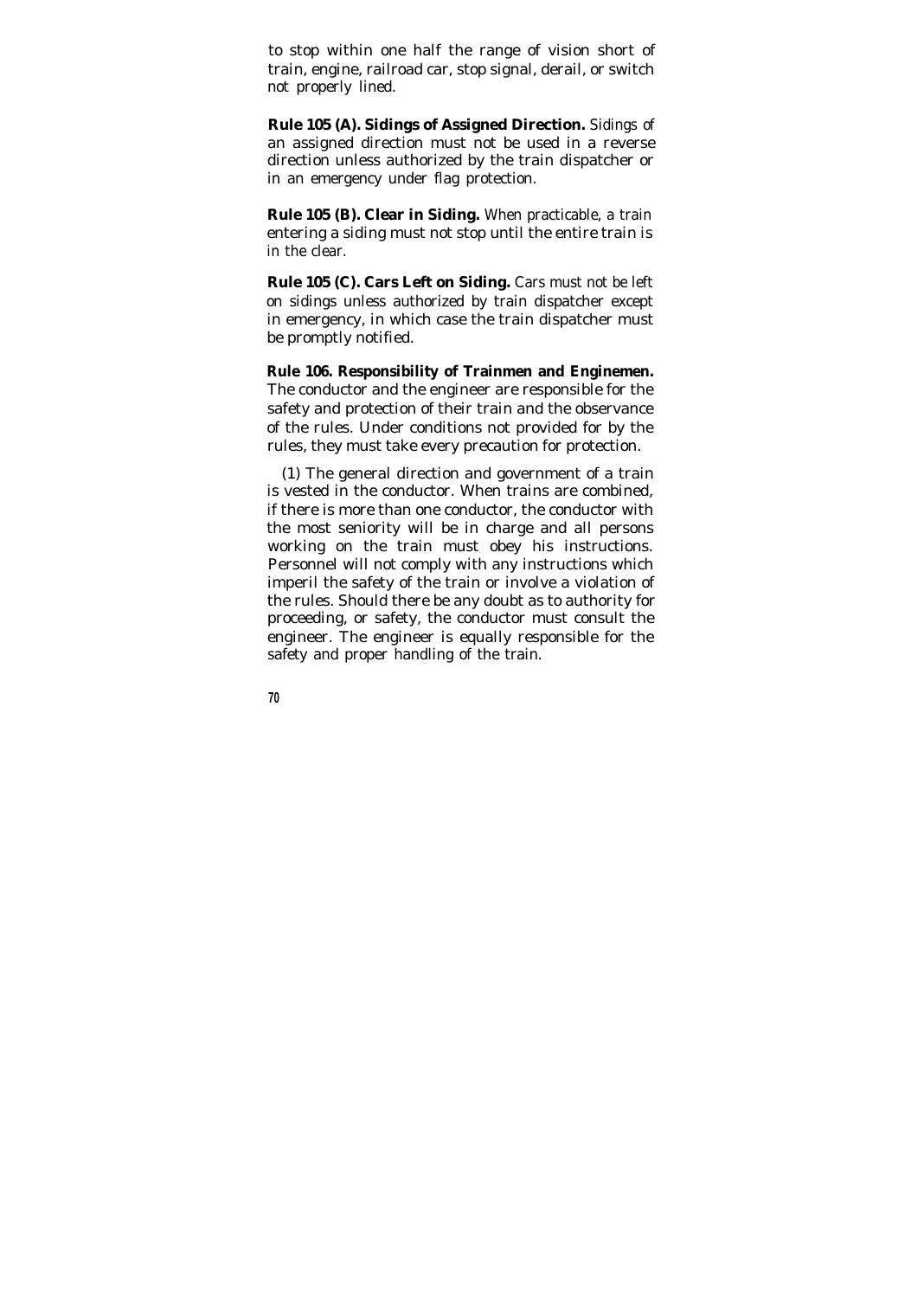(2) Conductors and engineers must know that their subordinates are familiar with their duties, know the extent of their experience and knowledge of the rules, and instruct them, when necessary, in the proper and safe performance of their work.

(3) When the conductor is not present, trainmen must promptly obey the instructions of the engineer relating to rules, safety, and protection of the train.

(4) Other crew members, after carefully reading train orders, track warrants, or track bulletins must keep them in mind and assist in their observance. They must immediately call the attention of the conductor or engineer to any apparent failure to observe their requirements, to clear the main track as required, or to comply with rules and instructions. When the safety of trains and observance of rules are involved, other crew members are responsible to the extent of their ability to prevent accident or violation of rules. When the conductor or engineer fails to take action to stop the train, and an emergency requires, other crew members must take immediate action to stop the train.

(5) The conductor must advise the engineer and dispatcher of any restriction placed on equipment being handled.

**Rule 106 (A). Maximum Speed.** Conductors and engineers are jointly responsible for ensuring the maximum authorized speed for the operation of their train or engine and such speed must not be exceeded. Passenger speed is applicable only to trains consisting entirely of passenger equipment. When possible to do so, personnel must promptly advise the train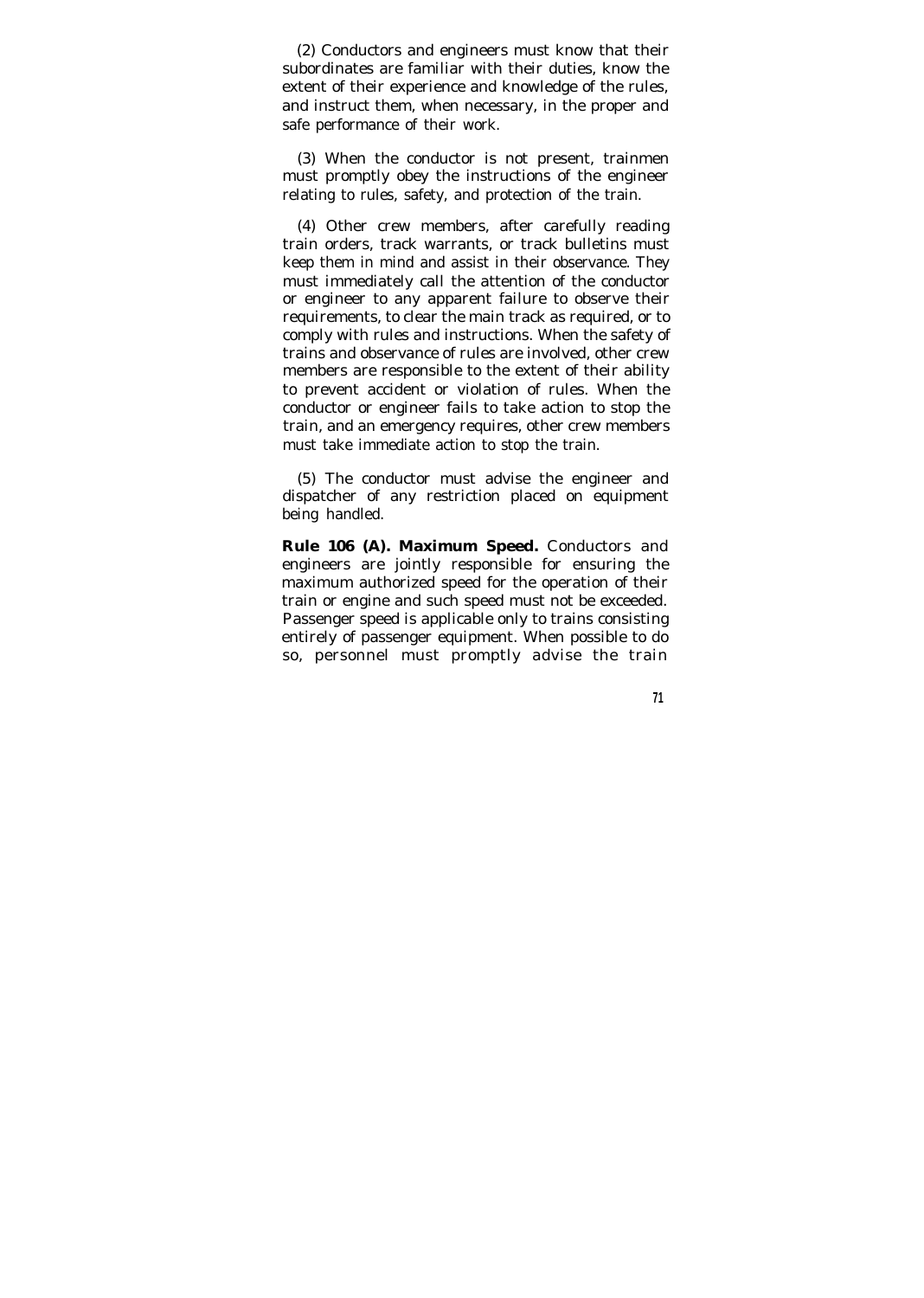dispatcher of any known condition that will delay or prevent the train from making usual speed.

**Rule 107. Receiving or Discharging Passengers.** When a passenger train is receiving or discharging traffic, a train or engine must not pass between it and the station platform unless safeguards are provided.

**Rule 108. Safe Course.** In case of doubt or uncertainty, the safe course must be taken.

**Rule 109. Inspection Passing Trains.** Personnel must inspect passing trains for any dangerous conditions. If any dangerous conditions are detected (such as overheated journals, brakes sticking, wheel sliding, dragging equipment, or insecure lading), they must give stop signals to crew members on passing train and, in addition, advise them of the condition by any other available means. When practicable, the train dispatcher must be notified at once if train does not stop. If no defect is detected, they will give the proceed signal. When practicable, the crew member on the engine must advise the crew on the rear of the train by radio when train is being inspected by other personnel or track side warning detector.

Crew members must be on the lookout for track side warning detectors and signals from persons inspecting their train. If a stop signal is received, a track side warning detector activated, or attention called to a dangerous condition, the train must be stopped immediately and inspected, and determined that it is safe for movement before proceeding.

When a train stops to be met or passed by another train, trainmen on the head end, and a fireman if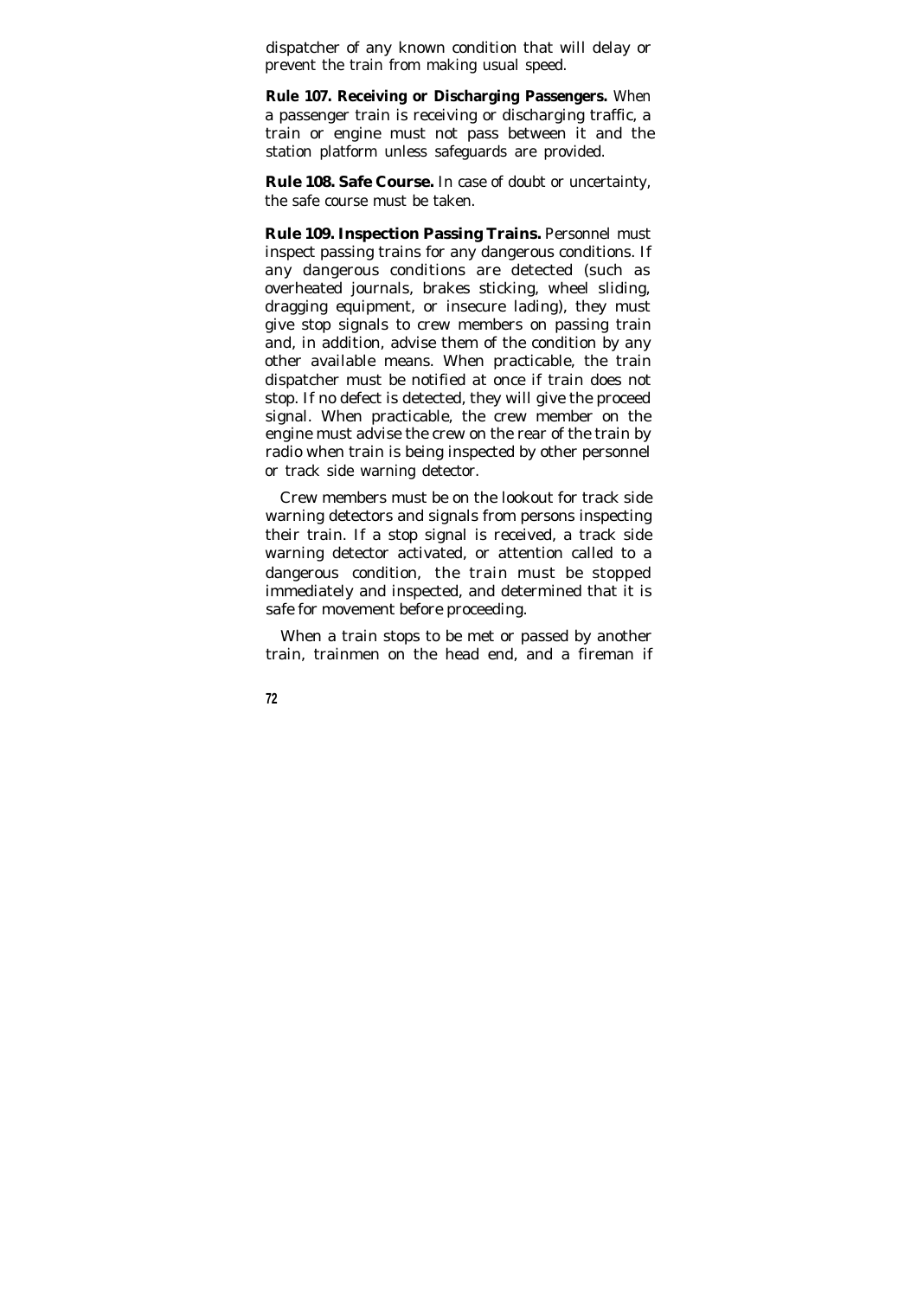available, must inspect the passing train from the ground. If it is safe to do so, a crew member must cross the track and inspect the side opposite his train.

**Rule 109 (A). Train Inspection.** Crew members must make walking or roll-by inspection of the train when practicable. When the train stops en route, walking inspection of the train must be made as time will permit.

Crew members must frequently inspect their train while moving and watch for signals and indications of defects in track and train, especially on curves and approaching switches. When inspecting standing or moving train, crew members must observe the train closely for overheated journals, sticking brakes, sliding wheels, improperly positioned wheels on rail, dragging equipment, insecure lading, signs of smoke or fire, or any other dangerous condition. If defects are discovered while the train is moving, it must be stopped promptly. Any defect found must be corrected if possible. When it is necessary to set out defective car, no attempt will be made to move the car to the set out point until making certain that it is safe to do so.

When a car is set out due to the hot box, all fire must be completely extinguished, the box lid closed, and precautions taken to prevent further ignition. When cars are set out due to defects, the cars and their lading must clear other tracks.

**Rule 109 (B). Inspection Other Movements.** The requirements for the inspection of trains in Rule 109 and Rule 109 (A) will also apply to other movements except when switching.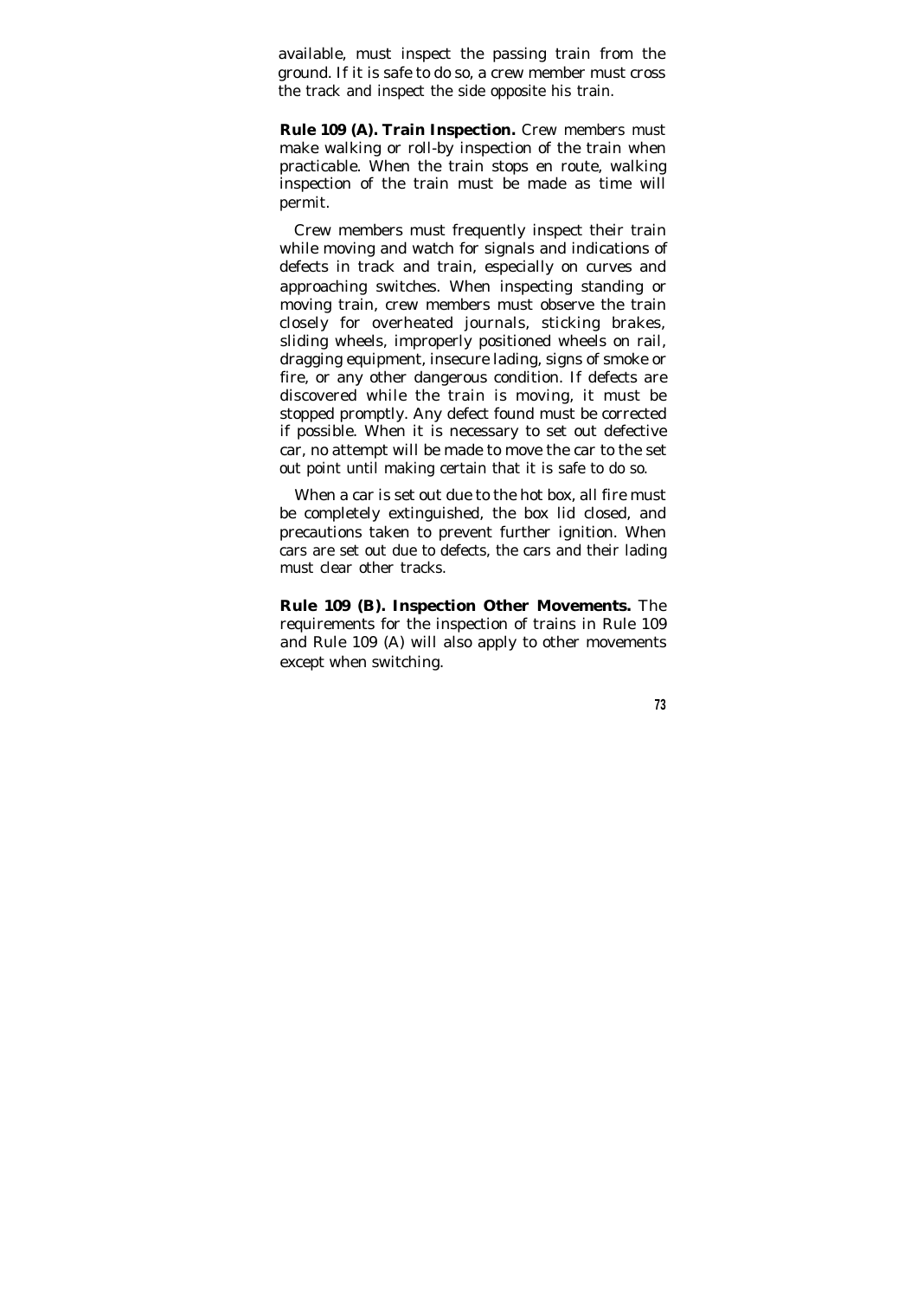**Rule 109 (C). Trackside Detectors.** Trackside warning detectors do not relieve personnel from making inspections required by rules. When a wide load detector is actuated at a point where an adjacent track may be obstructed, crew must provide protection as prescribed by Rule 102.

**Rule 151. Movement Double Track.** On double track, trains must keep to the right unless otherwise instructed.

**Rule 152. Movements Against the Current of Traffic.** Movements against the current of traffic must be authorized by train order or track warrant except as provided by Rules 93 and 94. Trains and engines moving against the current of traffic must be prepared to stop when approaching interlocking and facing point spring switches, unless the track is clear, switches are properly lined, and signals indicate proceed. This will not apply at a spring switch outside of interlocking limits if the crew has been advised by the train dispatcher that the switch has been spiked in normal position.

**Rule 153. Multiple Main Tracks.** Where multiple main tracks are in service, each main track will be designated by name or number. When necessary, the use of tracks will be indicated in the timetable.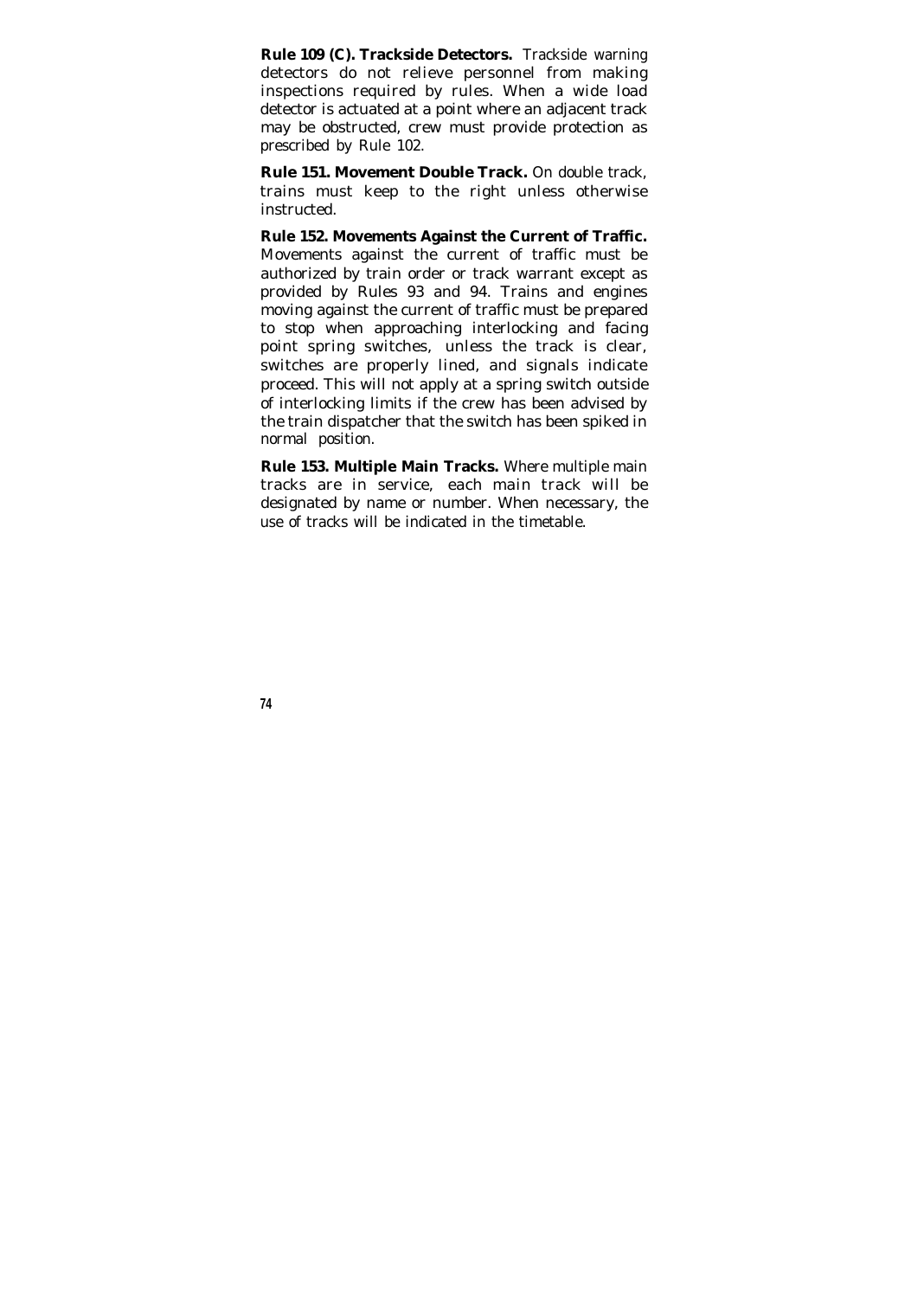#### CHAPTER 3

## **TRAIN ORDERS**

This chapter gives rules pertaining to movement by train orders, the prescribed forms for train orders, and their use.

## **MOVEMENT BY TRAIN ORDERS**

**Rule 201. Authority, Brevity, Accuracy.** For movements requiring their use, train orders will be issued by authority and over the signature of the train dispatcher. Train orders contain only the information or instructions essential to such movements. They must be brief and clear, in prescribed form when applicable, without erasure, alteration, or interlineation. Train orders will be plainly written and figures must not be surrounded by brackets, circles, or other characters. Each train order must be given in the same words to all personnel addressed.

**Rule 202. Initials Under Last Word.** The initials of the train dispatcher will be placed directly under the last word in the body of the order. Additions to train orders must not be made after they have been completed.

**Rule 203. Numbering Orders.** Train orders, except Form Q and those relating to track conditions, structures, and equipment must be numbered consecutively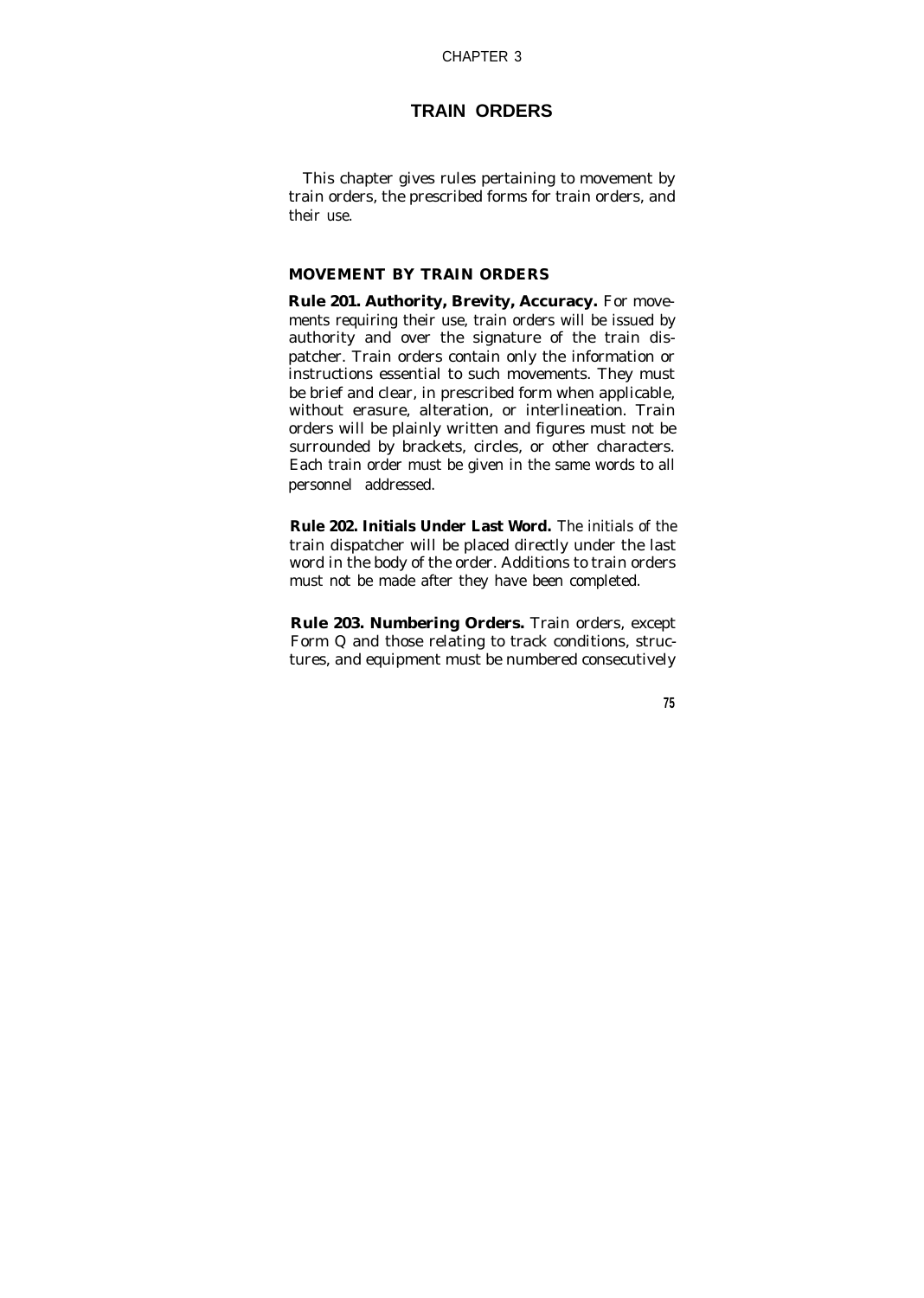from the beginning of each calendar date. Train orders Form Q and those relating to track conditions, structures, and equipment must be numbered consecutively regardless of date, under a separate series of numbers designated by the chief train dispatcher. For example, begin with 501 and continue through 599, then repeat.

**Rule 204. Addresses.** Train orders showing number, date issued, and place copied must be addressed to those who are to execute them. Those for a train must be addressed to the conductor and engineer. A legible copy must be furnished to each person addressed, including each engineer and pilot.

Train orders for engines may be addressed to "YARDMASTER," to "C&E YARD ENGS" or to "C&E ENG\_\_\_\_\_\_\_\_\_\_\_." Train orders addressed to operators affecting the movement of trains must be respected by conductors and engineers the same as if addressed to them. Train orders delivered to the crew of a train which will later change direction or identity will be addressed using the identification of the train at the point where the orders are received.

**Rule 205. Designation of Trains.** In train orders and clearances, regular trains will be designated by number as "NO 10," adding engine number in train orders when known. Extra trains, except work extras, will be designated by engine number and direction as "EXTRA 798 EAST." Work extras will be designated by engine number as "WORK EXTRA 798."

When an engine of another company is used, it will be designated by the initials or name of the Company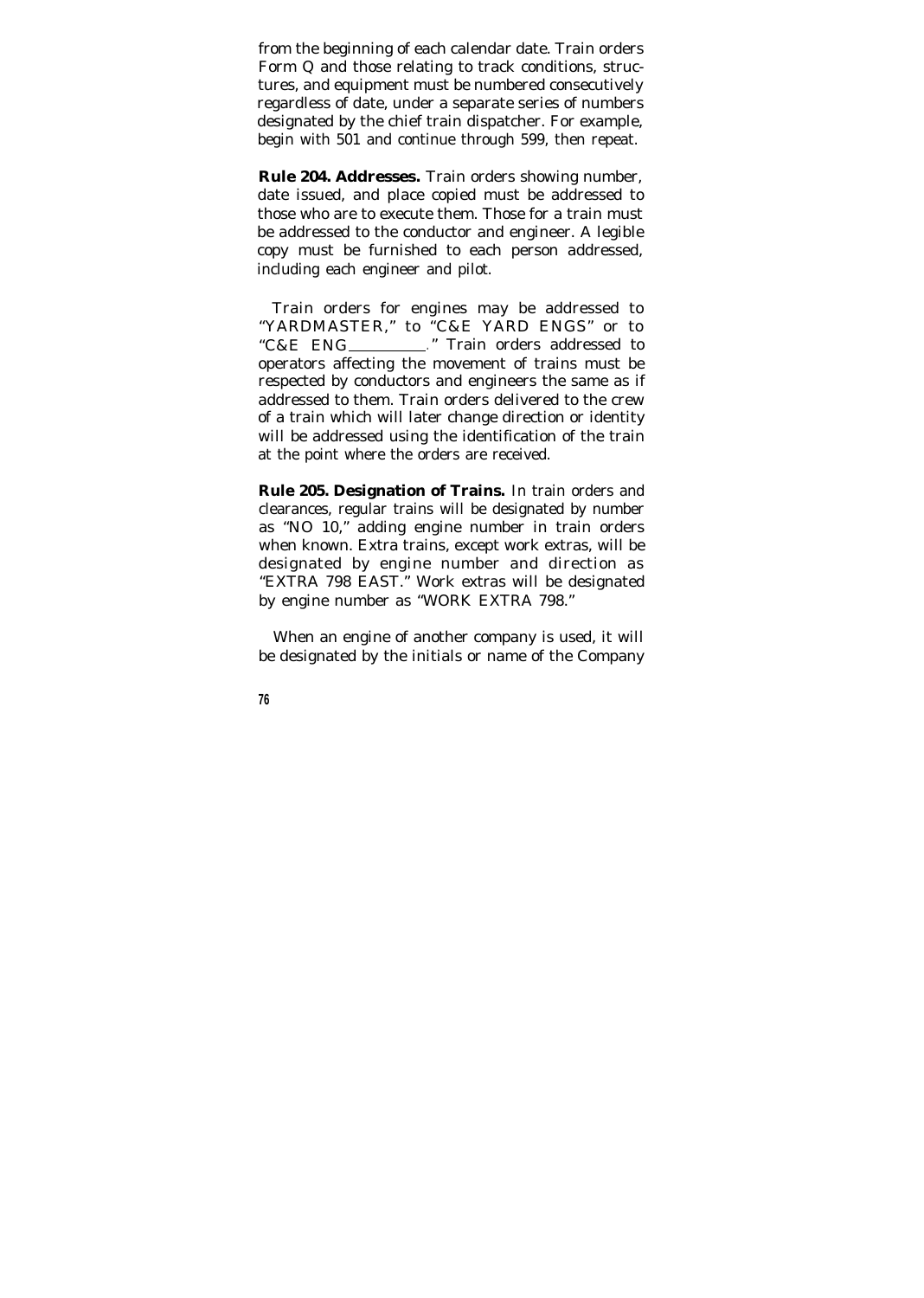preceding the engine number. When two or more extras are mentioned in the train orders, the word "TWO" or "THREE," depending on number, must be used, such as "ENG 210 AND ENG 460 RUN AS TWO EXTRAS" or "MEET THREE EXTRAS 798 AND 799 AND 800 NORTH."

**Rule 206. Signal to Copy.** To transmit a train order, the word "copy" followed by the number of copies and direction must be given to each office addressed as "Copy 5 North" or "Copy 7 West."

At a station equipped with a train order signal, when there are no train orders to be delivered, the train order signal must display Clear, except at interlocking stations. Before an operator copies a train order, except at a station where the train addressed originates and is required to receive a clearance at that station, he must immediately display the train order signal at Stop and advise the train dispatcher "SD" (Stop displayed), adding direction.

When a train order signal is displayed at Stop to deliver train orders, the signal must not be changed to Clear until such orders have been copied and delivered or annulled. It may be changed to Clear upon instructions of the train dispatcher if no orders have been transmitted.

At a station not equipped with a train order signal, when the operator has been instructed to copy a train order, if communications fail before instructions are complete, all trains addressed, or all trains in that direction must stop and not proceed until communication is reestablished.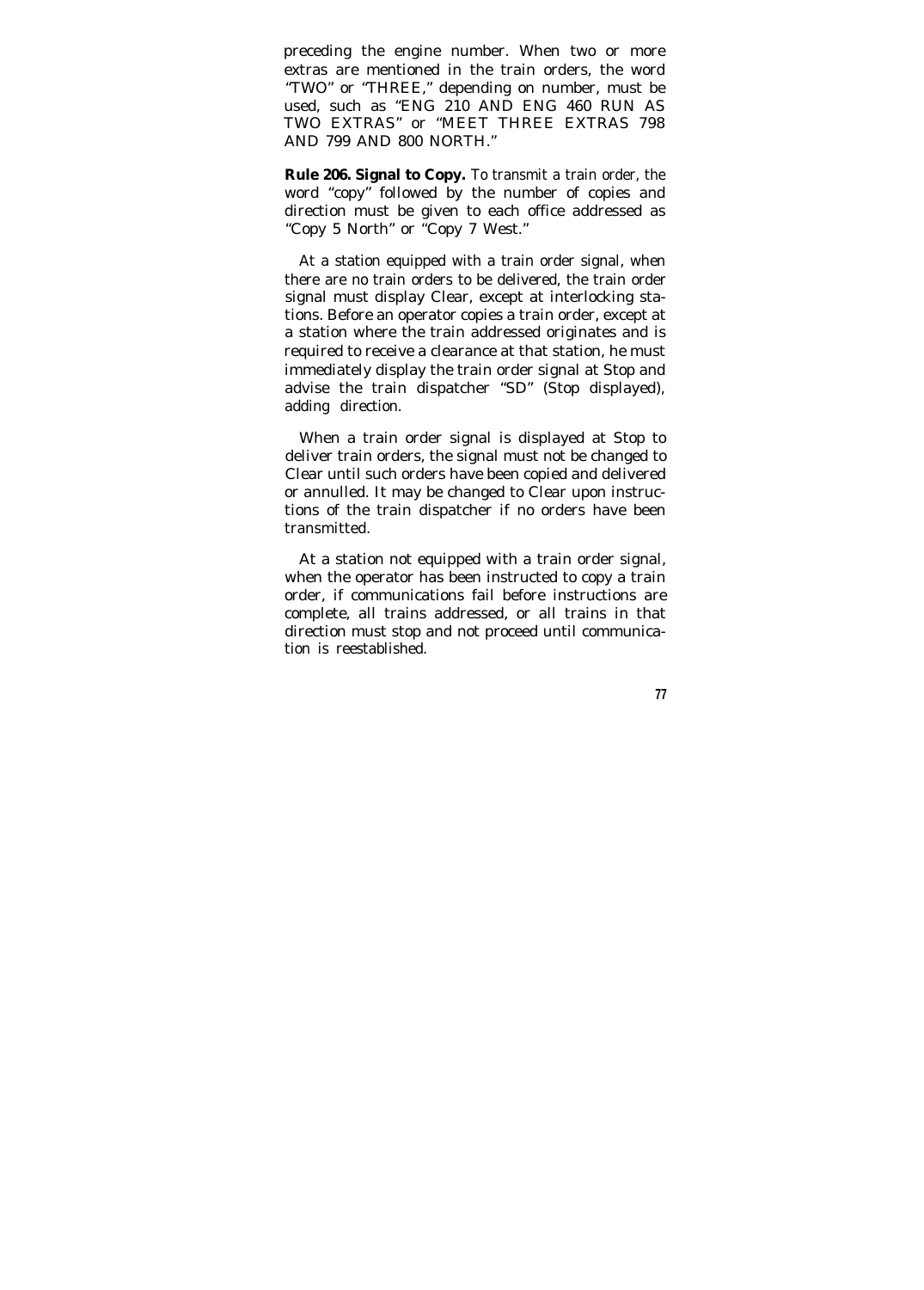**Rule 206 (A). Train Order Signals at Interlocking Stations.** Except where the train order signal is equipped with a flashing light, train order signals at interlocking stations must be kept at Stop until the route is lined and the interlocking signals cleared to permit movement. At that time, the train order signal will be changed to Clear if there are no train orders on hand for delivery.

**Rule 207. Transmitting and Repeating.** When verbally transmitting and repeating train orders and clearances, numbers over ten must first be pronounced, then each figure stated separately. Numbers less than ten will be pronounced then spelled. Station names and directions must be pronounced, then spelled.

**Rule 208. Writing Train Orders.** Operators must not write any part of a train order until it has been transmitted by the train dispatcher. When train orders are typewritten the letters must be capitalized. Operators receiving train orders must make the required number of copies during transmission, when practicable. A copy of each train order must be kept in the office file.

**Rule 208 (A). Recopying Orders.** Except as provided in Rule 208(B), when the required number of copies of a train order cannot be made during transmission, operators must make additional copies from one previously repeated. They must then repeat to the train dispatcher from the new copies each time additional copies are written. Such copies must show the original time and date they were made complete and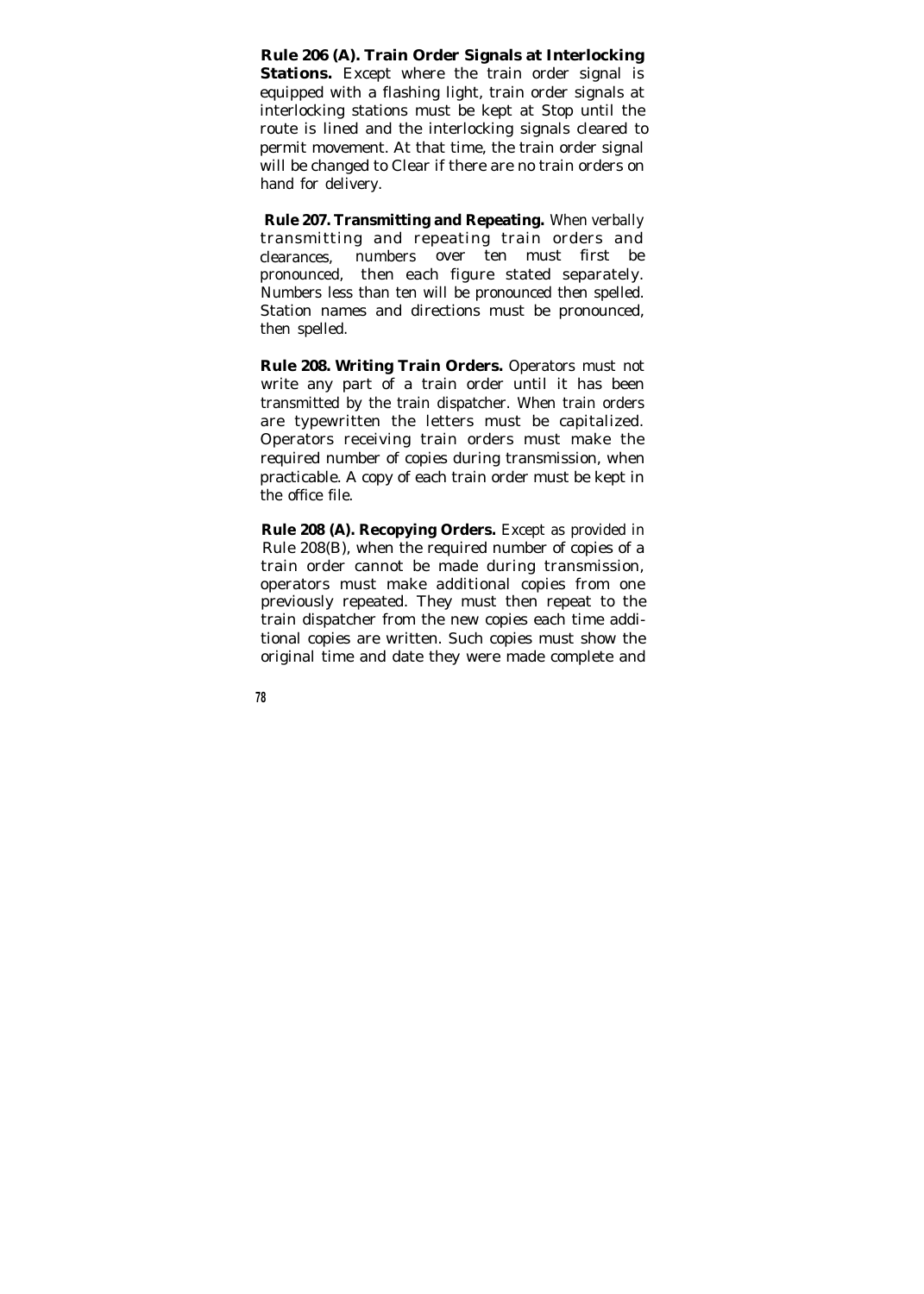the name of the operator who recopied the order. The operator's name will not be entered until the order has been repeated and "OK" received. A copy of each writing of such orders must be kept, showing the time and date the order was repeated, for example "repeated *(time and date)."* The train dispatcher must note the time and date of each repetition and station from which the order was repeated in the train order book.

**Rule 208 (B). Duplication.** Train orders may be duplicated mechanically.

**Rule 209. Transmitting Simultaneously.** A train order to be sent to two or more operators must be sent simultaneously to as many of them as possible. When not sent simultaneously to all, the train order must be sent first for the train being restricted. When a train order has been transmitted, operators must, unless otherwise directed, repeat it at once from their copies in the succession in which the operators were addressed. Unless excused by the train dispatcher, each operator receiving the train order must observe whether the others repeat correctly, calling attention to any discrepancy.

When a train order has been repeated correctly, the train dispatcher will respond "complete" and give the time and train dispatcher's initials. The operator will show "complete" in the space provided, the time, and his last name. He must repeat the word "complete" and the time to the train dispatcher and, unless otherwise provided, deliver a copy to each person addressed. "Complete" must not be given to a train order for other trains until complete has been given and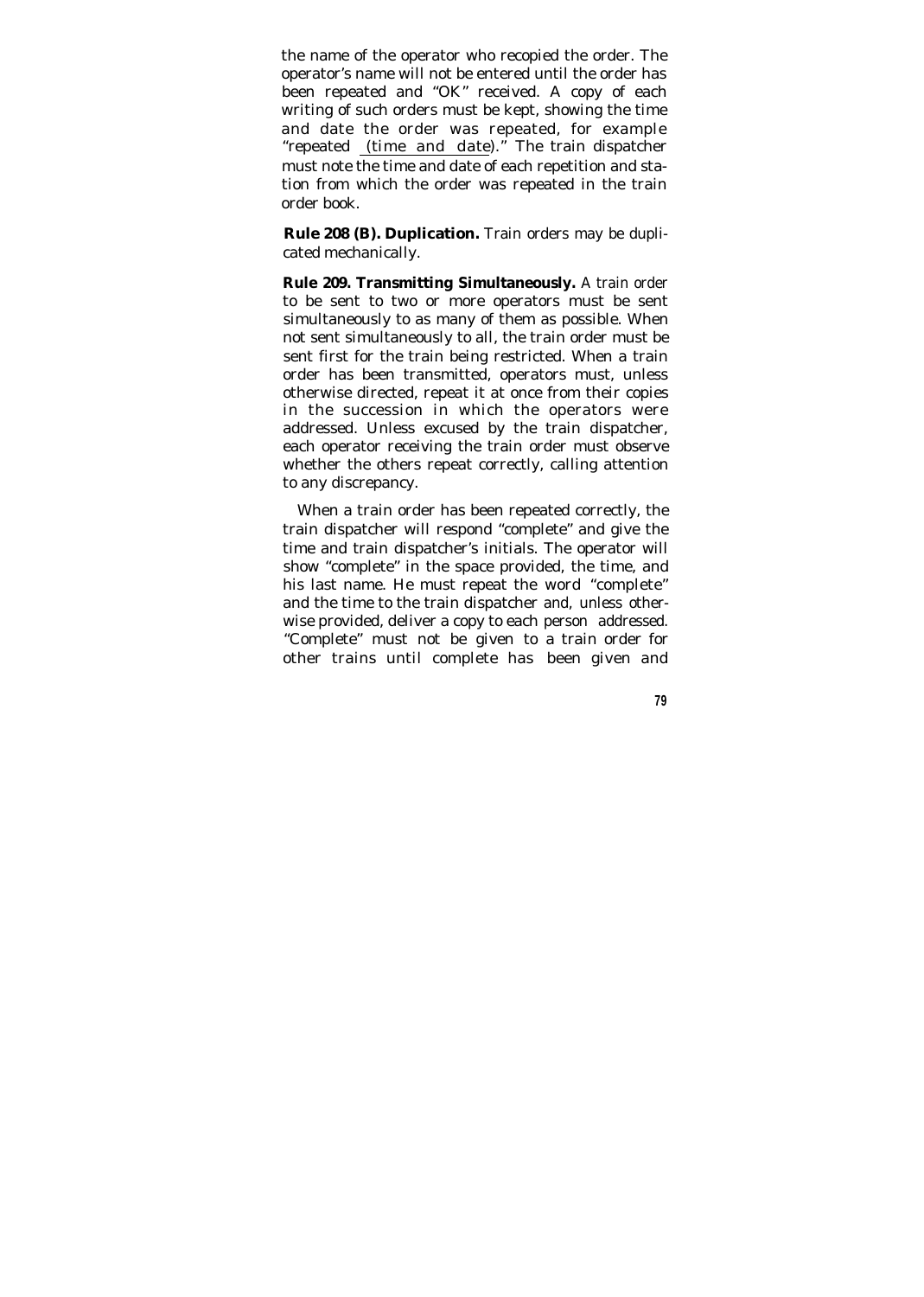acknowledgment received from the operator copying the order for the train being restricted.

**Rule 209 (A). Error in Transmitting.** When an error is made in transmitting a train order before it has been made complete, all copies must be immediately destroyed, the order marked "void" in the train order book, and if reissued, given another number.

**Rule 209 (B). Mechanical Transmission.** At points designated by special instructions, train orders and clearances may be transmitted mechanically. When so transmitted, repetition of train order and clearance will not be required. Complete time on train order and OK time on clearance will be given at the time transmitted and the name of the train dispatcher will be shown instead of an operator when not relayed through an operator.

Train orders restricting a train must not be sent in this manner unless it is known that the train being restricted will not leave the point without receiving the train order. Special instructions will prescribe how train orders are to be delivered at these points.

**Rule 210. Relaying.** To relay a train order, the train dispatcher must transmit it to the relaying operator. The relaying operator must repeat the order to the train dispatcher and then transmit it to destination. The person receiving it at destination must, after obtaining the signature of the conductor or engineer when required, repeat the order to the relaying operator. The relaying operator must underscore each word and number as repeated on his office copy. The relaying operator will then inform the train dispatcher that the order has been copied and repeated correctly.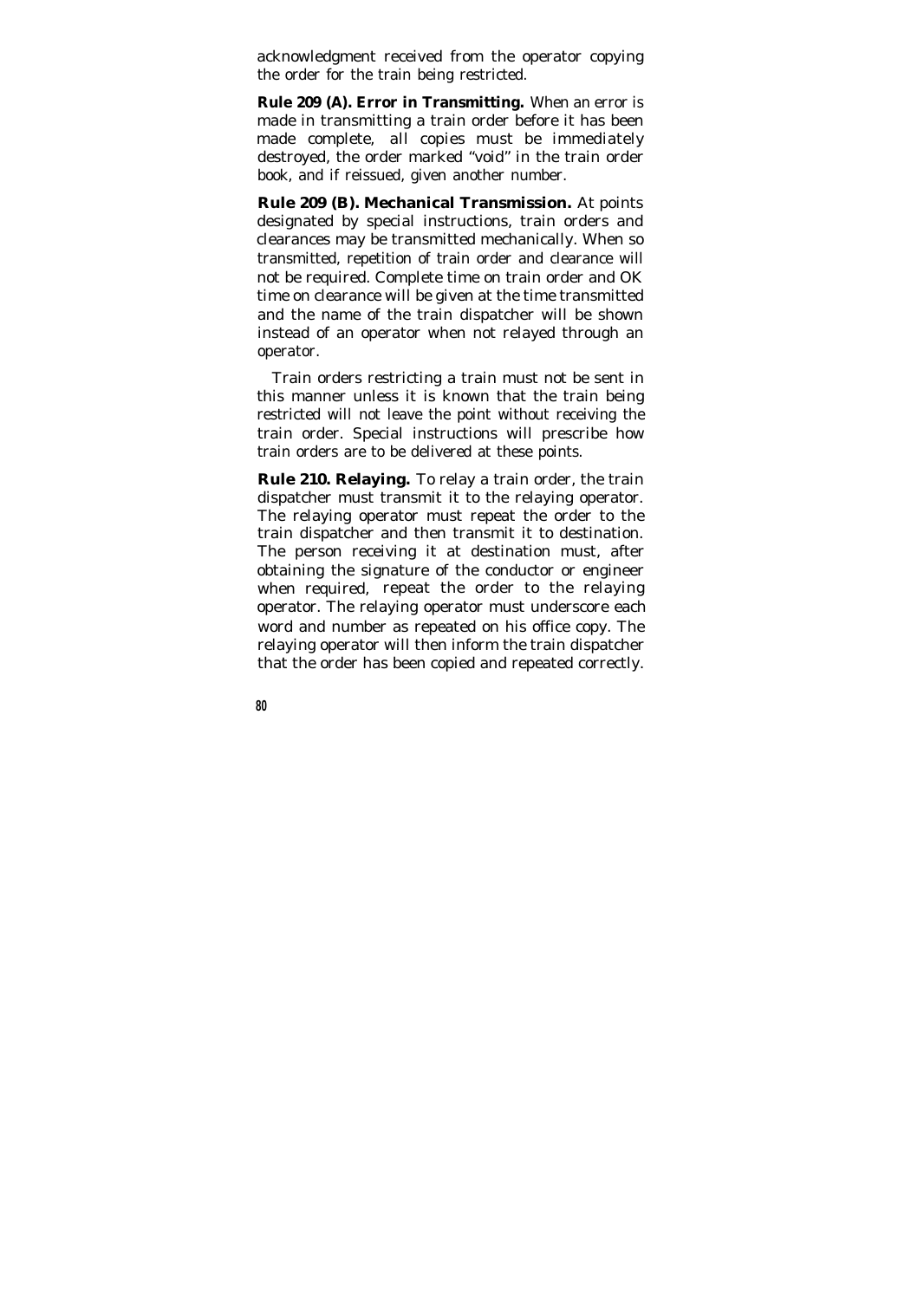Complete will be given by the train dispatcher and relayed to destination, and acknowledgement of complete relayed to train dispatcher.

The relaying operator may transmit train orders and clearances mechanically to authorized points, as prescribed by Rule 209(B). In this case the orders and clearances will be repeated by the relaying operator before they are transmitted to destination.

**Rule 211. Previous Date.** When a train dispatcher must transmit a train order of a previous date, he will inform the person receiving the order of the original date which should be placed in the proper space on train order form. When complete time is given, the date the order is completed will be transmitted by the train dispatcher and the person receiving the order will write or typewrite the current date with complete time.

**Rule 212. Checking Correctness.** Immediately upon receipt of clearances and train orders, they must be carefully checked for correctness by those addressed and then by other crew members. They must be properly addressed and order numbers on the clearance must correspond with the orders received. All crew members must comply with the requirements of train orders and remind each other of their contents. Any errors, omissions or misunderstanding of a train order or clearance must be immediately corrected. Unless authorized by the train dispatcher, operators may not divulge information in train orders to be delivered and train orders may not be acted upon by other than those addressed, except as provided in Rule 204.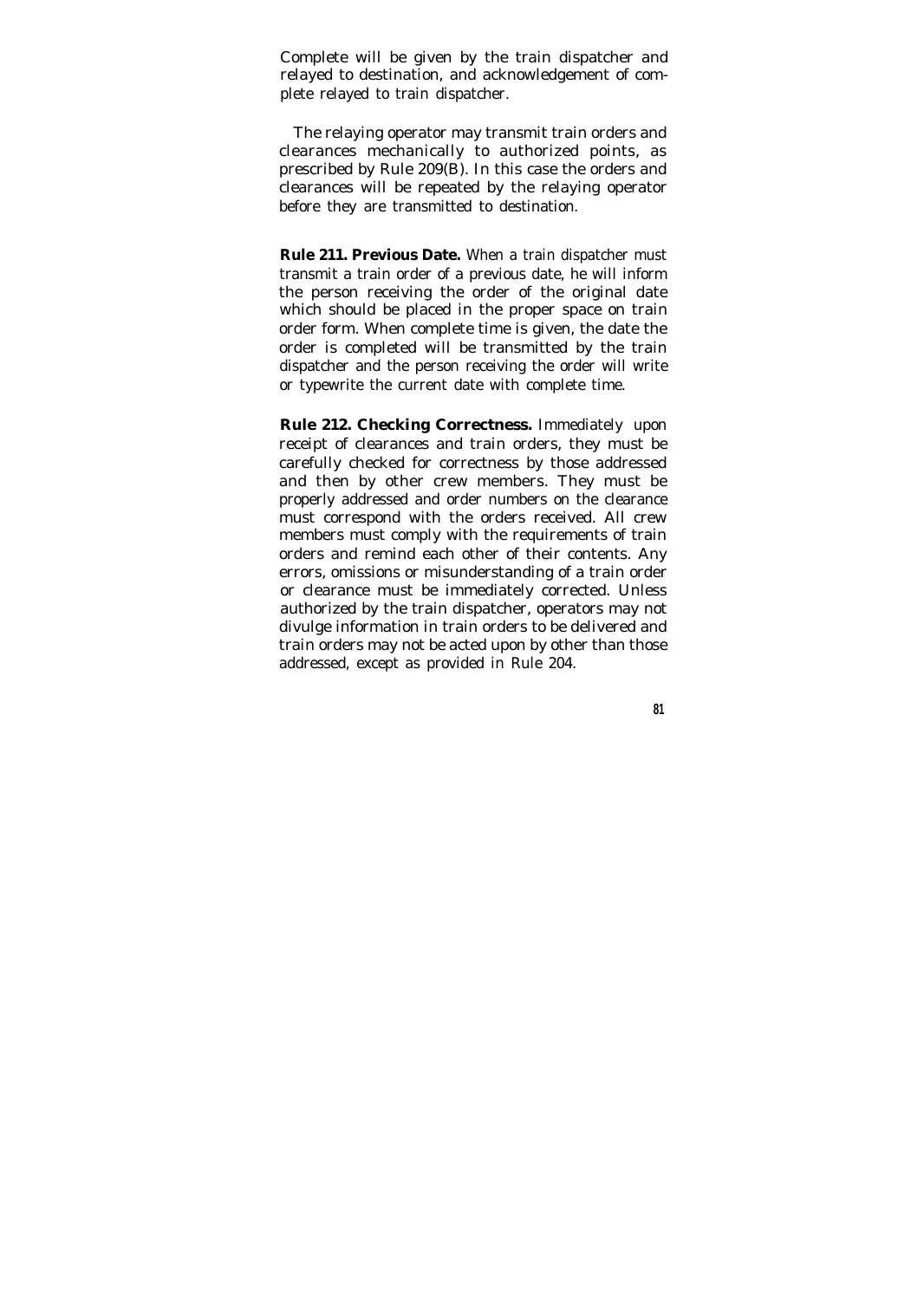When an error has been made in the date or address of a clearance and it is not necessary to change the train orders, the clearance may be corrected verbally on the authority of the train dispatcher in the following manner: "Clearance to C&E *(train)* at *(station)* OK'd at *(time)* dated *(date)* shoul d read *(correct address or date)* instead of *(incorrect address or date) ."* These words must be repeated by the conductor or engineer of train holding clearance and notation of correction and time it was made should be written on the margin of clearance without otherwise altering the clearance. The conductor and engineer must inform other crew members of the correction made. Record of correction must be made by train dispatcher.

**Rule 213. Train Orders in Effect.** Train orders made complete continue in effect until fulfilled, superseded, annulled, or voided. Any part of an order specifying a particular movement may be superseded or annulled. A train order is fulfilled by complying with its requirements.

Except as provided by Rule 214, orders held by or issued for a train, or any part of an order relating to a train become void when such train loses its authority to operate as a train. This could happen when a regular train loses its authority as provided by Rule 4 or Rule 82, when its schedule is annulled, or when an extra train's authority is fulfilled or annulled.

**Rule 214. Retaining Train Orders.** Train orders Forms K, Q, T, V, and orders relating to track conditions, structures, or equipment, must be retained and complied with on all trips made during the tour of duty on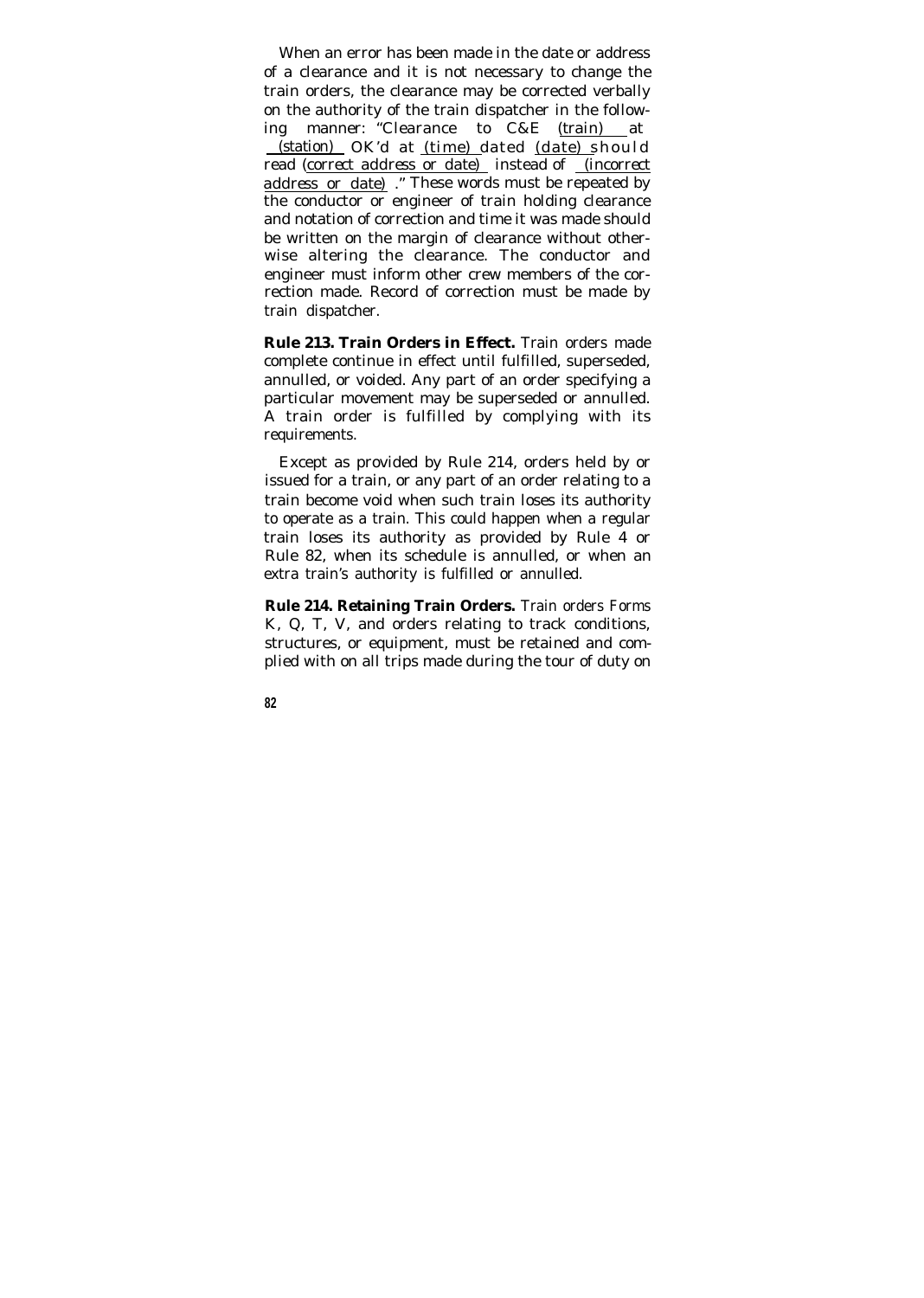which such orders were received, unless they are annulled. Other train orders will be retained and complied with when authorized by a train order reading "RETAIN AND OBSERVE ORDER NO  $\Box$ , NO  $\Box$ , AND NO  $\Box$ ."

**Rule 215. Relieved During Trip.** When a conductor or engineer, or both, is relieved before completion of a trip, all train orders, clearances, and instructions held by them must be delivered to the relieving conductor or engineer. Such train orders, clearances, and instructions must be compared by the relieving conductor and engineer before proceeding. If they cannot be personally delivered to the relieving crew, the conductor will leave them in an envelope at a location designated by the train dispatcher. The envelope must show the correct designation of the train, date, location, and conductor's signature.

If the train dispatcher annuls the train orders all such train orders and clearances must be removed from the engine and caboose by the crew being relieved.

The train dispatcher must tell the relieving crew where they will pick up train orders before they leave their terminal. Train orders, instructions, and pertinent information must be compared by the relieving conductor and engineer, and with the train dispatcher where communication is available, before proceeding.

**Rule 216. Issued at Point Restricted.** Except at initial stations, a train order must not be issued restricting a train at the point where the order is to be delivered if it can be avoided. When it cannot be avoided, the train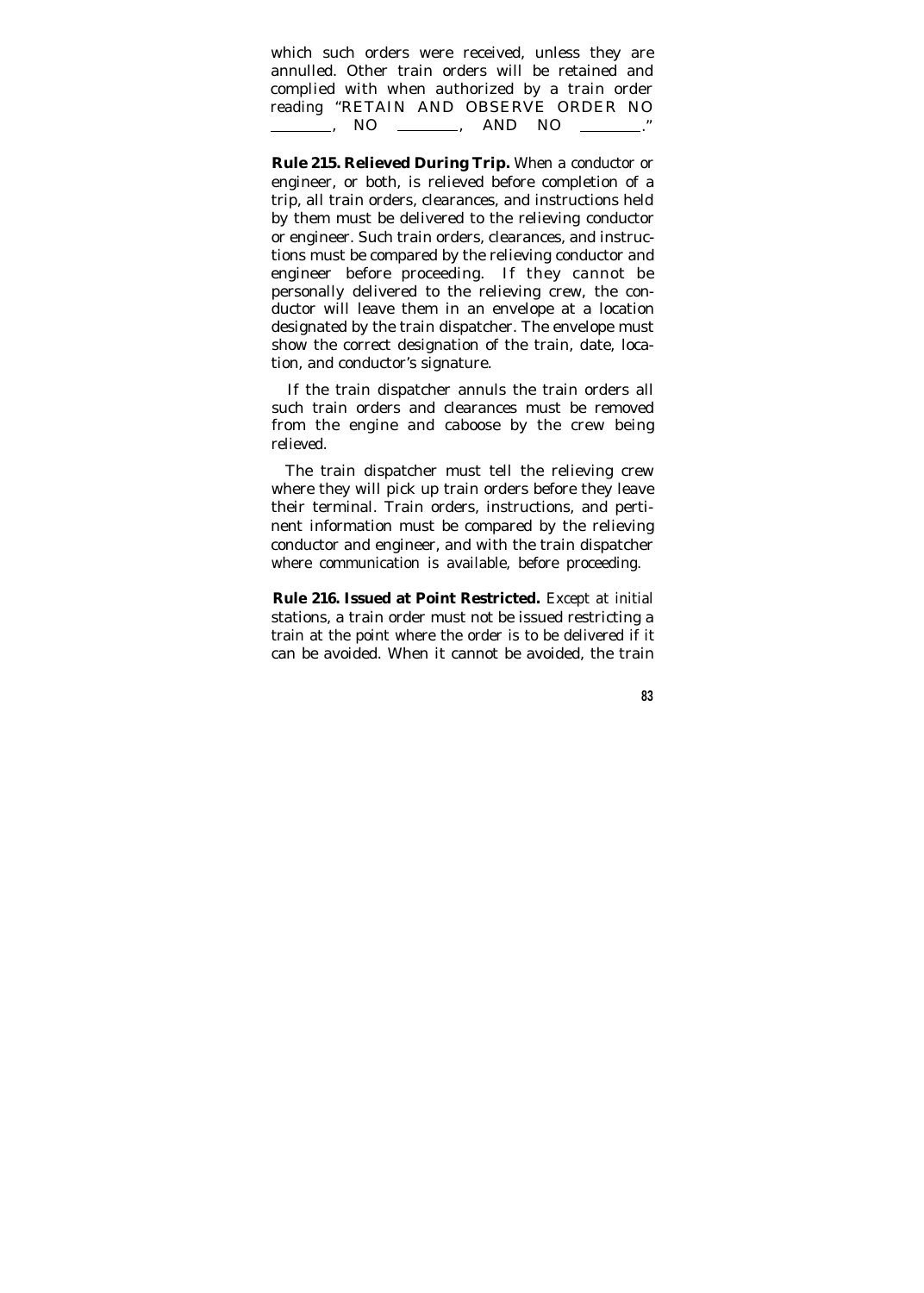order must state: " *(train)* GETS THIS ORDER AT *(station) . "* The train being restricted must be stopped by the operator using flagman's signals, if necessary, short of the point where time applies at that station, before the train dispatcher may OK the clearance for the restricted train.

When time at that station in a wait order expires before the arrival of the restricted train or before the train being advanced to the meeting or waiting point has arrived, cleared the main track, and train dispatcher is notified, the train dispatcher may OK the clearance and the train order may be delivered without stopping the train. A train advanced to a station where opposing train receives the order must approach that station at restricted speed expecting to find train receiving the order on main track.

**Rule 217. Delivery Near Point Restricted.** When a train order restricts a train at a point less than five miles from the station at which delivery of the order is to be made, the operator must be instructed to stop the train before delivering the order, using flagman's signals, if necessary.

**Rule 218. Delivery Orders.** A train order to be delivered to a train at a point other than a train order office, or at a point where the office is closed must be addressed to  $CAE$   $AT$  (or BETWEEN) CARE OF " and forwarded and delivered by the person in whose care it is addressed who is responsible for its delivery.

When delivery is to be made by the conductor or engineer of another train, the numbers of such orders must be shown on the clearance of the train making

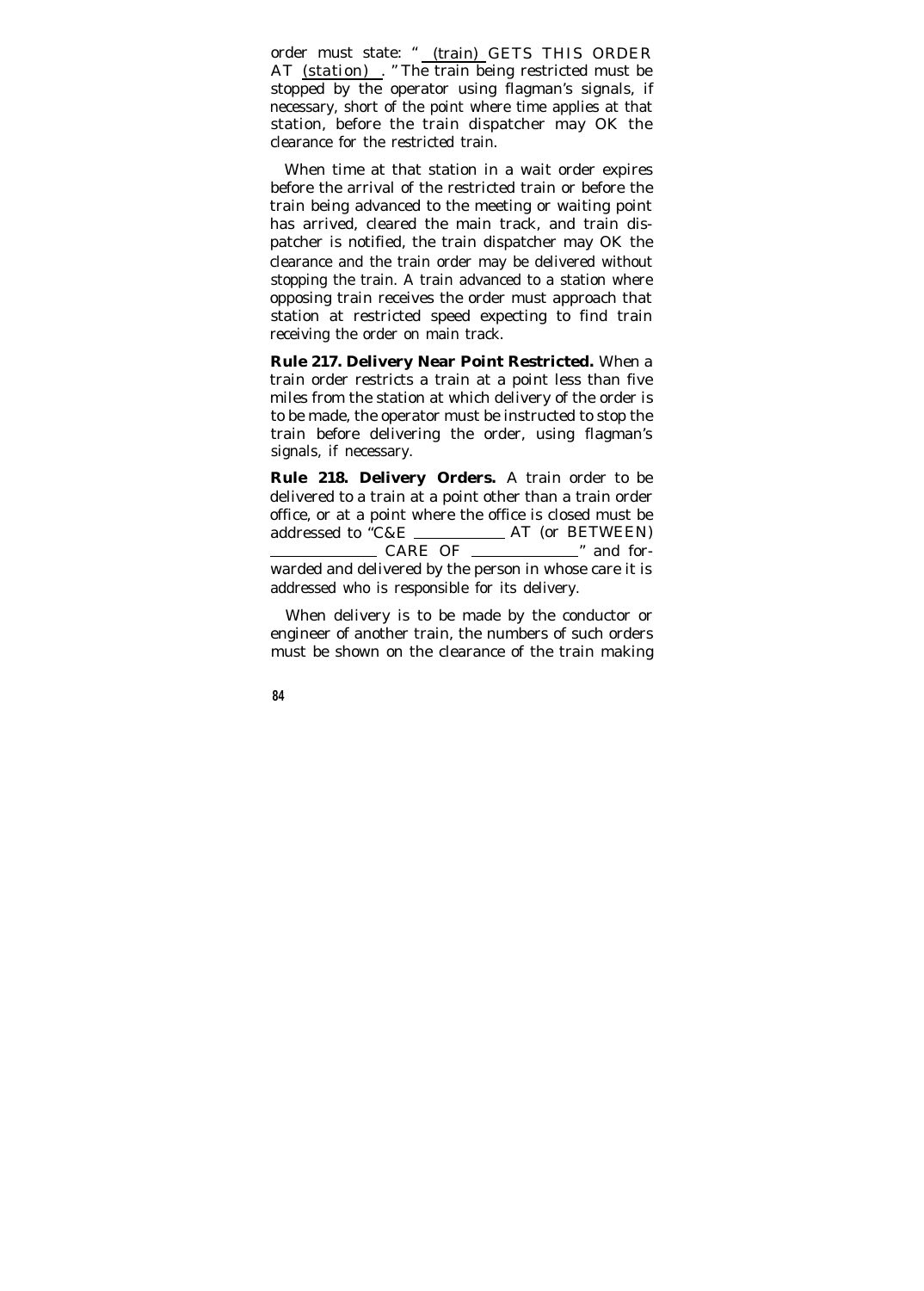delivery and both the conductor and engineer must be supplied with copies. If necessary, the train must be stopped to effect delivery. Clearance addressed in the same manner as a train order must accompany the order to be delivered. Such clearance does not authorize the train to which the order is sent to pass a train order signal displaying Stop at the station from which clearance was sent. Train orders must not be sent in this manner restricting a train unless combined or delivered with the authority for that train to operate.

## **Rule 219. Restricting Orders Requiring Signature.**

Under the following conditions, a train order restricting a train must not be repeated until the operator has obtained the signature of the conductor or engineer on the train order. A train order must not be signed until both the conductor and engineer understand that their train will be restricted in the following conditions:

• When a train has received a clearance at that station, or the train's engine has passed a train order signal displaying Clear.

Ž When annulling the authority of or restricting a work extra.

Ž When necessary for a train dispatcher to know that an order has been delivered to the conductor or engineer and that they can comply with the restriction before the order is completed to the other train.

If a clearance has been delivered at that station, before "OK" is given for new clearance the numbered clearance must be annulled by train order; or nonnumbered clearance must be returned to the operator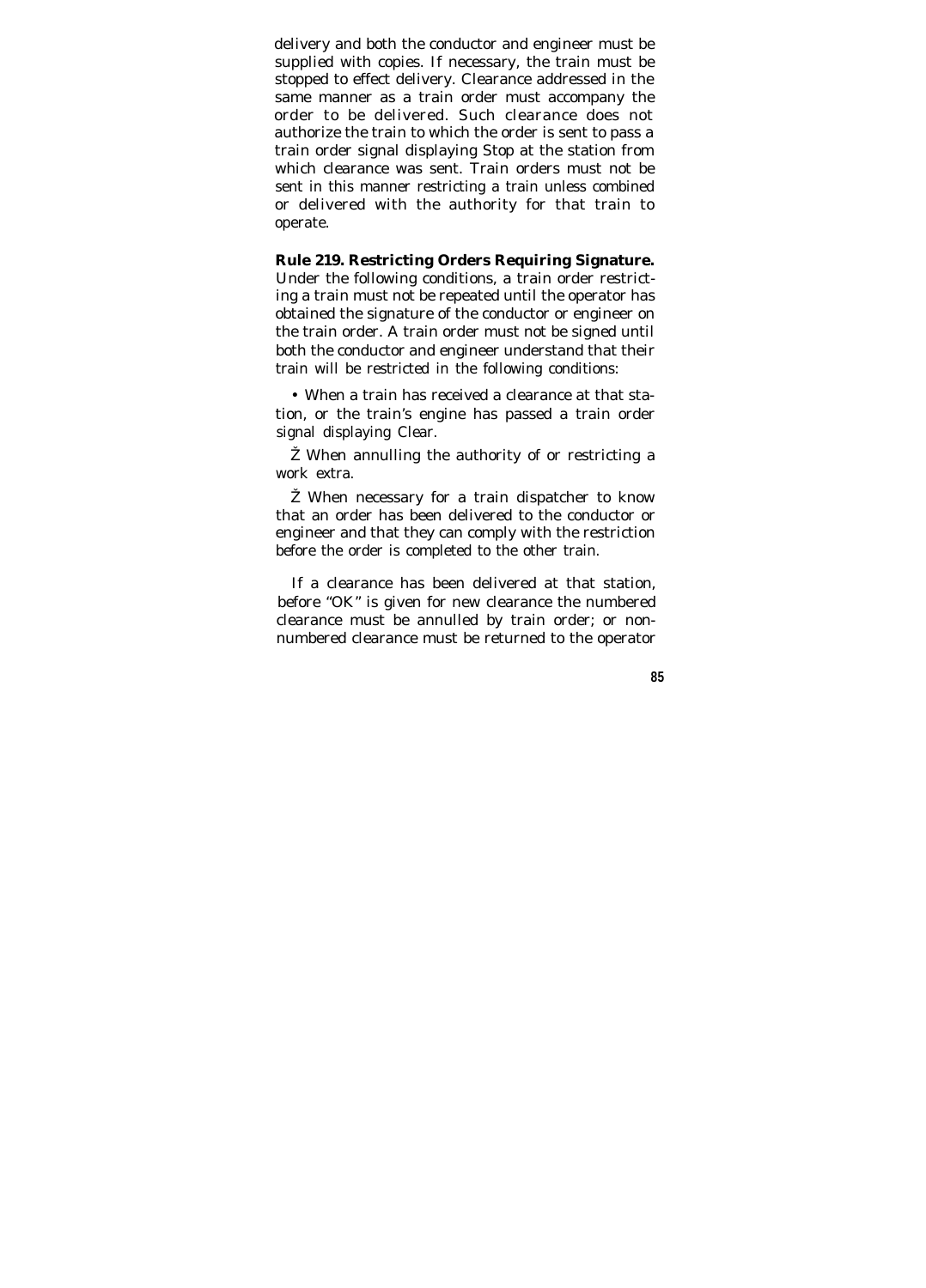who must then mark all copies "Void (time) and *(date) "* and keep them on file. This must be reported to and recorded by the train dispatcher. Previously delivered train orders, addressed to the train at that station, need not be returned to the operator, but new clearance must show the numbers of all train orders received at that station.

**Rule 219 (A). Restricting Order to Crew Member.** When a train order restricting a train is to be issued to a crew member, the order must not be transmitted until the conductor or engineer has assured the train dispatcher that both conductor and engineer understand that their train is to be restricted and they can comply with the restriction.

**Rule 220. Additional Orders Non-Restricting.** After a clearance is delivered, if orders are issued for a train which do not restrict it, the train dispatcher may authorize additional clearance without requiring the operator to secure the original clearance. Additional clearance must show numbers of all orders delivered to the train at that station.

**Rule 221. Clearance Requirements.** Except when clearances are transmitted mechanically, they must be filled out in manifold by the operator shown without erasure or alteration. They must include the date, station, address, total number of orders (if none, show "NO") and the number of each train order, if any, addressed to that train. Train order numbers must be listed on the clearance in the following sequence in numerical order:

• Slow or cautionary orders.

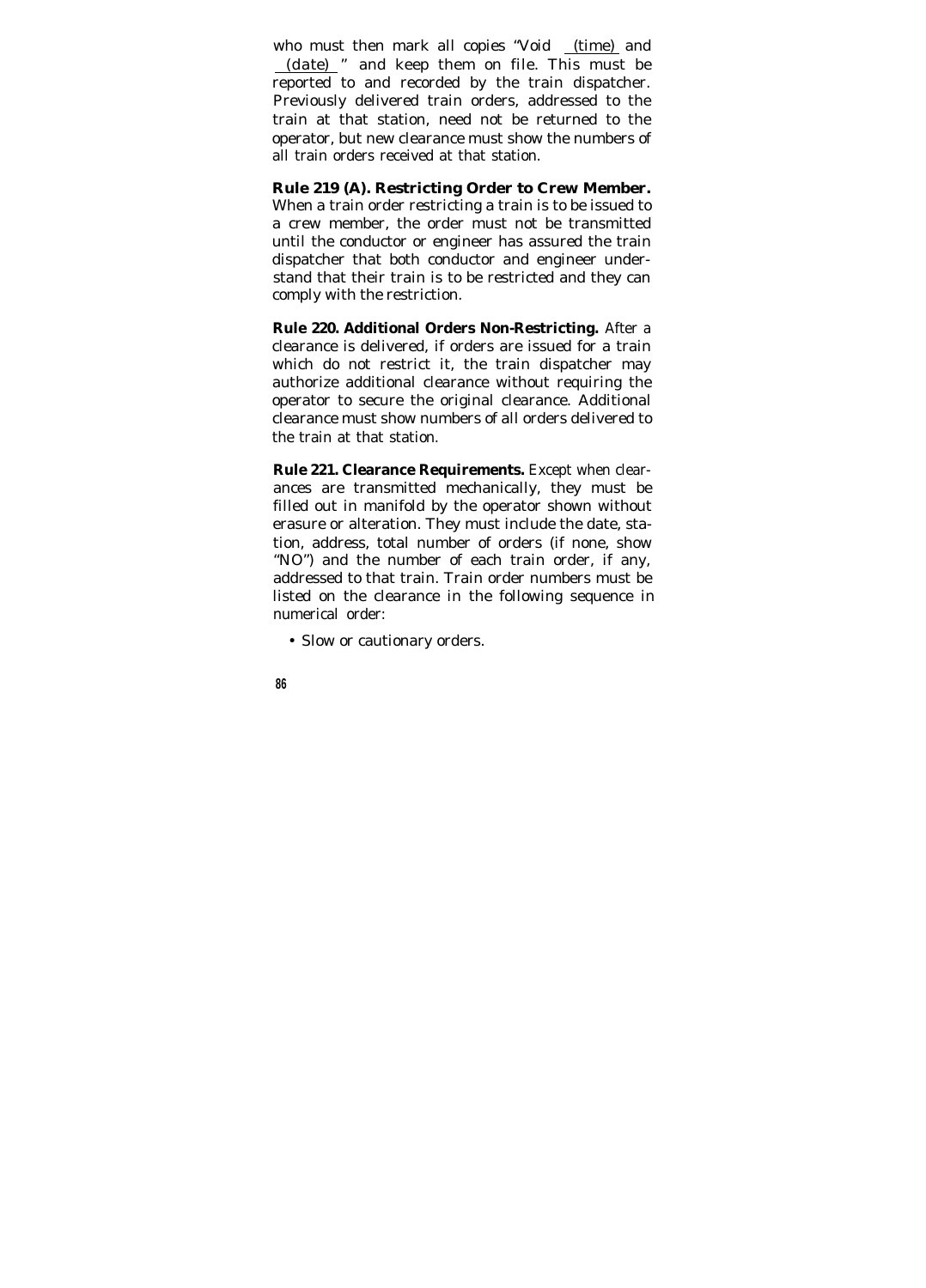- Movement orders of previous date.
- Movement orders of current date.

The operator must then transmit address and order numbers from clearance to the train dispatcher, who must make record and check correctness. If correct, the train dispatcher will give OK, time, and his initials, which the operator will enter on the Clearance with the operator's last name. Clearance must not be issued without authority from the train dispatcher. A copy of each clearance must be kept for office file.

**Rule 222. Train Order Signals.** Aspects of train order signals are shown by the position of semaphore arms, position of targets, colors of lights, or a combination thereof as shown in Rules 224, 225, and 226 (see [Figure 4\).](#page-89-0) Where a semaphore type signal is used, the governing arm is displayed to the right of the mast as viewed from an approaching train. The indication displayed on a train order signal in a given direction governs all trains moving in that direction on any track. Light in a color light type train order signal will be displayed continuously. When any part of a train passes a train order signal in Stop position, the train must not leave the station without receiving a clearance. One exception is when a train order signal is in the Stop position or light is absent on color light type train order signal and an operator is not on duty, a train may proceed without clearance upon advice from the train dispatcher that there are no train orders for the train at that station.

**Rule 222 (A). Special Precautions, Restricting Orders.** To deliver a train order restricting a train at a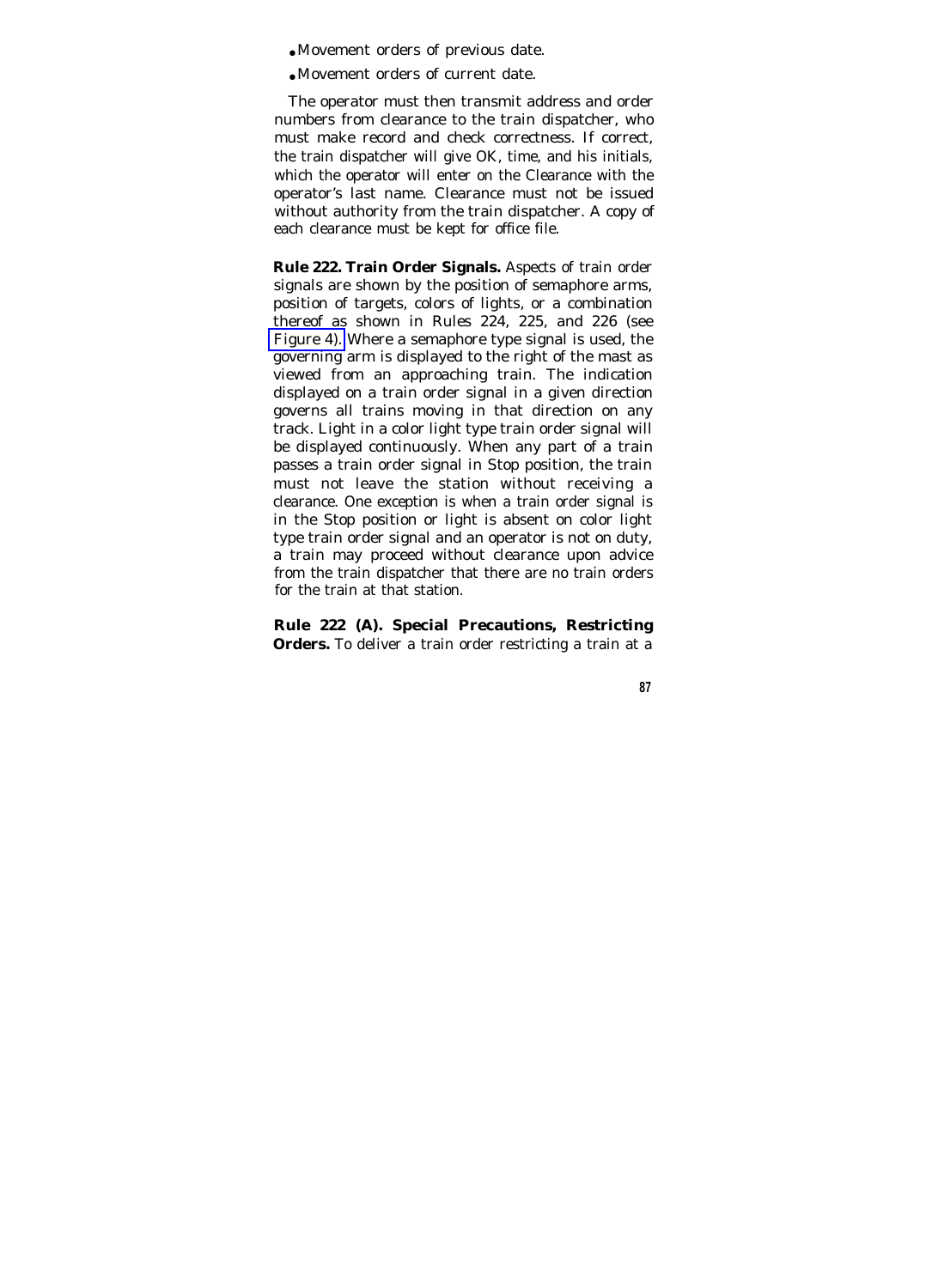point where a train cannot otherwise be required to secure a clearance, the train dispatcher must, if practicable, notify and receive acknowledgment of notification from the conductor and engineer that they are to receive a restricting train order at that point and must not leave without a clearance. A controlled signal, when available, must be used to ensure that the train does not pass the point without receiving a clearance. If delivery of a train order cannot be ensured as prescribed by one or both of these means, an operator must be instructed to stop the train using the flagman's signals.

**Rule 223. Call-on Indication.** To enable the train dispatcher to advance a train beyond a train order office at a station where it is restricted for an opposing or following train, the necessary train order must first be issued. A Form N train order must then be issued to the operator, which will authorize him to give one of the call-on signals shown in [Figure 4](#page-89-0) if the time specified in the order has not expired:

Ž When the approaching train has passed the last station before reaching the office to which the Form N train order was issued, verbal authority may be given as follows: "I have a Form N train order to advance *(train) on* main track at *(station holding Form N train order)* until *(time) ."* If the train cannot arrive at the point where the train orders are to be delivered by the time specified, the train must not accept call-on authority.

• At stations equipped with a two-position type train order signal, operate the train order signal from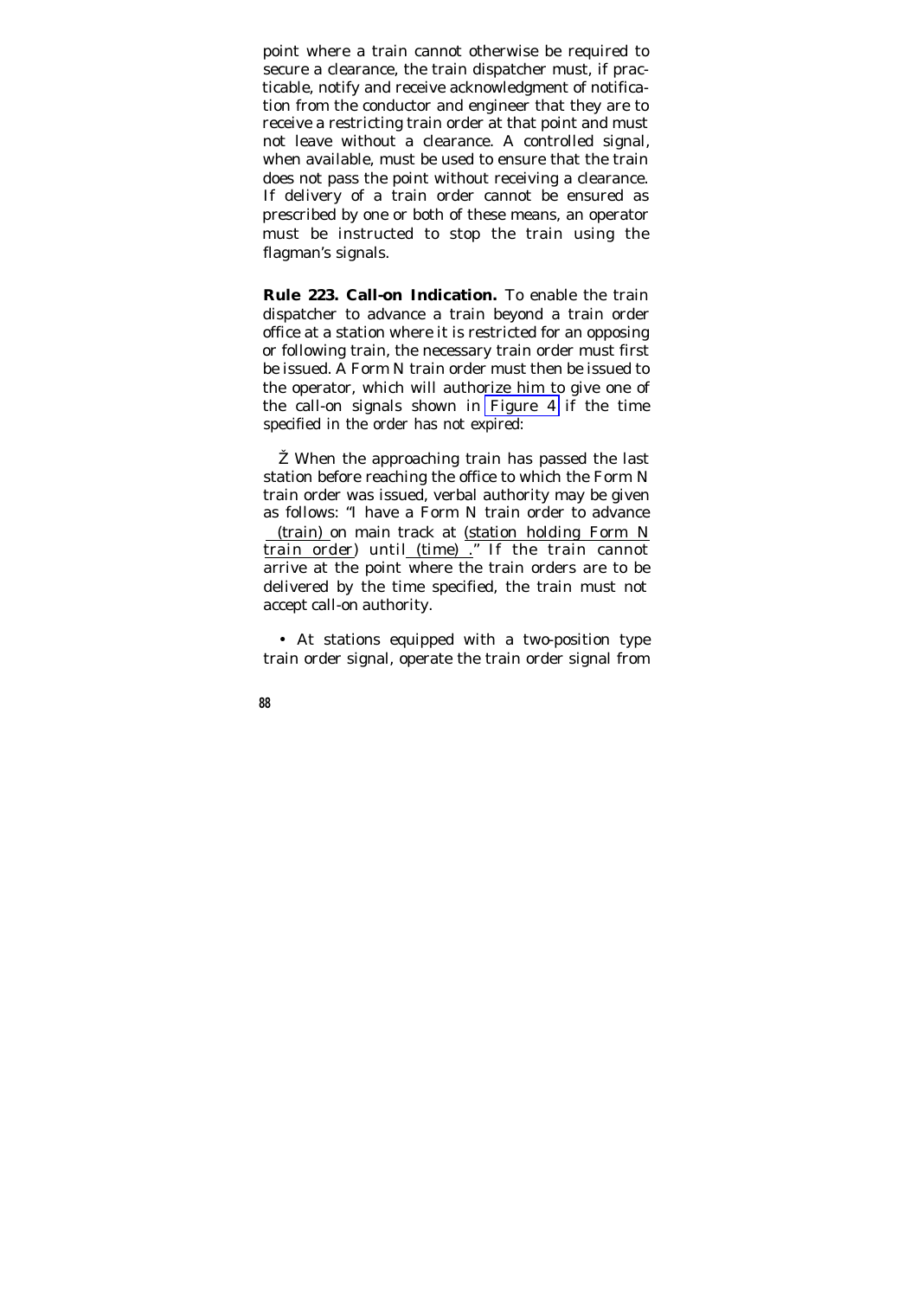<span id="page-89-0"></span>red to green several times, then immediately restore signal to display Stop indication.

• At stations equipped with a three-position type train order signal, display call-on indication and return signal to display red aspect upon acknowledgment from engineer.

• Illuminate letter-type indicators where provided.

When authorized by an operator, this will indicate to an approaching train that orders are to be delivered which will authorize movement to the next station or beyond, against and ahead of all superior trains. The engineer must promptly acknowledge call-on signal orally or by sounding whistle signal 15(c) (refer to [Figure 3\)](#page-14-0) and proceed on main track to receive orders. If the train is stopped after the engineer has acknowledged the call-on indication and clearances and orders have not been received, flag protection must be provided when required.

| <b>RULE</b> | <b>ASPECTS</b>                                            | <b>INDICATION</b>                            |  |  |
|-------------|-----------------------------------------------------------|----------------------------------------------|--|--|
| 224         | Name-STOP<br><b>Flashing</b><br><b>EDOO</b><br><b>RED</b> | <b>Stop unless</b><br>clearance<br>received. |  |  |

*Figure 4. Train Order Signals*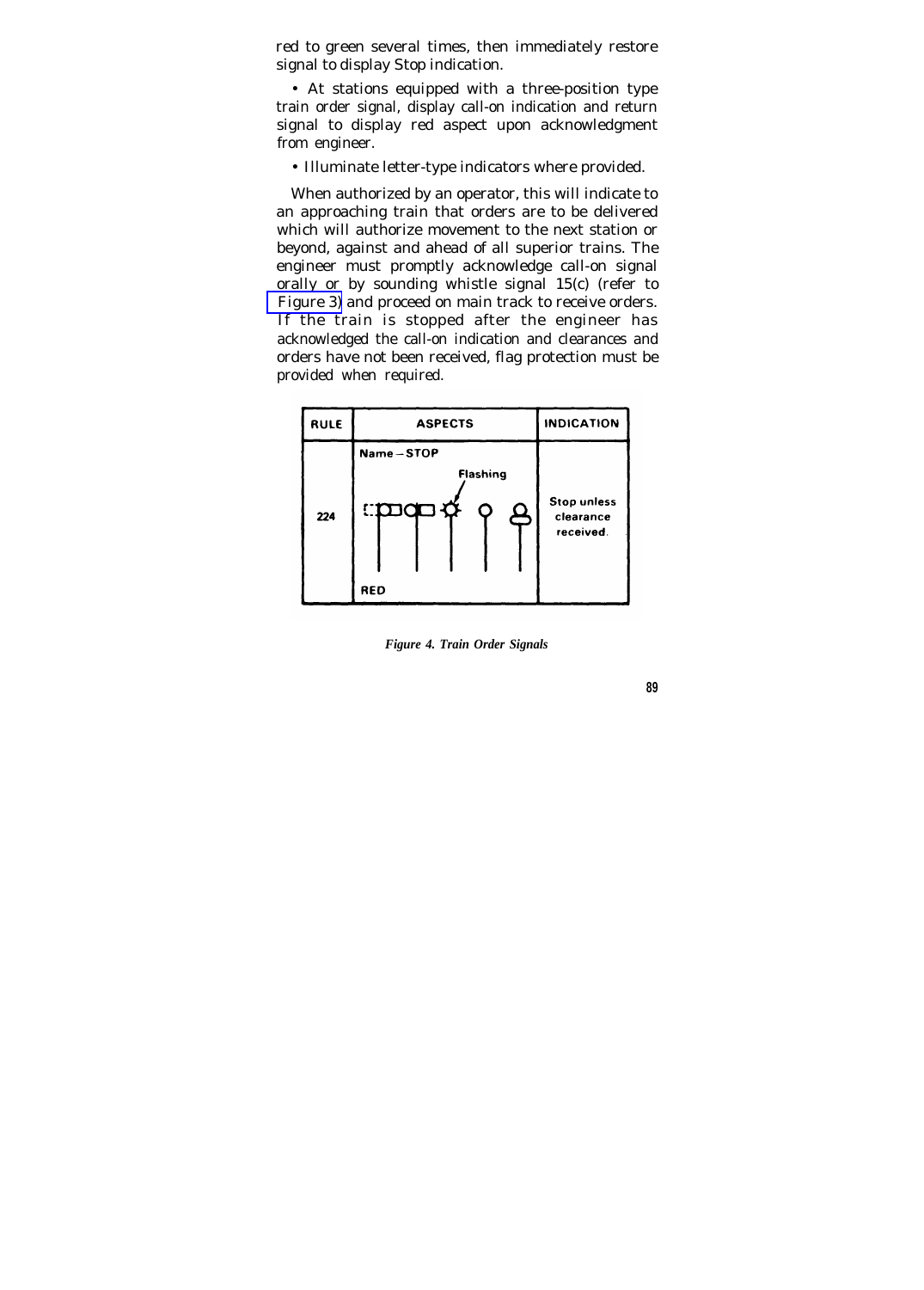

*Figure 4. Train Order Signals (cont)*

## **PRESCRIBED FORMS OF TRAIN ORDERS**

Forms with a prefix "S" are for single track and those with a prefix "D" are for tracks where a current of traffic is established. The following explanation of train order forms applies only to the train order examples shown.

Ž ANNA and HOPE are the initial and terminator stations of the subdivision.

- ANNA to HOPE is westward (or southward).
- HOPE to ANNA is eastward (or northward).

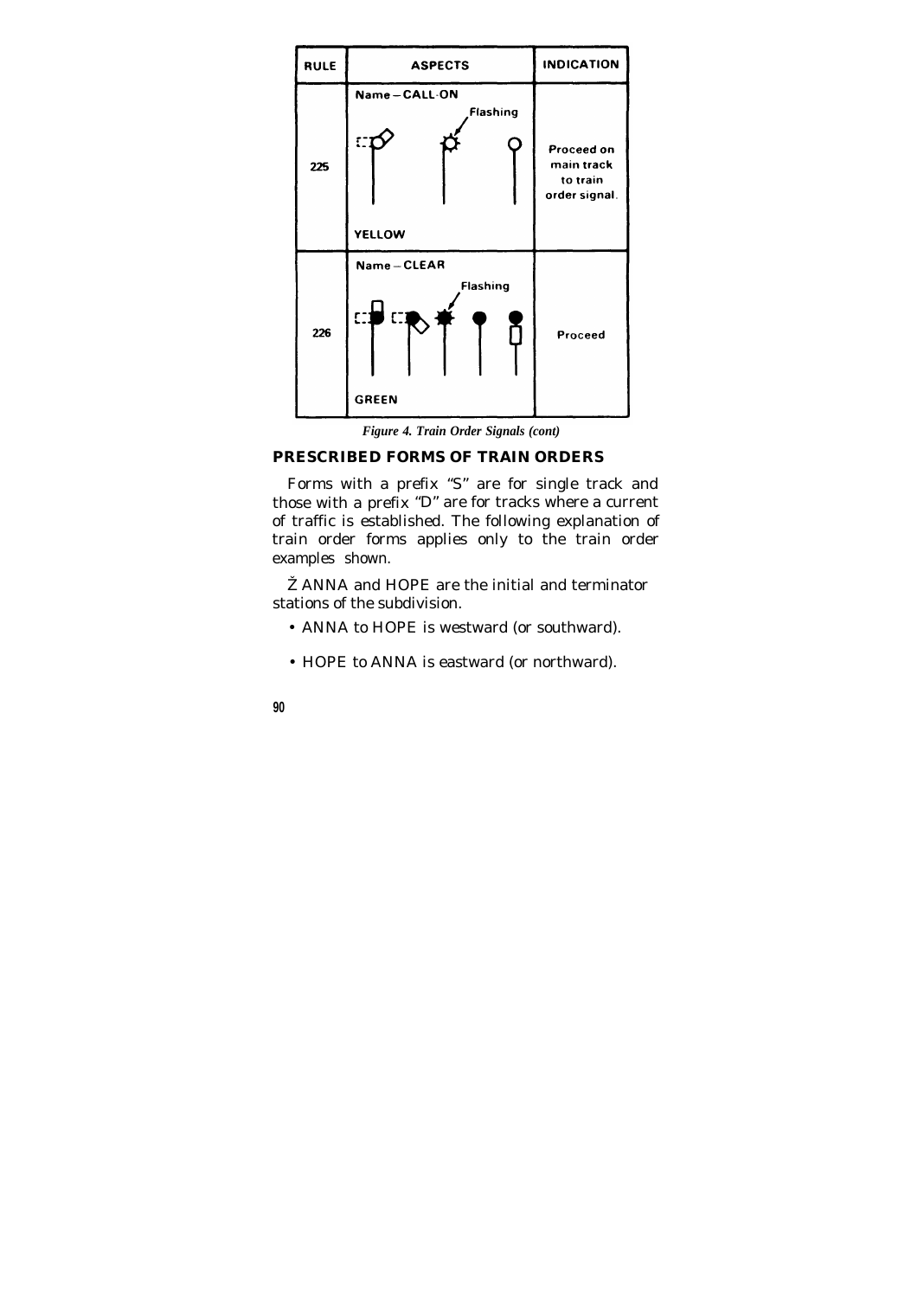• Eastward or northward regular trains are evennumbered.

Ž Westward or southward regular trains are oddnumbered.

Ž First class trains are numbered 1 through 10.

Ž Second class trains are numbered 240 through 360.

In all examples used, eastward or northward regular trains are superior to opposing trains of the same class.

**Rule 223 (D).** Only authorized abbreviations are used in writing authorizations in CT 401, train orders, clearance forms, and other forms authorized by the Transportation Department. These abbreviations are as follows:

• Initials for signature of the superintendent.

● The standard abbreviations for the names of the months.

| $\cdot$ BC: | Burro Crane. |
|-------------|--------------|
|             |              |

• **BDA** *:* blocking device applied.

*•BDR:* blocking device removed.

Ž *C&E:* conductor and engineer or motorman.

- *Ž Cdr:* conductor.
- *Com:* complete.
- *Ž CP:* controlled point.
- *CS:* controlled siding.
- *DC:* detector car.
- *Ds:* train dispatcher.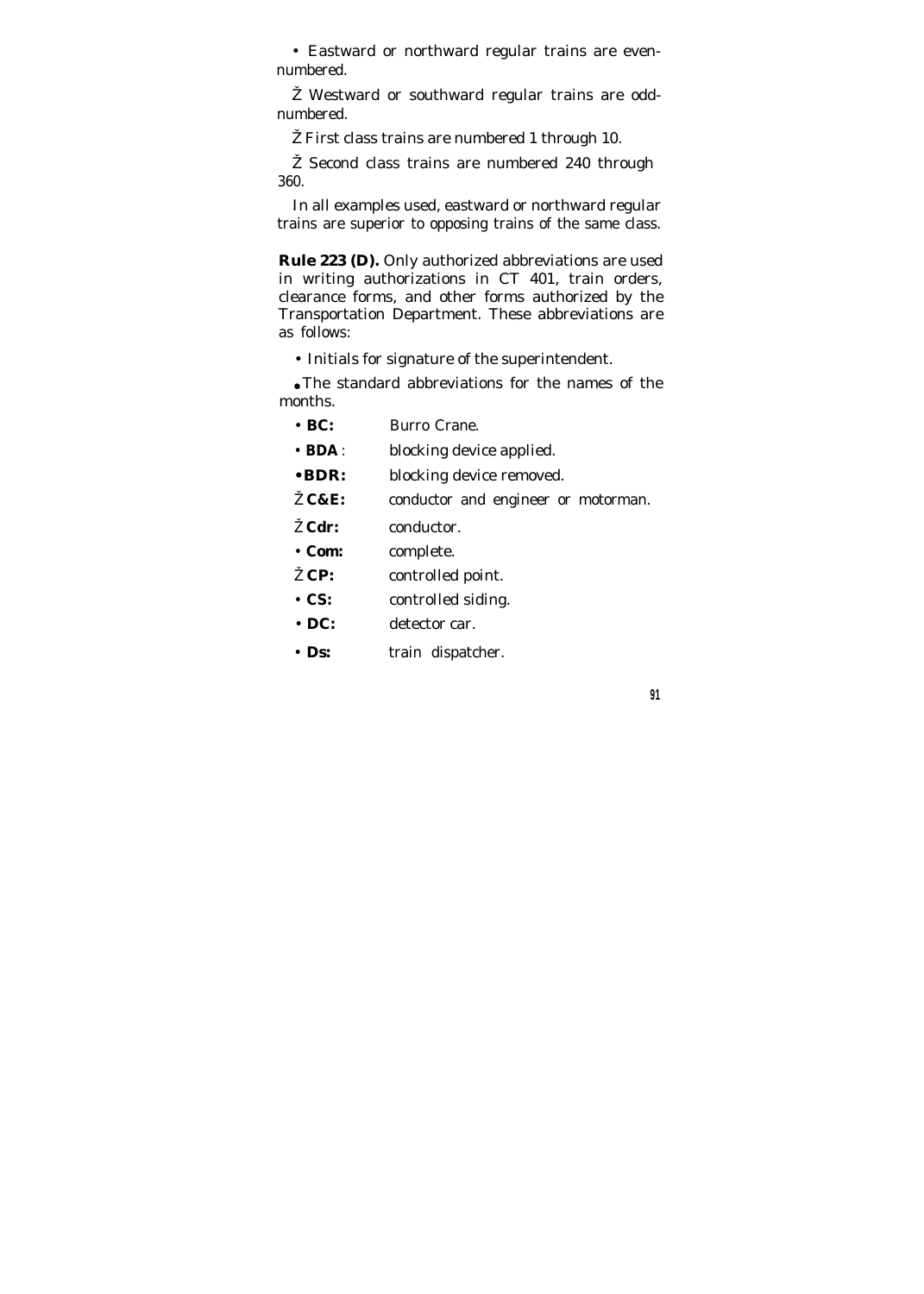- *Eng:* diesel-electric, MU electric or electric locomotive.
- *Engr:* engineer
- *Frm:* MW or signal foreman.
- **Ž** *HRC:* highway railcar.
- *Int:* interlocking.
- *Jct:* junction.
- **Ž** *MP:* mile post.
- *MPH:* miles per hour.
- *Ž MW:* maintenance of way.
- **Ž** *No:* number.
- *OK:* correct.
- *Opr:* operator.
- *Psg:* passenger.
- *RDC:* rail diesel car.
- *Sec:* secondary track.
- *TC:* track car.
- *TCD:* track car driver.
- *TV:* trail-van.
- *Xra:* extra.

**Rule 225.** Upon arrival of the train at a meeting or passing point at an unattended station, if the other train is not in sight, the conductor or engineer must find out from the train dispatcher or operator if there are any orders.

**Rule 226.** A train order station must not be closed until permission is obtained from the train dispatcher.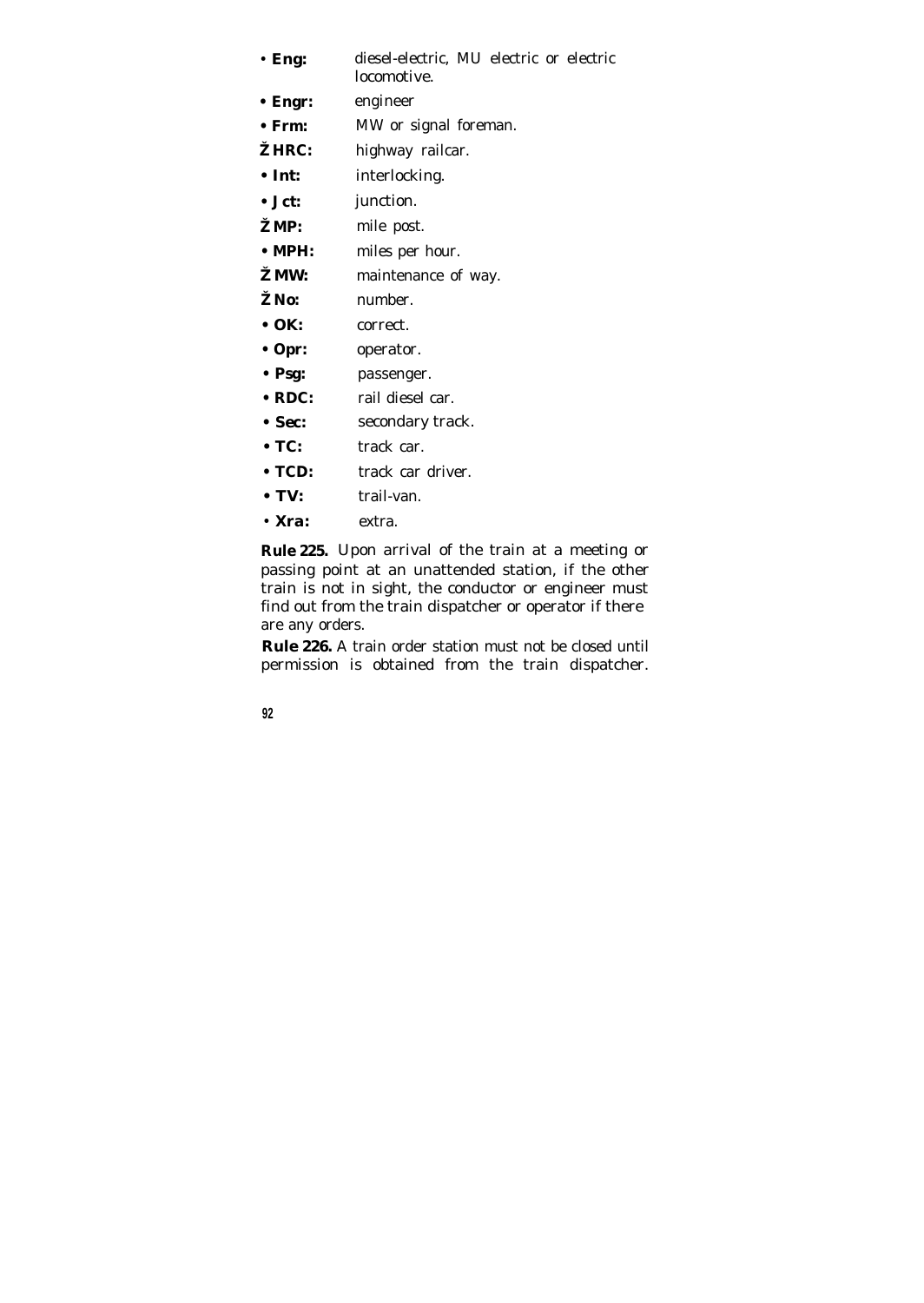Signals, when provided, must then be arranged to indicate "no train orders. "

#### **EXAMPLES OF TRAIN ORDER FORMS**

A train order authorizes the movement of trains not provided for in timetables. The following section shows examples of train orders and explanations pertaining to their use. Train orders maybe written using DA Form 4092-R (Train Order). Before leaving a train order station, a train must first receive a clearance form. DA Form 4091-R (Clearance Form "A") is used in conjunction with DA Form 4092-R. The clearance form provides the conductor and engineer with a list of all train orders that apply to their train. A completed sample and instructions for each form are included in the appendix. Both forms are reproducible. Refer to [FM 55-20](#page-0-0) for additional information.

## **Establishing Meeting Points For Opposing Trains**



- (1) NO 2 ENG AMTK 500 MEET NO 1 ENG AMTK 505 AT DORA NO 1 TAKE SIDING
- (2) EXTRA 210 EAST MEET THREE EXTRAS 231 AND 270 AND 825 WEST AT BESS EXTRA 210 EAST TAKE SIDING
- (3) NO 9 ENG 1400 MEET NO 244 ENG 3700 AT BESS AND MEET EXTRA 3300 EAST AT FAYE NO 9 TAKE SIDING AT BESS EXTRA 3300 EAST TAKE SIDING AT FAYE
- (4) EXTRA 9151 EAST MEET EXTRA 7500 WEST AT STOCK TRACK GLEN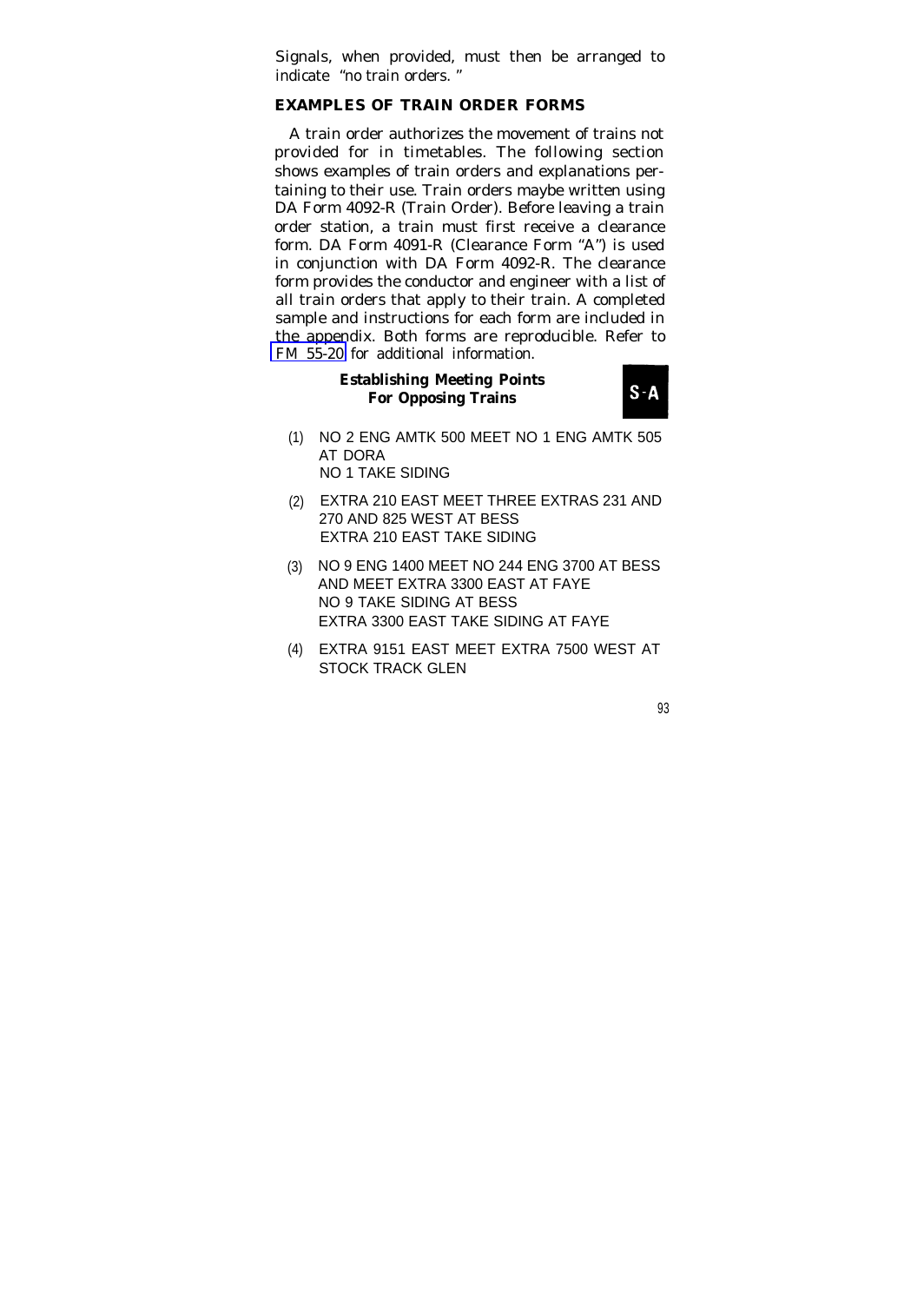### EXTRA 7500 WEST TAKE STOCK TRACK

Trains receiving these orders will run with respect to each other to the designated point and meet in the manner prescribed by the rules.

At meeting points established by Form S-A train order, the train order must specify which train will take siding, except where movements at each end of siding are governed by controlled signals. The words "take siding" (or take  $\frac{1}{\sqrt{1-\frac{1}{\sqrt{1-\frac{1}{\sqrt{1-\frac{1}{\sqrt{1-\frac{1}{\sqrt{1-\frac{1}{\sqrt{1-\frac{1}{\sqrt{1-\frac{1}{\sqrt{1-\frac{1}{\sqrt{1-\frac{1}{\sqrt{1-\frac{1}{\sqrt{1-\frac{1}{\sqrt{1-\frac{1}{\sqrt{1-\frac{1}{\sqrt{1-\frac{1}{\sqrt{1-\frac{1}{\sqrt{1-\frac{1}{\sqrt{1-\frac{1}{\sqrt{1-\frac{1}{\sqrt{1-\frac{1}{\sqrt{1-\frac{1}{\sqrt{1-\frac{1}{\sqrt{$ designated track where trains are instructed to meet.

Form S-A train order must not be used to establish a meeting point between a work extra and another train. It also must not be issued to establish a meeting point at the beginning of CTC or APB territory, interlocking limits that include more than one station, at the end of multiple main tracks, or at initial or terminating stations.

Item (4) will be used to establish a meeting point on a designated track other than a siding.

#### **Directing a Train to Pass or Run Ahead of Another Train**



- (1) NO 1 ENG 8300 PASS NO 7 ENG 4605 AT EDEN NO 7 TAKE SIDING
- (2) EXTRA 594 EAST PASS NO 8 ENG 2830 AT CLOY NO 8 TAKE SIDING

The trains will run to the designated point and then arrange for the following train to pass promptly. The train order must state which train is to take siding.

When an inferior train receives a train order to pass a

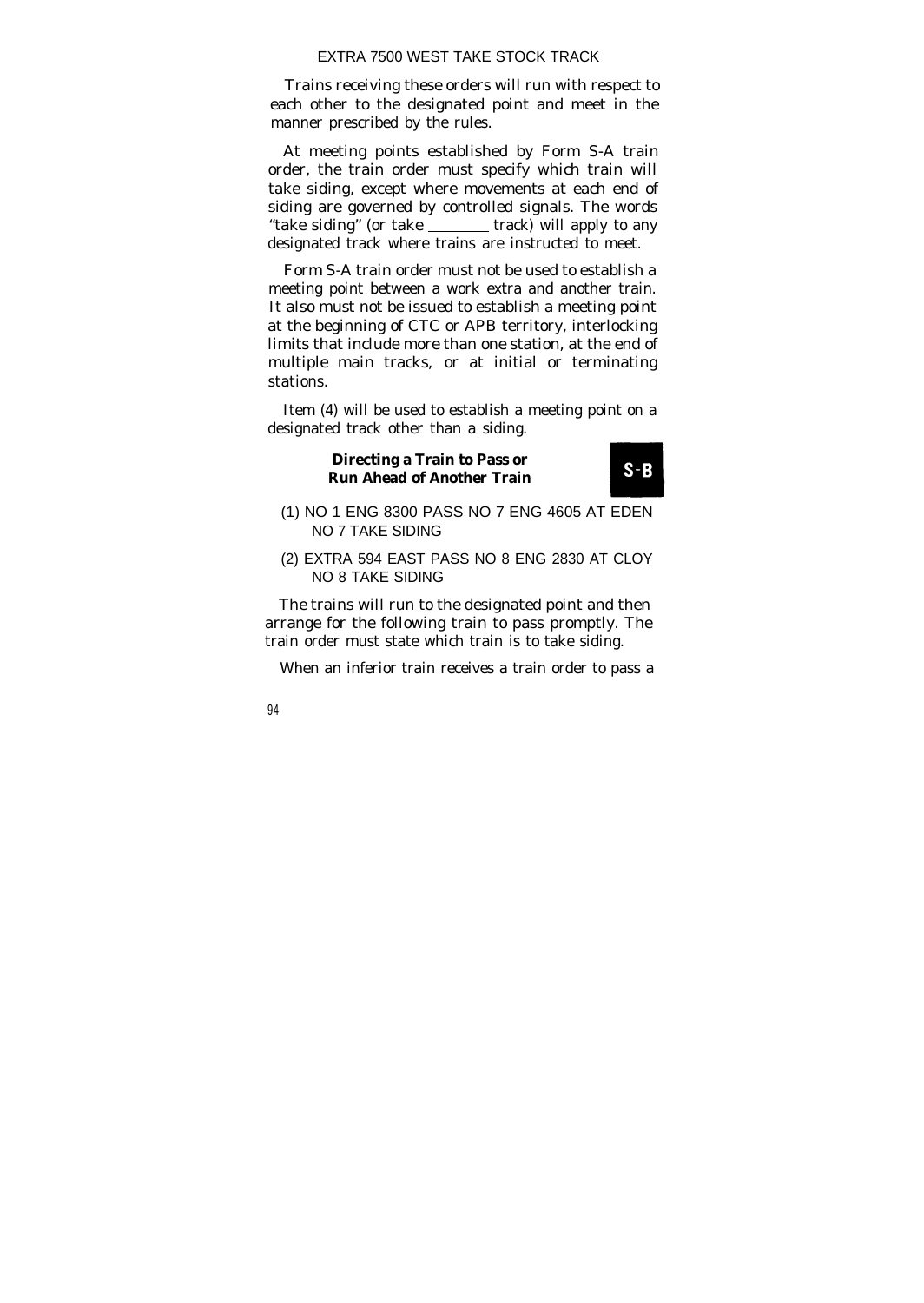superior train, authority is conferred to run ahead of the train passed from the designated points.

- (3) EXTRA 9151 EAST RUN AHEAD OF NO 6 ENG 374 HOPE TO ANNA
- (4) NO 243 ENG 8488 RUN AHEAD OF NO 3 ENG 475 ANNA TO HOPE

The first named train is authorized to run ahead of the second named train between the points designated.

Under examples (2), (3), and (4), if a train is delayed after receiving authority to run ahead of a superior train, first named train may allow second named train to pass and the train order will then be considered fulfilled.

## **Giving Right Over An Opposing Train**

The following examples give the first named train superiority between the points named. Neither train is restricted by the order except between the points named unless the order states otherwise.

- (1) NO 1 ENG 500 HAS RIGHT OVER NO 2 ENG 550 BESS TO DORA
- (2) NO 355 ENG 9500 HAS RIGHT OVER NO 242 ENG 8488 DORA TO HOPE
- (3) NO 243 ENG 9150 HAS RIGHT OVER NO 242 ENG 9100 ANNA TO HOPE
- (4) NO 353 ENG 5300 HAS RIGHT OVER NO 242 ENG 7607 ANNA TO DORA AND HOLD MAIN TRACK AT DORA AGAINST NO 242



 $S-C$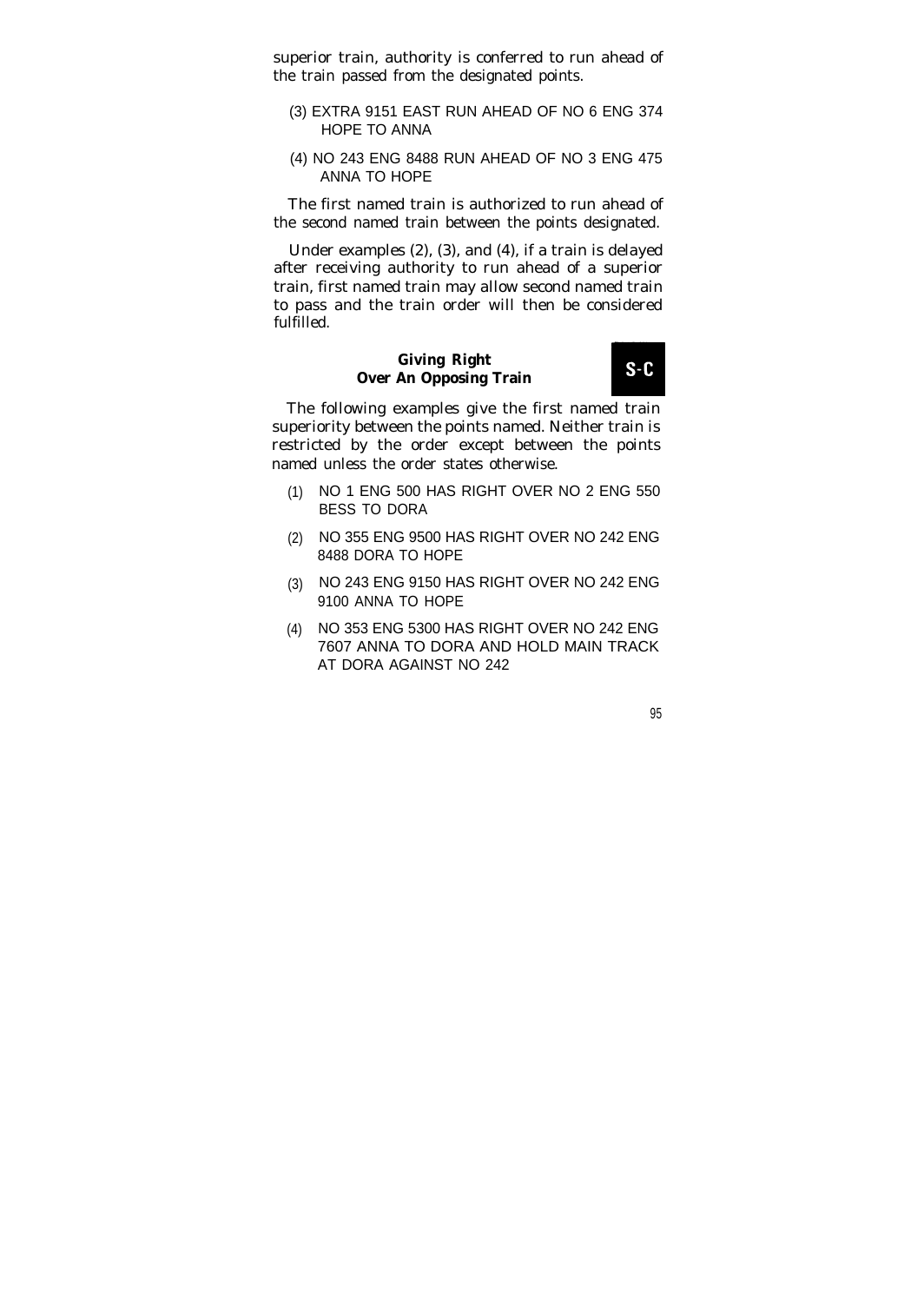## (5) EXTRA 8445 WEST HAS RIGHT OVER NO 2 ENG 500 ANNA TO DORA

If trains meet at either of the designated stations, the first named train must take siding, unless order otherwise prescribes, as shown in item (4). Item (4) authorizes No 353 to hold main track at Dora against No 242 and if the trains meet at Dora No 242 must take siding.

The inferior train may proceed between the points named if it is able to clear the time of the superior train as required by Rule S-87.

Before opposing extras are authorized, unless a meeting point has been established, one extra must be made superior to the opposing extra by Form S-C train order over the entire territory where both extras are authorized. An exception is when not practicable to establish superiority over the entire territory where both extras are authorized, the extra made superior must be instructed to hold the main track or take siding and not leave the point where superiority ends unless the opposing extra has arrived.

## (6) EXTRA 8964 EAST HAS RIGHT OVER EXTRA 9302 WEST HOPE TO ANNA

In item (6) both trains are to be authorized as extra between Anna and Hope. Extra 9302 West must not leave Anna until Extra 8964 East has arrived Anna, unless authorized to do so by train order.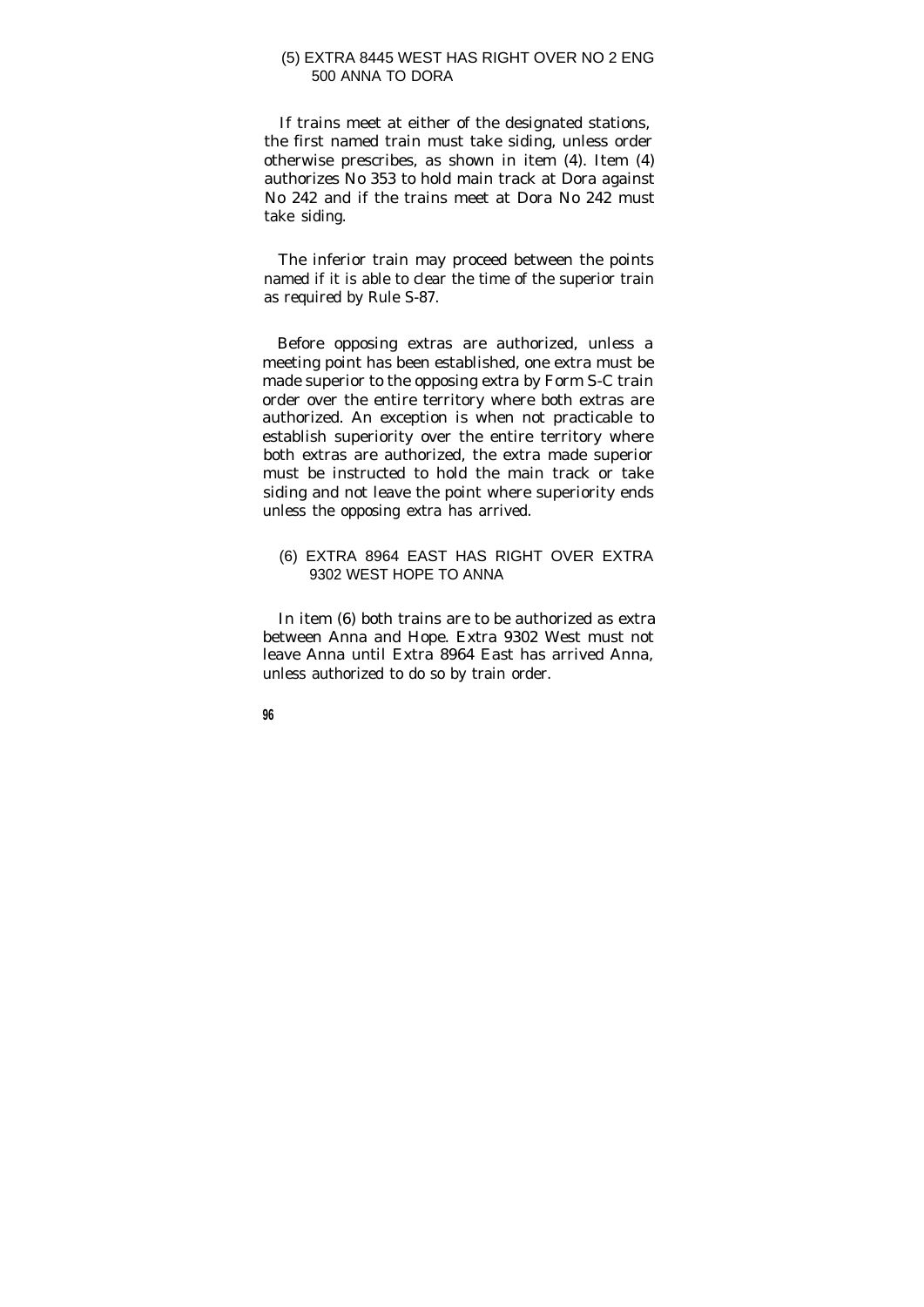(7) EXTRA 7607 WEST HAS RIGHT OVER EXTRA 6681 EAST ANNA TO DORA AND WAIT AT ANNA UNTIL 1401 BESS 1420 CLOY 1445 FOR EXTRA 6681 EAST

In item (7) both extras will be authorized between Anna and Dora and either extra (but not both) may be authorized west of Dora. The extra whose authority originates or terminates at Dora has no authority to occupy the main track at Dora.

Extra 7607 West must not pass the designated waiting points before the times given unless Extra 6681 East has arrived. Extra 6681 East must clear the times specified at the designated waiting points as required by Rule S-87.

If the words "FOR EXTRA 6681 EAST" are omitted, Extra 7607 West must not pass the points named until the time given.

(8) EXTRA 8982 WEST HAS RIGHT OVER EXTRA 5017 EAST ANNA TO FAYE TAKE SIDING (or HOLD MAIN TRACK) AND NOT LEAVE FAYE UNLESS EXTRA 5017 EAST HAS ARRIVED

In item (8) both extras will be authorized between Anna and Hope and it is not practicable to establish superiority over the entire territory.

This example must instruct Extra 8982 West not to leave Faye and enter territory where no superiority has been established unless Extra 5017 East has arrived at Faye. It must also instruct the extra made superior to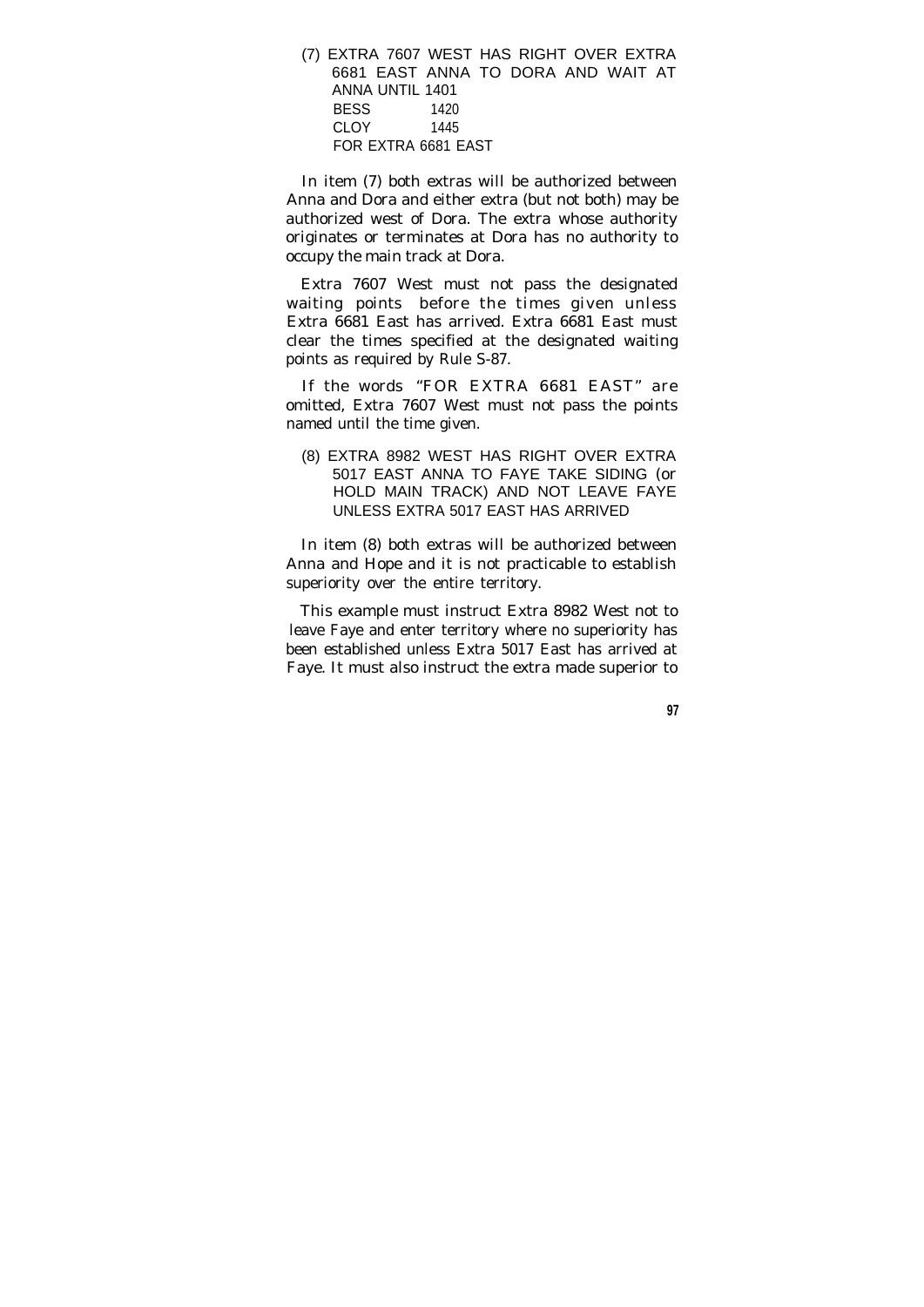take siding or hold main track at Faye as both trains are authorized at and beyond Faye.

(9) EXTRA 8982 WEST HAS RIGHT OVER EXTRA 5017 EAST ANNA TO CLOY AND WILL NOT LEAVE GLEN UNLESS EXTRA 5017 EAST HAS ARRIVED

Item (9) will be used when Cloy is the beginning of current of traffic operation or territory where signal indication supersedes the superiority of trains. If both extras are authorized beyond such territory, the order must instruct Extra 8982 West not to leave that territory unless Extra 5017 East has arrived.

## (10) EXTRA 6574 EAST HAS RIGHT OVER EXTRA 9237 WEST FAYE TO CLOY

In item (10) both extras will be authorized between Faye and Cloy. Either extra (but not both) may be authorized west of Faye. Either extra (but not both) may be authorized east of Cloy. The extra whose authority originates or terminates at Faye or Cloy has no authority to occupy the main track at Faye or Cloy.

# $\begin{array}{c} \n\end{array}$

## **Giving Right Over Train in Same Direction**

These examples establish the first named train as being superior, by right, over a train moving in the same direction between the points named.

(1) NO 243 ENG 9950 HAS RIGHT OVER NO 9 ENG 6500 (or EXTRA 3301 WEST) ANNA TO HOPE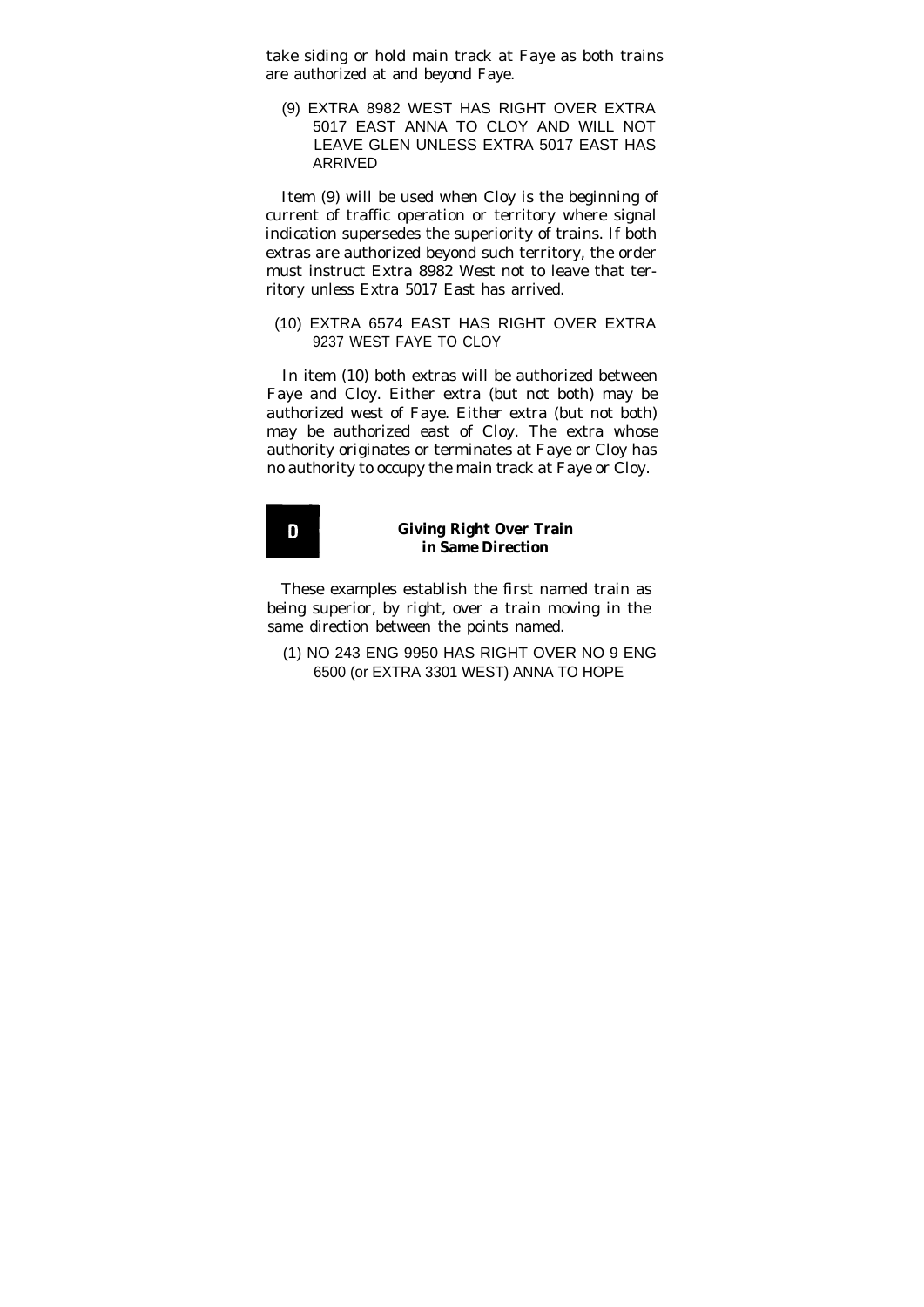NO 9 (or Extra 3301 West) must clear the time of No 243 between Anna and Hope as required by Rule 86.

## (2) EXTRA 4030 EAST HAS RIGHT OVER EXTRA 7128 EAST HOPE TO ANNA

If no train order waiting time is provided, Extra 7128 East must not occupy the main track ahead of Extra 4030 East between Hope and Anna.

| (3) EXTRA 3301 WEST HAS RIGHT OVER EXTRA |      |  |  |  |
|------------------------------------------|------|--|--|--|
| 9150 WEST (or NO 243) ANNA TO HOPE AND   |      |  |  |  |
| WAIT AT ANNA UNTIL 1405                  |      |  |  |  |
| <b>BESS</b>                              | 1420 |  |  |  |

| <b>טט</b> ם | 177 L V |
|-------------|---------|
| CLOY        | 1435    |
| DORA        | 1450    |

Extra 3301 West must not pass the designated waiting points before the times given. Extra 9150 West (or No 243) must clear Extra 3301 West between Anna and Hope as required by Rule 86.

#### **Time Orders**

(1) NO 5 ENG 2900 WAIT AT ANNA UNTIL 2045 CLOY 2115 EDEN 2135

Number 5 must not pass the designated points before the times given. This order makes the time of No 5 at Anna and Bess 2045, at Cloy and Dora 2115, and at Eden and any point between Eden and Hope where the schedule of No 5 is earlier, 2135.

**99**

 $\mathbf{E}$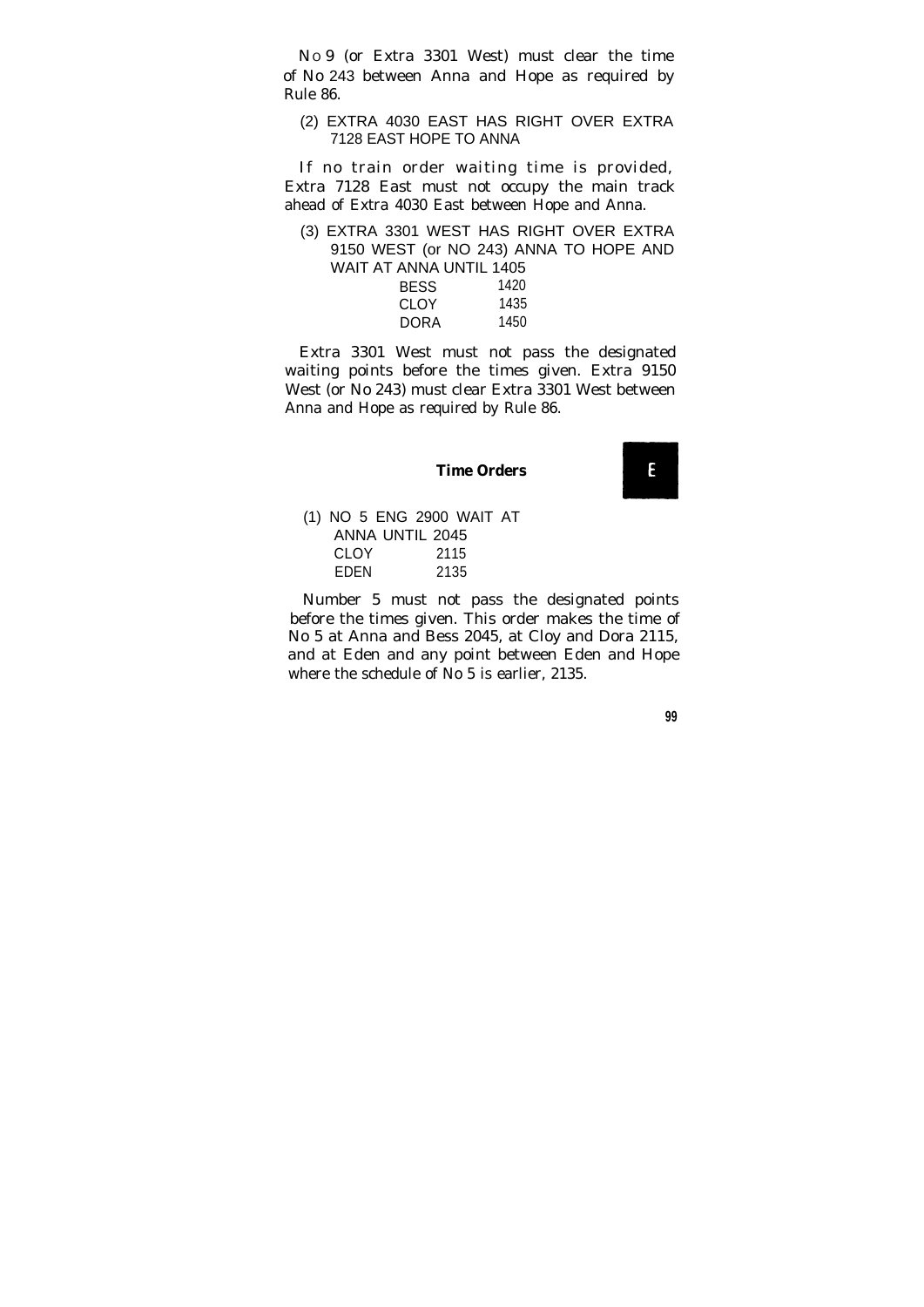Inferior Trains must clear these later times the same as previously required to clear the schedule time.



#### **Time Orders**

(1) NO 247 ENG 8350 (or EXTRA 2405 WEST) WAIT AT BESS UNTIL 1510 CLOY 1520 DORA 1535 FOR EXTRA 985 EAST

The example giving time on Extra 2405 West must be used only after superiority has been established.

Number 247 (or Extra 2405 West) must not pass the designated points before the time given unless Extra 985 East has arrived. Extra 985 East must clear the times given as required by Rule S-87.

Time given at Dora on Extra 2405 West may also be used by Extra 985 East at any point between Dora and Hope.

Time given at Dora on No 247 may be used by Extra 985 East at any point between Dora and Hope where the schedule time of No 247 is earlier than 1535.

Forms E and S-E must not be combined in the same train order.

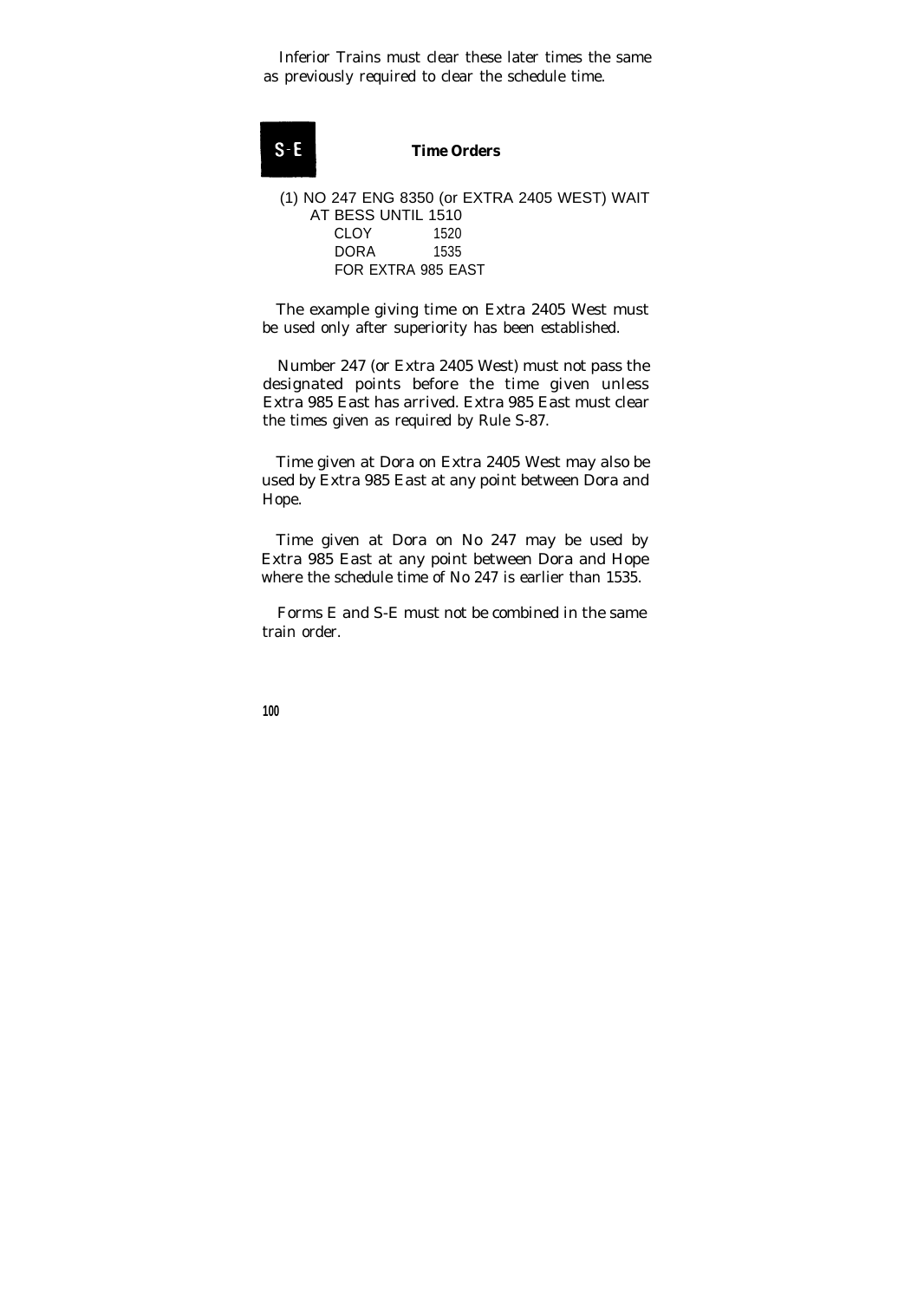(1) WESTWARD TRAINS (or WESTWARD EXTRAS) EXCEPT NO 247 (or EXTRA 9150 WEST) BETWEEN ANNA AND HOPE WAIT AT ANNA UNTIL 1030

This order relieves the excepted train from protecting against the following trains instructed to wait, between the stations named, until the time specified.

(2) WESTWARD EXTRAS BETWEEN ANNA AND HOPE WAIT AT ANNA UNTIL 1030 DORA 1210

A regular train receiving this order will not be required to protect against following extras between the stations named until the times specified.

Items (1) and (2) must not be issued where there is a preceding train between the designated points.

(3) EASTWARD EXTRAS EXCEPT TWO EXTRAS 4082 AND 6680 EAST BETWEEN HOPE AND ANNA WAIT AT HOPE UNTIL 1630

With this order, protection is not required against eastward extras between the points named until the time specified, except each of the excepted trains must protect to the rear unless it is known the other is ahead or the order is modified as follows:

> (a) EXTRA 6680 EAST WAIT AT HOPE UNTIL 1210 FAYE 1330 DORA 1430

> > **101**

F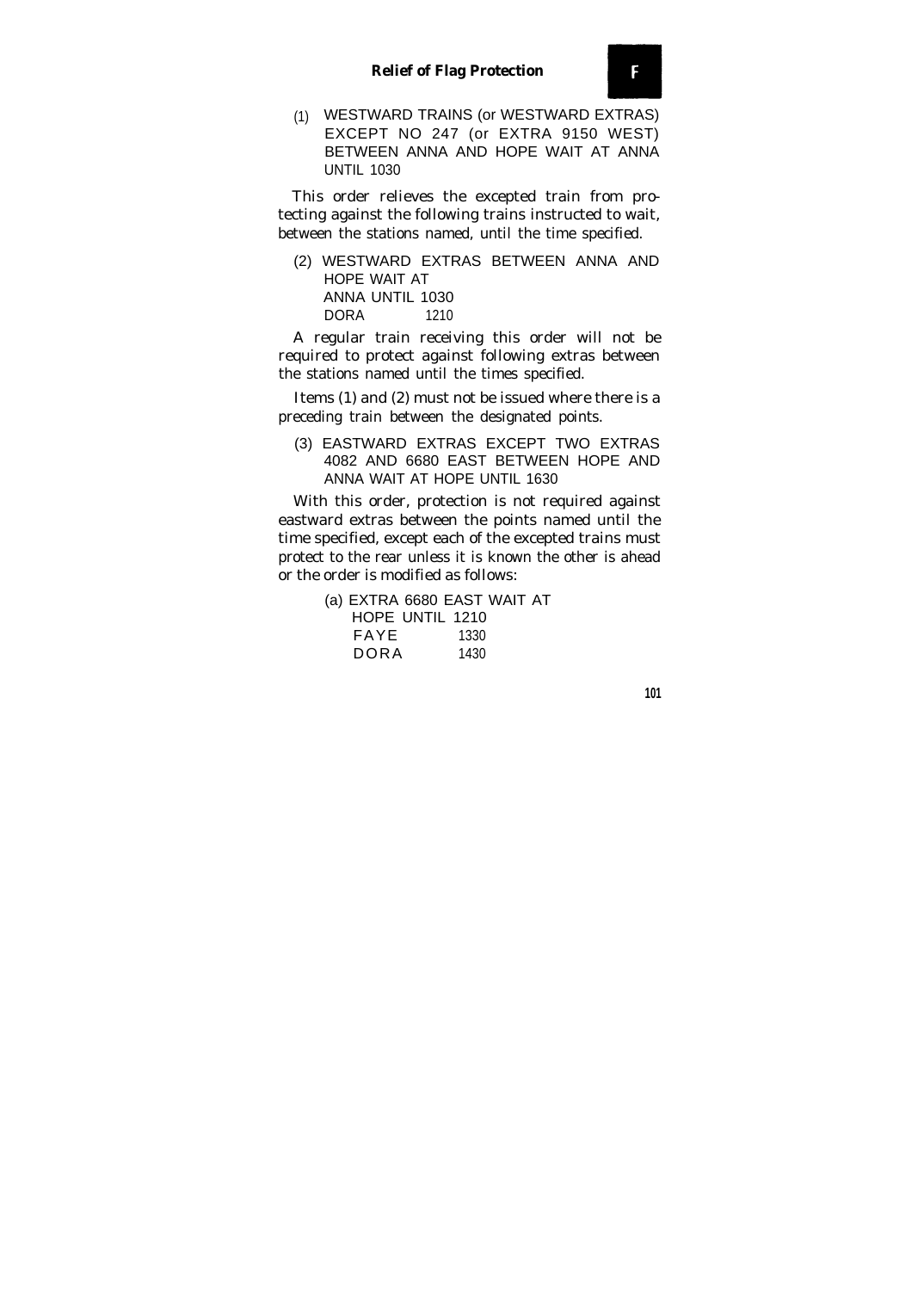When so modified, Extra 4082 East is relieved from protecting against Extra 6680 East until times specified.

This example may also be modified by adding:

(b) EXTRA 4082 EAST HAS LEFT HOPE (or EXTRA 4082 EAST HAS PASSED DORA)

Example (3) may be used only on subdivisions where authorized by special instructions.

On subdivisions where the use of example (3) is authorized, trains must not leave the main track unless a crew member is left at the main track. He must identify his train to any train passing in the same direction.

Examples (1), (2), and (3) must not be issued to include any part of the limits of a work extra and must not be used to protect an opposing train movement. Reverse movements made under this protection must be made at restricted speed.

Train dispatchers must not permit movement of a following extra within the limits of the order until expiration of time or times stated in such order.

(4) NO 278 (or EXTRA 600 EAST) PROTECTS AGAINST (train) BETWEEN HOPE AND ANNA

Example (4) must be used where Rule 99 (4) is authorized and it is desired to have a train protect against a following extra.

This example may be modified by adding:

AFTER 1430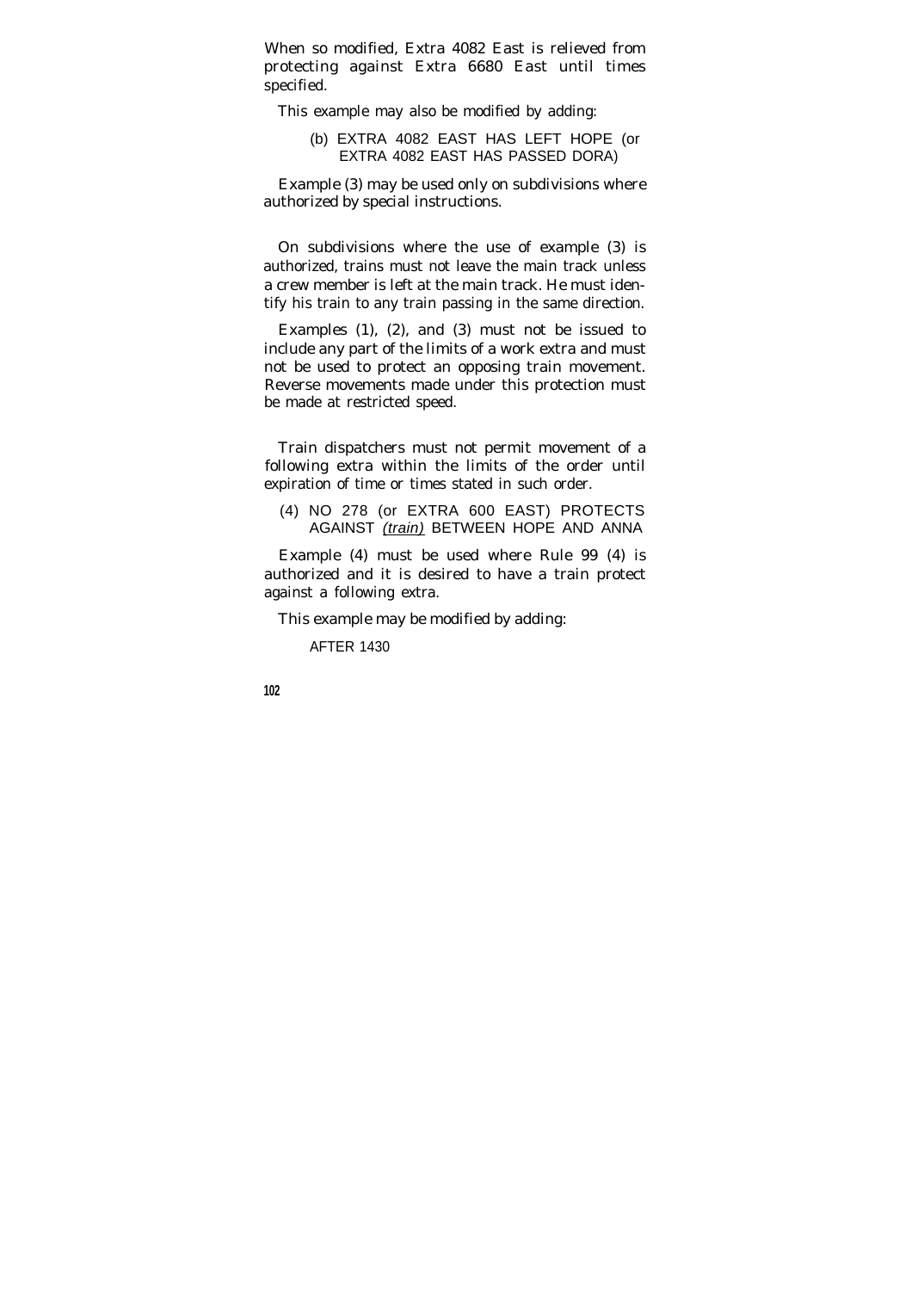When time is shown, both trains must receive copy of order, and last named train will not leave Hope before time specified.

#### **Authorizing Extras**

## G

- (1) ENG 6400 RUN EXTRA ANNA TO HOPE
- (2) ENG 9261 RUN EXTRA ANNA TO DORA AND RETURN TO ANNA
- (3) ENG 240 RUN EXTRA HOPE TO EDEN AND RETURN TO GLEN
- (4) ENG 7607 RUN EXTRA CLOY TO EDEN THEN RUN EXTRA EDEN TO ANNA

With examples (2), (3), and (4) the extra must go to the second named station before running to the last named station. The second named station is the initial station for the return trip and clearance will not be required if the station is not a train order office or if a train order signal displays Proceed in both directions. This form of order does not relieve the train from providing protection to the rear, while moving in either direction, where required by rule.

Example (4) must be used when the train is to return to a point beyond the first named station.

(5) AFTER 1410 *(date)* ENG 9150 RUN EXTRA ANNA TO HOPE

Extra 9150 West must not leave Anna before the time stated.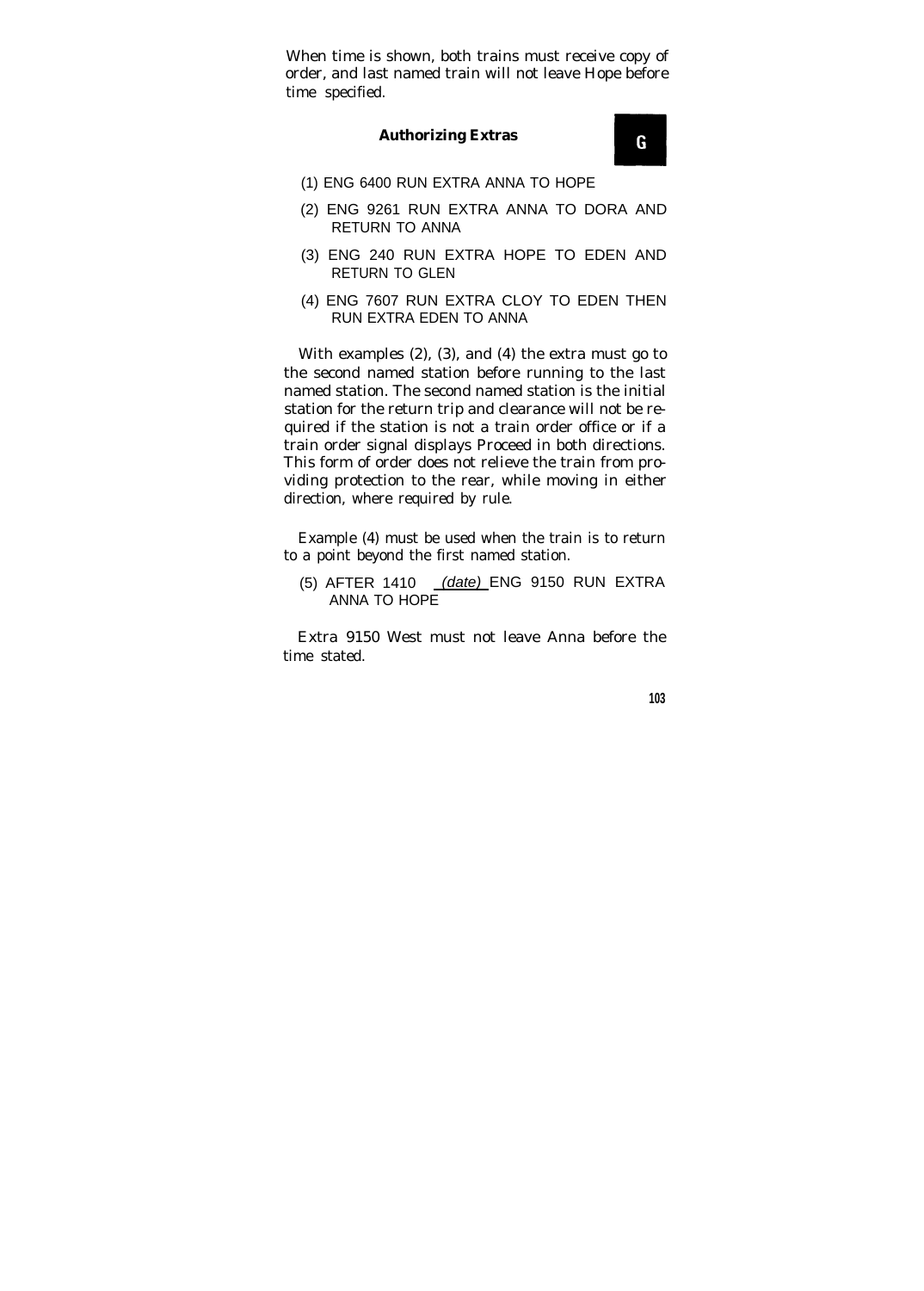#### (6) AFTER EXTRA 8488 WEST ARRIVES DORA ENG 9052 RUN EXTRA DORA TO ANNA

Extra 9052 East must not leave Dora until Extra 8488 West has arrived.

(7) ENG AMTK 500 RUN EXTRA ANNA TO HOPE WITH RIGHT OVER ALL TRAINS AND WAIT AT ANNA UNTIL 0915 BESS 0925 CLOY 0940 DORA 0950 FAYE 1010 GLEN 1020

Example (7) may be varied by specifying the particular trains over which the extra shall or shall not have right. Trains over which the extra is given right must clear the train order time of such extra as required by Rules 86 and S-87.

The extra authorized by example (7) must move within yard limits and through the limits of a work extra the same as required of any other extra; and both trains must be given example (4) of Form H train order, if the work extra holds a train order relieving it from protecting against extras.

(8) ENG 9100 RUN EXTRA ANNA TO HOPE AND MUST NOT LEAVE EDEN UNTIL EXTRA 8410 EAST HAS ARRIVED

This example may only be used when Eden is the terminating station for Extra 8410 East and when it is not practicable to establish superiority or meeting point by use of other forms of train orders.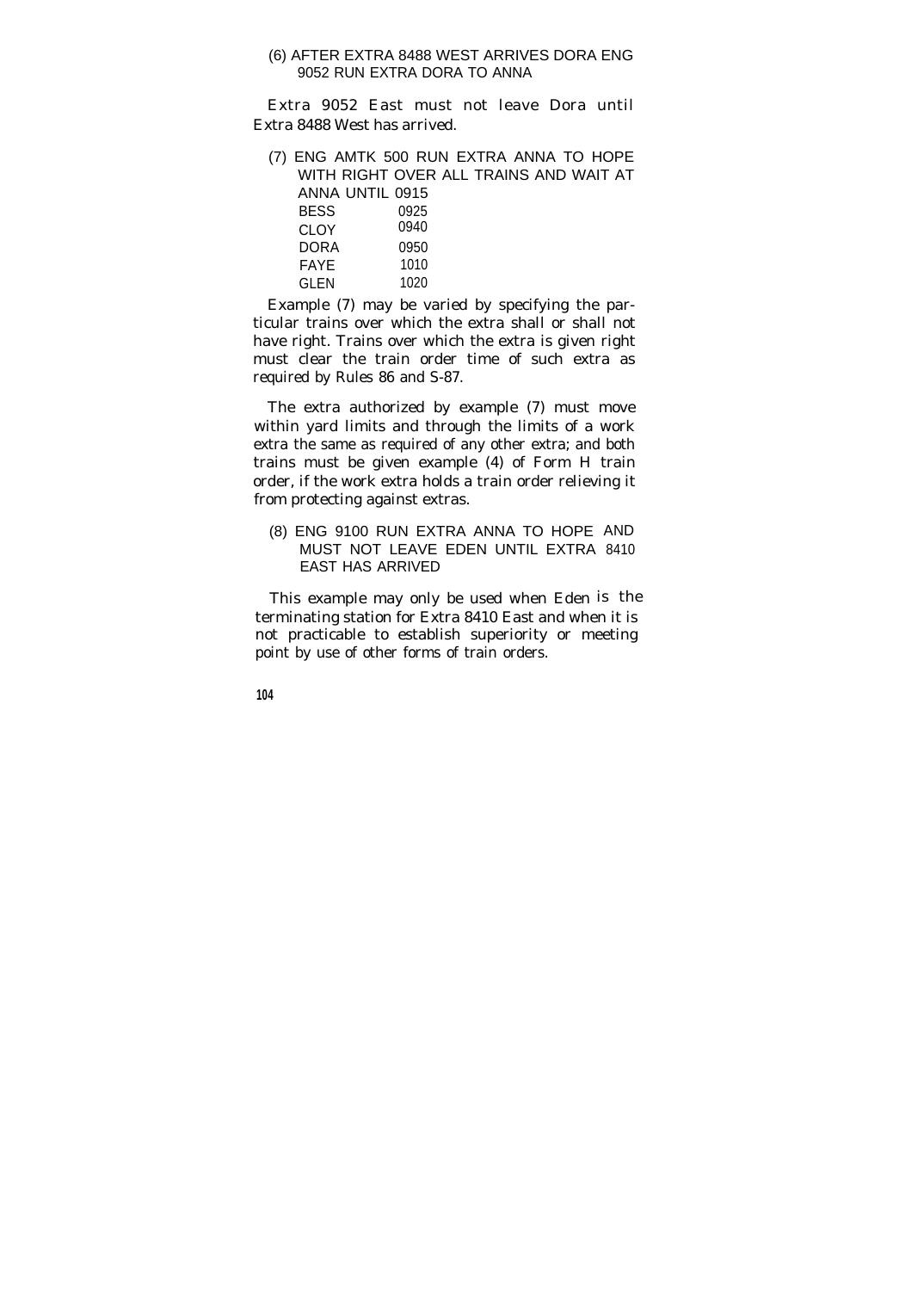#### (9) ENG 2552 RUN EXTRA ANNA TO FAYE THIS ORDER IS ANNULLED AT 1910

An extra so authorized must be clear of the main track at the time specified or protected in both directions as prescribed by Rule 99. The words "THIS ORDER IS ANNULLED AT 1910" may be used to modify any of the above examples except example (7).

These examples authorize the extra to occupy the main track only from the point where its time applies at the initial station to the point where time applies for an opposing train at the terminating station.

## **Work Extras**

#### (1) ENG 292 WORKS EXTRA (ON \_\_\_\_\_\_ TRACK(S)) 0645 UNTIL 1845 BETWEEN CLOY AND EDEN

Work extras have no specified direction. The time of regular trains must be cleared as prescribed by Rules 86, 86(B), or S-87. Work extras will be governed by train orders with respect to other work extras within their working limits. When more than one main track is included in the limits the order must specify upon which track or tracks the work extra is authorized.

On tracks where current of traffic has been established, a work extra must protect against extras moving with the current of traffic as prescribed by Rule 99 and on other main tracks, a work extra must protect against extras in both directions as prescribed

**105**

H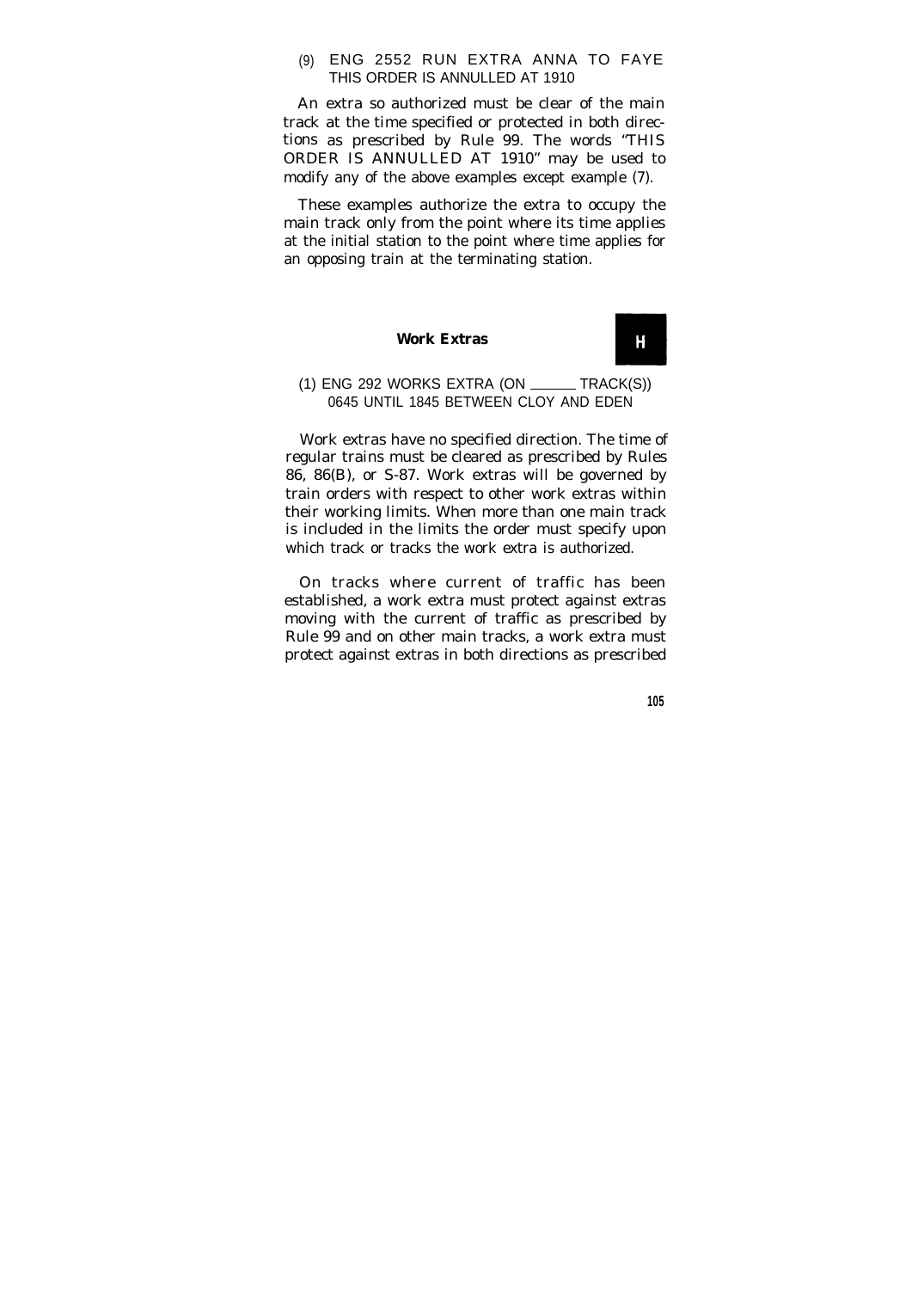by Rule 99, unless relieved as indicated in the following examples:

Example (1) may be modified by adding:

(a) NOT PROTECTING AGAINST EASTWARD EXTRAS

Protection against eastward extras is not required.

(b) NOT PROTECTING AGAINST EXTRAS

Protection against extras is not required.

Examples (a) and (b) may be further modified by adding:

## UNTIL 1230 PM

Protection against the extras shown in the modification is not required until the time specified.

> (c) NOT PROTECTING AGAINST EXTRAS EXCEPT PROTECTS AGAINST EXTRA 2835 WEST AFTER 1510

The work extra must provide flag protection against Extra 2835 West at 1510. Flag protection against other extras is not required.

To relieve work extras from protecting against specific extras, the following example may be used:

(2) EASTWARD EXTRAS EXCEPT TWO EXTRAS 2910 AND 2839 EAST WAIT AT EDEN UNTIL 1610 FOR WORK EXTRA 292 EXTRA 2910 EAST WAIT AT EDEN UNTIL 1310 DORA 1330 FOR WORK EXTRA 292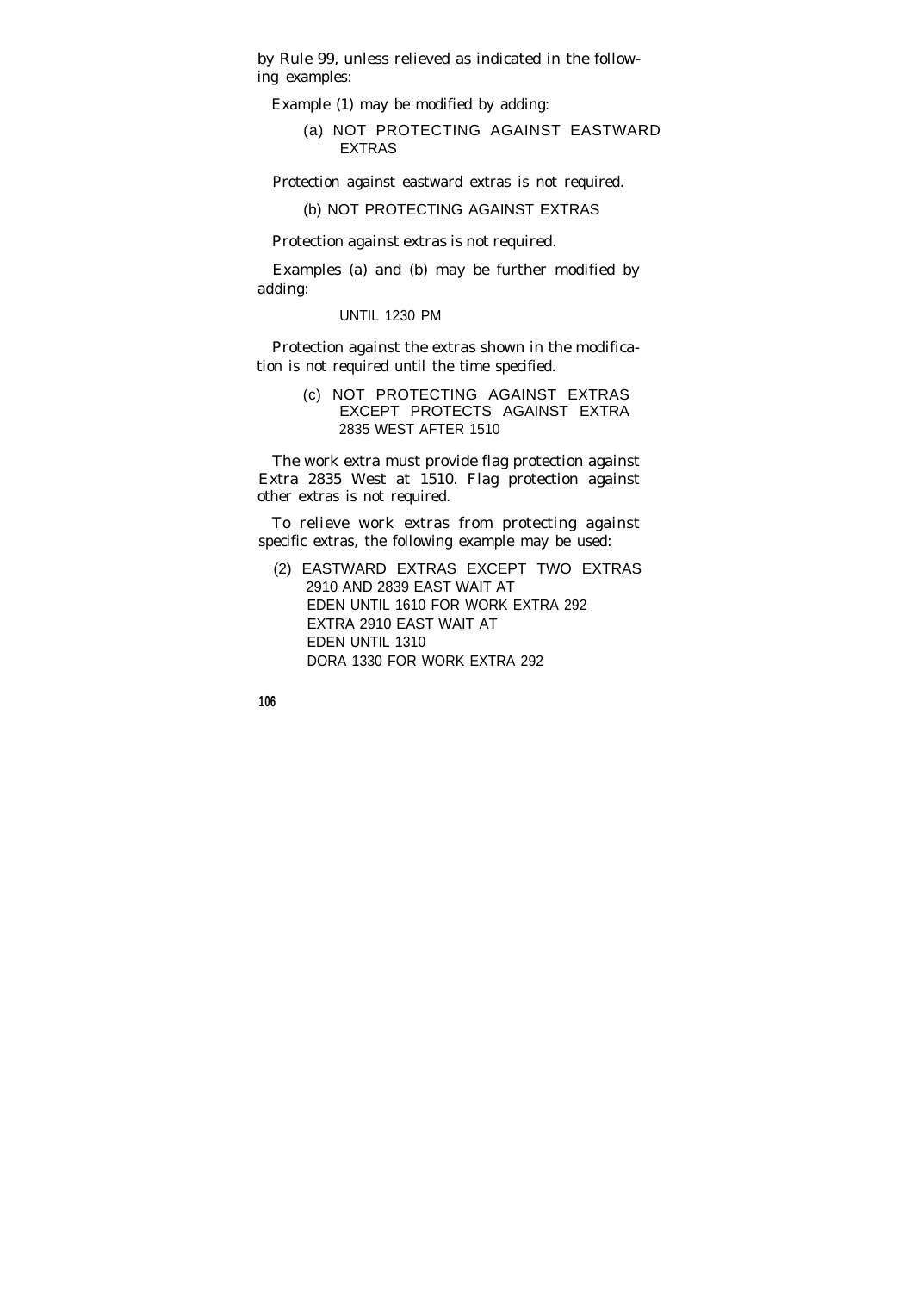## EXTRA 2839 EAST WAIT AT EDEN UNTIL 1410 DORA 1430 FOR WORK EXTRA 292

The eastward extras named must not leave the designated points until the specified times, unless the work extra has arrived and has been identified as prescribed by Rule 83(A).

Protection against the eastward extras named is not required east of the points named until the times specified in the order.

#### (3) ON FEB 17 ENG 292 WORKS EXTRA 0645 UNTIL 1545 BETWEEN DORA AND EDEN

This form must be used to authorize a work extra in advance and may specify more than one date.

When two or more work extras are authorized within the same limits, or when the limits of a work extra include any part of the limits of another work extra, each work extra must be given a copy of all orders authorizing work extras within such limits, and must be supplemented by adding (d) or (e).

## (d) LOOKING OUT FOR EACH OTHER

When the train order states "LOOKING OUT FOR EACH OTHER " each work extra, while within territory where their limits overlap, must move at restricted speed. The work extras will not be required to provide flag protection against each other and when practicable the conductors and engineers of each work extra must have a thorough understanding of the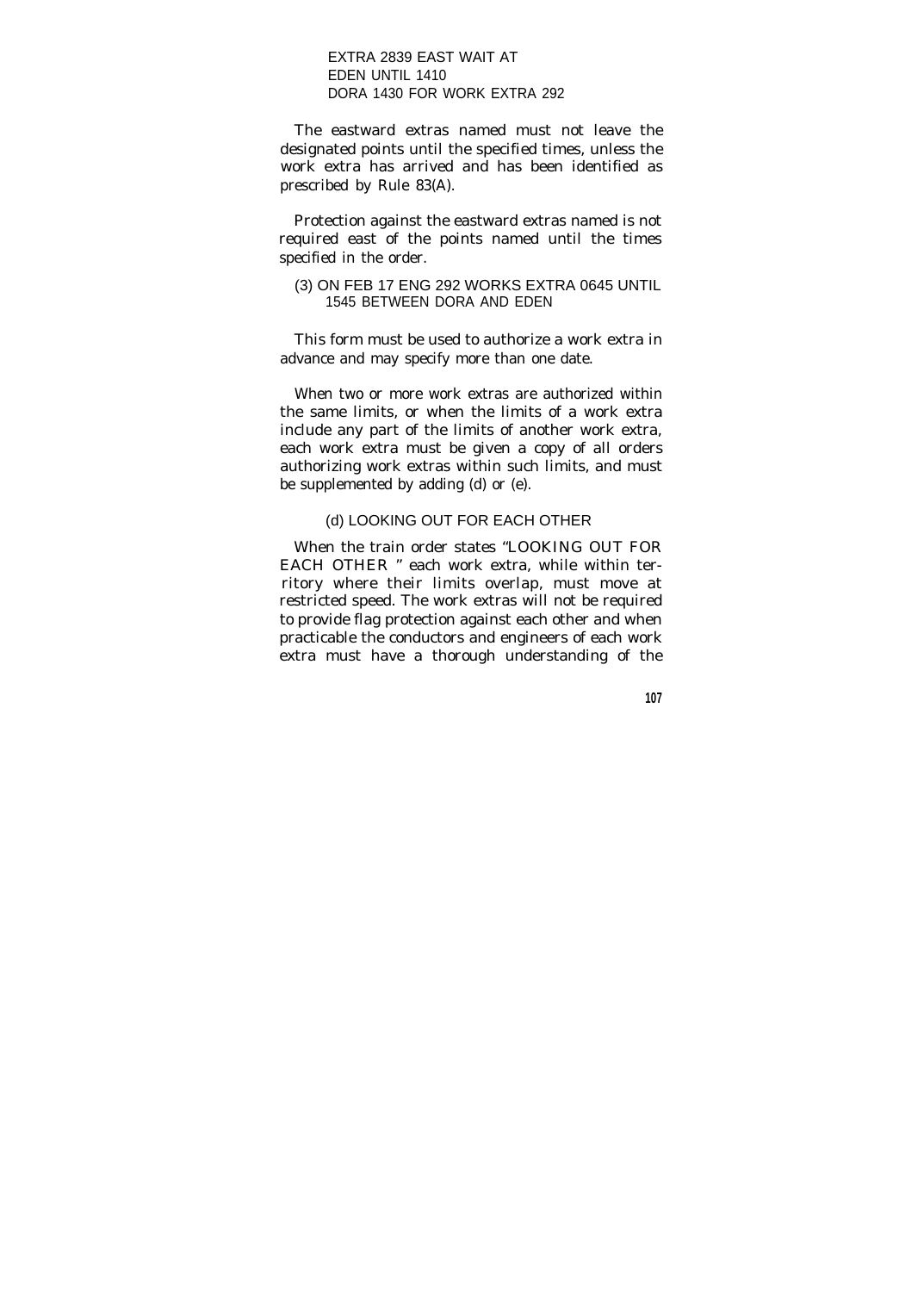movements to be made within their overlapping limits.

#### (e) WORK EXTRA 292 PROTECTS AGAINST WORK EXTRA 393 BETWEEN BESS AND EDEN

A work extra so instructed must protect against the work extra specified between the designated points, as prescribed by Rule 99. The second named work extra is not required to protect against the first named work extra.

On single track when extras are run through the limits of a work extra, they must be given a copy of the order authorizing the work extra when this can be done. When it is not practicable to give a copy of the order to an extra within, or closely approaching the limits, example (1) must be modified by adding:

#### (f) CLEARS EXTRA 201 WEST

The work extra must not enter, or foul, the limits ahead of the extra named in the order. When a work extra has been instructed by train order not to protect against extras and it is later desired to have it clear the track for, or protect after a certain time against designated extras, a train order may be given in the following form:

(4) WORK EXTRA 292 CLEARS (or PROTECTS AGAINST) EXTRA 76 EAST BETWEEN DORA AND EDEN AFTER 1410

Work Extra 292 must clear (or protect against) Extra 76 East after 1410.

Extra 76 East must not enter the limits before 1410 unless authorized by train dispatcher to enter under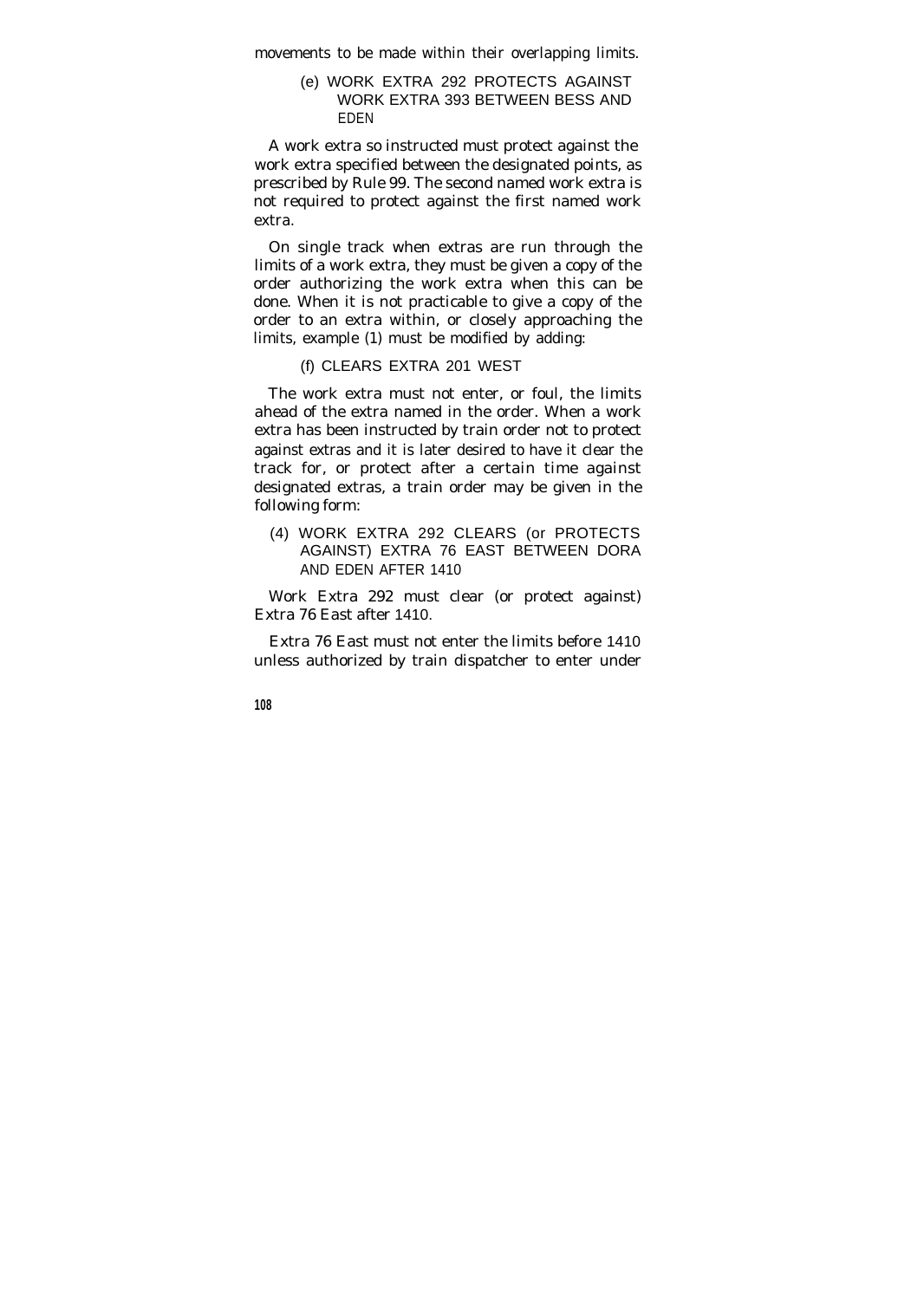flag protection. After 1410 Extra 76 East can run, expecting to find the work extra clear of the main track, or protecting as the order requires.

To enable a work extra to work upon the time of a regular train, the following form will be used:

(5) WORK EXTRA 292 PROTECTS AGAINST NO 10 ENG 1402 (or \_\_\_\_\_\_\_\_ CLASS TRAINS) BETWEEN DORA AND EDEN

The work extra may work upon the time of the train or trains mentioned and must provide protection against such train or trains. The regular train or trains must receive a copy of the order and will run expecting to find the work extra protecting.

(6) WORK EXTRA 292 HAS RIGHT OVER ALL TRAINS (ON \_\_\_\_\_\_\_ TRACK(S)) BETWEEN DORA AND EDEN 1545 UNTIL 1745

This example gives the work extra right to the track or tracks mentioned between the designated points within the times specified. Other trains must not enter the limits. between the times specified unless authorized by the train dispatcher to enter under flag protection.

Form H train orders authorizing work extras confer no authority for the work extra to occupy the main track(s) beyond the point where time applies for trains entering the limits.

Should the work order instruct a work extra not to protect against extras, such extras must not enter the limits unless authorized by the train dispatcher to enter the limits under flag protection. If the order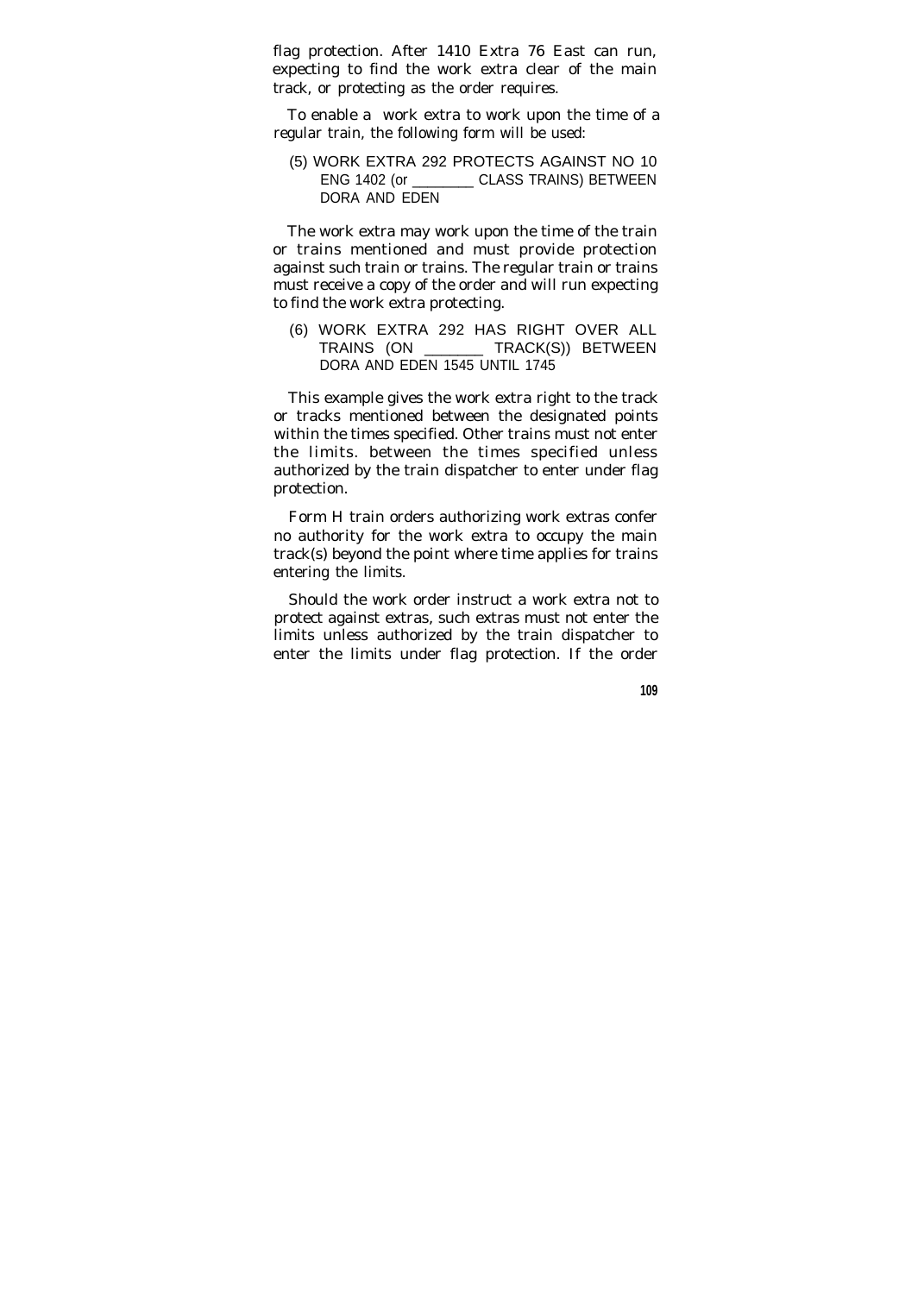indicates that the work extra is protecting against other trains, they will run expecting to find the work extra protecting as prescribed by Rule 99.

The limits or time of a work extra must not be extended but the original order must be annulled and another issued. The limits should be as short as possible. Work extras must give way to all trains as promptly as possible.

#### **Holding Order**

(1) HOLD NO 2 ENG AMTK 500

(2) HOLD ALL (or EASTWARD) TRAINS

When a train has been so held, it must not proceed until the order is annulled or an order is given in the following form:

NO 2 MAY GO

These orders will be addressed to the operator.

Form J will be used only when necessary to hold trains in situations not provided for by other forms of orders. Form J must not be used as a restricting order to advance trains against other trains.

К

 $\mathsf J$ 

**Annulling a Schedule**

(1) NO 1 DUE TO LEAVE ANNA FEB 29 IS ANNULLED ANNA TO HOPE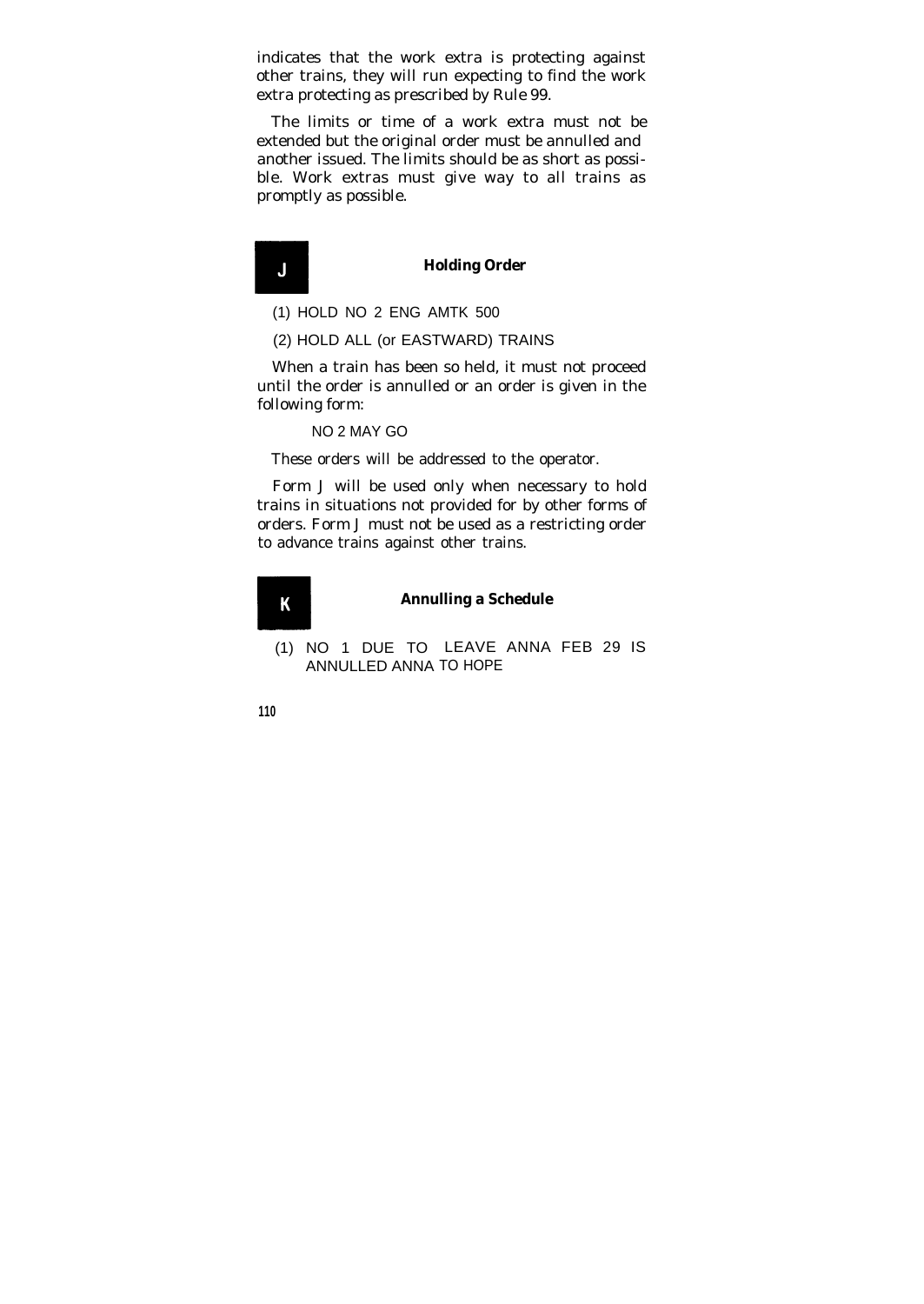- (2) NO 1 DUE TO LEAVE ANNA FEB 29 IS ANNULLED EDEN TO HOPE
- (3) NO 1 DUE TO LEAVE ANNA FEB 29 HAS ARRIVED EDEN AND IS ANNULLED EDEN TO HOPE

The schedule annulled becomes void between the points designated and cannot be restored.

Example (3) will not be issued until No 1 has actually arrived at Eden.

Form K must not be combined with other forms of train orders.

#### **Annulling an Order or a Numbered Clearance**



#### (1) ORDER (CLEARANCE) NO 201 IS ANNULLED

If an order or numbered clearance which is to be annulled has not been delivered to a train, the annulling order will be addressed to the operator. The operator will destroy all copies of the order or numbered clearance that has been annulled except his own, and will write the following on his copy:

#### **ANNULLED BY ORDER NO .**

An order or numbered clearance which has been annulled must not be reissued under its original number.

When train orders or numbered clearances are annulled on any date other than date of issue, the date,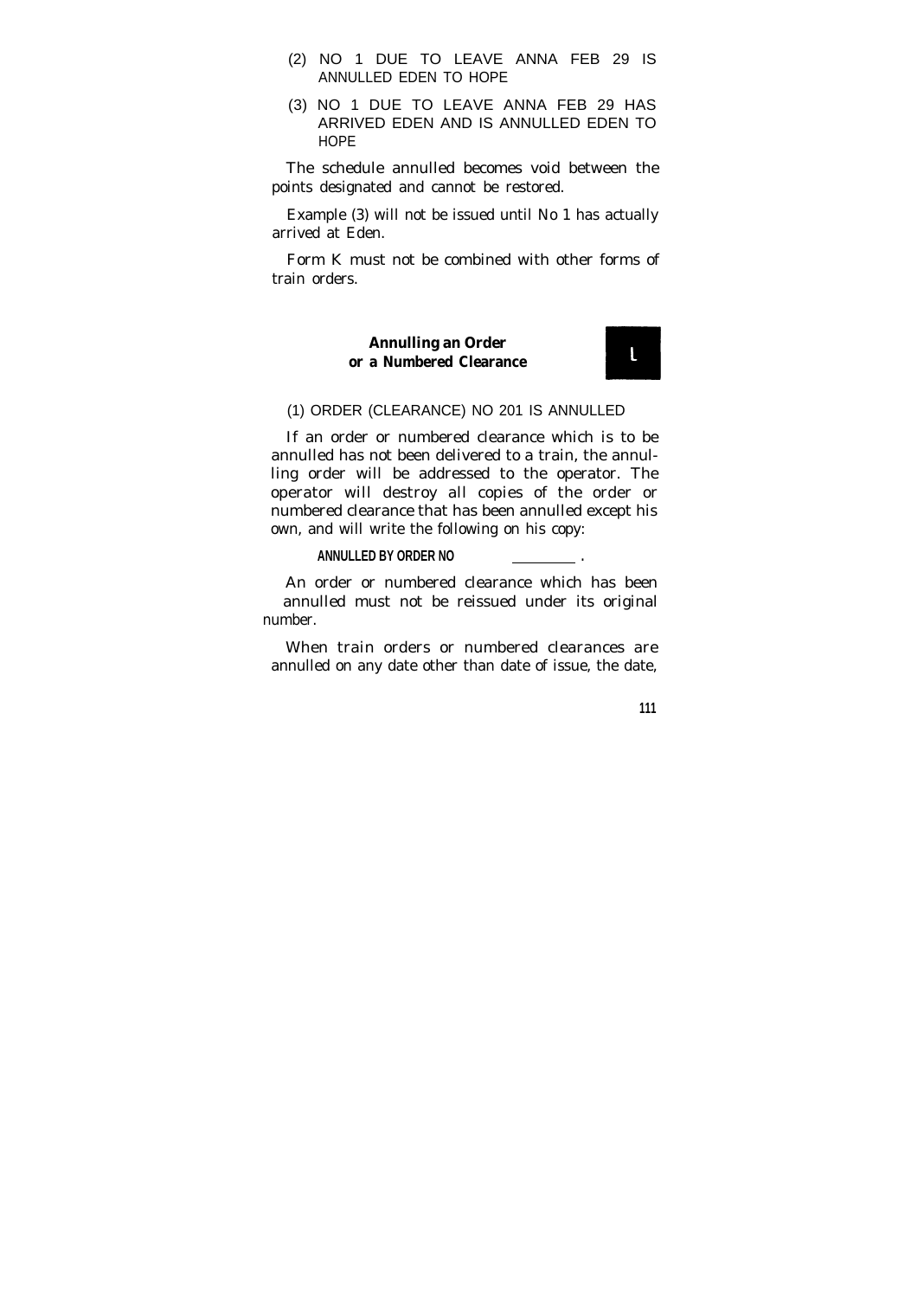as well as the number of the order or numbered clearance annulled, must be included in the order.

# M

#### **Annulling Part of an Order**

(1) THAT PART OF ORDER NO 202 READING AND MEET EXTRA 3300 EAST AT FAYE

EXTRA 3300 EAST TAKE SIDING AT FAYE IS ANNULLED

(2) THAT PART OF ORDER NO 203 READING ANNA 2045 CLOY 2115 IS ANNULLED

Form M will be used only when that part of the order which is not annulled is clear in its wording. If there is any possibility of misunderstanding, the entire order should be annulled and a new order issued.

#### **Call-on Order**

#### (1) ADVANCE EXTRA 798 EAST ON MAIN TRACK UNTIL 1101

This form of order addressed to an operator will be used when it is desired to advance an approaching train on a main track as prescribed by Rule 223.

The train dispatcher will specify a time to safely allow an approaching train to move on main track to a train order signal. If the train has not acknowledged call-on indication before the specified time, the

**112**

N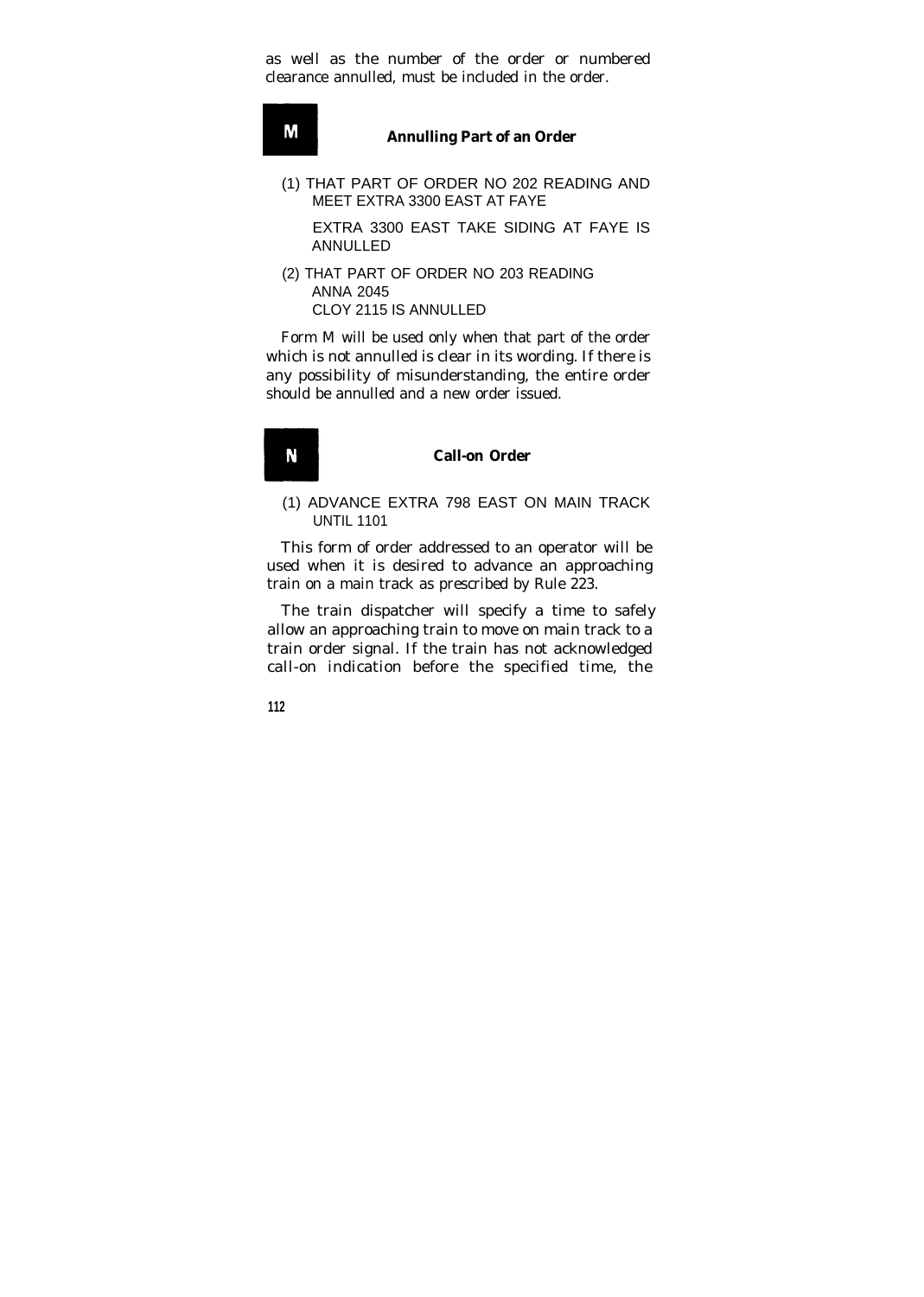operator will then restore signal to display Stop and notify train dispatcher.

#### **Fixed Meeting or Passing Points For a Train Handling Equipment of Excessive Width**

- $\mathbf 0$
- (1) EXTRA 201 WEST MEET NO 242 (or PASS NO 241 ) AT GLEN WITH CENTER SIDING BETWEEN **TRAINS**
- (2) EXTRA 201 WEST MEET EXTRA 6911 EAST (or PASS EXTRA 6911 WEST) AT DORA

EXTRA 201 WEST TAKE SIDING AT DORA SO WILL HAVE WESTWARD MAIN TRACK BE-TWEEN TRAINS

- (3) EXTRA 201 WEST MEET EXTRA 6911 EAST (or PASS EXTRA 6911 WEST) BETWEEN MP 107 AND MP 108 WHERE TRACK CENTERS PROVIDE SAFE CLEARANCE
- (4) EASTWARD TRAINS MUST NOT MEET EXTRA 8300 WEST BETWEEN THE FOLLOWING MILE POST LOCATIONS MP 106.6 AND MP 110.6 BETWEEN BESS AND **CLOY** MP 120.2 AND MP 120.7 BETWEEN EDEN AND FAYE EXTRA 8300 WEST HANDLING LOAD OF EXCESS WIDTH WAIT AT CLOY UNTIL 1430 FAYE 1510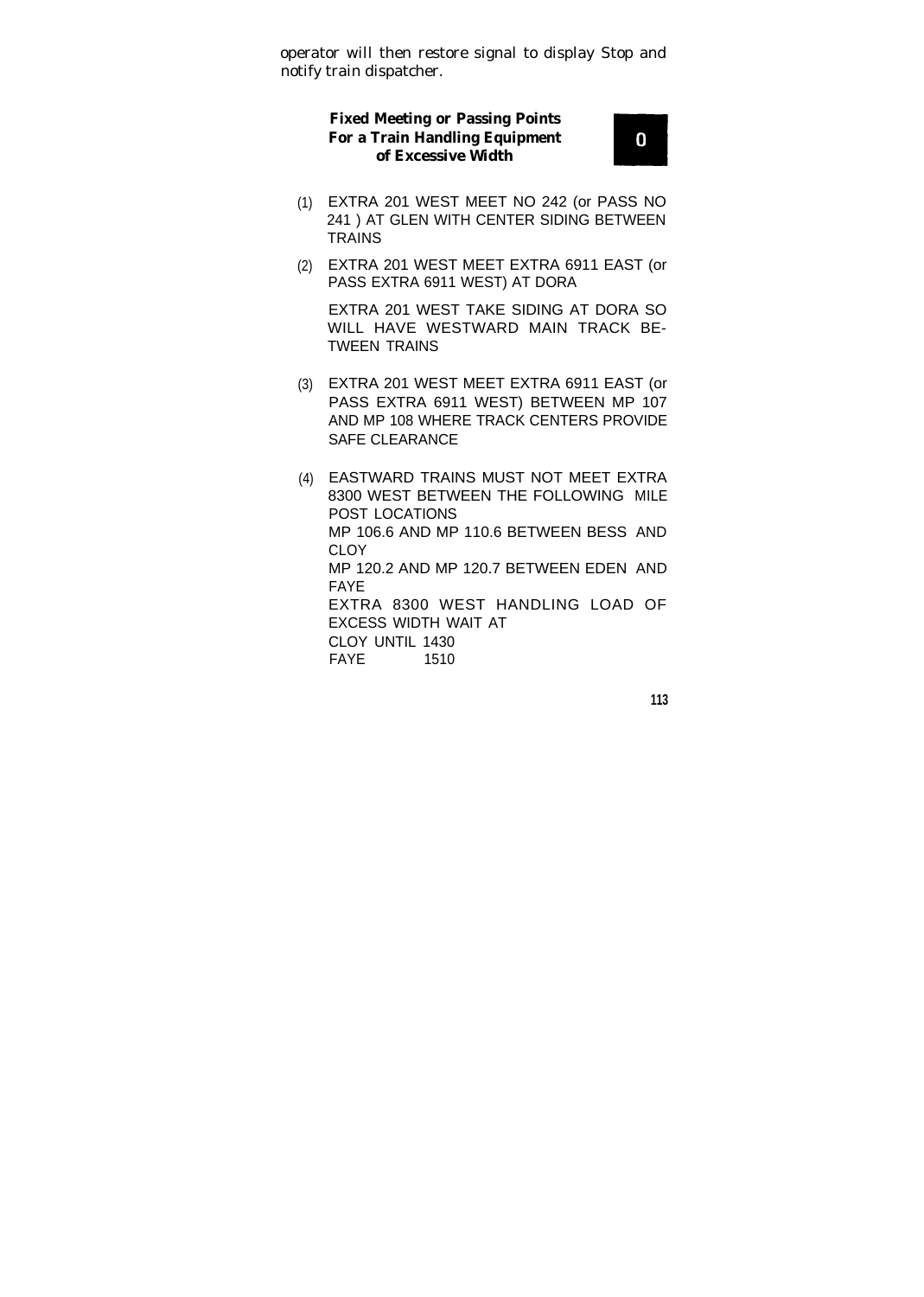EXCESS WIDTH MUST NOT MEET THREE EXTRAS 6500 OR 8809 OR 9506 EAST BETWEEN THE FOLLOWING MILE POST LOCATIONS MP 212.6 AND MP 210.5 BETWEEN EDEN AND \_ DORA MP 204.5 AND MP 202 BETWEEN DORA AND **CLOY** MP 199.2 AND MP 197.8 BETWEEN CLOY AND BESS EXTRA 6500 EAST WAIT AT DORA UNTIL 1210 CLOY 1230 BESS 1245 EXTRA 8809 EAST WAIT AT DORA UNTIL 1445 CLOY 1505 BESS 1520 EXTRA 9506 EAST WAIT AT DORA UNTIL 2001

(5) EXTRA 8300 WEST HANDLING LOAD OF

These examples may be used to establish the meeting or passing points at locations that will provide sufficient clearance for train handling equipment of excessive width.

With examples (4) and (5), if trains are unable to avoid meeting within the indicated locations protection must be provided against movements on adjacent tracks and necessary action taken to ensure safe passage.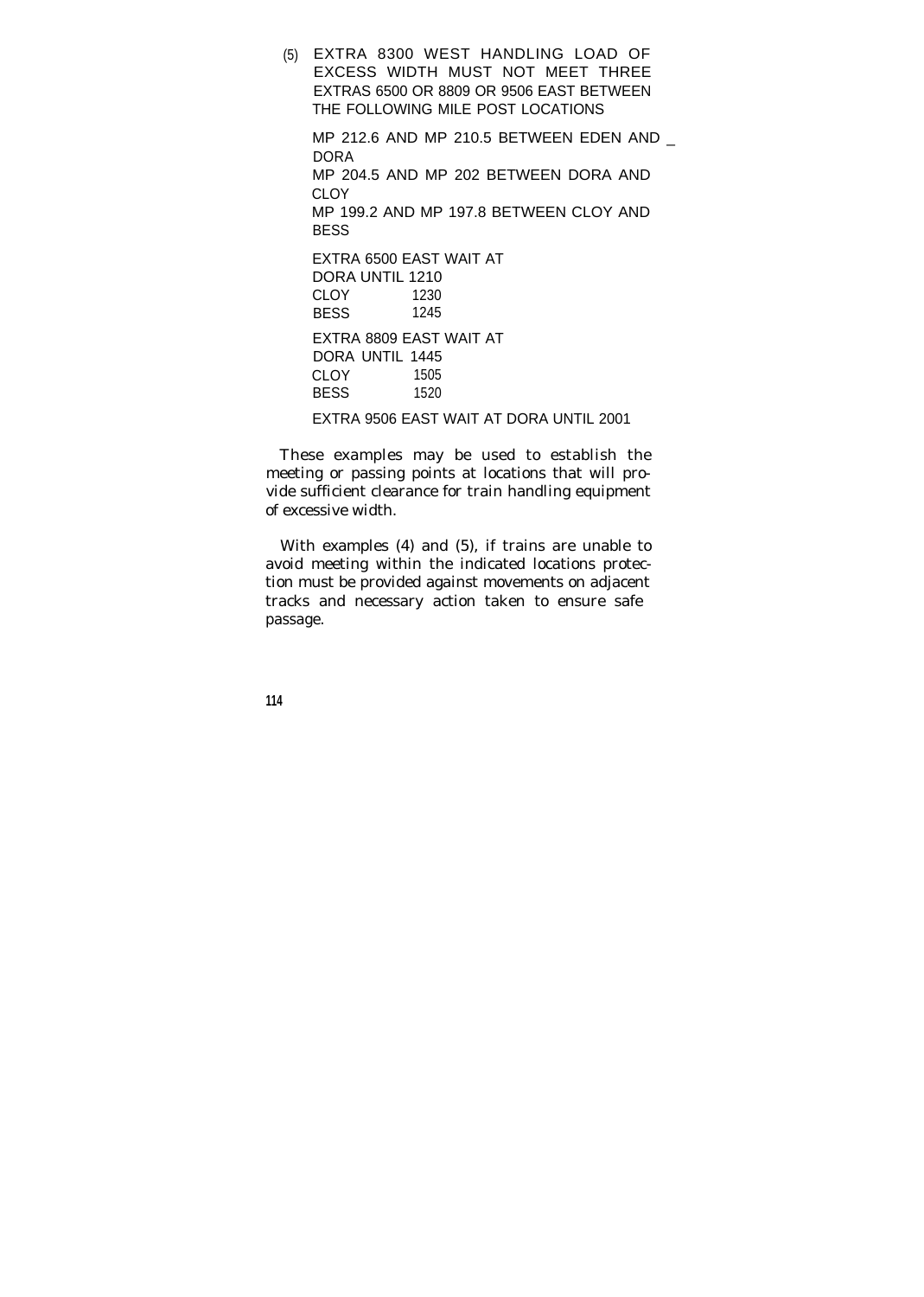#### **Superseding an Order or Part of an Order**



This order will be given by adding to prescribed forms the words INSTEAD OF .

- (1) NO 2 ENG AMTK 500 MEET NO 1 ENG AMTK 505 AT CLOY INSTEAD OF DORA NO 1 TAKE SIDING AT CLOY
- (2) NO 1 HAS ENG 9902 INSTEAD OF ENG AMTK 505
- (3) ORDER NO 204 SHOULD READ EXTRA 6601 EAST INSTEAD OF EXTRA 6610 EAST

An order which has been superseded must not be reissued under its original number.

A meeting point must not be changed by use of Form P train order more than once. If further changes are necessary, the previous order must be annulled. When a train is directed by train order to take siding for another train and the meeting or passing point is changed by a superseding order, the superseding order must specify which train will take siding.

Train orders issued under Forms S-A, B, S-C, and D may be superseded. Other forms must not be superseded, except as specified herein.

#### **Change of General Orders, Special Instructions or Timetable**



(1) DIVISION (or SYSTEM) TIMETABLE (or SPECIAL INSTRUCTIONS) NO 1 TAKES EFFECT AT 0001 APRIL 28, 1985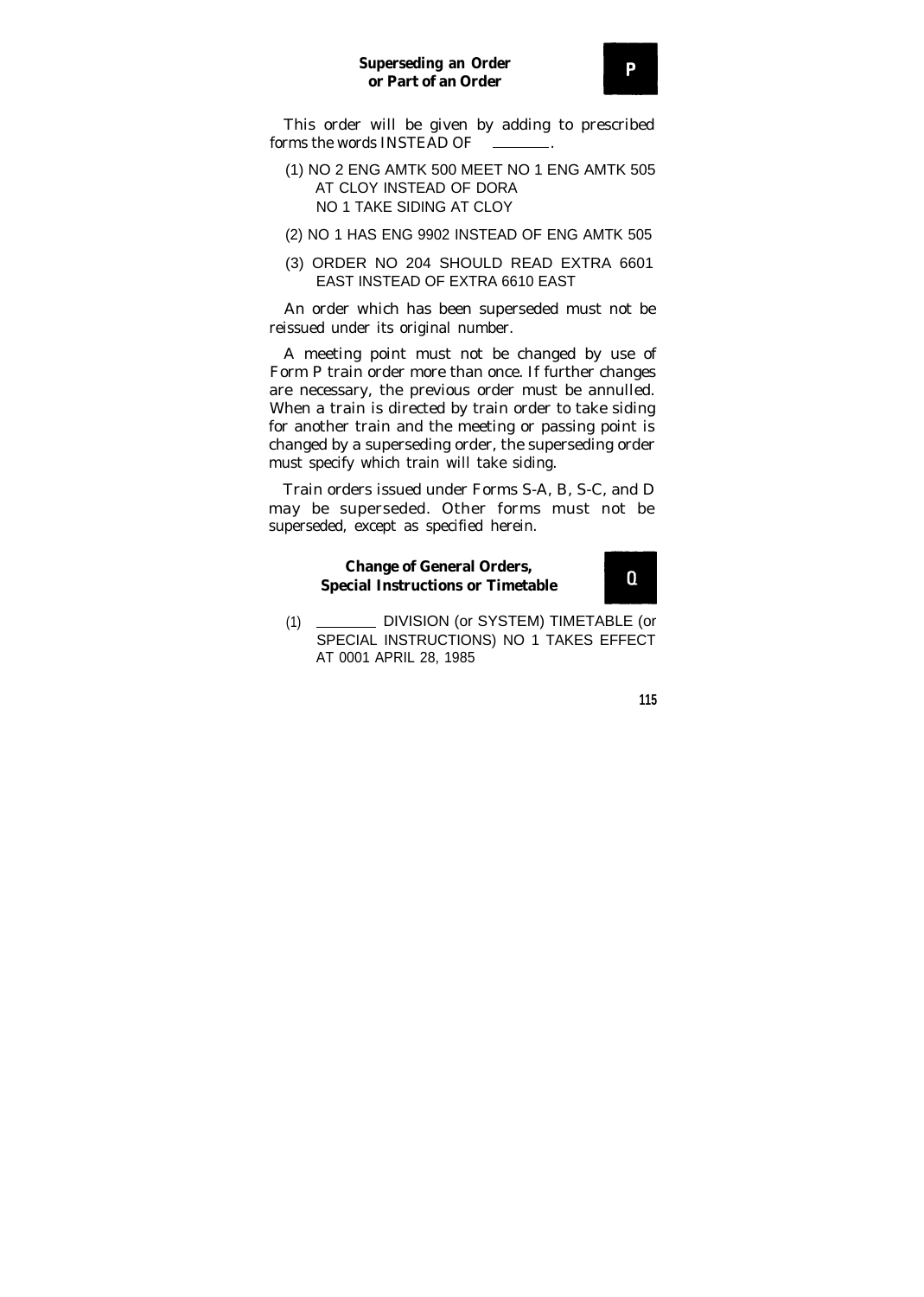Trains and engines must not occupy the main track after the effective time and date of new timetable or special instructions unless the crews have secured copies of the new timetable or special instructions.

The following examples must be used when cancelling or changing general orders or special instructions by train order.

- (2) GENERAL ORDER NO \_\_\_\_\_\_\_\_\_\_ (or SPECIAL INSTRUCTIONS ITEM \_\_\_\_\_\_\_\_) IS CANCELLED
- (3) GENERAL ORDER NO \_\_\_\_\_\_\_\_\_\_ (or SPECIAL INSTRUCTIONS ITEM  $\_\_\_\_\_\_\_\_\$ ) WILL NOT APPLY TO (train)
- (4) GENERAL ORDER NO GENERAL ORDER NO (or SPECIAL INSTRUCTIONS ITEM  $\quad$  ) IS CHANGED TO READ
- (5) GENERAL ORDER NO \_\_\_\_\_\_\_\_\_\_ IS IN EFFECT AS FOLLOWS

Any requirement to ensure safety which is removed as a result of changing or canceling a general order or special instruction must be reinstated by train order.

General orders or special instructions which are cancelled or changed in this manner must not be reinstated. Train order must be delivered to all personnel affected until such cancellation or change is issue by a general order and the general order is posted.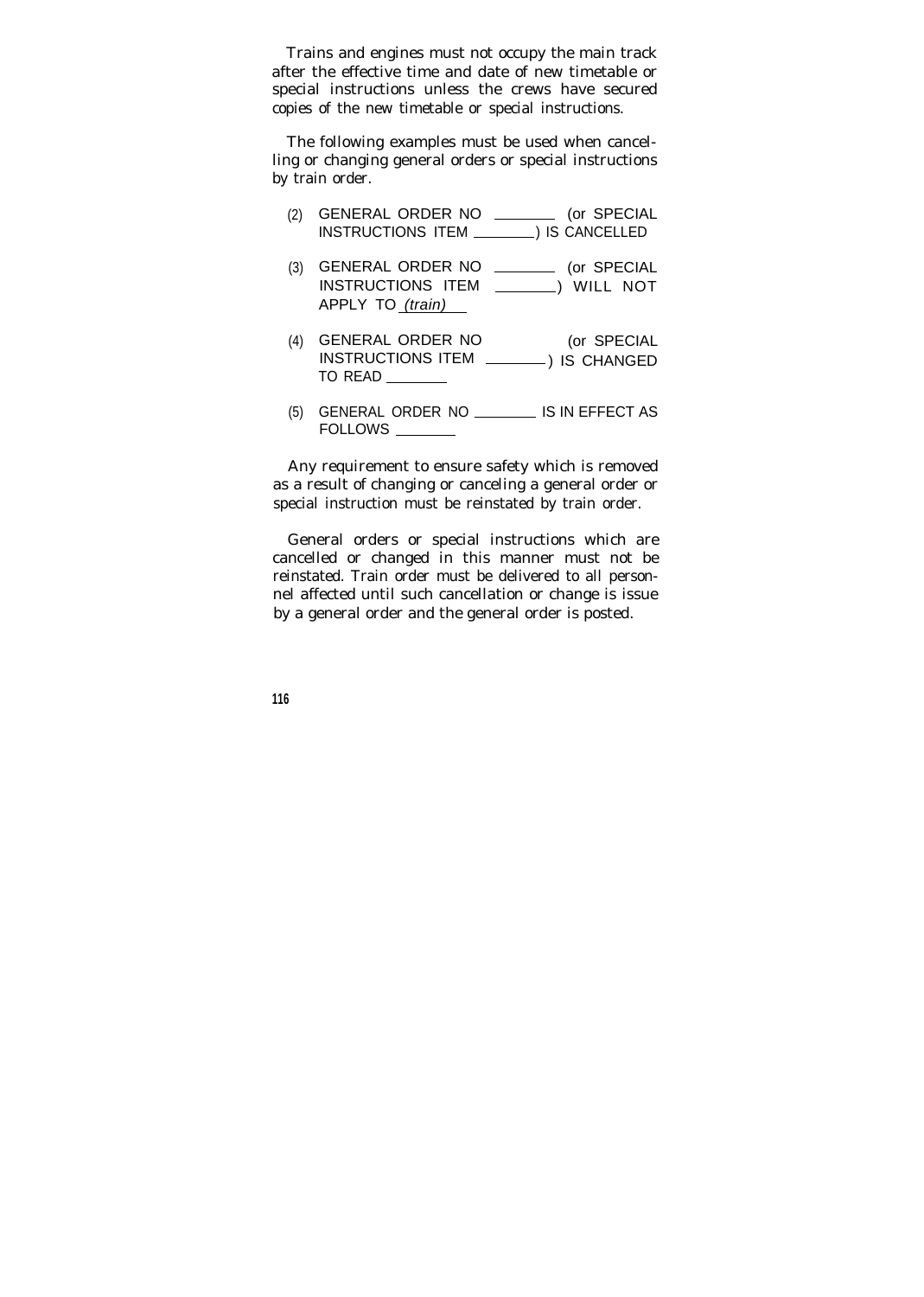#### **Providing for Movement Against the Current of Traffic**

- (1) NO 1 ENG AMTK 6918 HAS RIGHT OVER OPPOSING TRAINS ON \_\_\_\_\_\_\_\_\_ TRACK CLOY TO DORA
- (2) EXTRA 600 EAST HAS RIGHT OVER OPPOSING TRAINS ON \_\_\_\_\_\_\_\_\_ TRACK GLEN TO FAYE

The designated train must use the track specified between the points named and has right over opposing trains on that track between those points. Opposing trains must not leave the point last named until the designated train arrives.

All trains between the points named moving with the current of traffic in the same direction as the designated train must receive a copy of the order when practicable and may then proceed on their schedules or rights.

Examples (1) and (2) may be modified as follows:

AFTER NO 4 ENG AMTK 508 ARRIVES AT EAST CROSSOVER CLOY NO 3 ENG AMTK 510 HAS RIGHT OVER OPPOSING TRAINS ON TRACK EAST CROSSOVER CLOY TO DORA

The train to be moved against the current of traffic must not leave the first named point until the arrival of he first named train.

If there is a center siding or more than one crossover at a station, the train order must specify the points between which the authority extends.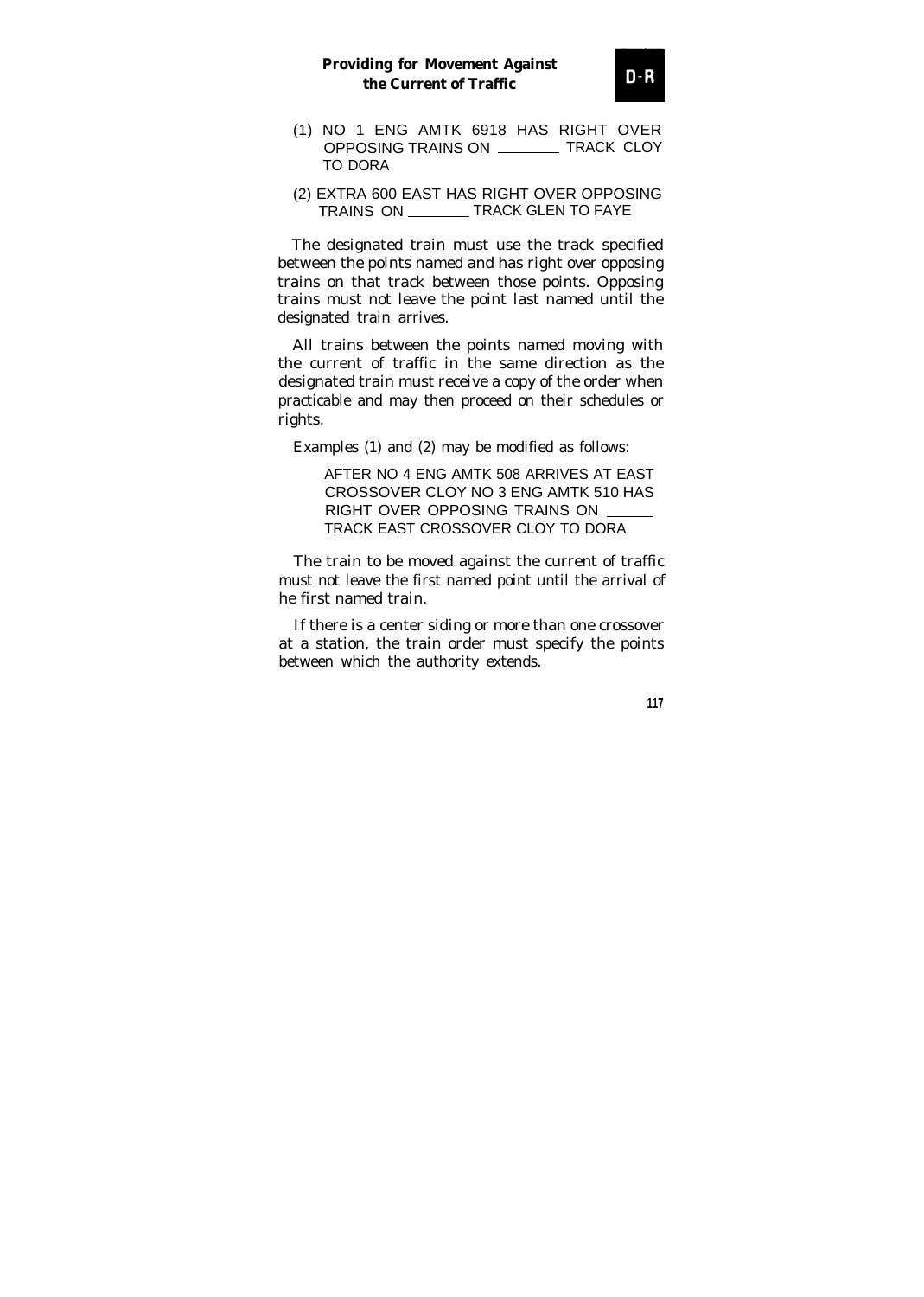In addition to Examples (1) or (2), the following example will be used when it is necessary to move a train against the current of traffic within the limits of a work extra.

(3) WORK EXTRA 292 CLEARS NO 1 (or EXTRA 393- WEST) ON **TRACK BETWEEN CLOY** AND DORA AFTER 1410

NO 1 (or EXTRA 393 WEST) MOVING AGAINST THE CURRENT OF TRAFFIC CLOY TO DORA

Number 1 (or Extra 393 West) must not leave Cloy before 1410. Work Extra 292 must be clear of specified track at 1410.

A train must not be moved against the current of traffic. The track on which it is to run must be cleared of opposing trains between the points named in the order. Work extras authorized between the points named in the order must have a copy of train order examples (1) or (2) and example (3).



#### **Use of a Portion of Double Track as Single Track**

(1) 0801 UNTIL 1701 MAY 15 ALL TRAINS MUST USE \_\_\_\_\_\_\_\_ TRACK BETWEEN WEST CROSSOVER AT FAYE AND EAST CROSSOVER AT GLEN ALL TRAINS MUST STOP BEFORE FOULING

TRACK BETWEEN THESE POINTS UNLESS AUTHORIZED TO PROCEED BY PERSON IN CHARGE OF SWITCHES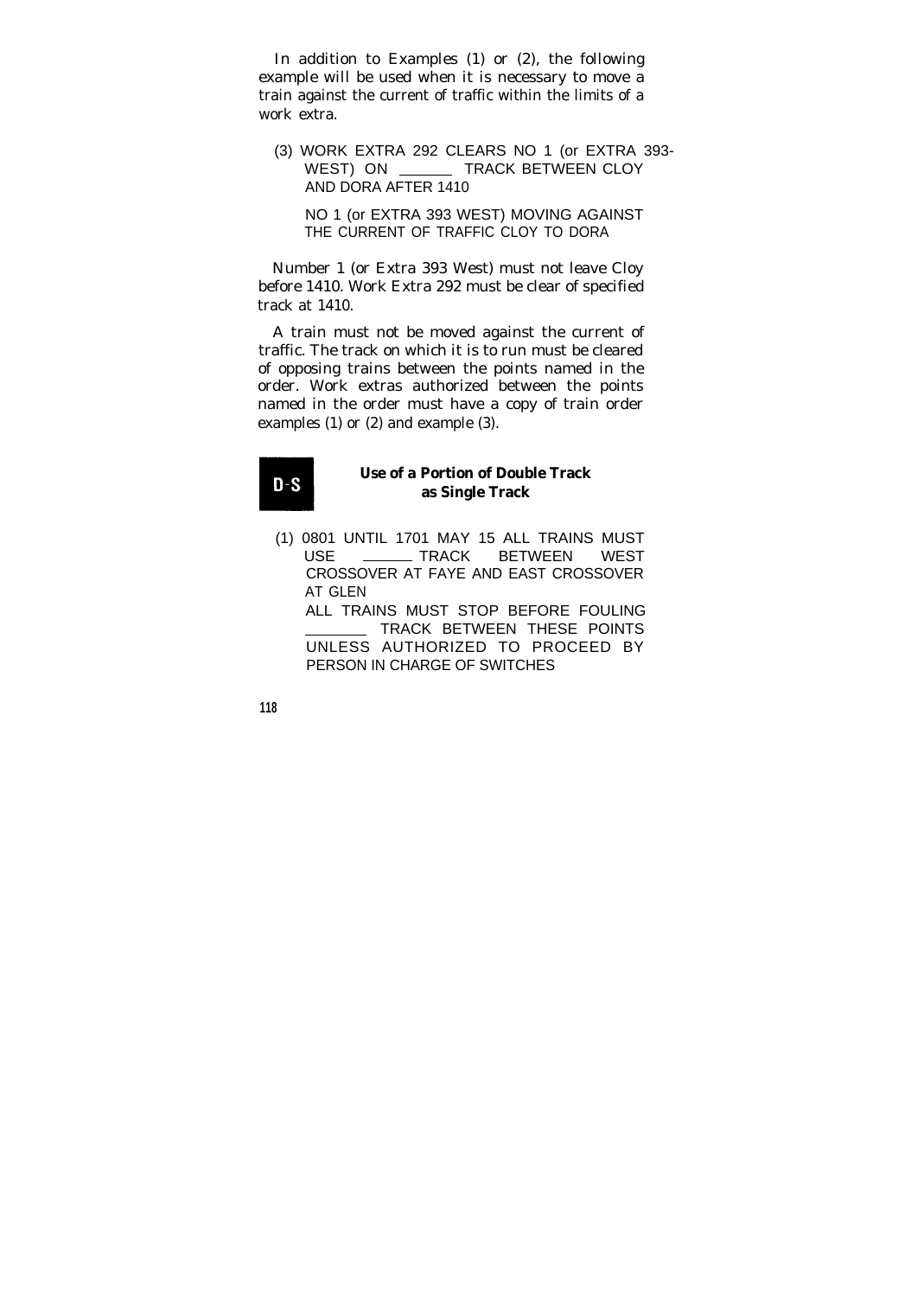This order is to be used when one or more main tracks are to be removed from service and all trains in both directions are to use the remaining track with a person in charge of switches at each end of designated territory.

Movements between the designated points will be directed by the train dispatcher who will issue necessary instructions to the person in charge of the switches.

The person in charge of switches may authorize movement on the main track between the designated points by signal indication, verbally, or by proceed signal given with yellow flag or yellow light.

## (2) \_\_\_\_\_\_\_\_\_ TRACK WILL BE USED AS SINGLE TRACK BETWEEN FAYE AND GLEN

All trains must use the track named between the points designated and will be governed by rules for single track.

For trains moving against the current of traffic, Rule 91 applies and flag protection must be given when required.

#### **Establishing Temporary Yard Limits**



(1) 0601 UNTIL 1601 (date or dates) RULE 93 IN EFFECT BETWEEN (points specified)

Trains and engines will be governed by Rule 93 between the points and during the time specified.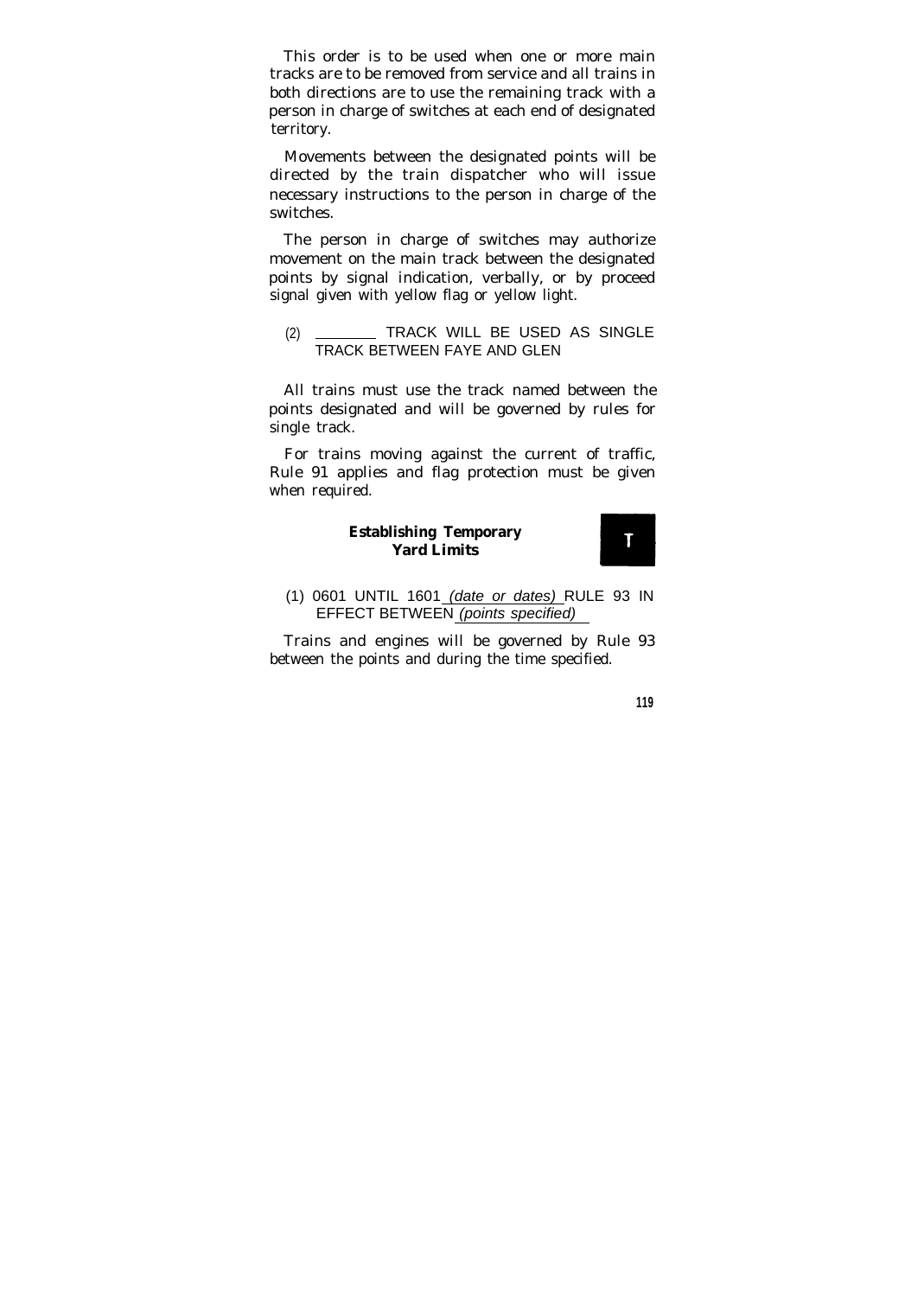(1) BLOCK SYSTEM IS SUSPENDED (ON TRACK) BETWEEN (point) AND (point) AND IS GOVERNED BY RULE 321 MAXIMUM AUTHORIZED SPEED PASSENGER TRAINS \_\_\_\_\_\_\_\_\_ MPH AND OTHER TRAINS  $\overline{\phantom{0}}$  MPH

This form is used only when authorized by the superintendent when it becomes necessary to removes block system, or a section of it, from service.

The train order must specify the exact locations between which the block system is suspended such as west switch of siding Cloy or MP 210.

This order may be modified by adding:

- (a) INTERLOCKING SIGNALS AT REMAIN IN SERVICE
- (b) (Direction) TRAINS MUST USE **NACK** TRACK
- (c) AUTOMATIC CROSSING SIGNALS AT **NUT OF SERVICE**
- (d) SWITCH AT \_\_\_\_\_\_\_\_\_\_ LINED FOR \_\_\_\_ **TRACK**
- (e) SPRING SWITCH AT \_\_\_\_\_\_\_\_\_ SPIKED FOR \_\_\_\_\_\_\_\_\_\_\_ TRACK
- (2) SIGNALS(S) \_\_\_\_\_\_\_\_ TEMPORARILY REMOVED FROM SERVICE AND BLOCK EXTENDED SIGNAL \_\_\_\_\_\_\_\_\_ TO SIGNAL \_\_\_\_\_\_\_

**120**

U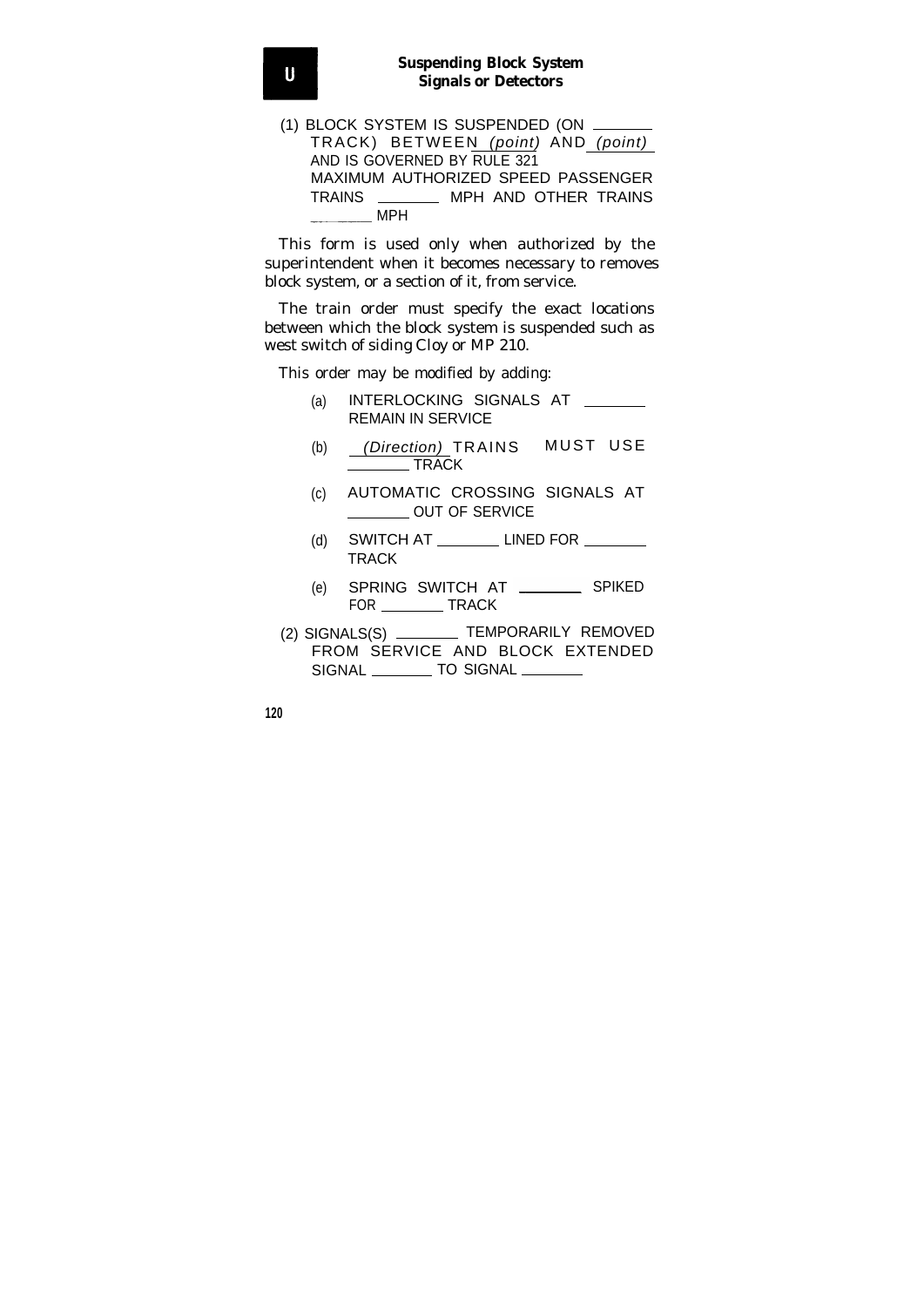#### (3) (Name of detector) LOCATED AT (MP) REMOVED FROM SERVICE

Example (3) will be used to remove track side warning detectors from service. Crews receiving this order will disregard specified detector. The order may be modified to require train to stop and make inspection.

To authorize the automatic cab signal (ACS) devices to be cut out on the engine on a specified territory, the following form will be used:

(4) 0801 UNTIL 1601 APRIL 4 CAB SIGNALS WILL BE INOPERATIVE BETWEEN ANNA AND HOPE

A train receiving this order will be governed by Rules 367 and 372(A).

#### **Check of Trains**



These examples must be used to give a train the information requited by Rule 83(A).

 $(1)$  AT  $\qquad \qquad$  (REGULAR) ( $\qquad \qquad$  CLASS) TRAINS DUE CLOY (HAVE PASSED) (HAVE ARRIVED) (HAVE LEFT)

Example (1) may be modified by adding:

EXCEPT NO

- (2) NO 1 AND NO 2 (HAVE PASSED) (HAVE ARRIVED) (HAVE LEFT) GLEN
- (3) EXTRA 99 EAST (HAS ARRIVED) (HAS LEFT) ANNA ON ORDER NO \_\_\_\_\_\_\_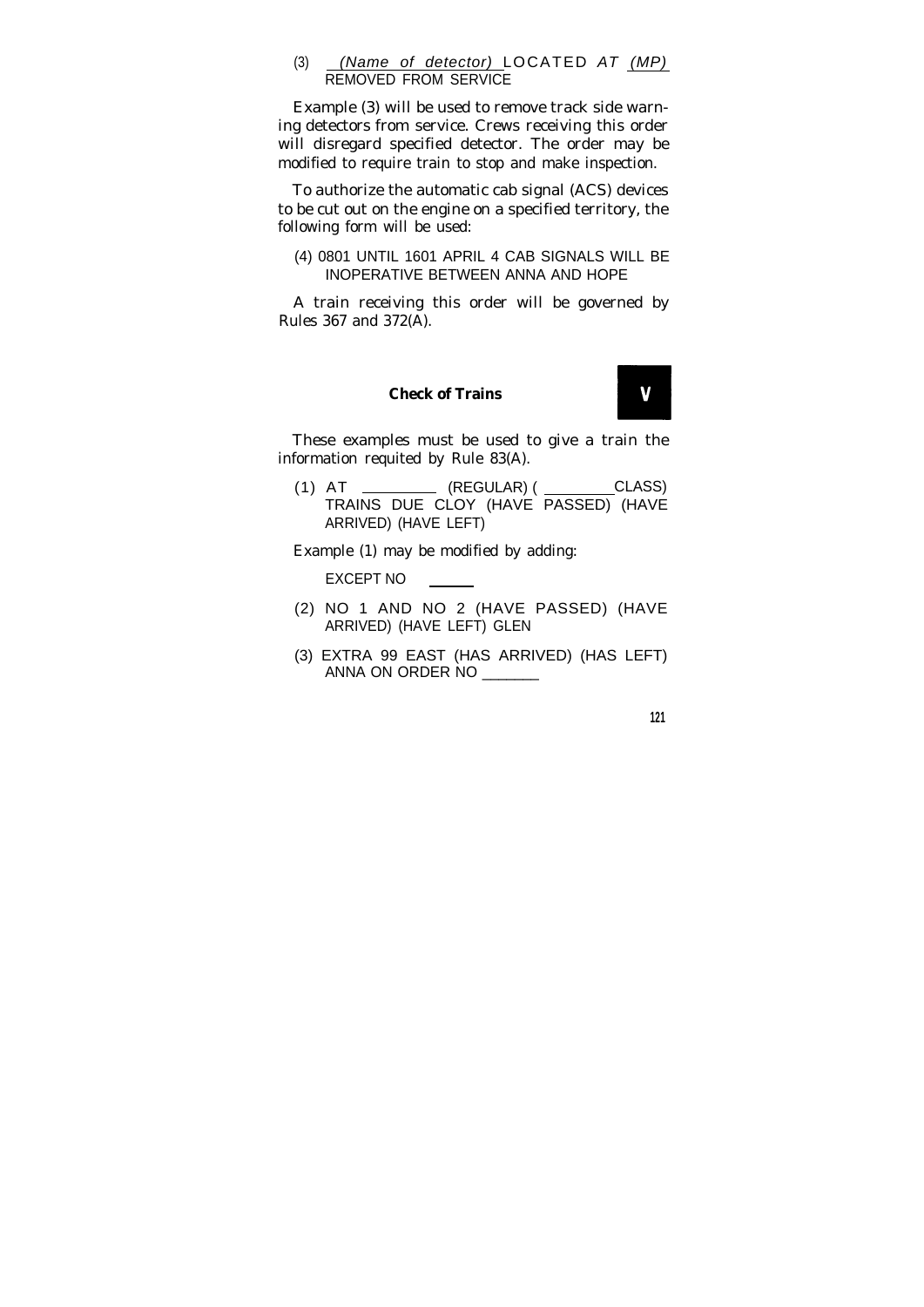#### **Change in Clearance or Register Requirements**

- (1) WILL NOT (REGISTER) (REQUIRE A CLEARANCE) AT CLOY
- (2) WILL REGISTER AT CLOY BY REGISTER TICKET
- (3) \_\_\_\_\_\_MUST SECURE CLEARANCE AT CLOY
- (4 EXTRA 371 WEST REGISTER AT CLOY ON ORDER NO \_\_\_\_\_\_\_ OF <u>(date)</u>
- (5 EXTRA 380 EAST REGISTER AT CLOY ON ORDER NO \_\_\_\_\_ \_\_ OF (date) (or NO 2) MAY CHECK AGAINST EXTRA 371 WEST

Examples (1) and (2) must be used to modify register or clearance requirements.

Example (3) is used to require a train to secure clearance at the station named.

Examples (4) and (5) must be used to permit a train to accept the train register as evidence of the arrival or departure of an extra train as prescribed by Rule 83(B).

When Example (4) is used, the number and date of the specified order must be recorded on the train register with other information required.

**122**

## W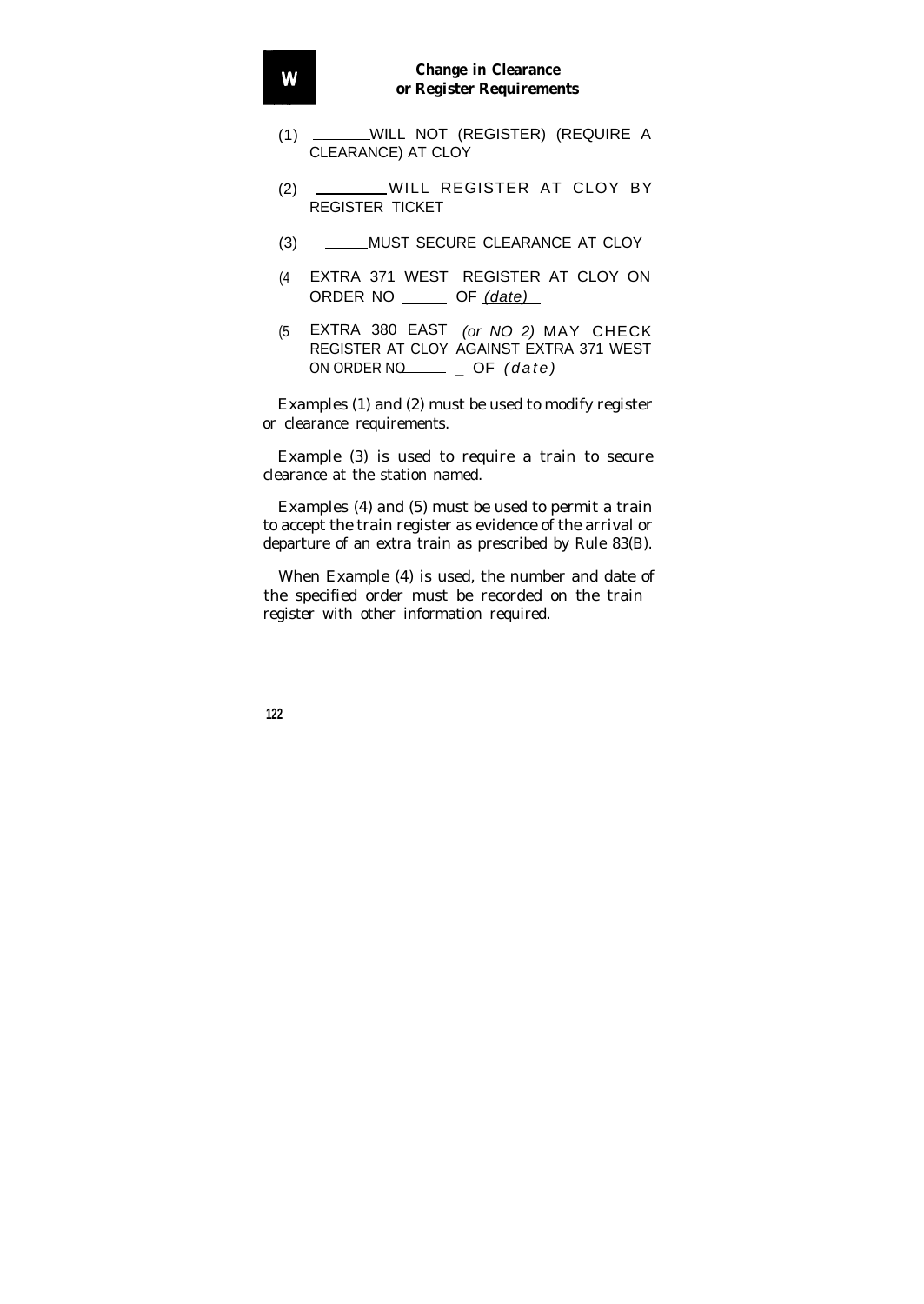- (1) DO NOT EXCEED
	- 10 MPH OVER BRIDGE 1360 MP 136 25 MPH BETWEEN MP 245 AND MP 247

Where necessary, the stations between which the restriction is located will be included in the train order.

- (2) DO NOT EXCEED\_\_\_\_\_\_\_\_\_\_ MPH (ON TRACK) BETWEEN AND
- (3) (PSGR) (FRT) TRAINS MUST NOT EXCEED MPH BETWEEN MP AND  $M$ P
- (4) \_TRACK (BETWEEN \_\_\_\_\_\_\_\_\_ AND ) (or AT \_\_\_\_\_ ) MUST NOT BE USED BY TRAINS OR ENGINES EXCEPT UNDER THE DIRECTION OF FOREMAN (name)

This example is used to exclude a track or portion of a track from use by trains or engines except when authorized by the foreman.

Examples (l), (2), (3), and (4) may be modified by adding:

- (a) 0801 UNTIL 1601
- (b) YELLOW FLAG FOR (EASTWARD) (WESTWARD) LOCATED (or YELLOW FLAGS NOT DISPLAYED)
- (5) 0901 UNTIL 1301 BETWEEN BESS AND GLEN TRAINS MUST NOT EXCEED 10 MPH AND BE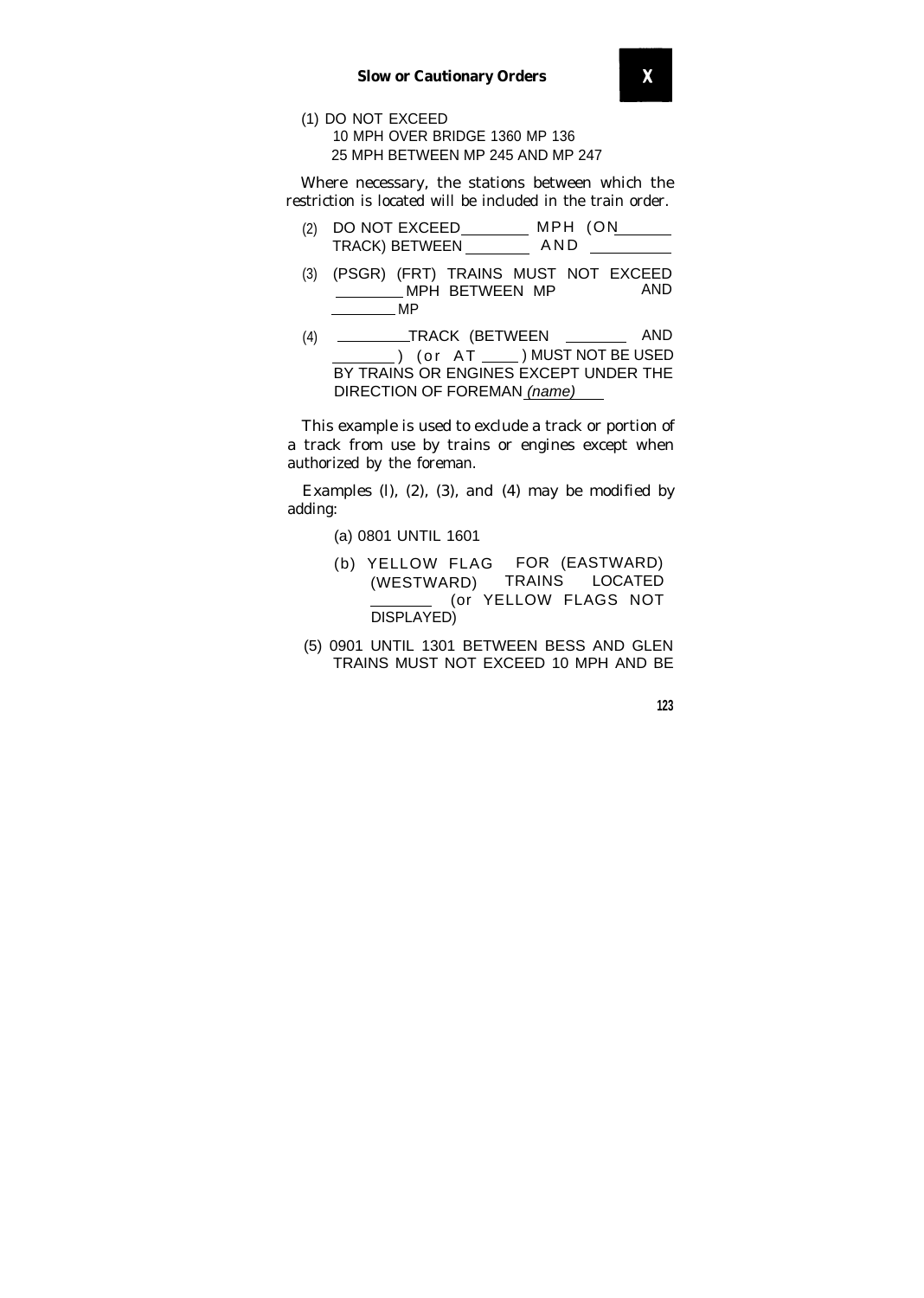PREPARED TO STOP SHORT OF MEN TRACK CARS OR MACHINES FOULING MAIN TRACK

(6) 0810 UNTIL 1010 BETWEEN ANNA AND CLOY 1010 UNTIL 1210 BETWEEN CLOY AND EDEN 1210 UNTIL 1510 BETWEEN EDEN AND HOPE TRAINS MUST NOT EXCEED 10 MPH AND BE PREPARED TO STOP SHORT OF MEN TRACK CARS OR MACHINES FOULING MAIN TRACK

With examples (5) and (6), between the times specified, trains must approach the designated limits expecting to find men, track cars, or machines fouling the main track without flag protection and without use of yellow and green flags displayed. Trains must proceed through limits prepared to stop short of men, track car, or machines fouling the main track.

(7) (25) CARS ON SIDING BESS SOUTH SWITCH HOUSE TRACK CLOY MUST NOT BE USED



#### **Protecting Men and Equipment**

(1) ON (date) ON SUBDIV RULES APPLICABLE TO TRAIN ORDER FORM Y EXAMPLE (1) WILL GOVERN WITHIN THE FOLLOWING LIMITS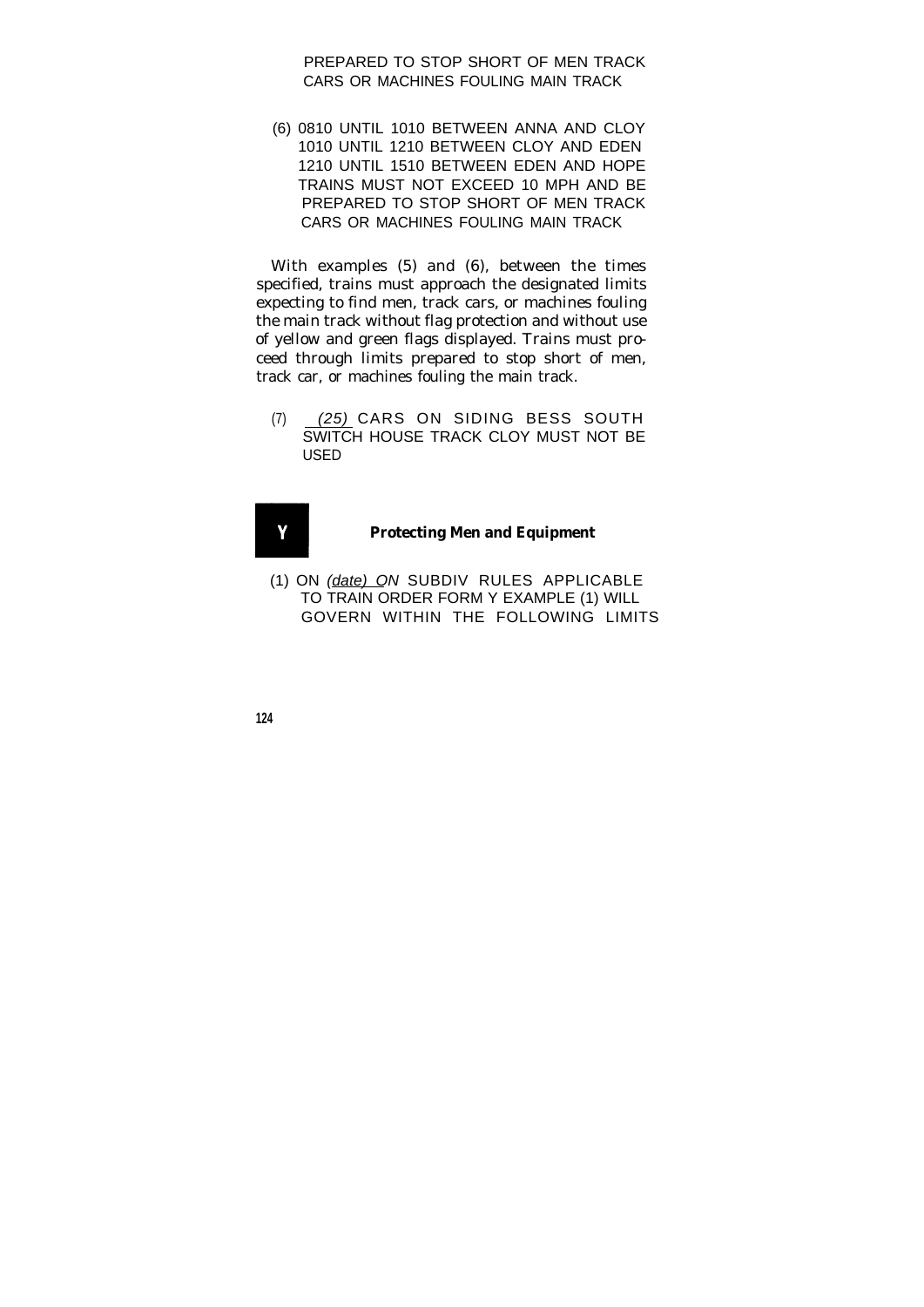|  | LIMITS: BETWEEN:<br>MP TO MP STATION & STATION FROM UNTIL TRACK(s) OR GANG |  | <b>FOREMAN</b> | <b>STOP</b> |
|--|----------------------------------------------------------------------------|--|----------------|-------------|
|  | <u>1. Le seu comme comme comme ma</u>                                      |  |                |             |
|  |                                                                            |  |                |             |
|  |                                                                            |  |                |             |
|  | .<br>1980 - Jan Jawa Barton, masonalainen kirjailija (k. 1900)             |  |                |             |

During the time and within the limits stated in train order Form Y, example (1), trains and engines must move at restricted speed and stop short of men and machines fouling the track or a red flag placed to the right of the track. This example should be followed unless verbally instructed otherwise as prescribed below or unless the entire train has passed a green flag or has cleared the limits.

The engineer must attempt to contact the person in charge by radio sufficiently in advance to avoid delay, advising his location and specifying track.

In granting verbal authority the following words will be used:

|               | USING TRAIN ORDER NO LINE NO              |  |
|---------------|-------------------------------------------|--|
|               | BETWEEN MP __________ AND MP _________ ON |  |
| SUBDIVISION." |                                           |  |

(a) To authorize a train or engine to pass a red flag or enter limits without stopping, the following will be added:

" (train) MAY PASS RED FLAG LOCATED AT MP (OR ENTER LIMITS) WITHOUT STOPPING. "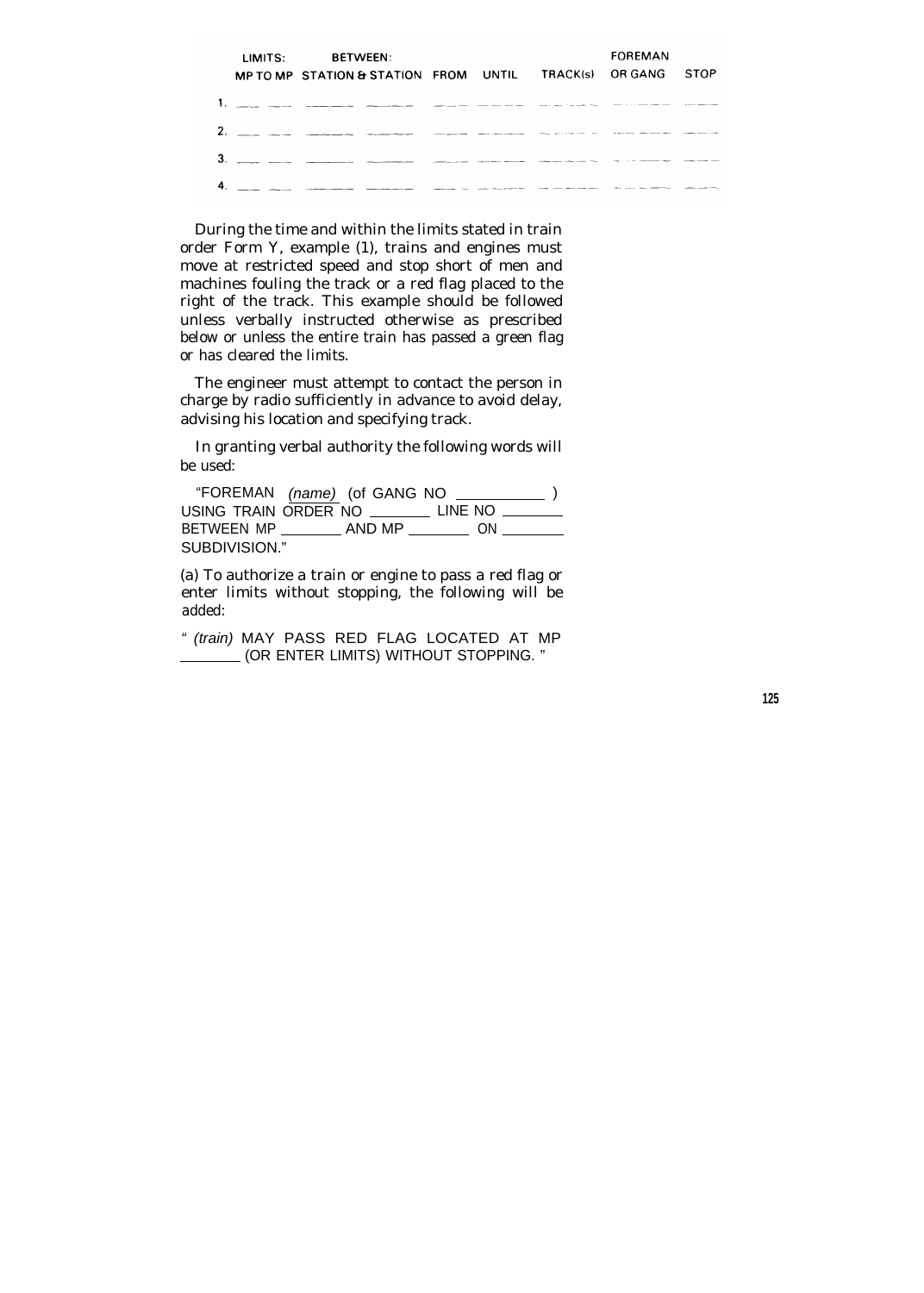A train or engine may pass a red flag or enter limits without stopping, continuing to move at restricted speed stopping short of men or equipment fouling track.

(b) To authorize a train or engine to proceed at a speed greater than restricted speed, the following will be added:

"(train) MAY PROCEED THROUGH THE LIMITS AT MPH" (OR "AT MAXIMUM AUTHORIZED SPEED").

Train may proceed through the limits at the prescribed speed unless otherwise restricted.

(c) TO require a train or engine to move at a speed less than restricted speed, the following will be added:

**"** (train) PROCEED AT RESTRICTED SPEED BUT NOT EXCEEDING \_\_\_\_\_\_\_\_\_ MPH" (ADDING IF<br>NECESSARY "UNTIL REACHING MP ,,) NECESSARY "UNTIL REACHING MP

A train must not exceed the prescribed speed and must be prepared to stop short of men or equipment fouling the track or a red flag to the right of the track. These instructions must be repeated by the engineer and "OK" received from the person giving them before they are acted upon.

When the word STOP is written in the Stop column, train or engine must not enter the limits until verbal authority is received from the person in charge a, prescribed by example (a) above.

Yellow flags must be displayed as prescribed by Rule 10.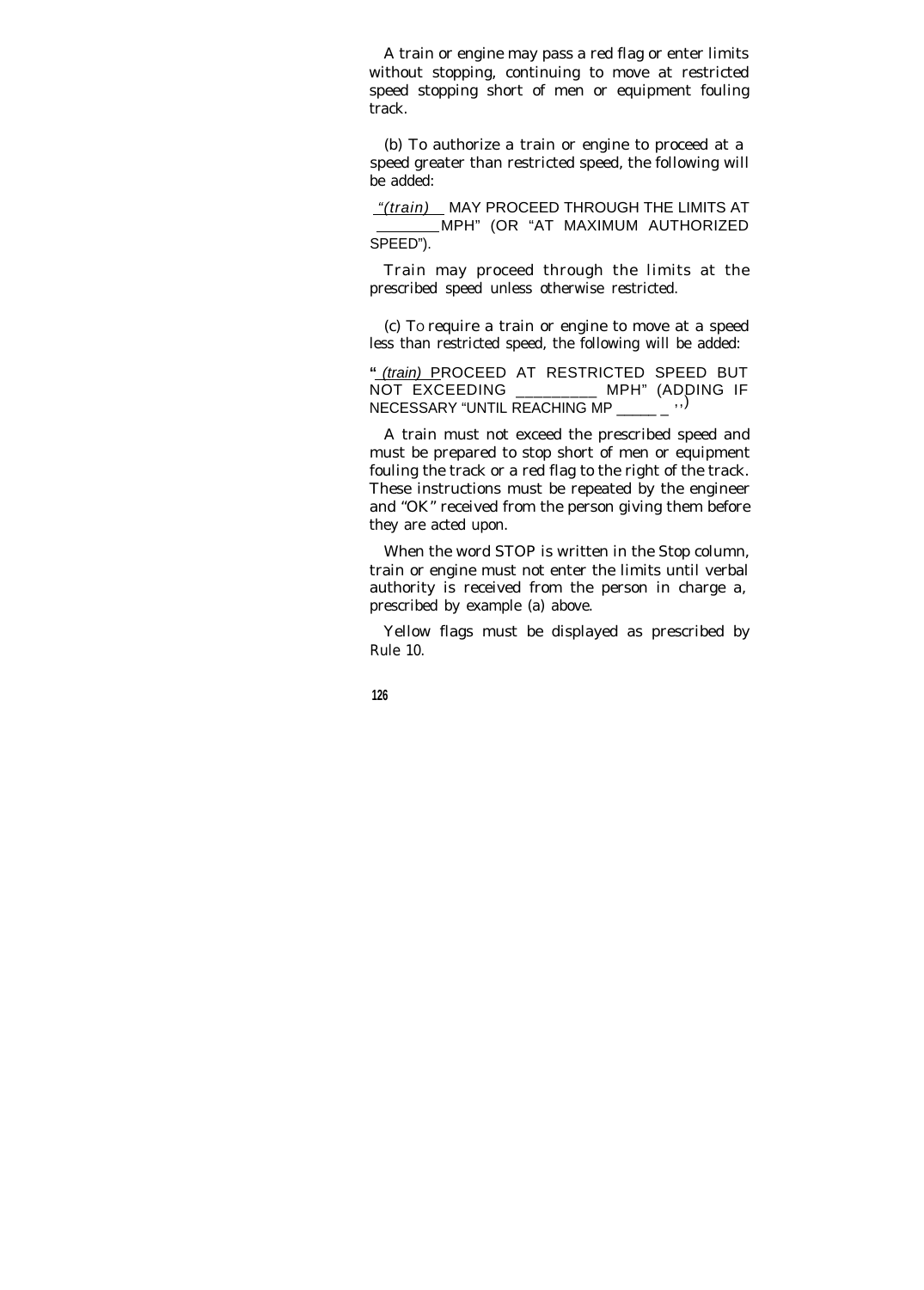(2) RAIL DETECTOR 9171 (or OTHER ON-TRACK MACHINE) IN CHARGE OF (occupation) (name) ON \_\_\_\_\_\_\_ TRACK BETWEEN (station or point) AND (station or point) (CLEARS EXTRA 900 WEST OTHER) TRAINS MUST APPROACH AND PROCEED AT RESTRICTED SPEED WITHIN THE FOLLOWING LIMITS UNTIL (title and name) HAS REPORTED THE LIMITS CLEAR (time) UNTIL (time) BETWEE N (station or point) AND (station or point) AND (time) UNTIL (time) BETWEEN (station or point) AND (station or point)

The machine named may occupy the specified track and move in either direction at restricted speed, within the specified limits, between times given, without flag protection and without the use of temporary signs prescribed by Rule 10. If the machine fails to clear the main track by the time required, it must be protected by the flagman as prescribed by the rules.

A line-up of trains expected to enter the working limits must be issued to the person in charge of the machine and the machine must give way to all trains promptly.

Trains must approach the limits specified at restricted speed. If the employee in charge has not reported the limits clear or the machine named has not been passed, movement through the limits must be made at restricted speed between the times given. Employees must be prepared to find the machine fouling the main track without flag protection and without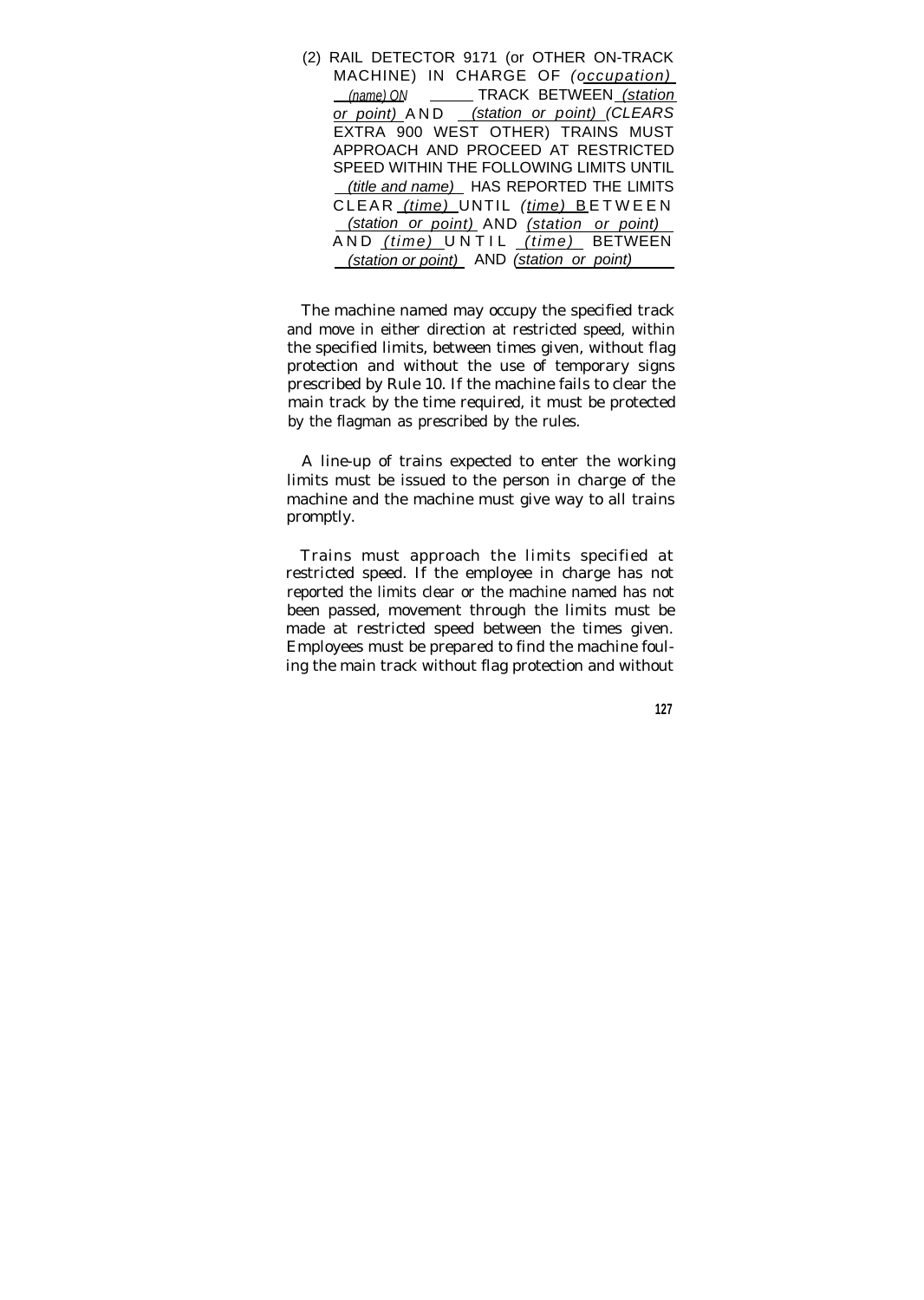the use of temporary signs prescribed by Rule 10. If the machine has been reported clear to a train, or has been passed by a train, the machine must not foul the main track ahead of such train unless flag protection is provided.

In ABS territory, if specified limits include yard limits, trains must move at restricted speed within yard limits regardless of signal indication while within limits of this order unless they have been notified that the machine is clear or the machine has been passed.

**S-227. Absolute Block Register Territory.** On subdivisions or portions thereof, designated by timetable as absolute block register territory, extra trains may be operated without train order authority, subject to the following:

A train register labeled "Absolute Block Register *(name or number)* Subdivision" will apply only to a train operating on the designated subdivision.

Before leaving the initial station of the designated territory, the conductor must register the train in the usual manner in the register, adding "Rule S-227" and the date. Upon returning to the initial station, the conductor must register the train in the usual manner on the same line on the opposite page of the register, adding "Rule S-227" and the date. If there is no conductor, the engineer will register the required information. Until a train registered out of the initial station of a territory designated as absolute block register territory has registered the return of the train to the initial station, no other train may enter the designated territory except as authorized by train order.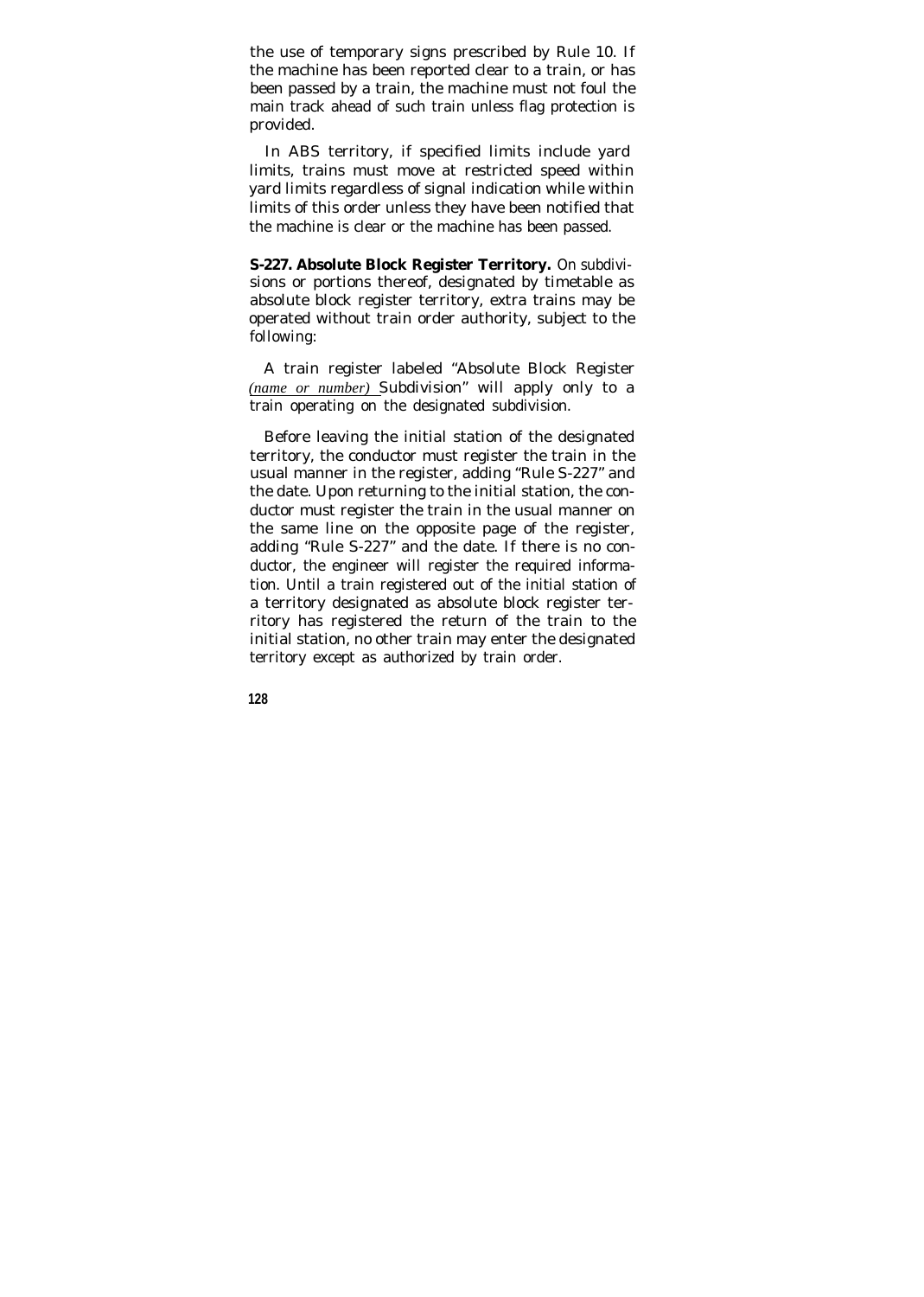Flag protection is not required in either direction and Rule 82(A) will not apply in absolute block register territory.

If it is necessary to authorize a second train into absolute block register territory, the train dispatcher may authorize a second train into the designated territory by issuing a train order to both trains in the following words:

| EXTRA ________ (direction) BETWEEN MP   |  |  |  |
|-----------------------------------------|--|--|--|
| _________ AND MP _______ MUST REMAIN AT |  |  |  |
| LOCATION                                |  |  |  |
| ENG MAY REGISTER AND ENTER ABR          |  |  |  |
| TERRITORY TO REACH EXTRA                |  |  |  |
| (direction)                             |  |  |  |

The second named train may enter designated territory and approach location of the first named train, and must be prepared to stop. Upon the arrival of the second named train at the location of the first named train, the train order is fulfilled and further movement must be made as one train. The conductor of the second named train must register both trains out of the designated territory. Except as affected by Rule S-227, all other operating rules remain in effect.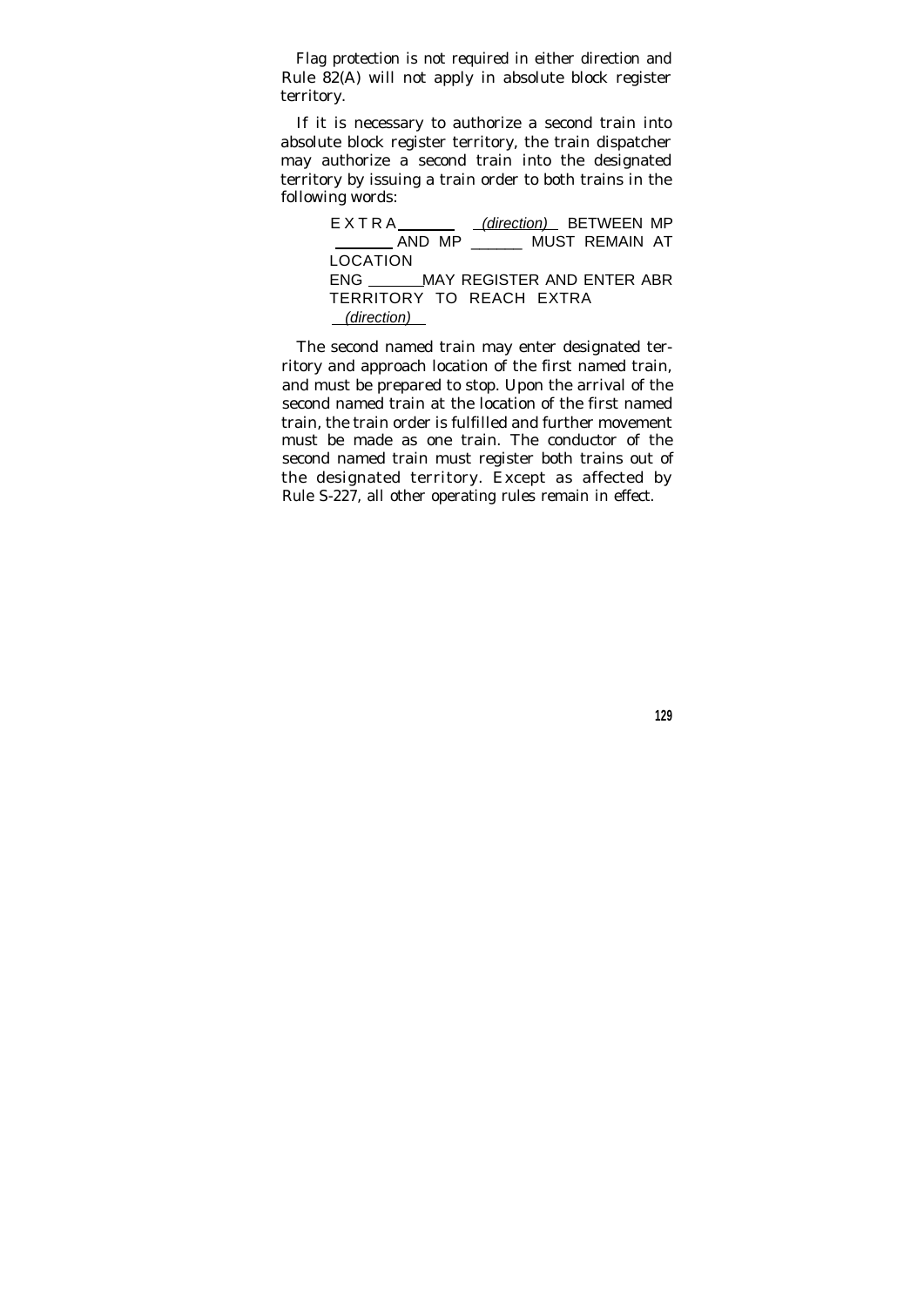#### CHAPTER 4

## **SIGNAL ASPECTS**

Signal aspects are shown by the position of semaphore arms, the color, flashing, and position of lights or any combination thereof. They may be qualified by marker plate, number plate, letter plate, or marker light. The signal aspects illustrated by the figures shown in these rules, show both color light and semaphore aspects. Signals may display either color light aspects alone, or semaphores in addition to color lights.

#### **DISTANT SIGNALS**

#### **Rule 228. Green.**

*Name* — Distant Signal Clear.

*Indication —* Proceed.



If a train or engine is delayed between distant signal clear and block signal, interlocking signal or switch point indicator, it must then proceed and be prepared to stop short of next signal or switch point indicator.

#### **Rule 229. Yellow.**

*Name* —Distant Signal Approach.

|  | <i>Indication</i> — Approach next signal pre- |  |  |  |
|--|-----------------------------------------------|--|--|--|
|  | pared to stop short of next signal or         |  |  |  |
|  | switch point indicator.                       |  |  |  |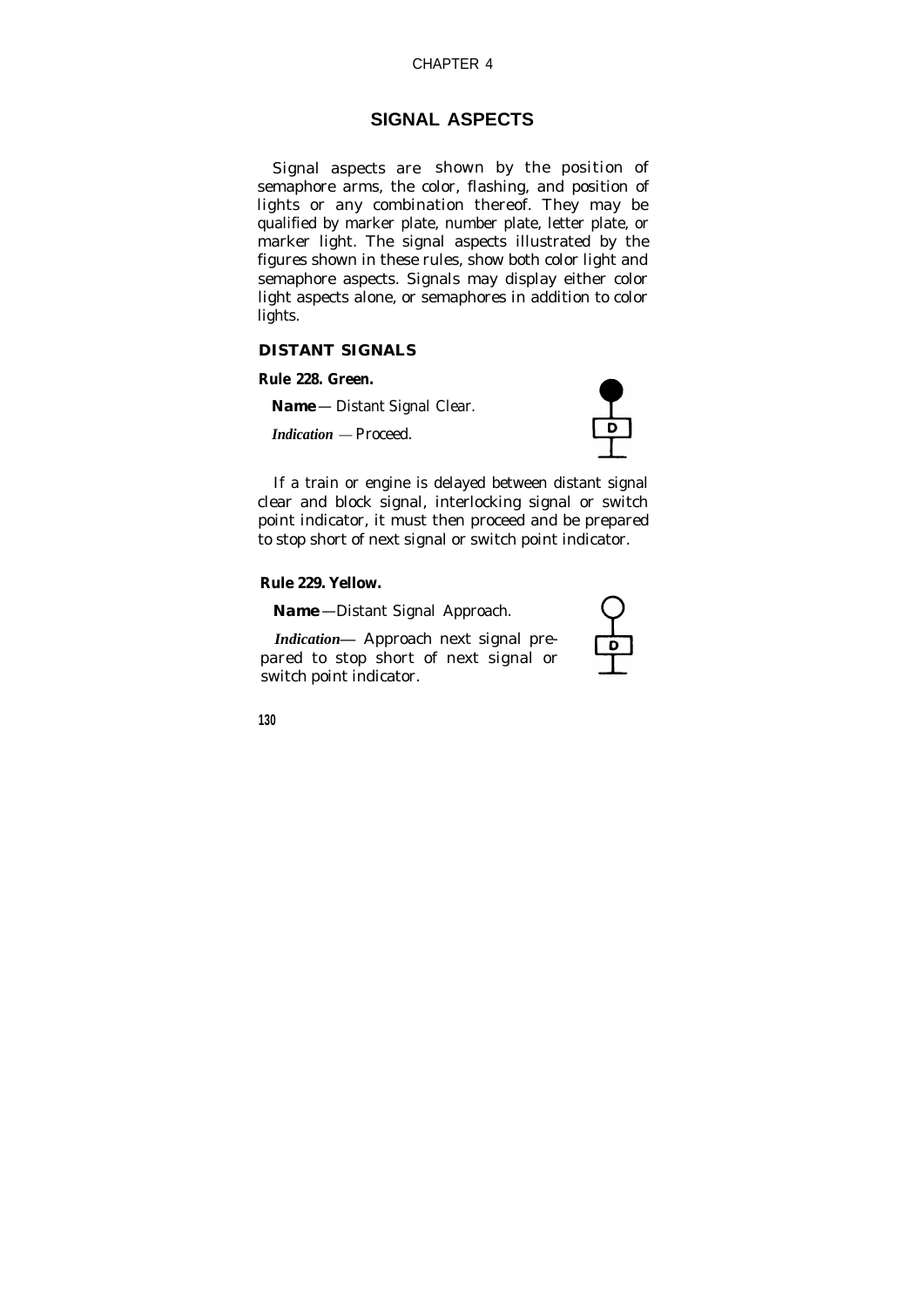The maximum speed in interlocking limits for which "DISTANT SIGNAL APPROACH" is displayed at a distant signal, is 20 mph.

**Rule 230. Clear.** The train may proceed. Aspect of color light is green.

**Rule 236. Approach.** The train proceeds prepared to stop at next signal. Trains must not exceed 40 mph. Aspect of color light is yellow, yellow over red, yellow over double red, or yellow over dark.

**Rule 240. Restricting.** Proceed at restricted speed. Aspect of color light is flashing red or red over flashing red.

**Rule 241. Stop and Proceed.** Stop, then proceed at restricted speed. Aspect of color light is single red, double red, or red over dark. Signal staff must have number plate on staff.

**Rule 242. Stop.** The train must stop. Aspect of color light is single red, double red, triple red, or red over dark.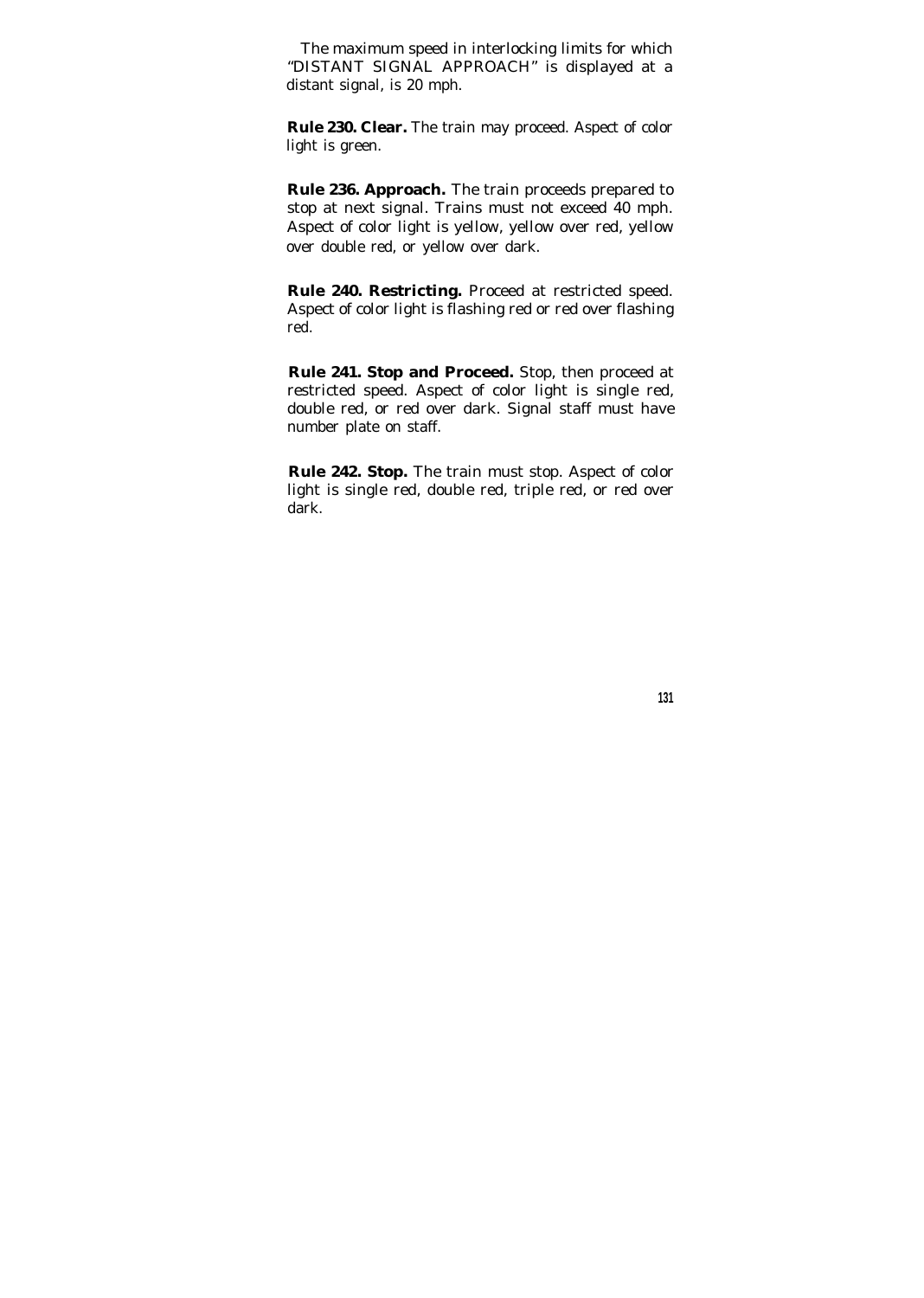#### **CHAPTER 5**

### **BLOCK SIGNALS**

This chapter covers track permits within ABS territory, movement and protection of trains on main track, rules governing the block system, and rules within centralized traffic control limits.

#### **TRACK PERMITS WITHIN ABS TERRITORY**

**Rule S-250. Track Permit.** When authorized by special instructions, between specified points, a train may occupy a main track on the authority of a track permit issued by designated personnel under the direction of the train dispatcher. Trains may move in either direction without flag protection during the effective time and within the limits of the track permit.

A track permit may be issued only when it is known that the limits are clear. Limits may be entered only on proceed indication of controlled signal or upon verbal authority of the person granting the permit, If a train enters limits on a signal other than a proceed indication of block or interlocking signal, signals protecting the limits must display Stop indication for at least 5 minutes before occupying the limits.

Signals are arranged to show that limits are protected by Stop indication of blocks or interlocking signals while the limits are occupied. No other movement is permitted into the limits. Track permit limits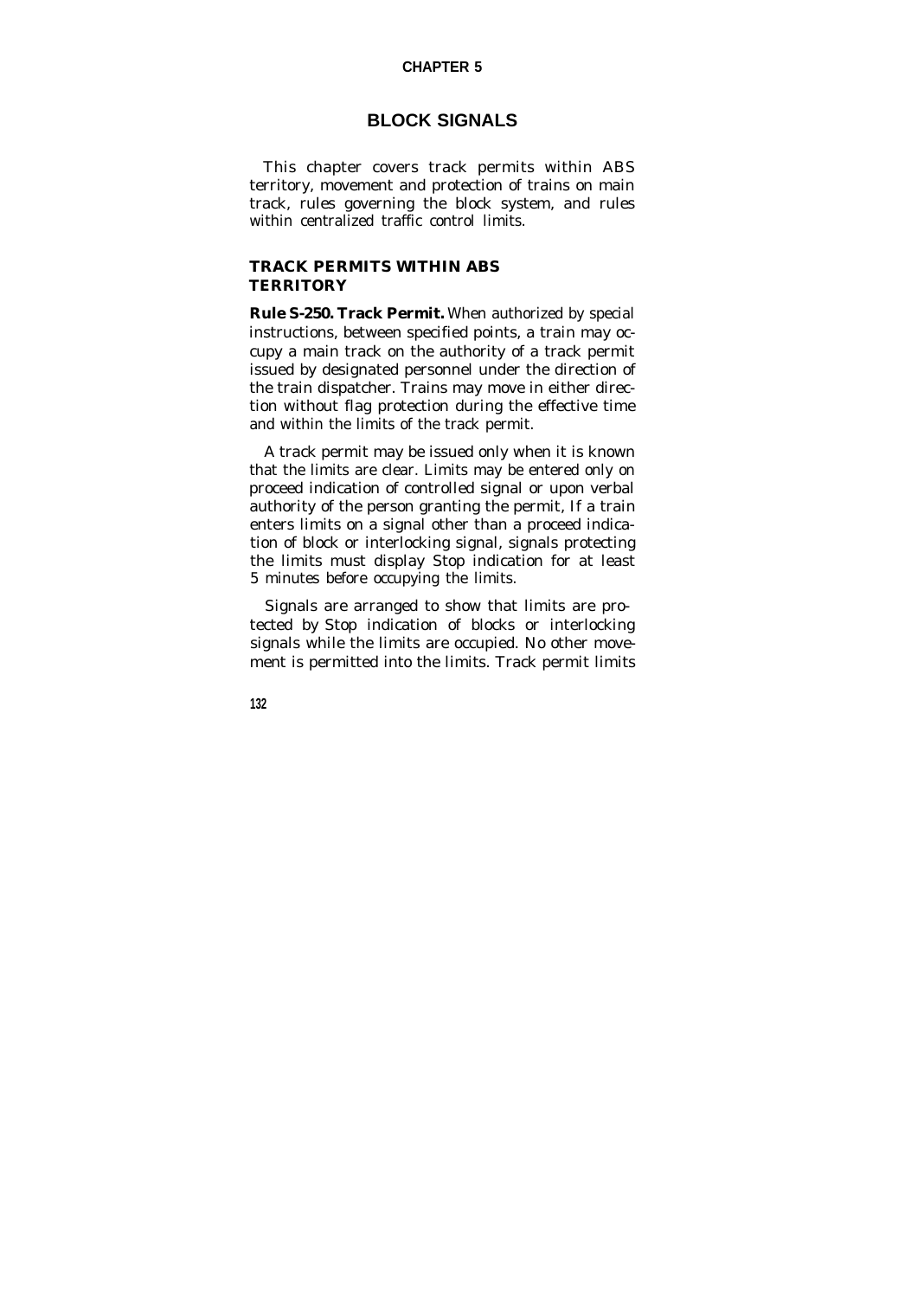must be continuously occupied or main track switch left open. Personnel requesting track permit must repeat it and receive "OK" before it is acted upon.

Personnel granting track permit must record it on the prescribed form. Not more than one track permit may be in effect at any time within the same limits. A train must be clear of the limits before the time expires or flag protection must be provided in each direction.

#### **MOVEMENT OF TRAINS WITH THE CURRENT OF TRAFFIC ON A MAIN TRACK**

**Rule 251. Movements Governed.** Within defined limits on designated tracks specified in the timetable, or by special instructions, trains will run with the current of traffic goverened by block signals without regard to timetable superiority. The train dispatcher will issue verbal and message instructions.

#### **PROTECTION ON MAIN TRACKS WHERE CURRENT OF TRAFFIC HAS BEEN ESTABLISHED**

**Rule 252. Track Permit.** When authorized by special instructions between specific points within territory where the current of traffic has been established, a train, track car, machine, or personnel may occupy a main track or tracks on authority of track permit. The track permit is issued by a designated control operator under the directon of the train dispatcher. The train, track car, machine, or personnel may then move in either direction on such tracks within the limits during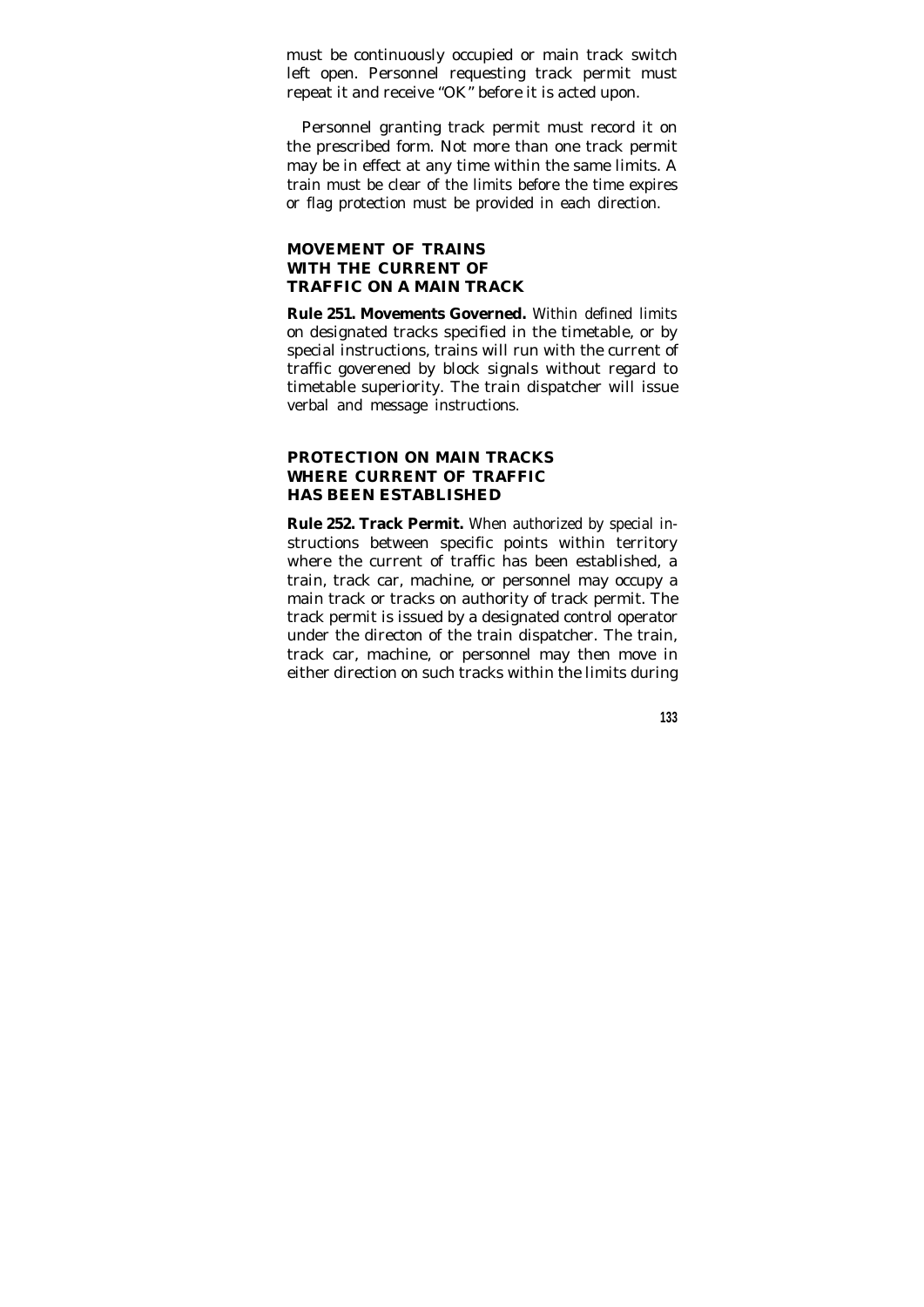the effective time of the track permit without train order authority or flag protection.

A track permit is issued only when the limits are clear or occupied by train, track car, machine, or personnel granted track permit and where the limits can be protected by controlled signals. The designated control operator must ensure that each of the signals used to protect the limits has been set to display Stop indicators; that marking or blocking devices have been applied to prevent displaying signals for movement into the limits; and that any other control operator who controls the signals used to protect the limits has acknowledged understanding of the protection order.

Marking or blocking devices must not be removed, or movement into the limits permitted, until limits have been cleared or released to the control operator. The person requesting a track permit must repeat it and receive "OK" before it is acted upon. The control operators will record the track permits on the prescribed form.

Track permit limits must be cleared and reported clear to the control operator before time expires. If the track permit is to be released before the time expires, all equipment must be clear of limits and that fact reported to the designated control operator. If no other track permit has been granted within the same limits, the train may release the permit and move with the current of traffic. The train is governed by signal indications upon authority of the designated control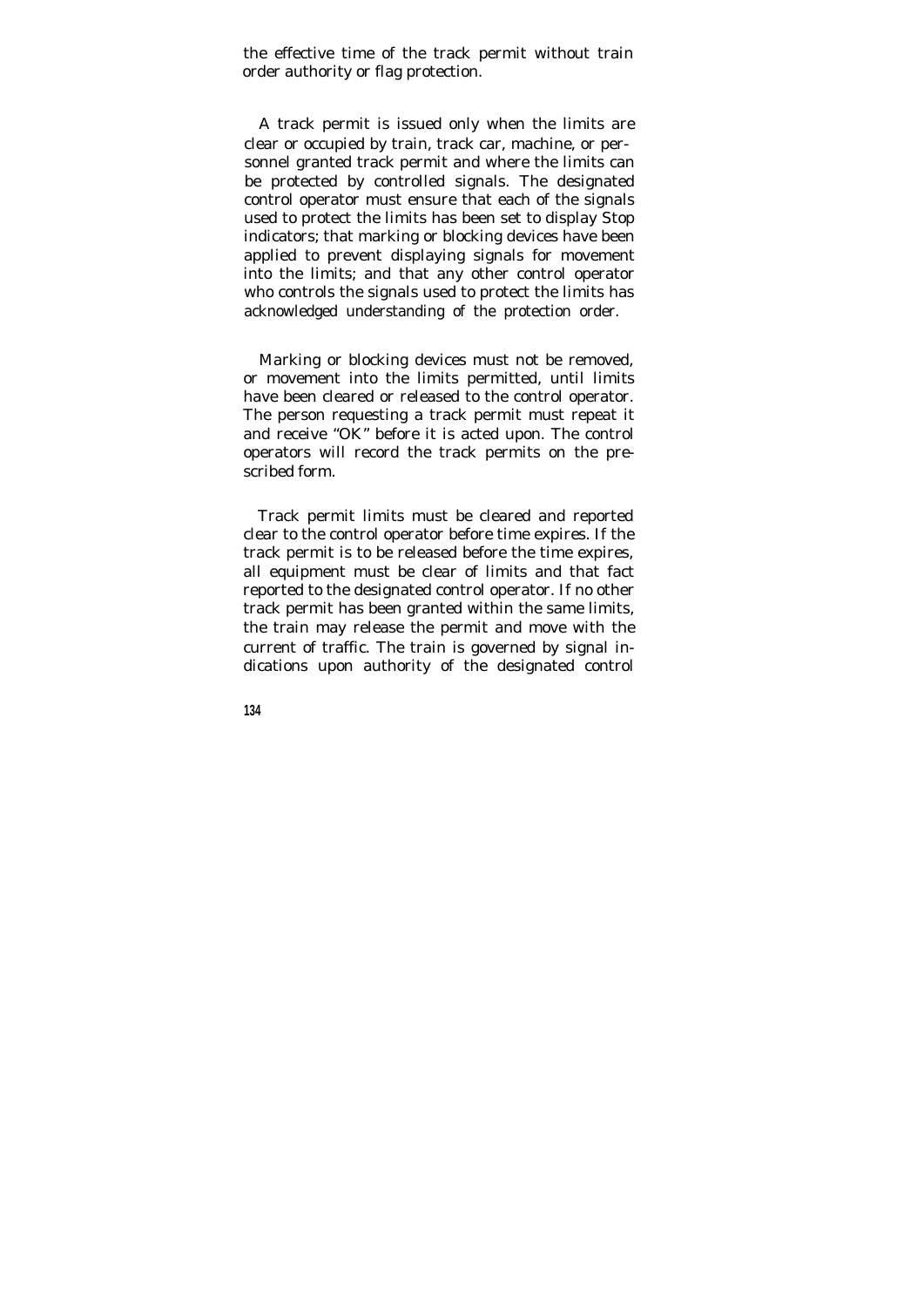operator in the following manner: "Track permit granted *(train)* o n *(track(s))* between *(point)* and *(point)* released for movement with the current of traffic on *(track)* at *(time)."*

If track permit limits are not clear by the time per mit expires, no movement may be made against the current of traffic without a train order authority or flag protection. Train movement with the current of traffic must be made at restricted speed unless it is known that there is no other track permit in effect in the same limits. If more than one track permit is in effect at any time within the same limits or overlapping limits, all trains or personnel involved must be notified and movements must then be made at restricted speed.

#### **ABSOLUTE PERMISSIVE BLOCK**

**Rule 255. Governed by Block Signals.** Within defined limits designated in the timetable or by special instructions as absolute permissive block (APB), train movements will be governed by block signals whose indications will supersede the superiority of trains for both opposing and following movements on the same track.

#### **BLOCK SYSTEM RULES**

**Rule 300. Location of Signals.** Block and interlocking signals, when viewed in the direction of movement, are indicated generally to the right of the track, but may be indicated to the left or above such track. Two signals may be bracketed and located on a supporting mast for displaying indications for two tracks. When viewed in the direction of movement, the signal to the right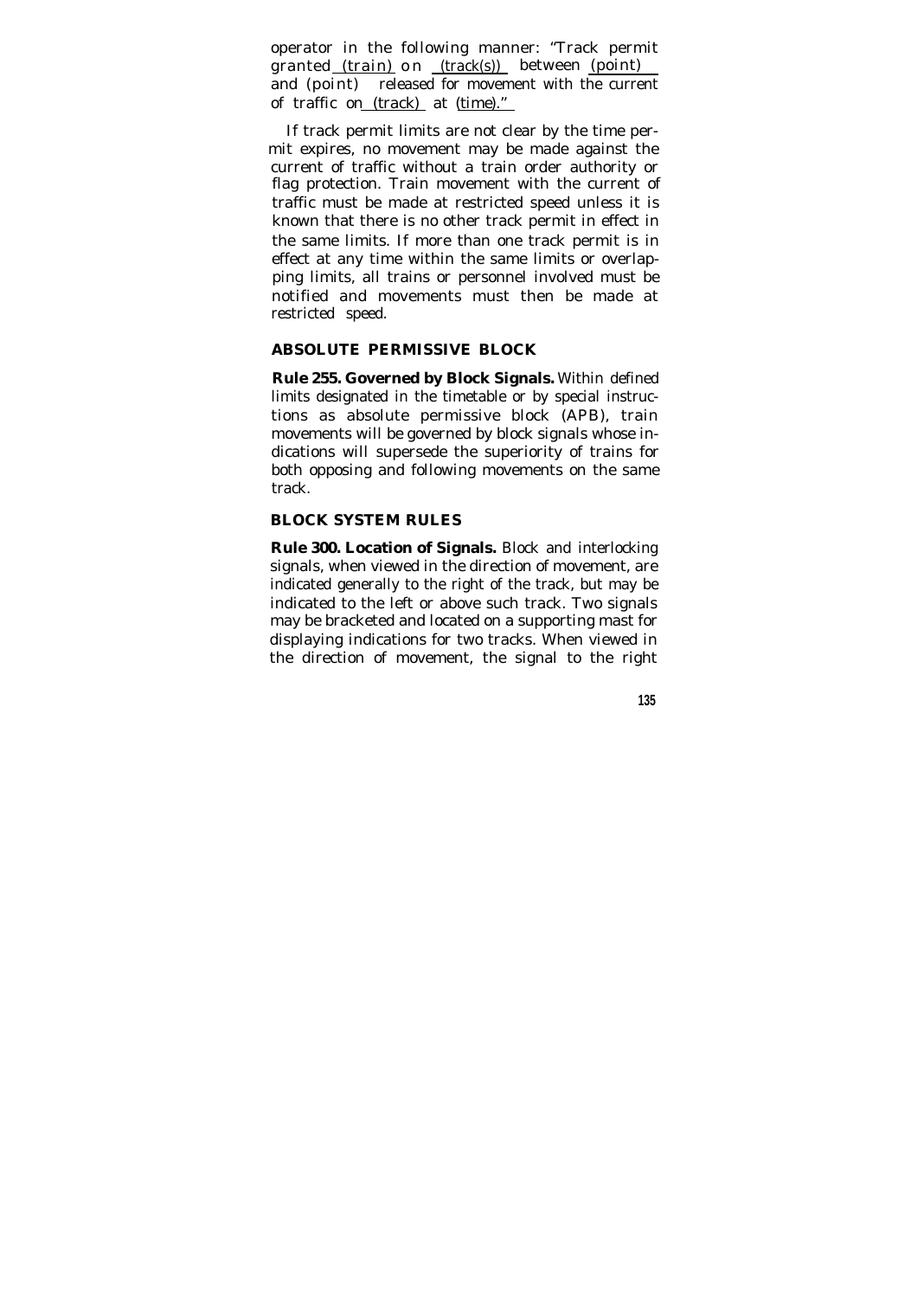governs the track to the right, and the signal to the left governs the track to the left.

**Rule 301. What Signals Govern.** Block signals, cab signals or both, govern the use of blocks, but unless otherwise specified do not supersede the superiority trains.

Interlocking signals govern the use of the routes of an interlocking, and as to movements within interlocking limits, their indications supersede the superiority of trains. Where a track is signaled beyond the interlocking limits in the direction of movement, the interlocking signal is also a block signal. The indications of block and interlocking signals do not dispense with the use or observance of other signals and rules whenever or wherever they may be required.

**Rule 302. Improperly Displayed Signals or Absence of** Lights. Except as shown in block signal, cab signal, and interlocking signal indications, the absence of a light, or the presence of a white light displayed where a colored or lunar light should be, on a block or interlocking signal must be regarded as the most restrictive indication that can be given by that signal. Except when the position of the semaphore arm is plainly seen, such indication will govern.

**Rule 303. Where Stop Must Be Made.** Trains must stop before any part of the engine or equipment being handled passes a signal that requires trains to stop. Within CTC territory or interlocking if a train over runs a Stop indication, warning must be given to other trains at once by radio, and flag protection must be provided immediately against possible conflicting movements. If a train overruns a signal that requires it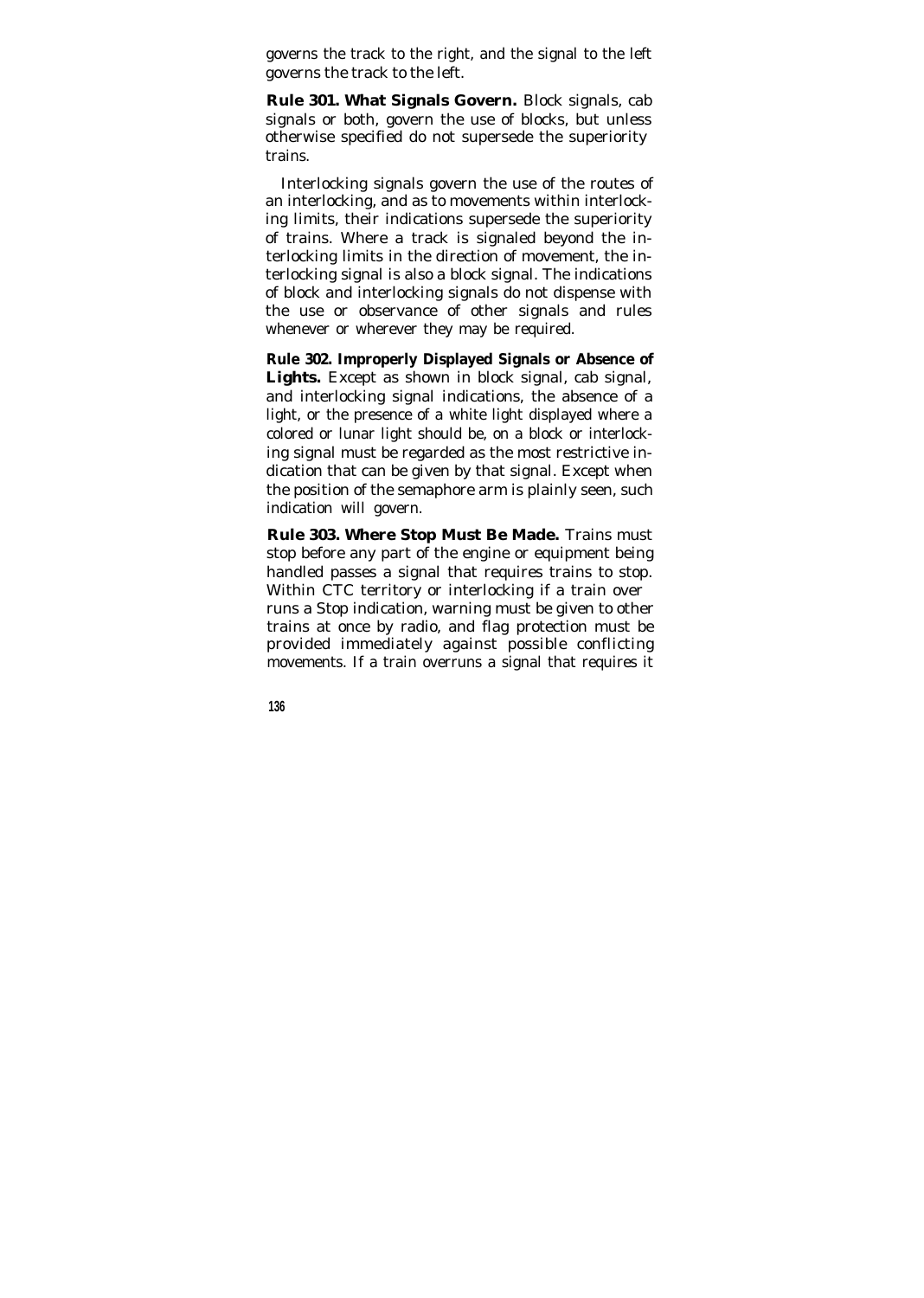to stop, the train must stop and the fact must be reported to the train dispatcher.

Overlaps may be indicated by overlap signs. A train holding the main track at a meeting point must not pass the overlap sign location, nor open the switch within the overlap, until the opposing train has entered the block. A preceding train must clear the overlap as soon as practicable to avoid delay to a following train.

**Rule 303(A). Changing Established Route.** After a controlled signal has been cleared for an approaching movement, it must not be changed before a closely approaching train has passed it or has been stopped, except to avoid an accident. A conflicting route must not be established, nor should a conflicting movement be authorized, until communication has been established with the crew of an approaching train, and it is known that such train has stopped clear of the conflicting route. No attempt shall be made to establish a conflicting route into an occupied block or interlocking limits, nor will a conflicting movement be authorized, unless it is known to be safe to do so. The device controlling a switch, derail, movable point frog, or lock must not be operated when any portion of a train is on or closely approaching such equipment.

**Rule 303(B). Protection if Damaged.** If a signal or signal appliance fails to function as intended, or if damage occurs to the track or signal appliances, signals governing movements on routes affected must display Stop indication. No movements on such routes may be permitted until track and signal appliances have been examined and it is determined that movement can be made safely.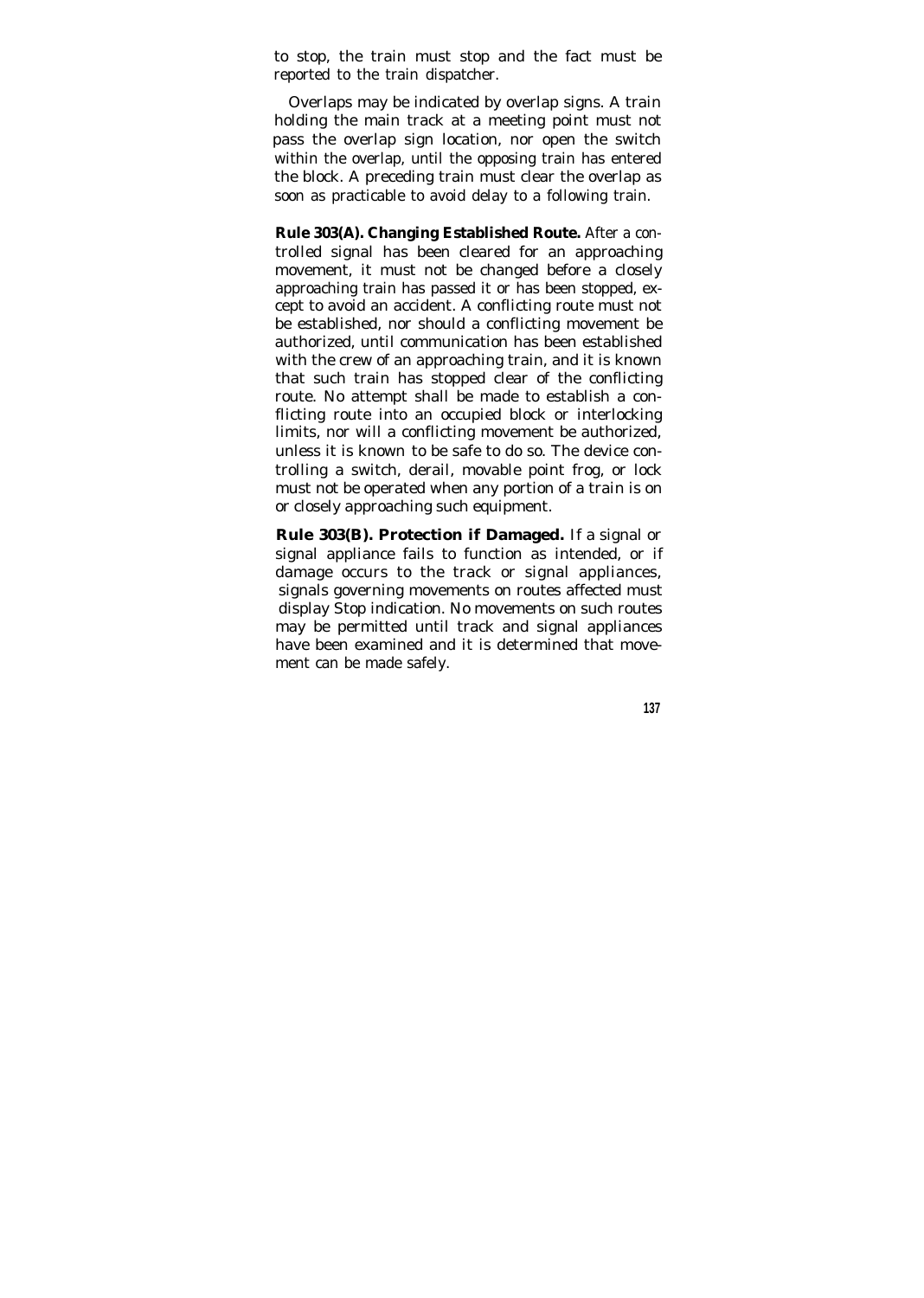**Rule 303(C). Protection While Repairing.** Within CTC or interlocking limits, when a track, switch, movable point frog, derail, or signal is undergoing repairs, is disconnected, or the track is obstructed or removed from service, Stop indicators must be displayed for all routes affected. Controls involved must be blocked or marked in a manner to prevent their operation. Switches, movable point frogs, and derails must be spiked or otherwise secured in the required position if any movement is permitted over them before repairs are completed.

**Rule 303(D). Authority to Proceed.** Within CTC limits or at interlocking, except when granting track and time limits, control operators must not give hand signals or verbal permission authorizing movement beyond a Stop signal when a proceed indication can be displayed for the movement.

At interlocking, when a control operator gives hand signals, they must be given with a yellow flag or yellow light from a location and in such a manner that there can be no misunderstanding on the part of the crew members as to the signals or the train for which they are intended.

**Ruled 303(E). Reporting Delays.** When a proceed indication has been displayed on a controlled signal, if movement cannot be made promptly, the control operator must be notified immediately.

**Rule 303(F). Block Occupancy Indicator.** Where block occupancy indicators are located individuals must observe the indication displayed before fouling circuit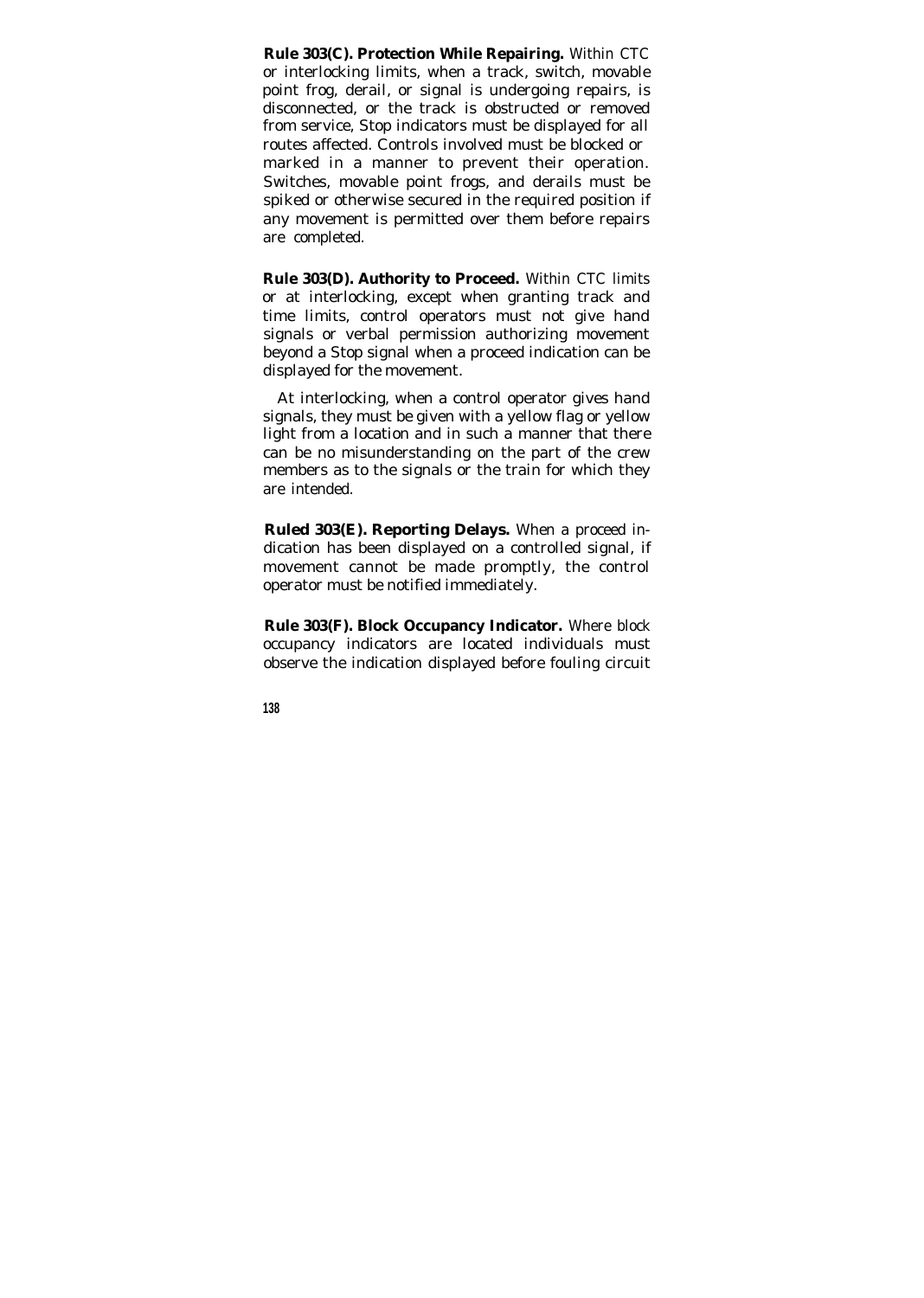or changing derail or main track switch. When an occupied indication is displayed, the main track must not be fouled, unless the movement is properly protected. An indication displayed by a block occupancy indicator is not authority for a train or engine movement and does not relieve individual from protecting movements as required by the rules.

**Rule 304. Change of Indication.** If a signal indication permitting a train to proceed changes to a stop indication before the train reaches the signal, the train must stop immediately. Such an occurrence must be reported to the train dispatcher.

**Rule 305. Delayed Within a Block.** If a train passes a distant signal displaying Clear or enters a block on a proceed indication, other than one requiring movement at restricted speed, and stops or reduces speed below 10 mph, it must proceed at restricted speed until the next signal indicates proceed and the track is clear to that signal.

One exception to this rule is that within CTC limits, a train may proceed at a speed not exceeding 40 mph and must be prepared to stop at the next signal until it can be seen that the next signal indicates proceed and the track is clear to that signal.

**Rule 306. Clear Track Circuits.** A train, engine or car left standing on sidings or other tracks must be clear of insulated joints at clearance points.

**Rule 307. Most Restrictive Indication.** If a signal fails to display its most restrictive indication when a block is occupied or when a switch protected by that signal is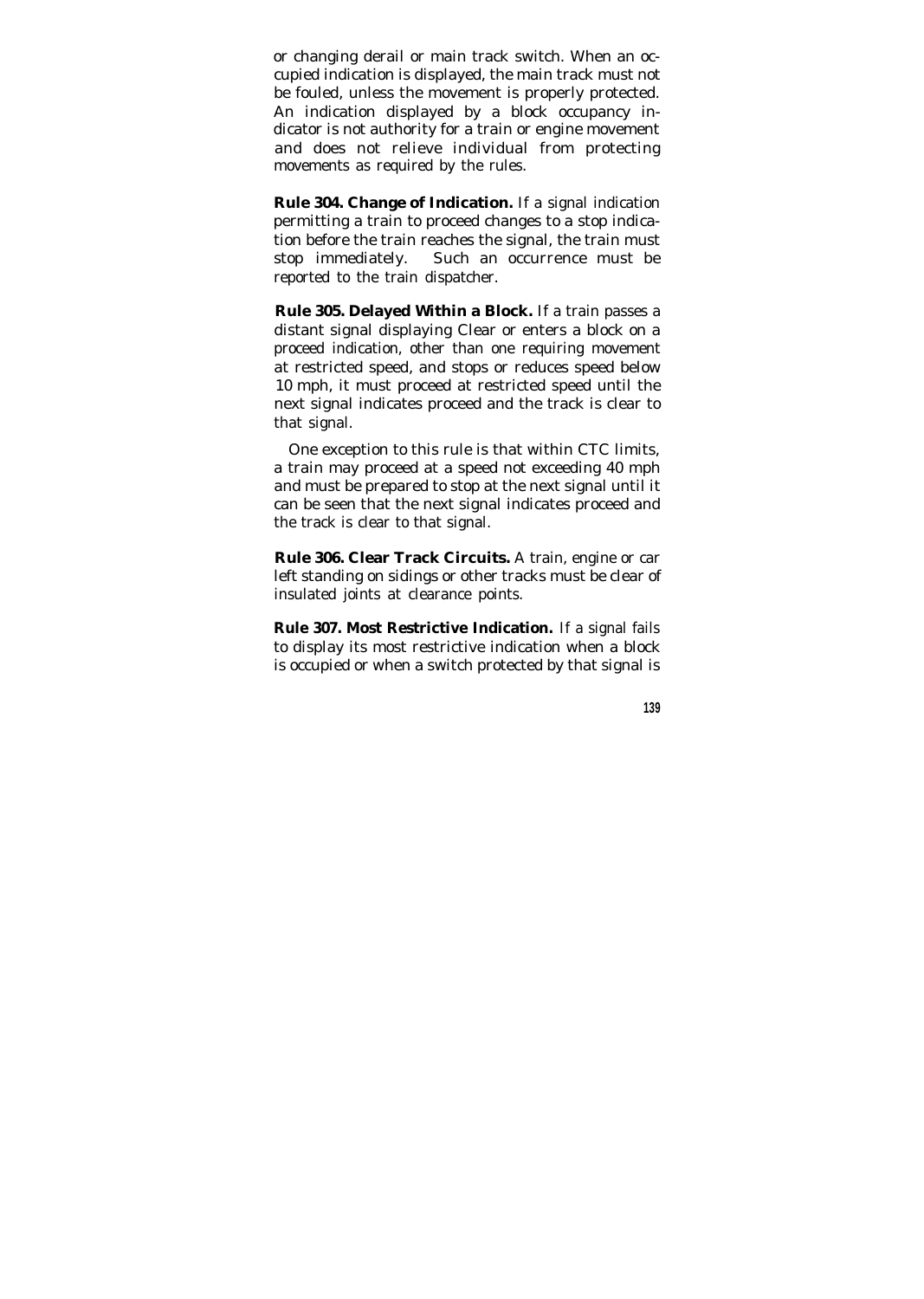changed from its normal position, the signal must be regarded as displaying its most restrictive indication. A flagman must be left to stop trains governed by such signal before passing it and inform the crew of the condition. Such protection must be provided until relieved by signal department personnel or by instructions from the train dispatcher. In all cases, the train dispatcher must be notified by the quickest means of communication.

**Rule 308. Call Lights.** When a call light is illuminated, any personnel observing it, except those on moving trains, must communicate at once with the control operator.

**Rule 309. Standing on Sanded Rail.** An engine without cars, an engine with less than three cars, or cuts of four cars or less, must not be allowed to stand on sanded rail.

**Rule 310. Lining Controlled Signals.** Controlled signals must be displayed at their most restrictive indication. Signals must be cleared sufficiently in advance of a movement to avoid giving an unnecessary restrictive indication. Remote control switches which have been reversed must be restored to normal position as soon as practicable after a movement has been completed.

**Rule 312. Stop Indication.** The following procedures apply when a train is stopped at a signal displaying a Stop indication and no conflicting movement evident:

(1) In CTC territory, unless a train has been granted track and time limits on track goverened by that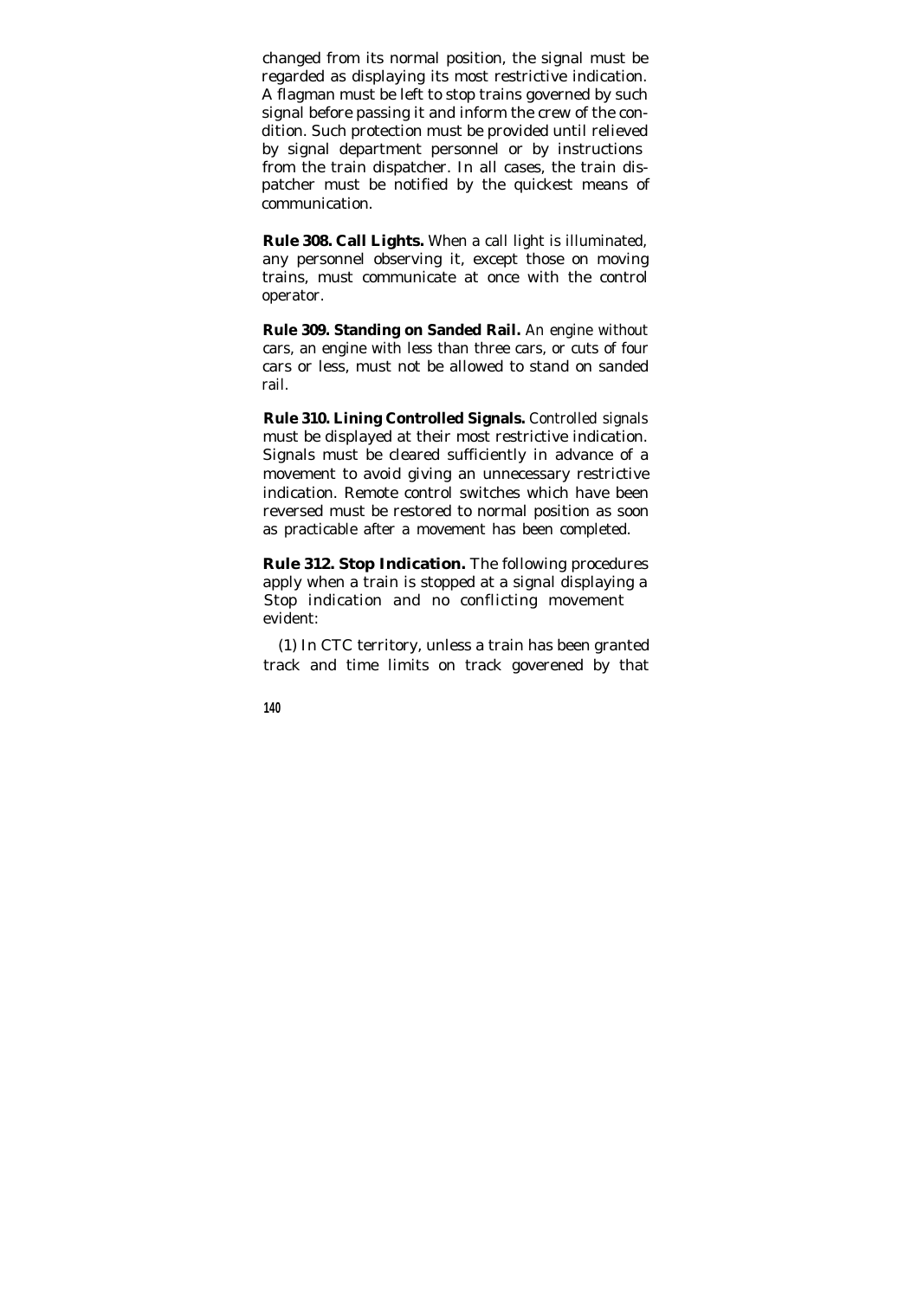signal, a crew member must immediately communicate with the control operator. Upon instructions (train) at *(location)* has permission to pass signal displaying Stop indication, " specifying route where applicable, the train may proceed at restricted speed. Before granting authority to proceed, the control operator must ensure there is no conflicting movement occupying, or authorized to enter, the track between that signal and the next absolute signal governing movement, or to the end of CTC where applicable. However, the following exceptions do apply:

• When there is a conflicting movement, if such movement has been stopped and the crew has been advised of the move to be made, authority may be granted to proceed. If the movement which has been stopped is later permitted to proceed, movement must be made at restricted speed until reaching the next governing signal.

• Where so equipped, the emergency push button located in the signal cabin at dual control switch locations will be used for the desired direction upon receipt of instructions from control operator. If a proceed indication is received, the train may proceed according to signal indication.

• If unable to communicate with control operator, the emergency push button may be used and if the signal changes to proceed indication, the train may proceed at restricted speed, regardless of more favorable signal indication. The train must keep a close lookout for men or track maintenance equipment on or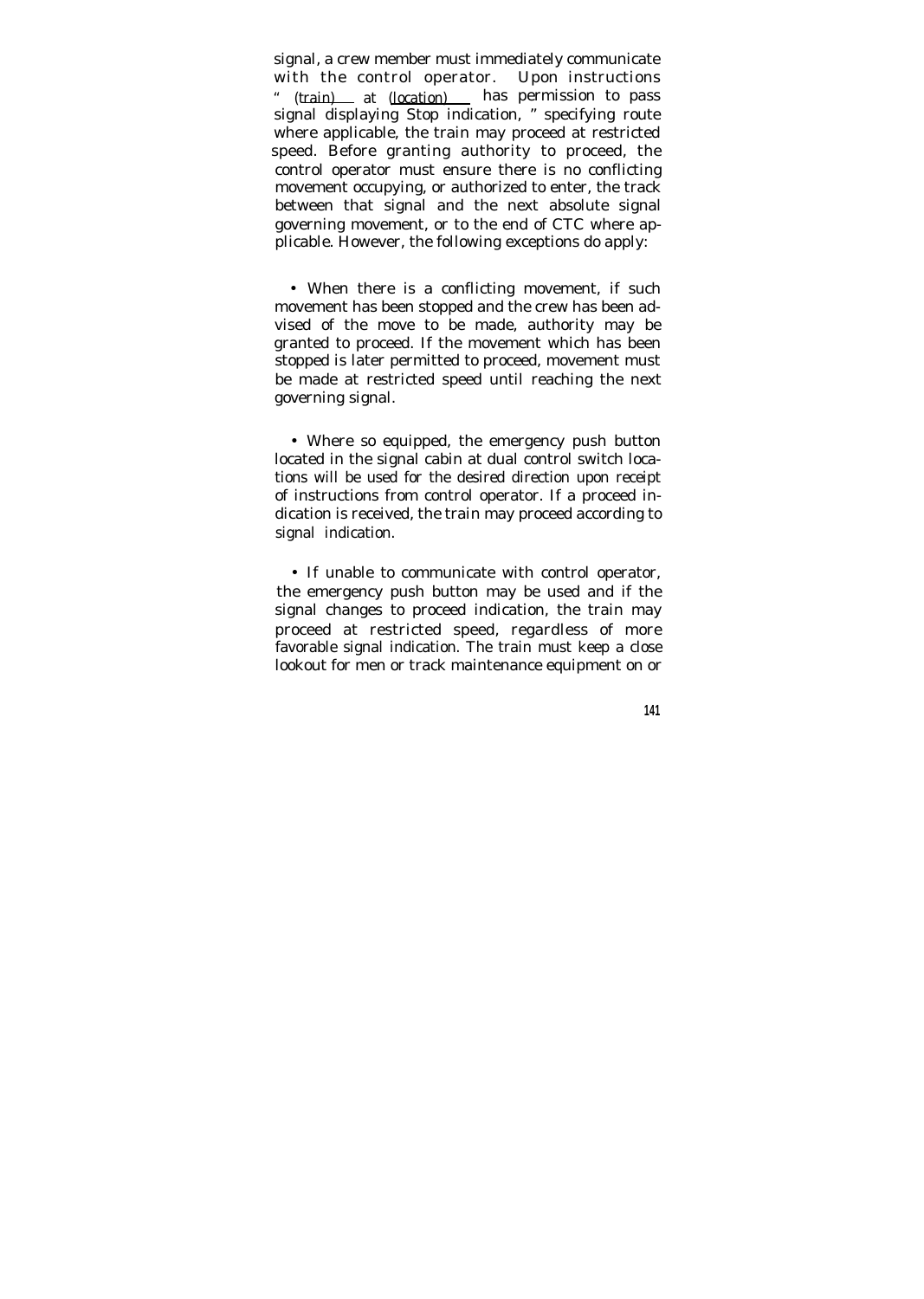afoul of the track without flag protection until instructions are received from the control operator to proceed in accordance with signal indications.

(2) At manual interlocking, if no conflicting movement is evident, the crew member must immediately communicate with the control operator. Upon receipt of a proceed signal given with yellow flag or yellow light or verbal authority from control operator in words '' *(train)* a t *(location)* has permission to pass signal displaying Stop indication, " the train may proceed at restricted speed. Before granting authority to proceed, the crew member must know that there are no conflicting movements, that the route is properly lined, and that if movement is to be made into CTC territory, permission must first be obtained from CTC control operator.

Where authorized by special instructions, if unable to communicate with control operator, a train may proceed after occupying the track within interlocking limits, but clear of any conflicting route; after waiting the time specified in special instructions; and after a crew member has preceded movement and determined that route is properly lined.

When no control operator is on duty and interlocking cannot be operated by a crew member, the train may proceed after a flagman has preceded the train, examined the track for defects, determined that the route is properly lined and that protection is given on conflicting routes. If signals or derails are not in position to provide protection on conflicting routes, flag protection must be provided on such routes.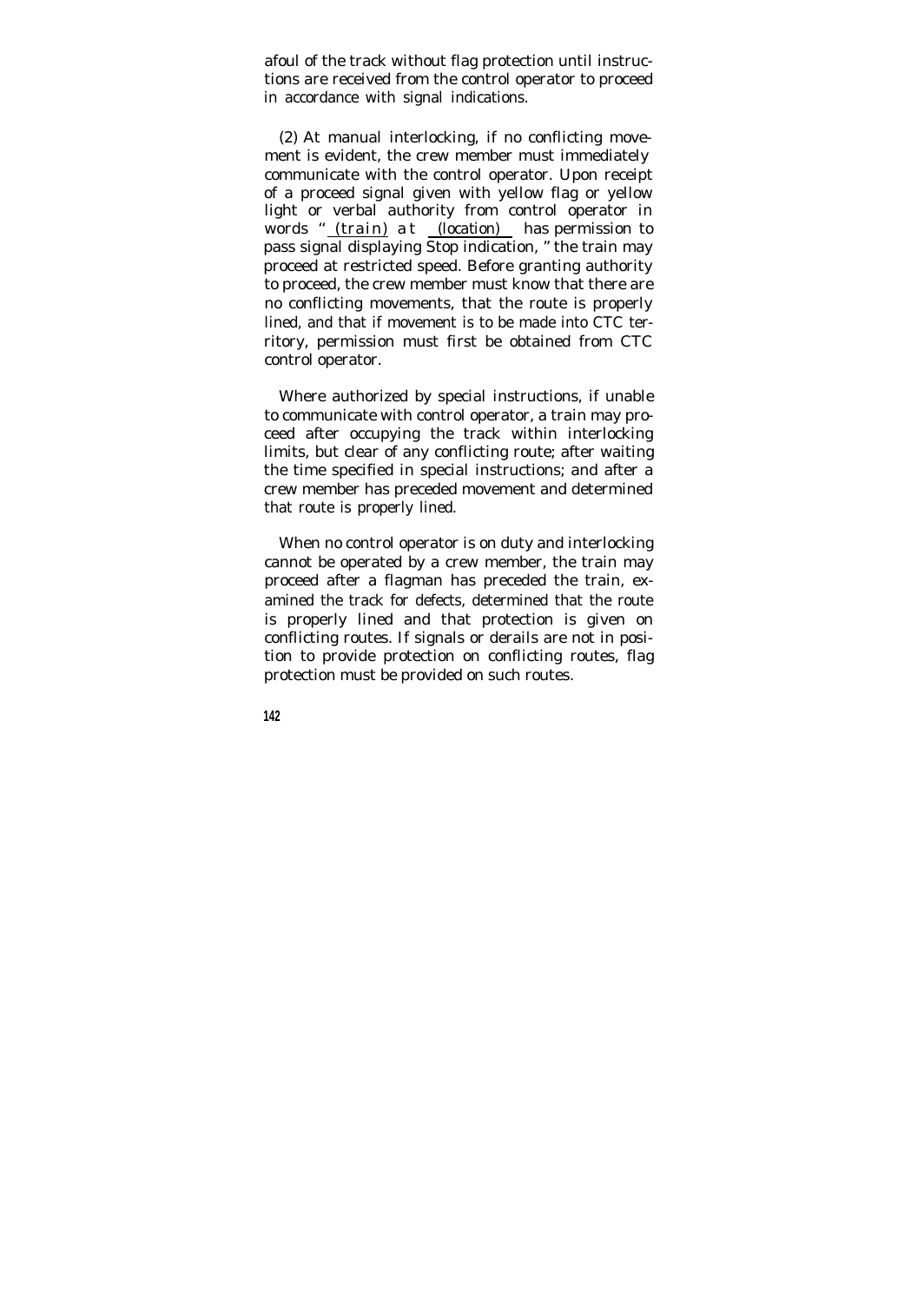In addition, if the signal governs movement over a drawbridge, a crew member must make sure that the bridge is in proper position for the passage of trains. Movement out of interlocking limits into territory where track permits are authorized must not be made except as prescribed by Item (5) of this rule.

(3) At automatic interlocking movement will be governed by the instructions in release box. If there is a conflicting movement, the train must not proceed until such movement has passed or has stopped and an understanding has been reached between the crews.

(4) Within ABS limits, except where superiority of trains is superseded by signal indication or track permits are authorized, a train that is otherwise authorized to proceed, may proceed at restricted speed after stopping. However, if the signal governs movement from siding or other track to main track, if the block is occupied by a standing train, if the engine or cars and the switch to be used are within same block, or if Rule 94 is in effect, the main track switch must be opened. After waiting five minutes, the train may pass signal to enter the main track. Personnel attending the switch must remain at the switch during the 5-minute period.

(5) Where track permits are authorized or within APB limits, a crew member must immediately contact the train dispatcher. Upon instructions '' *(train)* at *(location)* has permission to pass signal displaying Stop indication, " the train may proceed at restricted speed. Such instructions may be issued only when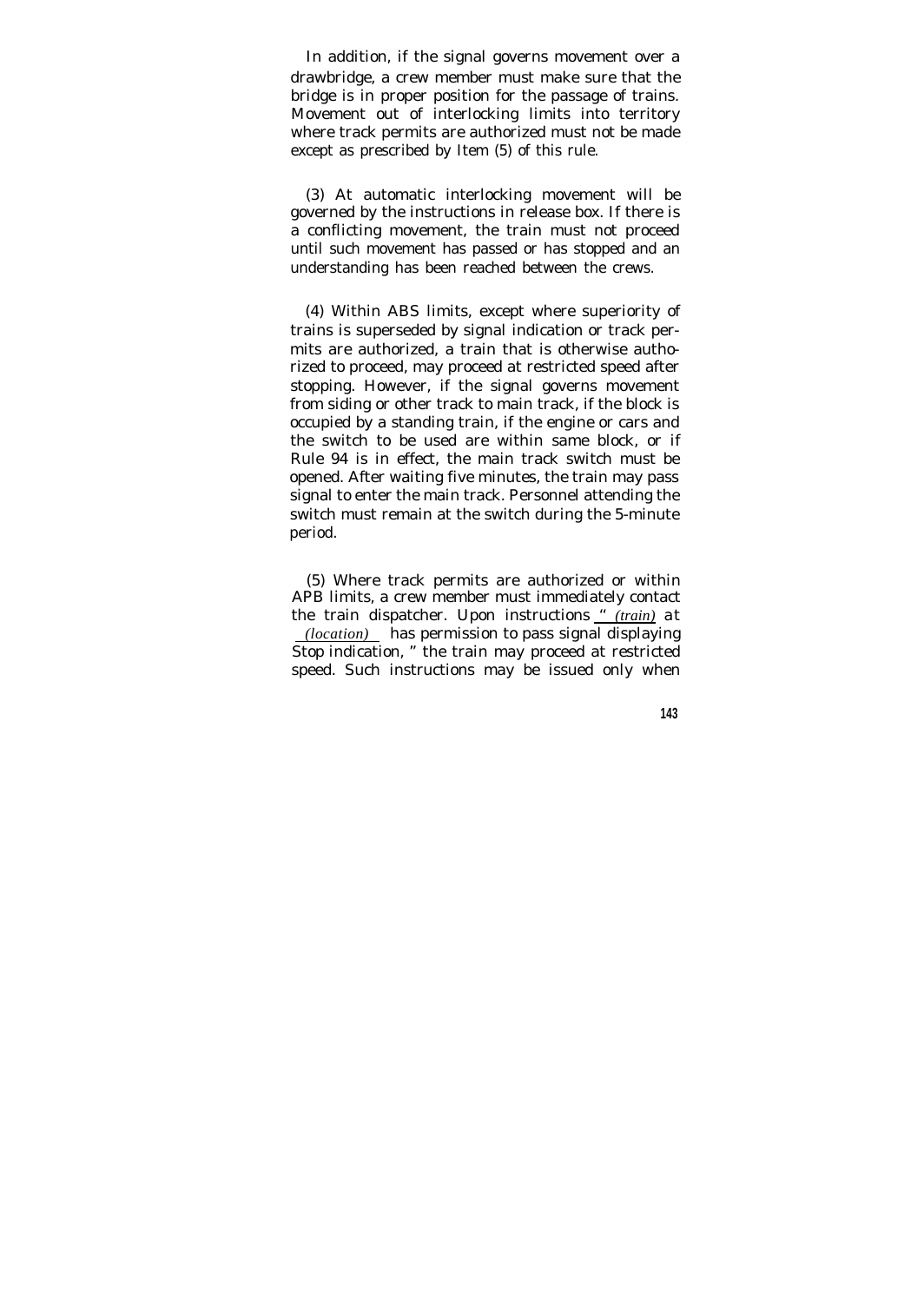there is no track permit in effect and there is no conflicting movement. If unable to secure authority from the train dispatcher, the train must not proceed until such authority is received or the signal displays a proceed indication.

**Rule 313. Stop and Proceed Indication.** At a signal displaying a Stop and Proceed indication the train will stop, then proceed at restricted speed; or the train may pass the signal at restricted speed without stopping for the following reasons:

• To leave main track when it is seen that the switch is lined for movement and the track is clear from signal to clearance point.

• To continue on main track when meeting or passing a train and it is known that the main track is clear to point at opposite end of siding where main track is fouled by train on siding.

• To permit an engine, with or without cars, to couple to its train or a standing cut of cars when intervening track is seen to be clear.

• To enter a switch which is not more than 1,000 feet beyond signal and the movement has received authorization from the employee in charge of the switch.

• In CTC territory, when a train is proceeding from the Stop indication on the authority of the control operator as prescribed by Rule 312. (This will apply to each succeeding signal displaying Stop and Proceed indication.)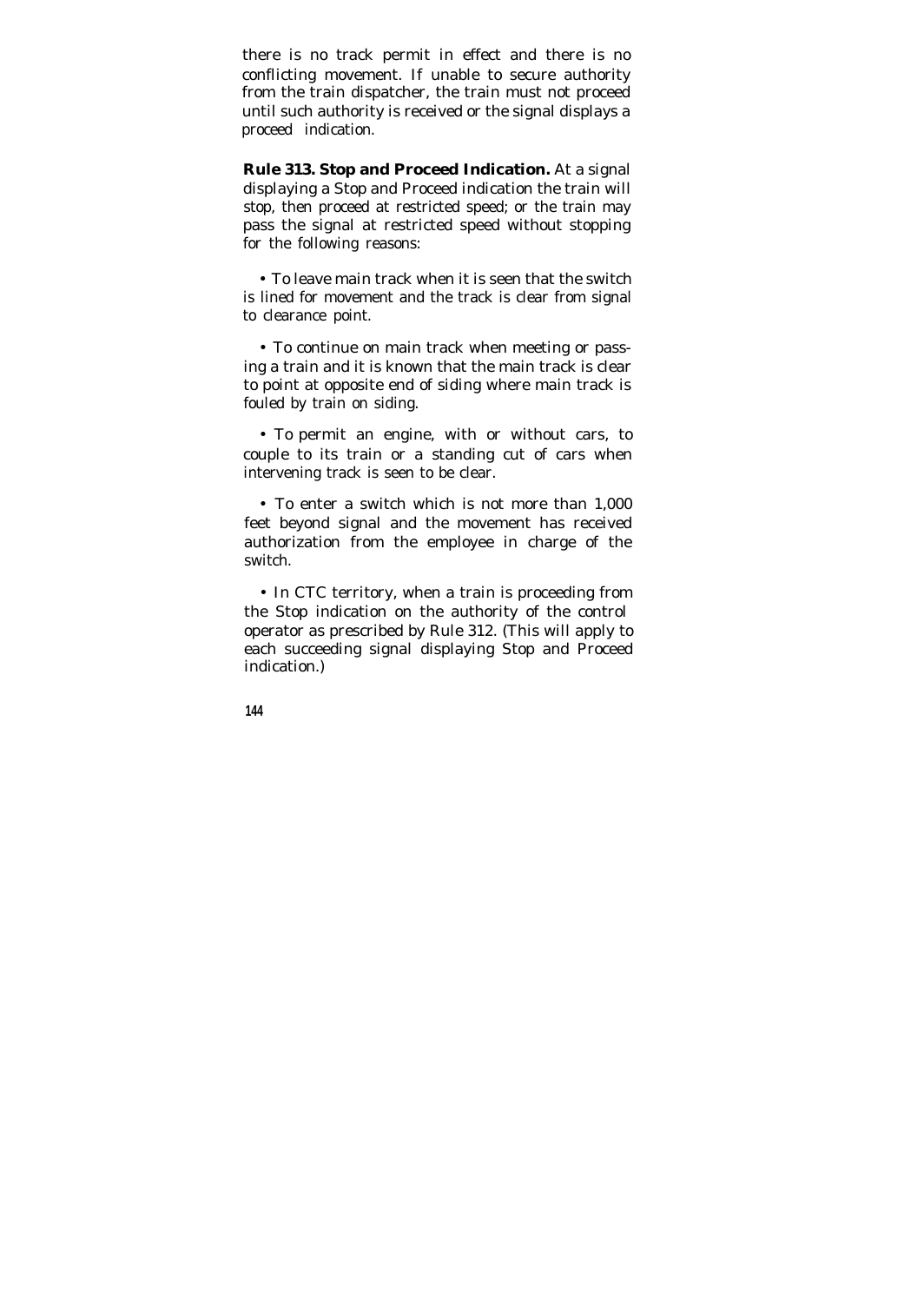• When a train is moving within track and time limits.

**Rule 314. Movement from Signal Requiring Restricted Speed.** When a train passes a signal requiring movement at restricted speed, movement must be made at restricted speed to the next governing signal or to the end of block system.

**Rule 315. Hand Operation of Dual Control Switches.** When authority has been obtained, or track and time limits have been secured from the control operator in CTC territory, or when permission has been obtained from the control operator in other territory to operate a dual control switch by hand, the switch may be operated as follows:

• Unlock switch lock.

• Place the selector lever in HAND position or remove the hand crank from holder.

• Operate the hand throw lever until the switch points are seen to move with movement of lever.

• Line the switch for the route to be used, or insert crank on shaft and turn until the switch is in desired position and turned as far as possible. Remove crank from shaft but do not return to crank holder.

• To return the switch to power, restore selector lever to POWER or MOTOR position and lock, or return crank to holder and secure it with the switch lock. After the switch has been restored to power, the control operator must be notified.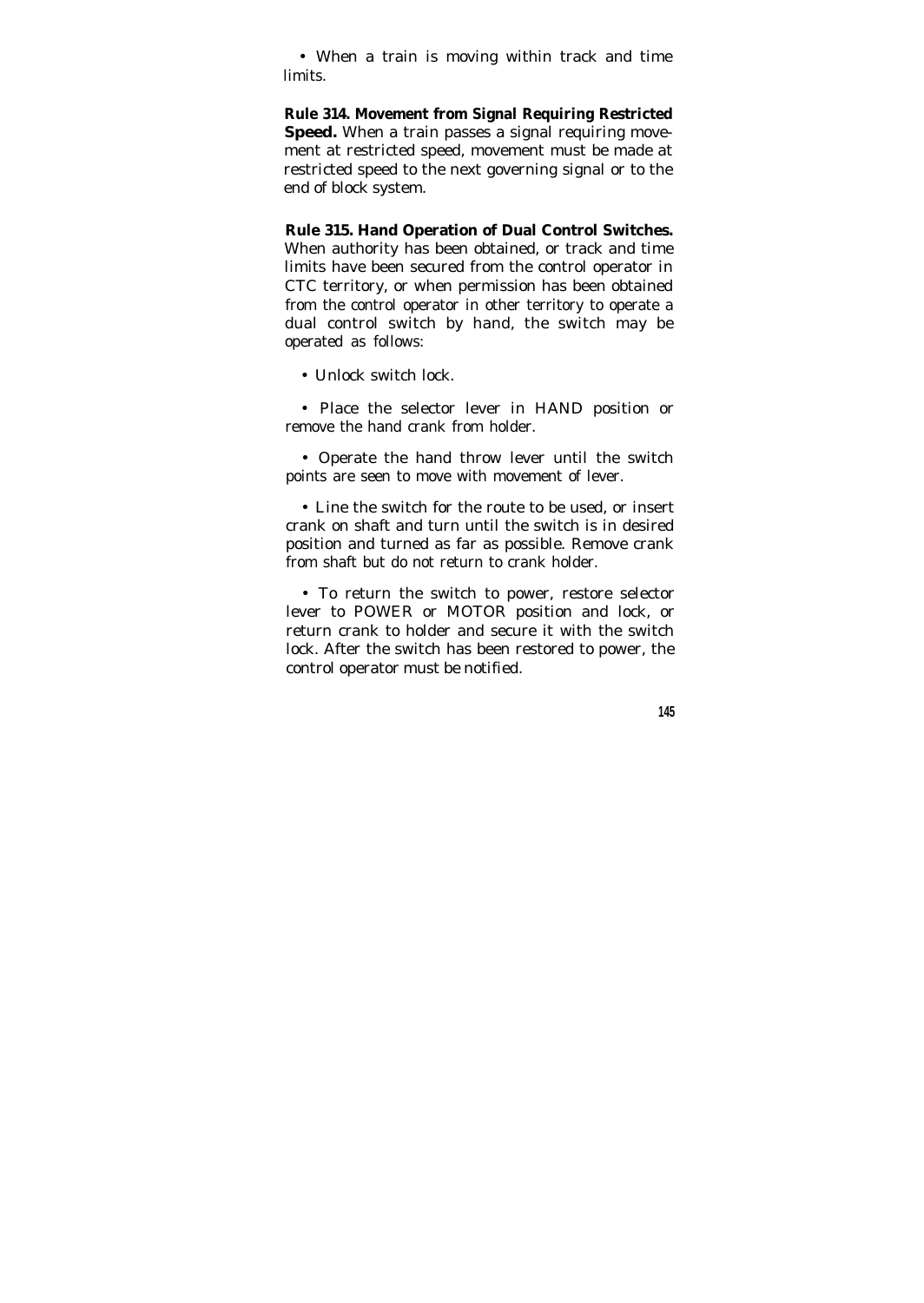When the selector lever is in hand position or when the crank has been removed from the holder, signals governing movements over the switch will display Stop indication and will be superseded by hand signals. If possible, the engineer must be notified when the switch has been placed in hand operation and when it has been restored to power operation.

**Rule 315(A). Dual Control Switches and Derails.** Before proceeding from a Stop indication over a dual control switch or derail, the crew member must precede the movement and examine each dual control switch or derail to see that it is properly lined and that selector lever or hand crank, if present, is in the proper position. The crew member must remain at switch or derail until leading wheels have passed the signal governing movement over the switch or derail.

If the control operator cannot line the dual control switch or derail to the desired position, or the indication of the control machine does not show that the switch or derail is lined and locked, he must require the crew member to operate it by hand. The crew member must also ensure that the switch is properly lined, restored to power operation, and the control operator is notified. If the signal still indicates Stop and the control machine does not indicate that the switch or derail is properly lined and locked, repeat the procedure. After at least one unit or car has passed over the switch points or derail, it must be returned to power.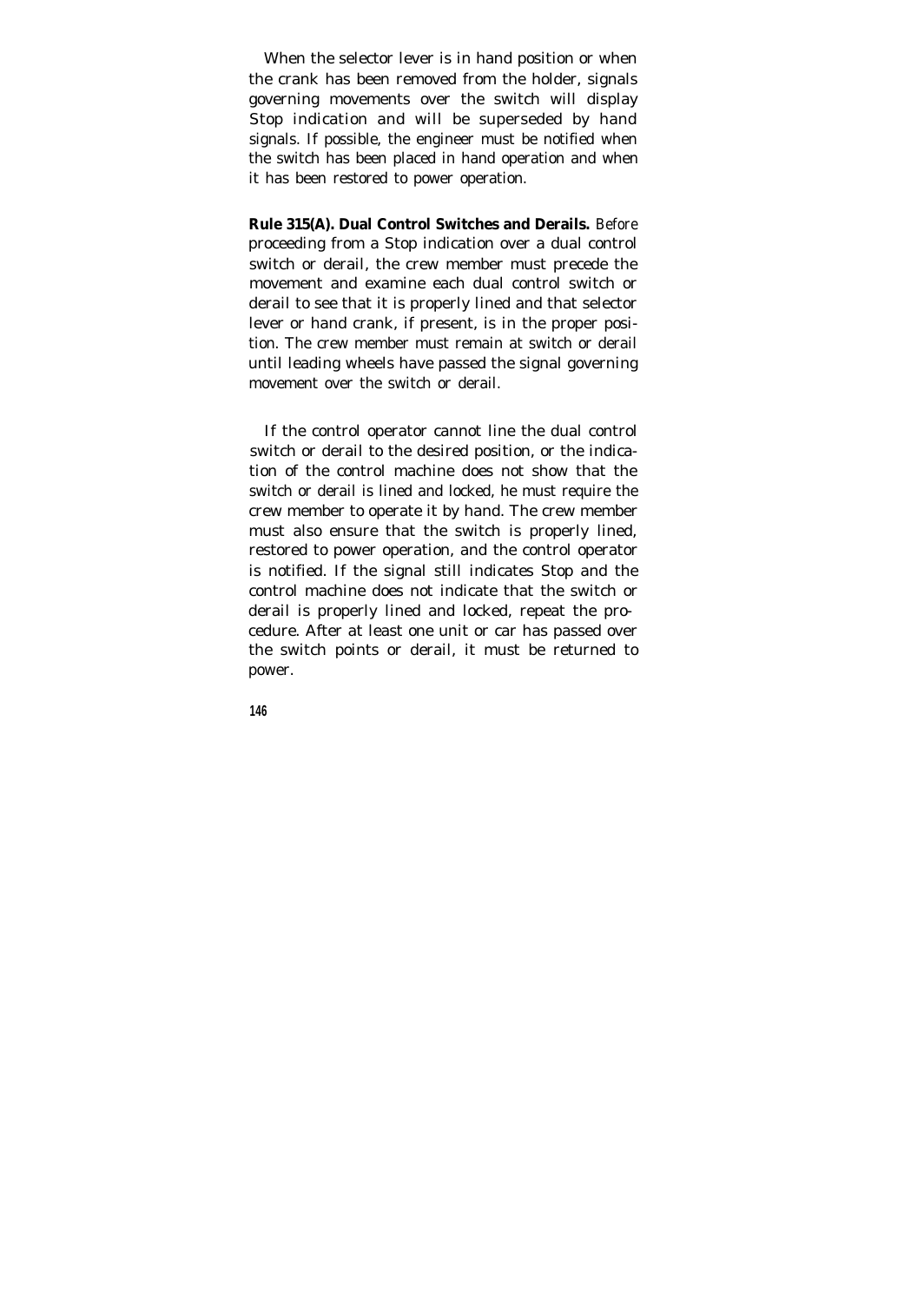**Rule 316. Reverse Movement.** All reverse movements within a block must be made at restricted speed. On any track where APB is in effect, a reverse movement must not be made without flag protection or authority from the train dispatcher. On any track where CTC is in effect, a reverse movement must not be made without flag protection or authority from the control operator. Outside CTC limits, a train having passed beyond the limits of a block must not back into that block without flag protection, except where Rule 93 or Rule 94 is in effect or the movement is protected by a train order or a track warrant.

**Rule 316(A). Reverse Movements at Interlocking.** A reverse movement within the limits of an interlocking, or a forward movement after making a reverse movement, must not be made unless authorized by an interlocking signal indication or unless permission is given by the control operator. At automatic interlockings, reverse movements may be made if the train making the movement continuously occupies at least one car length of interlocking limits.

**Rule 317. Entering Main Track at Hand Operated or Spring Switch.** Within CTC territory, manual interlocking limits, or territory where Rule S-250 or Rule 252 is authorized, a train may enter the main track at hand operated or spring switch where there is no governing signal only on authority of control operator. The control operator must make sure that there are no conflicting movements before granting such authority.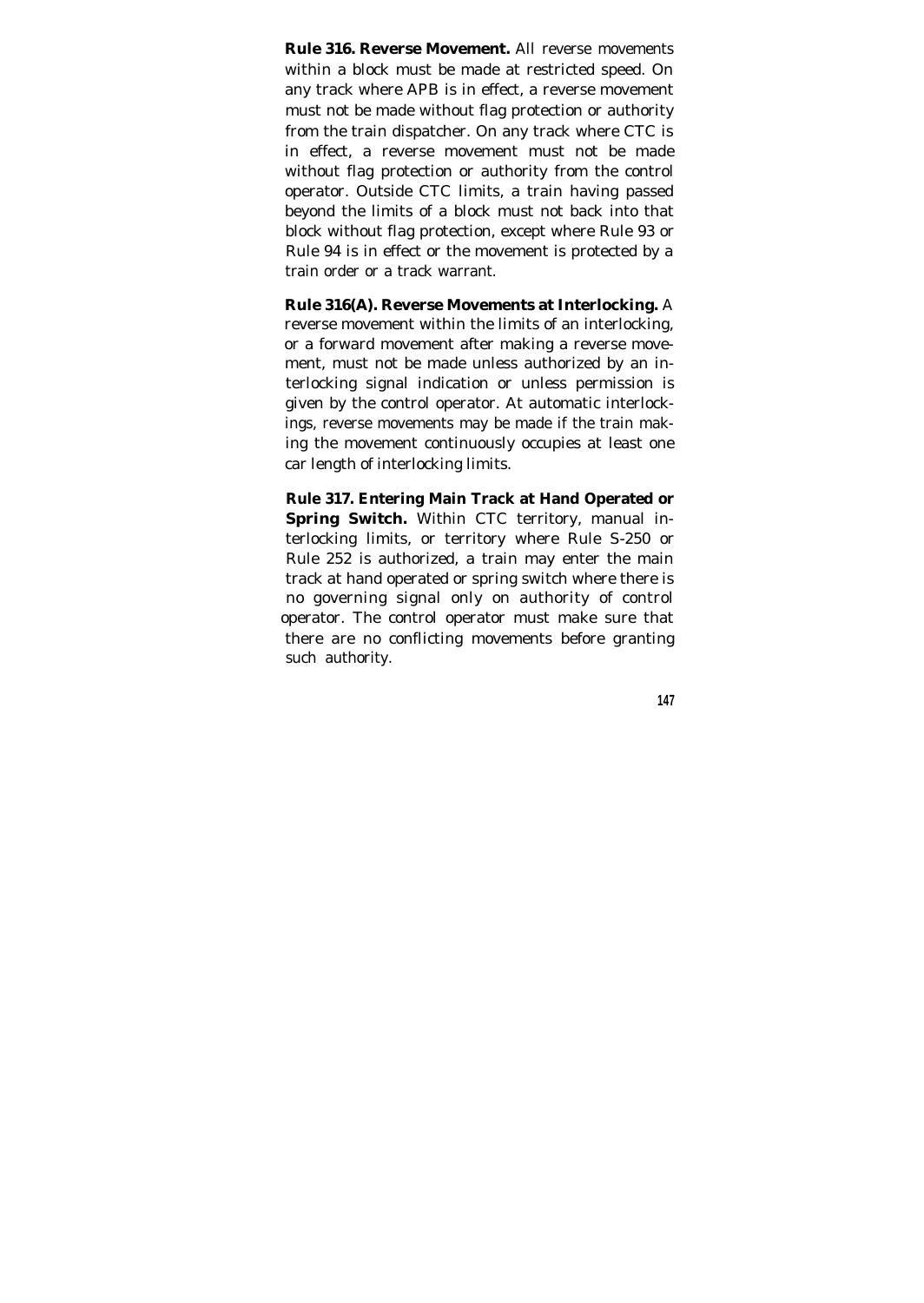In other territory within block system limits, the crew member or switch tender must open the switch and wait 5 minutes at the switch to establish block signal protection before the train enters the main track. The 5-minute wait is not required in the following circumstances:

• Where switch is equipped with an electronic lock.

• Where block occupancy indicator indicates block clear.

• When block signal governing movement to main track displays a proceed indication.

• When signals governing movements on main track indicate no train is approaching from either direction.

• Where block to be entered is occupied by a train, engine, or car that is either standing or moving away from the switch to be used.

• Outside yard limits when entering a main track for movement against the current of traffic.

• Where Rule 94 is in effect, provided movement is not made beyond Rule 94 limits for 5 minutes after main track circuit is fouled unless authorized by a proceed indication of a controlled signal.

**Rule 318. Entering Block Between Signals.** A train entering a block where there is no governing signal must move at restricted speed to the next governing signal.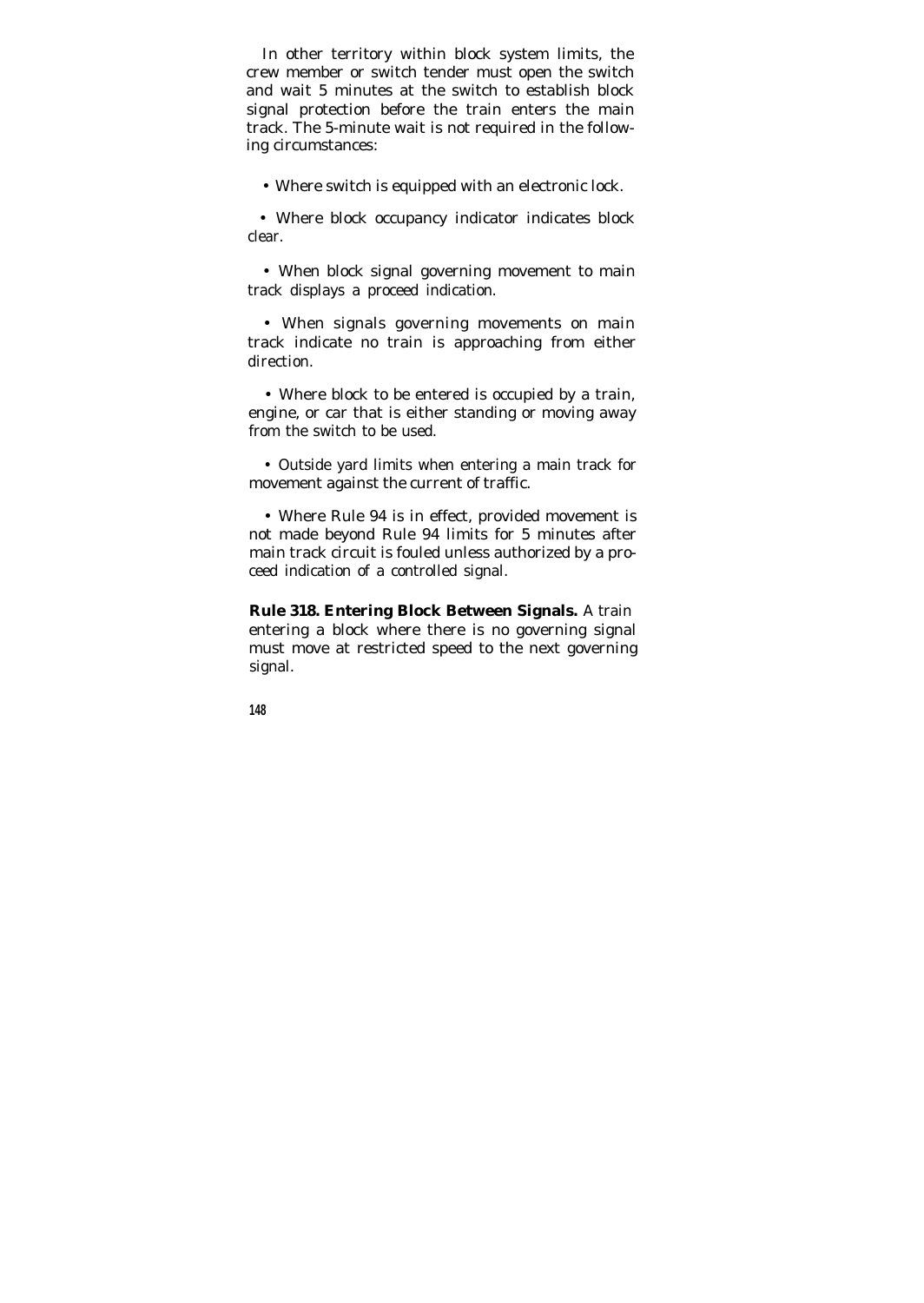**Rule 319. Electrically Locked Switches and Derails.** Operation of switches and derails equipped with electric locks may be governed by general order, special instructions, or instructions posted near the switch. Within interlocking or CTC limits, personnel must not open door of case or unlock an electrically locked switch or derail without the authority of the control operator except to leave the main track or other track where CTC is in effect.

• The seal on the electric lock's emergency release must not be broken, nor the emergency release operated, without authority from the control operator or train dispatcher. The seal may be broken or release operated when communication has failed to—

• Permit a train to leave the main track.

• Permit a train to enter the main track if it has been authorized to do so.

When the seal has been broken or emergency release operated on an electric lock, the control operator or train dispatcher must be notified.

**Rule 320. Stopping Before Block Occupied.** When a train having passed a proceed indication of an absolute signal, stops less than one car length beyond such signal, it must not proceed again without complying with the requirements of Rule 312 unless such signal displays a proceed indication which can be seen clearly.

**Rule 321. Suspension of Block System.** The block system, or sections of it, may be suspended by train order or track bulletin when authorized by the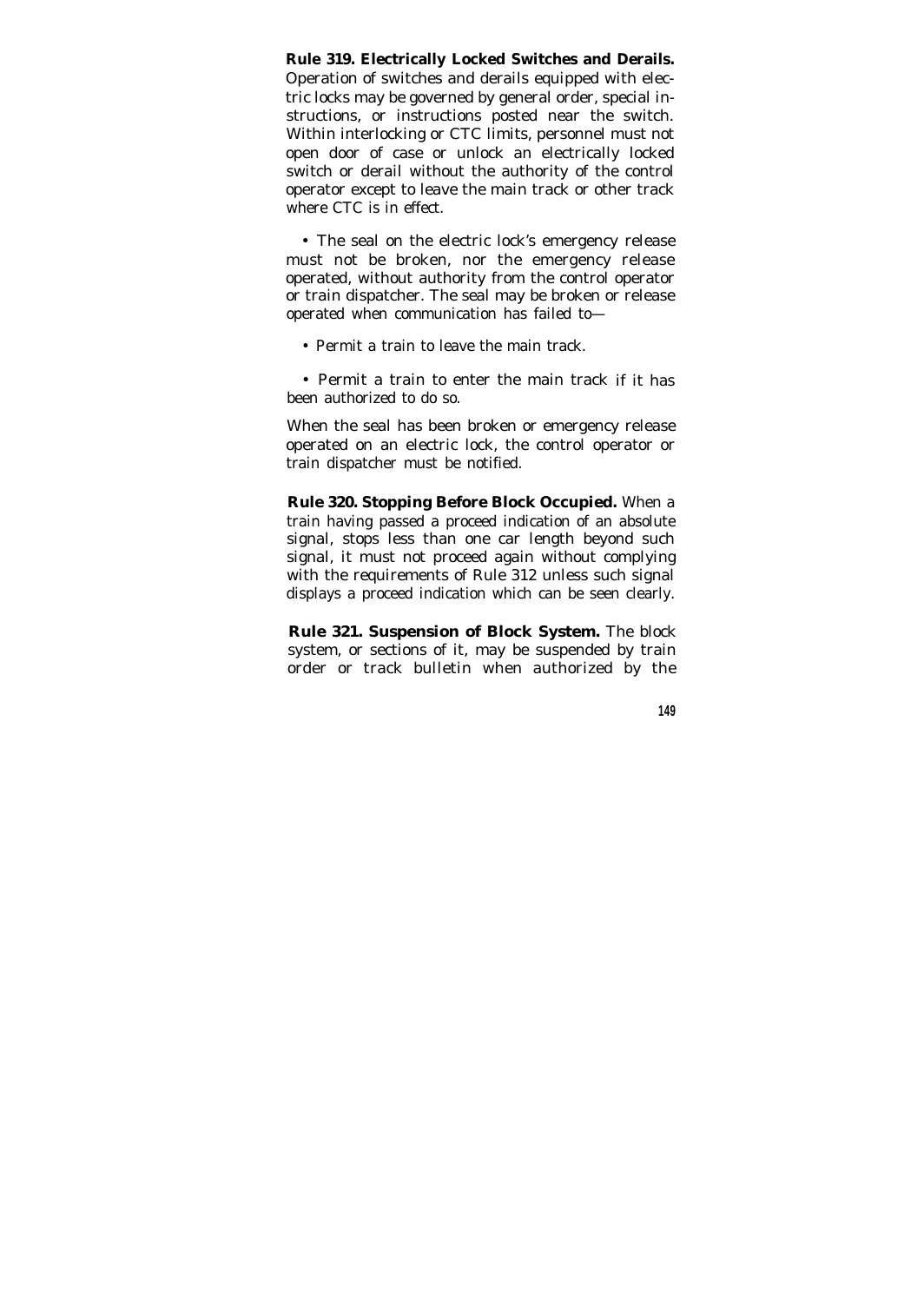superintendent. The block system, or sections of it, must not be suspended until all trains and control operators in the affected territory have been notified by train order or track bulletin specifying the limits of the suspension.

Train orders or track bulletins issued suspending the block system must not be delivered to trains entering the affected territory until the affected limits are clear of trains, or until the train order or track bulletin has first been transmitted or delivered to all trains within the limits. When the block system, or sections of it, is suspended, the following will govern within the limits of suspension:

• Rules that apply to nonsignalled territory.

• Train order or track bulletin must be issued prescribing speed restrictions that will ensure safety, but not to exceed 59 mph for passenger trains and 49 mph for other trains.

• Block and interlocking signals will be disregarded whether extinguished or illuminated, except where signals govern movements over railroad crossings at grade or drawbridges; or, where signals are connected with track side warning detectors.

– Trains must approach signals and each end of limits suspended at restricted speed. Trains leaving the limits and moving into block system territory, must move at restricted speed until reaching the first signal in service beyond the limits. Signals governing

| ÷ |              |              |
|---|--------------|--------------|
|   | I<br>×<br>۰. | I<br>٠<br>۰. |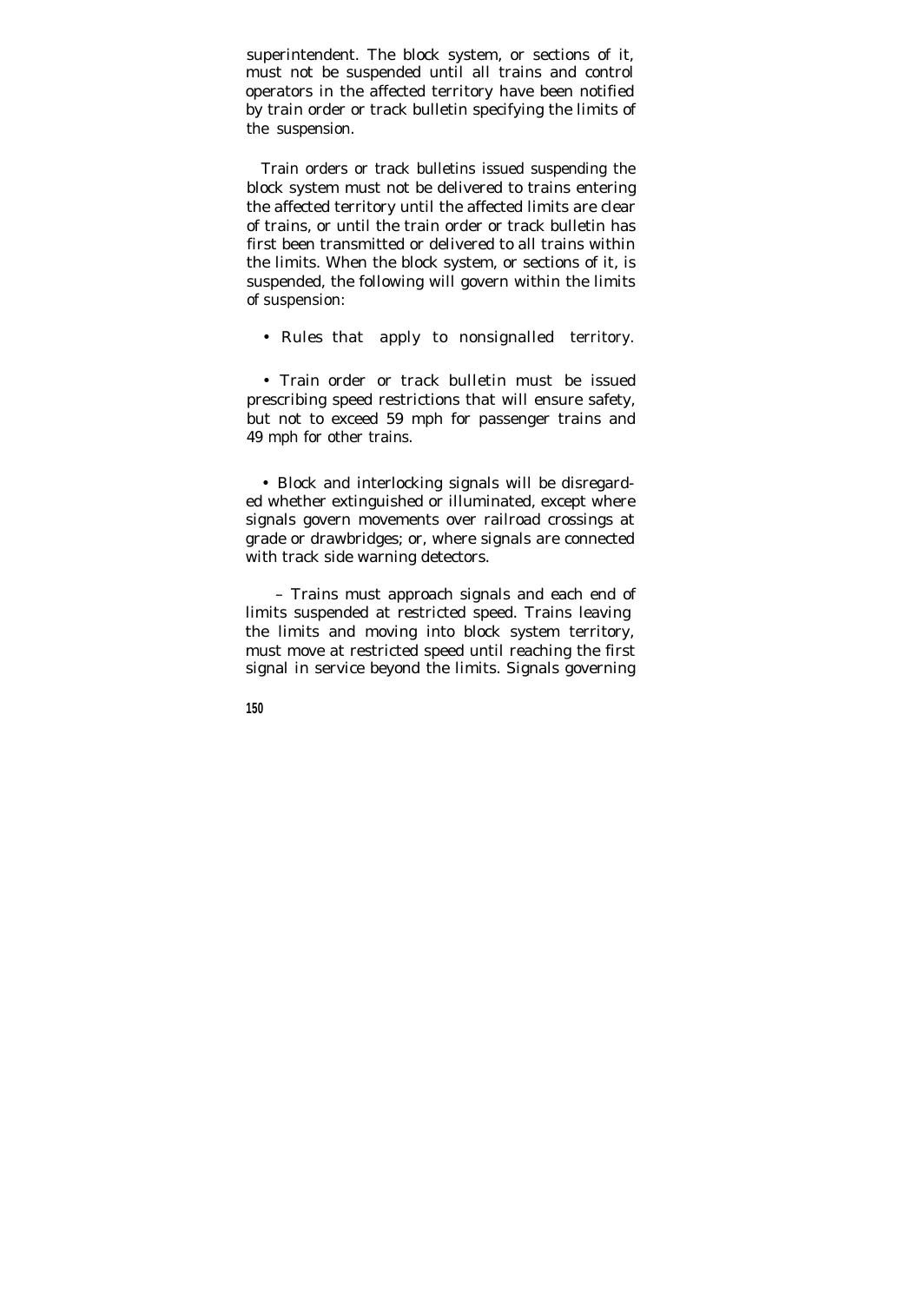movements over railroad crossings at grade and drawbridges must be regarded as displaying Stop indication, regardless of aspect displayed, unless train order or track bulletin specifies that signals are in service

— If the crew has not been informed that signals governing movements over railroad crossings at grade are in service, flag protection in each direction on conflicting routes must be provided before proceeding over crossing. Crew must not rely on operation of time release or key controller as adequate protection while moving over crossing unless otherwise instructed.

• On single track, outside TWC limits, train order Form S-A must be used to establish meeting points between opposing trains.

• One multiple main tracks, a train order or track bulletin must designate the track or tracks upon which the block system is suspended and a train order or track bulletin must be issued to each train specifying the track to be used. A train must not make a reverse movement on that track, or cross over to or foul another main track unless a train order or flag protection is provided.

• Where automatic highway protection devices have been affected, the action to be taken at these locations must be specified by a train order or track bulletin.

• Remote control switches on the main track must be lined and locked for main track movement, switches equipped with selector levers locked in hand position, other remote control switches spiked, and all personnel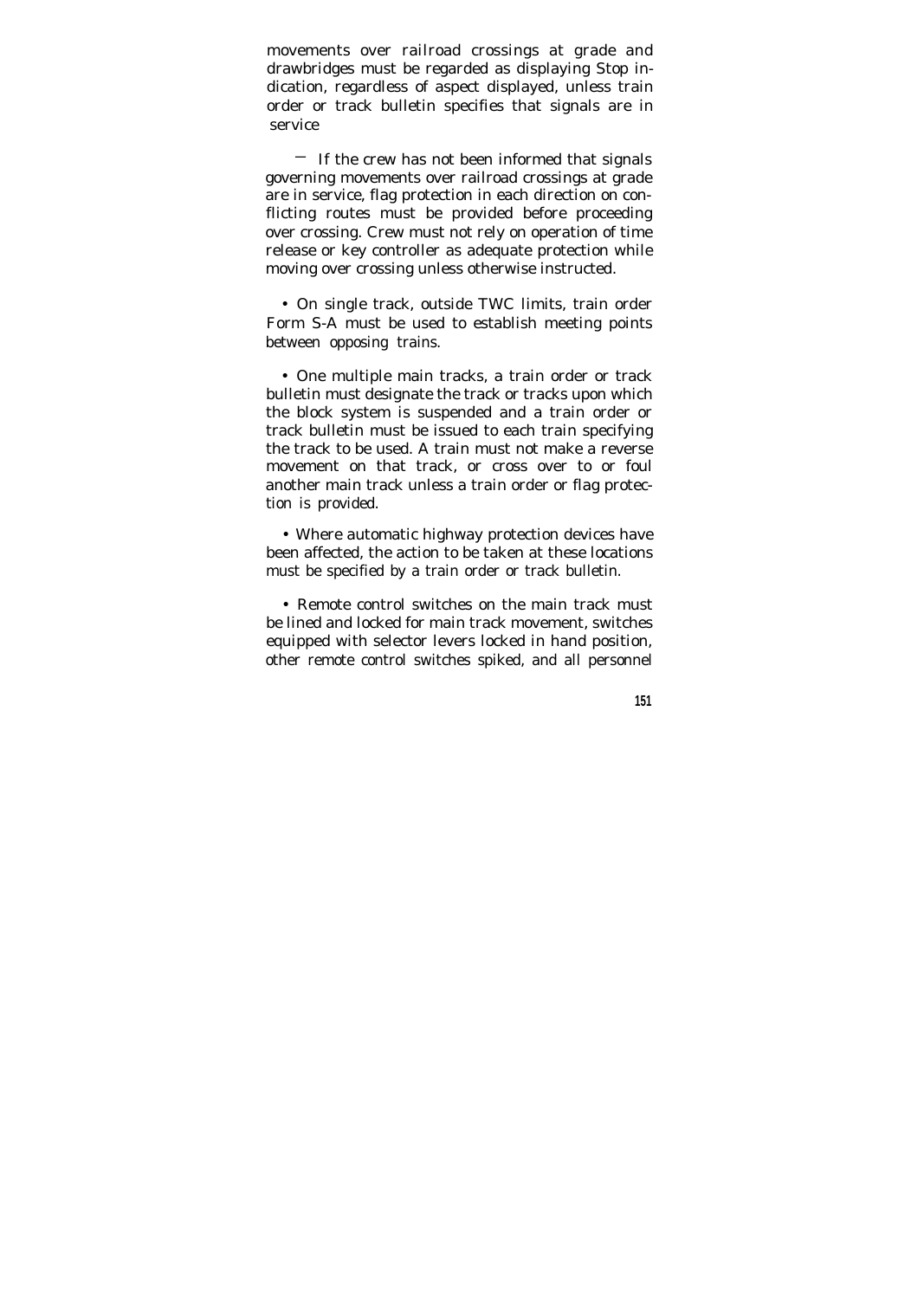concerned must be notified. Until so informed by the train dispatcher, trains must stop and inspect remote control switches and foul circuit, being sure they are properly lined before passing over. A train order or track bulletin must be issued specifying the position in which remote control switches at the end of double track or end of multiple main tracks are to be left lined. If a conductor or engine foreman is notified concerning the position of remote control switches, those switches must be left in that position after having been used.

• Spring switches that are to be removed from service must be spiked and all personnel concerned must be notified. Trains must be prepared to stop when approaching facing point spring switches left in service. It must be known that the switch is properly lined before proceeding over switch.

• When the block system has been restored to normal operation, all trains within the affected territory must first be so notified by train order or track bulletin before authorizing a train to enter the limits and be governed by an operative block system.

**Rule 322. Next Governing Signal.** Except when movement at restricted speed is required by rule or by indication of previous signal, the indication of the next signal in advance may be complied with when the aspect can be clearly seen and it is known such aspect governs the track on which the movement is being made or is to be made.

**Rule 323. Leaving Equipment in Interlocking** Engines or cars must not be detached and left standing entirely between the opposing interlocking signals governing movements at a railroad crossing at grade.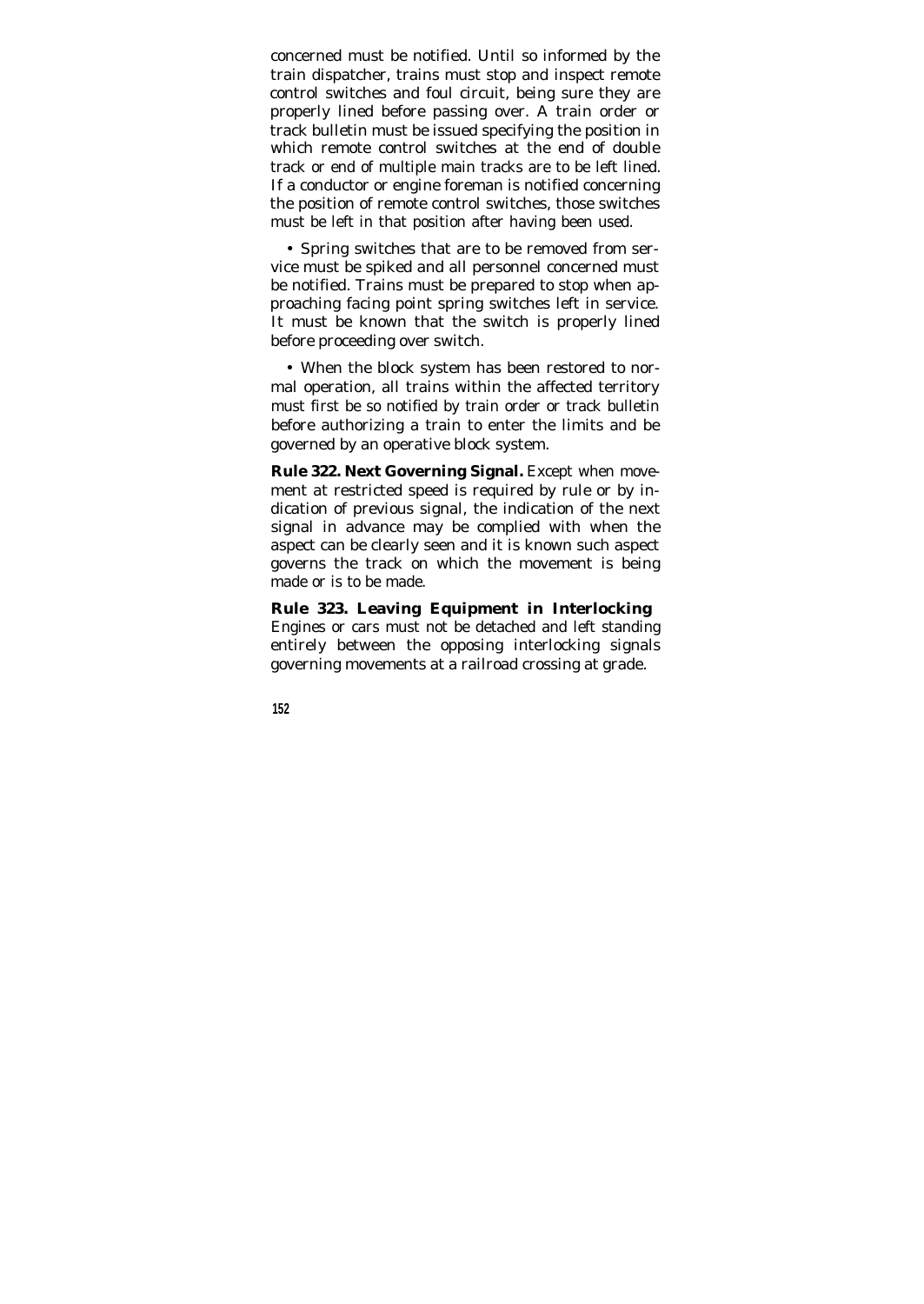### **RULES APPLICABLE ONLY WITHIN CENTRALIZED TRAFFIC CONTROL LIMITS**

**Rule 350. Movements Authorized by Signal Indica**tion. Within defined limits on designated tracks specified in the timetable or by special instructions, train movements will be authorized by block signals whose indications will supersede the superiority of trains for both opposing and following movements on the same track.

The movement of trains will be supervised by the train dispatcher, who will issue the necessary instructions.

**Rule 350(A). Authority to Enter CTC.** A train must not enter any track where the CTC is in effect unless there is a governing signal displaying a proceed indication or authority has been obtained from the control operator. Authority may be granted to enter such track without track and time limits in the words "Authority to enter (*track*) a t <u>(location)</u> granted <u>(*train*)</u> for movement in *(direction)* ." After entering the track, the train is authorized to move only in the direction specified.

**Rule 350(B). Clearing Through Hand Operated** Switches. A train must not clear any track where CTC is in effect at a hand operated switch which is not equipped with an electric lock except in the following instances:

• Where the maximum authorized speed on a main track or a controlled siding equipped with intermediate signal does not exceed 20 mph.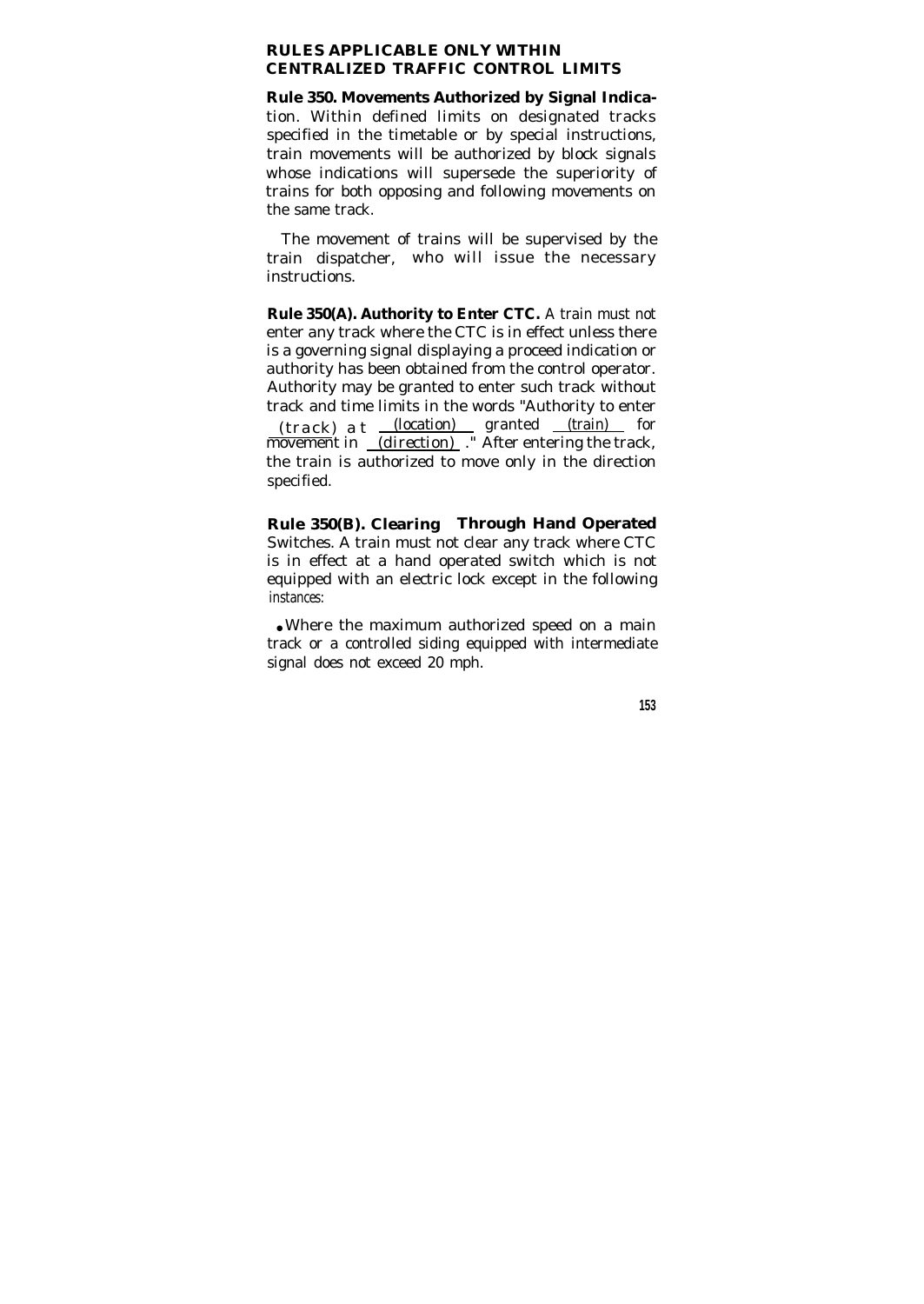• Where the maximum authorized speed on a controlled siding not equipped with intermediate signal does not exceed 30 mph.

• Where a signal is provided to govern movement to a track where CTC is in effect.

• When such switch is kept open.

**Rule 351. Track and Time.** A train may occupy a track or tracks within the specified limits for time periods authorized by control operator in the words: "Track and limits granted on *(track)* between *(point)* and *(point) (time)* until *(time). "* Track may be used in either direction within specified limits until the limits have been cleared or released without flag protection; but all movements must be made at restricted speed.

When the limits are designated by a switch, such limits extend only to the signals governing movement over the switch. Except at interlocking, trains granted track and time limits, after stopping, may pass a signal displaying a Stop indication to enter the limits. Without further authority they may pass signal without the limits displaying Stop and Proceed indication without stopping. Requirement for inspection of spring switches and remote control switches must be observed. Track and time limits do not authorize occupancy of main track within interlocking limits.

The track specified must be continuously occupied or a switch left open within the limits on such track. If for any reason, the track specified is cleared before the time stated, the track must not be occupied again, or fouled, without authority from the control operator.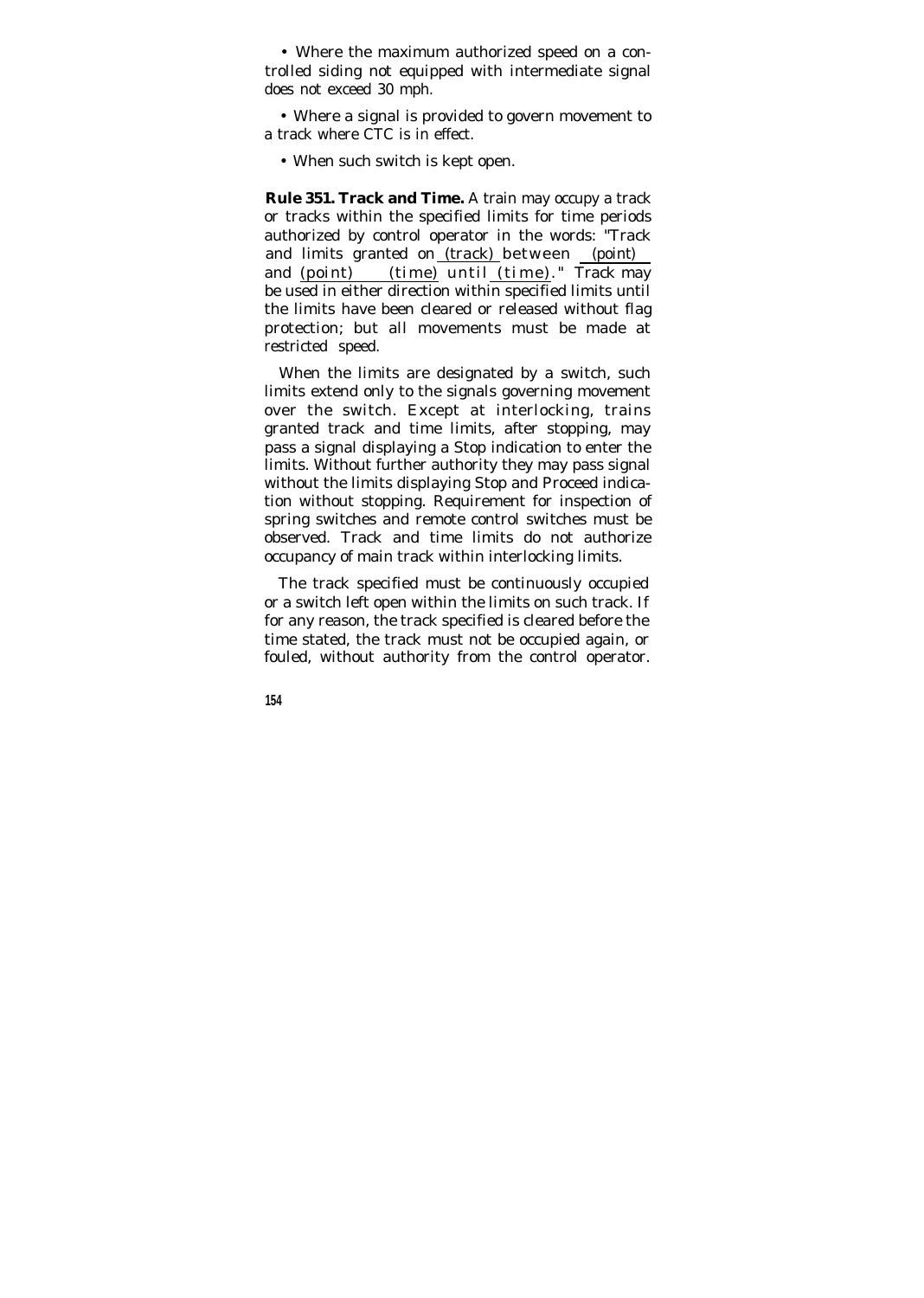Trains must be clear of the limits, or track and time released, before expiration of the time granted. If more time is required, authority must be obtained from the control operator before the authorized time limit has expired

If no other person has been granted track and time within the same limits, track and time may be released by a train while within the limits to move in a specified direction. Track and time will then be governed by signal indications upon verbal authority of the control operator in the words "Track and time limits granted *(train)* o n *(track)* between *(point)* and *(point)* released for movement *(direction)* at *(time)* ." The control operator must be notified when the trains are clear of the limits, except when the control operator authorizes a train to leave the limits by signal indication. Limits will be considered released when the train has passed such signal and is clear of the limits.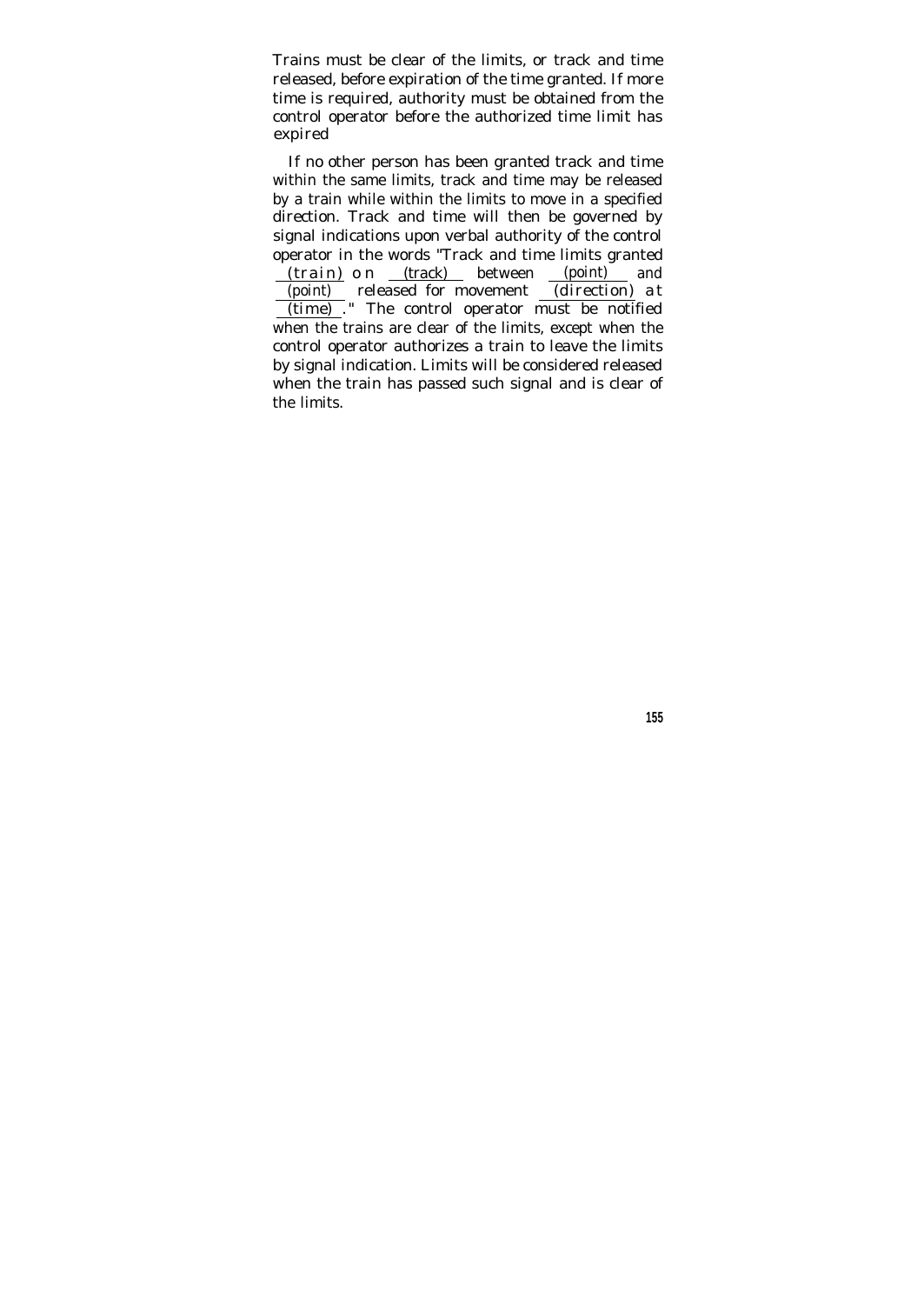# **TRACK WARRANTS AND BULLETINS**

The rules in this chapter pertain to those orders and instructions governed by track warrants and bulletins. [Figure 5](#page-158-0) shows an example of a type of track warrant.

### **RULES APPLICABLE ONLY WITHIN TRACK WARRANT CONTROL (TWC) LIMITS**

**Rule 400. Authority.** Where designated by special instructions or general order, use of the main track will be authorized by issuance of a track warrant, under the direction and over the signature of the train dispatcher. Track warrants are numbered consecutively from the beginning of each calendar date. Within TWC territory there is no superiority of trains and trains will not be authorized by train order or timetable schedule.

**Rule 401. Designated Limits.** The limits of a track warrant are designated by specifying track, where required, and exact points such as switches, mile poles, or identifiable points. Station names may be used. When a station name is used to designate the first named point, the authority will extend from the last siding switch or from a station sign if there is no siding.

When a station name is used to designate the second named point, the authority extends to the first siding switch or to the station sign if there is no siding. At the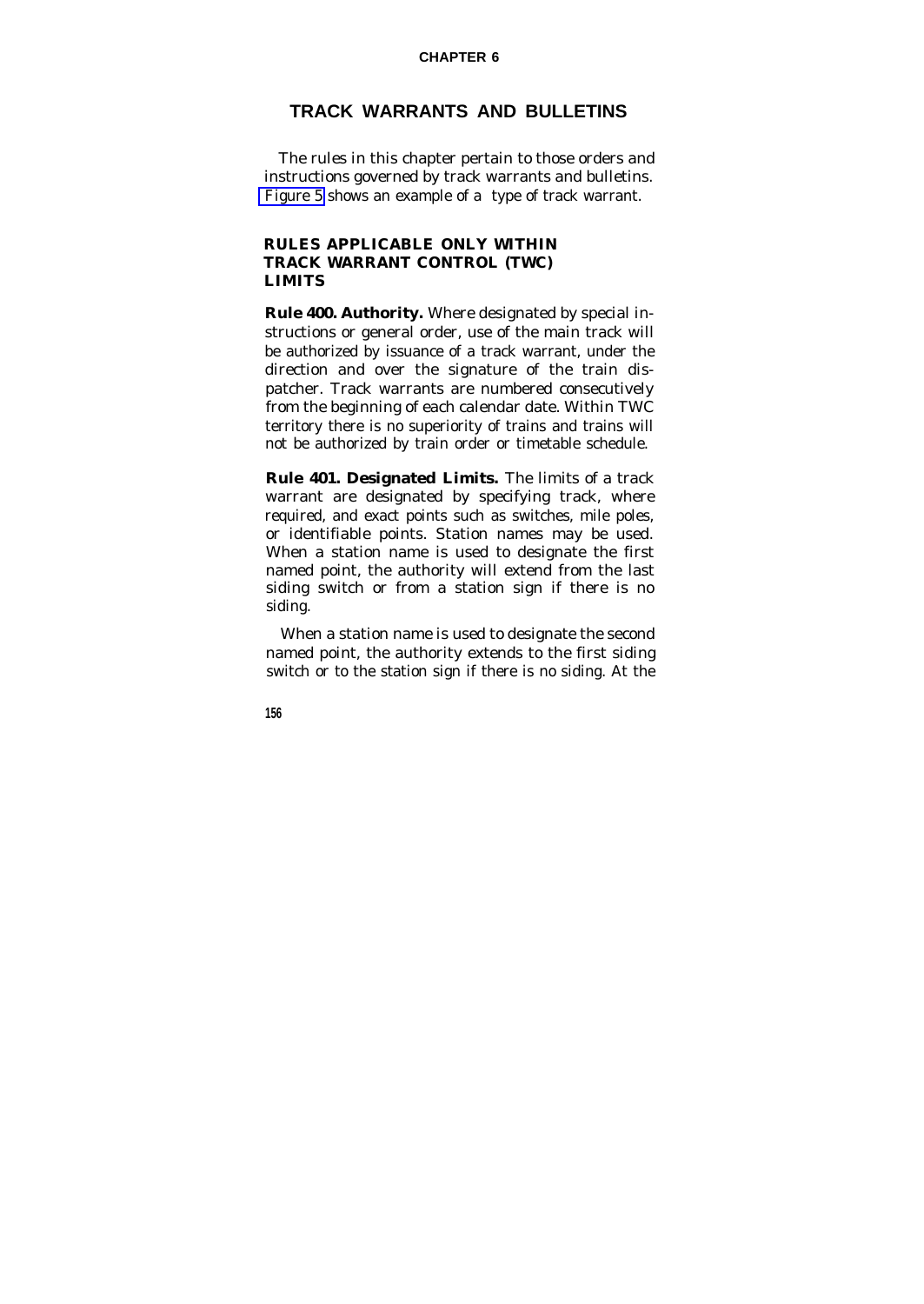second named point, authority extends to the last siding switch when specific instructions include "hold main track at last named point. "

**Rule 402. Requesting.** Personnel requesting a track warrant must advise the train dispatcher of the movements to be made and, when applicable, the tracks to be used and time required.

**Rule 403. Copying.** The conductor and the engineer must have a copy of the track warrant addressed to their train or engine. The track warrant will show the date, location, name of person who copied it, and any specific instructions issued. All information and instructions are entered on the track warrant form provided and repeated to the train dispatcher. The dispatcher will check the copy and, if correct, will give an "OK" and the time. The OK time is entered on the track warrant and repeated to the train dispatcher. The track warrant is not considered in effect until the OK time is shown on it. If the track warrant restricts movement or authority previously granted, it is not considered in effect by the train dispatcher until acknowledgement of the OK has been received. Track warrants are relayed by authorized personnel, who must then record the message on a track warrant.

**Rule 404. Designation of Trains.** In track warrants and track bulletins, trains are designated by engine number and direction when applicable. When an engine of another company is used, it is designated by the initials or name of the company preceding the engine number.

**Rule 405. Mechanical Transmission.** At points designated by special instructions, track warrants and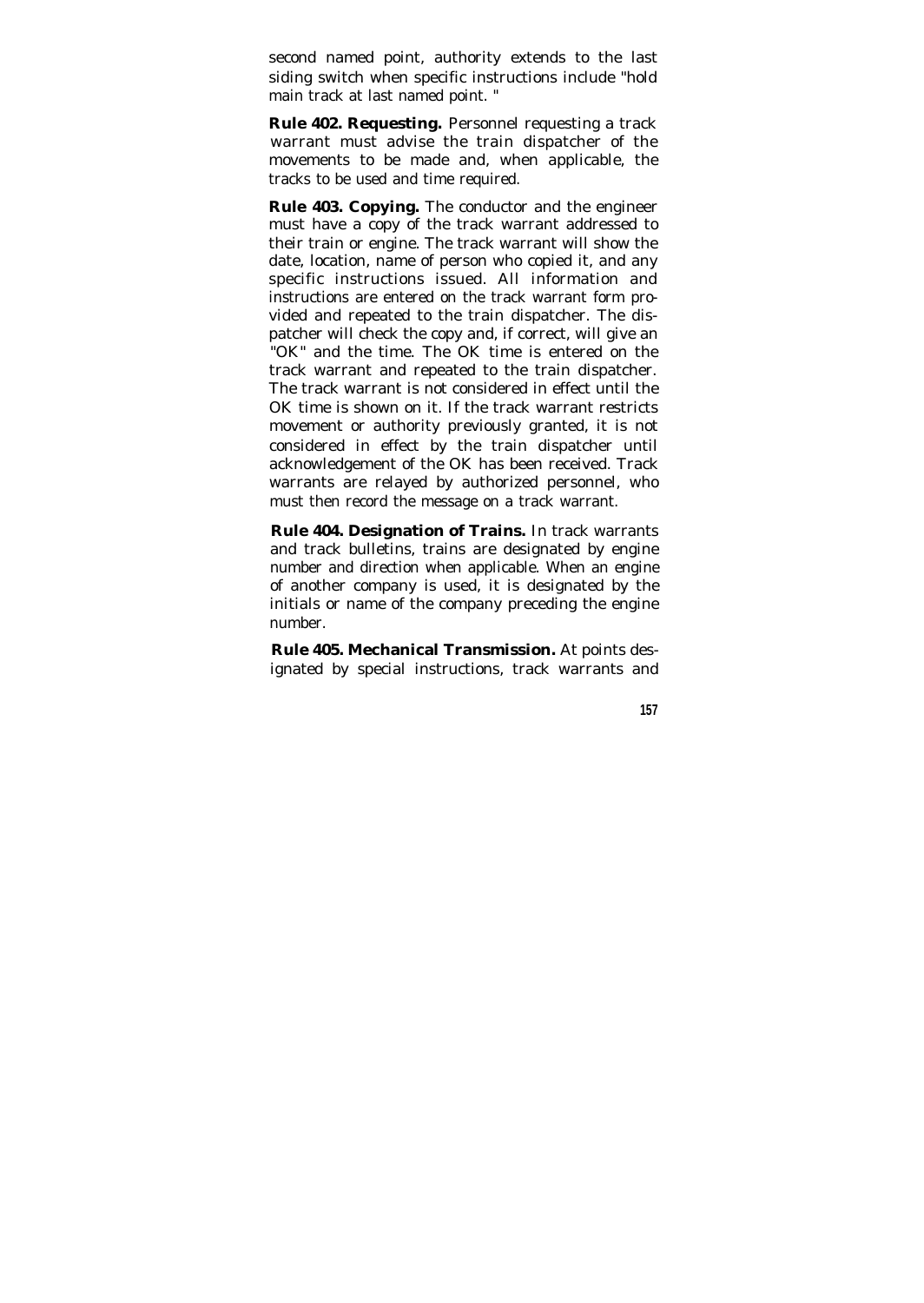<span id="page-158-0"></span>

|              | <b>TRACK WARRANT</b>                                                                                                                                                                            |  |  |
|--------------|-------------------------------------------------------------------------------------------------------------------------------------------------------------------------------------------------|--|--|
| NO. _______  |                                                                                                                                                                                                 |  |  |
| το:          |                                                                                                                                                                                                 |  |  |
| 1.           | [ ] TRACK WARRANT NO. ___________________IS VOID.                                                                                                                                               |  |  |
| $\mathbf{2}$ | PROCEED FROM _____ TO _____ ON _____ TRACK.                                                                                                                                                     |  |  |
| 3.           | PROCEED FROM _____ TO _____ ON ____ TRACK.                                                                                                                                                      |  |  |
| 4.           | WORK BETWEEN ____ AND ____ ON ____ TRACK.                                                                                                                                                       |  |  |
| 5.           | $\Box$ NOT IN EFFECT UNTIL                                                                                                                                                                      |  |  |
| 6.           | THIS AUTHORITY EXPIRES AT                                                                                                                                                                       |  |  |
|              | $7.$ $\Box$ NOT IN EFFECT UNTIL AFTER ARRIVAL OF<br>$\overline{\phantom{a}}$ $\overline{\phantom{a}}$ $\overline{\phantom{a}}$ $\overline{\phantom{a}}$                                         |  |  |
| 8.           | <b>THOLD MAIN TRACK AT LAST NAMED POINT.</b>                                                                                                                                                    |  |  |
|              | $\bf 9$ $\Box$ do not foul limits ahead of $\Box$                                                                                                                                               |  |  |
| 10.          | CLEAR MAIN TRACK AT LAST NAMED POINT.                                                                                                                                                           |  |  |
|              | 11. BETWEEN ___ __ AND ___ ___ MAKE ALL<br><b>MOVEMENTS AT RESTRICTED SPEED.</b><br>LIMITS OCCUPIED BY TRAIN OR ENGINE.                                                                         |  |  |
|              | 12. OBETWEEN AND ______ MAKE ALL<br>MOVEMENTS AT RESTRICTED SPEED<br>AND STOP SHORT OF MEN OR MACHINES<br><b>FOULING TRACK.</b>                                                                 |  |  |
|              | 13. [ ] DO NOT EXCEED _________ MPH BETWEEN<br>$\overline{\phantom{a}}$ AND $\overline{\phantom{a}}$                                                                                            |  |  |
|              | 14. DO NOT EXCEED ________ MPH BETWEEN<br>$\blacksquare$ $\blacksquare$ $\blacksquare$ $\blacksquare$ $\blacksquare$ $\blacksquare$ $\blacksquare$ $\blacksquare$ $\blacksquare$ $\blacksquare$ |  |  |
|              | 15. <b>EXPROTECTION AS PRESCRIBED BY RULE 99 NOT</b><br><b>REQUIRED.</b>                                                                                                                        |  |  |
|              | 16 <b>TRACK BULLENTINS IN EFFECT:</b><br><u>a se construir anno 1980 anno 1980 anno 1980 anno 1980 anno 1980 anno 1980 anno 1980 anno 1980 anno 1980 anno 1</u>                                 |  |  |
|              | 17. IT OTHER SPECIFIC INSTRUCTIONS:                                                                                                                                                             |  |  |
|              | $\frac{1}{2}$ DISPATCHER<br>ОΚ                                                                                                                                                                  |  |  |
|              | RELAYED TO ____________ COPIED BY _______<br>LIMITS REPORTED CLEAR AT _______ BY                                                                                                                |  |  |
|              | (Mark "X" in box for each item instructed)                                                                                                                                                      |  |  |

*Figure 5. A Type Track Warrant*

Ń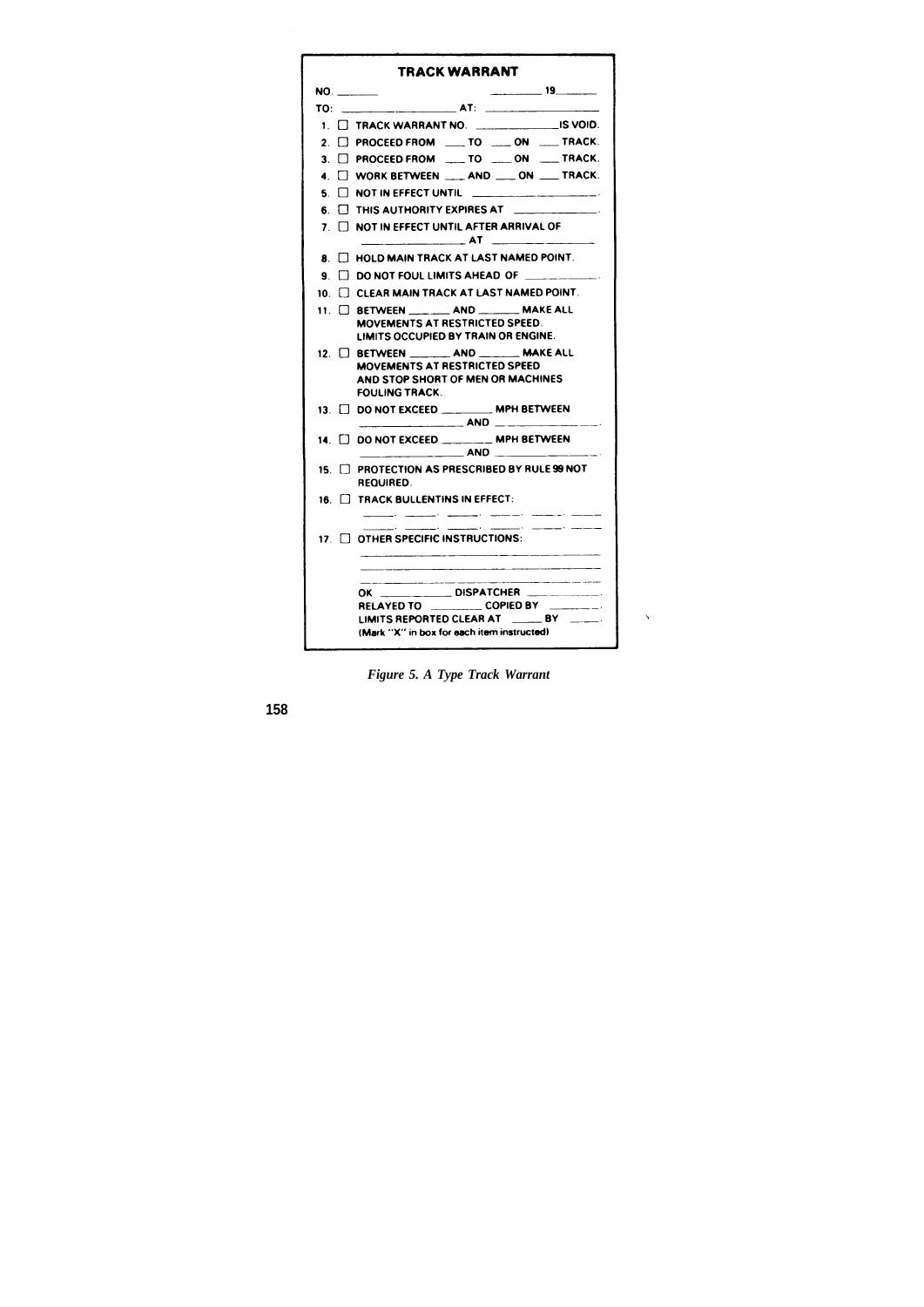track bulletins may be transmitted mechanically. When so transmitted, repetition will not be required. OK time will be given at the time transmitted and the name of the train dispatcher will be shown in the space provided for name of copying personnel. Track warrants restricting the authority or movement of a train must not be sent in this manner unless it is known that the train being restricted will not leave the point without receiving the track warrant. Special instructions will prescribe how track warrants and track bulletins are to be delivered at these points.

**Rule 406. Specific Instructions.** Track warrants will include specific instructions which must be complied with by those addressed. Each track warrant must be given in the same words to all personnel addressed. Once in effect, the track warrant must not be added to or altered in any manner except as provided by Rule 411.

**Rule 407. Changing Track Warrant.** When a track warrant is in effect and the limits or instructions are changed, a new track warrant is issued with the instructions and will include the words "Track Warrant No \_\_\_\_\_\_\_\_\_ is void." When a track warrant of a previous date is voided, the date must be included. The previous track warrant will no longer be in effect.

**Rule 408. Operating with Track Warrant.** A track warrant authorizes the train or engine addressed to occupy the main track within designated limits. The train must not foul a switch at either end of the limits which may be used by an opposing train or engine to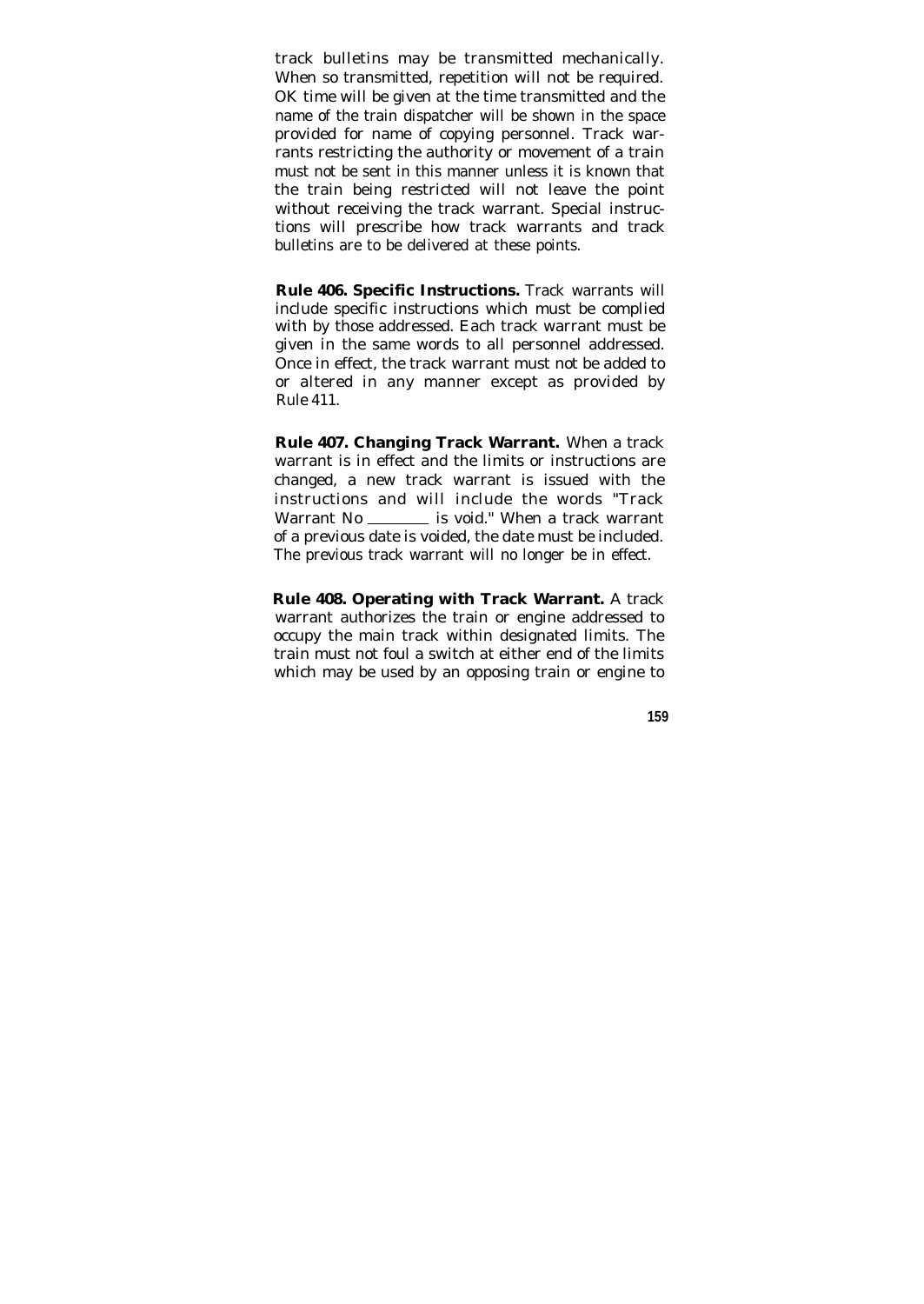clear the main track. Movement must be made as follows:

• When authorized to proceed from one point to another, movement is authorized only in the direction specified.

• When authorized to "work between" two specific points, movement may be made in either direction between those points.

**Rule 409. Occupying Same Limits.** Not more than one train or engine is permitted to occupy the same or overlapping limits of a track warrant at the same time, except in the following circumstances:

• All trains or engines within the limits have been authorized to move only in the same direction and are required to provide flag protection as prescribed by Rule 99.

• Two or more crews performing switching or work service have been notified of each other and instructed that all movements must be made at restricted speed within the overlapping limits.

**Rule 410. In Effect.** A track warrant is in effect until a crew member reports the train clear of the limits, the warrant becomes void, or the time limit expires. The crew member must report to the train dispatcher when they have cleared the limits. If a time limit is shown on the track warrant, a train or engine must be clear of the limits by the time specified, unless another track warrant has been obtained.

**Rule 411. Marking Void.** The word VOID must be written legibly across each copy of the track warrant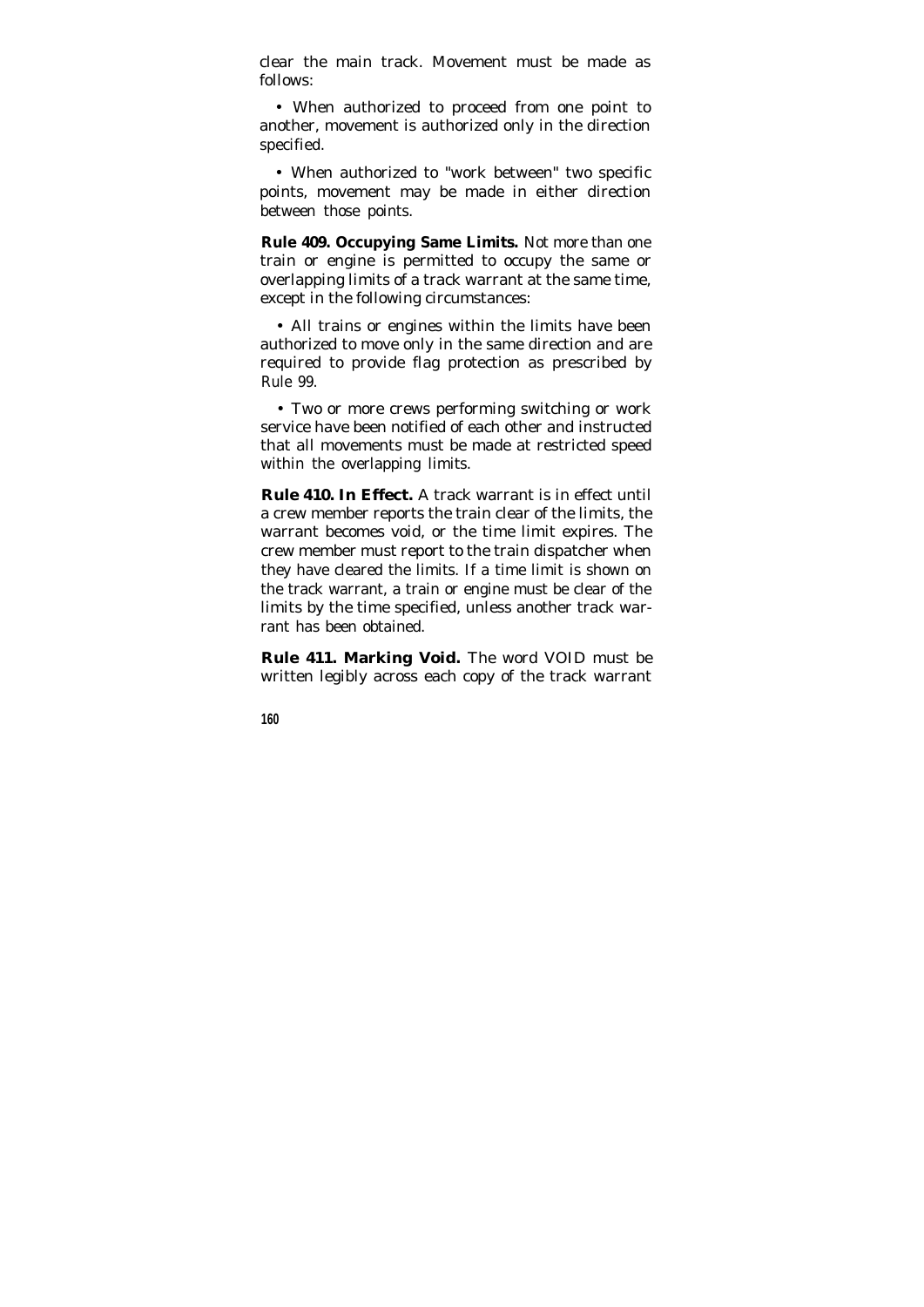when a crew member has reported the train or engine clear of the limits, the time limit specified has expired, or the track warrant has been changed as prescribed by Rule 407.

**Rule 412. Protecting Men or Machines.** A track warrant permitting men or machines to occupy or perform maintenance on main track without other protection is issued in the same manner as that for trains or engines.

• A track warrant must not be issued to protect men or machines within the same or overlapping limits with a train or engine, except in the following circumstances:

• All trains or engines authorized to occupy the same or overlapping limits have been authorized to move in one direction only and the track warrant specifies that it is granted behind such trains or engines.

• Trains or engines authorized to occupy the same or overlapping limits have been notified of the authority granted to the men or machines, have been instructed to make all movements at restricted speed, and have been instructed to stop short of men or machines on or fouling track. The person in charge of maintenance must be so notified by a track warrant. If track is not safe for movement at restricted speed, personnel in charge must protect such track by placing red flags according to Rule 10(A).

# **Rule 413. Movement Against the Current of Traffic.**

When a track warrant authorizes movement against the current of traffic, the train or engine must use only the track designated within the limits specified.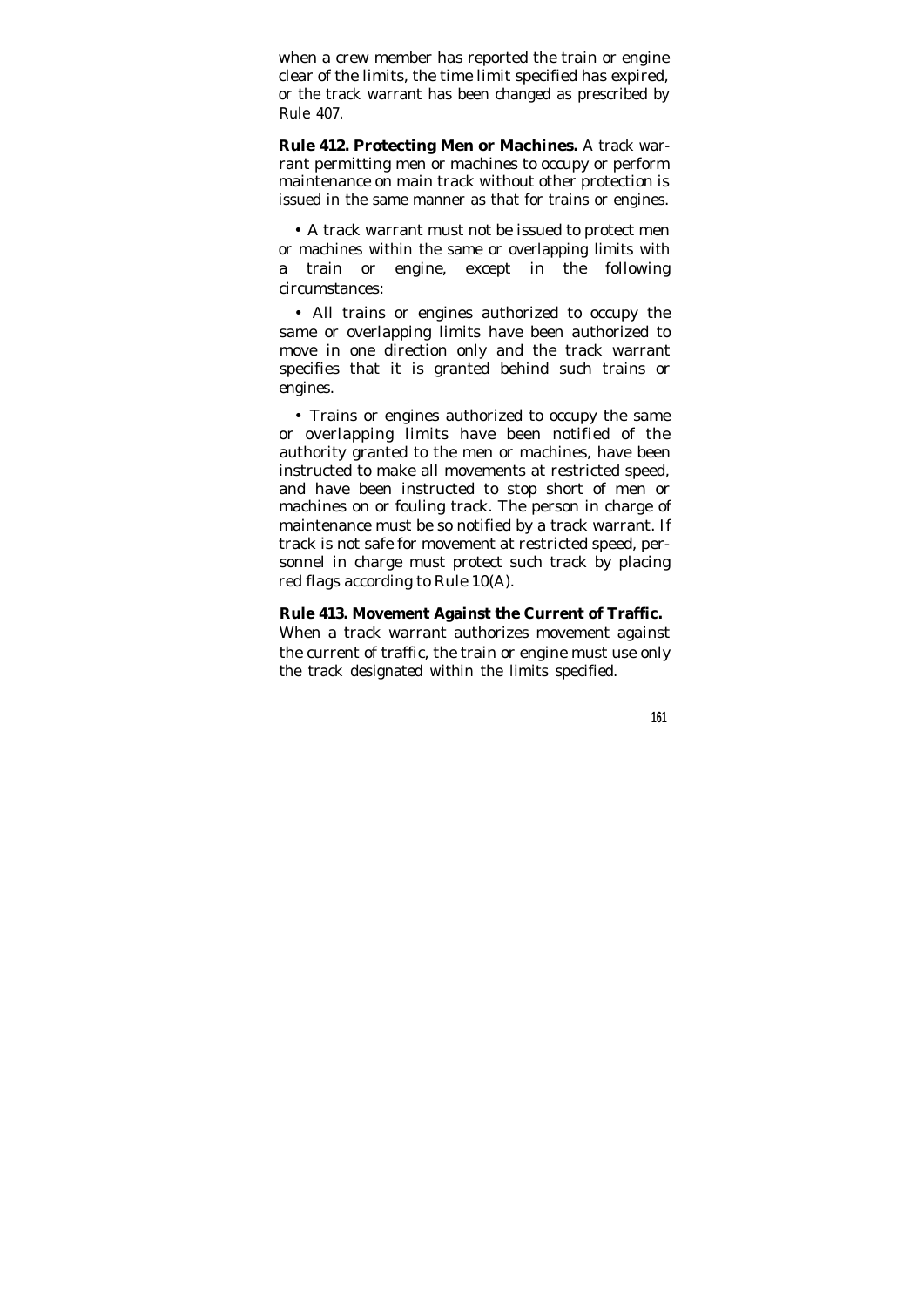#### **TRACK BULLETIN RULES**

**Rule 450. Track Bulletins.** Within TWC territory and other territories designated by special instructions, track bulletins will be issued by the train dispatcher as required. Bulletins contain information as to all conditions affecting the safe movement of trains or engines. When track bulletins are authorized, trains and engines must receive a track warrant at their initial station unless otherwise instructed by the train dispatcher. All track bulletins which affect their movement must be listed on the track warrant. The conductor and engineer must have copies of all track bulletins listed, and each crew member must read and understand the requirements of track bulletins received by them. FM 55-20 is the prescribing directive for the track bulletin.

**Rule 451. Transmitting Track Bulletins.** A track bulletin may be transmitted verbally or mechanically. When a track bulletin has been transmitted verbally, personnel copying it must repeat it at once from their copies. When the track bulletin has been repeated correctly, the train dispatcher will respond "OK" and give the time and his initials. The individual will show in the space provided the OK time, his last name, and the train dispatcher's initials, and repeat "OK" and the time to the train dispatcher.

**Rule 452. Retaining Track Bulletins.** Track bulletins must be retained and complied with on all trips made during the tour of duty on which they were received.

**Rule 453. Relieved During Trip.** When a conductor or engineer, or both, is relieved before the completion of a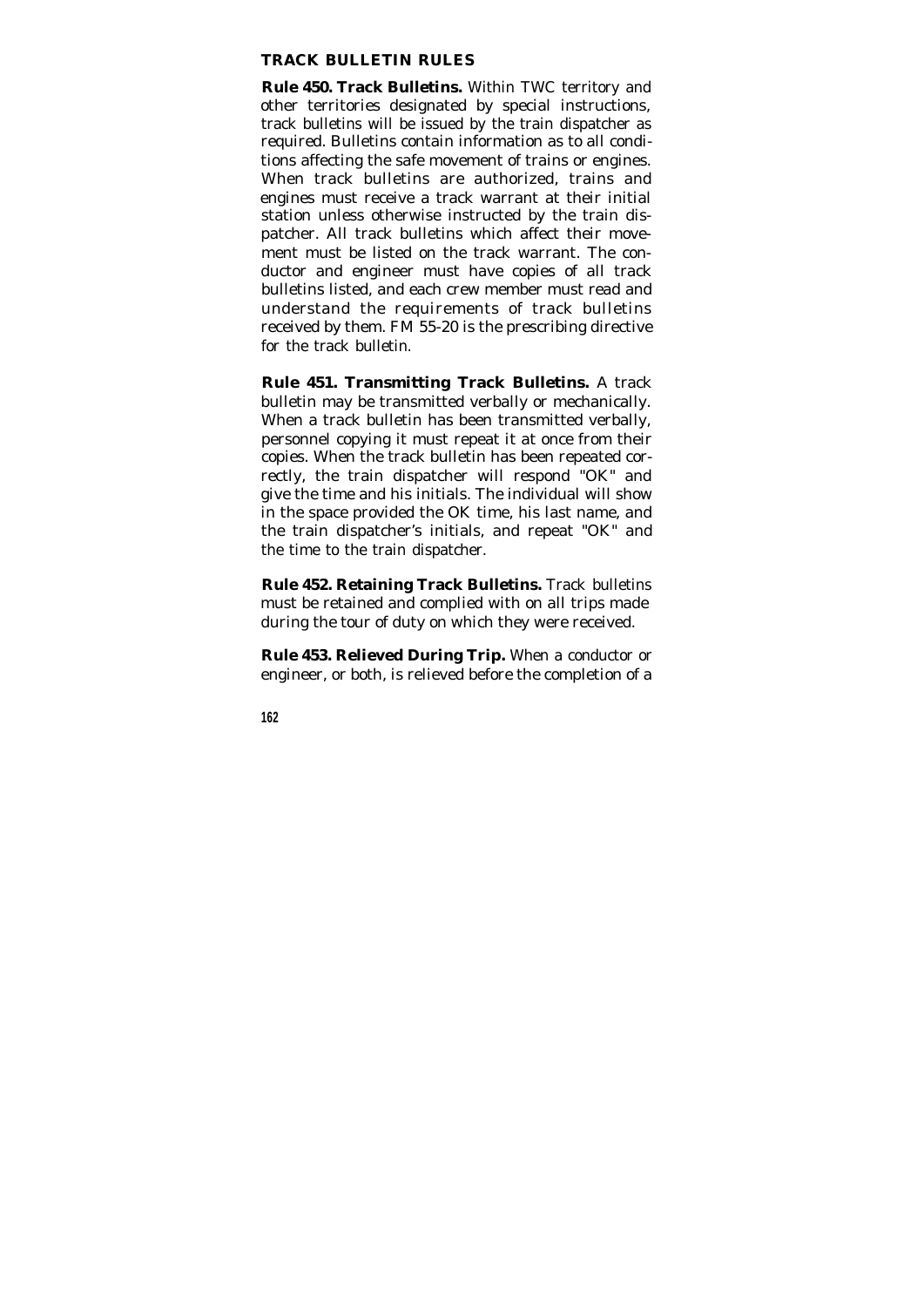trip, all track warrants, track bulletins, and instructions held by them must be delivered to the relieving conductor or engineer. If they cannot be personally delivered to the relieving crew, the conductor will leave them in an envelope at a location designated by the train dispatcher and show the correct designation of the train, date, location, and conductor's signature on the envelope. Track warrants, track bulletins, instructions, and pertinent information must be compared by the relieving conductor and engineer and with the train dispatcher before proceeding.

**Rule 454. Restriction to Crew Member.** A track bulletin or track warrant restricting a train or engine must not be transmitted to a crew member until the conductor or engineer assures the dispatcher that both of them understand the order and can comply with the restriction.

**Rule 455. Protection by Track Bulletin.** During the time and within the limits stated in track bulletin, trains and engines must move at restricted speed and stop short of men or machines fouling track or a red flag placed to the right of the track. Movement must continue at restricted speed unless otherwise verbally instructed or unless the entire train has passed a green flag or has cleared the limits.

The engineer must attempt to contact the person in charge by radio sufficiently in advance to avoid delay, advising his location and specifying track. In granting verbal authority, use the words "Foreman *(name)* (of Gang No ) using track bulletin No line No \_\_\_\_\_\_\_\_ between MP \_\_\_\_\_\_\_ and MP on \_\_\_\_\_\_\_\_\_ Subdivision."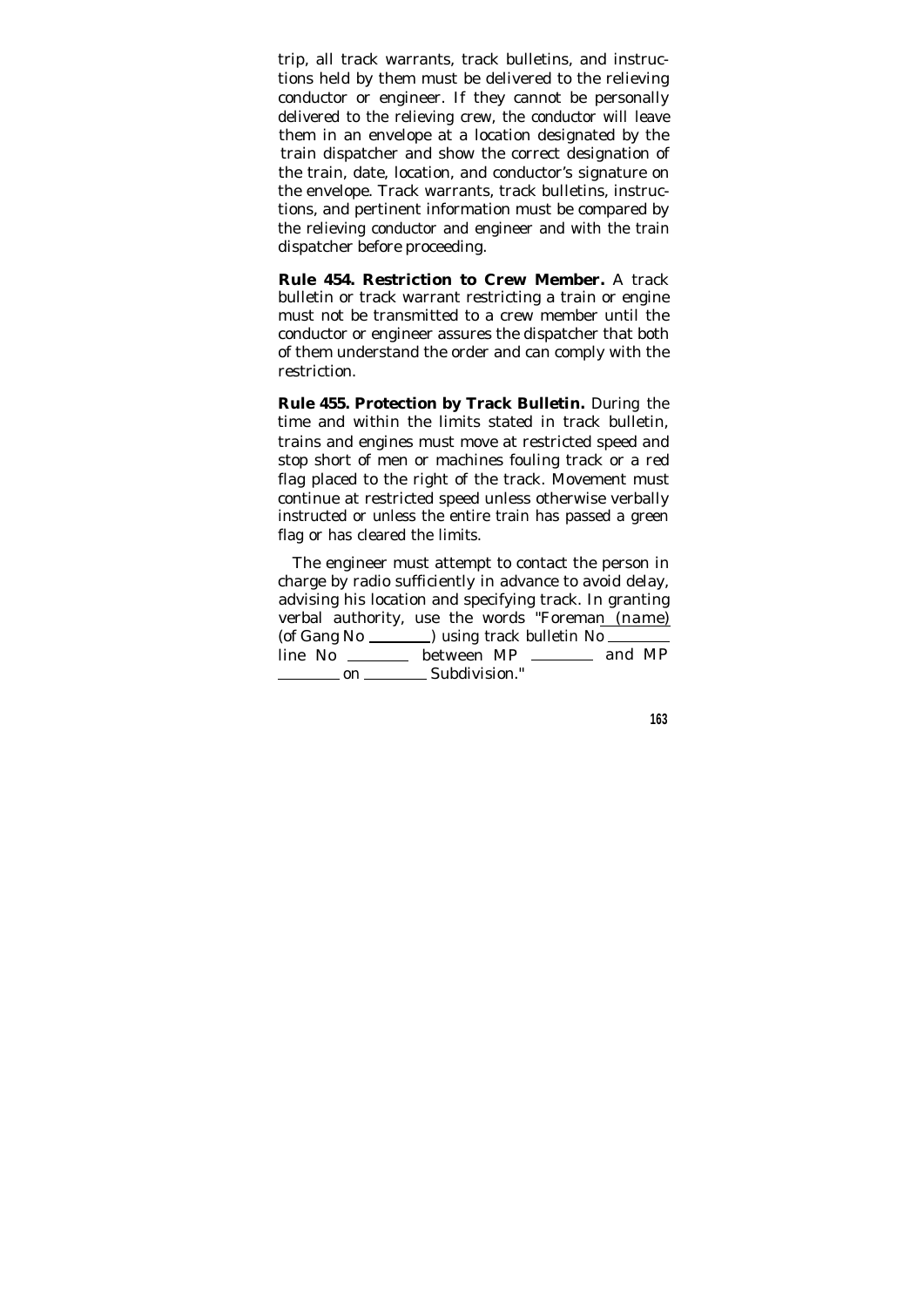To authorize train or engine to pass a red flag, or enter limits, without stopping, use the words " *(train)* may pass red flag located at MP (or enter limits) without stopping. " A train or engine may pass red flag, or enter limits, without stopping, continue to move at restricted speed, and must stop short of men or equipment fouling track.

To authorize a train or engine to proceed at a speed greater than restricted speed, use the words " *(train)* may proceed through the limits at mph (or at maximum authorized speed)." The train may proceed through the limits at the prescribed speed unless otherwise restricted.

To require the train or engine to move at a speed less than restricted speed, use the words" *(train)* proceed at restricted speed by not exceeding mph (if necessary add "until reaching  $MP$   $\_\_\_\_\$ "). The train must not exceed the prescribed speed and must be prepared to stop short of men or equipment fouling the track or a red flag to the right of the track.

These instructions must be repeated by the engineer and "OK" received from the person giving them before they are acted upon. When the word STOP is written in the Stop column, the train or engine must not enter the limits until verbal authority is received from the person in charge. Yellow flags must be displayed as prescribed by Rule 10 in Chapter 2.

**Rule 456. Excessive Dimension Equipment.** When excessive dimension equipment is handled, the train dispatcher must issue the necessary instructions to arrange a point for meeting or passing trains where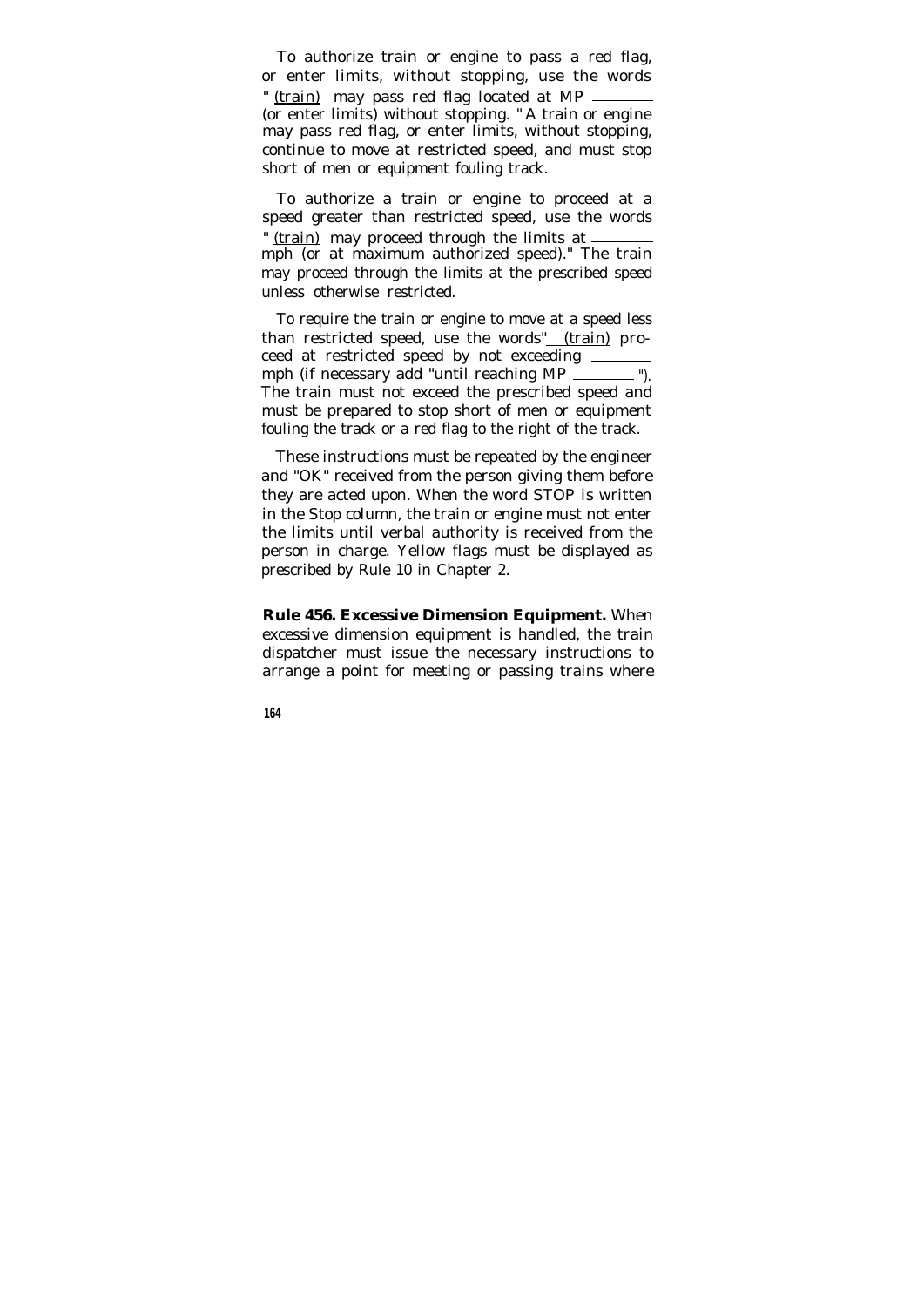there is enough clearance. He may also issue any additional precautions which may be required.

A crew handling such equipment must ensure that it will clear nearby objects including equipment on adjacent tracks, and if unable to reach a point where clearances are sufficient, must see that protection is provided against movements on adjacent tracks. The crews affected must be issued a track bulletin advising them of such equipment and the train or engine which is handling it. They are responsible for taking the proper precautions before passing or meeting the equipment.

**Rule 457. Tracks Blocked with Equipment.** When main tracks, sidings, or other tracks, which are normally clear for movement, are to be blocked with equipment which cannot be placed in the clear, the train dispatcher must be notified. The train dispatcher ensures that all crews and other personnel concerned are notified. When the main track is blocked, protection is provided as prescribed by Rule 99.

**Rule 458. Tracks Removed from Service.** Protection must be provided when a track is to be removed from service. The protection may be provided by a track bulletin designating the track and giving the exact points between which it is removed from service. Such track must not be used unless the track bulletin gives the name or title of the person who may authorize its use. When so indicated, movement must be made only under the direction of the person authorizing use of the track. When required, a train dispatcher must advise crews of the alternate routes to be used and the position of switches.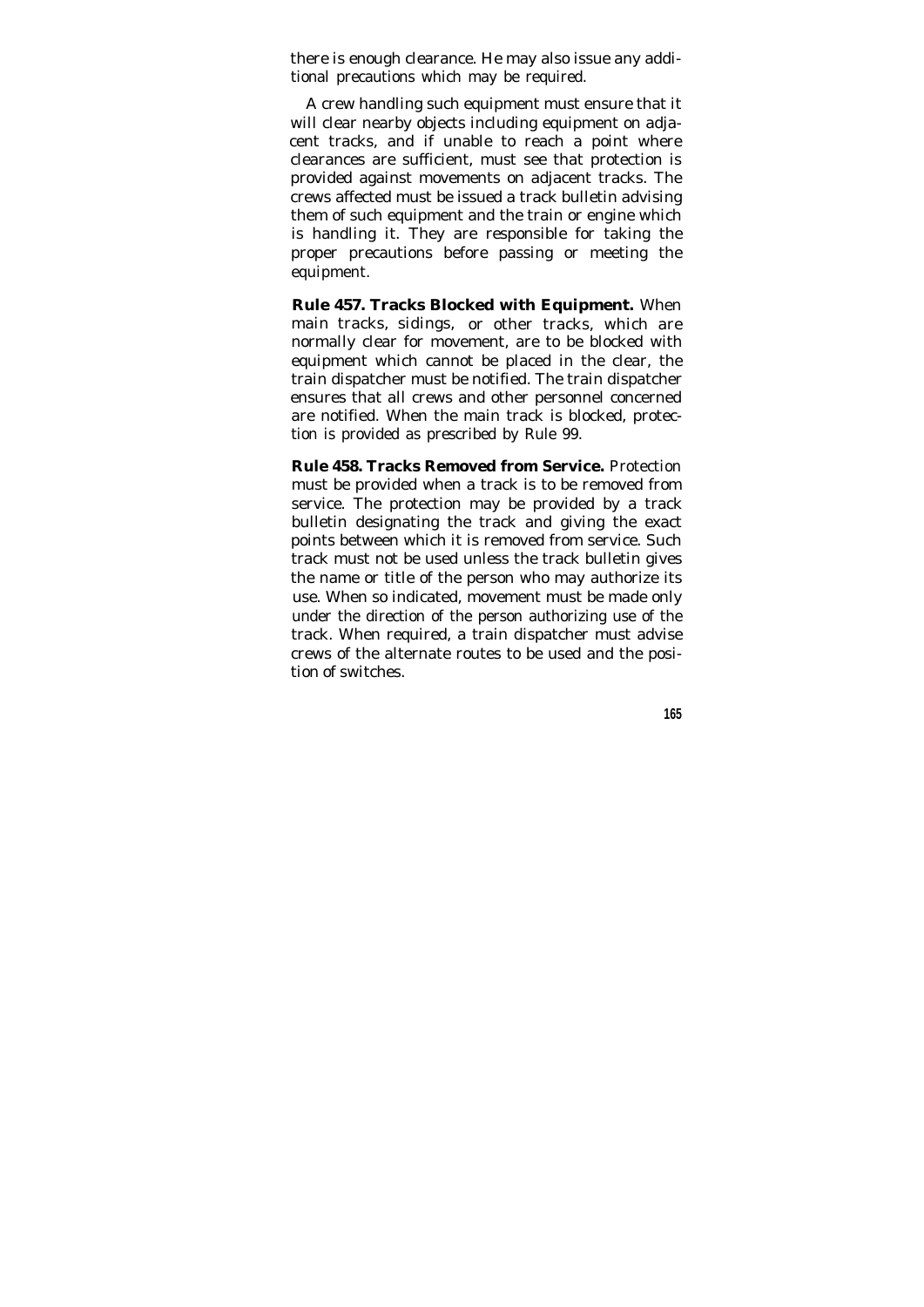**Rule 459. Change of General Order or Special Instructions.** General orders or special instructions may be issued, changed, or cancelled by a track bulletin. Any safety requirement which is removed as a result of changing or canceling general orders or special instructions must be reinstated by track bulletin. General orders or special instructions which are cancelled in this manner must not be reinstated by track bulletin. Track bulletin must not be delivered to all personnel affected until the cancellation is issued by general order and the general order is posted.

**Rule 460. Delivering Track Bulletins.** Personnel receiving track bulletins must ensure that all copies are delivered unless the track bulletin is voided or transferred to relieving personnel. When copies have been delivered to all addressed, a copy will be kept on file.

**Rule 461. Additional Copies of Track Bulletins.** If necessary to make additional copies of track bulletins, except when duplicated as prescribed by Rule 462, the additional copies must be repeated to the train dispatcher and correctness ensured before delivery. The train dispatcher records the date, time, place, and name of person who recopied and repeated the track bulletin.

**Rule 462. Duplicating Track Bulletins.** Repetition of the track bulletins to the train dispatcher will not be required when they are reproduced by duplicating machine. When so duplicated, they must not delivered or acted upon until they are checked and known to be clear, legible, and duplicate in their entirety.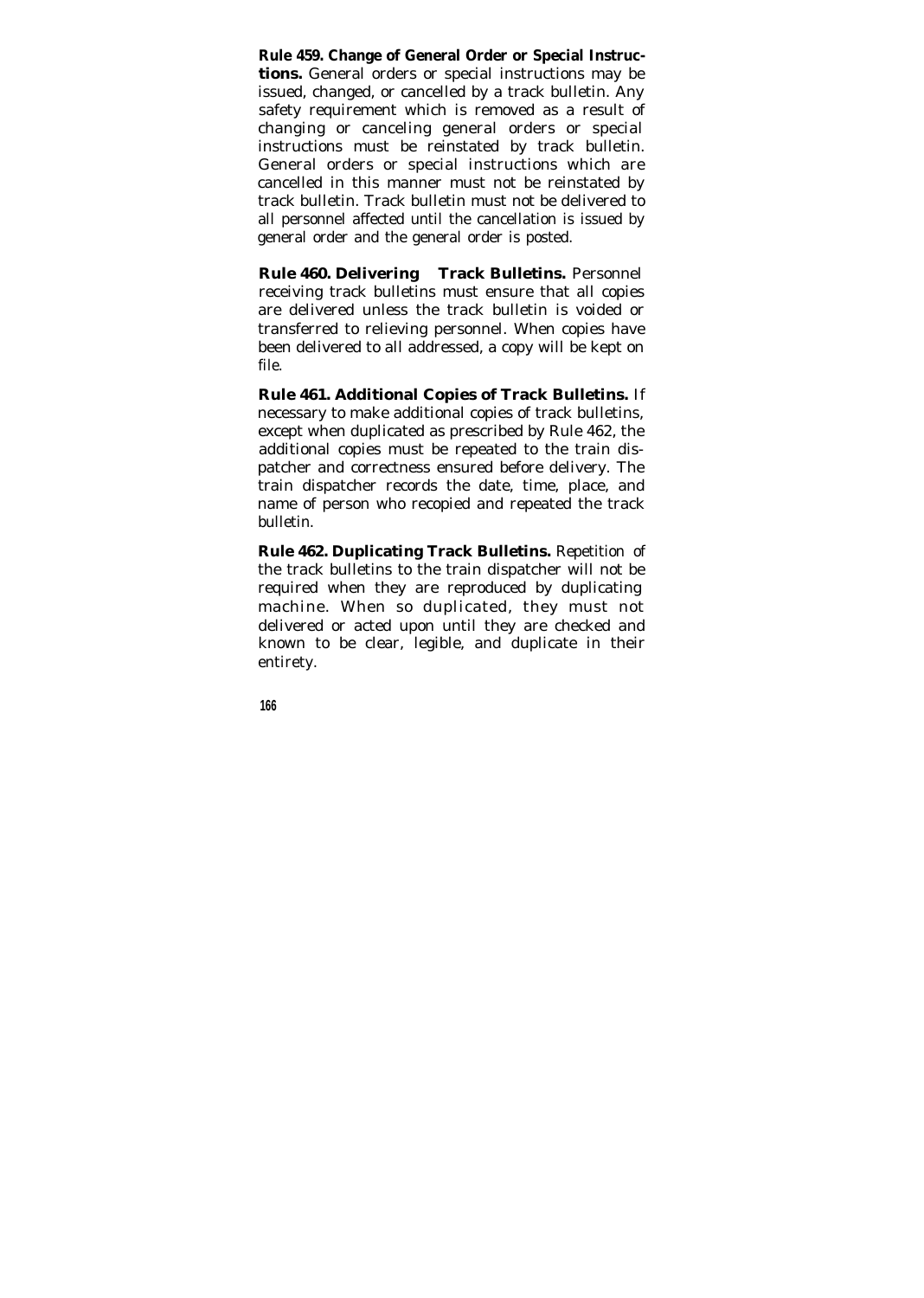#### **CHAPTER 7**

# **RAILROAD RADIO RULES**

The following rules and requirements cover use of railroad radio systems and govern personnel using such systems.

**Rule 501. Internal Adjustments.** All personnel except those specifically authorized by the Federal Communications Commission (FCC) or those holding a current Certified Technician's Certificate, are prohibited from making any internal adjustments to a railroad radio. Authorized personnel must carry their FCC operator license, Certified Technician's Certificate, or verification card when on duty.

**Rule 502. Prohibited Transmissions.** Personnel shall not knowingly transmit any false emergency communication, any unnecessary, irrelevant, or unidentified communication, nor utter any obscene, indecent, or profane language via radio. Personnel shall not divulge or publish the existence, contents, effect, or meaning of any communications (emergency communications excluded) except to the person for whom the communication is intended or to another individual of the railroad whose duties may require knowledge of the communication. The above applies either to communications received directly or to any that may be intercepted.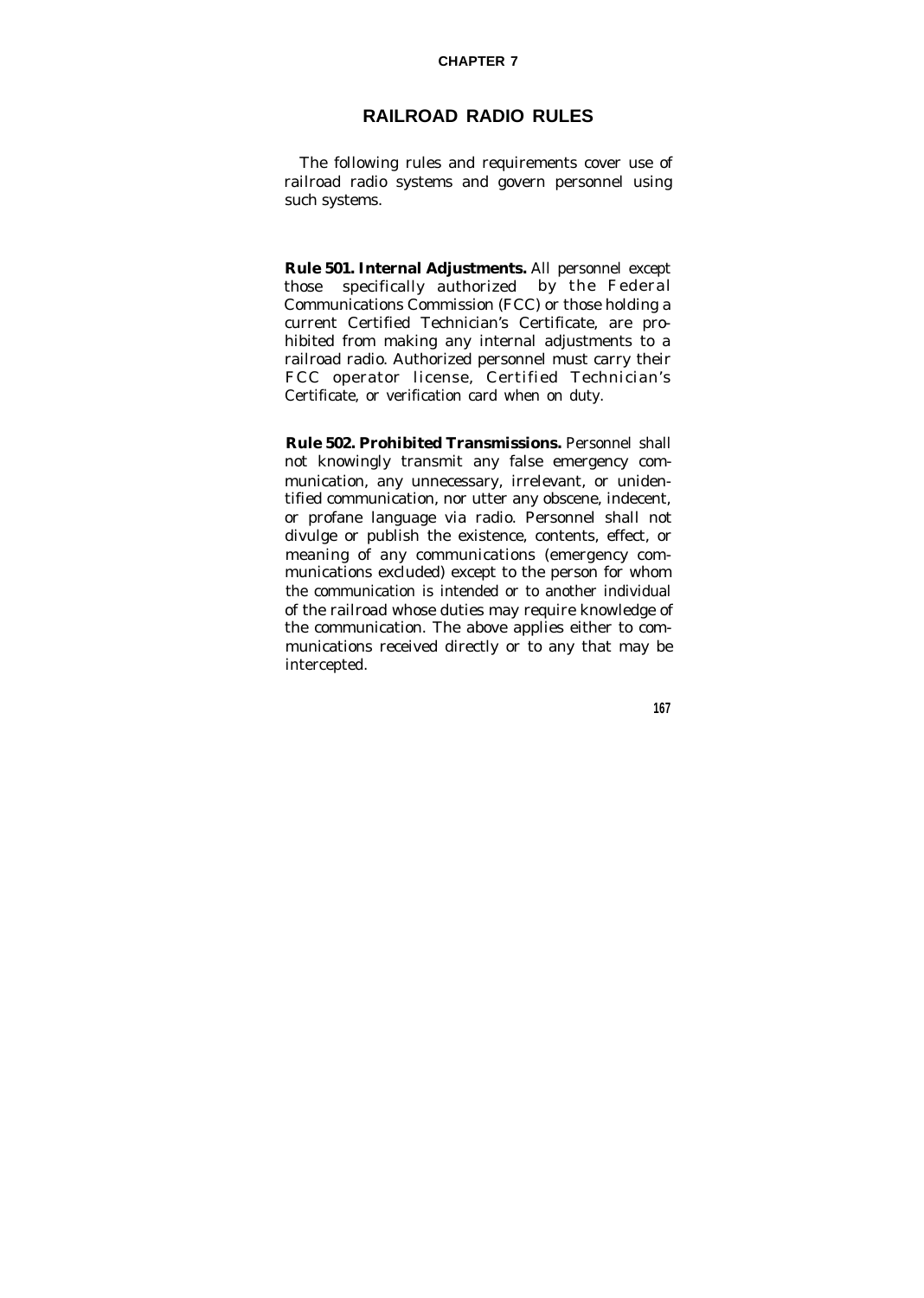**Rule 503. Emergency Calls.** Any emergency call will be preceded by the word "Emergency" repeated three times. Such calls shall be used to cover initial reports of derailments, collisions, storms, washouts, fires, or obstructions to track. Emergency calls also cover other matters which would cause serious delay to traffic, damage to property, or injury to personnel or the traveling public. They must contain as complete information as possible. All personnel must give absolute priority to communication from a station in distress, and except in answering or aiding that station, shall refrain from sending any communication until ensuring that no interference will result.

**Rule 504. Inspections.** Any personnel shall permit inspection of the radio equipment in his charge and all FCC documents pertaining to such equipment by an accredited representative of the FCC at any reasonable time.

**Rule 505. Locations.** The location of radio base and wayside stations, the time such stations are attended, and assigned channels, will be designated by timetable or other instructions.

**Rule 506. Transmitting.** Before transmitting, any individual operating a radio must ensure that the channel is not already in use. The operator must give the required identification, listen for acknowledgment from the person receiving the transmission, and must not proceed with the transmission until such acknowledgment is received.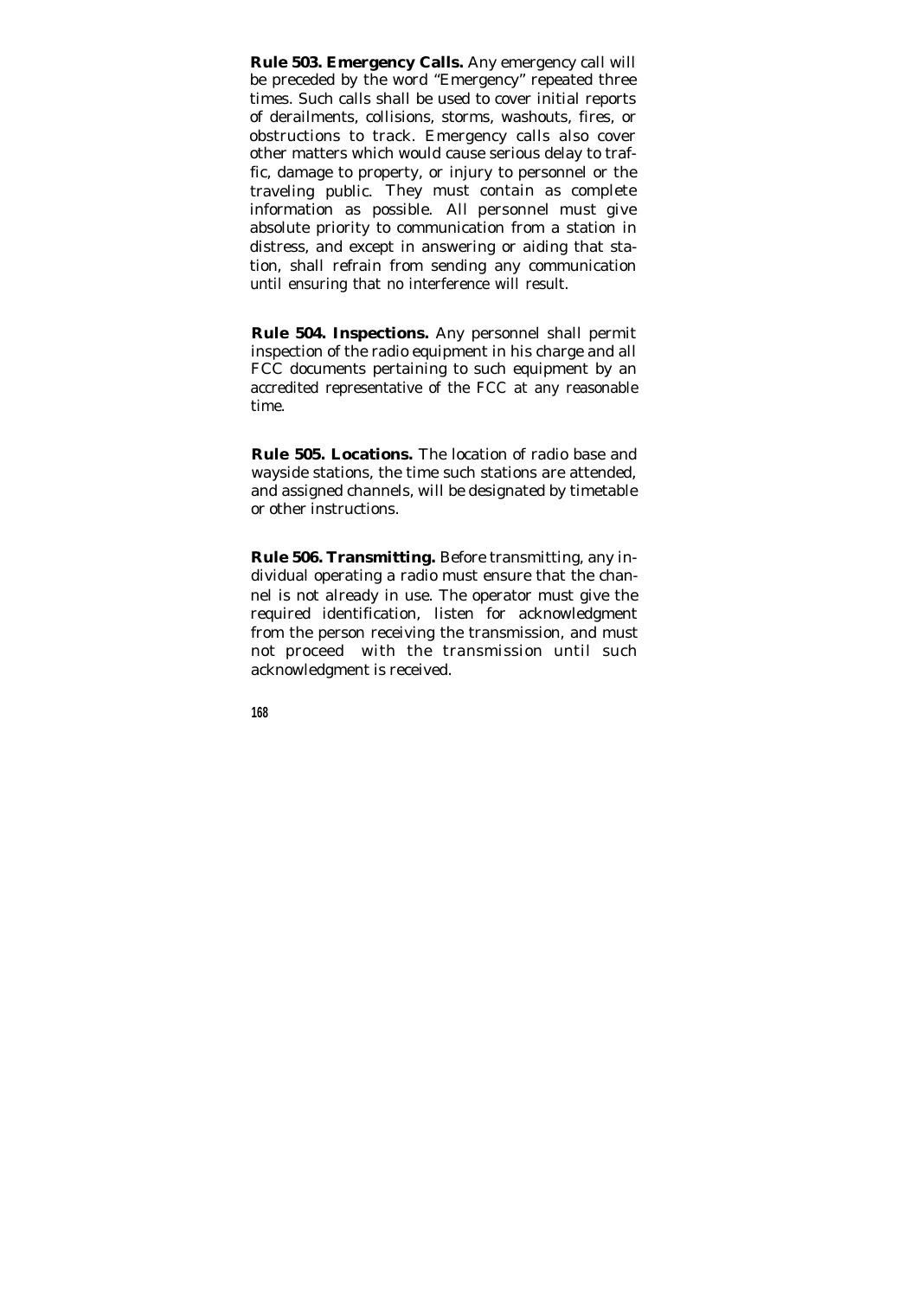**Rule 507. Identification.** Personnel transmitting or acknowledging a radio communication must begin with the required identification. The order must include the following information:

*• Base or wayside stations* - Name or initials of the railroad, and name and location or other unique designation of office or station.

*• Mobile units -* Name or initials of the railroad, train name (number), engine number, or words that identify the precise mobile unit.

• If an exchange of communication continues without substantial interruption, personnel must repeat identification each 15 minutes. After positive identification has been made in connection with switching, classification, and similar operations wholly within a yard, fixed and mobile units may use short identification after the initial transmission and acknowledgment.

**Rule 508. Acknowledgment.** A person receiving a radio call must not delay acknowledgment unless it would interfere with duties relating to safety.

**Rule 509. Repetition.** An individual who receives a transmission must repeat it to the transmitting party, except when the communication-

• Relates to switching operations.

• Is a recorded message from an automatic alarm device.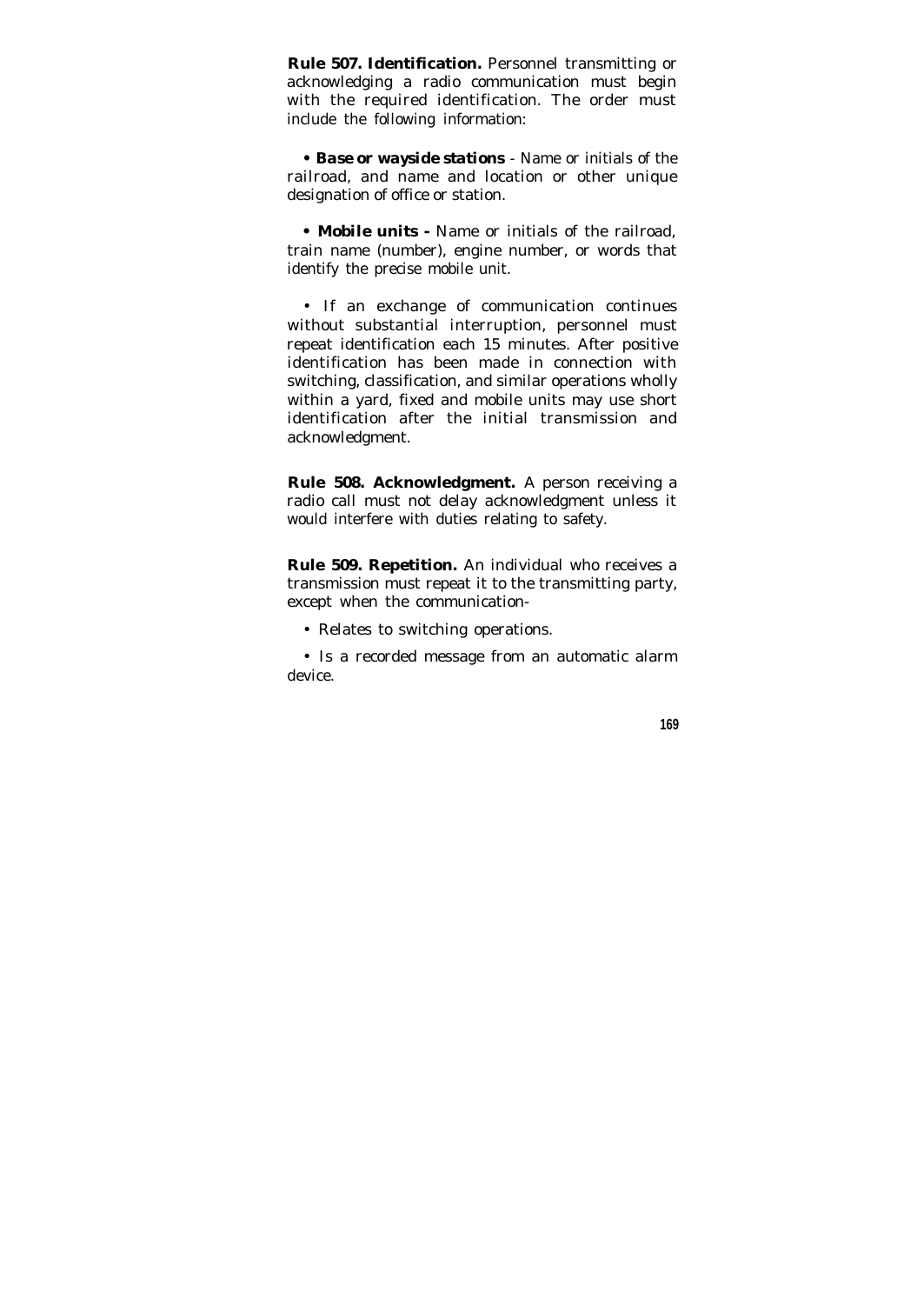• Is general in nature and does not contain any information, instruction, or advice which could affect the safety of a railroad operation.

**Rule 510. Over.** To indicate to the receiving person that the transmission is ended and that a response is expected, the transmitting person must say the word "over."

**Rule 511. Out.** To indicate to the receiving person the exchange of transmissions is complete and that no response is expected, the transmitting person must state his identification followed by the word "out."

**Rule 512. Monitoring.** When base and wayside stations or mobile units are manned, the radio must be turned to the appropriate channel with the volume adjusted to receive communications. All transmissions directed to a manned station or mobile unit must be acknowledged.

**Rule 513. Misuse.** Radio communication must not be used to avoid compliance with any rule.

**Rule 514. Not Understood or Completed.** Any radio communication which is not understood or completed according to these rules must not be acted upon and must be treated as though it was not sent. An exception would be if any information is received which would affect the safety of personnel or the public or cause damage to property. If necessary, movement must be stopped until an understanding has been reached.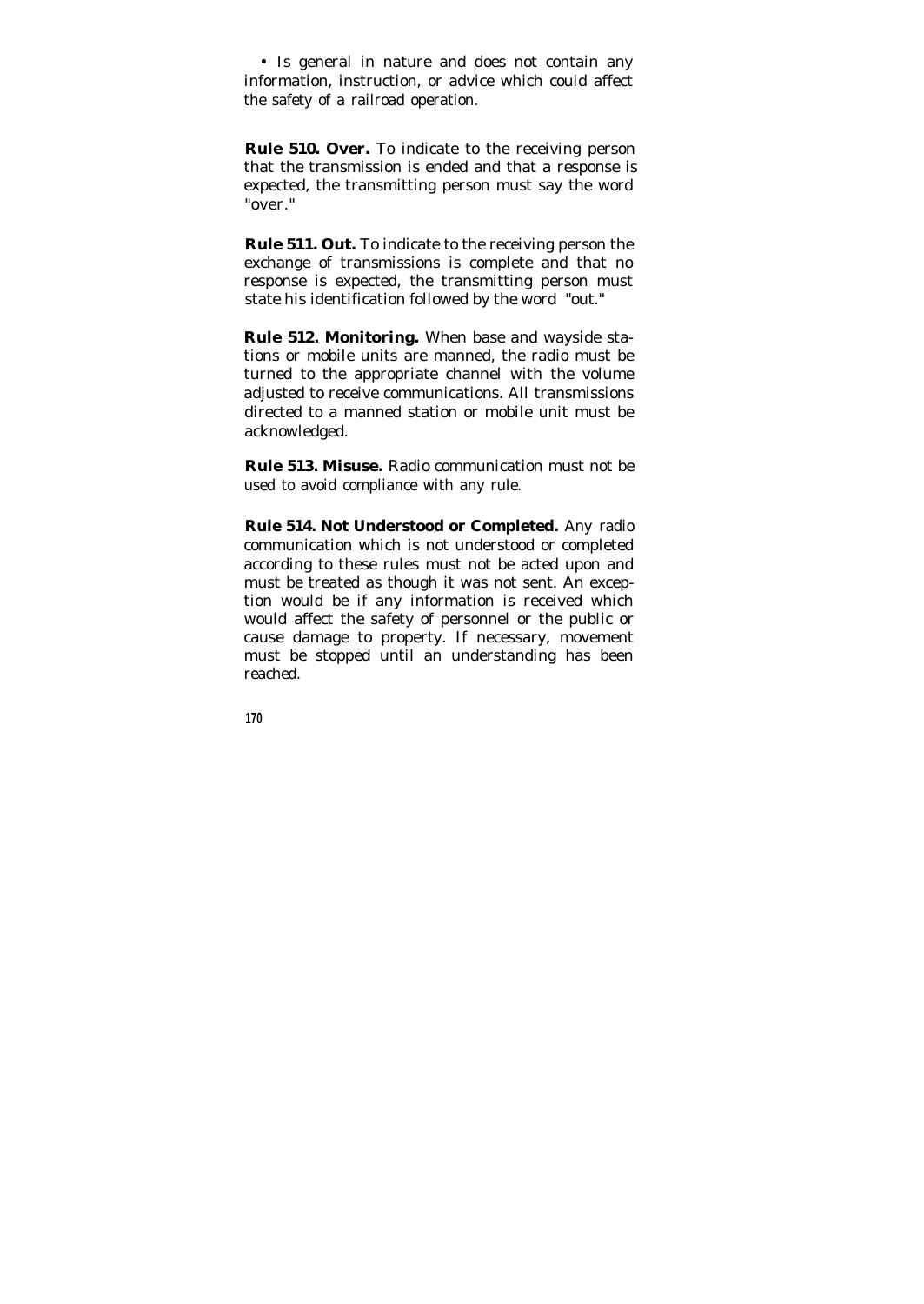**Rule 515. Testing.** Radios used in train operation outside yard limits must be tested at the point where the train is originally made up.

**Rule 516. Operative Radio.** Engineers and conductors must test the radios at least once during each tour of duty to ensure that the radios are working.

**Rule 517. Test Transmission.** Radio tests must consist of an exchange of voice transmissions with another radio. Radio tests help ensure that voice transmissions are readable and of good quality.

**Rule 518. Malfunctioning Radio.** A malfunctioning radio must not be used. Each crew member, the train dispatcher, or other designated personnel must be notified of the malfunction by alternate means of communication as soon as possible.

**Rule 519. Fixed Signal Information.** A radio must not be used to give information to a train or engine crew about the name, position, aspect, or indication displayed by a fixed signal. Such information may only be given between members of the same crew or when necessary to give warning in an emergency.

**Rule 520. Lieu of Hand Signals.** When radio is being used in lieu of hand signals, both the direction and distance to be traveled must be given. Movement must be stopped in one-half the distance specified unless additional instructions are received.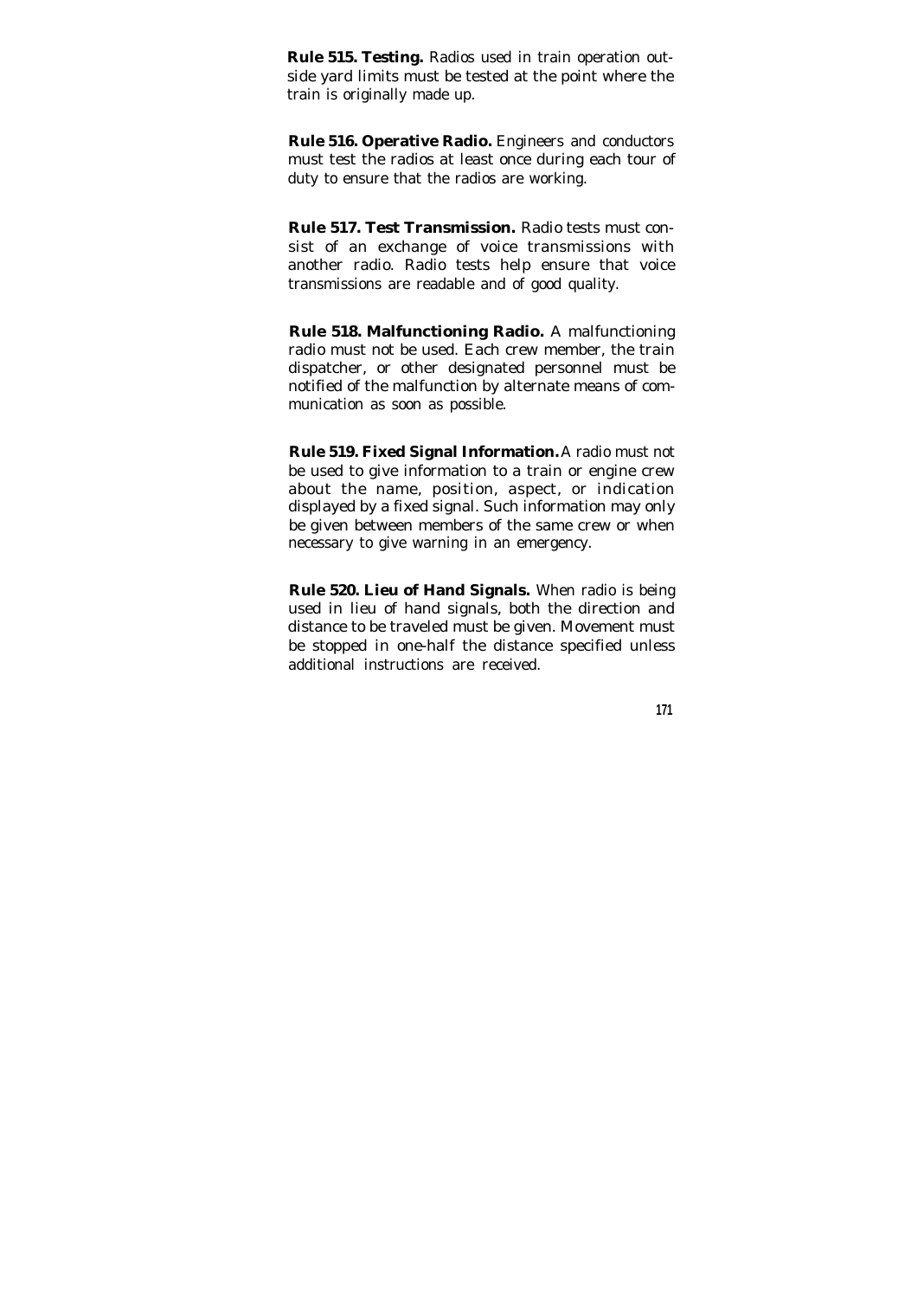**Rule 521. Transmitting Train Orders.** When train orders are transmitted by radio, they must be transmitted according to applicable operating rules, and the following guidelines:

• The train dispatcher or operator shall call the addressees of the train order and state his intention to transmit the train order.

• Before the train order is transmitted, the person to receive and copy the train order shall state his name, rank identification, location, and that he is prepared to receive a train order. Train orders may not be copied by a person operating the controls on an engine of a moving train. Train orders are not transmitted to the crew of a moving train. The conductor, the engineer, or the train dispatcher must decide if the train order can be received and copied without impairing the safe operation of the train.

• Train orders shall be copied in writing by the receiving person in the format prescribed in the operating rules.

• Except as provided by Rule 514, before a train order is acted upon, both the conductor and engineer must have a written copy of the train order. They must ensure that the train order is read and understood by other members of the crew.

• Except as provided by Rule 514, a train order transmitted by radio which has not been made complete may not be acted upon and must be treated as though not sent.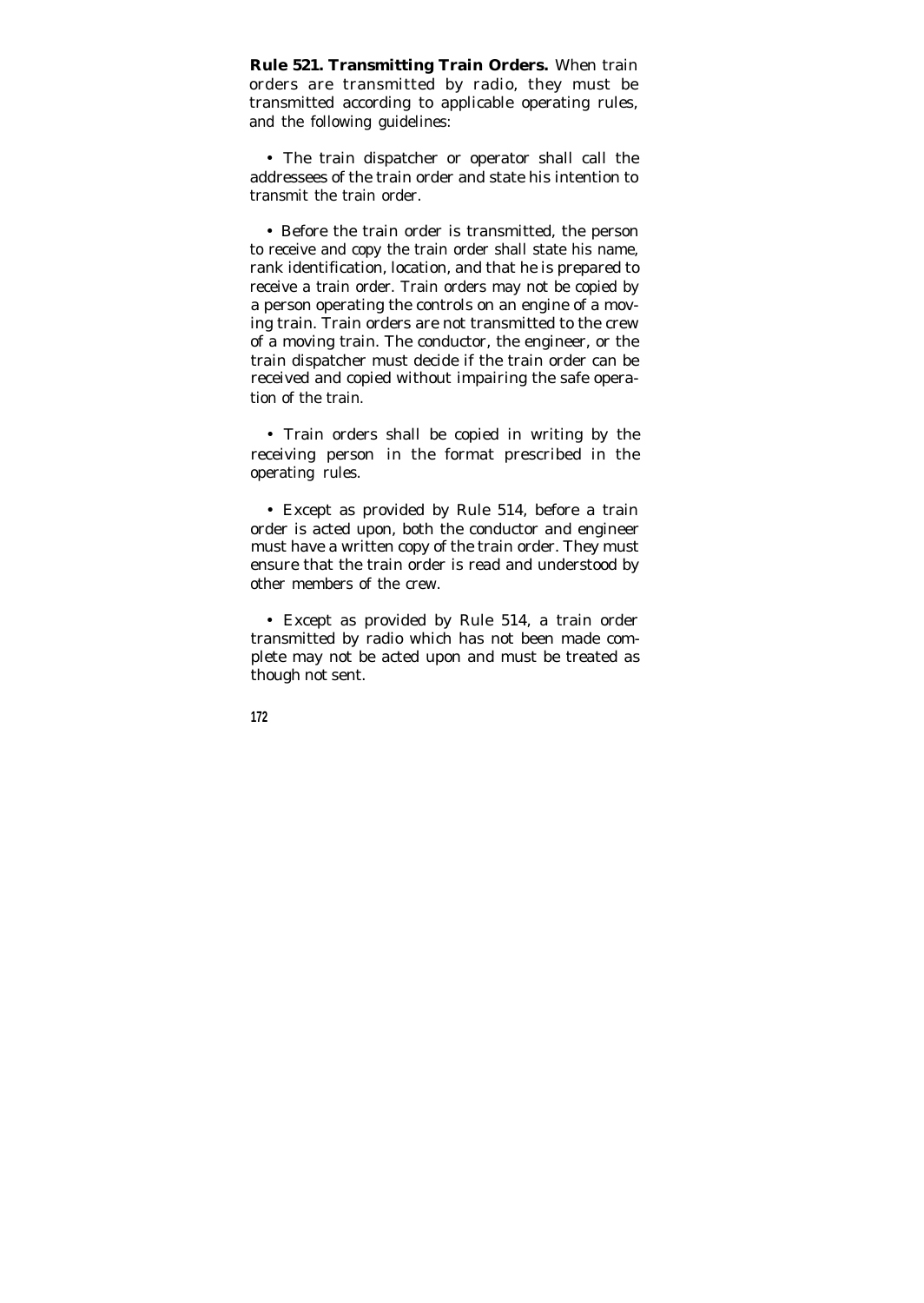• Information contained in a train order may not be acted upon by persons other than those to whom the train order is addressed. "Complete" must not be given to a radio transmitted train order for other trains until "Complete" response has been acknowledged by the train being restricted.

**Rule 522. Transmitting Track Warrants and Track Bulletins.** When radio is used to transmit track warrant or track bulletin, rules applicable only within two limits and track bulletin rules will govern. They must not be copied by a soldier operating the controls on an engine of a moving train.

**Rule 523. Blasting Operations.** Do not operate radio transmitters when they are less than 250 feet from blasting operations.

**Rule 526. Clarity.** If necessary for clarity, the phonetic alphabet shall be used to pronounce any letter used as an initial, except initial letters of railroads.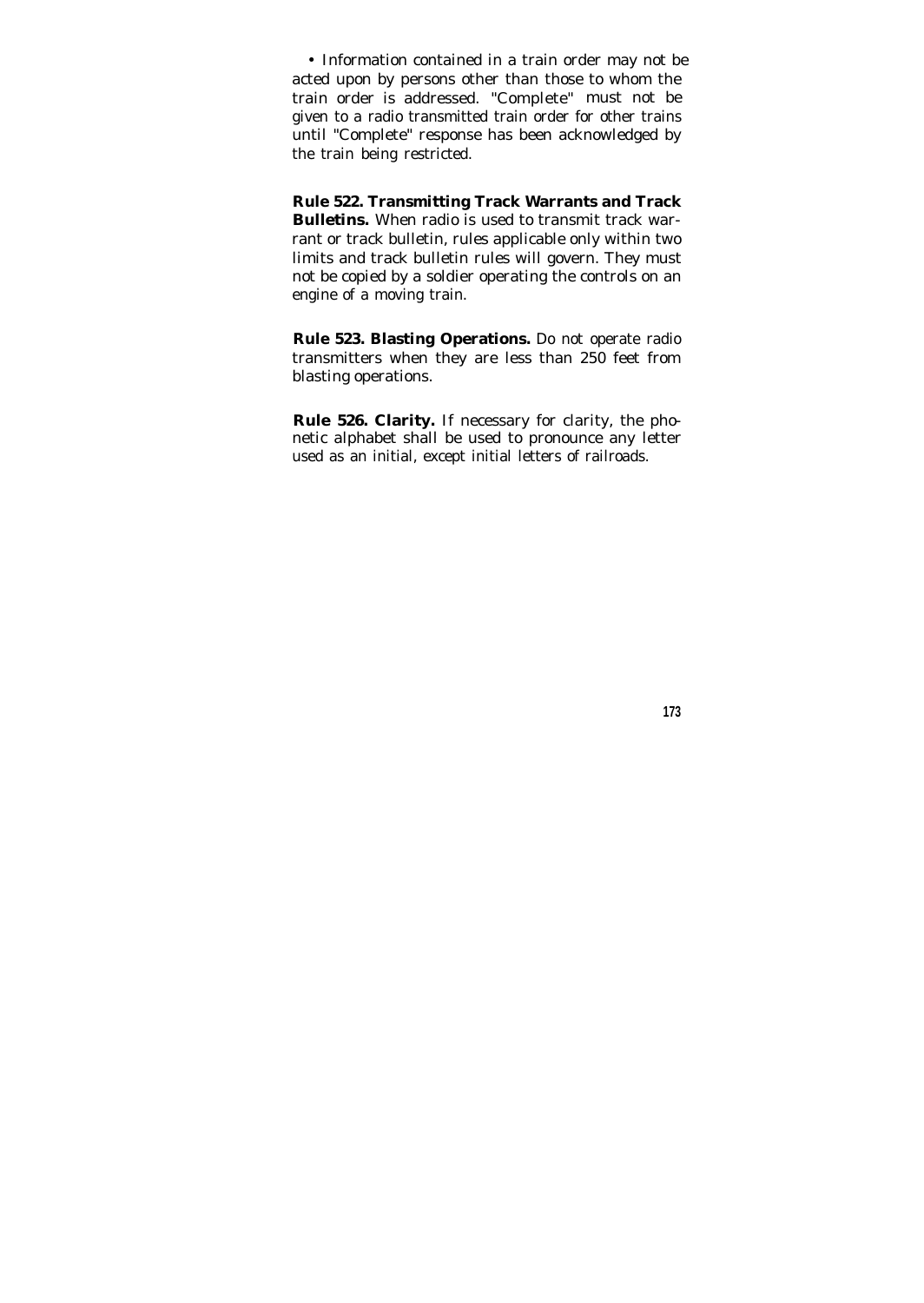### **CHAPTER 8**

# **CONDUCT OF PERSONNEL AND SAFETY**

The following rules deal with the conduct of personnel on duty and safety in performing tasks and handling equipment.

### **GENERAL RULES OF CONDUCT**

**Rule 600. To Whom Personnel Report.** Personnel whose duties are prescribed by these rules will report to and comply with instructions from supervisors, and others having the proper jurisdiction. They will comply with instructions issued by officers of the various branches of service when applicable to their duties.

**Rule 601. Games, Reading.** While on duty, personnel must not play games or read magazines, newspapers, or other literature not related to their duties. They must not use radios, tape recorders or players, or television sets other than those provided by the government.

**Rule 602. Sleeping.** Personnel must not sleep while on duty. Personnel who are in a reclined position with eyes closed will be considered in violation of this rule.

**Rule 604. Duty-Reporting or Absence.** Personnel must report for duty at the designated time and place.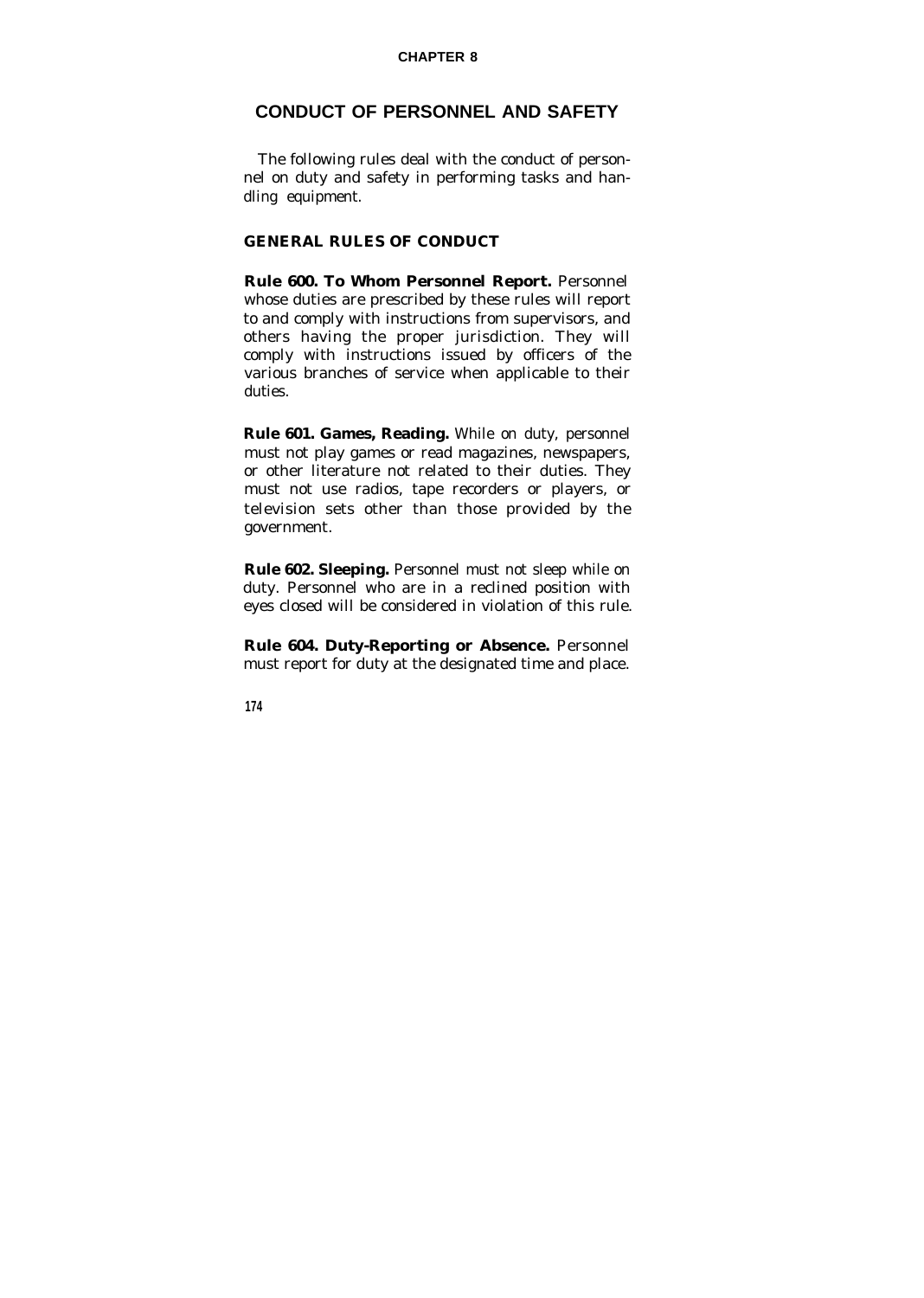They must devote themselves exclusively to the government's service while on duty. They must not be absent from duty, exchange duties, or substitute others in their place without proper authority.

**Rule 607. Conduct.** Personnel must not be careless of the safety of themselves or others, negligent, insubordinate, dishonest, immoral, or quarrelsome.

**Rule 608. Altercation.** Personnel must not fight, play practical jokes, scuffle, or wrestle while on duty.

**Rule 609. Care of Property.** Personnel are responsible for the proper care and use of government property entrusted to them. Upon demand by proper authority, they must return such property. Only personnel who are issued switch keys are authorized to use such keys in the proper performance of their duties. Personnel must not use government property for their personal use.

**Rule 610. Not Permitted on Equipment.** Unauthorized persons are not permitted to be on trains, engines, or cars.

**Rule 611. Altering Equipment.** Personnel must not alter, nullify, change the design of, or in any manner restrict or interfere with the normal intended function of any device or equipment on locomotives, cars, or other railroad property without proper authority except in case of emergency. All emergencies must be reported to the proper officer.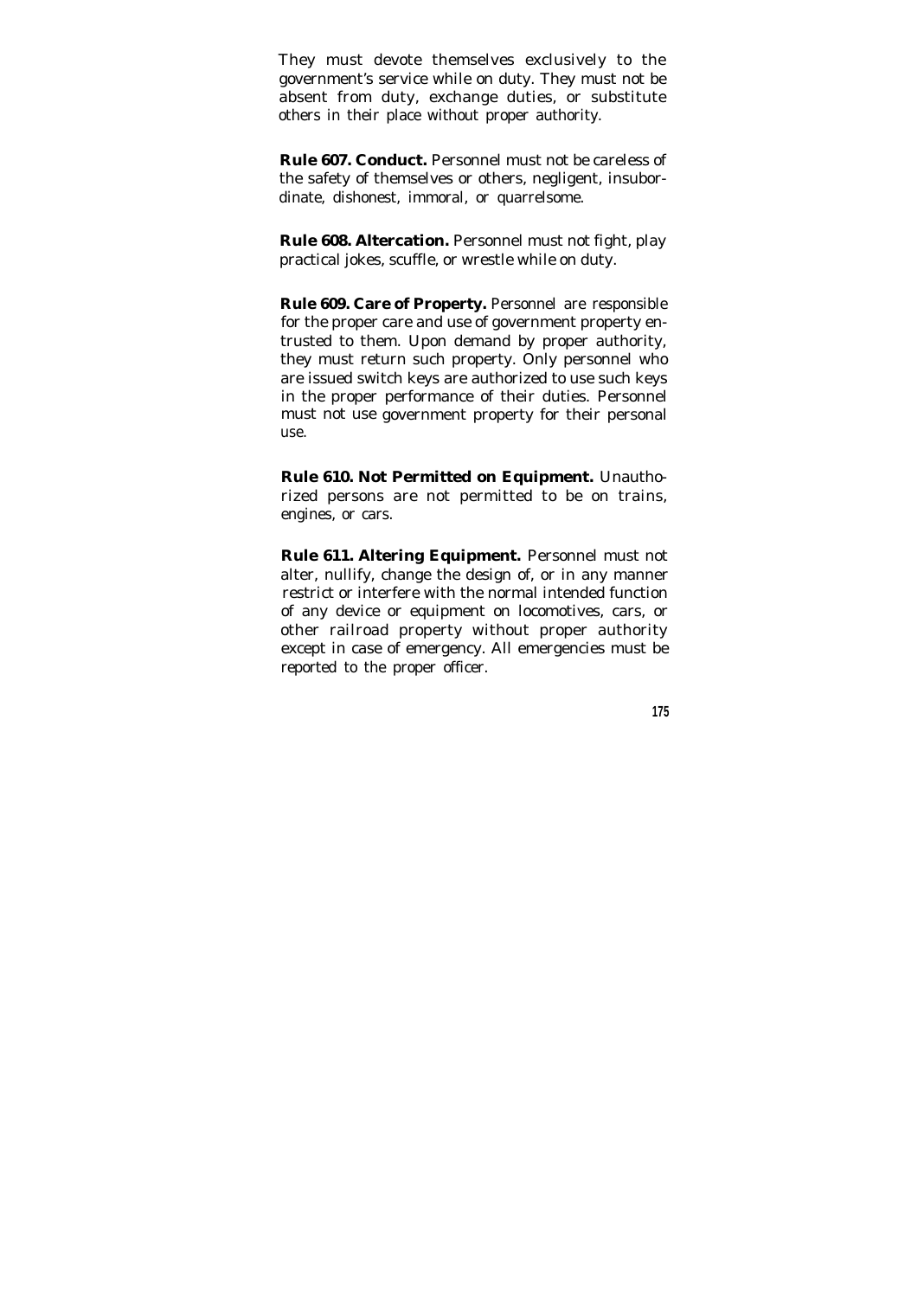**Rule 612. Clean Premises.** Railroad premises must be kept in a clean, orderly, and safe condition. Railroad buildings, facilities, or equipment must not be marred or defaced. Only information which is authorized by the proper officer or required by law may be posted in or on railroad property.

**Rule 615. Divulging Information.** Personnel who are charged with the writing, handling, and custody of correspondence, reports, books, bills of lading, waybills, tickets, or statistics of the railroad must not, under any circumstances, permit unauthorized persons access to these items. They must not verbally or otherwise divulge any of the information contained therein.

**Rule 616. Hazardous Materials.** Personnel who handle hazardous materials must have a copy of the instructions or regulations for handling them. They must be familiar with the instructions and comply with them.

**Rule 617. Fire.** Every precaution must be taken to prevent loss and damage by fire. The presence of fire on or near the right of way must be reported promptly to the train dispatcher unless such fires are being controlled. If there is danger of fire spreading to a bridge or other structure, trains must be stopped and members of the crew must assist in extinguishing fire. The cause of fire must be determined and promptly reported. The conductor must notify the engineer and the train dispatcher promptly of fires which may have been started by their train.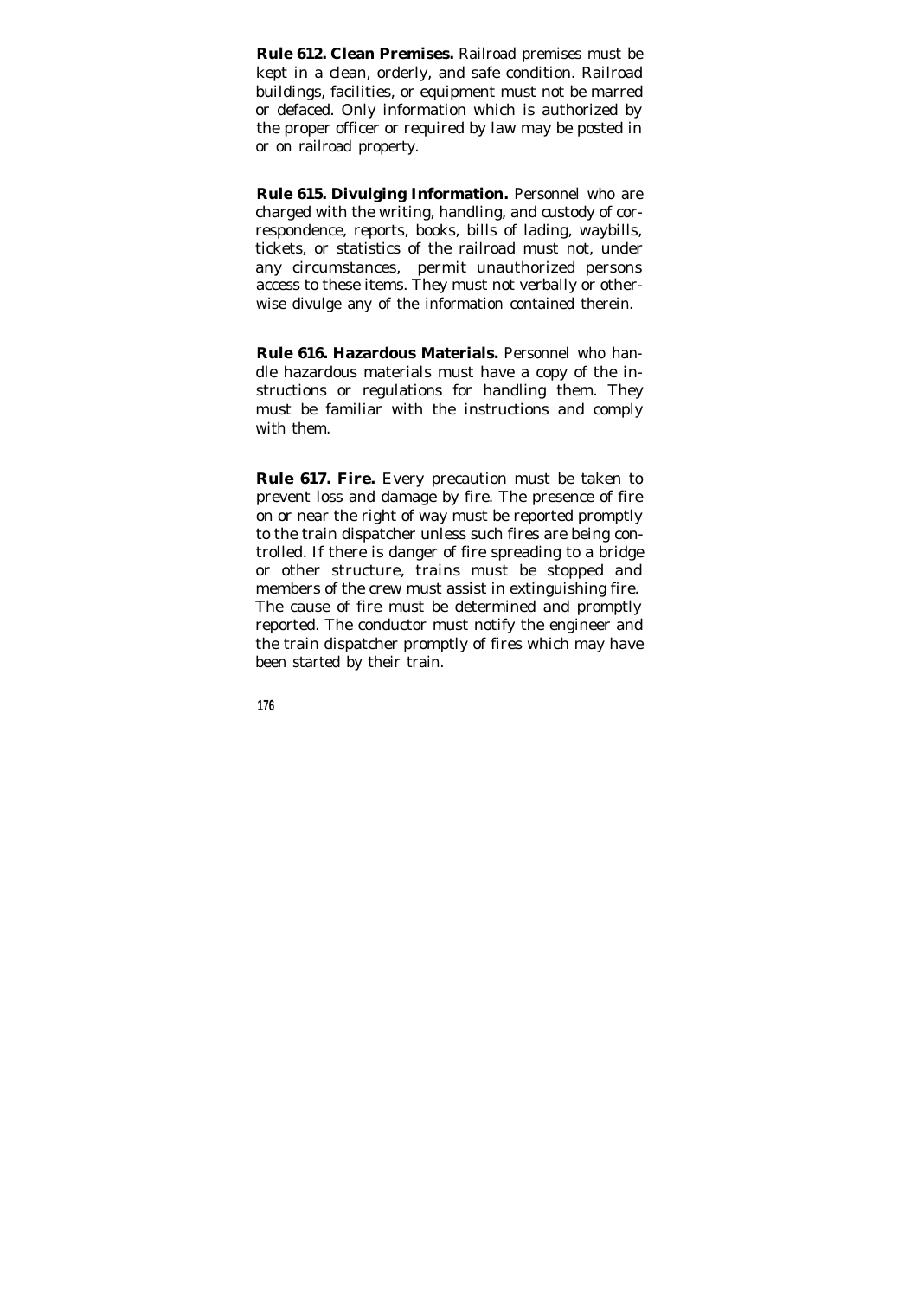**Rule 618. Defective Equipment.** Personnel must ensure that equipment and tools used are not defective. Defective tools must not be used until they made safe. Personnel must report defects to the proper authority.

**Rule 619. Avoiding Delays.** Trains and engines must be operated expeditiously, with consistent observance of safety and rules. Unnecessary delays must be avoided. When practicable, train or engine crews desiring to stop train to eat must notify the train dispatcher at least one hour and thirty minutes in advance. The stop for a meal must not unnecessarily interfere with or delay other trains.

**Rule 620. Riding Engine.** When possible, crew members on the head end of freight trains must ride in the control compartment of the engine if there are not more than six people riding. When the conductor is riding the head end, he will ride in the control compartment.

**Rule 621. Furnishing Information.** Personnel must not withhold information. They must give all the facts regarding irregularities, accidents, personal injuries, or rule violations to those authorized to receive such information.

**Rule 622. Safety Rules.** Personnel must be familiar with the rules and comply with them.

**Rule 623. Air Brakes—Train Handling.** Personnel whose duties are affected by the operation of air brakes must have a copy of rules and instructions for the operation of air brakes and train handling. They must be familiar with and obey such rules and instructions.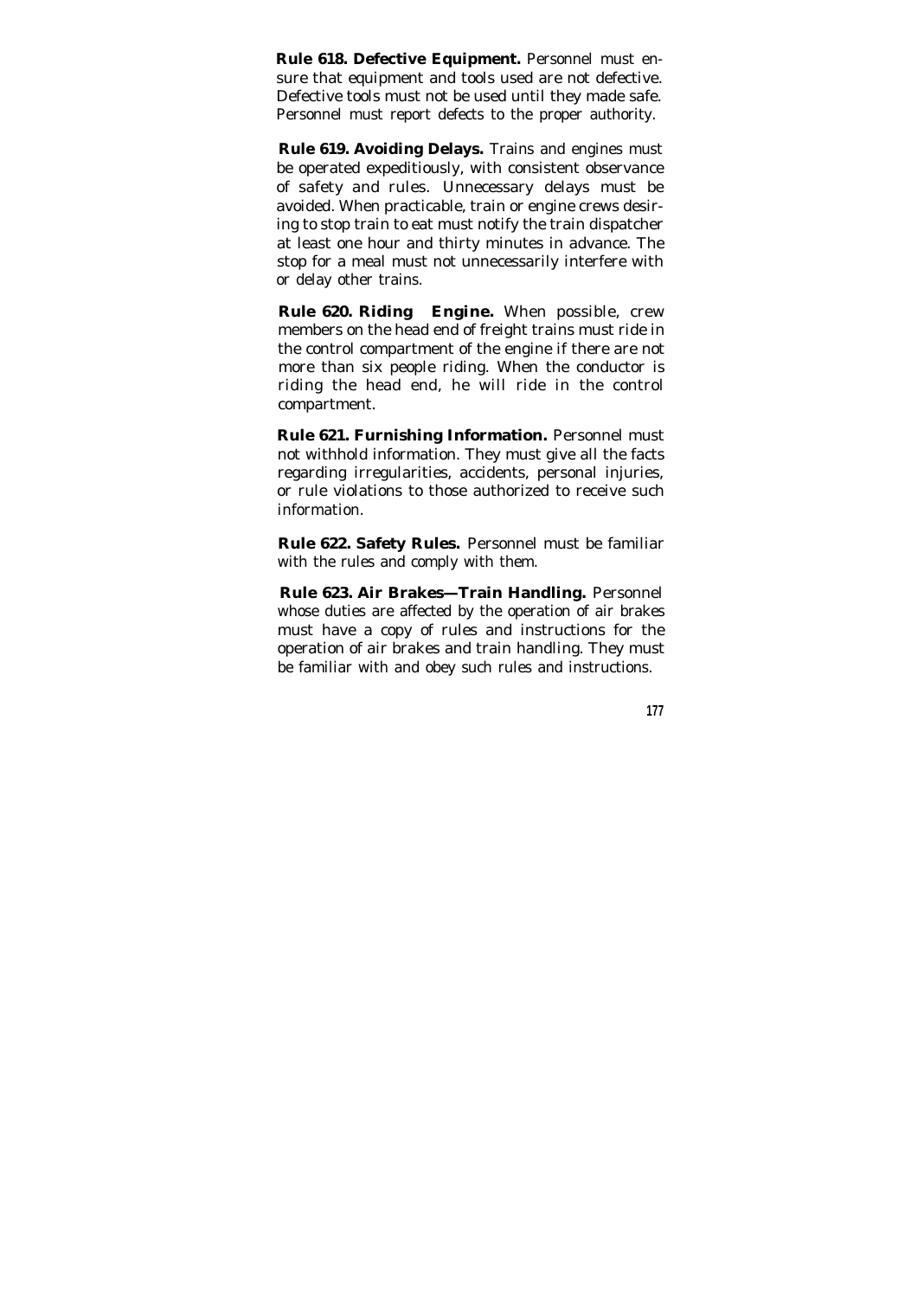**Rule 626. Repairs to Foreign Cars.** Report repairs made to foreign cars on the prescribed form.

**Rule 627. Inspection of Freight Cars.** Where personnel are not on duty to inspect freight cars, each car placed in the train maybe moved after receiving safety inspection as follows:

• A freight car with any defect that makes it unsafe for movement shall be corrected or set out of the train.

• Cars must be checked for leaning or listing to side; sagging; improper positioning on truck; anything hanging or dragging from car or extending from side; insecurely attached doors; broken or missing safety appliance; lading leaking from a placarded hazardous material car; insecure coupling device; overheated wheel or journal; broken or cracked wheel; brake that fails to release; or any apparent hazard likely to cause an accident.

• Open top loads, including trailers and containers on flatcars, must be safely loaded.

• Where width or height appears close to clearance lines, ensure that the movement has been cleared with the proper authority.

• A freight car with three bad order tags indicating that the car is safe to move maybe handled to nearest repair point. The conductor will remove one bad order tag from the side having two tags so that he will have written information relative to the restrictions. After removing the bad order tag, he will inform other crew members of such restrictions.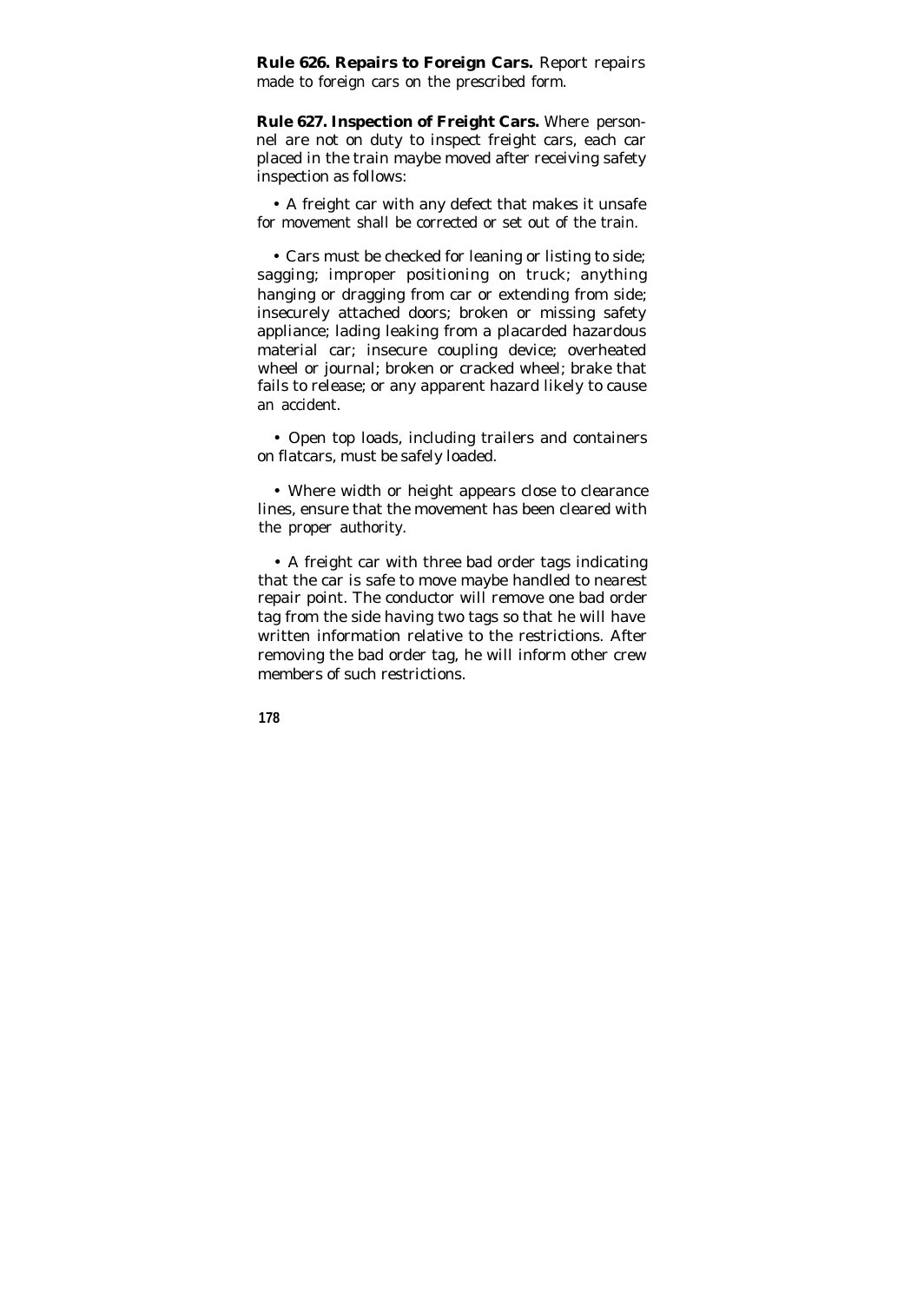**Rule 627(A). Overheated Wheels.** If overheated wheels are found on a train, the train must be stopped and held at least 10 minutes to allow the heat to equalize through the wheel.

**Rule 628. Flat Spots.** Equipment with a wheel having a flat spot more than 2 1/2 inches long or adjoining flat spots 2 inches long must not be moved in excess of 10 mph. If such equipment is in a train, it must be set out at the first available point.

**Rule 629. Dump Doors.** Dump doors on cars must be closed after load is dumped. If necessary to move cars short distances with dump doors open, personnel must ensure that the doors and chains can clear tracks and crossings.

**Rule 630. Excessive Dimension Loads.** Excessive dimension loads should be placed on or near the head end of trains. Instructions will be issued when excessive dimension loads are to be handled in train when clearance of structures is extremely close. A train must stop before passing such structures and movement should be made only on hand signals or verbal communication. If an excessive dimension load is in a train where the clearance at any structure or equipment on an adjacent track is questionable, and no instructions have been issued regarding the handling of such a car, the conductor will immediately notify the train dispatcher. He must take necessary action to ensure safety of movement.

**Rule 631. Open Top Loads.** Open top cars and open top TOFC loaded with poles, rail, lumber, pipe, or other commodities having any of the lading extending above the car or trailer ends which may shift and protrude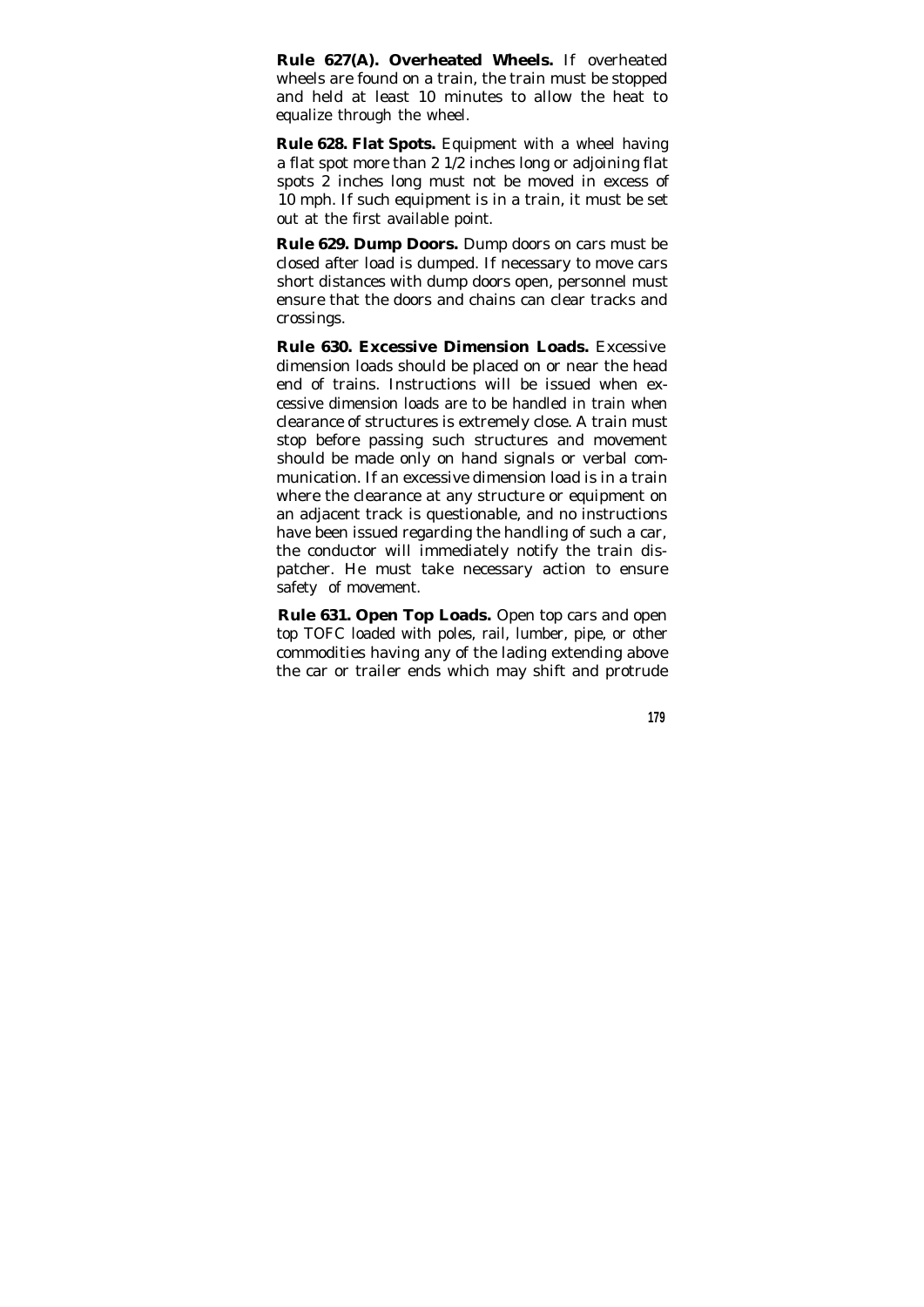beyond the car ends, must not be placed in trains next to engines, cabooses, occupied outfit cars, passenger cars, shipments of automotive vehicles and machinery that are not fully enclosed, loads placarded "Explosives A" or "Poison Gas," or any placarded loaded tank car, except those placarded "Combustible."

**Rule 632. Shipments Susceptible to Damage.** Shipments with painted or finished surfaces that are susceptible to damage, such as automobiles, trucks, tractors, combines, and other similar equipment or machinery, must not be placed closer than the fifth car behind open top cars loaded with commodities such as coal, sand, gravel, lime, or soda ash, which are subject to wind, vapor, or fume action on adjacent cars. They may be placed closer than the fifth car when such commodities are loaded in cars that fully enclose the shipments, or the shipment is otherwise fully covered.

Multi-level shipments of automotive equipment or open top cars loaded with sand, gravel, lime, soda ash, and so forth, which are subject to wind, vapor, or fume action, in other than solid trains must not be placed immediately ahead of cabooses.

**Rule 633. Engine Operation.** The engineer is responsible for the safe and efficient operation of the engine in his charge. All persons employed on the engine must obey the engineer's instructions with regard to the operation of the engine. The fireman or engineer trainee may handle the engine under the close supervision of the engineer. The engineer must determine if any cars or units in the train require special handling by checking with the conductor.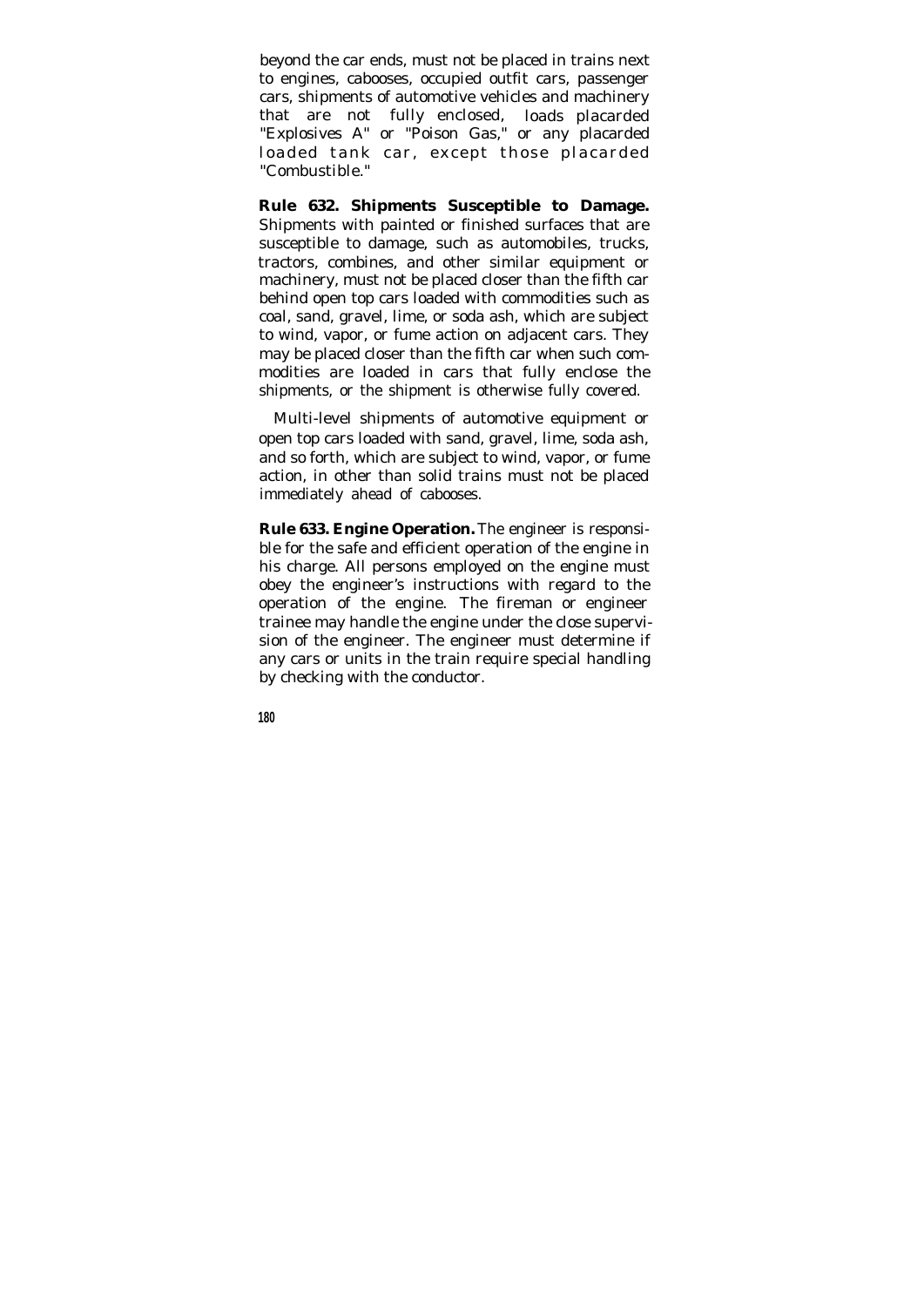**Rule 634. Engines Coupled to Equipment.** Engines coupled to equipment which includes occupied passenger cars must not be left without an authorized person in charge.

**Rule 636. Separating Units.** Units of engines must not be separated until all cables, air hoses, steam connections, and other connections have been disconnected.

**Rule 637. Accuracy of Speed Indicators.** Engineers must verify the accuracy of speed indicators at least twice during each trip. The first check must be made at the first opportunity after the engineer takes charge of the engine. When the speed indicator is not accurate to within 3 mph plus or minus, report any variance to the train dispatcher at the first opportunity.

**Rule 638. Stopped in Tunnels.** When an engine is stopped in a tunnel under conditions preventing prompt movement, diesel engines and steam generators must be shut down promptly and air brakes must be fully applied. Also, hand brakes must be applied throughout the train to prevent movement should airbrakes leak off.

Local conditions must be carefully considered. There may be situations where the exhaust gases are being carried away from the train by air currents, or where proximity to a tunnel opening would make it unnecessary to shut down these engines. Safety of passengers and crew members is the first priority.

**Rule 639. Gases and Exhausts in Tunnels.** An excess concentration of dangerous gases present in exhausts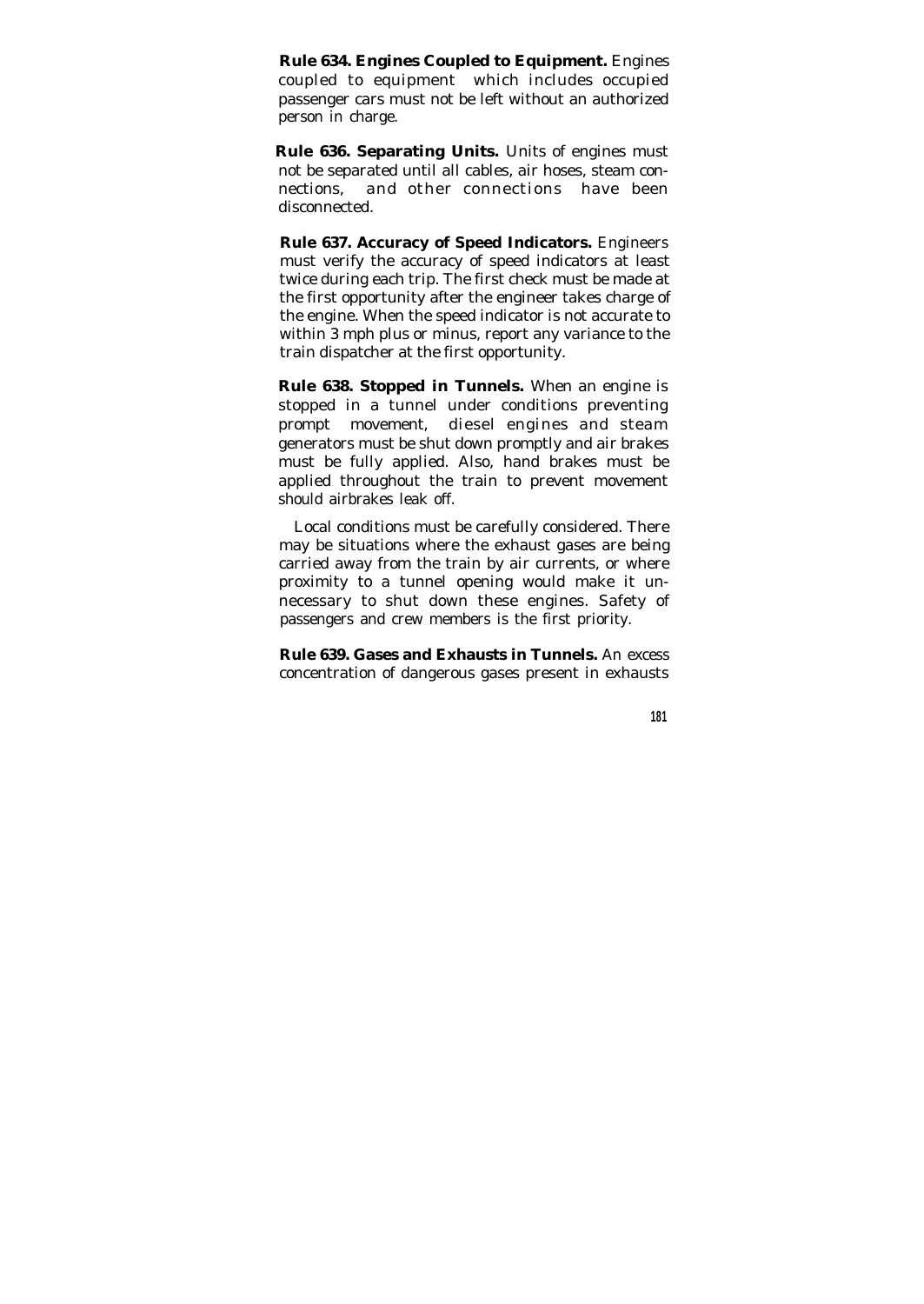from various types of engines, steam generators, or engines of the Waukesha or similar type may cause incapacities or fatalities. This could result when a train is stopped in a tunnel. Exhaust from such engines must not be located in close proximity to fresh air intake of passenger cars. Where such engines are operated, ensure that proper ventilation is provided at all times.

In the event that a passenger train is stopped in a tunnel, regardless of the type of power being used, cars within the tunnel must shut off air circulating systems, including air-conditioning systems, ice machines, and engine generators. They must close fresh air intake shutters and shut off blower fans. The same action must be taken when a passenger train is stopped in deep snow and exhaust gases cannot dissipate. Certain gases are not readily detected by odors so immediate action must be taken. Do not waste time in deciding when the train may be started; take the safe course and act at once. The train dispatcher should be notified immediately and proper arrangements made to protect persons and equipment.

**Rule 640. Reporting Engine Defects.** The engineer will report any defect of the engine on the form provided for that purpose. He will also notify the relieving engineer.

**Rule 641. Agents.** Station agents are under the direction of the superintendent and trainmaster. They have general supervision over all persons at their respective stations. They are responsible for efficient and economical operation of the station, and for keeping the premises neat and clean. They have jurisdiction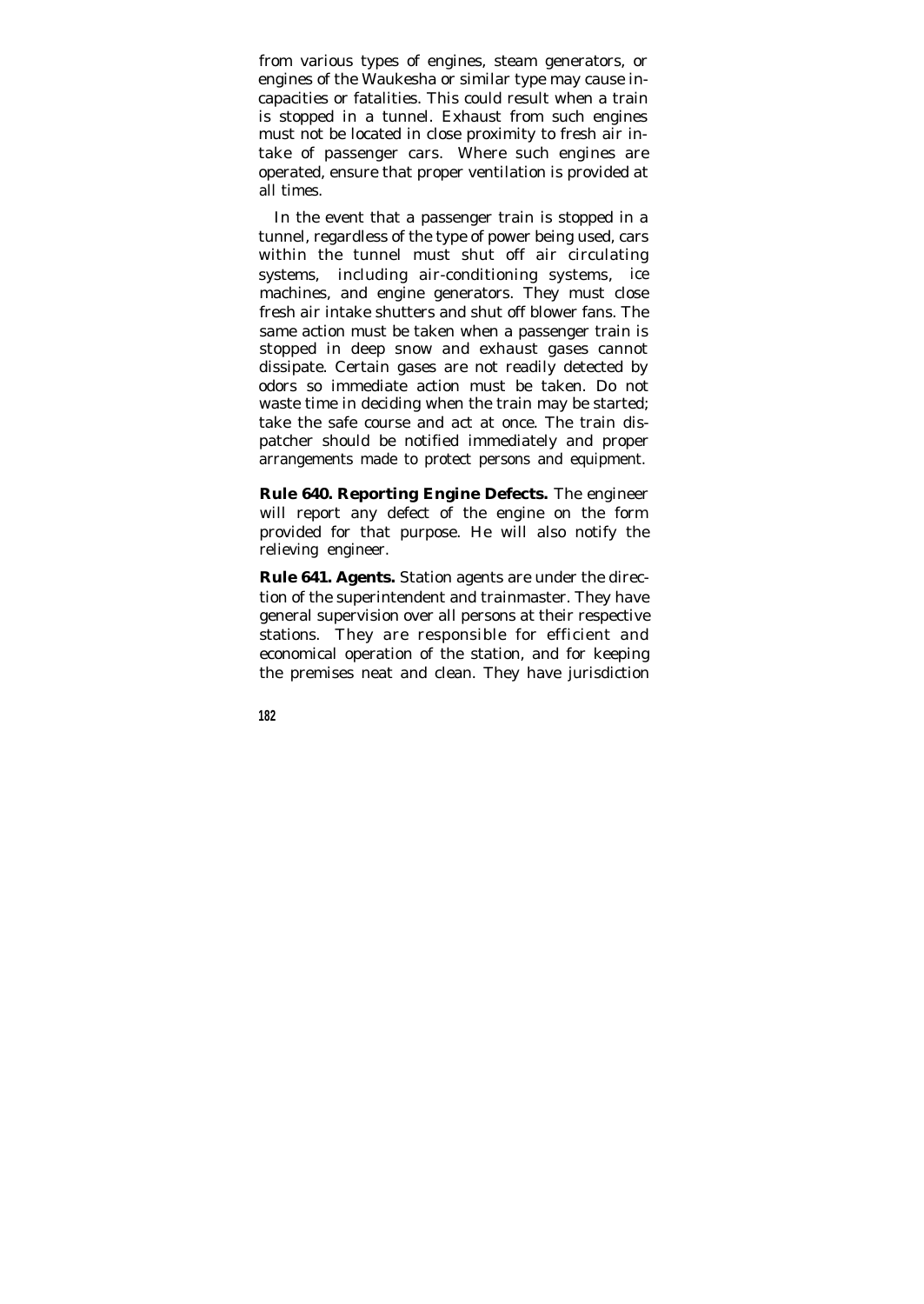over the buildings and other government property at their station.

**Rule 642. Operators.** Operators are under the direction of the train dispatcher insofar as their duties are concerned in the handling of train orders, lineups, the movement of trains, and any other instructions issued by the train dispatcher.

#### **PERSONAL INJURIES AND ACCIDENTS**

**Rule 800. Care for Injured.** When passengers or personnel are injured, everything possible must be done for their proper care.

**Rule 801. Deceased.** In case of death on a train, the body should be left at the first station where the services of an undertaker are available unless otherwise directed by civil authorities.

In case of death on government property, or when a corpse is found on government property, the body must receive proper care and, when necessary, be moved to a proper place to provide a clear passage for trains. After the exact position in which the body was found and the surrounding conditions have been carefully noted, it must be left in charge of a unit member or other responsible person.

**Rule 801(A). Safety.** Personnel must report the full details of all personal injuries to the proper supervisory officer. Personnel must be suitably dressed to perform all duties safely. Wearing shorts or working without a shirt is prohibited. Shirts must cover the back, shoulders, chest and abdomen. Excessively oily, greasy, torn, loose, or frayed clothing is not permitted.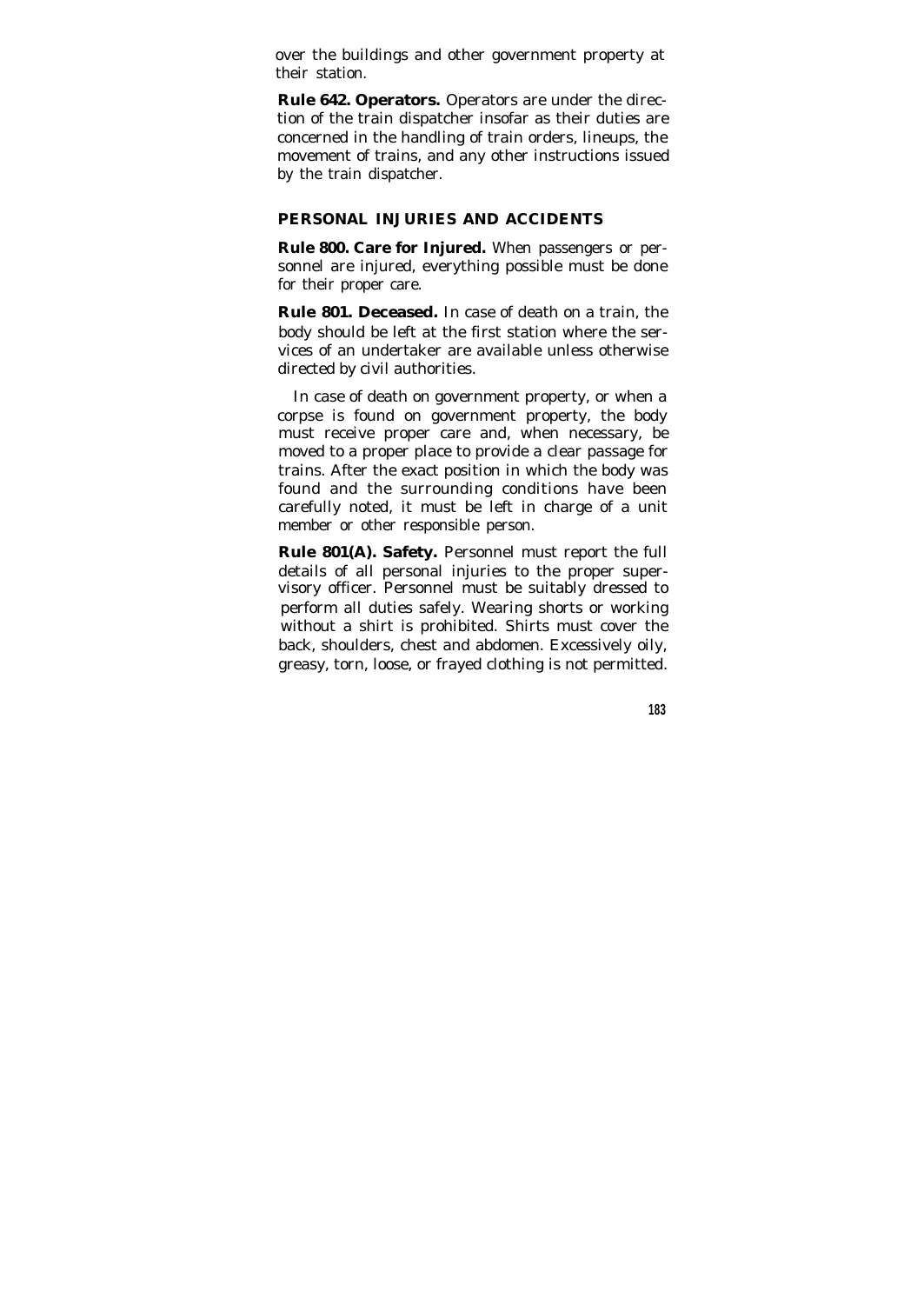Shoes with excessively thin or loose soles will not be worn.

Personnel working on or about tracks, and others who are subject to foot injuries by the nature of their duties regardless of location, must wear substantial (preferably leather) shoe or boot-type footwear in good repair. Footwear must cover the entire foot, and have a defined heel of not more than 1 1/2 inches in height. High-top (6 inches or more), laced safety shoes are recommended. Personnel wearing buckle-type boots or overshoes must keep buckles of such footwear securely fastened. Lace-type footwear must be properly laced and tied.

Personnel working on or about moving equipment or machinery with moving parts, or in areas where open fires or sparks may be present, must keep their hair cut. Hair must also be protected to avoid the possibility of it becoming entangled, enmeshed, or burned. Hair must not interfere with a person's vision, or the proper fitting of required personal protective equipment. Personnel must not wear ear coverings or devices which seriously interfere with their hearing.

The operator or person in charge must advise occupants of highway motor vehicles and certain rail equipment that safety belts must be used on equipment when available. Personnel using or operating government equipment and highway motor vehicle are governed by all pertinent regulations and instruc tions. Scuffling, horseplay, practical jokes, and all similar conduct is prohibited while on duty or on government property. Personnel must use normally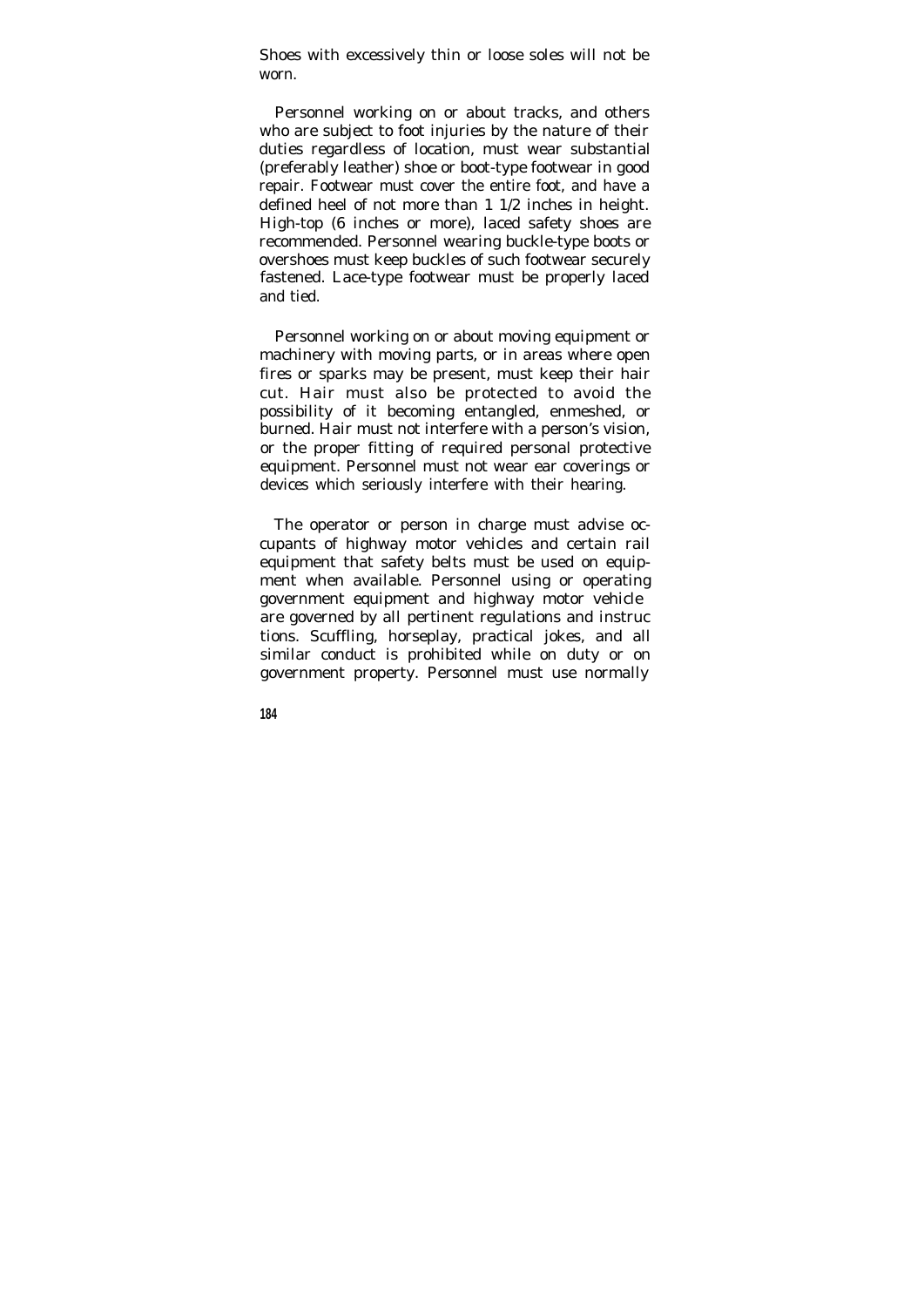accepted and designated paths, walkways, or routes in going to, from, and within yards, shops, stations, buildings, and other places of employment. "Shortcuts" are prohibited. While walking, look in the direction of movement and stay clear of holes, openings, or other slip, trip, or fall hazards. If it is necessary to look away from the direction of movement, stop while doing so. If another route is available, do not walk through smoke or escaping steam which obscures vision. Trespassing on government property is prohibited. Personnel must use reasonable means to prevent it; however, personnel are not expected to endanger themselves in complying with this rule.

Boards with protruding nails, rail, ties, couplers, knuckles, scrap, ballast mounds, and other underfoot obstructions must be promptly removed from the premises where personnel walk or work. Aisleways, walkways, steps, and driveways must be kept free of debris, tools, equipment, and other material. Trash and refuse must be placed in containers and not thrown on the floors of buildings or strewn about the premises. Holes left in and around tracks or buildings must be adequately covered or protected by proper barricades and warning lights. Manholes and pit entrance openings must be protected when open, and they must be closed immediately after the work is finished. Jumping across locomotive pits or other open pit areas is prohibited. Getting on or off moving turntables, transfer cables, elevators, drawbridges, shop trucks, tractors, or highway vehicles is prohibited.

The use of gasoline or other highly flammable liquids for cleaning purposes, or to start or stimulate fires is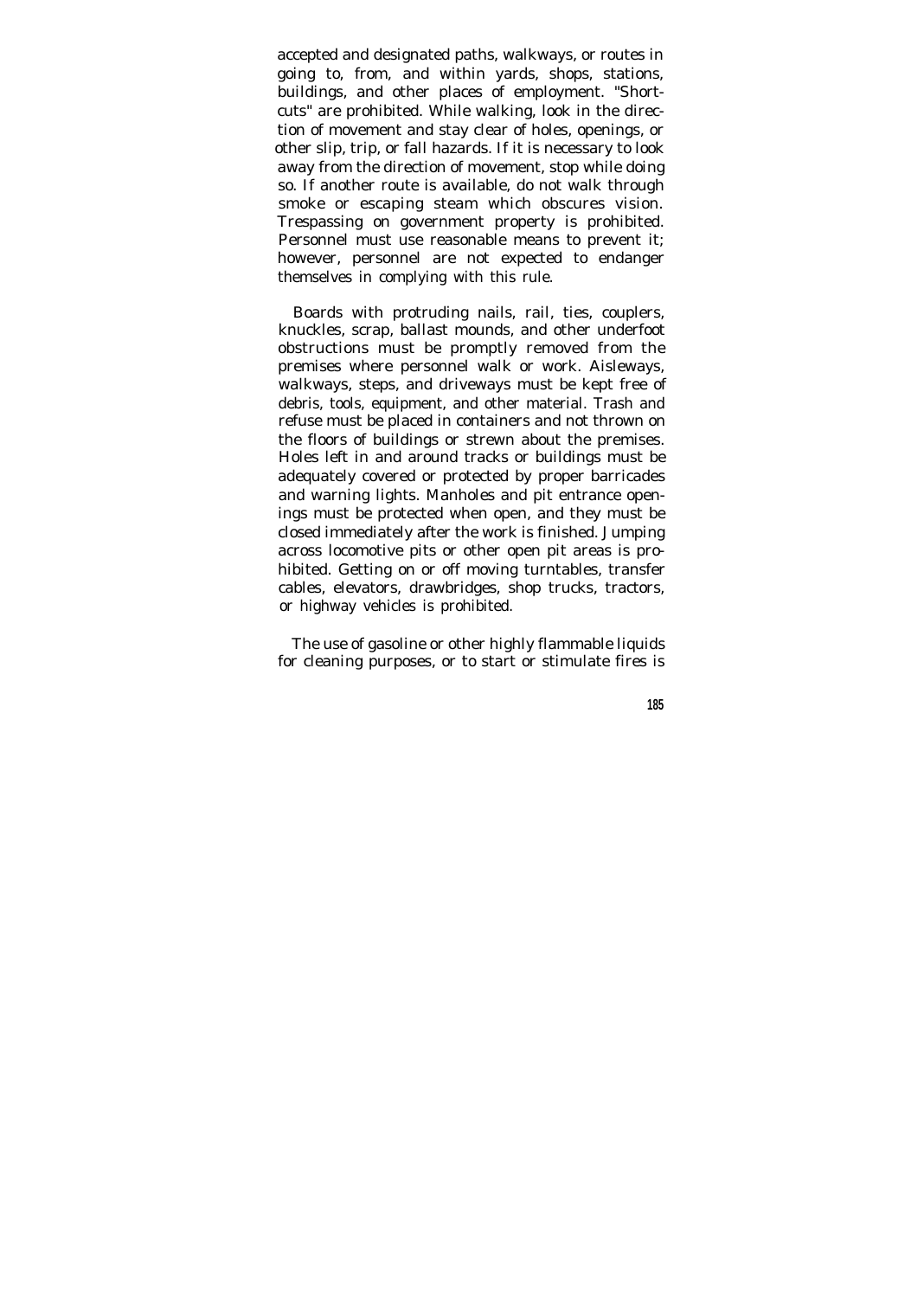prohibited. Smoking or having open flames or oilburning lanterns is prohibited—

• In enginerooms of locomotives, cranes, or derricks that are equipped with internal combustion engines.

• Around diesel oil, gasoline, or LP gas fueling stations or storage facilities.

- While servicing or inspecting batteries.
- While fueling locomotives, vehicles, or machines.

• While in or near manhole, sewer, tank, or tunnels, where flammable gases may be present.

Fueling vehicles or machines with engine running is prohibited as well as using compressed air or gases to clean dust or other debris from the body or from clothing. Admitting compressed air or gases to nonpressure (vacuum) vessel or tank is prohibited.

Crossing over between locomotives or cars except when necessary in the performance of duty is prohibited. Stepping on cut levers, couplers, or other movable parts is prohibited. Personnel must not crawl under locomotives or cars except when working on such equipment, and then only when proper protection is provided.

Personnel are prohibited from using the anglecock to control the movement of locomotives and cars except where it is absolutely necessary. Back-up hoses, hand signals, radios, or speakers should be used in control ling moves to be made. The use of equipment machinery, power tools, or appliances of any kind by unauthorized or unqualified persons is prohibited. Be sure that no one is in a position to be injured before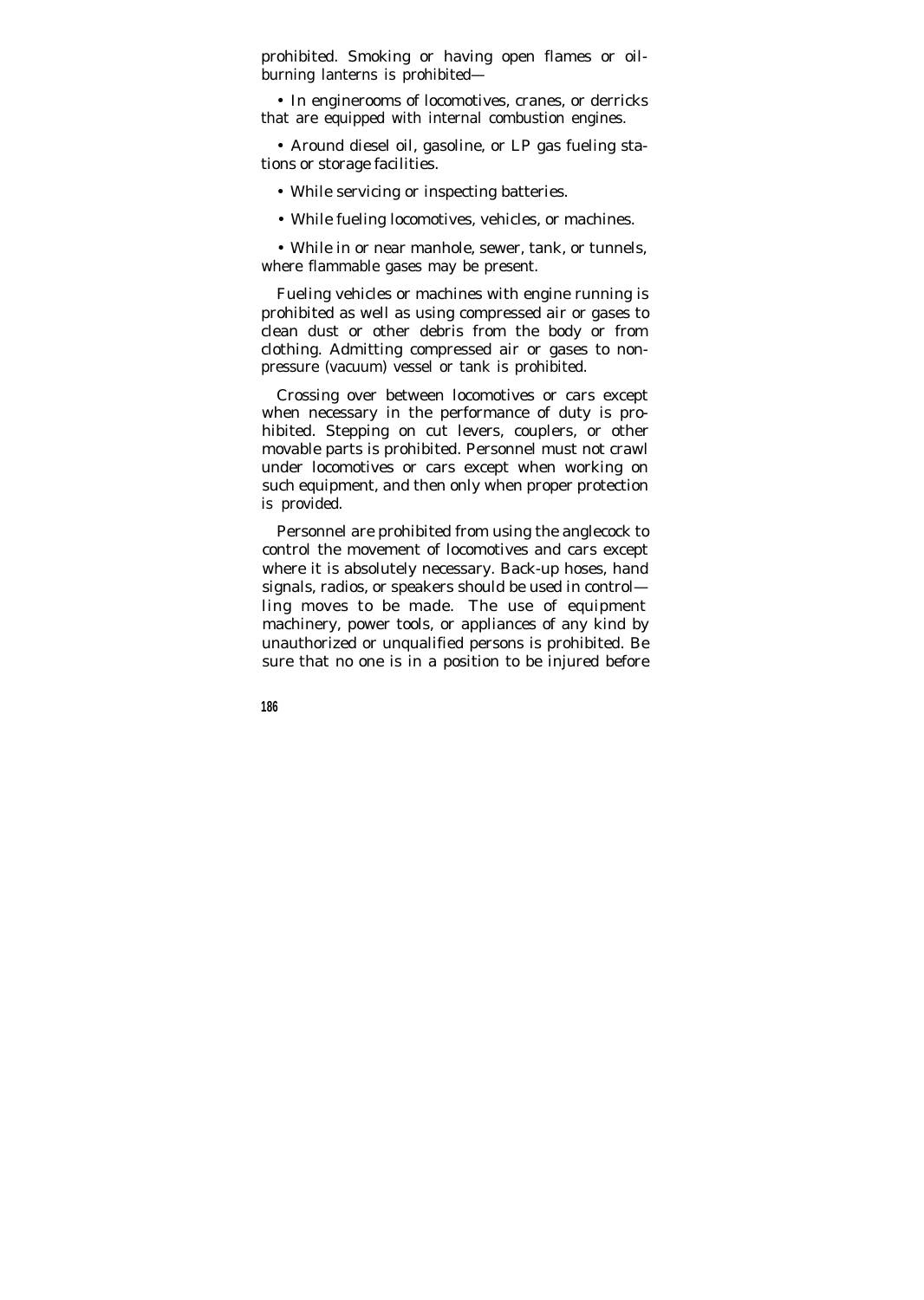operating valves, controls, or switches on machinery which could activate component parts that could cause injury. Before using tools, appliances, machines, vehicles, or other equipment, personnel must be sure that they are in safe condition. Defective items must be repaired or removed from service promptly.

Personnel are prohibited from riding on locomotives, freight cars, motor, hand, push cars, or any work equipment except when necessary to perform their duties. Standing on improvised scaffolds or supports made of boxes, barrels, and chairs is prohibited; only equipment approved for that purpose may be used. Standing near cables, ropes, or chains that are under tension or being pulled, or standing in the path of or under a load, bucket, or magnet of hoisting equipment is prohibited.

Do not throw or drop anything from locomotives, cabooses, passenger or freight cars, trucks, wharves, scaffolding, or any higher levels, without first making sure that no one is in a position to be injured. Refuse materials must be placed in proper containers or other designated locations.

Personnel passing cutting or welding operations where goggles or shields are required are prohibited from facing or watching such operations without proper eye protection.

Operating any type of internal combustion engine in an enclosed space without adequate ventilation is prohibited. Before removing valves, caps, plugs, or other parts subject to pressure from boilers, reservoirs, tanks or other pressure vessels, the relief valves must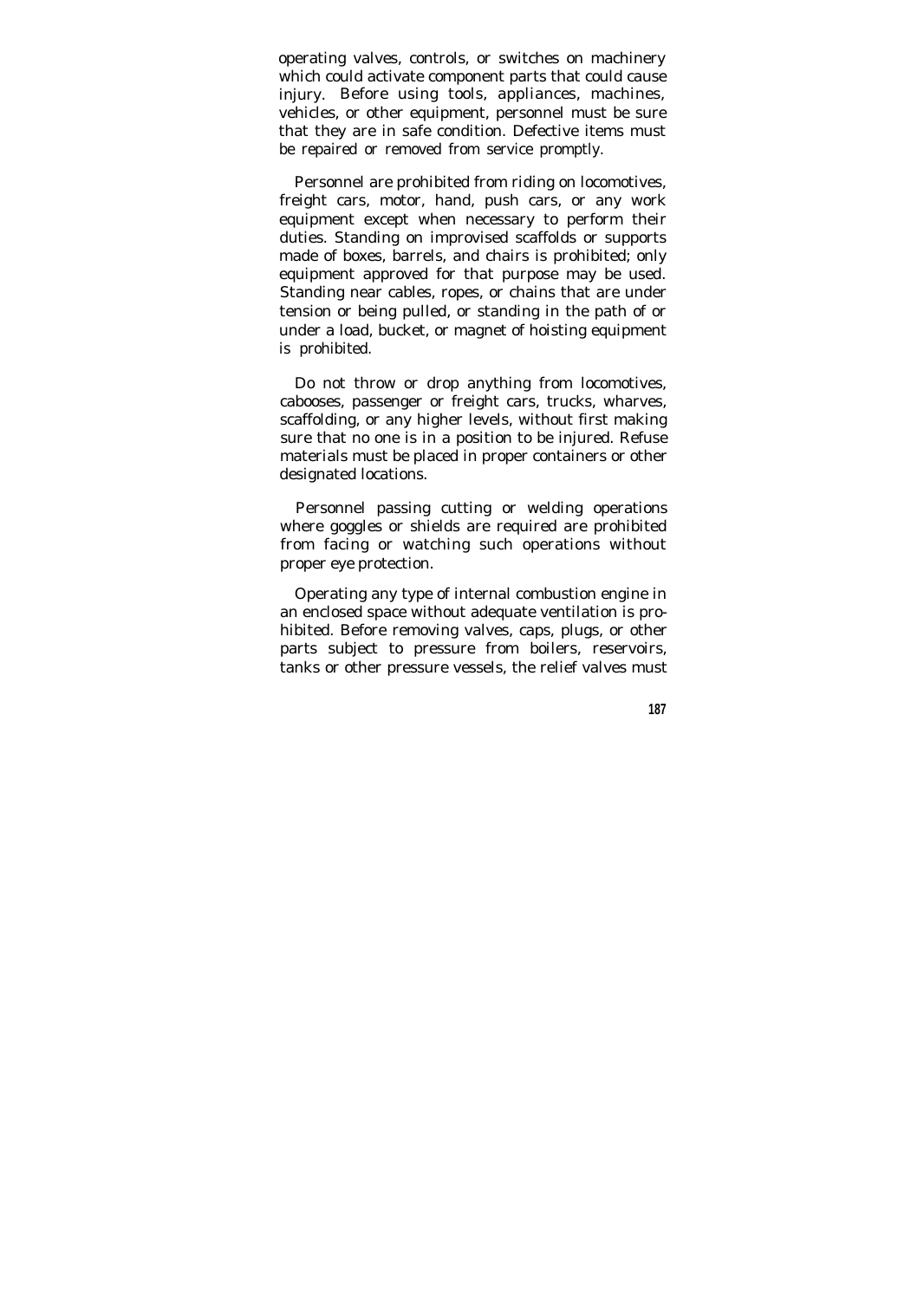be opened and the pressure completely exhausted. Personnel are prohibited from passing over or under safety valves or automatic blow-down valves on stationary boilers or steam generators under pressure.

The use of a metallic tape line of any kind, wire, wet rope, or other conductive materials to measure the height of any wire or the distance between wires or other electrical conductors is prohibited. Persons using portable telephones must be cautious when making connections to communications lines. They must ensure that connections are not made to power or signal lines, which may be located on the same pole.

Care must be used when handling materials shipped in metal drums, such as, but not limited to, metal preservatives, carbolineum, creosote, cold patch asphalt, and so forth. When necessary to remove the bungs from metal drums containing these or other gaseous products, keep all parts of the body away from the products. The bungs must be screwed out slowly to allow pressure to escape before the bung is removed. The drum must be positioned so that the opening is not blocked by material in the drum while the bung is being removed. The heating of any of these materials is prohibited except when authorized by special instructions, and then it must be done under direct supervision, in an open container, or in a drum from which the entire head has been removed. Care must be taken to see that there is no accumulation of gas or fumes.

Persons working around electrical equipment must not use metal cased flashlights or lanterns. They should not wear rings, wrist watches, or other metal apparel that could come in contact with energized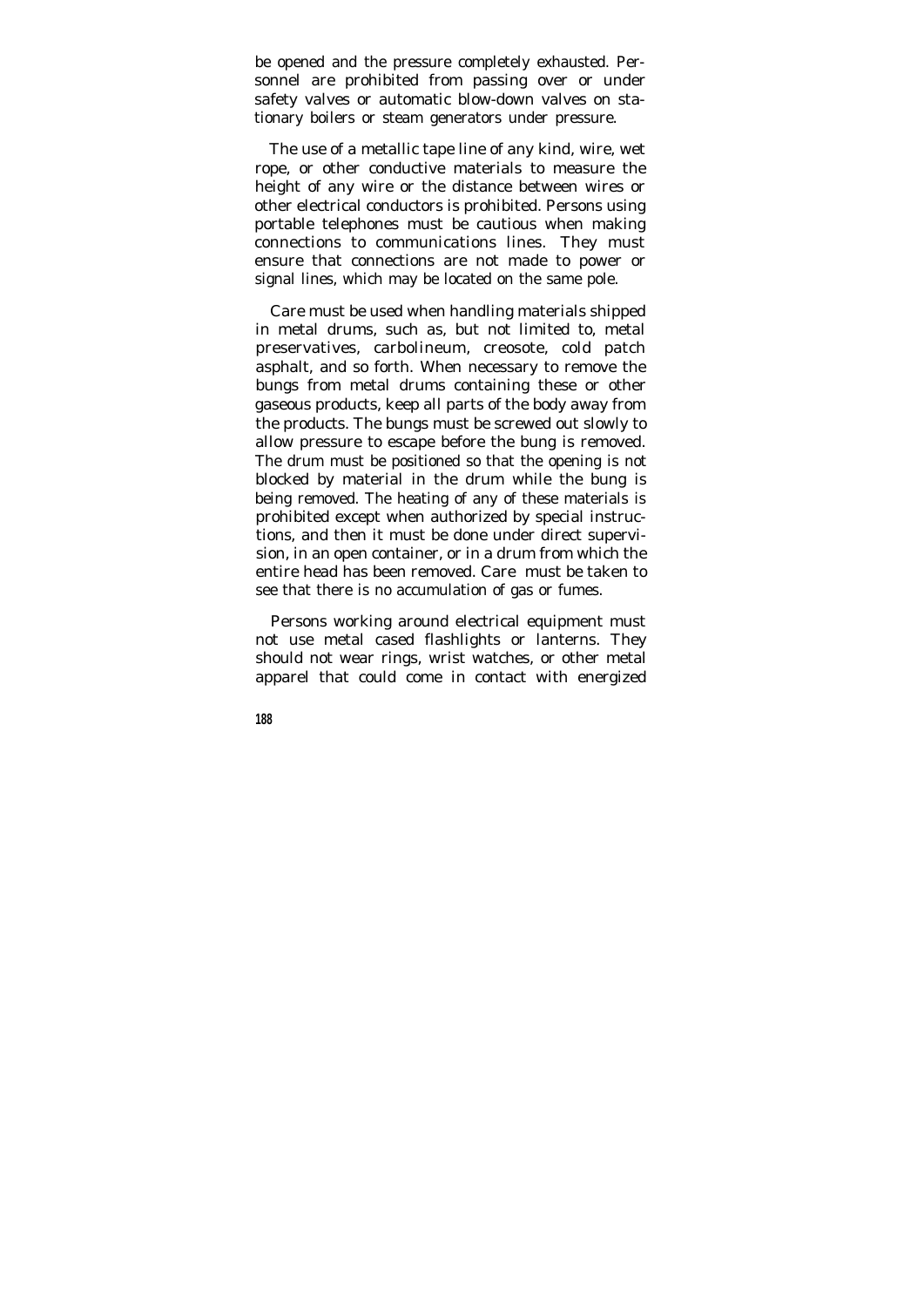equipment. Rings, bracelets, or necklaces must not be worn in areas where they could create a snagging hazard to personnel working near machinery, getting on and off equipment, or handling materials. When getting off of equipment or ladders, examine landing areas before stepping down and retain a handhold until the foot can be properly placed to avoid sprains, falling, or turning ankles.

Metal contact must be maintained between metal containers while gasoline or other highly flammable liquids are being poured from one to another to prevent fires or explosions from sparks or static electricity. Where direct contact cannot be maintained, a wire with suitable connectors or clips must be used for this purpose. Gasoline or other highly flammable liquids must not be carried or stored in buses, automobiles, or in truck cabs. When necessary to carry a reserve supply of gasoline on trucks, approved containers must be used. Containers must not be carried in enclosed spaces, and must be protected from impact.

**Rule 801(B). Personal Protective Equipment.** All personnel must wear approved eye protection when performing work hazardous to the eyes or when in the vicinity of such work. Some of the principal job functions requiring eye protection are—

- Chipping, cutting, or caulking metal.
- Breaking or cutting concrete, stone, or asphalt.

• Striking, or striking with, hardened tools and fastenings.

• Cutting rivets, bolts, or cotter keys, splitting nuts, and so forth.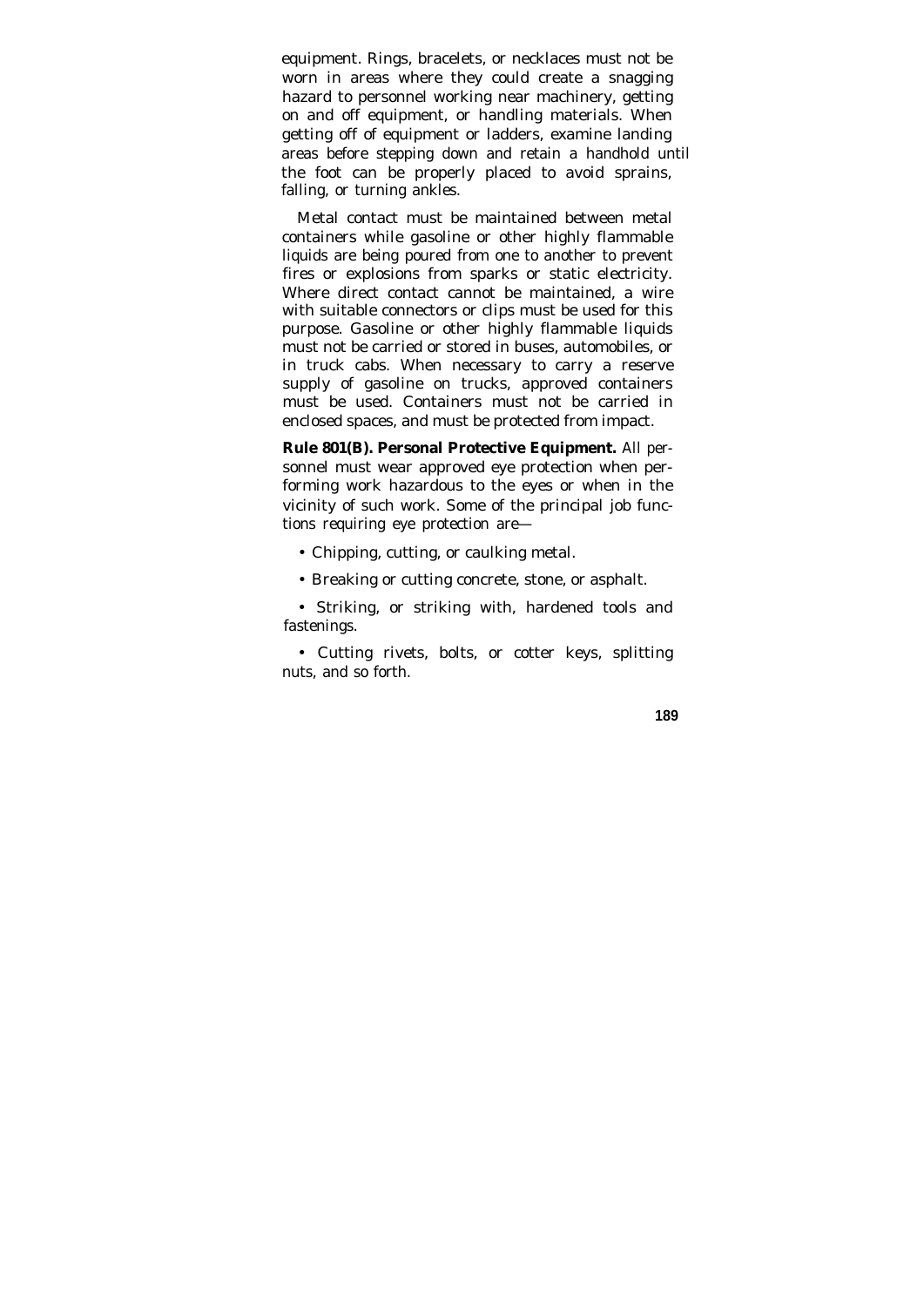- Driving, bucking, sticking, or heating rivets.
- Scaling, scraping, or removing welding flux.
- Using power-activated impact tools.
- Using tools powered by explosive charges.
- Machining steel, cast iron, brass, or bronze.
- Boring, drilling, or reaming.
- Operating woodworking machines.
- Operating adzing machines.
- Operating power rail saws, grinders, or drills.
- Using or dressing grinding wheels.
- Hammering testing tanks.
- Blowing or cleaning with compressed air or steam.
- Sandblasting.
- Spraying paint or cleaning agents.
- Pouring or handling molten metal.

• Handling acids or other chemical solutions, and servicing or charging refrigeration equipment.

- Handling or servicing storage batteries.
- Tending open furnaces and boiler fires.
- Electric or gas welding or cutting.

• Using tools to break frozen ground, grave cinders, ballast, and so forth.

• Working in areas where heavy dust conditions exist.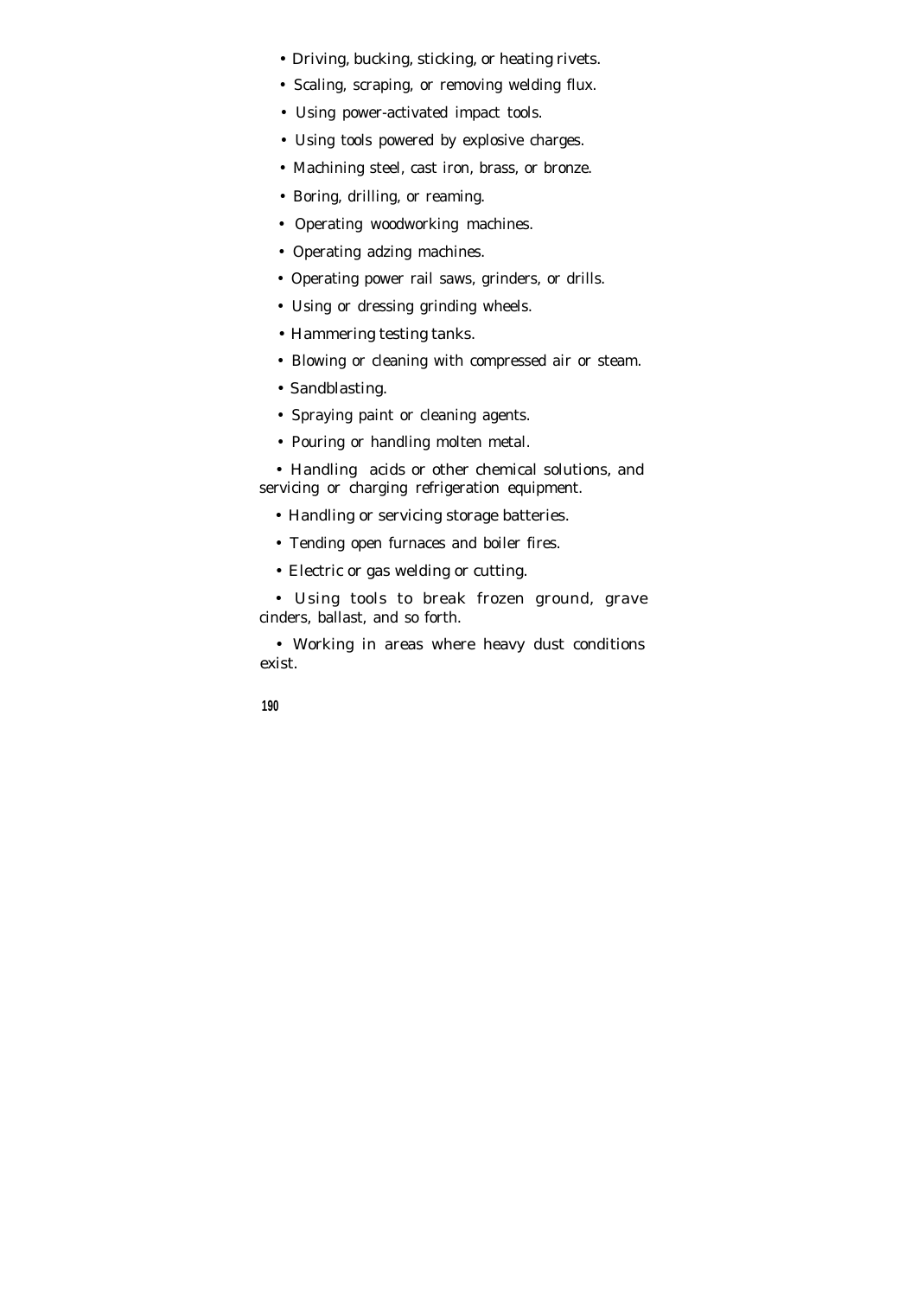• Performing any other work which the supervisor determines is hazardous to the eyes and performing duties in areas where mandatory eyewear programs are in effect.

When safety equipment such as, but not limited to, hard hats, protective clothing, gloves, guards, masks, respirators, or eye and hearing protection are required in specified areas for certain job functions, such safety equipment must be used by all persons affected. Personnel are responsible for keeping all protective equipment issued to them in good order and properly fitted. They must replace it as required to maintain intended protection. Hard hat shells can be seriously weakened by the application of brush or spray type paints, or other materials including insect repellents which contain solvents or hydrocarbons. Therefore, such materials must not be used on hard hats. Drilling or cutting holes in hard hat shells is prohibited. Face shields shall not be used alone as a substitute for goggles and spectacles should not be used for eye protection.

**Rule 801(C). On or About Tracks.** Personnel on or about tracks must always be alert to keep out of danger and use care to avoid injury to themselves and others. Nothing in these rules should be interpreted as relieving any person from performing his full duty in this respect. Expect movement of equipment on any track, at any time, in either direction. Always look in both directions before crossing or getting close to any track. Crossing tracks immediately in front of moving trains, locomotives, or cars is prohibited. When crossing tracks near standing equipment, always allow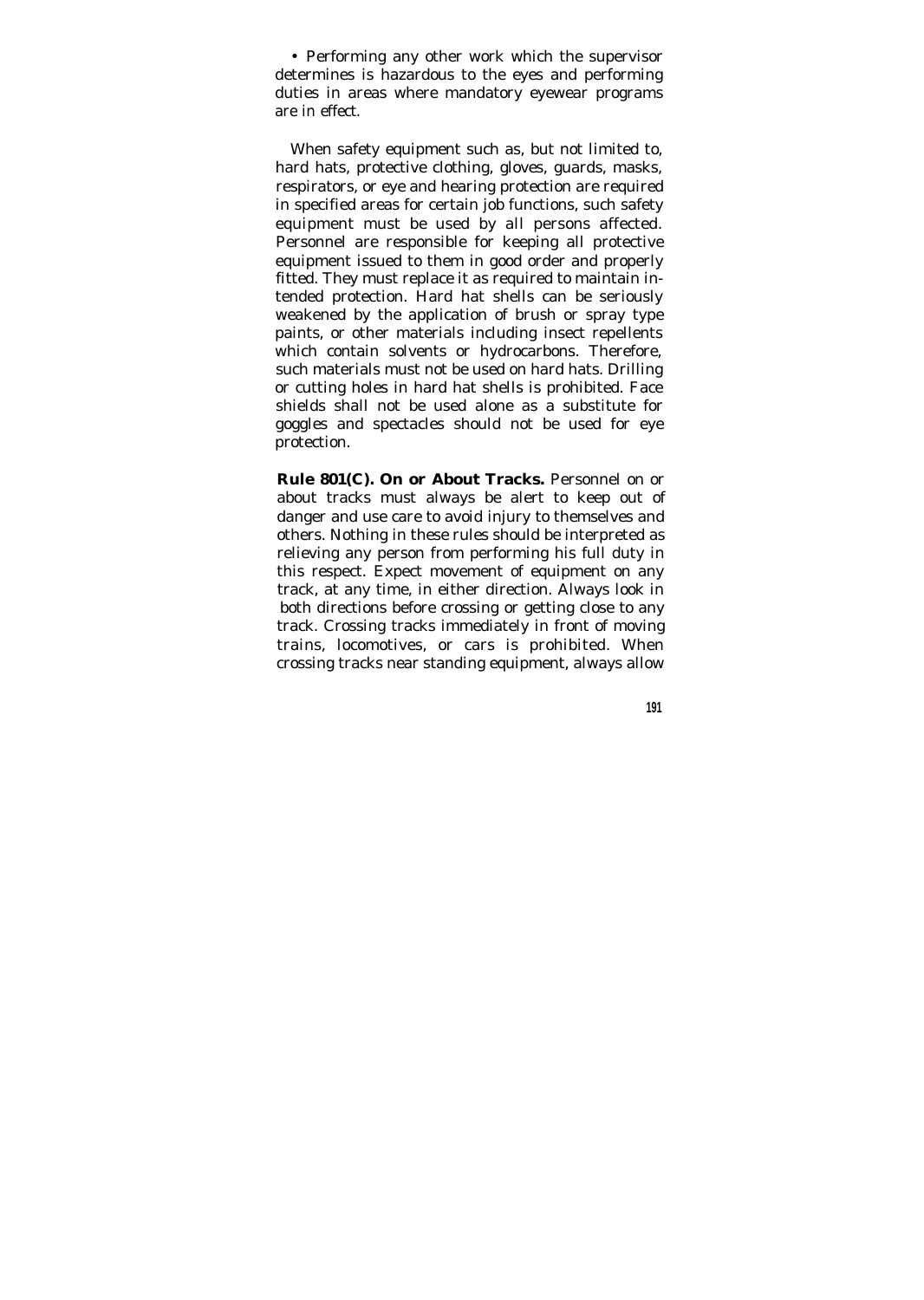enough room to avoid injury in case of sudden or unexpected movement.

Personnel on or about any tracks, whether in the open, in shops, on bridges, or in tunnels, must move to a place of safety upon the approach of rolling equipment on the track where they are working or on an adjacent track. Personnel must always position themselves at a safe distance from moving equipment, and be alert for falling or protruding equipment. All machines being operated close enough to any track to be struck by rolling equipment must be moved to a place of safety upon the approach of a train or other moving equipment, and must remain in the clear until the moving equipment has passed.

When not in use, on-track equipment and machines must be secured to prevent fouling of adjacent tracks. Such equipment must be secured clear of all tracks when it is placed along right-of-way. In addition to these safety rules, supervisors must provide necessary protection for their personnel according to operating rules.

Personnel are prohibited from being on rails, ties, or any other part of track structure, except when performing duties, or when going to or from work. In this case, they must be sufficiently protected to ensure their safety. Stepping or walking on rail, derail, frog, switch, interlocking equipment, retarder, loose wheel detectors, or defective equipment detectors is prohibited. Keep hands and feet clear of power switches, derails, and retarders. Obtain permission from the person controlling such equipment and take necessary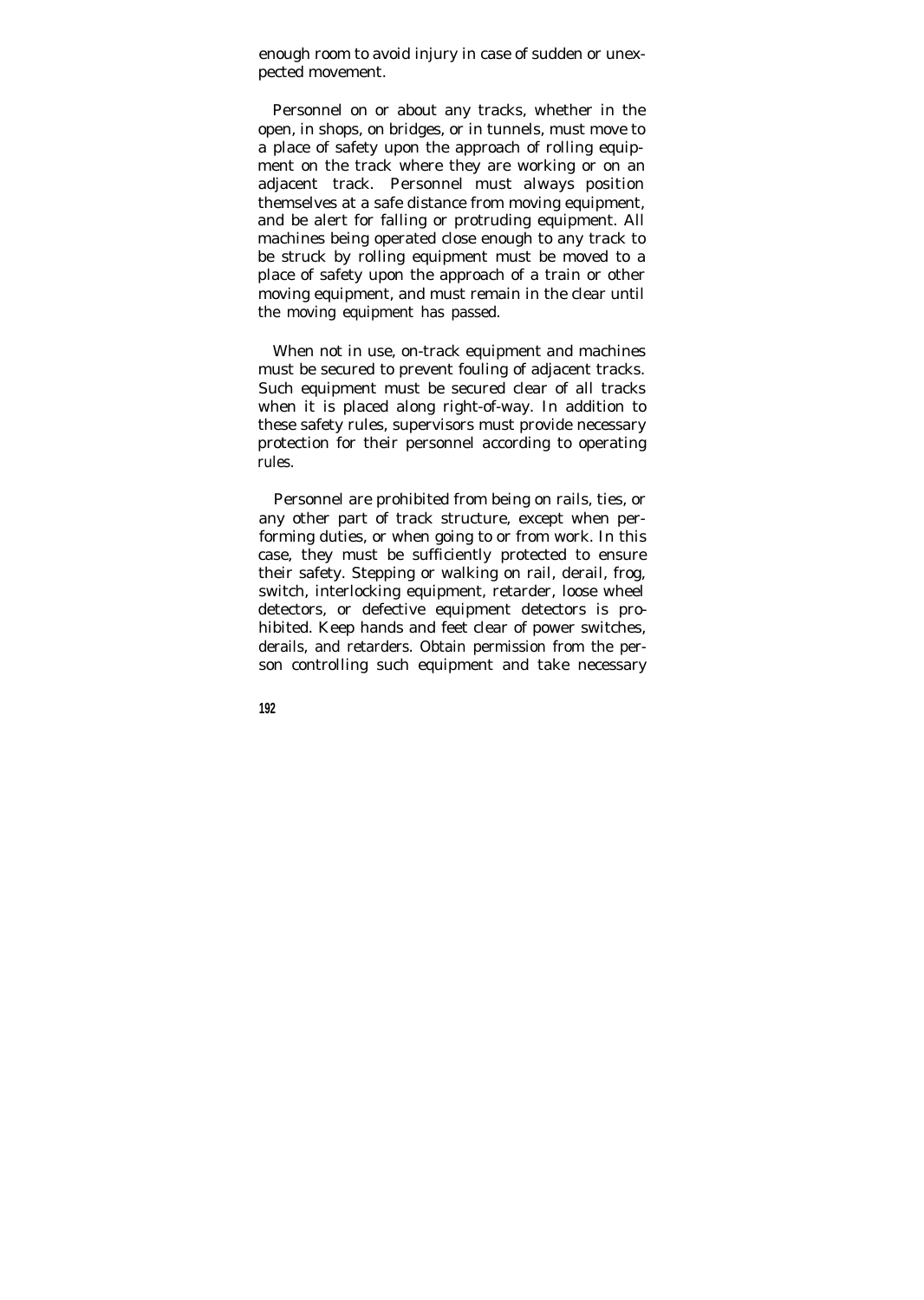precautions to prevent undesired movement before performing any work on them.

Personnel should observe moving trains for dangerous conditions such as overheated journals or shifted lading. If the train crew cannot be alerted by radio or stop signals, the train dispatcher should be notified immediately. Sitting on footboards or steps of locomotives, or leaning against standing locomotives, cars, or other equipment subject to unexpected movement is prohibited. Care must be used in opening or closing car doors to avoid catching hands in door facings or latches, or being injured by unexpected movement or displacement of doors.

**Rule 801(D). Track Cars and Work Equipment.** When starting motors which must be cranked by hand, lift on the crank with fingers and thumb on same side of the handle and keep body as far away as possible, clear of crank movement. When starting self-propelled equipment by pushing, push from the rear when possible. If necessary to push from the side, personnel must use care to keep feet away from wheels. Such equipment must not be pulled by hand.

Personnel must not ride on cars being towed unless cars are equipped with hand brakes, handholds, and sill steps. Personnel riding on a motor car or trailer must be seated while the car is in motion and must not obstruct the operator's view. All occupants must keep a vigilant lookout in both directions. Personnel must not sit with their feet between cars that are coupled together, nor use their feet against rails, ties, and so forth, to stop cars. Personnel must not ride on footboards of locomotive cranes. Personnel must not get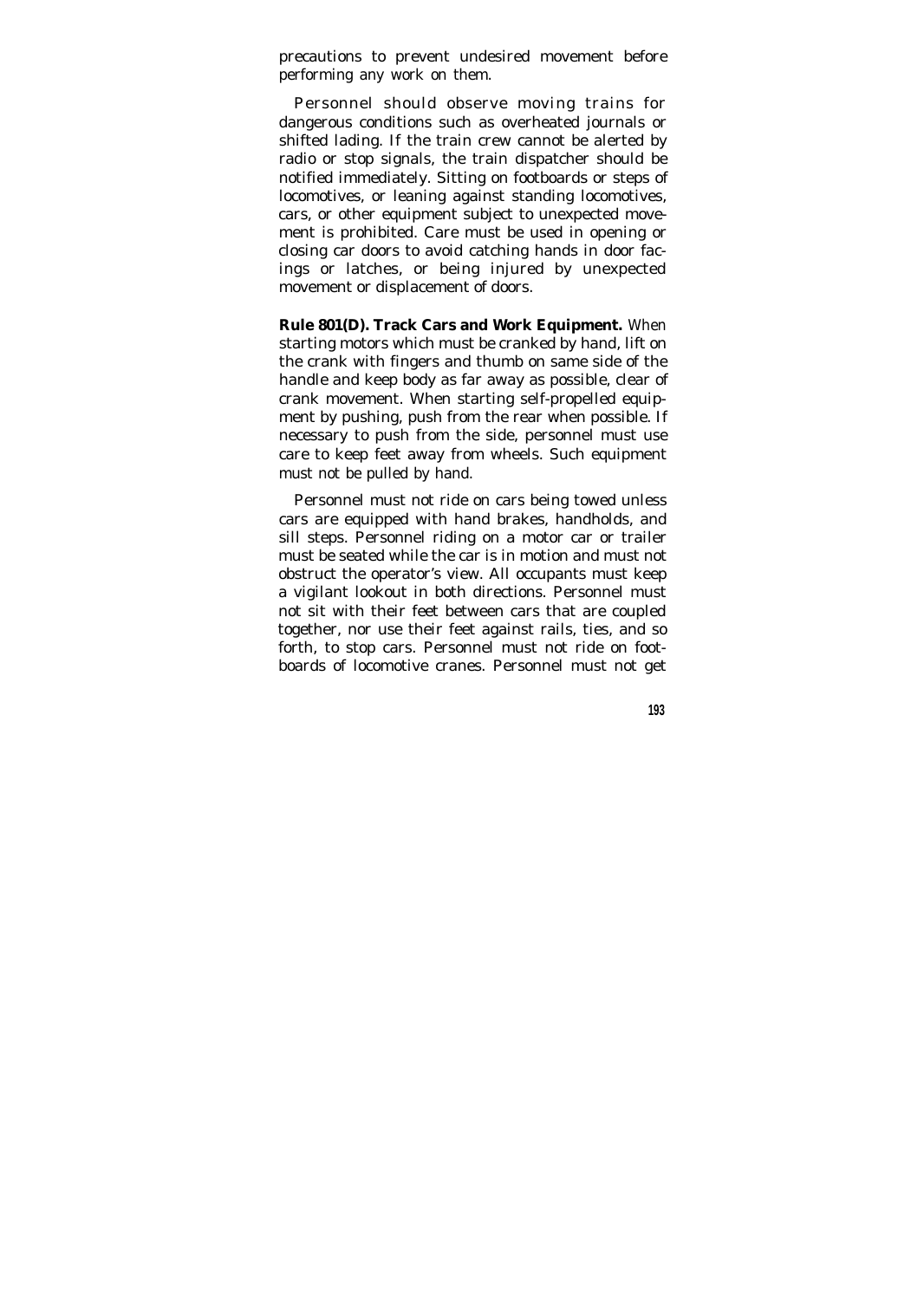on or off motor cars while they are in motion, except when necessary to start cars or to assist cars on a grade. This rule does not apply to hump motor cars when picking up and letting personnel off; however, when this is done, the speed must not exceed 4 mph.

Motor cars, trucks, and trailers must not be overloaded. Tools, materials, supplies, and so forth, must be secured so they will not injure personnel, fall off, or prevent the operation of required warning devices. Trailers, motor cars, burro cranes, or other units of on-track work equipment shall not be coupled together except by standard equipment couplings. Trailers shall be pulled rather than pushed when possible. Operators and occupants of motor cars must watch for obstructions on rails or in flangeways of frogs, switches, and crossings.

When shipping a track motor car or other gasolineoperated machine by train or truck service, the gasoline tank and carburetor must be drained. All torpedoes, fusees, and other combustible materials must be removed before shipment is made.

When reversing the movement of maintenance-ofway self-propelled equipment, the operator must know that all personnel are in the clear. He will blow three short blasts on the horn before reversing the movement. If the horn is inoperative, or the machine is not equipped with a horn, the operator must not move the machine until he knows that all personnel are in the clear before reversing direction of movement. When personnel must work closer than 10 feet from the rear of such a machine, the operator must be notified.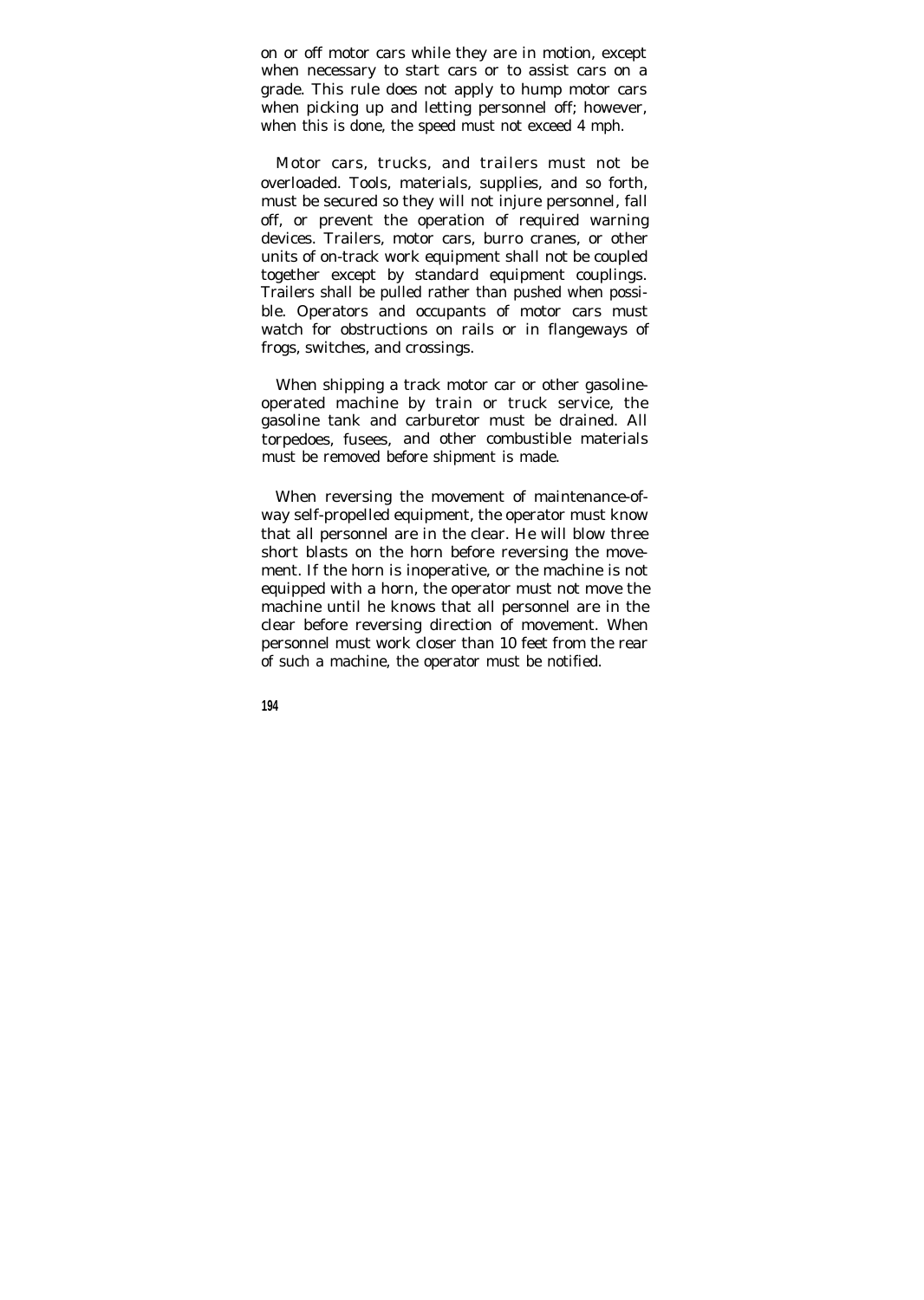**Rule 801(E). Getting On or Off Equipment.** Getting on or off moving equipment is prohibited, except when performing duties. Personnel must not get on or off, nor ride the side of a moving flatcar unless the car is equipped with vertical grab irons. Personnel must not get on or off moving locomotives or cars when the speed is not safe for mounting or dismounting. When getting on or off equipment, personnel must face the equipment and have secure handhold and footing. They must watch for equipment on adjacent tracks, close clearances, obstructions, irregularities, or openings on the ground. Personnel should get on or off on the side away from the main track or close clearance when conditions permit.

Personnel must not get on or off equipment while it is being coupled. Getting on or off equipment while carrying anything that will prevent a secure handhold or otherwise interfere with safe movement is prohibited. Personnel must get on or off the trailing end of rear cars if possible. When getting on or off any car other than the rear car, use the leading end of the car to be mounted or dismounted, when possible. Personnel must not stand in front of approaching equipment to board it. When getting on or off equipment, grab irons and steps must be used. Jumping off end sills or swinging up or down between two cars or other equipment with a hand on each one is prohibited. Before attempting to board equipment with bad order shop card attached, personnel will determine why it was shopped and avoid using any defective parts.

**Rule 801(F). On Locomotives and Cars.** When on cabooses, cars, or locomotives, personnel must use care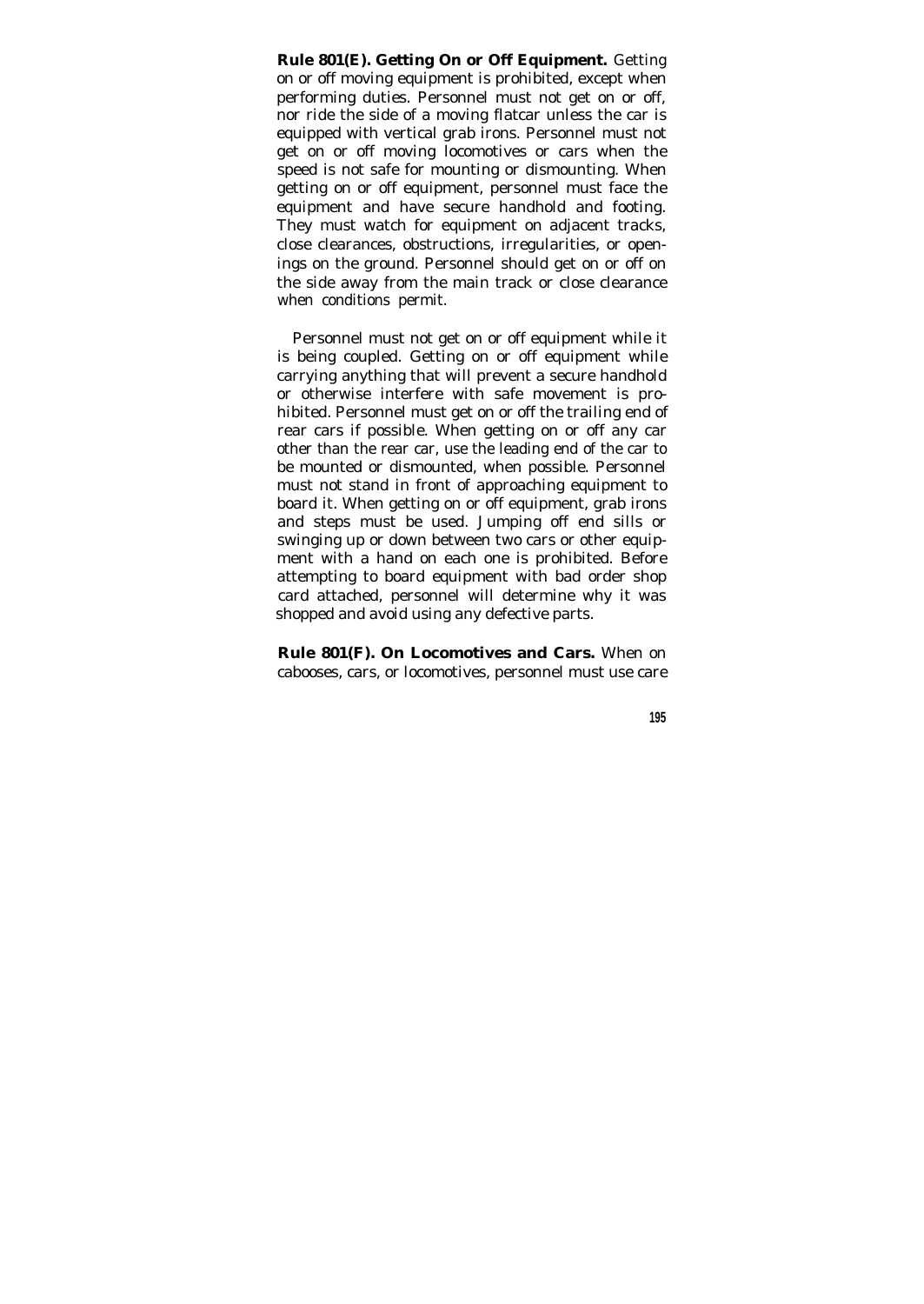to avoid injury from slack action or from sudden starts or stops. In cabooses or locomotives, they must remain seated when duties permit, and wear seat belts when provided. Personnel will not ride footboards of an engine.

Train and engine service personnel must not occupy the roof of a car or caboose under any circumstances. Train and engine service personnel and other personnel whose duties require them to occupy the roof of an engine, car, or caboose may do so only while equipment is standing.

Personnel must not position any part of the body between the sides or ends of cars and loaded rail, lumber, pipe, or other lading which is likely to shift. Standing on or placing any part of the body on top of such material is prohibited, except when absolutely necessary by personnel engaged in loading or unloading operations. Sitting on running boards of tank cars, platforms or steps of cabooses and locomotives, sides of cars, or in doorways is prohibited. Riding on cars, or steps and platforms of locomotives or cabooses without a secure hold is prohibited. Standing on top of any car near the end or sides, except when necessary while the car is undergoing repairs, is prohibited.

Do not ride between cars and locomotives unless it is positively necessary in the performance of duty. Where multi-level auto rack cars loaded with automobiles that extend beyond the end sill are being moved coupled to another car, employees are prohibited from occupying any position between the coupled cars.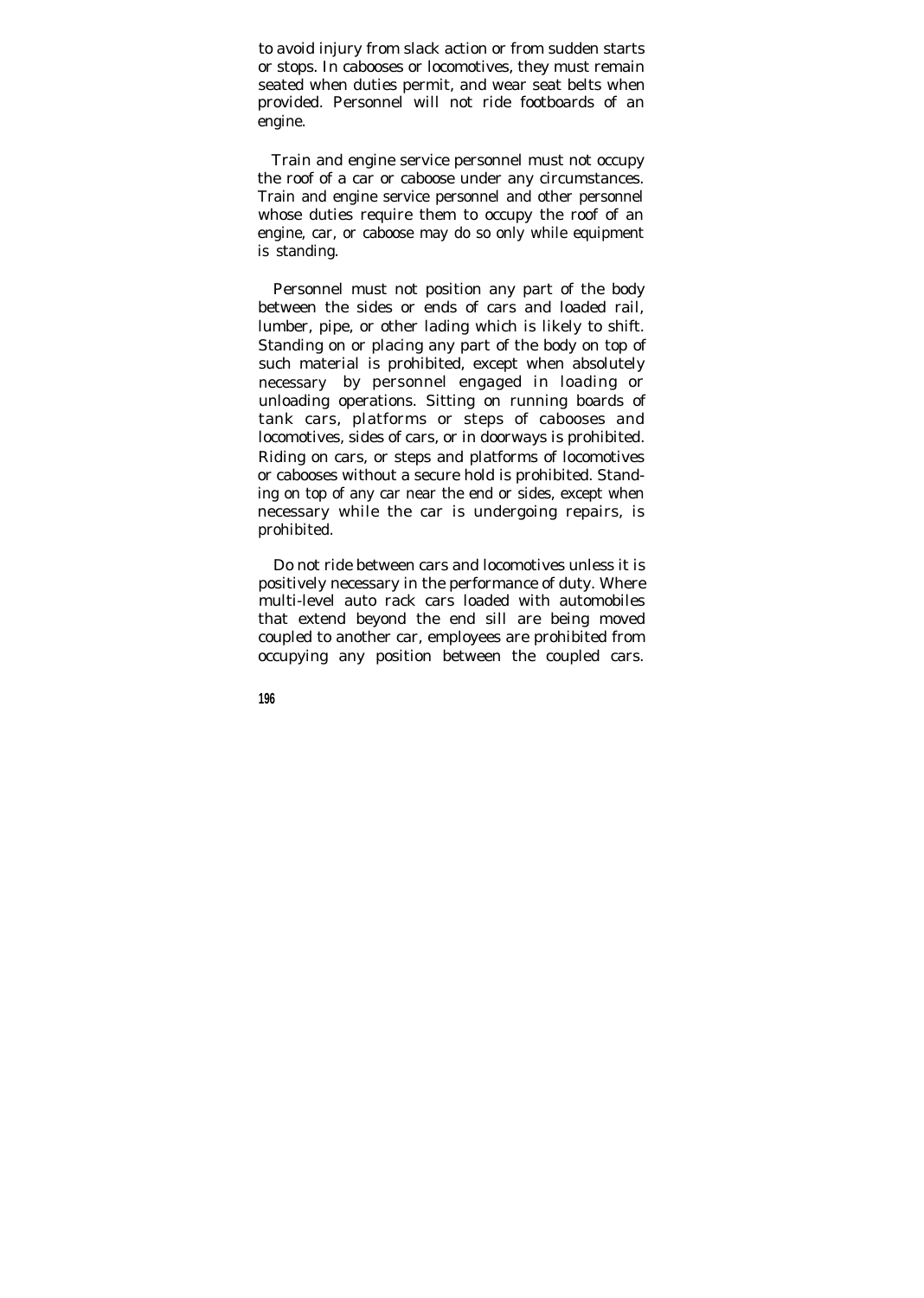Walking, standing, or sitting on the sides or ends of open-top cars is prohibited. Extreme care must be used in walking over open-top loaded equipment. Do not sit, stand, or step on hand rails, uncoupling rods or levers, couplers, brake wheels, trucks, or the movable portion of center sills.

Riding on or within the swing of raised end gate of drop-end gondola cars is prohibited. Before climbing over end gate, personnel must be sure it is securely latched. Keep hands out of openings between end gates and top angle or corner post. When a car more than 60 feet long is moving through a turnout, crossover, or close clearance, employees must not ride on that side which is next to the close clearance or any equipment on an adjacent track.

When opening, closing, or moving through locomotive or caboose doors, employees must maintain a firm hold on the knob or handle and keep hands off door edges and facings. Ascending or descending end ladders between or on leading end of moving equipment is prohibited. Use side ladders for this purpose. Jumping from one piece of equipment to another on the same or adjacent track is prohibited. While on moving equipment, personnel must maintain a lookout in the direction of movement for obstructions or close clearances along side of track. Personnel must not lean out or be on the side of equipment while passing such points.

Personnel are prohibited from going under air dump cars except when such cars are secured against dumping by chains, blocking, or other means. If necessary for personnel to stand inside dump cars, they must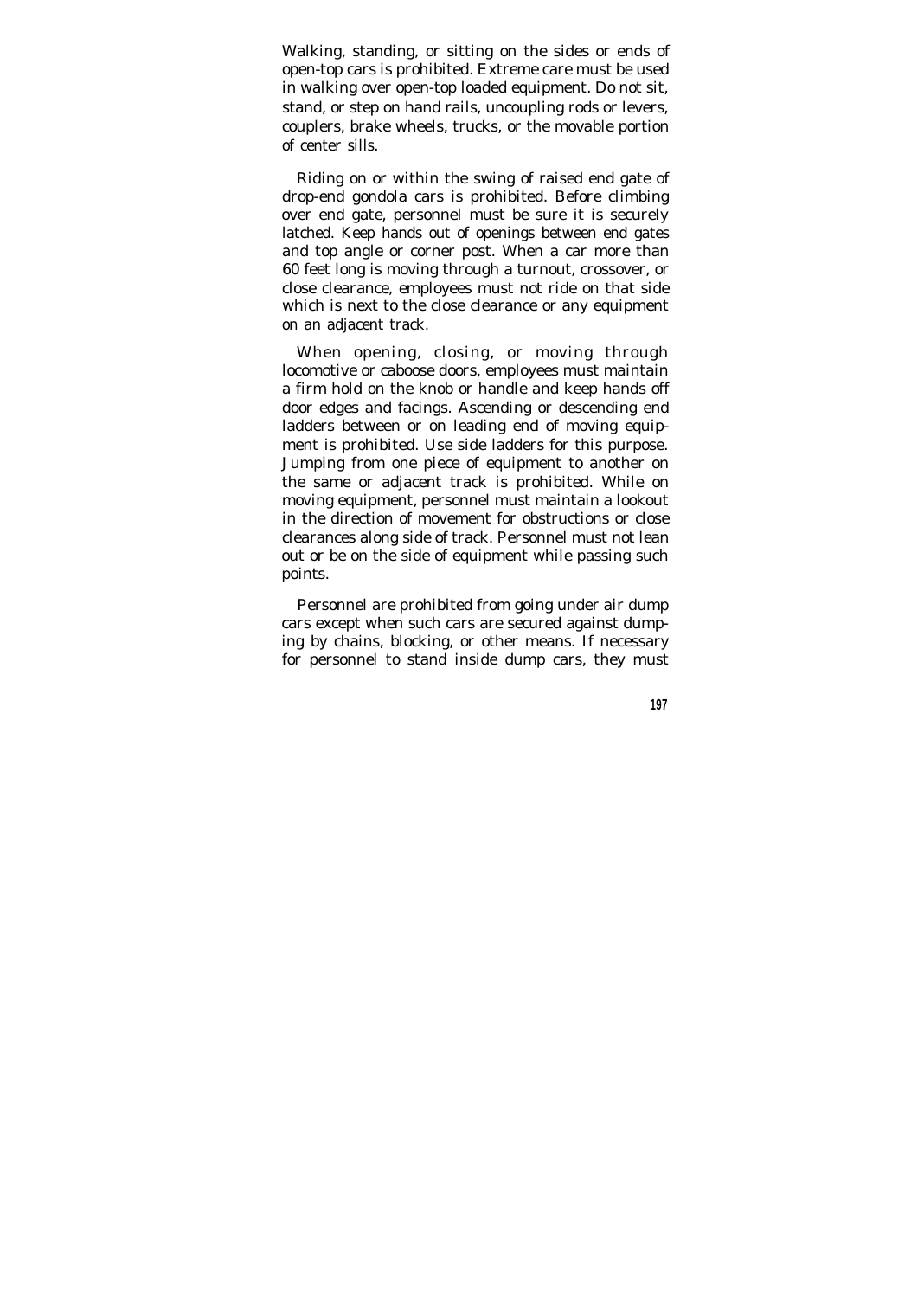stand at least two feet away from the dump car doors. They must not stand in dump cars while they are being loaded.

When unloading ballast or other material from hopper cars, or when cleaning or doing other work which makes it necessary for the car doors to be opened, ensure that all personnel understand what is to be done before latches are released and doors are opened. When entering such cars located over pits or on trestles or fills, personnel must use a safety belt, rope, or lanyard to prevent falling through hoppers. When unloading material of any kind where it is necessary to bump or jar the cars to dislodge the material, all personnel must be off the cars and in the clear before the cars are bumped. Occupation of ballast or hopper cars while such cars are being moved to unload ballast is prohibited.

Enginerooms, cabs, walkways, steps, grab irons, and other safety appliances must not be obstructed by material, supplies, or tools. They must be kept free from oil, grease, dirt, rags, and so forth.

**Rule 801(G). Operating Hand Brakes.** When operating hand brakes, take proper position on or off equipment as required by the type of brake to be operated. Have secure footing and handhold to prevent slipping, falling, strain, sprain, or injury from coupling impacts. Obtain help when brakes have been set to require excessive force to release them. Personnel are prohibited from placing their feet in the wheels of hand brakes.

Never use a brake club on a vertical wheel hand brake. Stress on horizontal brake wheel, with or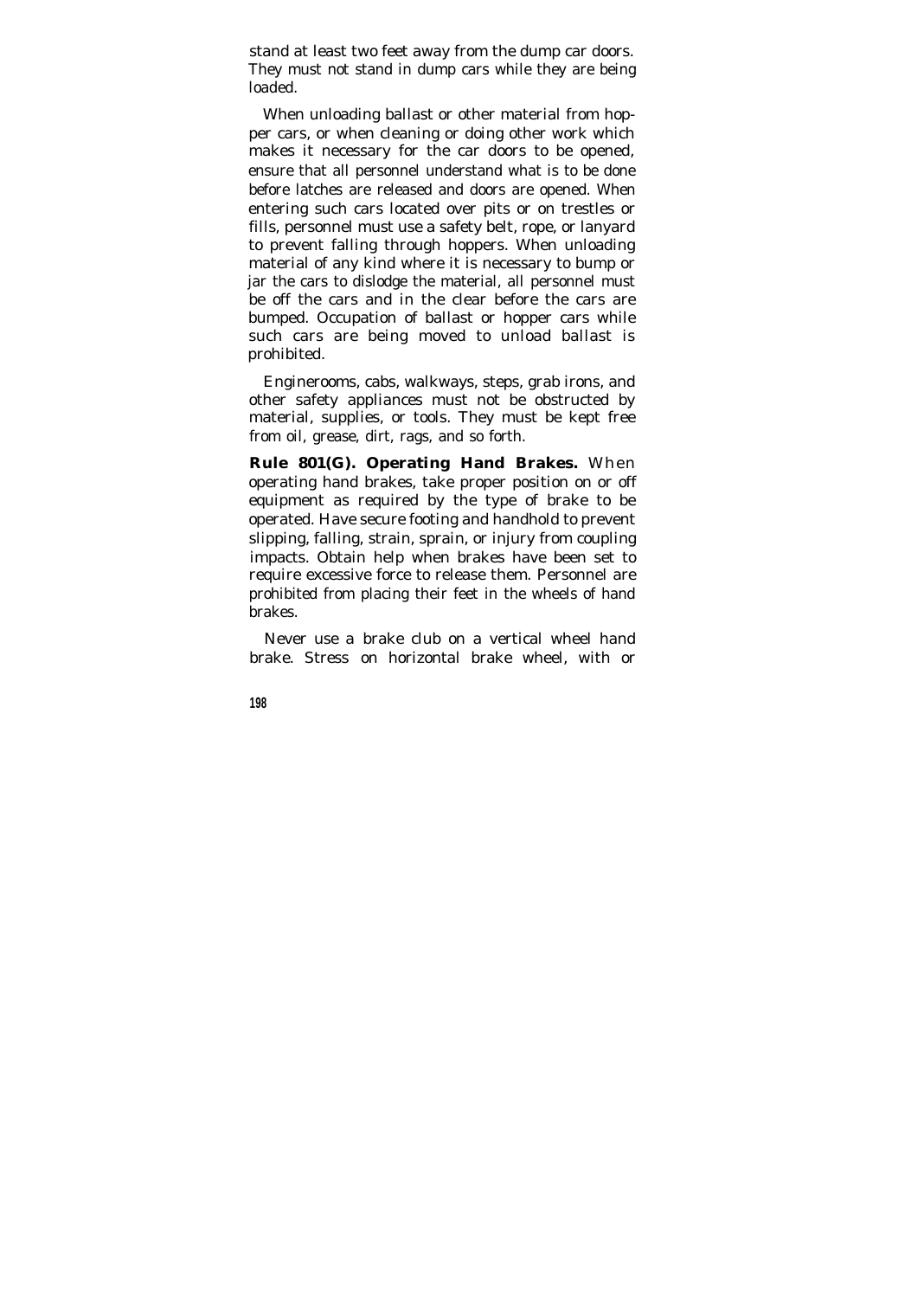without club, shall be toward the car rather than away from it when equipment permits. Use of nonstandard brake clubs or dangerously worn standard brake clubs is prohibited.

Operate vertical wheel type brakes with one hand, applying stress by pulling upward while maintaining secure hold with the other hand. When releasing a hand brake equipped with a lever controlled release, keep all parts of body clear of moving parts. W here the use of hand brakes will be required, they must be tested before the cars are cut off or dropped by gravity. Personnel must not apply or release hand brakes on any rolling equipment being moved by a locomotive until such time as the movement comes to a stop, except when a standing test of the hand brake is not conclusive.

**Rule 801(H). Operating Switches and Derails.** When operating switches and derails, take the following precautions:

• Look for moving equipment on adj scent tracks and keep clear of it.

• See that no other personnel are in position to be injured.

• Ensure that no obstructions will interfere with proper operation.

• Obtain help for switches requiring excessive force to operate.

• Take position facing the switch or derail squarely. Avoid a twisted or awkward position.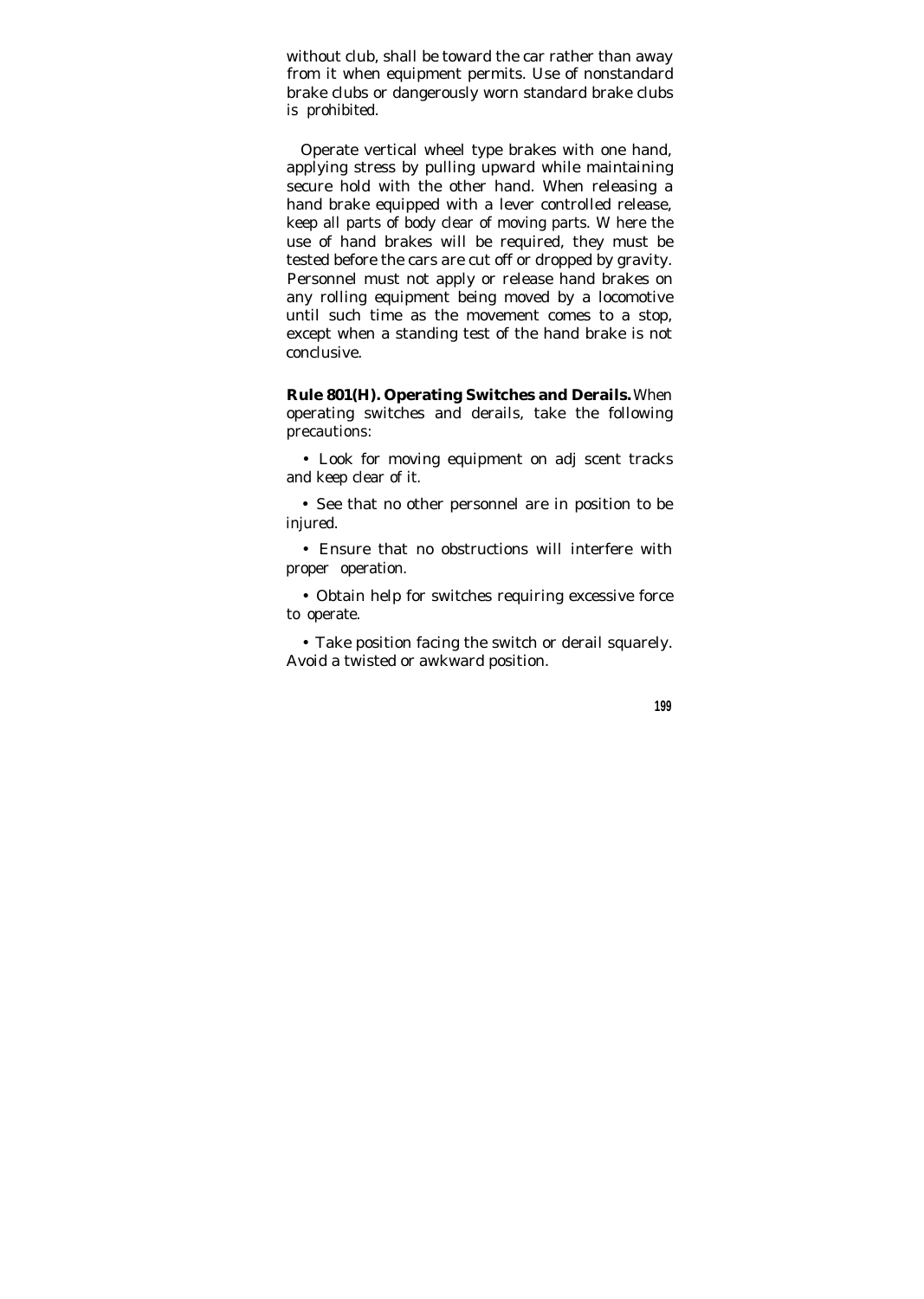• Ensure that switch locks and switch point locks, if any, are removed.

• Keep clear of any movement of switch parts while releasing latches.

• While lifting lever, use leg muscles, and keep back straight to avoid strain.

• Keep feet and hands clear of descending lever or ball.

• When operating a high switch stand, pull the lever toward you instead of pushing it away from you.

• Never lift or kick a switch lever with your feet.

• Ensure the switch points or derails have moved to proper position and are secured with switch latch or switch lock before movement is made.

On-track derails and switch point derails must be kept in the derailing position when not in use.

**Rule 801(I). Coupling or Uncoupling Equipment.** The practice of dropping cars by or making "flying switches" is prohibited unless no other means of getting around cars are available. Going between or in front of moving engines or cars to couple and uncouple adjust couplers, knuckles, or lock pins; or to manipulate angle cocks is prohibited. Kicking, or other use of feet to adjust couplers, knuckles, or lock pins is prohibited.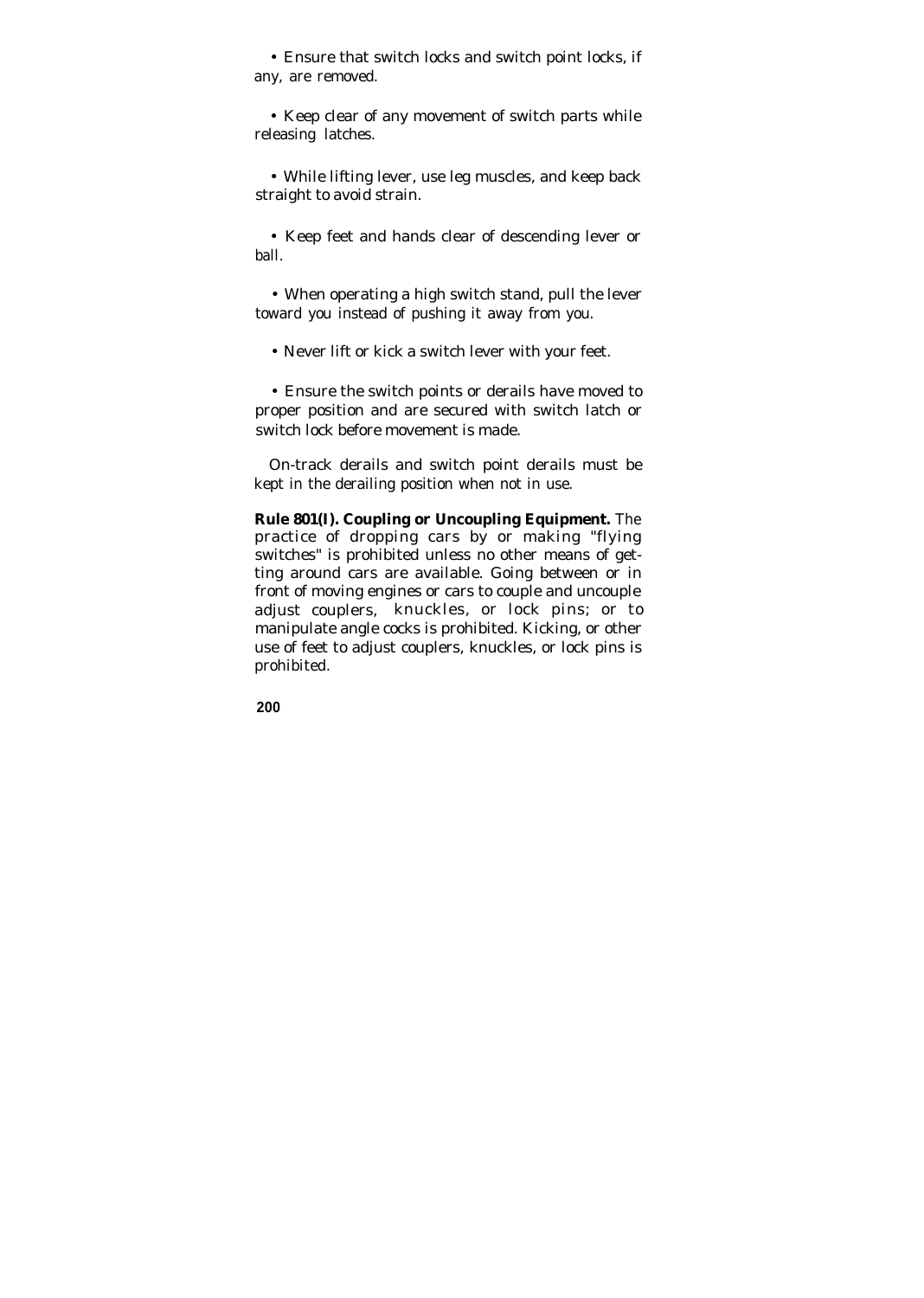Before going between standing engines or cars to couple, uncouple, or make adjustments, observe the following guidelines:

● Have a clear understanding with all persons involved to protect against any movement of the equipment.

● Wait until slack has adjusted, paying particular attention to cushion underframe cars.

• Ensure cars are secured if they are on a grade.

While equipment is standing, see that coupling appliances, including knuckle pins, are in place and in good order, and make any necessary adjustments to ensure proper coupling. Always stand to the side rather than directly in front of equipment when adjusting knuckles or couplers. If equipment is defective, it must be reported to responsible officer. Giving signal to move while a person is between cars, locomotives, or between locomotives and cars is prohibited.

Before opening an angle cock on an uncoupled air hose, either hold the air hose or take other precautions to prevent injury from hose movement. Separating air hose by hand before angle cocks are closed is prohibited. Air hose couplings must not be struck or adjusted in any manner to stop air leaks until the angle cocks are closed on both sides of the coupling. Use uncoupling lever to uncouple. If the lever is inoperative, stop the movement, cross over, and use the uncoupling lever on other car. When cutting off equipment with the air hose coupled, keep clear of hoses and flying debris.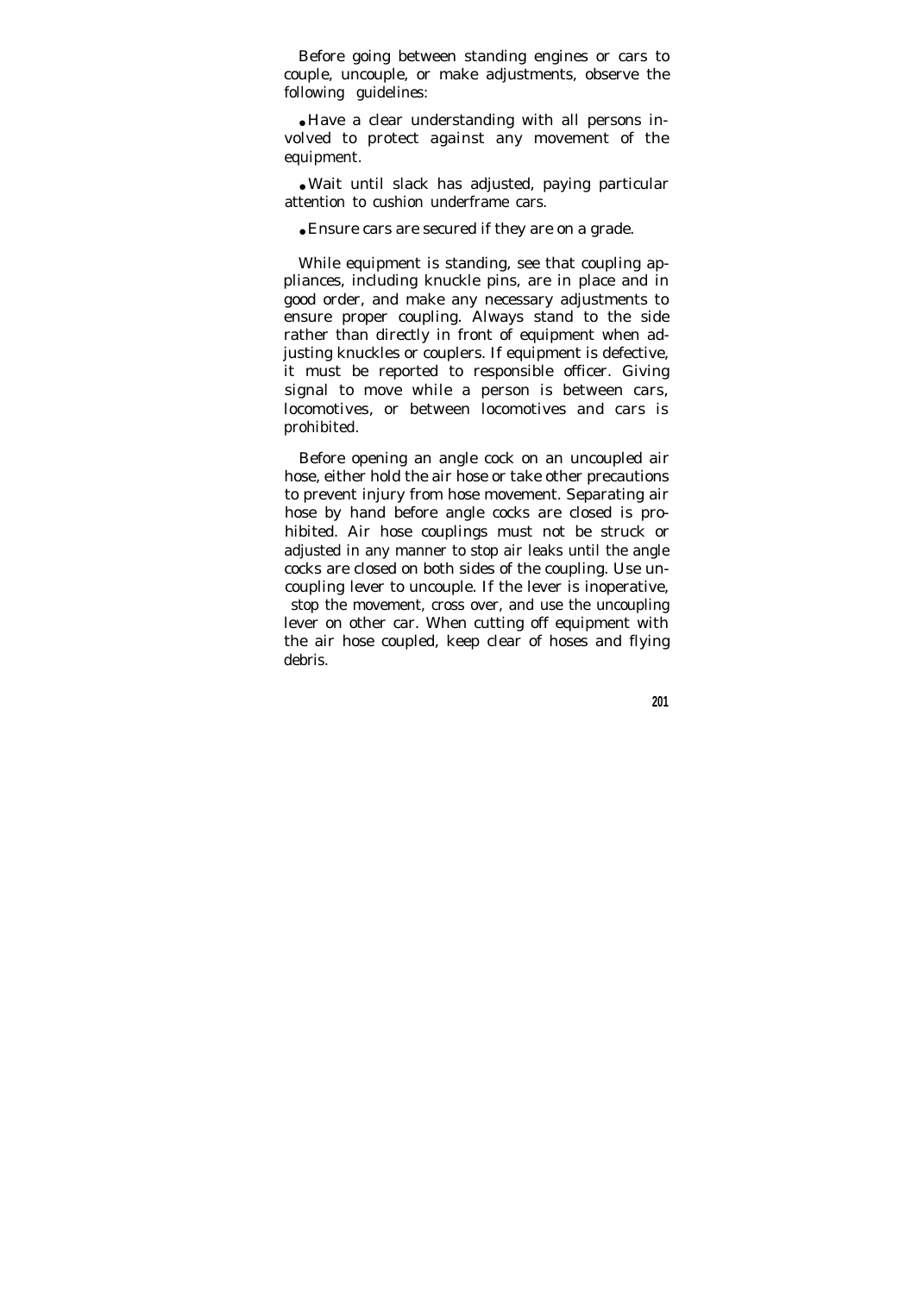Before uncoupling a steam connection, be sure the valves on both sides of the joint are closed and pressure is relieved. Use caution to avoid being burned by steam, hot water, hot pipes, and fittings when handling steam connectors. Personnel must place and secure vestibule gates or bars before separating occupied passenger, baggage, mail, or express cars.

**Rule 801(J). Operating Locomotives.** The moving of locomotives by unauthorized personnel is prohibited. Personnel must not pass from one unit of a locomotive to another while locomotives are moving except when it is necessary in the proper performance of duty. When necessary to pass between moving units, safety chains and platforms must be properly positioned and train speed must be below 30 mph. Secure handholds must be maintained at all times.

Do not open manual blow-down valves on steam generators or drain cocks while crossing streets or sidewalks, passing station platforms, crossing bridges, or at other points where persons may be injured.

Do not pick up train orders or other materials from open doors of moving locomotives. Keep doors leading from the locomotive cab to the engineroom closed at all times. Provide adequate protection before removing steps from the cab to engineroom or opening the hatch cover in the cab floor. Keep locomotive side and end doors closed when the locomotive is in service.

All safety appliances, guards, equipment covers, and ceiling hatch covers must be in place and securely fastened while the locomotive is in service. Personnel must not allow their hands or other parts of their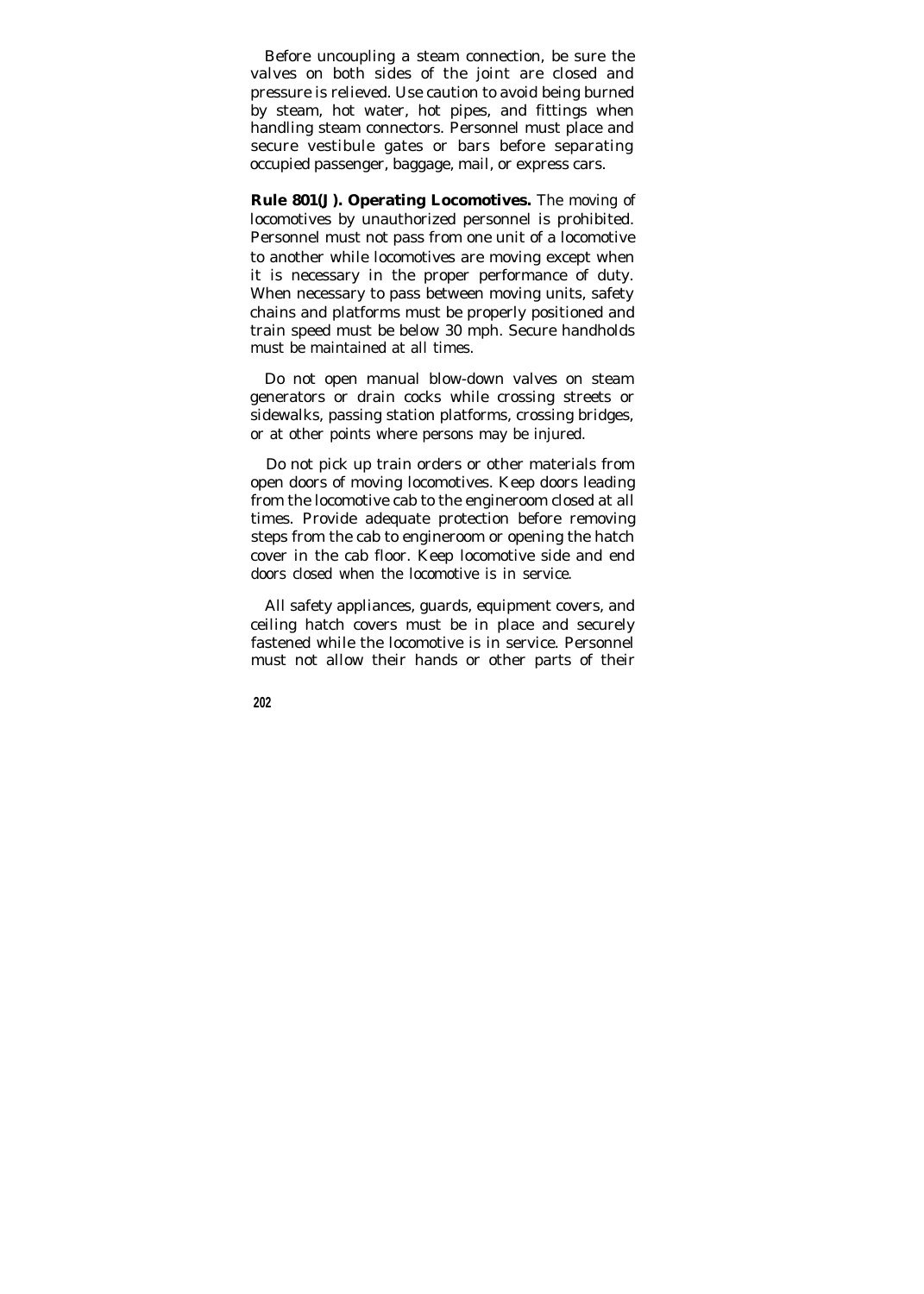bodies or clothing to come in contact with fans, radiator shutters, or automatic equipment. Do not place face or hands near the main generator or any high-voltage equipment while under load. Do not let locomotives stand over burning fusees, switch heaters, or other open flame. In case of fire, shut off fuel oil supply to diesel engine by operating the "Emergency Fuel Cut- Off" device, and opening the main battery switch.

Personnel are prohibited from restricting or interfering with the normal intended function of any device or equipment on locomotives as stated in Rule 611. Personnel must isolate or remove the diesel engine from the line before opening doors of high-voltage electrical cabinets. Personnel must isolate or remove the diesel engine from the line before testing or replacing fusees. If circuit breakers, other than those for lighting, are found tripped while the locomotive is in operation, the unit must be isolated or removed from the line before tripped breakers are reset.

Caution must be used to avoid striking personnel when moving locomotives about shop premises or service facilities. The bell must be ringing before moving and while passing locations where personnel may be working. Ensure that no personnel are in a position to be injured before coupling to or moving a locomotive. Before movement occurs, ensure that hoses, pipes, cables, or anything which may be connected to or leaning against locomotives are put in a safe place. Before leaving locomotives unattended, personnel must ensure that controls are positioned according to instructions, and that the locomotives are secured to prevent their movement.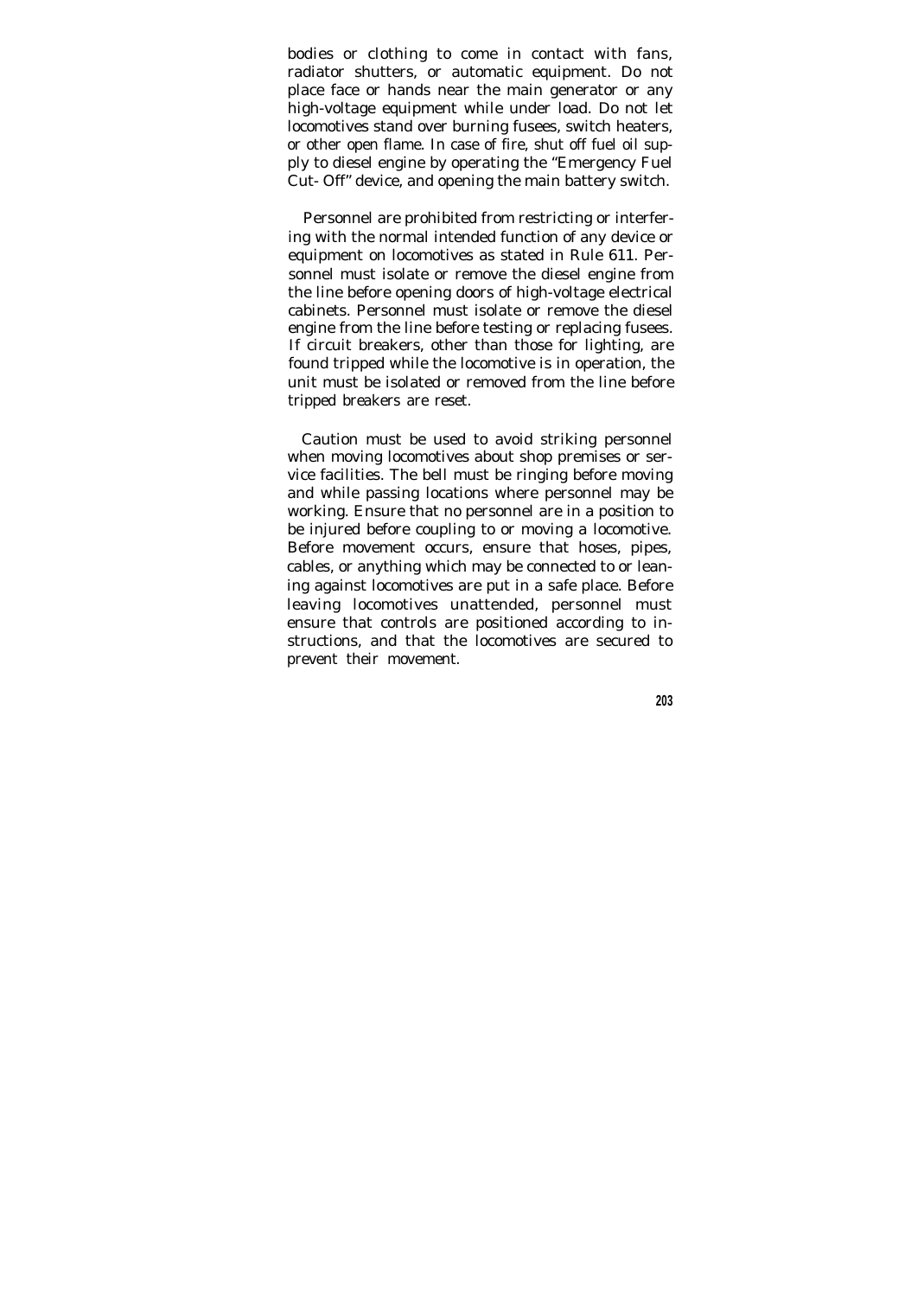# **SPECIAL RULES FOR DUTY PERSONNEL**

This chapter contains rules relating to the performance of specific job functions. They give instruction to train dispatchers, agents, operators, yardmasters, engineers, conductors, trainmen, firemen, and drivers.

#### **TRAIN DISPATCHERS**

**Rule 901.** Train dispatchers report to the chief train dispatcher.

**Rule 902.** Train dispatchers are in charge of the movement of trains and have supervision over employees connected with those trains.

**Rule 903.** Dispatchers will issue and record train orders over the signature of the superintendent and according to the rules. They must issue any other instructions that may be required for the safe and efficient movement of trains.

**Rule 904.** They must be familiar with the physical characteristics of the territory in their charge. They must also be familiar with all general orders, bulletin orders, division notices, and other instructions relating to the movement of trains which are in effect on their territory.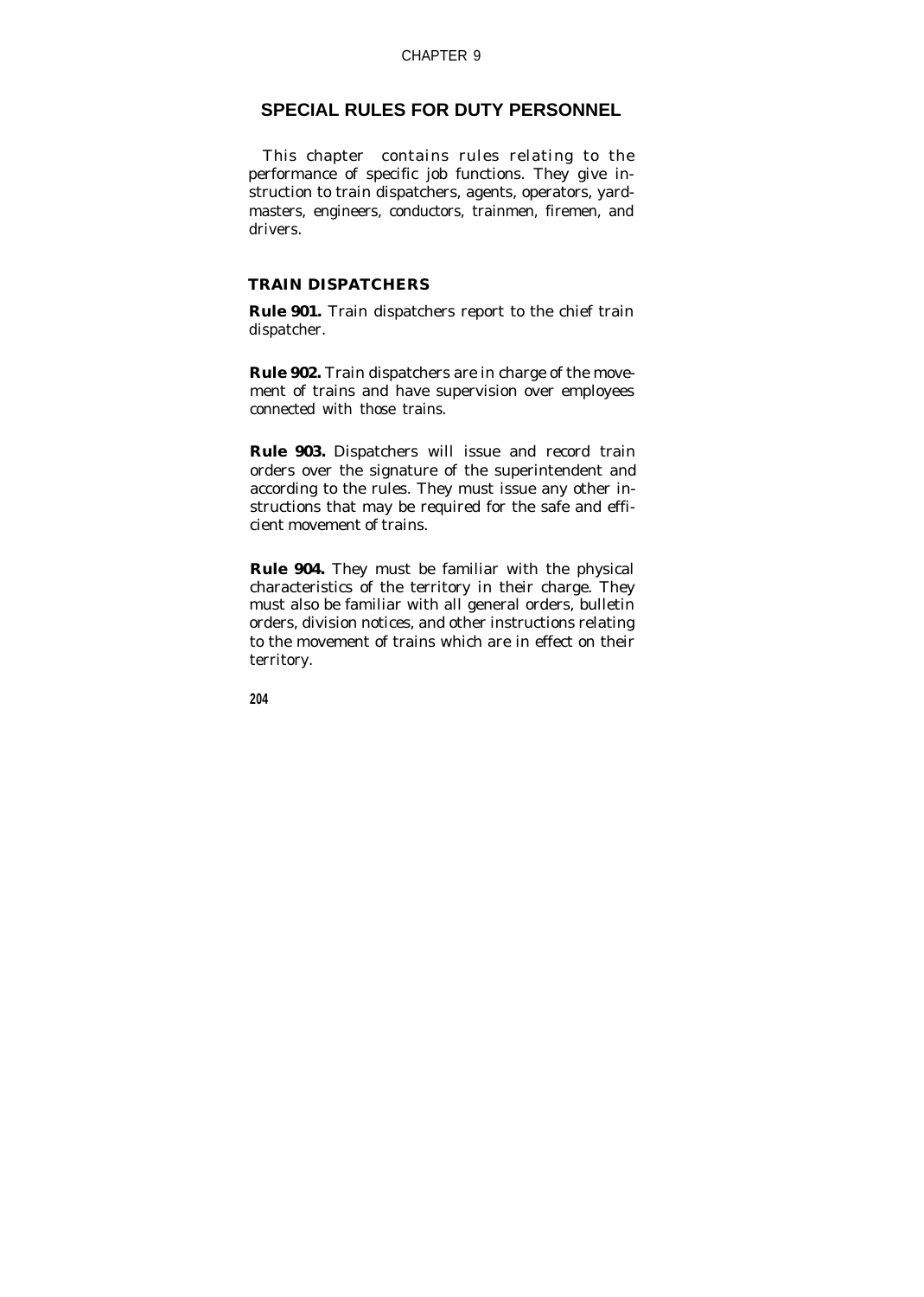**Rule 905.** They must maintain an accurate, legible record of the movement of trains and track cars. They must record the complete details of all important information relating to the movement or delay of trains.

**Rule 906.** They must report immediately to the chief train dispatcher any violation of the rules and any irregularity relating to the movement of trains.

**Rule 907.** They must stay informed of severe weather and other unusual conditions, and promptly notify the chief train dispatcher if such conditions will affect the movement of trains.

**Rule 908.** They must apply blocking devices as prescribed by the rules. The time the devices were applied and removed must be recorded in red ink on the Dispatcher's Record of Train Movement. When necessary to temporarily nullify protection given by blocking devices to permit a movement over a nonrestricted route, the devices must be immediately restored to a restricted position after movement has been made.

**Rule 909.** They must require responsible personnel to promptly report the departure, passing, and arrival of trains. In the event of accidents or the existence of hazardous conditions, immediate action must be taken for the protection of trains.

**Rule 910.** Immediately before being relieved of duty, they must enter in ink in their train order book, over their signature, a list of all outstanding and unfulfilled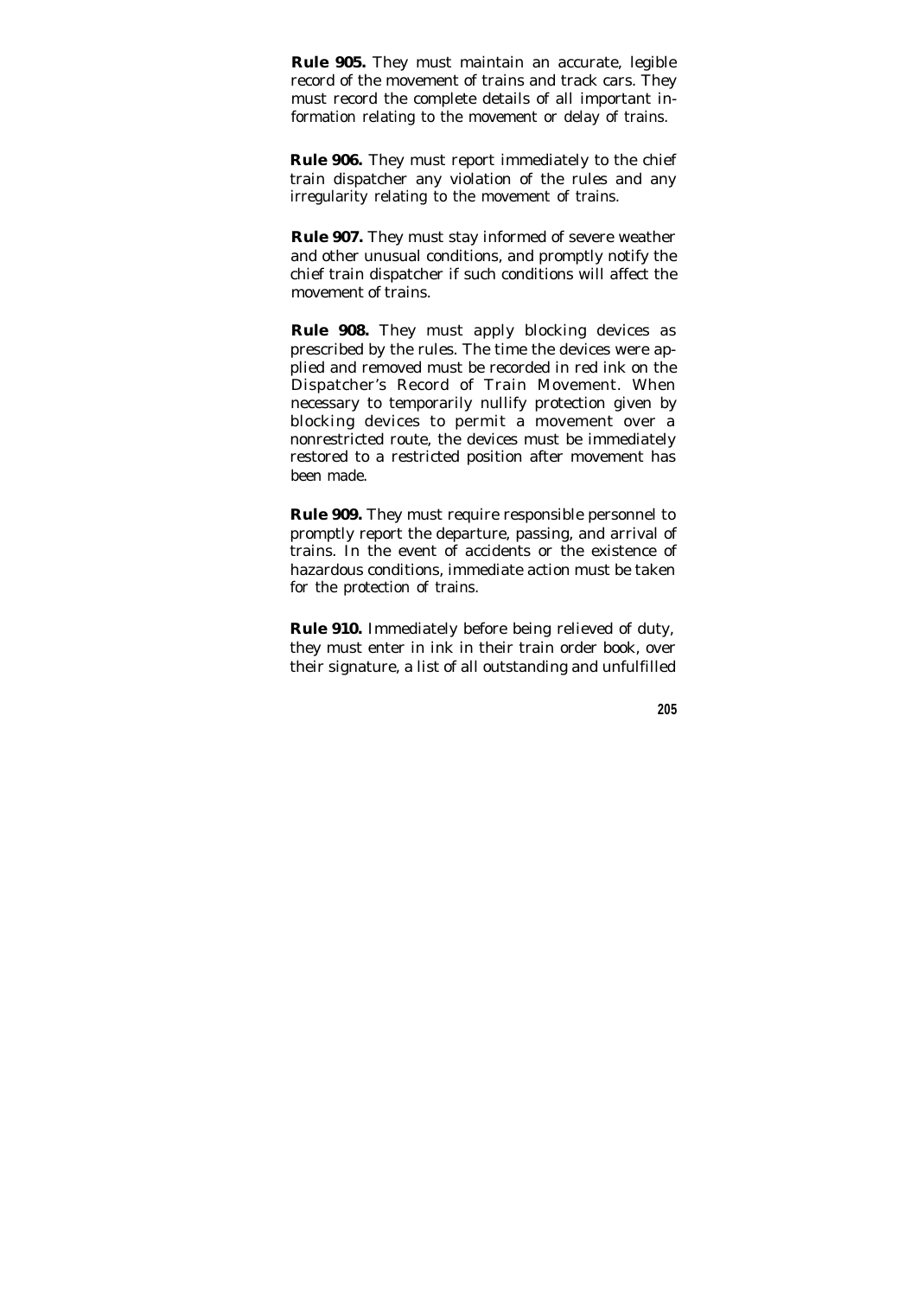train orders, track car authorities, the number of the last general order, bulletin order and division notice, and any other information relating to train movements. They must be sure that all orders and instructions are understood by the relieving train dispatcher, who must sign the transfer in the presence of the train dispatcher being relieved.

#### **AGENTS AND OPERATORS**

**Rule 911.** Operators, train directors, their assistants, and Ievermen report to the chief train dispatcher or supervisor of operating rules.

**Rule 912.** They must be qualified at that particular block or interlocking station before accepting an assignment for duty.

**Rule 913.** They are responsible for the delivery of train orders and messages, the use of blocks, tracks, interlocking switches and signals, and for the prompt movement of trains according to the rules. They ensure that general orders, bulletin orders, and division notices are posted in the proper location.

**Rule 914.** They must obey the instructions of the train dispatcher and advise him immediately of any condition which may affect normal operation or safety of train movements. They must report the weather as required, and promptly advise the train dispatcher in case of sudden change, high water, storm, or fog.

**Rule 915.** Operators must promptly record and report to the train dispatcher the direction, time of arrival, time of departure, and the engine number of all trains.

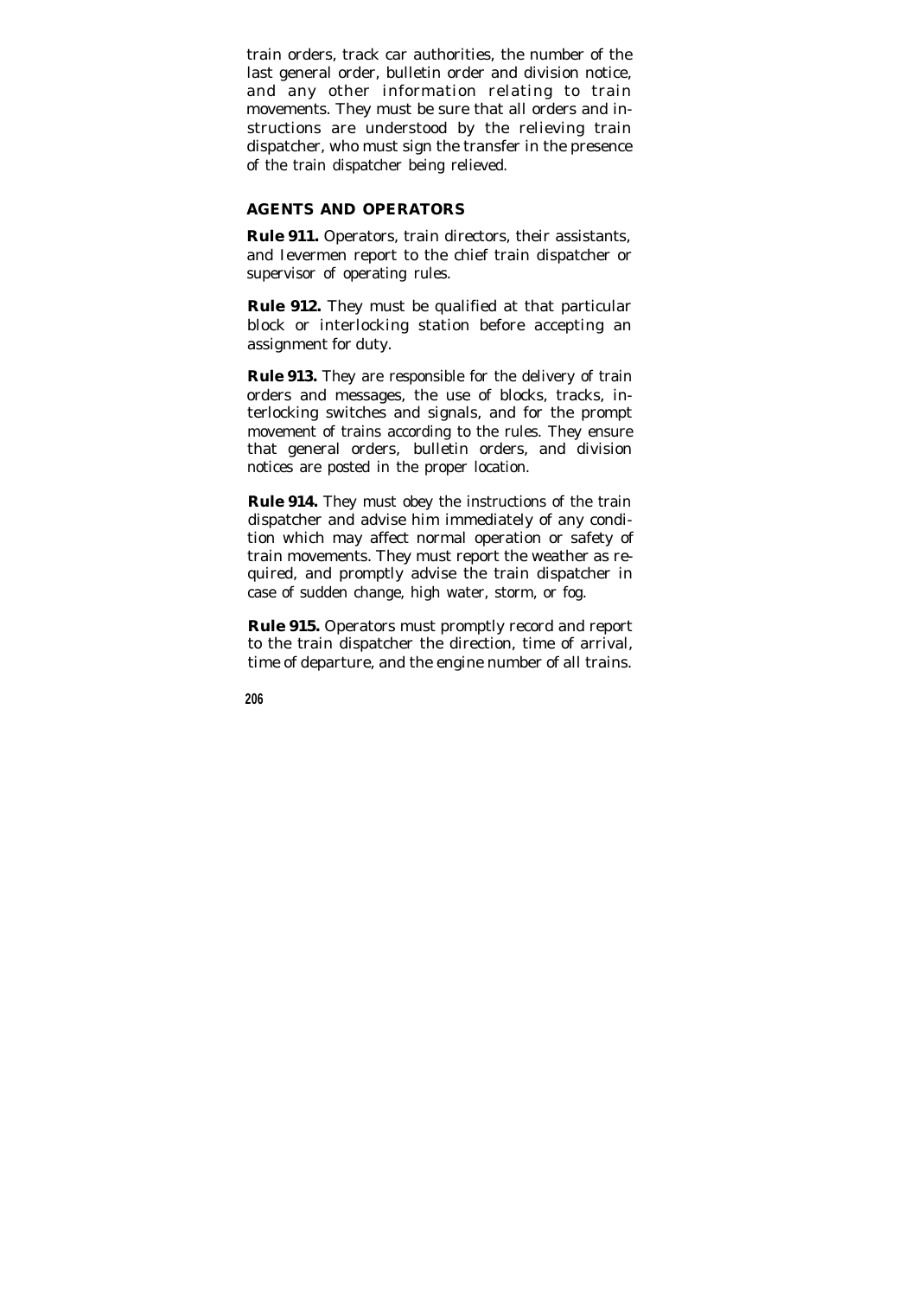They must keep an accurate and legible station record of train and track car movements, and record any pertinent information affecting the movement of trains.

**Rule 916.** They must observe passing trains and also report the improper display of markers. When their duties permit, they must be outside to observe passing trains. They must respond promptly when called by radio or telephone, and communicate clearly and properly in compliance with the rules.

When required, they will operate hand-operated switches, crossing gates, movable bridges, and other devices as designated. In electrical territory, they will operate power control boards and other devices as directed by the power directors.

**Rule 917.** They must apply blocking devices as prescribed by the rules, and record the time they were applied and removed in red ink on the operator's station record of train movements (see FM 55-20 for an example of DA Form 4093- R, Station Record of Train Movements and Operator's Transfer). When necessary to temporarily nullify protection given by blocking devices to permit a movement over a nonrestricted route, the devices must be immediately restored to restricted position after the movement has been made.

**Rule 918.** They must not leave their duty until they are relieved and they must notify the train dispatcher promptly should their relief fail to report at the prescribed time. Displaying unauthorized publications, using unauthorized appliances, and placing nonessential items on interlocking or instrument cases is prohibited.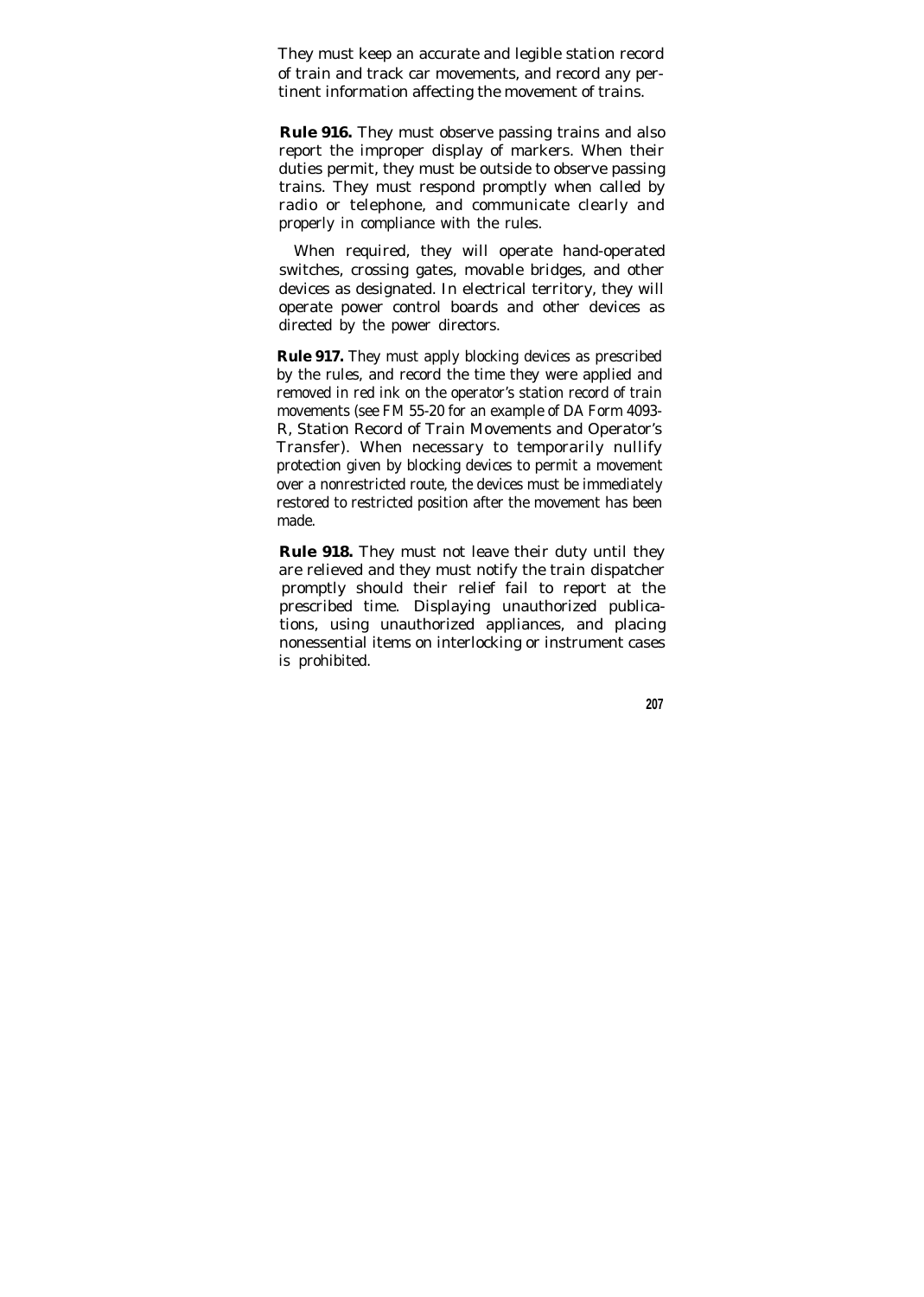**Rule 919.** They must not permit unauthorized persons inside their office. Operators must not leave their offices without permission of the train dispatcher.

**Rule 920.** Immediately before being relieved of duty, operators must make an ink written transfer on the station record of train movements over their signature, a list of all outstanding and unfulfilled train orders, track car authorities, and any other information relating to train movements. They must make sure that all orders and instructions are understood by the relieving operator, who must sign the transfer in the presence of the operator being relieved.

### **YARDMASTERS**

**Rule 921.** Yardmasters report to the terminal superintendent or trainmaster.

**Rule 922.** Yardmasters, within their assigned territory, are in charge of the movement of trains and engines, the handling of cars, yard personnel, and the train and engine crews within the yard.

**Rule 923.** They are responsible for the prompt movement and careful handling of cars. They must require crews to be called at the correct time, and they are responsible for the proper makeup and prompt dispatcher of trains. They must advise yard clerks to ensure that car movements are reported properly.

**Rule 924.** They must observe regulations governing hours of service and hazardous materials, and must notify conductors of any cars placed in their train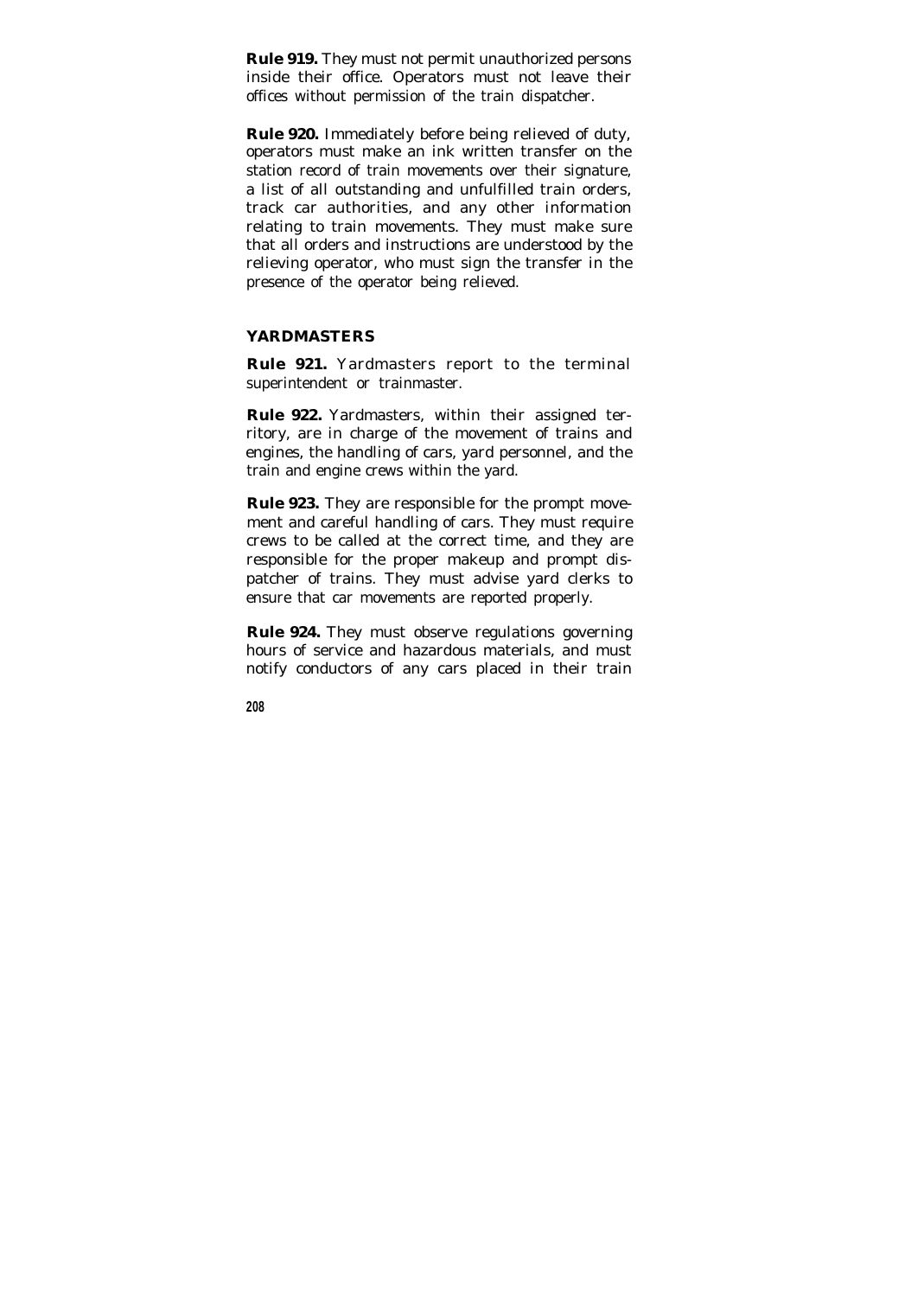which contain explosives or flammables. They must ensure that train conductors are given waybills for all cars, and any instructions relating to the movement of restricted cars. They are responsible for the prompt placement of bad order cars for repair, and for the expeditious handling of such cars after repairs have been completed.

#### **ENGINEERS**

**Rule 925.** Engineers report to the conductor.

**Rule 926.** They must obey the instructions of road foremen, trainmasters, train dispatchers, yardmasters, and operators within their jurisdictions. They must also follow the instructions of the conductor in charge of their train, unless by so doing they would endanger its safety or commit a violation of the rules.

**Rule 927.** Engineers are responsible for the observations of and compliance with the indications of all fixed signals, and all other signals affecting movements of their engine. When the engine is moving, they must be vigilant and use care to prevent avoidable injuries, collisions, derailments, and damage to lading and property. If anything distracts their attention from constant lookout ahead, or if weather or other conditions make observation of signals or warnings in any way doubtful, they must at once regulate the speed of their train to make progress entirely safe.

Engineers must check the accuracy of the engine speed indicator by using their watch, mile posts, and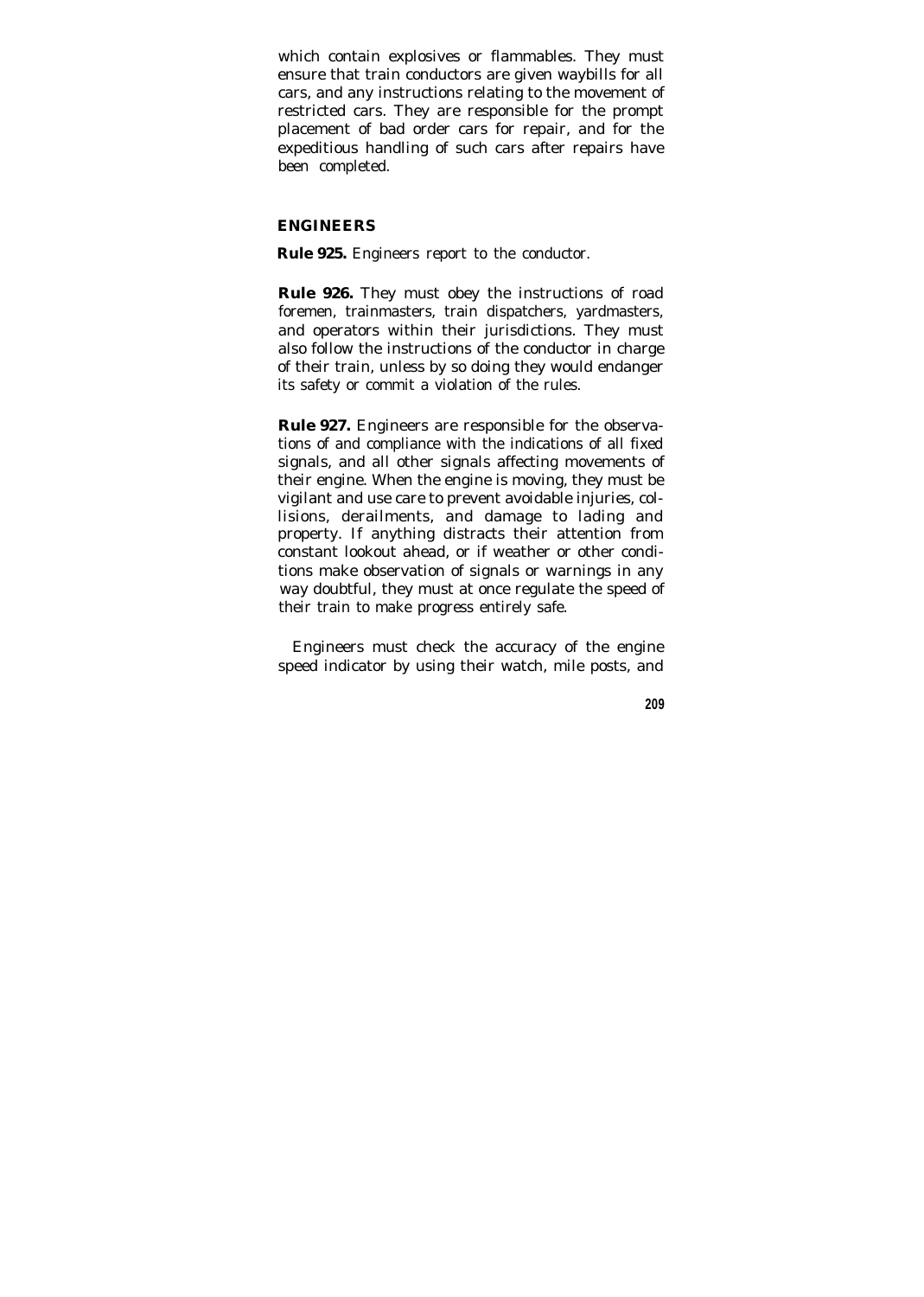timetable speed table. This must be done as soon as possible after starting each trip. If the indicator is inaccurate or inoperative, the engineer and other members of the crew must make sufficient checks while en route to ensure that authorized speed is not exceeded. An indicator error in excess of 4 mph must be reported as soon as possible to the train dispatcher. Details of the error are outlined on the engineers' work report form.

**Rule 928.** While acting as pilot, they will operate the engine unless otherwise instructed. When there is no conductor, or if the conductor is disabled, they must perform the duties of the conductor.

**Rule 929.** The engineers are responsible for the safety and conduct of other employees on the engine. They must be familiar with their duties and issue instructions when necessary. They must not allow the fireman or student engineer to operate the engine except when this can be safely done under their personal supervision. They are responsible for the proper operation of the engine and must not leave it while on duty unless absolutely necessary. If they leave the engine it must be secured.

**Rule 930.** They must be qualified on the type of engine to which they are assigned. They will be governed by current mechanical, electrical, and air brake instructions on the safety, inspection, preparation, and operation of trains and engines.

**Rule 931.** At points where mechanical forces are employed and on duty, they will accept the inspection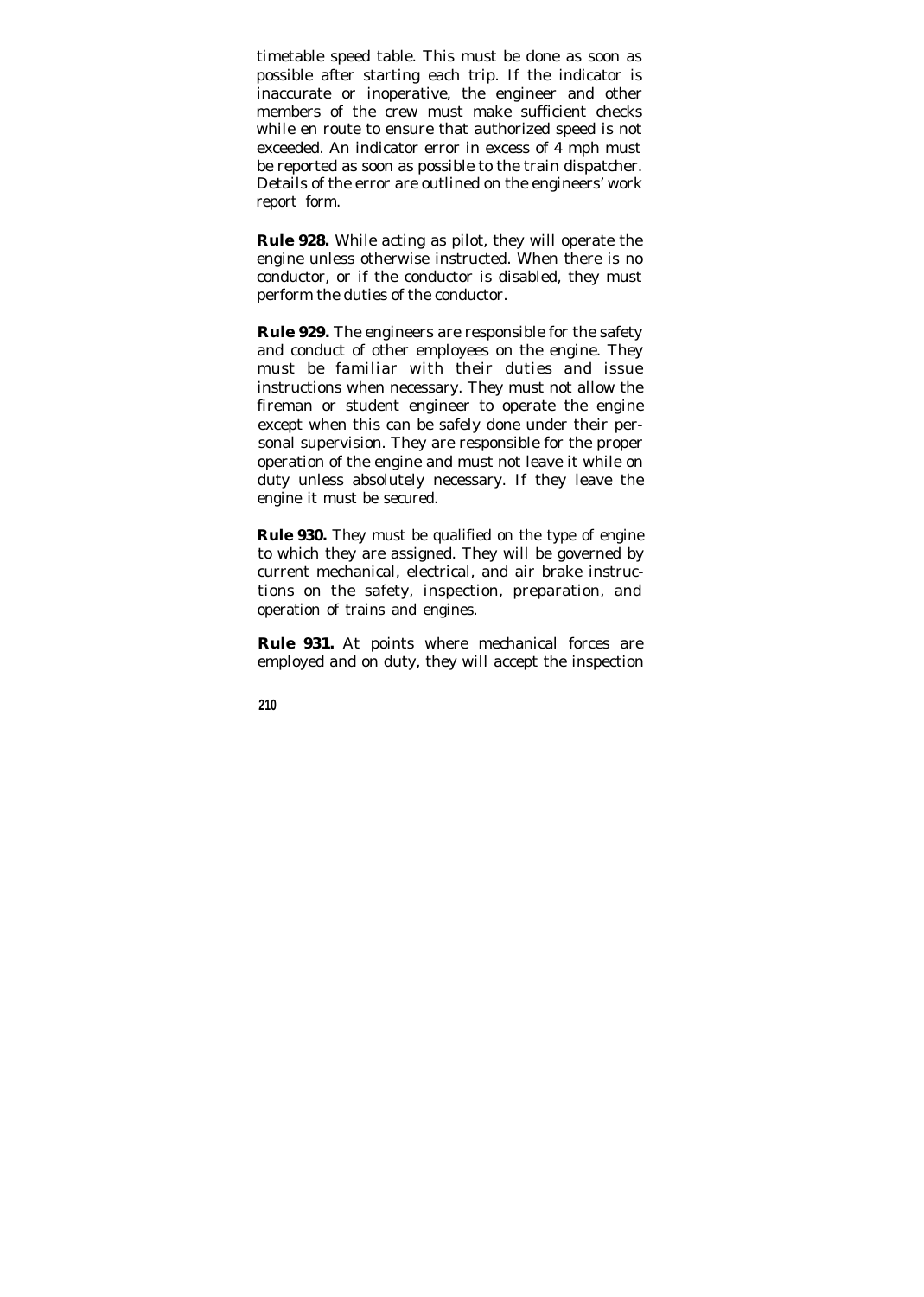of the engine by the mechanical forces. Where required, engineers must perform the air brake test on their engine.

**Rule 932.** At points where no mechanical forces are on duty, engineers will check the prescribed form in the cab to be sure that all engine units have been inspected within one calendar day. If the units are not within date, they must make inspection, and record the date, time, and location on the prescribed form in the cab.

**Rule 933.** During freezing weather, and danger of freeze damage, they must drain the engine cooling system, cab heater, flush toilet, water cooler, and water cooled air compressor of any unit under their charge that will not restart. All such instruments are drained according to instructions posted in the cab or unit operating manual. The automatic cooling system drain device must not be relied on to drain the unit and accessories. The train dispatcher must be notified as soon as possible when an engine is shut down and cannot be restarted.

**Rule 934.** At the completion of each trip, they must prepare and sign a work report on the prescribed form.

### **CONDUCTORS**

**Rule 935.** Conductors report to the trainmaster.

**Rule 936.** They must obey the instructions of trainmasters, road foremen, train dispatchers, yardmasters, and operators within their jurisdictions. They also must obey instructions from officers of other departments on matters pertaining to those departments.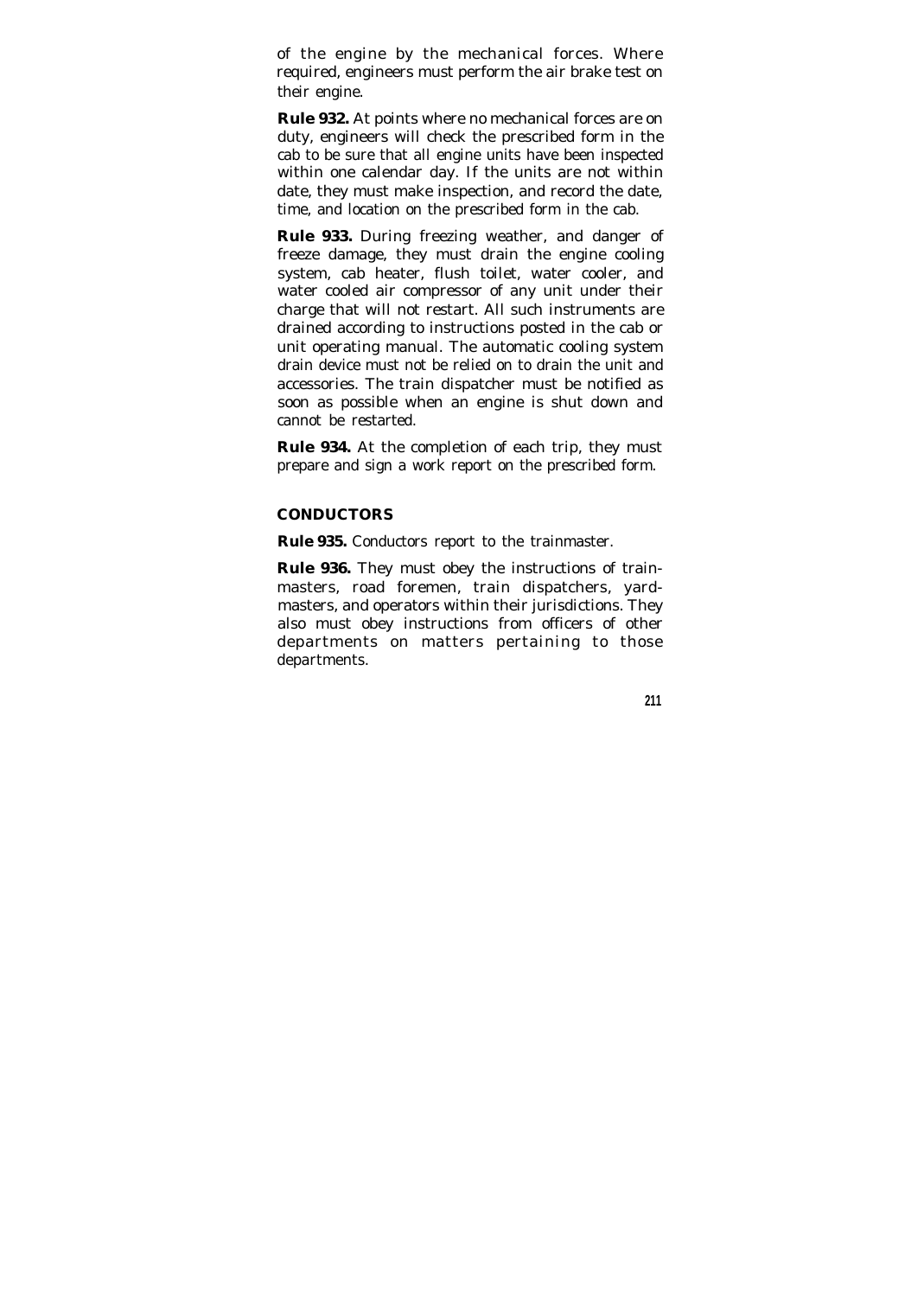**Rule 937.** Conductors have charge of the trains to which they are assigned, and all persons employed aboard are subject to their instructions. They are responsible for the prompt movement, safety, and care of their trains, and for the vigilance and conduct of personnel. They must ensure that train personnel properly perform their duties, and they must observe and enforce all rules and instructions.

**Rule 938.** Conductors of freight trains must not permit any person, except railroad officers and trainmen in discharge of their duties, to enter cars, handle freight, or ride upon the train without the permission of the proper authority. They must make sure that members of their crew who are required to provide protection as outlined in Rule 99 are familiar with their duties. They must also be sure that their train has been inspected and is properly equipped, that air brake rules have been complied with, and that prescribed signals are displayed.

Empty cars must be distributed as billed or as directed by a division officer. When required, conductors will examine, record, and report the identifying numbers and condition of seals on cars in their train, or on cars which they deliver or receive.

**Rule 939.** Conductors must be familiar with the location of the emergency brake valve, hand brakes, and communicating signal appliances.

**Rule 940.** Conductors must, when necessary, instruct members of their crew about the proper performance of their duties.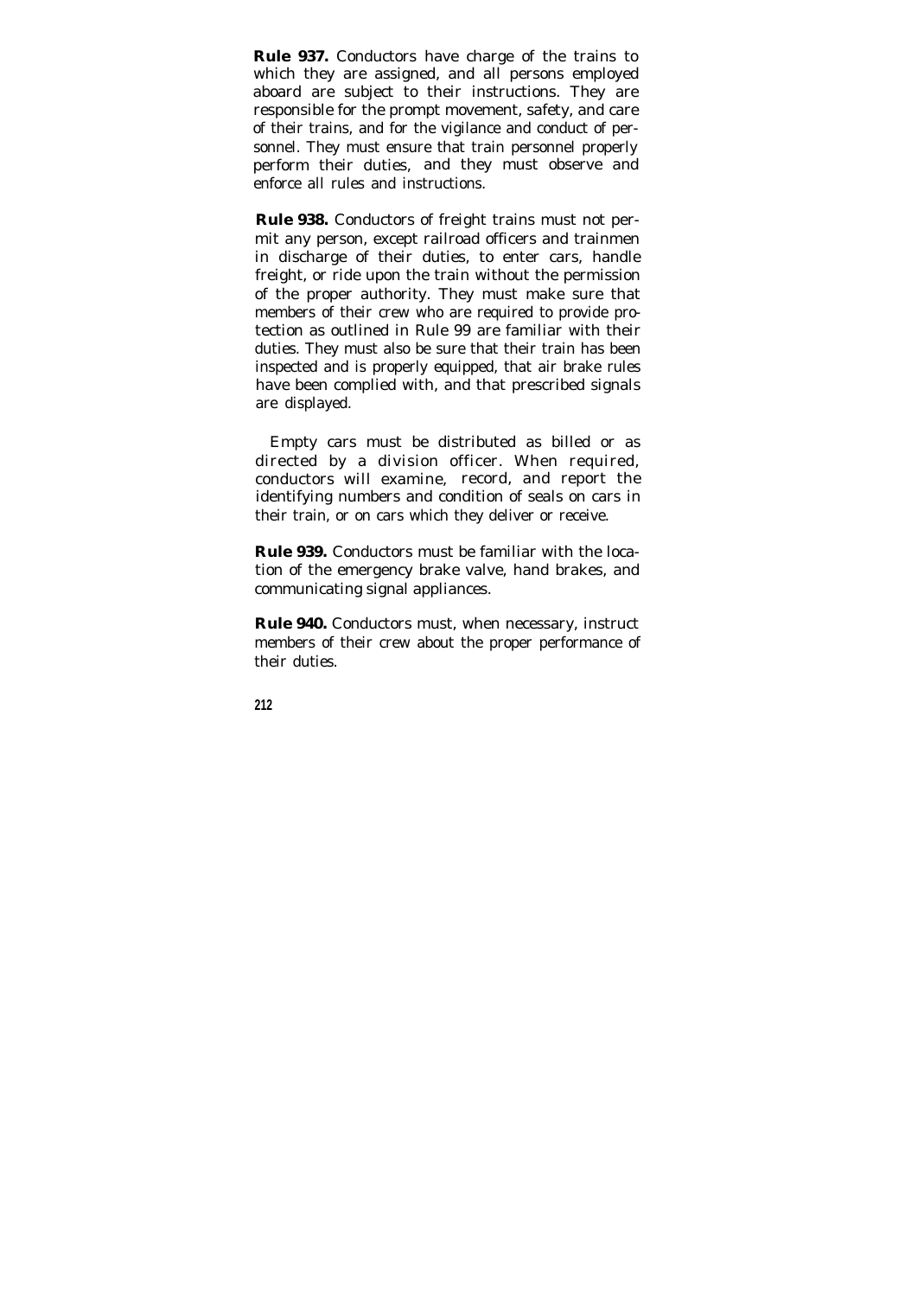**Rule 941.** When a train or engine is standing, the conductor must arrange to have both sides of passing trains inspected when possible.

**Rule 942.** Conductors must exert proper effort to start and move trains or engines on time. They must not permit delay for avoidable causes without permission.

## **TRAINMEN**

**Rule 944.** Trainmen report to the conductor or other designated officer.

**Rule 945.** They must obey the instructions of officers, their conductor, the engineer, and officers of other departments on matters pertaining to those departments.

**Rule 946.** They are responsible for the display of train signals, the proper protection of trains, the handling of switches, the coupling and uncoupling of cars and engines, and manipulating brakes. They must assist the conductor or engineer in all duties necessary for the prompt and safe movement of their train.

**Rule 947.** The proper place for the forward trainman on a freight train while the train is in motion is in the controlling cab of the engine, or at the leading end of the leading unit when it is being controlled from another cab.

**Rule 948.** They must familiarize themselves with the location and proper use of the emergency brake valve and communicating signal appliances.

**Rule 949.** Trainmen are responsible for connecting the air hoses on their train or cuts of cars to be picked up by their train.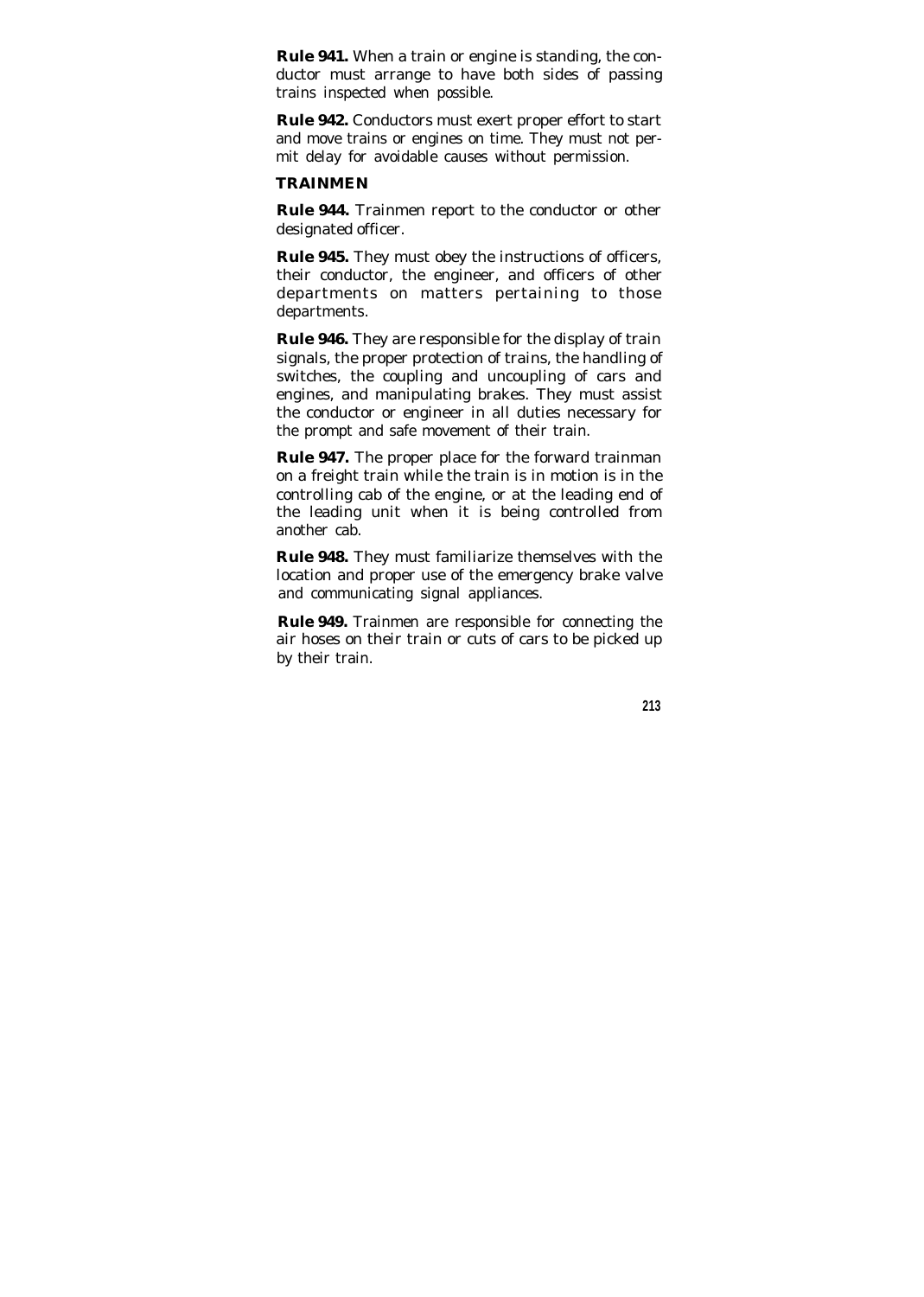### **FIREMEN**

**Rule 950.** Firemen report to the engineer or other designated officer.

**Rule 951.** They must obey the instructions of division officers, and their conductor and engineer.

**Rule 952.** They must assist the engineer in all things necessary to ensure safe and prompt movement of their train or engine.

**Rule 953.** In passenger service at initial terminals, firemen must start steam generators and be prepared to furnish steam to the train when called for. At final terminals, firemen must shut down steam generators unless otherwise instructed by the proper authority.

**Rule 954.** Steam generators on diesel units must not be blown down in the vicinity of passenger stations or at other locations where it would be hazardous or cause personal injury.

### **AUTO-RAILER AND TRACK CAR DRIVERS**

**Rule 955.** Track car drivers must obey the instructions of train dispatchers, yardmasters, and operators within their jurisdictions, and of others with proper authority.

**Rule 956.** They are responsible for the movement, safety, and care of the track car in their charge according to the rules, special instructions, and track car authorities.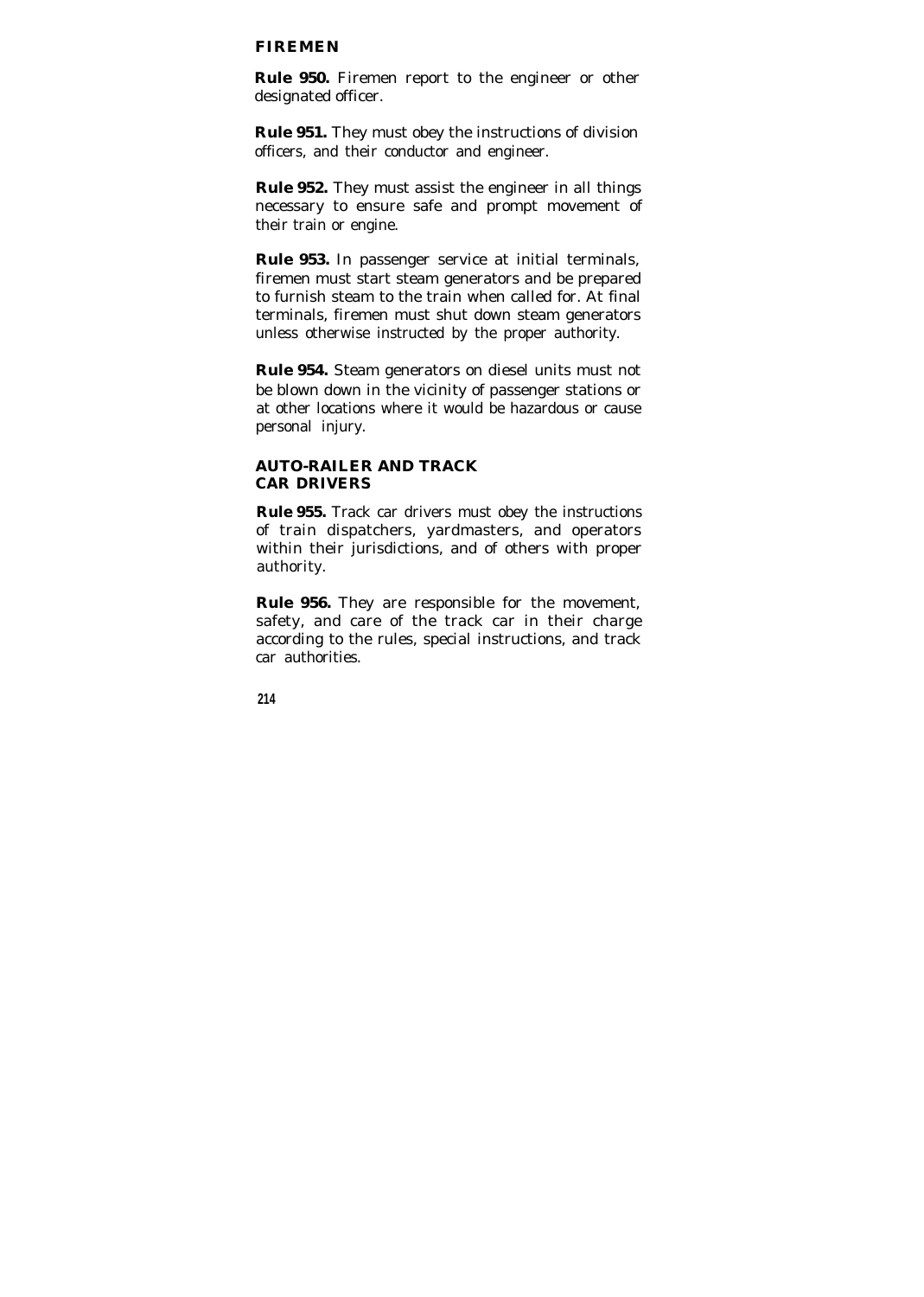### **PERSONNEL PERFORMING TRAILER, CONTAINER, AND MULTI-LEVEL OPERATIONS**

Personnel who perform trailer, container, and multilevel operations should be familiar with procedures to be followed when engaged in these operations.

Flatcars and multi-level cars must be secured to prevent movement before trailers, containers, or vehicles are loaded or unloaded. All bridge plates must be checked to ensure that they are in proper position and secured before any moving, loading, or unloading operations begin.

Personnel must keep clear of trailers when tractors are coupling to them. Before coupling tractor to trailer, apply air to trailer and activate brakes or block wheels adequately to prevent backward movement of trailer. Trailer brakes must be operative at all times during loading and unloading operations over ramps.

When trailers are being loaded, the tractor operator must not back the rear of his trailer any closer than one car length from the front of the trailer behind him until he receives a signal from a member of the loading crew to do so. When work must be done on the leading trailer, there must be a clear understanding among all personnel, including the driver, of the exact moves to be made.

When trailers are being unloaded, tractor must not couple to trailer until the releasing crew is at least two trailers behind the trailer to which coupling is to be made. If the releasing crew is not three units behind the tractor, coupling must not be made until the driver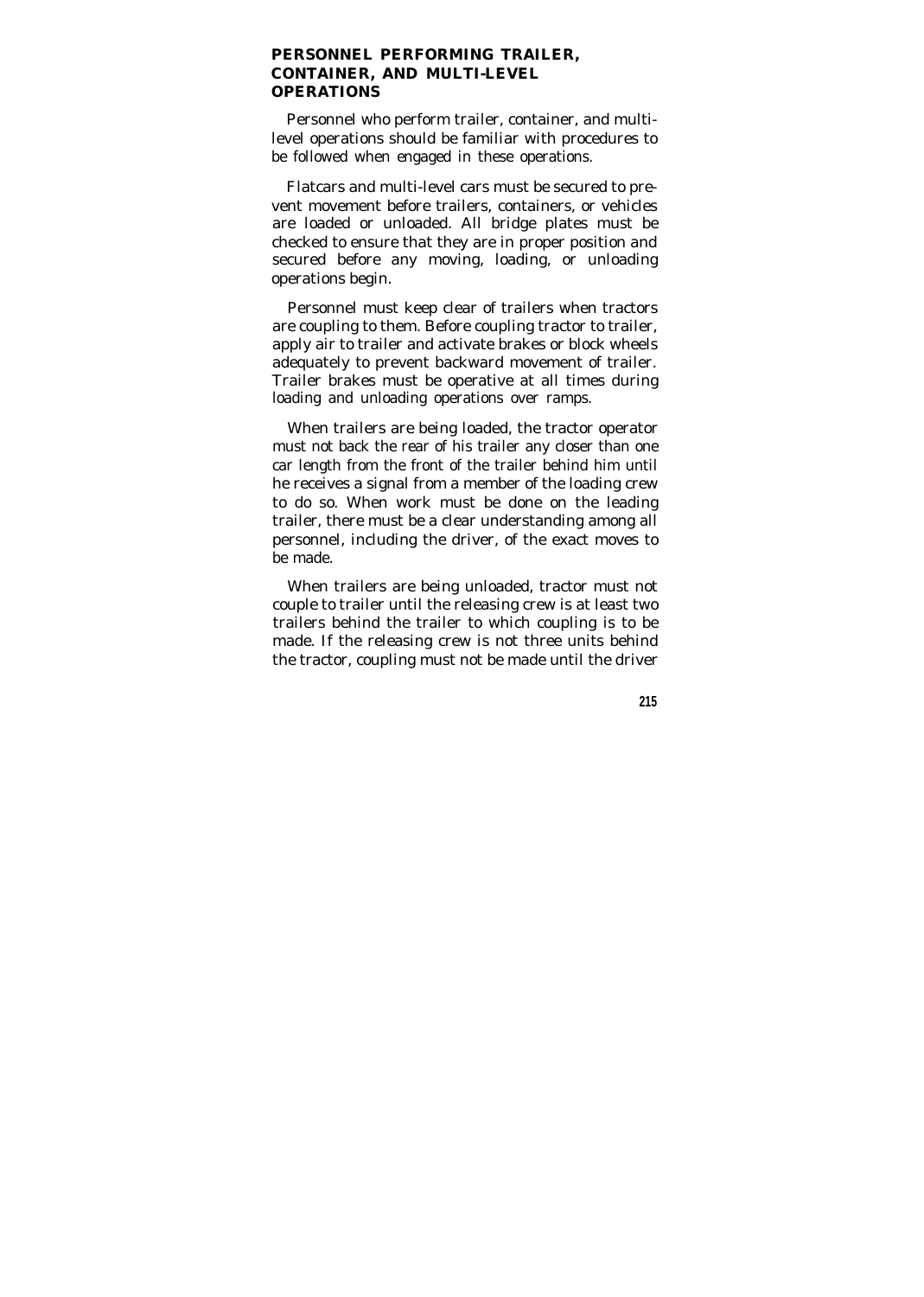has received a signal from the person operating the wrench, from a position clear of the rear of the vehicle. That signal must not be given until it is known that all personnel are in a safe position.

Tractor and automobile drivers must operate at safe speeds when loading, unloading, or moving around ramp areas. Landing gear must be carefully inspected before the loading or unloading operation to make sure it will support the trailer weight. Trailer king pins should be hammer tested immediately before coupling tractor. When using a power wrench, keep head and body clear of the handle. Do not leave the wrench hanging in hitch while other adjustments are being made. While hitches are being raised or lowered, keep hands, feet, and other parts of body in the clear. Before lifting trailer or container with overhead or side loading equipment, ensure that lifting devices are locked in the proper position.

When trailers, containers, or other vehicles are loaded on piggyback or multi-level cars, all hitches and tie-down attachments must be inspected to ensure that they are in place and properly secured before the cars are moved.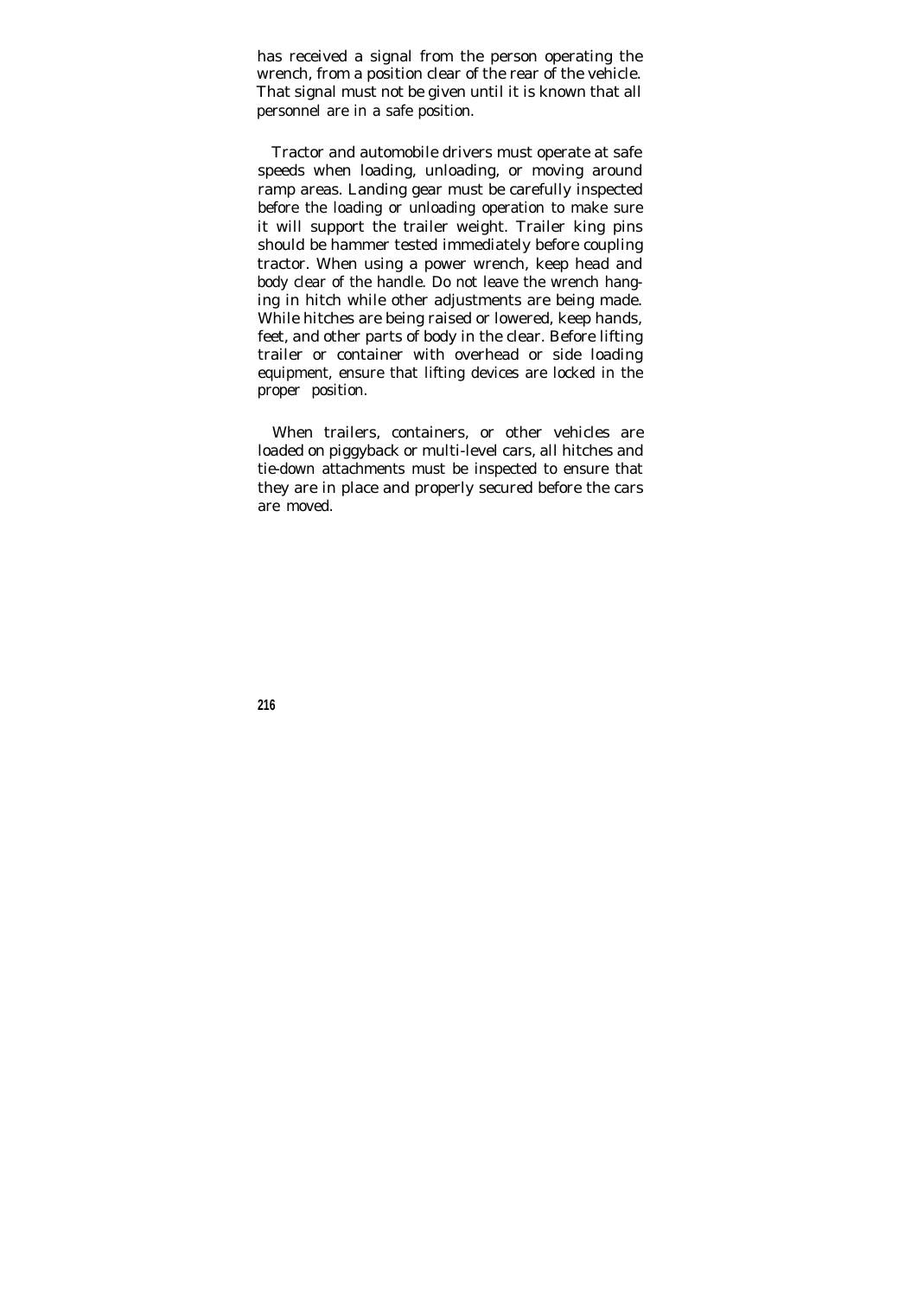# **MAINTENANCE-OF-WAY PERSONNEL**

This chapter deals with the duties of maintenanceof-way personnel, with regard to protection, tracks and right-of-way, and tools, appliances, and machines used in the performance of those duties.

# **GENERAL**

### **Watchmen**

Personnel working on or about tracks must be protected by a watchman or by appropriate signals. The watchman must be stationed where he can see approaching locomotives or cars and be able to warn personnel with a whistle, or some other means in time to allow them to get clear.

#### **Train Clearance**

Upon the approach of a locomotive or train, maintenance-of-way personnel must move to a place of safety clear of all main tracks. Personnel must ensure that all tools and materials are removed or placed so that they will not interfere with the passage of trains. Personnel will observe passing trains for hotboxes or other mechanical defects, signaling the crew as appropriate.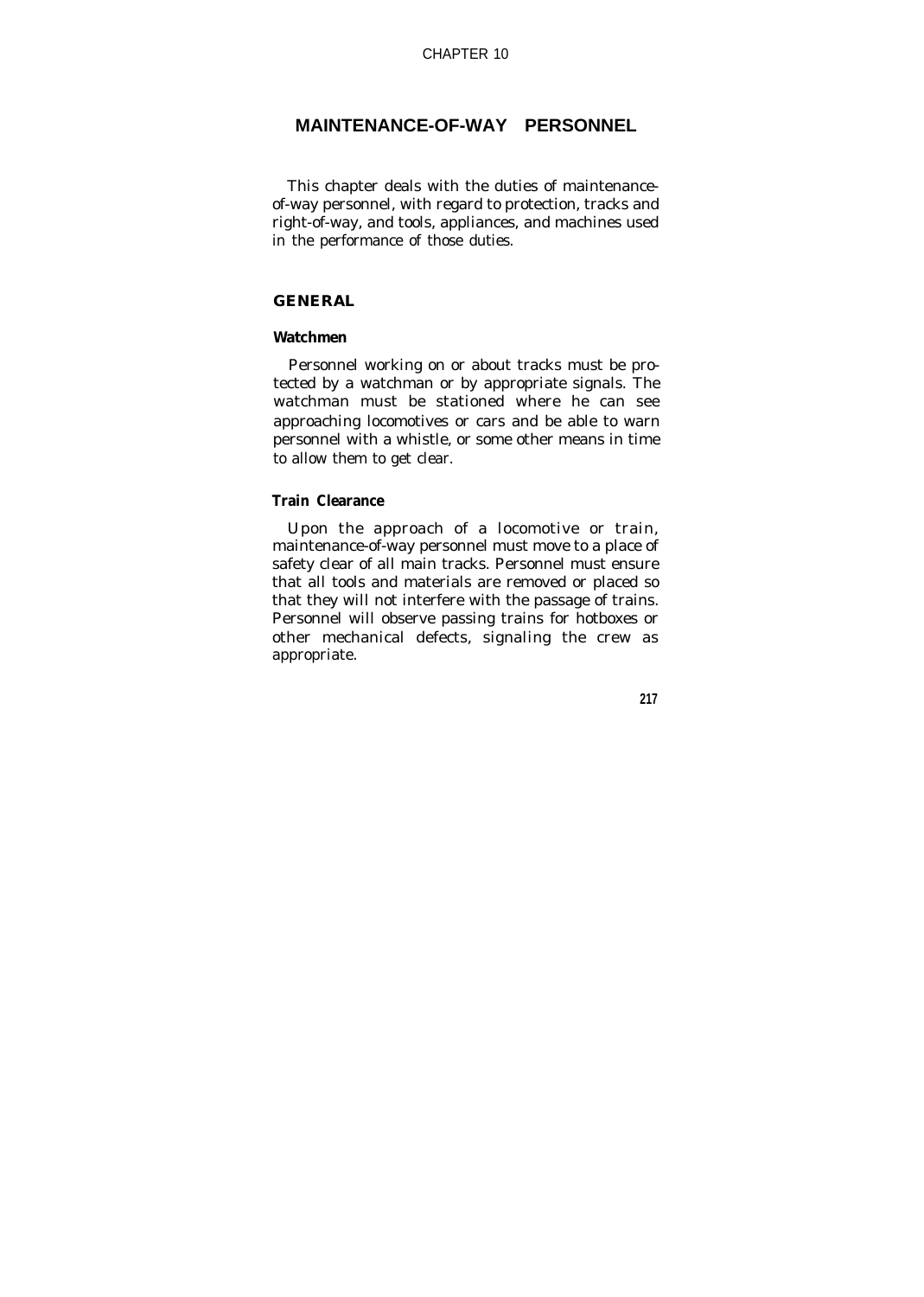#### **Flag Protection**

Performing work that will obstruct tracks or affect the movement of trains, without the proper flag protection, is prohibited. Competent flagmen or watchmen equipped with torpedoes and proper signal materials (flags by day and fusees or lanterns by night) will be sent a sufficient distance to ensure full protection. They will place two torpedoes and, if conditions of visibility require, display lighted fusees. When necessary, because of curves or weather conditions, two flagmen will be sent out. The second flagman will be stationed between the first flagman and the point to be protected. Torpedoes will not be placed near stations or public crossings or where they may injure persons.

#### **Fires**

Maintenance-of-way personnel must be alert for fires that may occur along the right-of-way. They must remove combustible materials from the vicinity of tracks, bridges, and buildings. Water barrels on bridges, trestles, and station platforms must be kept filled, and defective barrels will be replaced. Personnel must observe telephone and telegraph lines to see that poles and lines are in the proper position, particularly after serious storms. Fire coals or ashes seen falling from passing locomotives will be promptly reported to dispatchers, giving location, number and direction of movement of locomotive, and time seen.

#### **Camp Cars**

Personnel are prohibited from entering or leaving camp or material cars that are standing adjacent to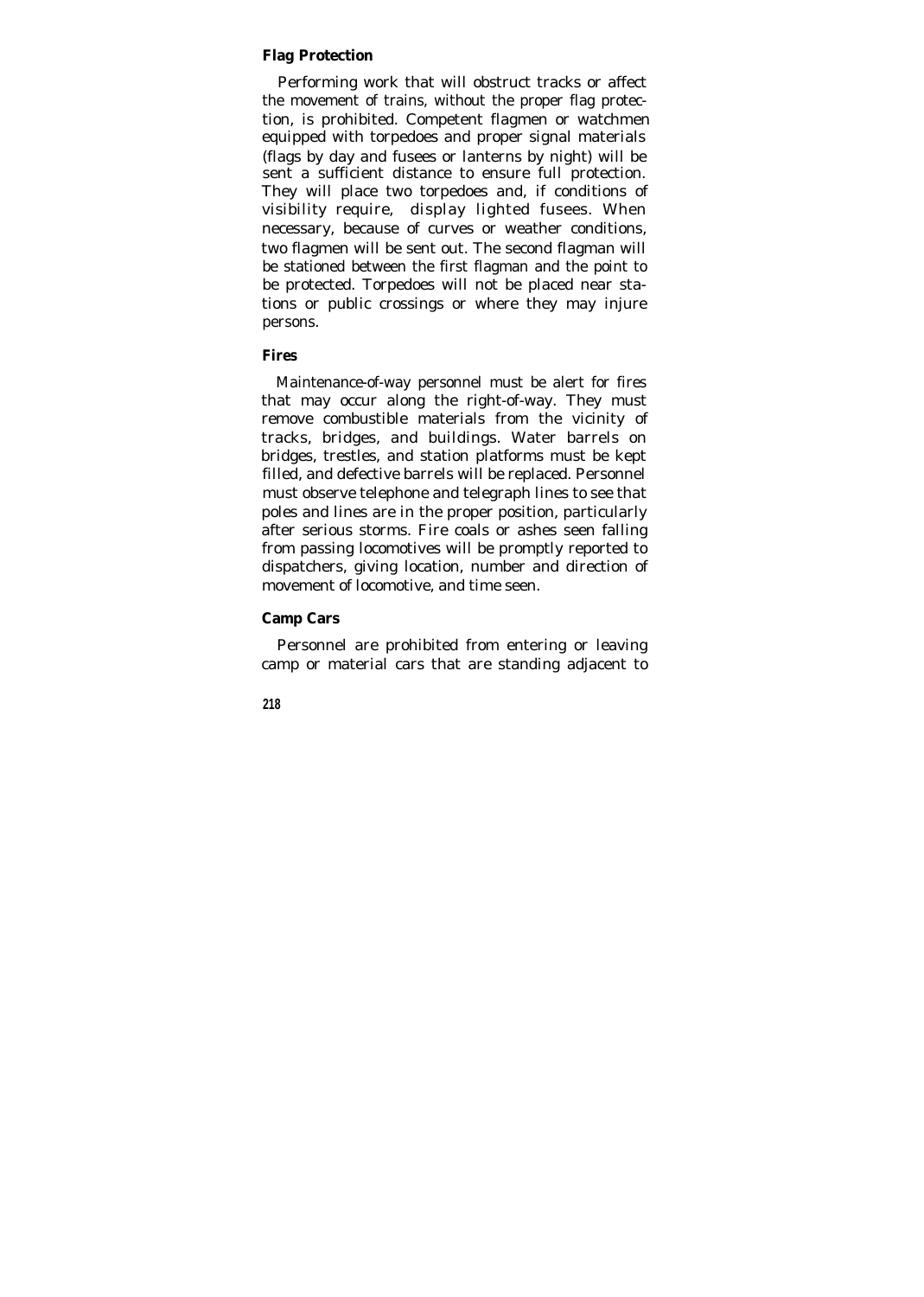main tracks, except through the side or end opposite the main track.

### **TRACKS AND RIGHT-OF-WAY**

# Track Clearances

The space between and beside yard tracks and switches must be kept clear of tools and materials if possible. Materials piled for use on line of road must be kept a safe distance from tracks. Guards will be posted when required. Any holes which have been dug near tracks must be filled as soon as possible. Until they are filled they must be covered or otherwise protected to prevent injury.

Track jacks must be placed on the outside of rails when possible. When necessary to use jacks to raise rails, flag protection will be provided. Storing tools or material in tunnels is prohibited. Details working in or near the mouth of a tunnel will stand clear of all tracks when a train approaches. Personnel who are not able to leave the tunnel will occupy manholes. If possible, tunnels should be lighted if work is to be performed in them.

### **Material and Tool Handling**

Use gloves when handling creosoted ties and timber and climbing creosoted poles. Exposed skin should be covered with salve or clean grease when working among creosoted materials.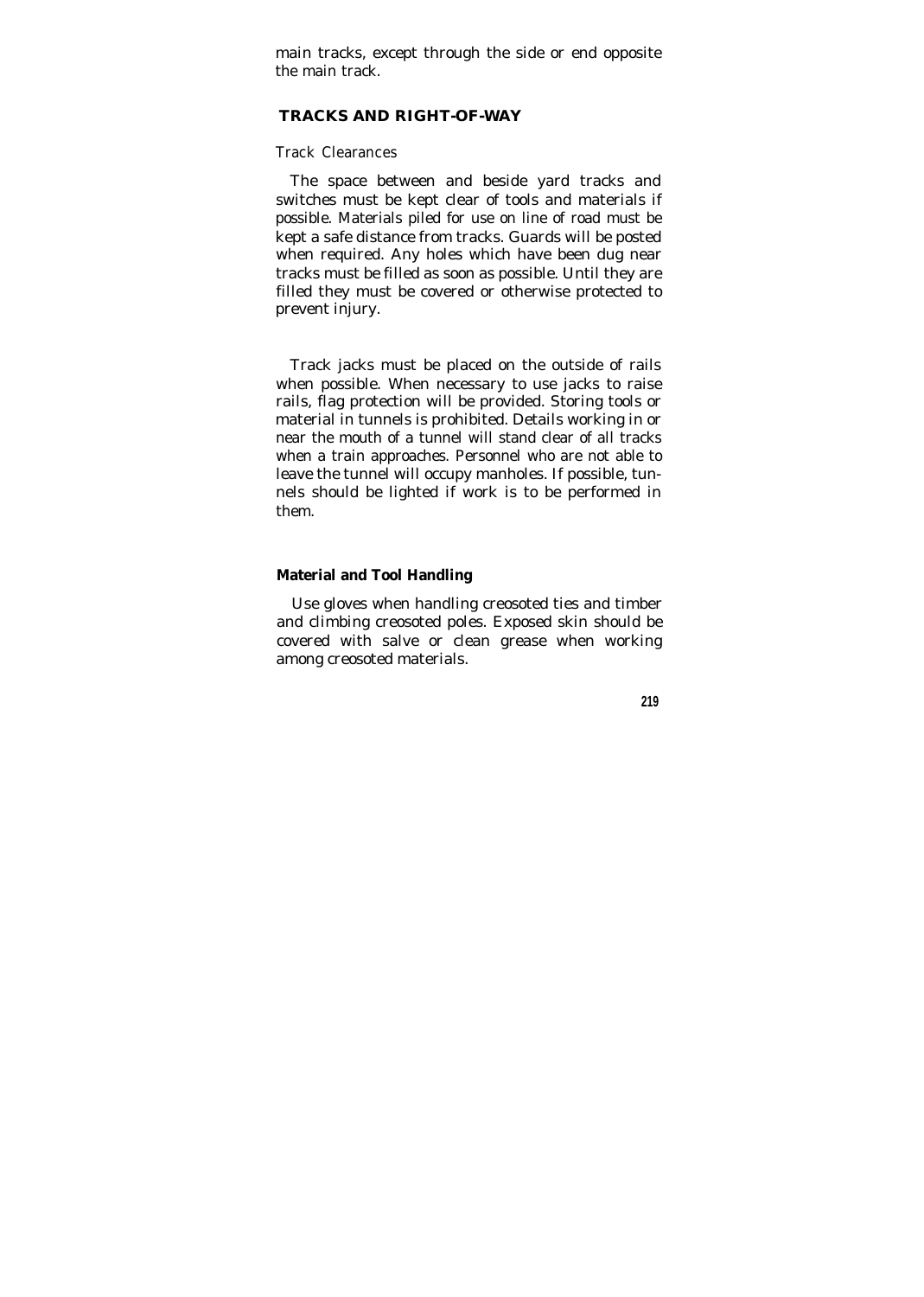### **TOOLS, APPLIANCES, AND MACHINES**

When handling tools, appliances, and machines, personnel must comply with the following rules:

● Do not use machines or tools for purposes other than those for which they are designated.

● Do not strike hardened bolts, pins, bushings, tempered tools, or any other hardened objects with hard hammers, or other hardened materials.

● Do not use spike mauls to strike chisels, rock drills, backing out tools, lining pins, other spike mauls, and so forth. Use approved hammers for such purposes.

● Do not spike over a rail, except when track structure makes it necessary. Two people must not drive the same spike at the same time.

● Do not drive claw bars under spike heads with spike mauls. Use sledge hammers for this purpose.

● Do not use lining bars or claw bars to turn rail. Use rail forks or other approved tools for this purpose.

● Do not leave shovels, forks, rakes, hoes, or other pointed or sharp-edged tools lying with points or edges up.

● Do not leave tools or material standing or leaning against walls, locomotives, cars, or anywhere they may fall or be knocked down.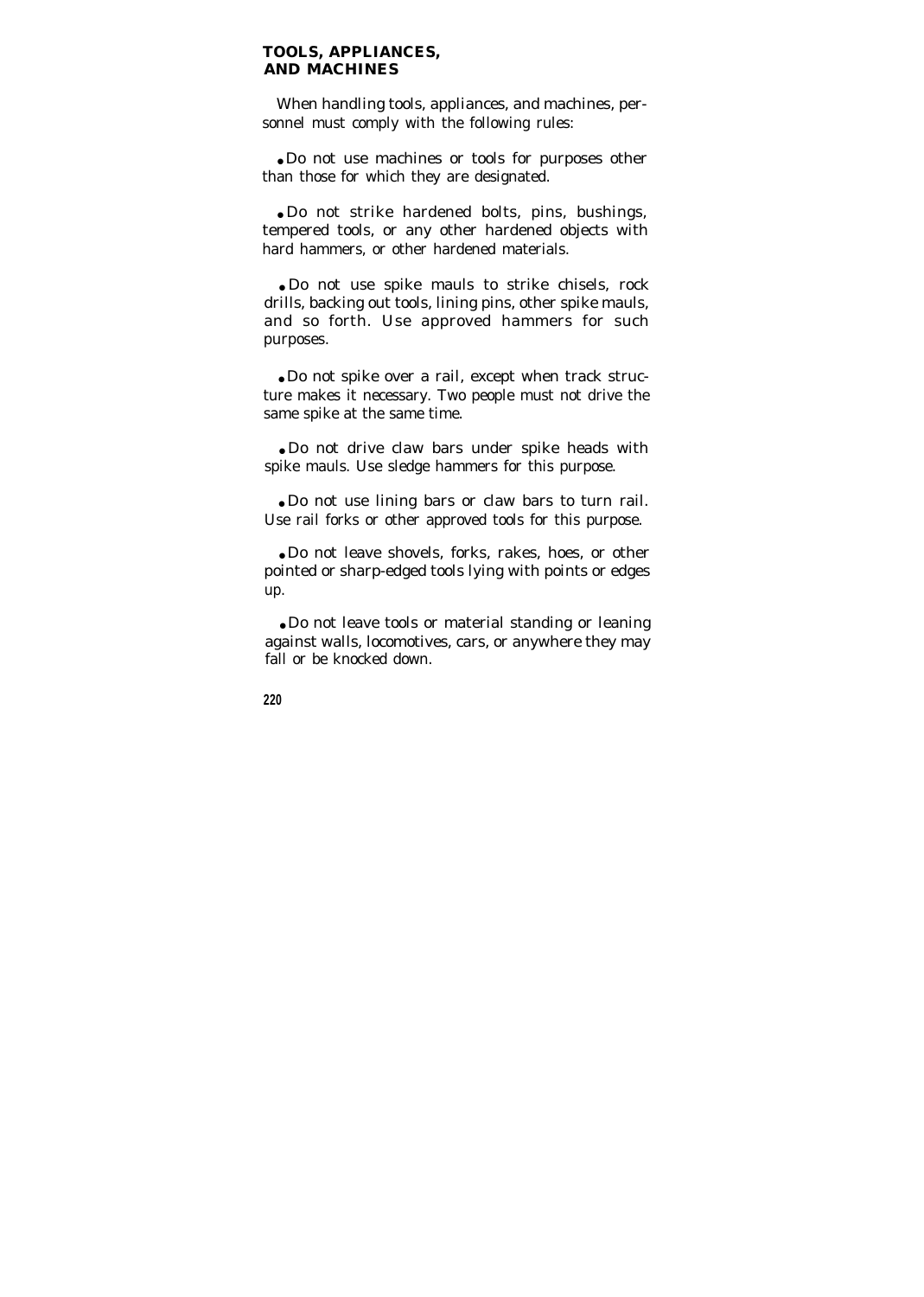● Use proper equipment or material to align holes when inserting rivets, bolts, knuckle pins, and so forth. Personnel must not use fingers to align holes.

● When assisting in the use of chisel bars, punches, rods, or other such equipment, the person holding the tools should stand on the opposite side from the person using the hammer whenever possible.

● Do not use a file as a wedge or pry bar, strike a file with or against metal, or use a file without a handle.

● Use a wrench that fits properly. Pipe wrenches should be used on pipe or rounded materials only. Where possible, apply force by pulling. If wrench must be pushed, do so with open palm. Never apply improvised extensions to handles of wrenches or other tools to increase leverage.

● Use brooms, bagging, or similar protection when cutting off bolts, nuts, or rivets, and when backing out bolts or rivets. Use canvas or other screens when chipping or cutting to prevent injury from flying fragments.

● Never press a screwdriver into a small object held in the hand. Use a vise or other means to hold such materials.

● Never sit on, stand on, or straddle a bar or lever when using it.

● When moving a car by hand, have the handle of the car mover slightly out of line with the rail to avoid catching fingers.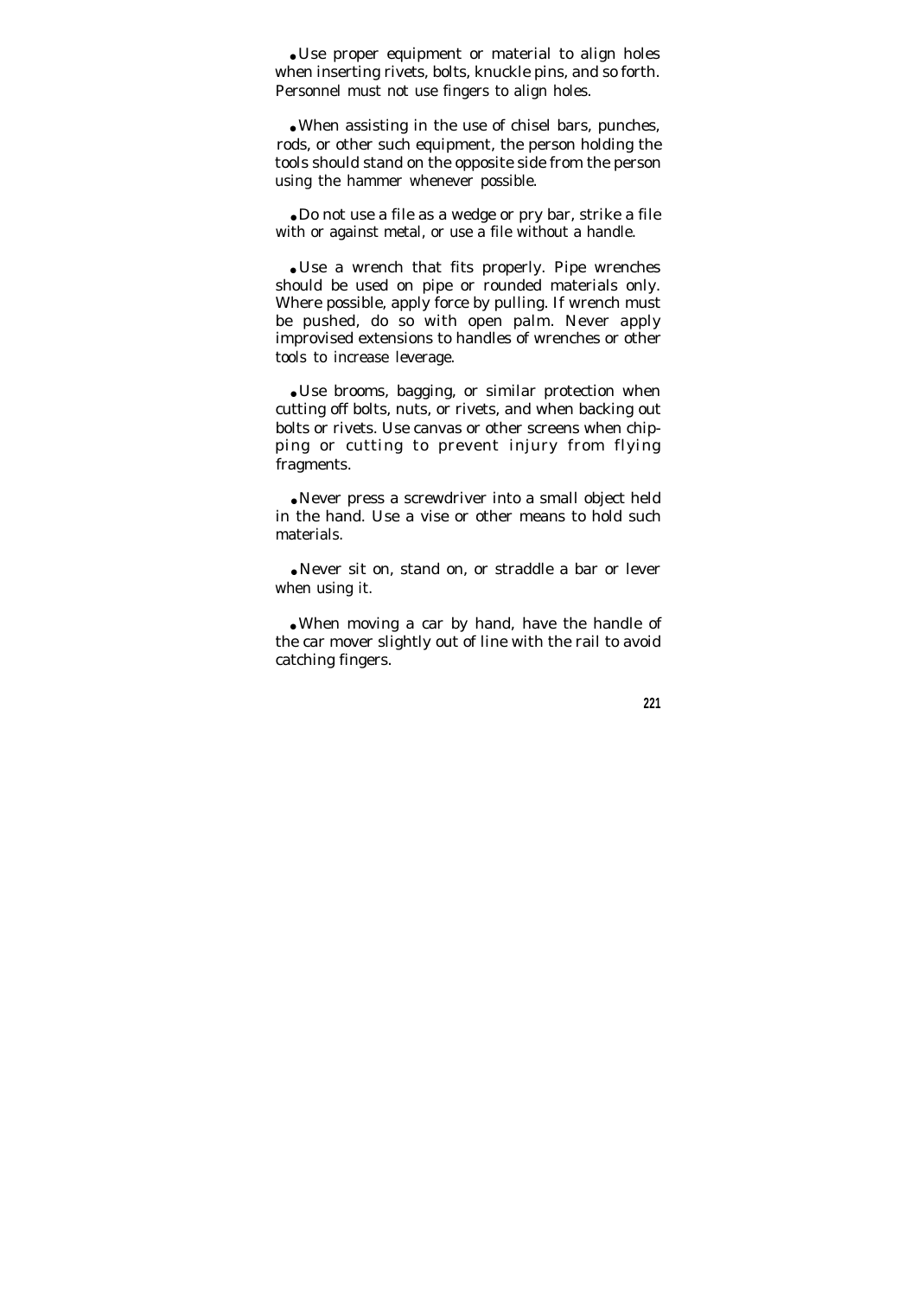● Ensure that jacks have secure and adequate footing. Except when using jacks in track repair operations, a block of wood or other approved cushioning material must be inserted between the head of the jack and the metal parts being jacked. Use proper jack handles, and remove handles when jacks are not being operated.

● Ensure that all personnel, tools, and materials are in the clear before tripping or otherwise lowering a jack under load.

● Place track jacks on outside of rail when possible.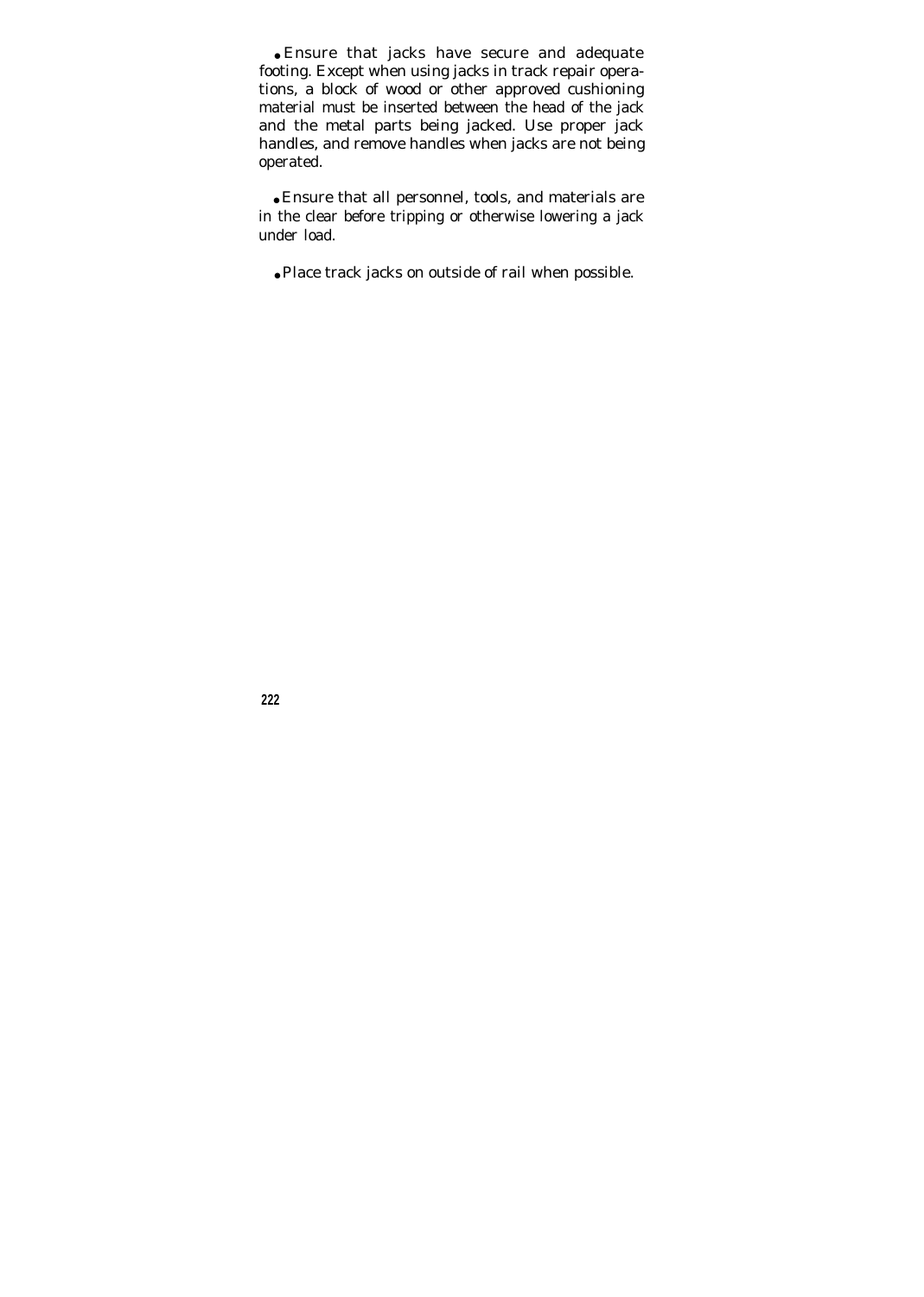# **MAINTENANCE-OF-EQUIPMENT PERSONNEL**

Maintenance of equipment is essential for the safe and efficient operation of DA railways. The following information covers aspects of maintenance with regard to safety; welding and cutting; cranes, hoists, and derricks; and ladders and scaffolds.

## **SAFETY**

### Clothing and Shoes

Personnel must wear suitable clothing and shoes to safely perform their duties. Safety shoes will be worn where conditions and duties present hazards to the feet. Wearing thin-soled shoes or loose, torn, oily, greasy, or baggy clothing is prohibited.

# **Tools and Machines**

All tools and machines used must be kept in a safe and suitable condition. Personnel are prohibited from using appliances, machines, or tools until properly instructed as to their operation and care. The proper tool must be used for each job, such as a wrench that fits properly. Chisels with mushroomed heads must not be used.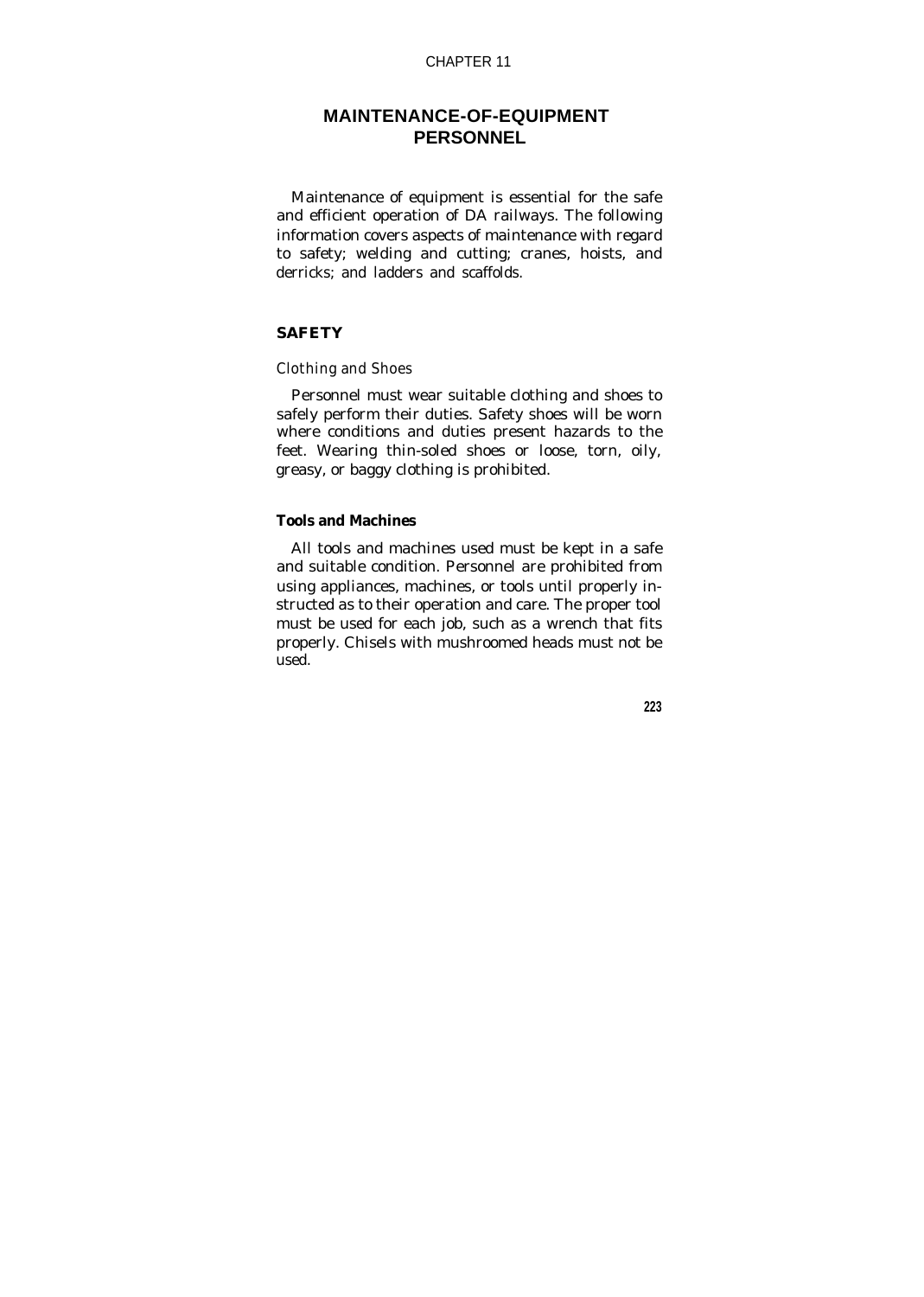#### **Repair Tracks**

Where work is being performed on shop or repair tracks, switches and derails to such tracks will be kept locked. Men working on such tracks will be notified before any switching or movement of cars or locomotives is performed.

Personnel are forbidden to go under or between cars and locomotives on other than assigned repair tracks until they personally know that a blue signal is posted at both ends if necessary. If no blue signals are available, other protection must be provided. Stepping or jumping over drop, fueling, or inspection pits, is prohibited.

#### **Shop Precautions**

Personnel must use steps to enter and leave pits where steps are provided. Leaving manholes and valve boxes open without posting or placing suitable guards is prohibited. Covers must be properly seated when replaced.

Using hands to brush chips from drills, lathes, or other moving tools or machines is prohibited. Leaving tools, materials, or rubbish in aisles or passageways is prohibited. When cutting off bolts, rivets, or chipping, and so forth, shields must be placed in positions to prevent injury to personnel from flying parts.

#### **Handtools**

In using handtools, personnel must comply with the following rules:

● Do not use files as pry bars, files without handles, and do not strike files with hammers.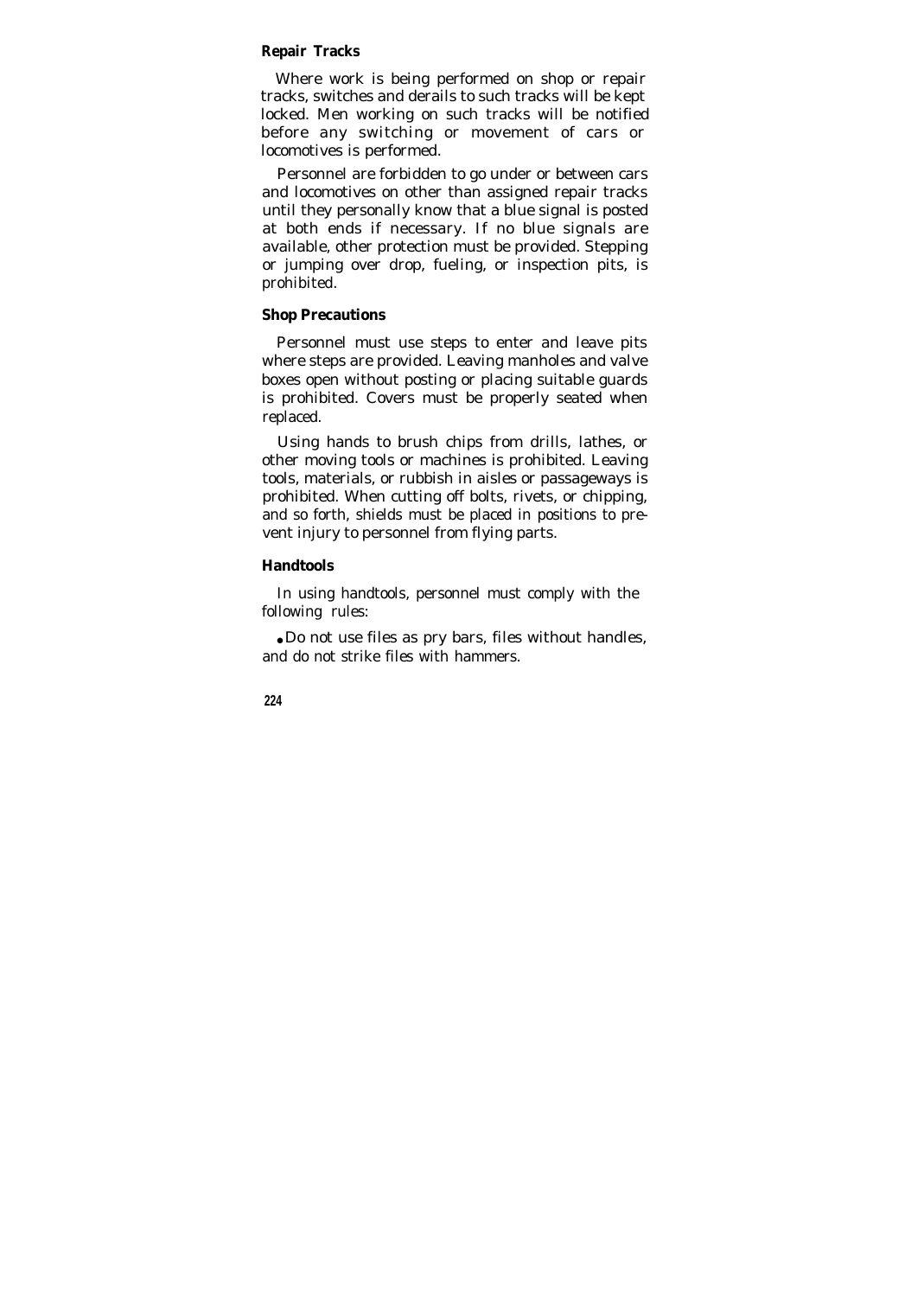● Do not leave tools or materials on any elevation where they might fall or be jarred off, causing hazards to persons working or passing in the area.

● Do not leave tools or materials standing on end or leaning against walls or other objects where they might be struck by swinging sledges.

● Do not stand beside personnel using a sledge.

● Do not stand in front of or within the swing of hammers, sledges, adzes, bars, other similar tools or implements.

● Use protective goggles when chipping metal.

● Wear goggles in good condition to protect against splinters, and sharp or jagged edges when handling ties, lumber, rough freight, or materials.

● Remove all nails, staples, wire, and so forth protruding from kegs, packing boxes, or other containers, immediately after they have been opened.

Operating or working near a machine or appliance without safety guards in proper position is prohibited. Repairing, cleaning, oiling, or adjusting machinery while it is running is prohibited when personnel are subject to being struck or caught by moving parts. The machinery must be stopped and the controls must be properly tagged or otherwise protected before performing such work. Warn other personnel and see that they are in the clear before starting motors, or other machinery.

Avoid reaching between, going between, touching moving belts and cables, or shifting them by hand. Personnel operating woodworking machines must not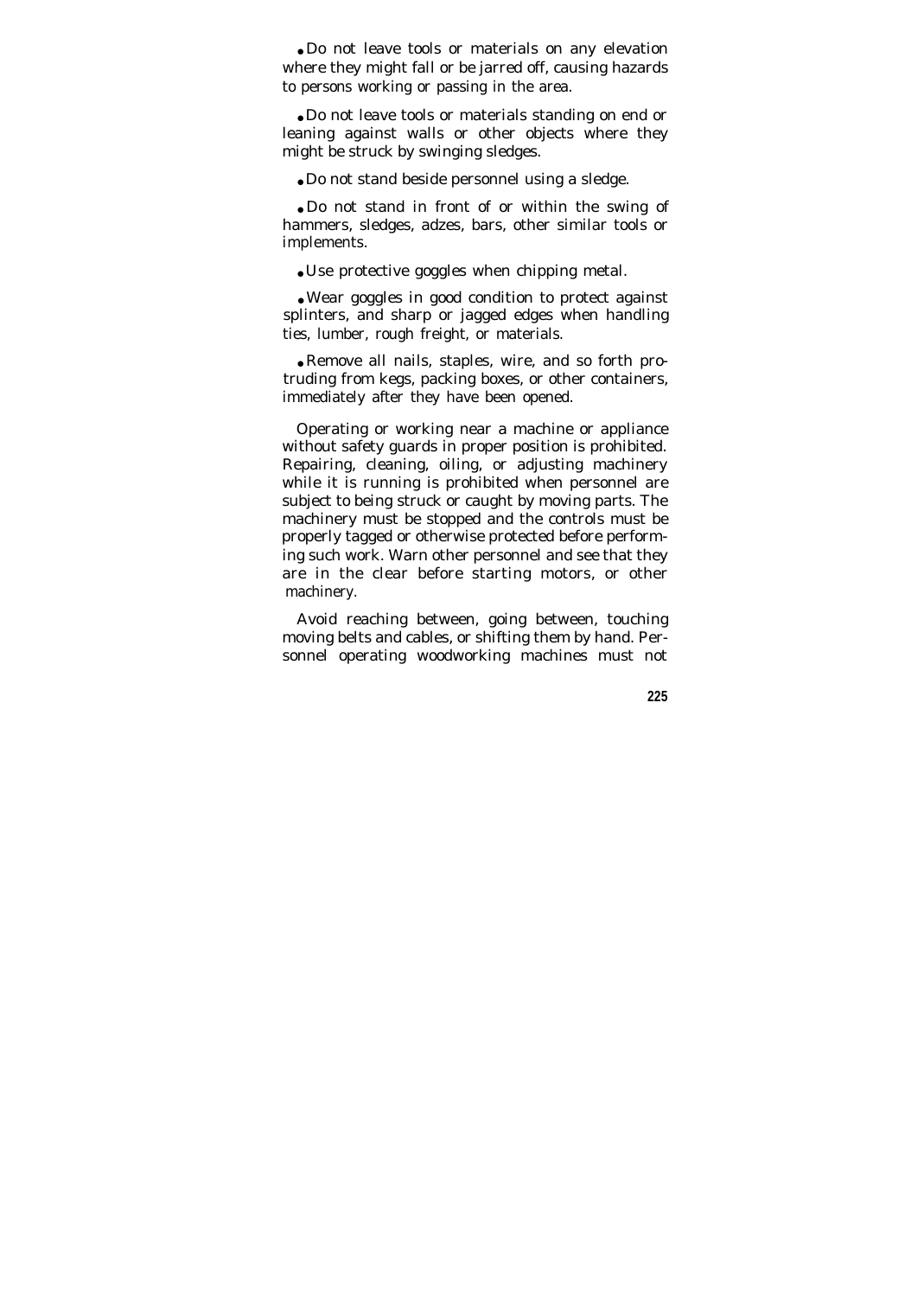pass hands between ripsaw and guide when ripping small material, or over jointer blades while dressing materials less than 1-inch thick or 4-inches wide. Remove loose or scrap material from power saw table immediately after cutting.

Before any material is drilled on a drill press, it must be properly fastened by means of a vise, clamp, or chuck to prevent it from turning. Hands, tongs, wrenches, or other tools must not be used to hold such material. Remove chips, cuttings, or scale from machine tables or moving tools with brushes or other devices. All set screws or keys in revolving spindles or shafts must be flush or countersunk.

Do not operate grinding wheels at speeds in excess of those recommended by the manufacturer. All grinding wheels must be of a type and size approved for the machine on which they are to be used and must be applied according to manufacturer's instructions. Grinding on sides of abrasive wheels not designed for that purpose is prohibited. A tool rest shall not be more than 1/8 inch from the wheel. Never attempt to adjust the tool rest while the wheel is in motion.

Keep grinding wheels clean and true by frequent dressing. If a wheel vibrates after dressing, stop the machine and check for other defects. Apply the work gradually to a cold grinding wheel, in order for it to warm up. Always apply the work smoothly and avoid forcing the work to the extent that glazing or breakage may occur. Use air-operated grinding tools which are equipped with a speed governor in good working order. Repairs or adjustments to speed governors must be made only by authorized personnel. Place short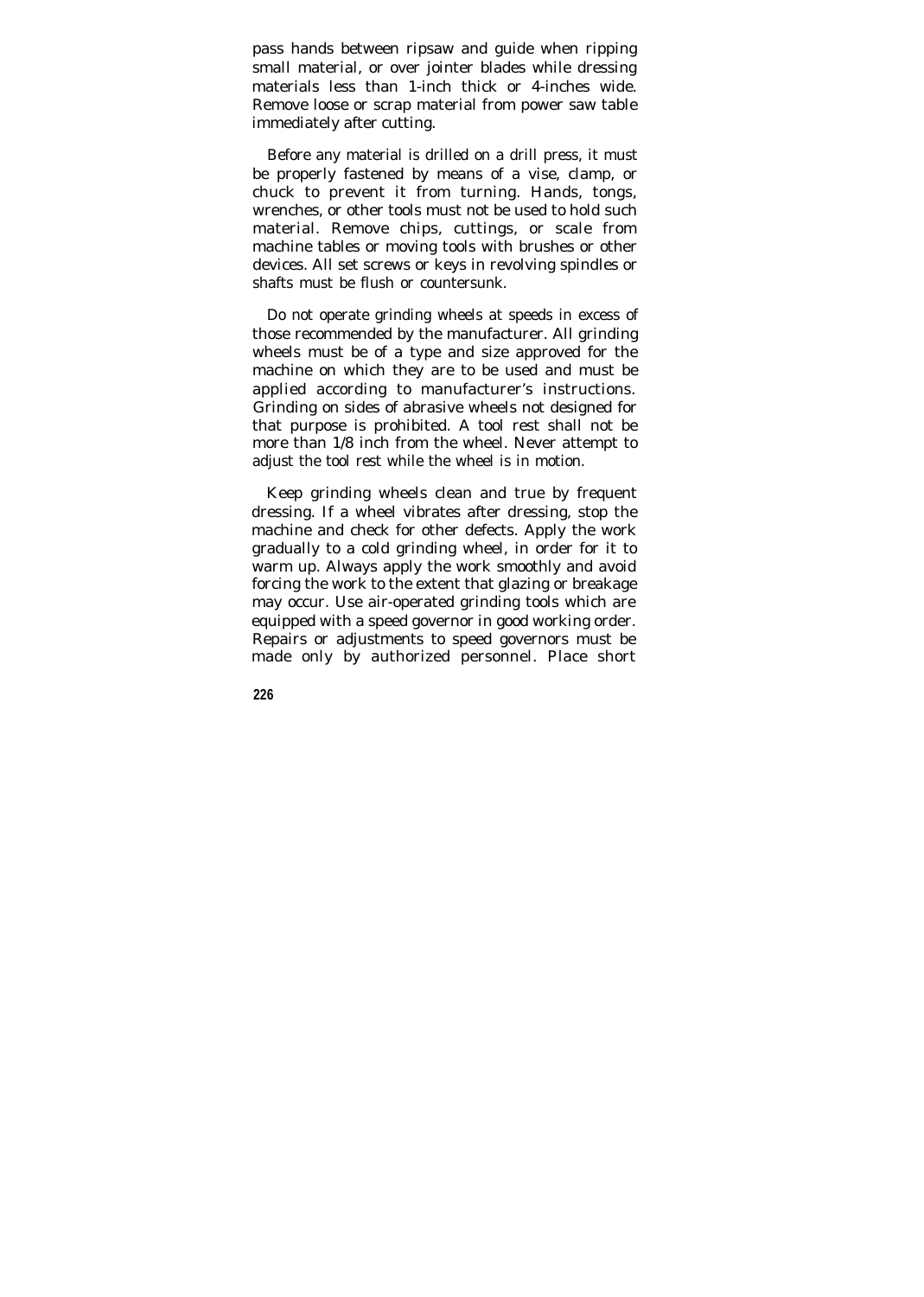material on power hammer anvil or die with tongs instead of hands. When power hammers are not in use, the striker must be left resting on the anvil and the power must be shut off.

Do not point pneumatic or other power actuated tools at a person. Before connecting or disconnecting pneumatic tools, close valves at supply lines and relieve all pressure from hoses. Laying down a pneumatic, electric, or other tool while the motor is running is prohibited. Place such tools where they will not be accidentally started. When a reaming or drilling tool which is operated by a portable pneumatic motor becomes fouled in the hole to the extent that it is necessary to strike the tool with an object to free it, the motor must be removed from the tool before it is struck. Personnel working on the opposite side of the rail from a power track wrench must not place themselves in direct line with the bolt being tightened. Electrical tools, both portable and stationary, must be equipped with ground wire before using unless the equipment is double insulated.

## **WELDING AND CUTTING**

The following conditions apply to all personnel when engaged in welding and cutting. Only qualified personnel will be permitted to perform welding or cutting operations. Personnel performing welding or cutting work must use prescribed eye protection and must wear clothing and shoes that will give protection against sparks and molten metal. Ear screens or other ear protection must be used when welding or cutting overhead. Suitable screening devices must be used to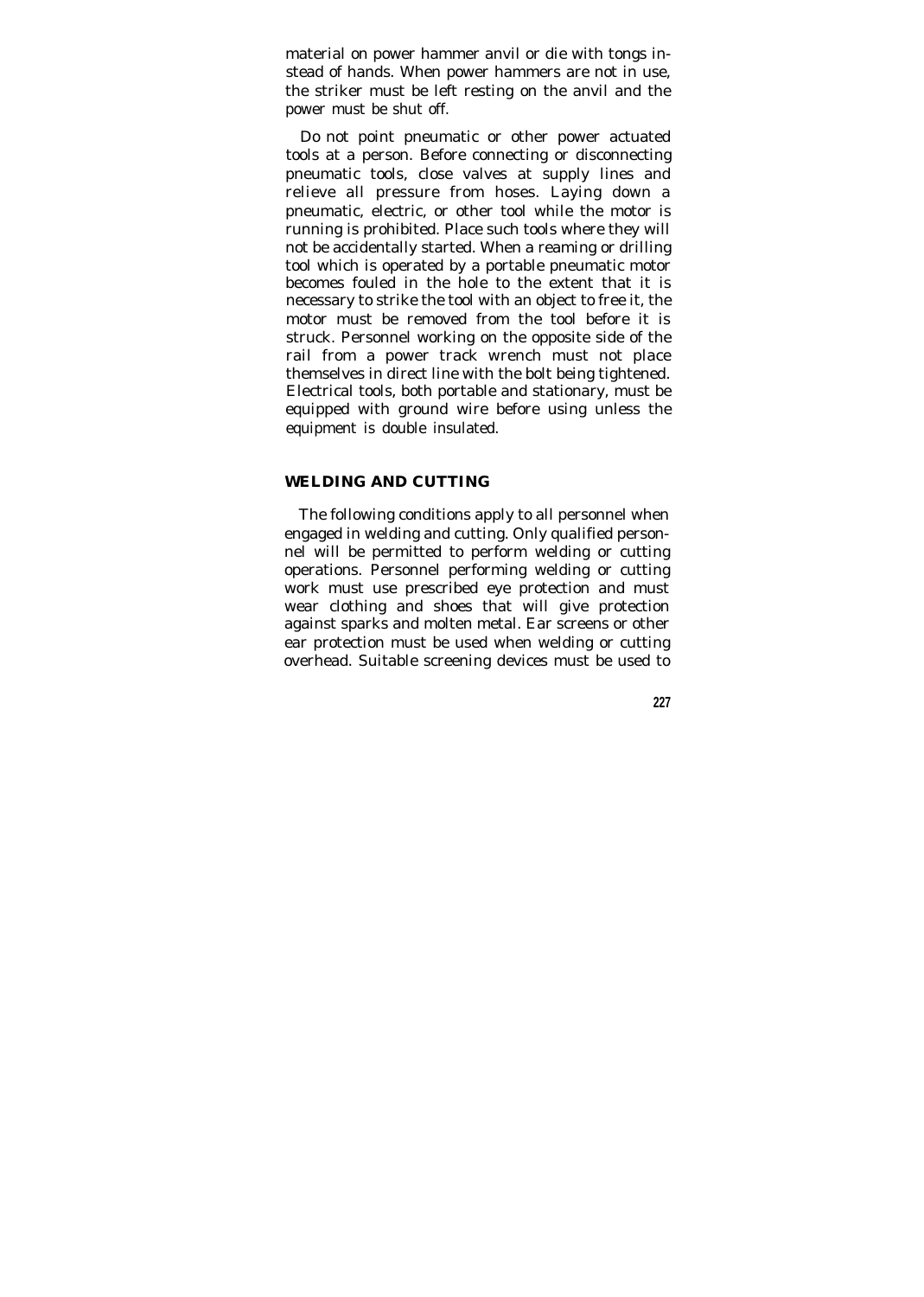protect the eyes of other personnel working in vicinity of welding operations.

Inspect cutting and welding equipment carefully before beginning each job. Be sure that all parts of the equipment are in good condition, that there are no leaks in gas welding equipment, and that all electric welding equipment is properly insulated. Welding material must be kept in an orderly condition. Flammable material and debris must be removed from the vicinity before welding or cutting is begun. Fire extinguishers should be kept readily available at all times during welding or cutting operations.

Be sure that all oxygen and flammable gas equipment and connections are clean. NEVER ALLOW OIL OR GREASE TO COME IN CONTACT WITH OXYGEN IN ANY WAY. Before connecting oxygen or flammable gas regulators, the cylinder or station valves must be opened slightly for an instant to remove any dirt present. Always use approved wrenches provided for connecting and disconnecting regulators, hoses, and torches. Pressure adjusting screws of oxygen and flammable gas regulators must be in release position before opening cylinder valves. Always stand to one side and away from front of regulator gauge faces when opening cylinder valves. Do not open acetylene cylinder valve more than 1 1/2 turns. Always use an approved wrench and leave it in place on the cylinder valve while in use. Open the oxygen cylinder valve slowly until cylinder pressure builds upon the regulator gauge, then open valve fully. Pressure of acetylene in hose or pipe line must not exceed 15 pounds per square inch.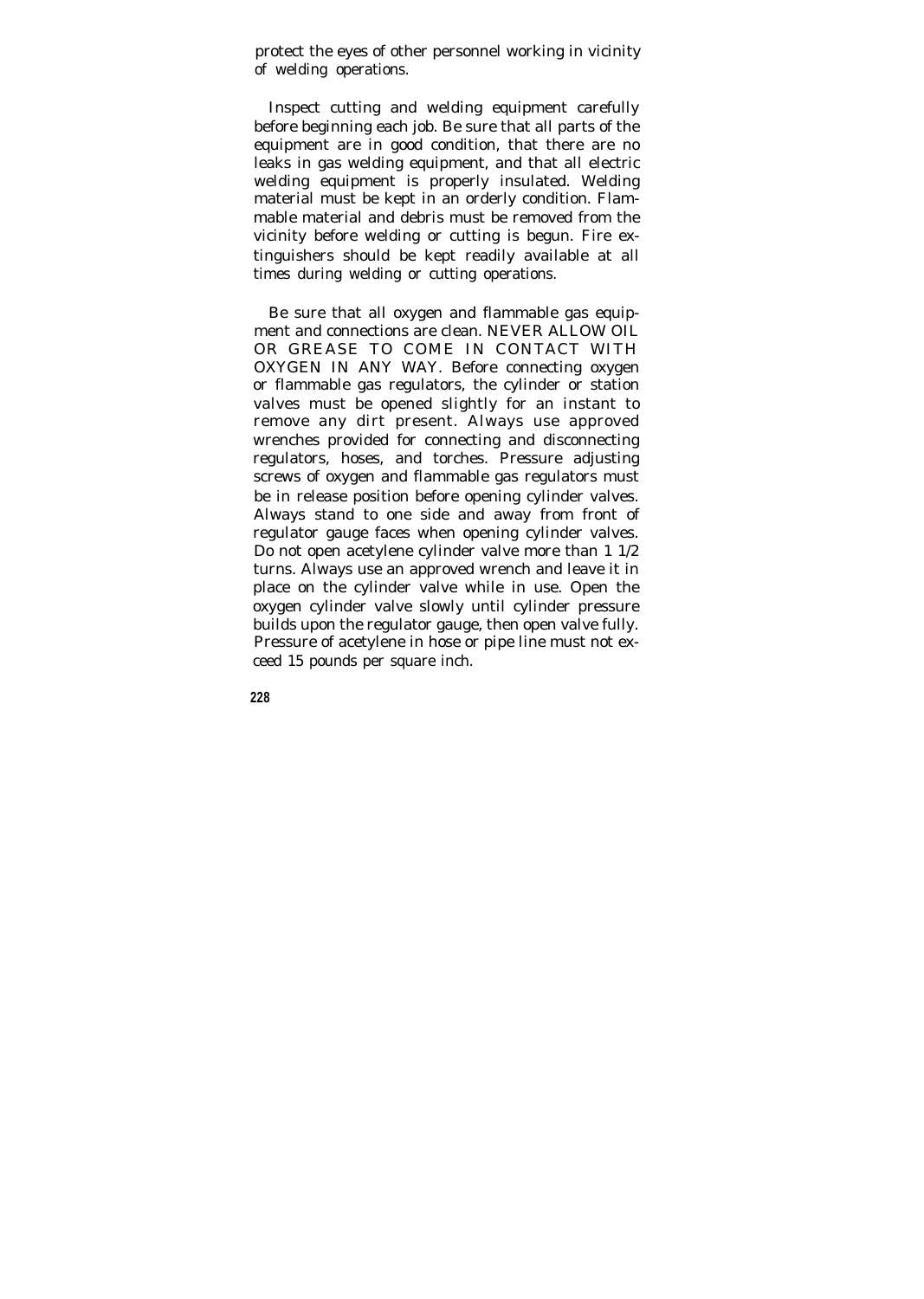Always close the cylinder valves and release pressure adjusting screws when moving equipment from one place to another or when leaving equipment unattended. Do not tamper with or attempt to repair cylinder valves, regulators, or torches. If they do not work properly, turn them in for repairs or replacement. Do not tighten a regulator to cylinder connection without first closing the cylinder valve. Never place tools, clothes, or material on top of cylinders or regulators.

Never use fire for the purpose of finding leaks. Leaks should be located by applying soap and water. A leaking gas cylinder must be placed in the open air, the valve opened, and all fire and open lights kept away until the gas has escaped from the cylinder. The valve must then be closed.

In case of fire in or around gas welding or cutting equipment, immediately close the cylinder or station valves. In case of flash-back, first close the oxygen valve at once—a delay is dangerous—then close the flammable gas valve if necessary. A spark lighter must be used to light torches. Using matches or other open flames is prohibited. Always see that torch valves are closed before the torch is laid down for any purpose. Place the torch where it will not be damaged, contaminated with dirt or grease, or the valves will not be accidentally struck and opened. Do not leave the torch in such position that gas could escape into a confined space.

Always maintain proper gas mixture adjustments, and do not allow torches to become overheated. When repairs are being made to oxygen or flammable gas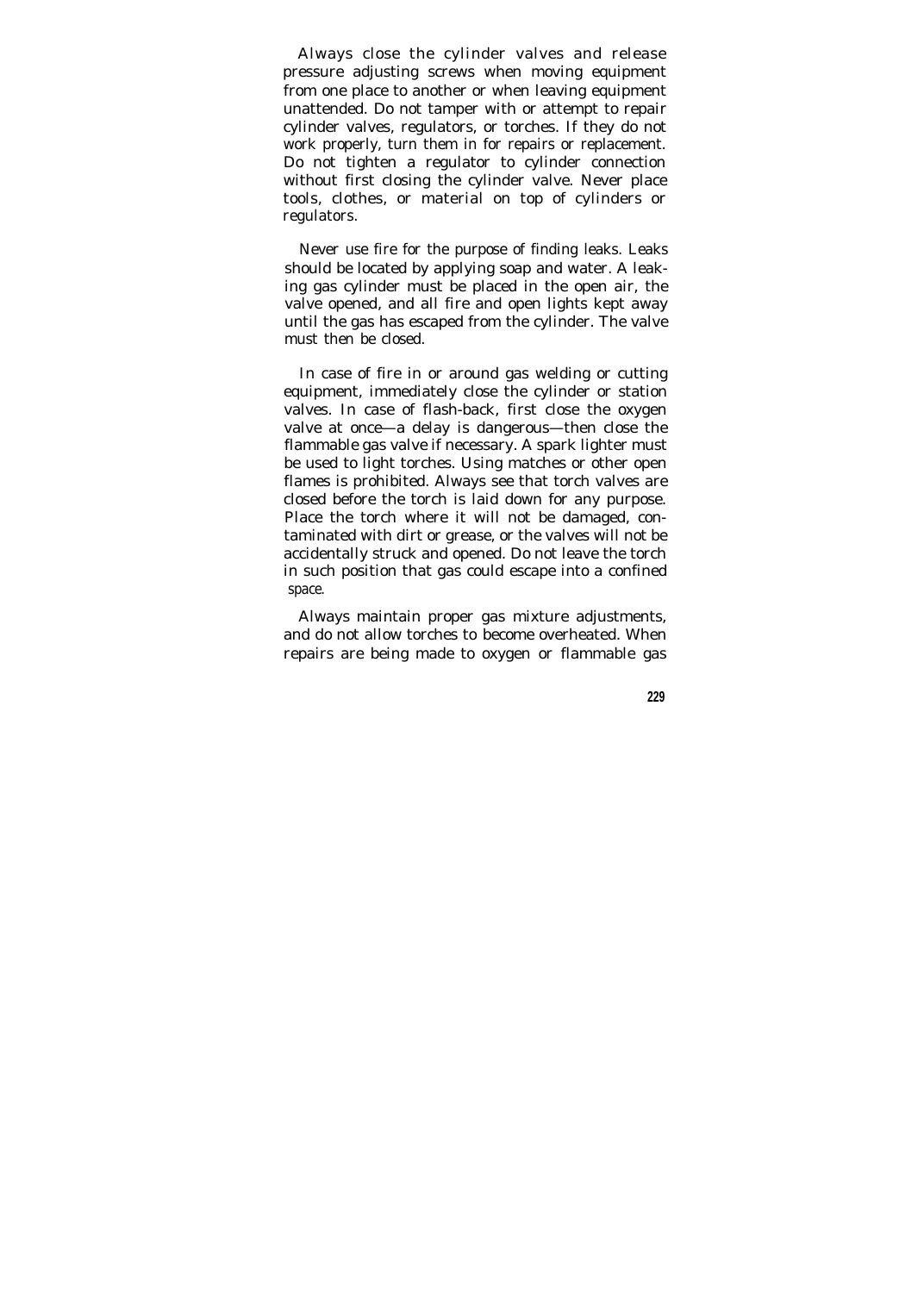pipe line and the supply valve must be closed, a protective tag is attached to the valve. When the work is finished the tag must be removed only by the same workmen or craft that applied it. Oil-based pipe joint compounds must not be used on gas line connections. Before burning through sheet, plate, or other material personnel must ensure that no persons are in a position to be burned or struck by falling material. Do not use oxygen as a substitute for compressed air or as a source of pressure.

Before leaving equipment unattended or when work is finished, close oxygen and flammable gas cylinder or station valves tightly. Open torch valves to relieve pressure in the hoses. Release pressure adjusting screws on regulators where used. If hoses are removed from station, apply caps to station connections.

All compressed gas cylinders must be stored in a well-ventilated location and 20 feet away from highly combustible materials, including grease and oil, stoves, or other sources of heat. Oxygen cylinders must be separated from flammable gas cylinders by 20 feet or by a noncombustible partition at least 5-feet high. This partition must haved a firm resistant rating of at least 1/2-hour. Acetylene, LP gas, and liquid oxygen cylinders should be stored, transported, and used in a vertical position. Keep open lights and fires away from all cylinders at all times.

All compressed gas cylinders, either loaded or empty, must be handled carefully. Do not drop or permit them to strike other cylinders, or subject them to any great shock or concussion. All cylinders must be secured to prevent them from falling or being knocked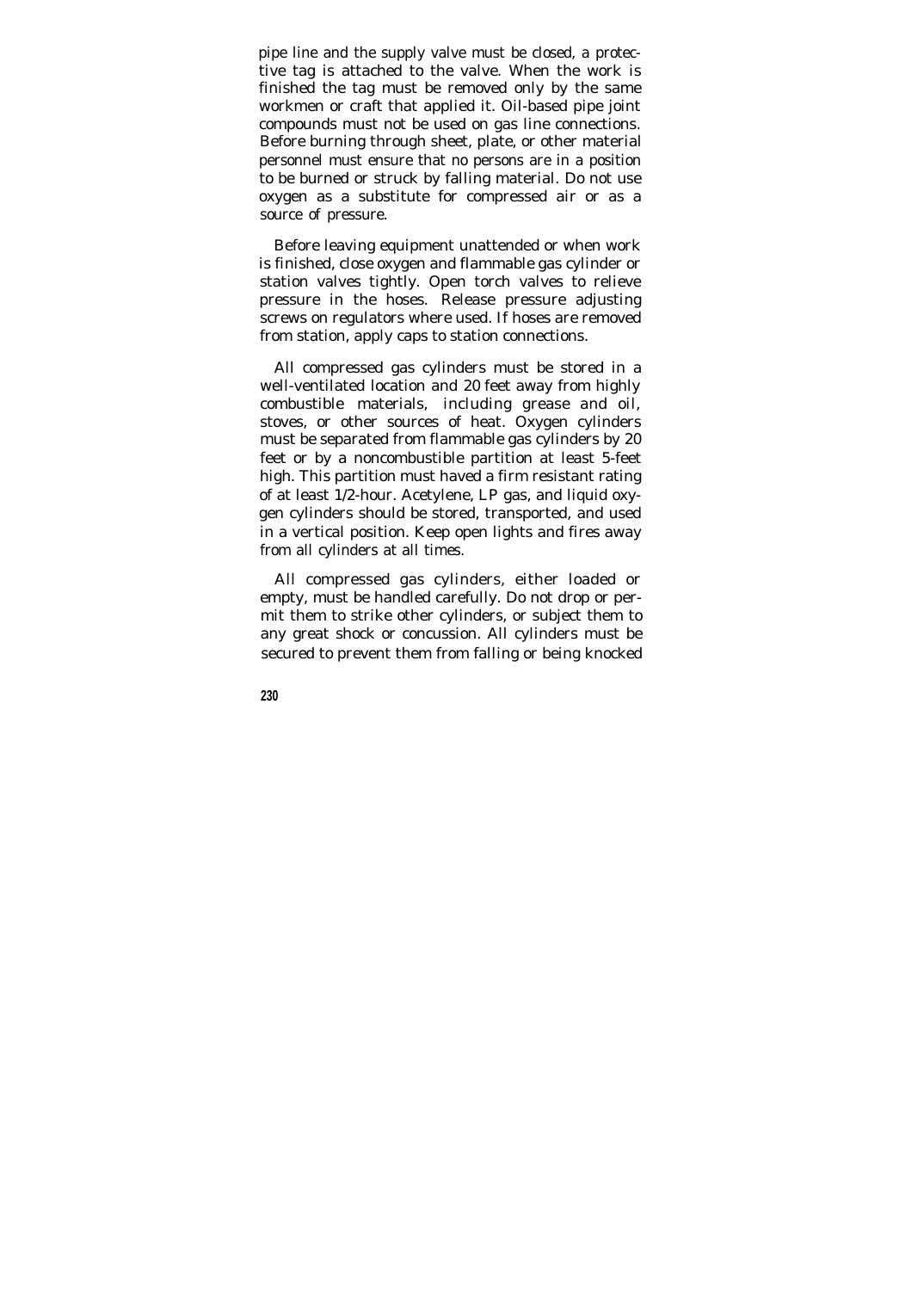over. Valve protection caps must be kept in place and tight at all times when cylinders are not in active use. Always protect hose from being run over or trampled, and avoid tangles and kinks.

Provide ventilation when flammable gas hose is removed from equipment and stored. To protect against fire or explosion, never enter a confined space with a lighted torch, or attempt to light a torch or strike an arc in any area where the odors of acetylene or other gaseous vapors are detected. Hoses of sufficient length must be used to prevent taking flammable gas cylinders into confined spaces. Before entering a closed place to do any flammable gas welding or cutting, make sure there are no leaks in any part of the equipment. Do not operate a torch with the hose thrown over the shoulder; keep the hose as far away from the body as possible.

Tanks, drums, other closed containers, and hollow or cored castings must be adequately vented before being heated. If a tank or container has been previously used for any flammable or poisonous material, it must be thoroughly drained, washed, and steamed out before cutting, welding, brazing, soldering, or applying heat in any way. Arrange for good ventilation when welding or cutting brass, bronze, galvanized iron, or painted metal. The use of cadmium-based silver solder is prohibited.

When a welder leaves electrical welding equipment unattended, electrode holder and leads must be properly placed to prevent short circuits or electrical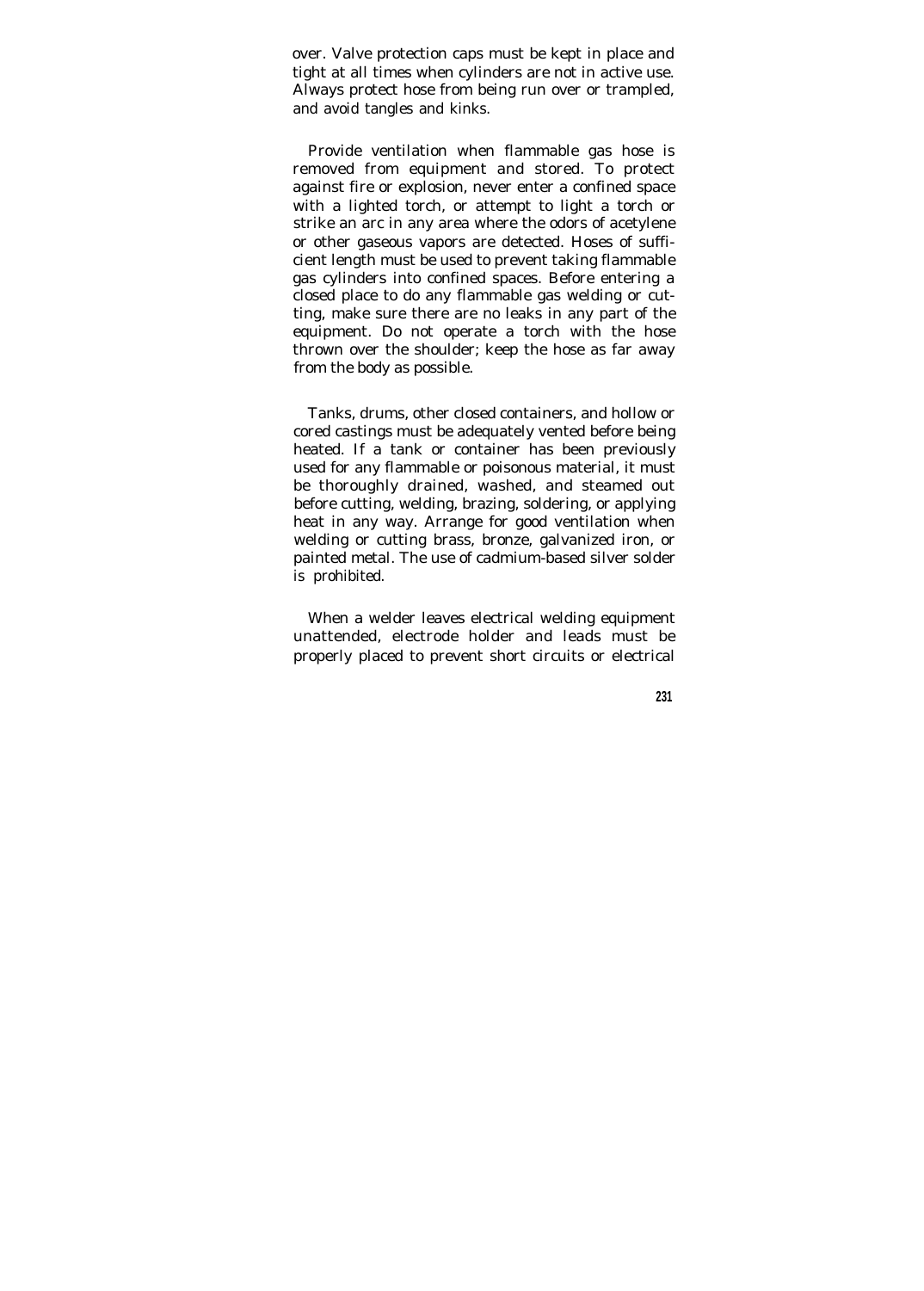burns. Welder power supply must be in the OFF position. Before starting an electrical weld, ground wire must be firmly secured as close as possible to the material to be welded. Do not connect ground wire to water, steam, air, gas, or other pipe lines for electrical continuity purposes except when performing specific welding work on such equipment. When welding on locomotives, cars, or machines, ground wire must be attached to the frame or body to avoid passing current through bearings or gears. Welding on track structures without providing required protection for welders and equipment is prohibited.

Molten metal used in foundry or rail welding operations will explode upon contact with cold, damp, or wet materials. Therefore, molds and skimming tools must be warm and dry before being used. Do not pour molten metal on the ground. Leggings, approved goggles, gloves, sleeves, and adequate foot protection must be worn when welding with or otherwise handling molten metal.

### **CRANES, HOISTS, AND DERRICKS**

The use of cranes, hoists, and derricks is one of the major labor saving devices in the maintenance department; it can be one of the most dangerous if not used properly. Rules must be observed to avoid injury to personnel using such machinery. Before using cranes hoists, derricks, or similar equipment, the operator must know that the equipment, including pulleys, cables, and drums, is in safe condition and that all safety guards are in place. Brakes and limit switches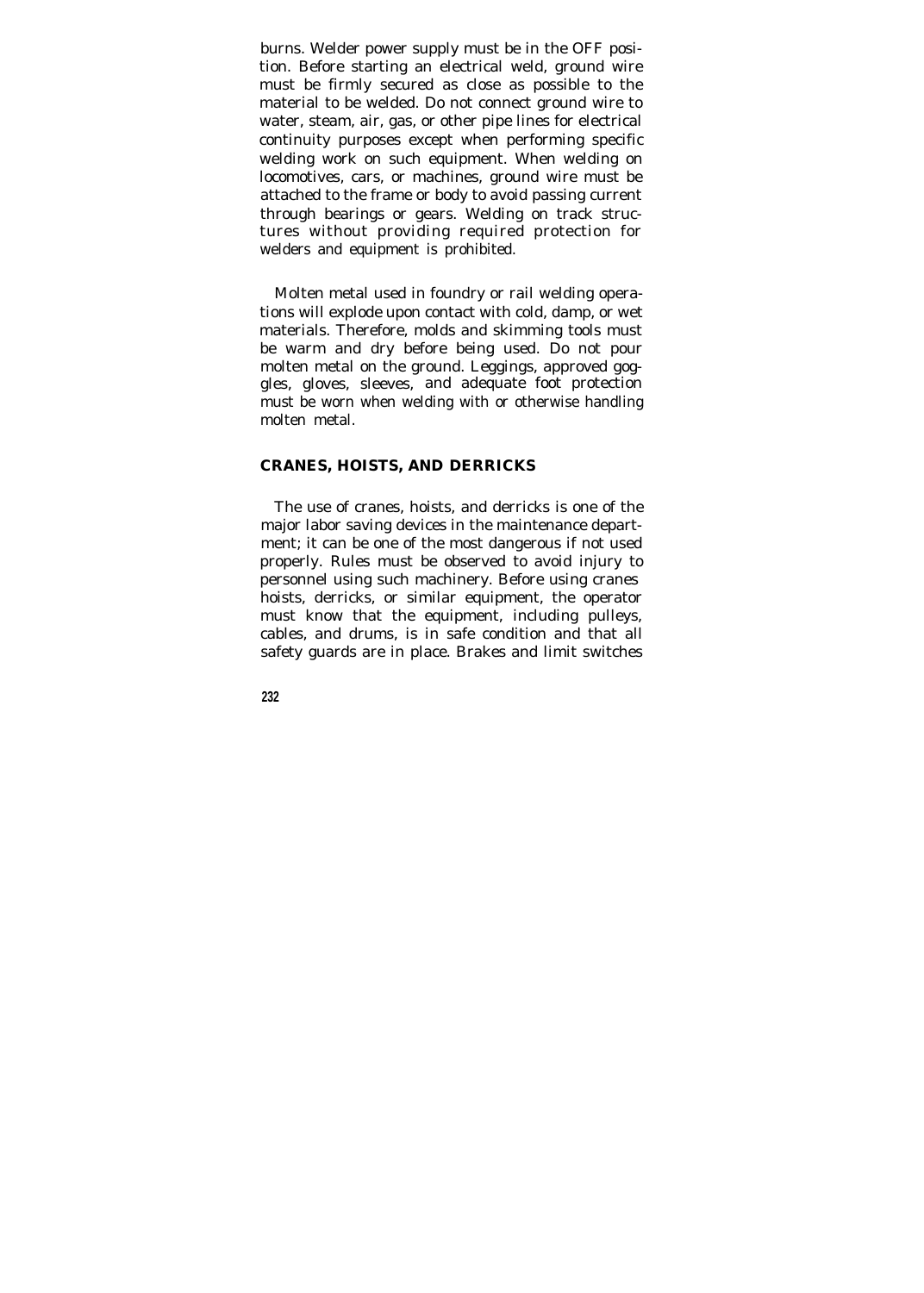must be tested periodically to ensure that they are in proper condition and operating properly.

Hand signals or verbal instructions for operating hoisting equipment must be given only by the designated person. Operators of hoisting equipment must not act upon signals or instructions, except STOP signals, unless they are given by the designated person. Where two cranes or derricks are lifting the same load, one person is designated to direct the movement of both.

The hoisting equipment operator must not move the equipment without clearly understood signals or instructions. When hand signals are being used, the person giving the signals must remain in sight of the operator at all times. Hand signals are given according to the standard code as shown in Figure 6.



*Figure 6. Standard Crane and Derrick Hand Signals*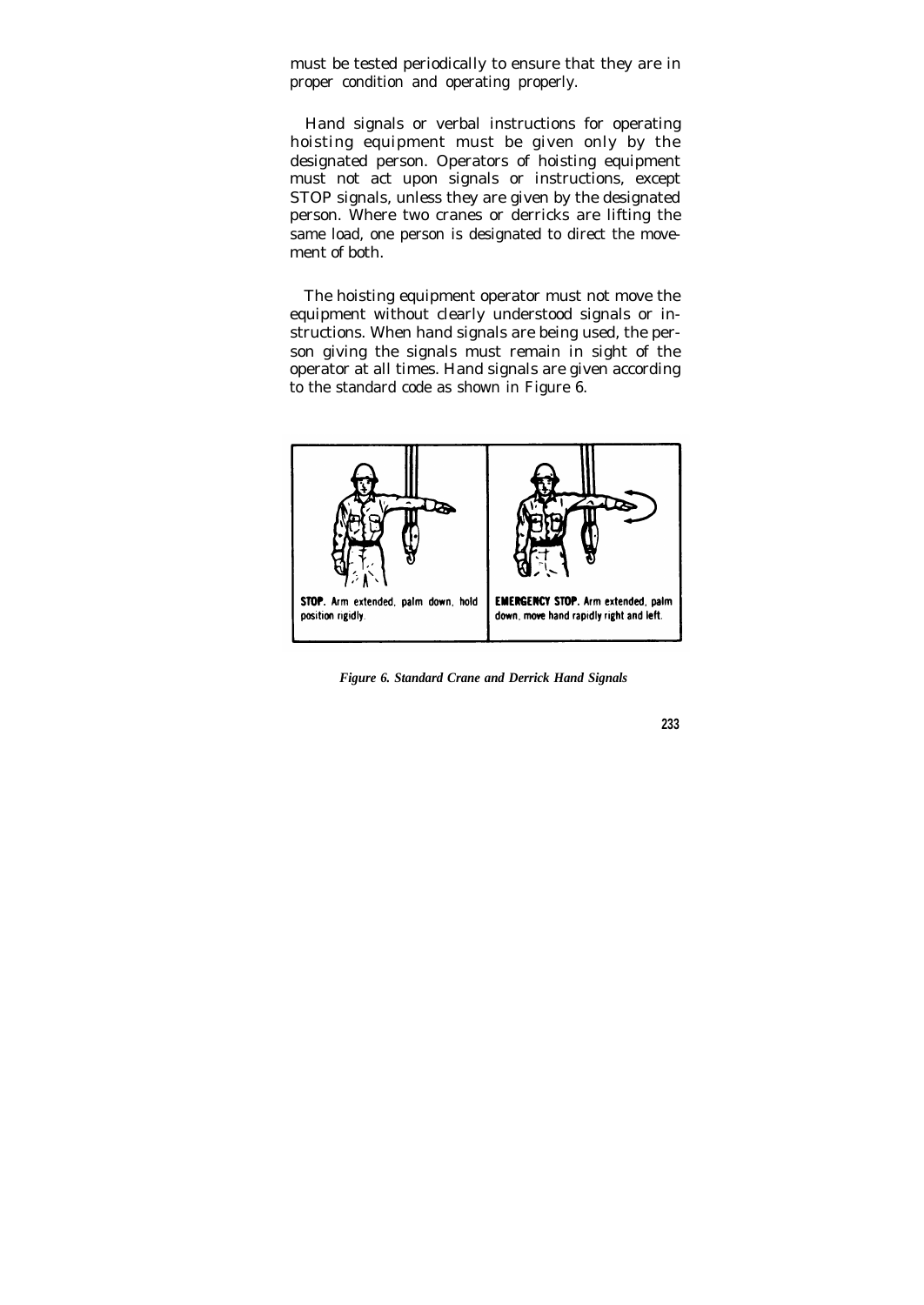

*Figure 6. Standard Crane and Derrick Hand Signals (cont)*

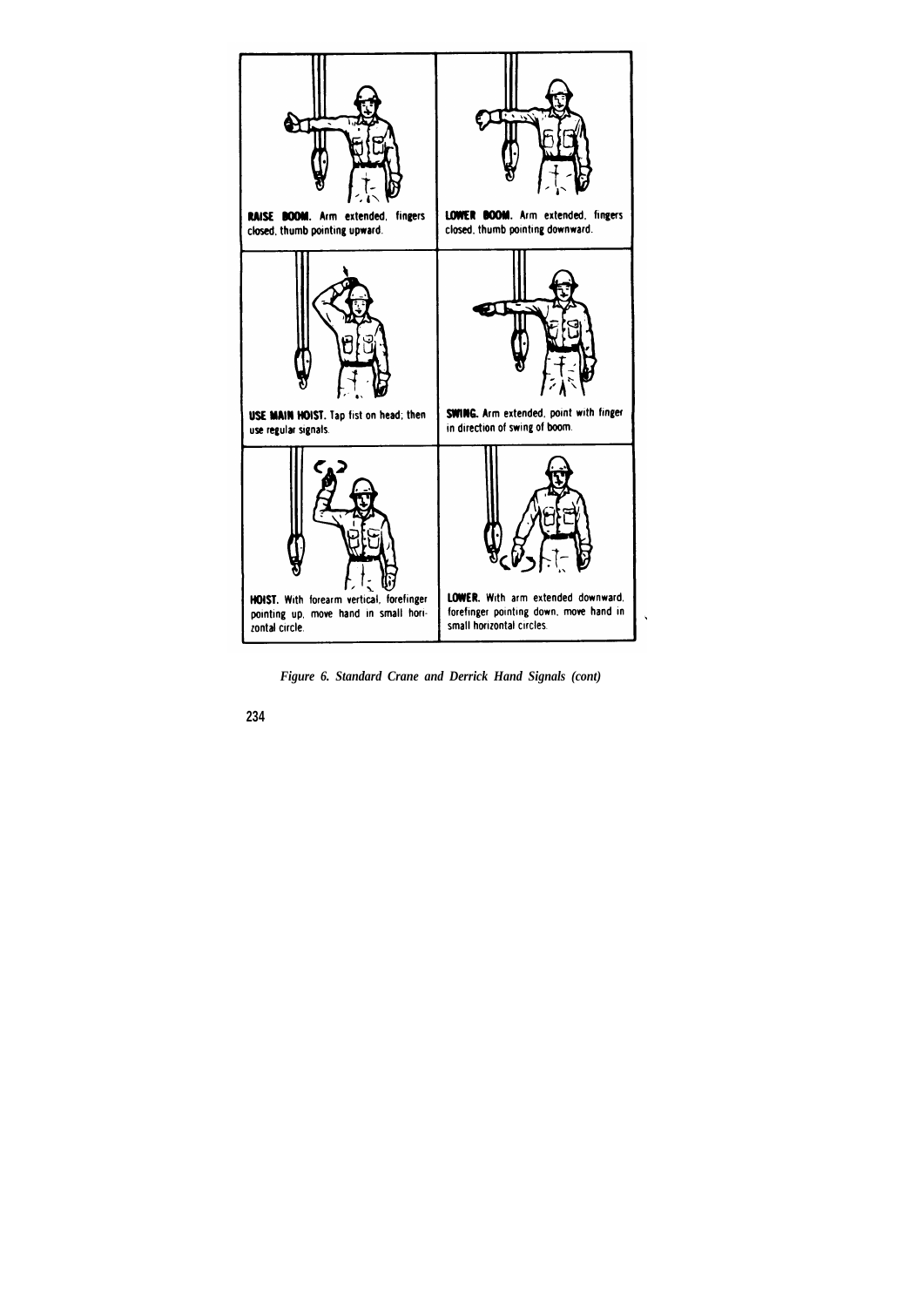

*Figure 6. Standard Crane and Derrick Hand Signals (cont)*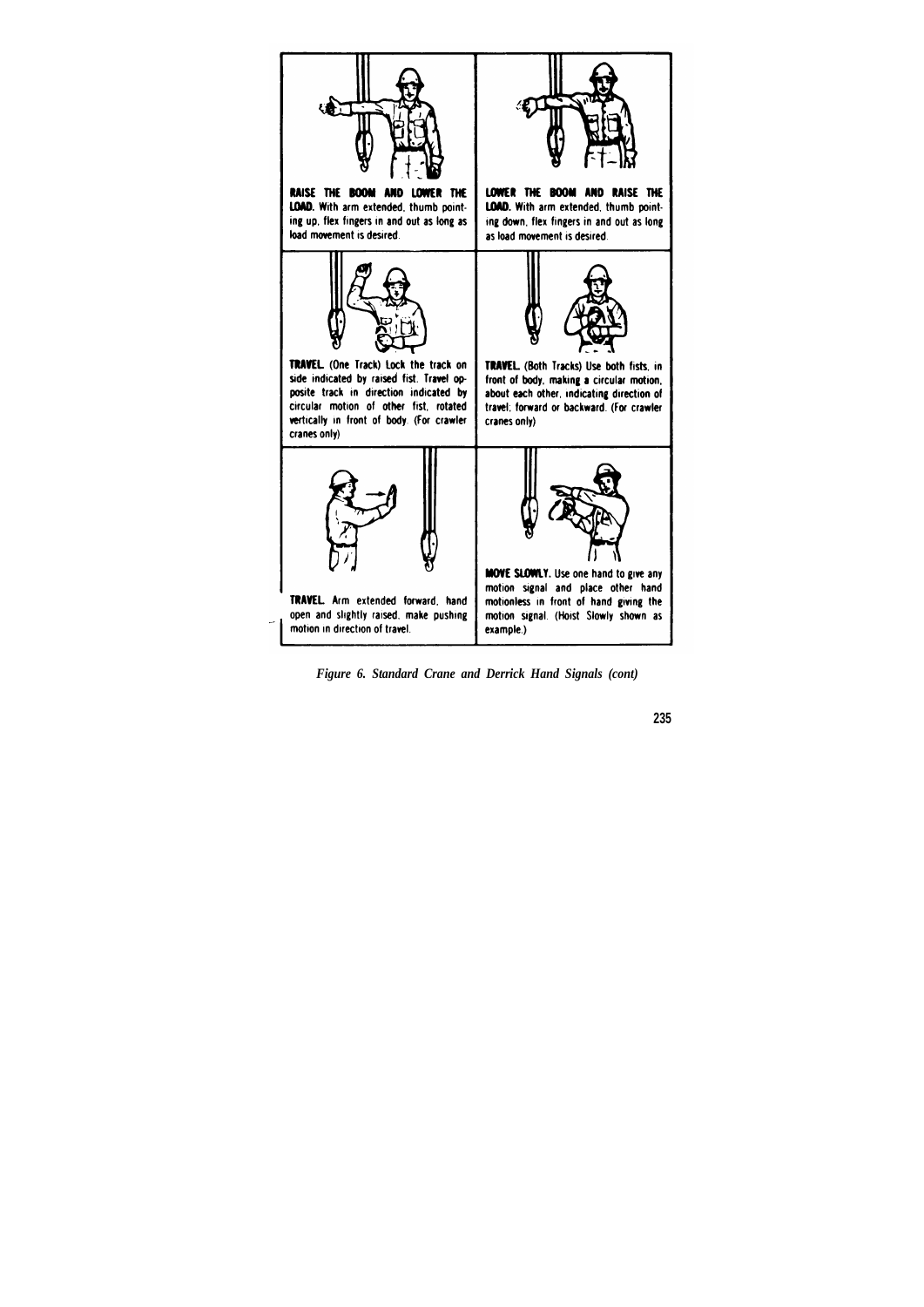

*Figure 6. Standard Crane and Derrick Hand Signals (cont)*

Place the block or hook directly over the load, if possible, to prevent the load from dragging or swinging when lift is made. If material being handled gets out of control, employees must not attempt to catch or rebalance it, until swinging material comes to rest.

The supervisor, or the person designated by him, must see that the crane capacity is not exceeded and that rail clamps and outriggers are properly used when provided. He must also ensure that hooks, chains, cables, ropes, slings, and so forth, used for hoisting purposes are the proper size and in condition to safely handle the load. The capacity of cranes, hoists, or derricks must be posted in operating cab, or at other locations readily visible to the operator.

Do not attach the hook of the crane or hoist block directly to an object being moved. Chains, slings, or other lifting accessories must be used. Personnel must

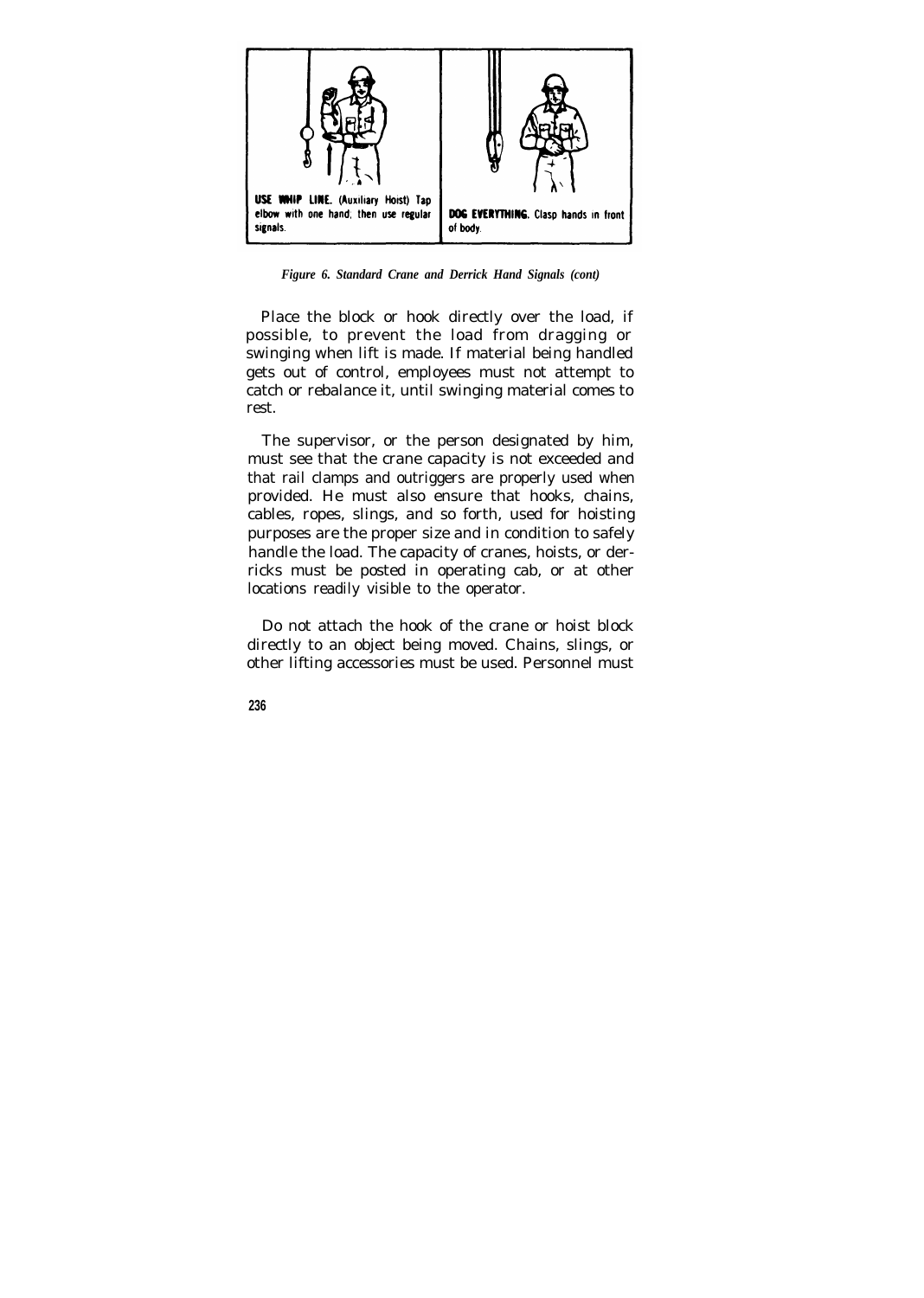see that attachment to the load is secure and properly made to prevent slipping. Crane operators must, when possible, see that this is done.

Carrying a load over workmen is prohibited. Proper warning must be given to alert persons in or near the path of a moving load or load-handling equipment. Do not move crane, hoist, or derrick when the load is swaying or turning excessively. The operator of hoisting equipment must never lift a load with a sudden jerk or lower it with a sudden stop.

Before moving a crane from which an empty sling is hanging, both ends of the sling must be hooked to the block. The hooks and attachments must be high enough to clear obstacles. Personnel must place themselves in a position so they cannot be caught between an obstruction and the load being handled or the load-handling equipment. Be alert for unexpected swing or shifting of loads. Do not leave hoisting equipment unattended with load, bucket, magnet, or other heavy attachments suspended.

The crane or derrick boom must be lowered to a car or the ground for lubrication, inspection, or repair. The boom must be secured to prevent movement when it is not in use. When guiding suspended loads, push rather than pull when possible. Keep hands and feet from under load. Use tag lines on bulky or awkward loads. Before unhooking a sling, be sure that the load has settled and take a position to avoid being struck by the sling or any part of the load.

When working around electric wires, use extreme care in handling hoisting equipment because there is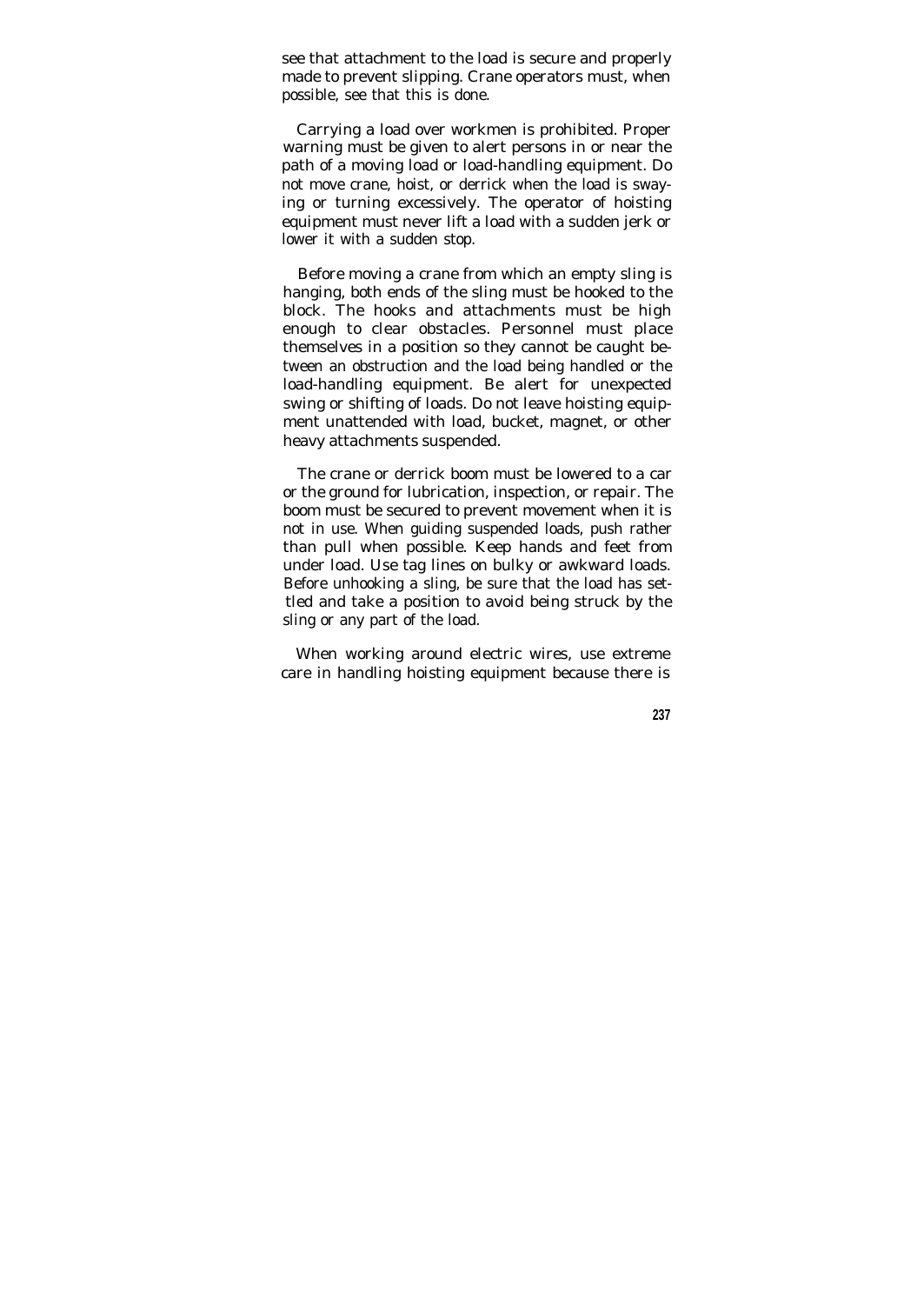danger in current traveling from wires to boom. No part of equipment or load must be permitted to come within 10 feet of high-tension wires unless they have been de-energized.

#### **LADDERS AND SCAFFOLDS**

Railway equipment maintenance personnel are constantly using ladders and scaffolds in their repair work. They must know how to safely use equipment. Personnel must see that ladders are of adequate length. Placing a ladder on a box, barrel, block, or other object to increase the reach is prohibited. The use of improvised ladders is prohibited.

Straight ladders must be placed on solid footing, secured against slipping by the use of spikes, safety feet, or other means, and supported at the upper end to prevent twisting. Straight ladders should be placed so that the horizontal distance from the base to the support against which the ladder is leaning is about one fourth the length of the ladder.

Extension ladders must be properly assembled and carefully raised to ensure that sufficient overlap is maintained and that guides and hooks are engaged. Step ladders must be fully opened, with spreaders set, and placed on a solid level surface. The use of step ladders as straight ladders is prohibited.

Personnel must face ladders and hold on with both hands when ascending or descending. If tools or material must be handled, use a hand line. Do not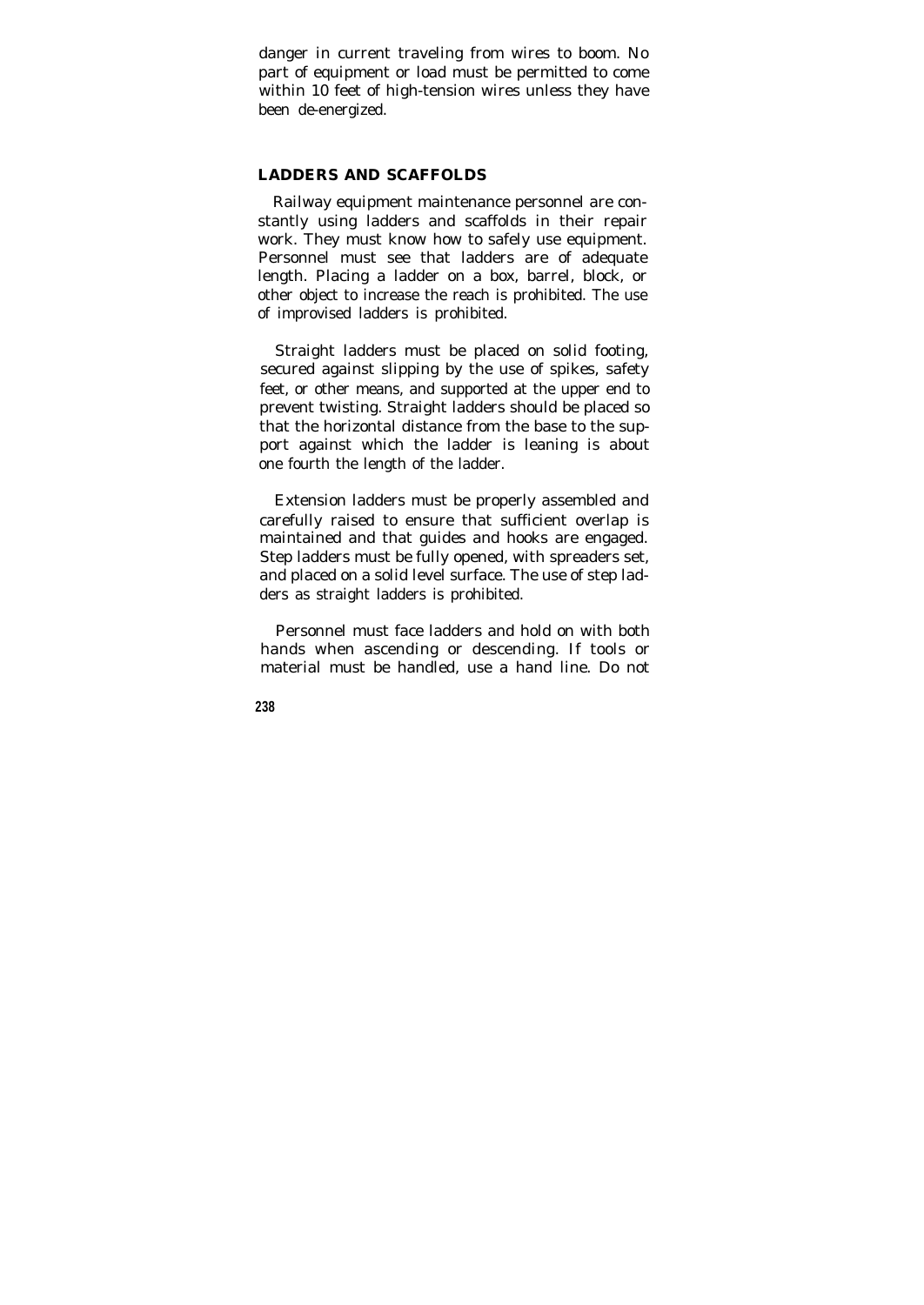climb higher than the third rung from the top of straight ladders or the second step from the top of step ladders. Ladders must not be used in a horizontal position as a scaffold or scaffold member.

Personnel must see that scaffolds are properly constructed or assembled, are of sufficient strength for the required load, and are approved by the proper authority before being used. Scaffold boards used on sectional metal scaffolds must be equipped with cleats on the under side. Where such scaffolding is equipped with wheels, they must be locked before climbing or working from the scaffold. Special care must be taken in the placing of hooks for suspended scaffolding to ensure that they will safely support the intened loads. Hooks must not be in a position where they may be disturbed or dislodged.

All scaffolding must be provided with hand railings and toe boards. Do not move scaffolds or ladders from point-to-point while personnel are on them. Take the necessary precaution to assure that tools and materials will not fall when moving such equipment. Scaffolds and ladders in use at locations where persons or vehicles could collide with them should be properly protected, and ropes or other means should be used to protect persons from falling objects.

Do not reach or lean out more than an arm's length from the edge of a ladder, scaffold, or elevated platform. Do not use metal ladders or scaffolds where they may come in contact with electrical wires or equipment. Do not perform electrical work while standing on portable metal ladders. Personnel performing work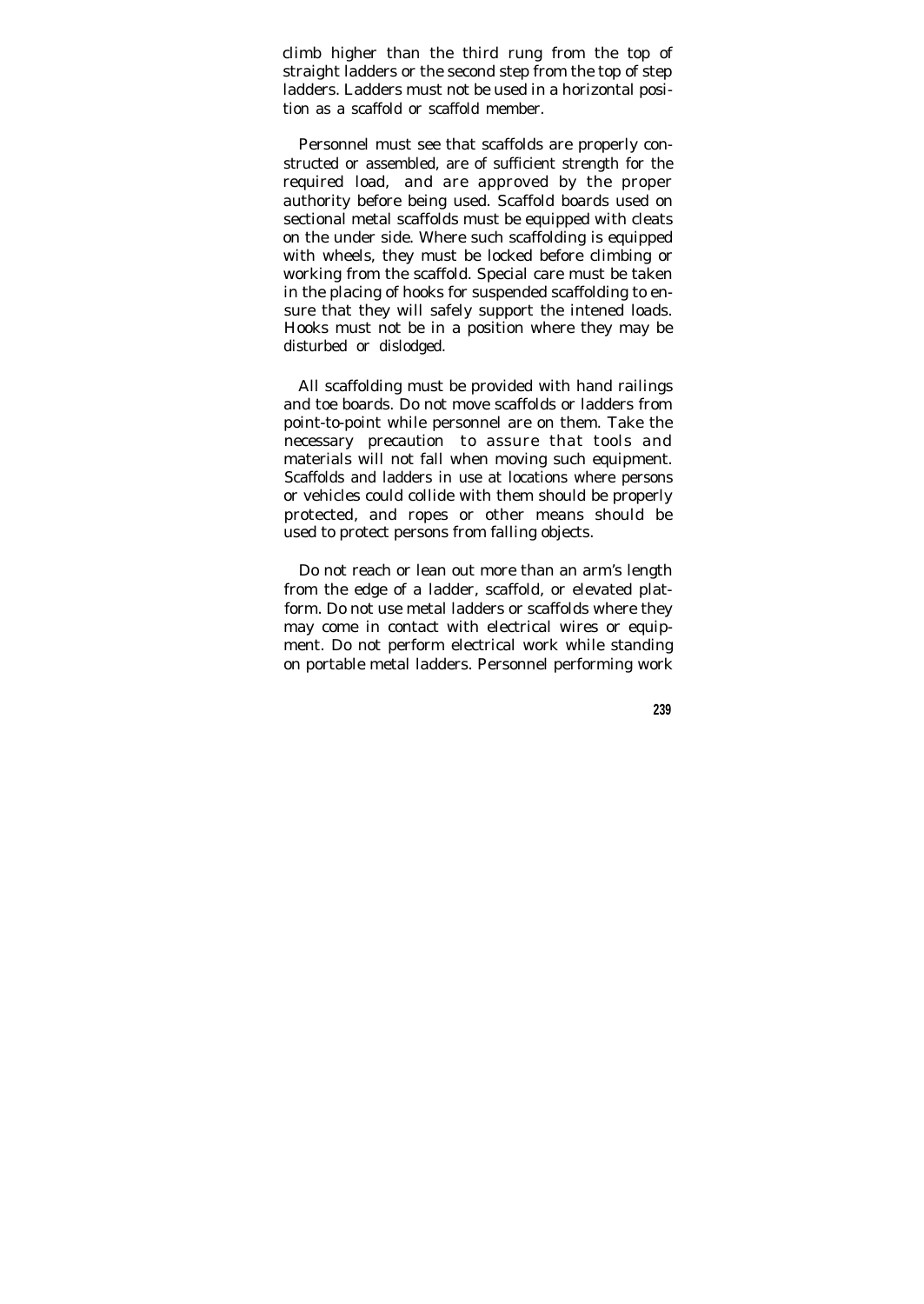from metal scaffolding must take necessary precautions to prevent electrical shock. Except when a scaffold or other protection is provided, a safety belt, safety net, or guard line must be used by all personnel while working.

#### **ELECTRICAL AND LINE WORK**

Only qualified persons charged with that duty shall install, or make repairs or adjustments to electrical systems or tools, machinery, and apparatus. When possible, disconnect the power source before working on an energized circuit or equipment. Take care to avoid coming in contact with water, steel bridges, ground wires, guy wires, and all other circuits when working on any power circuit regardless of voltage.

Do not climb power line poles, radio towers, floodlight towers, or other such structures or enter substations or power plants without authorization. Examine every pole, tower, ladder or other structure, including bases, before attempting to climb it. Ensure that structures are sound enough to support the weight to be placed upon or against it. All equipment on the structures must also be examined before sitting, leaning, standing, or otherwise placing strain on it. Two or more persons must not climb up or down a pole or ladder at the same time. The succeeding person must wait until the one preceding is either in position at the top or in the clear at the bottom. Use both hands when ascending or descending ladders, poles, or structures. Body belts, shoulder straps, or pockets must be used to carry small tools or material. Hand lines must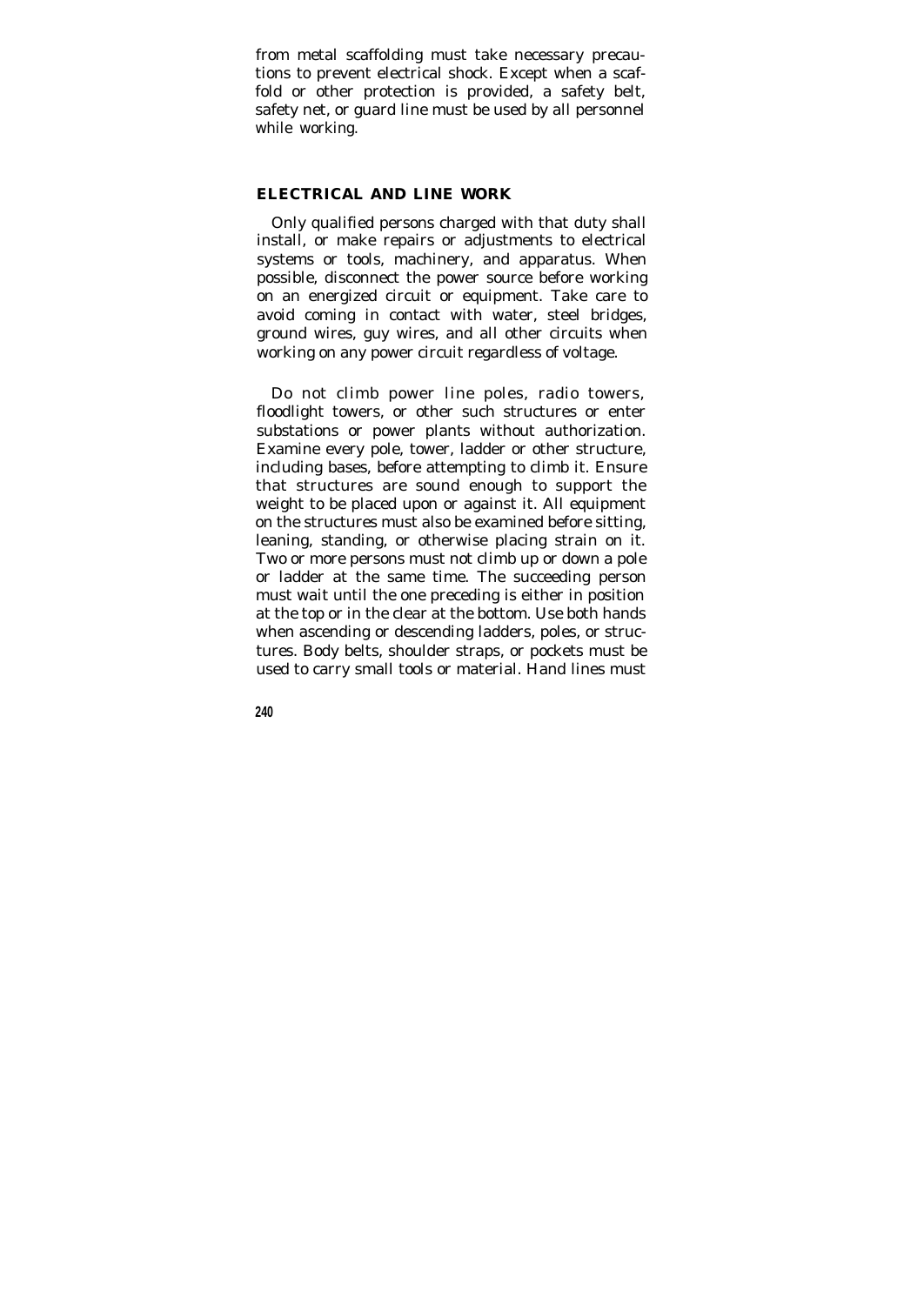be used for heavier items. Exercise extreme care to prevent injury as a result of materials being thrown or dropped.

Use prescribed protective equipment and tools when working on electrical wires or apparatus. Such equipment must be regularly inspected and tested to ensure that it is in safe condition. When working on or handling wire, rope, or cables on curves or comers, personnel must not stand in the inside angle unless they are properly protected.

Be careful when cutting copper, bronze, or galvanized guy wire to prevent injury due to flying ends. In replacing a defective pole with a new one, the old pole must be inspected and positively secured before climbing or transferring any wires. Before removing any wire from any pole or structure, positive supports such as, but not limited to, guying, piking, or roping must be used to assure that removal of such wire(s) will not permit the pole or structure to fall.

All wires and circuits are to be considered energized at all times unless personnel have positive knowledge to the contrary. The insulation on tools or wires alone must not be relied upon for protection. When electrical circuits are opened for work, the power control devices shall be locked or blocked open, and protective tags or devices shall be removed only by the same workman or craft that applied them.

Before beginning work on high-voltage lines or equipment to de-energize them, workmen shall make certain that the current source has been disconnected.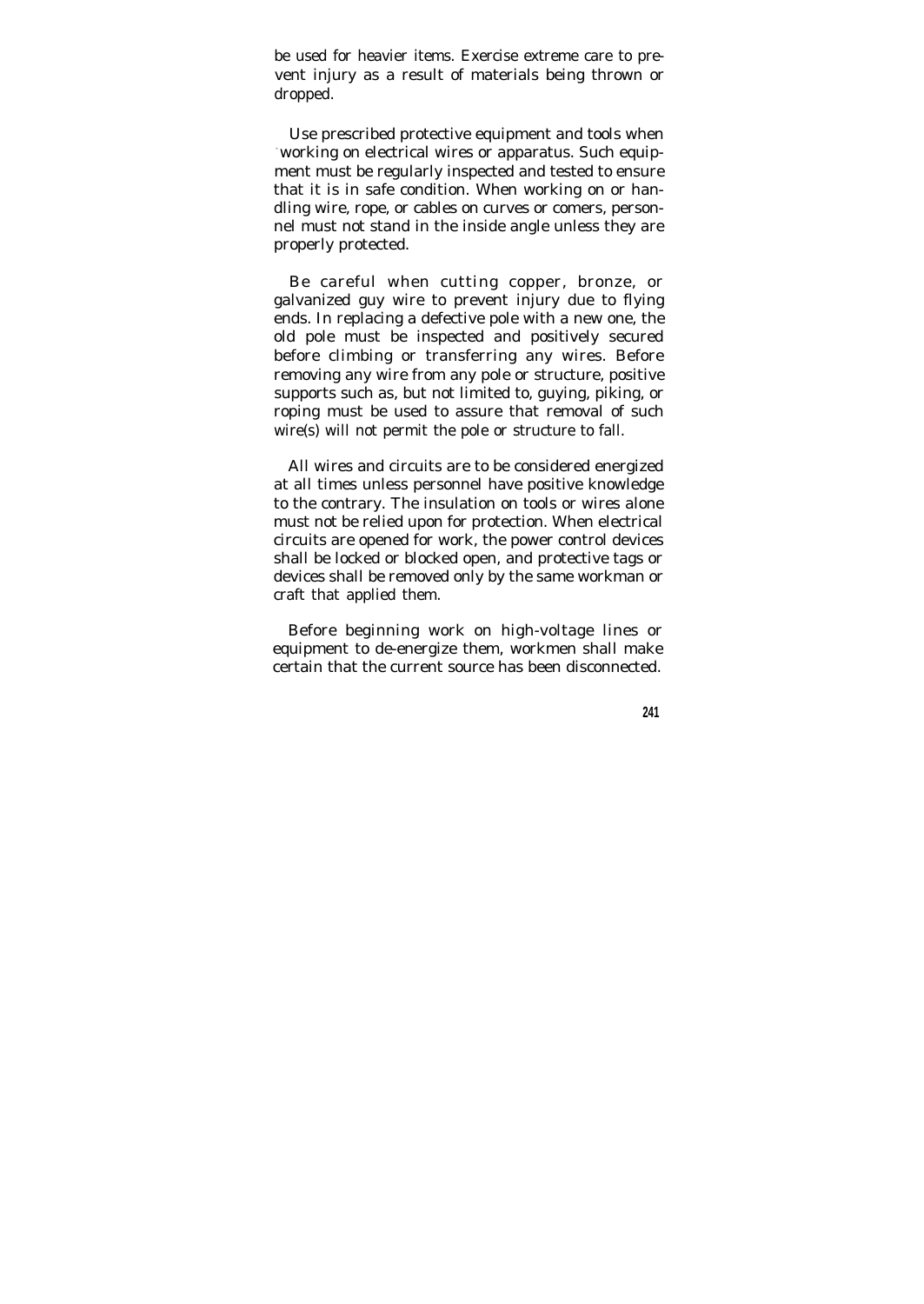The de-energized lines or equipment shall then be grounded on both sides of the personnel who will peform the work. Before working on a high-voltage capacitor the terminals shall be grounded, using an approved grounding lead insulated equally to the capacitor voltage rating.

Before making repairs to a transformer, disconnecting switches on both sides must be opened and the transformer grounded. If the transformer is not equipped with disconnecting switches, the primary and secondary connections shall be disconnected. Current or series transformers with energized primary windings shall have their secondary windings short circuited when not in use.

Any act which will raise or destroy the protective action of fuses or circuit breakers is prohibited except when done in emergencies by qualified personnel. When possible, de-energize circuits before replacing fuses. Use care at all times to prevent water from hose stream or other sources from coming in contact with electrical wires and equipment. This also applies to liquids contained in fire extinguishers, except when directions on the extinguisher specify that it may be used on electrical fires.

Personnel must not work on live conductors from above when such work can be done from below. All electrical wiring, other than of temporary or emergency nature, shall be installed according to local or national codes. Do not work around wires or electrical apparatus during electrical storms unless absolutely necessary.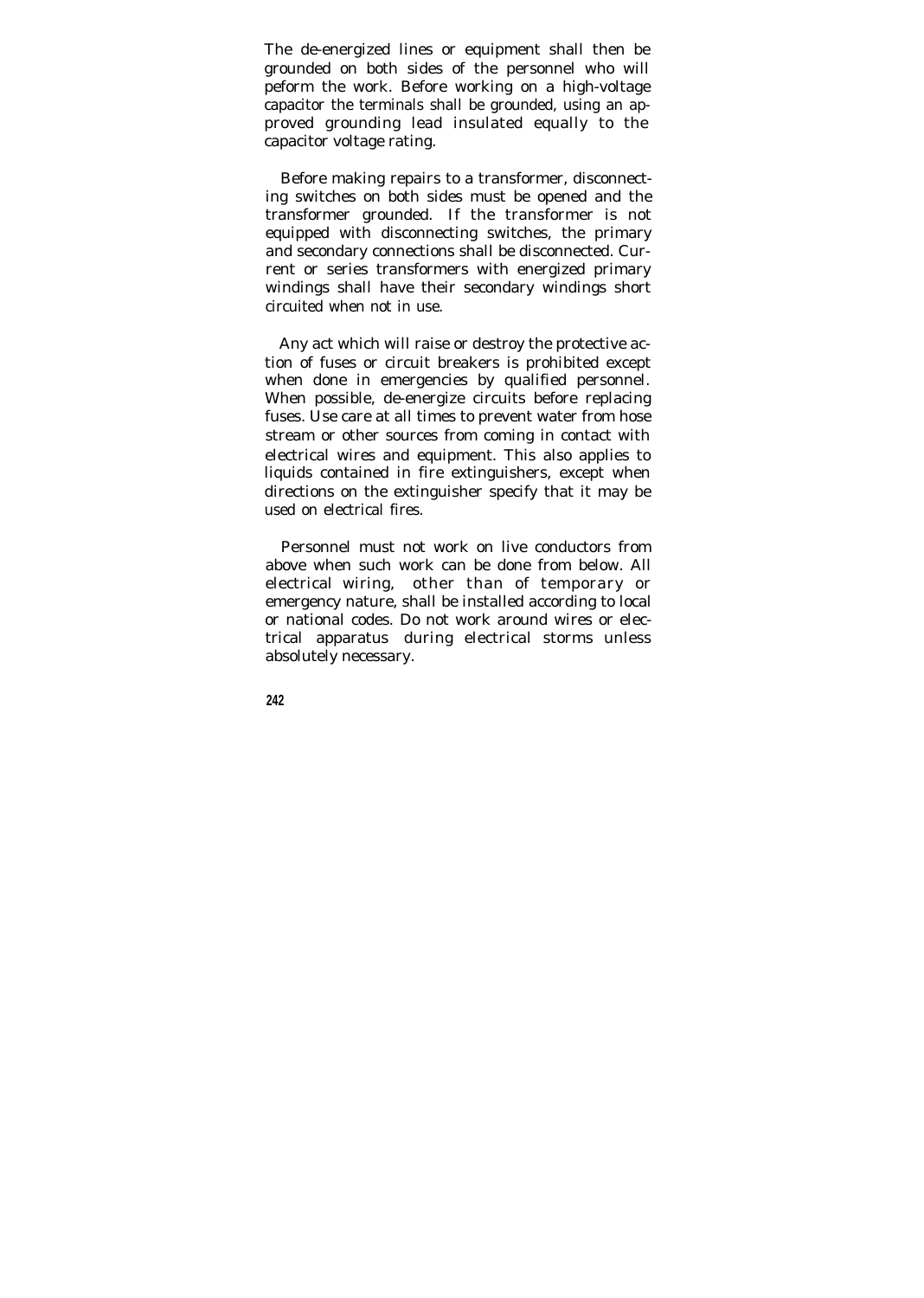# APPENDIX

#### **Preparation Instructions**

Follow these instructions to complete DD Form 4092-R.

**Train Order No.** — Enter the number the dispatcher relays to the operator.

From - Enter the dispatcher location issuing the order and the current date.

To C & E – Enter correct train identification or the addresses (for instance, yard engines, yardmaster, and so forth).

**At** (Station) – Enter the station name copying the order.

 $X$  — Enter an "X" when using the "X" response as directed by the dispatcher.

**Operator** – Enter the last name of the operator using the "X" response

Time – Enter the time the "X" response was used.

**Train Order** — Enter the correct instruction using the proper form at all times.

**Repeated** – Used when dispatcher uses the "X" response and the operator requested the order out of sequence. Enter the time the train order was repeated.

**Chief Dispatcher** – Enter the initial of the chief dispatcher as relayed by dispatcher.

**Made** – Enter "com" (complete) after the dispatcher has "OK'D" or completed the order which is after the operator has repeated it.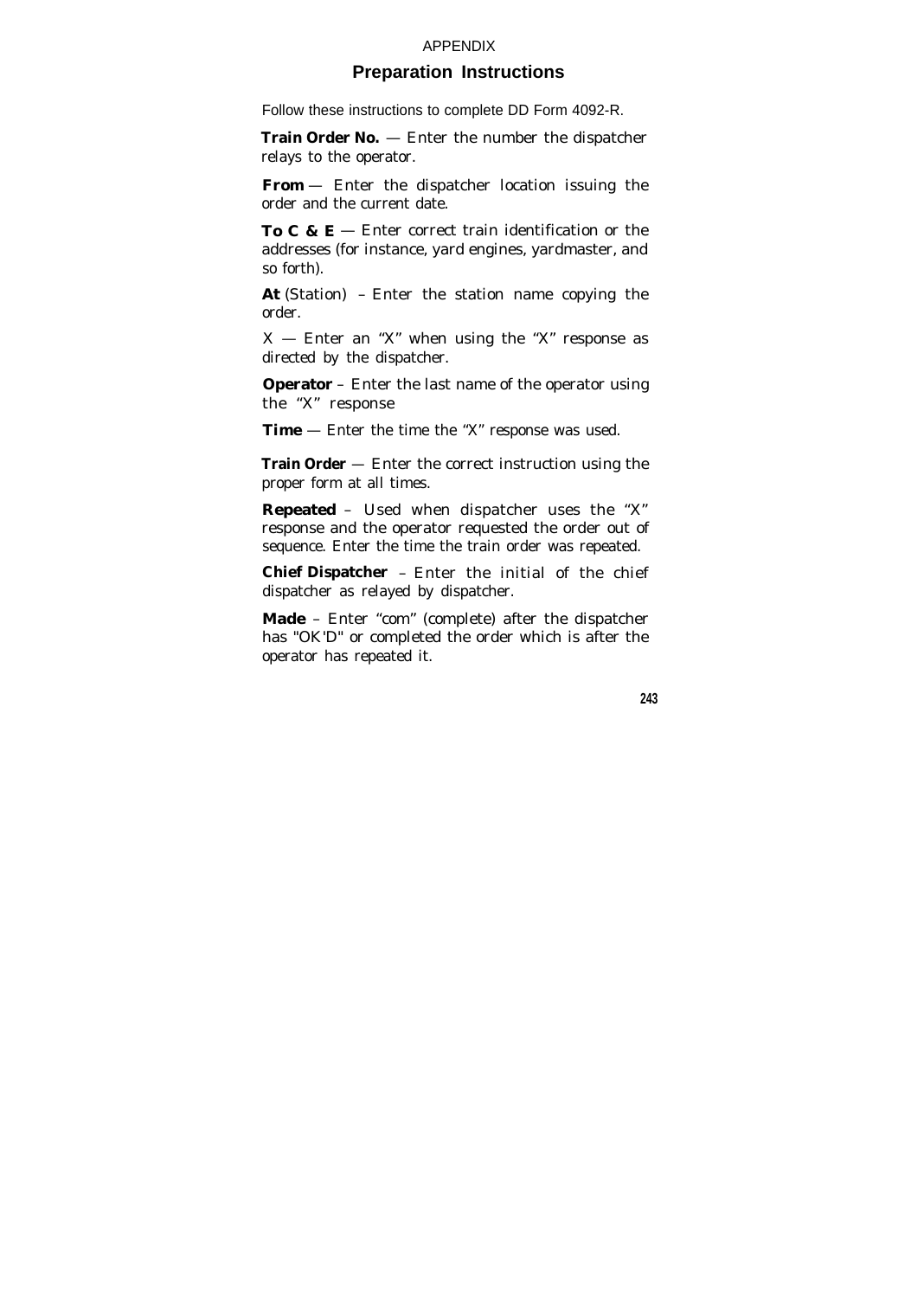**Time** — Enter the time dispatcher "OK'D" or completed the train order.

**Operator** – Enter the last name of the operator copying the train order.

| <b>TRAIN ORDER</b><br>FM 55-21 | TRAIN ORDER NO.<br>38                                        | FROM             | Conroy BJan 186 |
|--------------------------------|--------------------------------------------------------------|------------------|-----------------|
| TO CAE<br>No. 34 Eng 346       |                                                              |                  |                 |
| AT (Station)<br>B O            |                                                              | OPERATOR         | THE             |
|                                | No. 34 Eng 346 meet Extra 1562 Nost at BL.<br>SAMPLE         |                  |                 |
| REPEATED                       |                                                              | CHIEF DISPTACHER |                 |
| <b>BADE</b>                    | THE<br>14 40                                                 | OPERATOR         |                 |
| DA FORM NOD2-R. I MAY 73       | Replaces DA EXHM 55-2010<br>L. Al. L. Als, which is absolute |                  |                 |

Instructions to complete DD Form 4091-R are as follows.

**Date** – Enter current date.

**Station** — Enter the name of the issuing station.

**Conductor and Engineer** — Enter the correct train identification designator.

**Orders** — Enter the number of all orders that are applicable to the train as sent by the dispatcher. there are no orders, enter none in the space.

**Ok At (Time)** – Enter the time the dispatcher "OK'D" the clearance form.

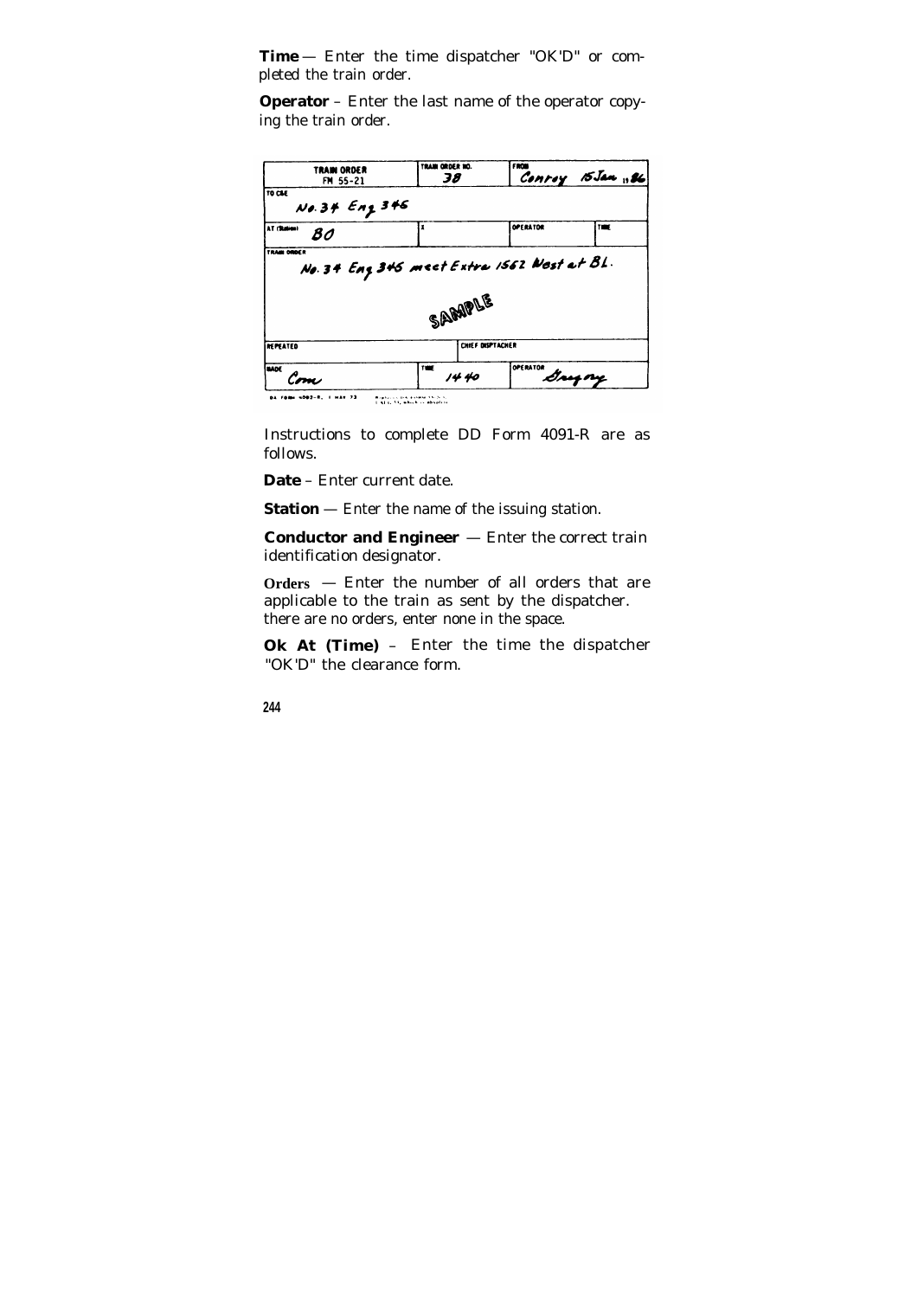**Chief Dispatcher** — Enter the initial of the chief dispatcher that "OK"D" the clearance order as relayed by the dispatcher.

**Do Not Leave Before** — Completed as required by the dispatcher.

**Block** – Enter the block designated if required by the dispatcher.

**Operator** – Enter the last name of the operator copying and issuing the clearance order.

| CLEARANCE FORM "A"<br>FM 55-21                                                      | DATE<br>15 Jan 1986                                                                                                                                                                       |
|-------------------------------------------------------------------------------------|-------------------------------------------------------------------------------------------------------------------------------------------------------------------------------------------|
| <b>STATION</b><br>Hanks                                                             |                                                                                                                                                                                           |
| <b>CONDUCTOR AND ENGINEER</b><br><b>No. 145</b>                                     |                                                                                                                                                                                           |
| ORDERS (If no orders, inderse "HOME")<br>18, 23                                     | SAMPLE                                                                                                                                                                                    |
| OK AT (Time)<br>1415                                                                | CHIEF DISPATCHER<br>IBJ                                                                                                                                                                   |
| DO HOT LEAVE BEFORE (Fill in whom necessary to comply with rule 221)<br><b>/4/8</b> |                                                                                                                                                                                           |
| BLOCK (Pill in only when operating<br>under Hanual Block System)                    | <b>LOPERATOR</b><br>Kym                                                                                                                                                                   |
| orders received correspond with numbers inserted above,                             | Conductor and engineer must have a copy and see that their train is cor-<br>rectly designated in the above form, also that the numbers of all train<br><b>OPERATOR MUST RETAIN A COPY</b> |
| DA FORM 4091-R. 1 MAY 73                                                            | REPLACES DA FORM 55 200<br><b>CWHICH IS OBSOLETE</b>                                                                                                                                      |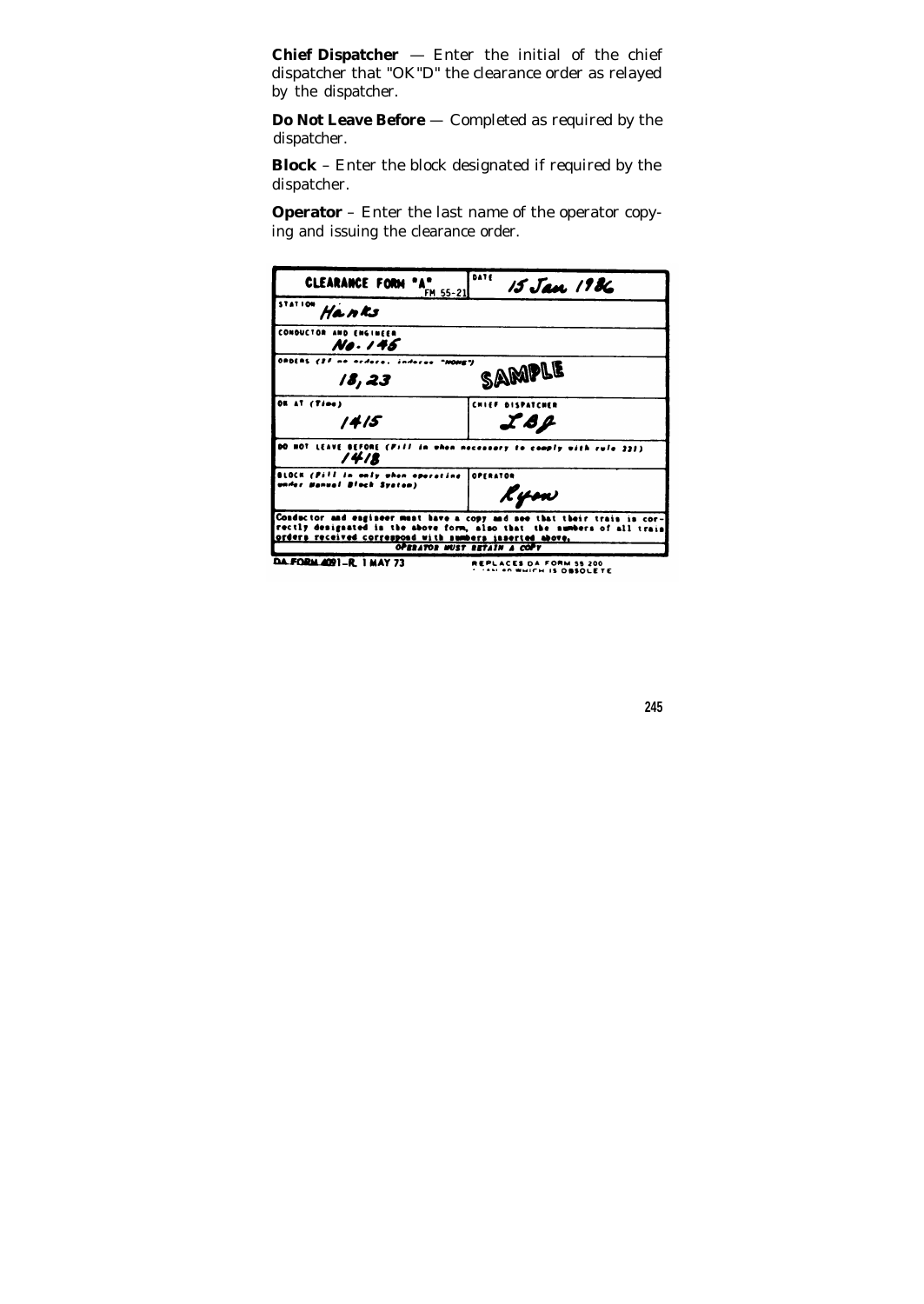# **GLOSSARY**

| <b>APB</b> | absolute permissive block |  |
|------------|---------------------------|--|
|------------|---------------------------|--|

- **ABS** automatic block signal system
- **ACS** automatic cab signal system
- **ATS** automatic train stop
- **CTC** centralized traffic control
- **DT** double track
- **TWC** track warrant control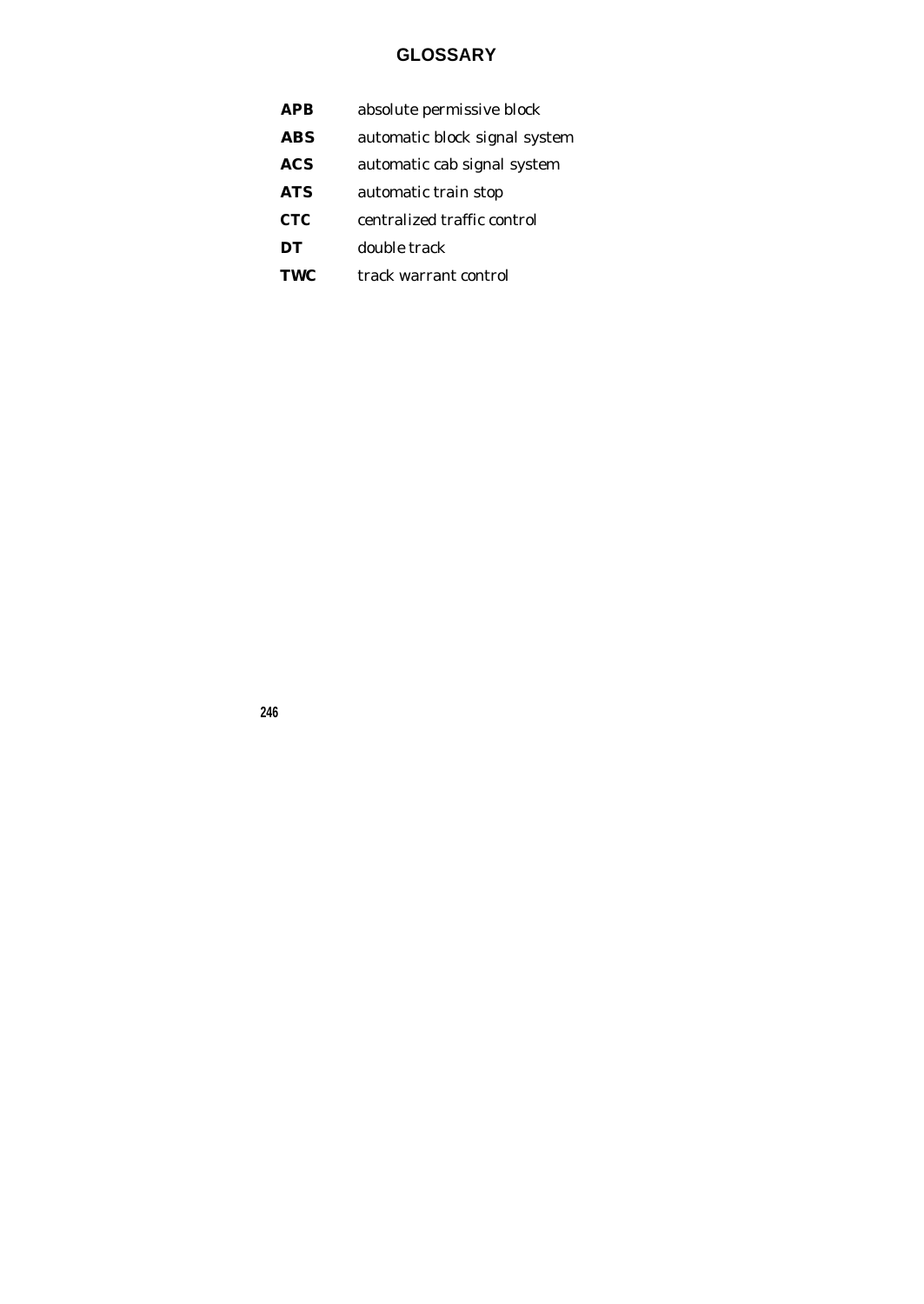# **REFERENCES**

# *REQUIRED PUBLICATIONS*

**Required publications are sources that users must read in order to understand or to comply with this publication.**

## **Field Manual (FM)**

55-20 Army Rail Transport Units and Operations

### **Army Regulation (AR)**

611-201 Enlisted Career Management Fields and Military Occupational Specialties

# *RELATED PUBLICATIONS*

# **Related publications are sources of additional information. They are not required in order to understand this publication.**

### **Army Regulations (ARs)**

| 55-255 | Railroad Equipment                                                                               |
|--------|--------------------------------------------------------------------------------------------------|
| $56-3$ | Objectives and Policy for<br>Army Rail Equipment:<br><b>Management of Army Rail</b><br>Equipment |
|        |                                                                                                  |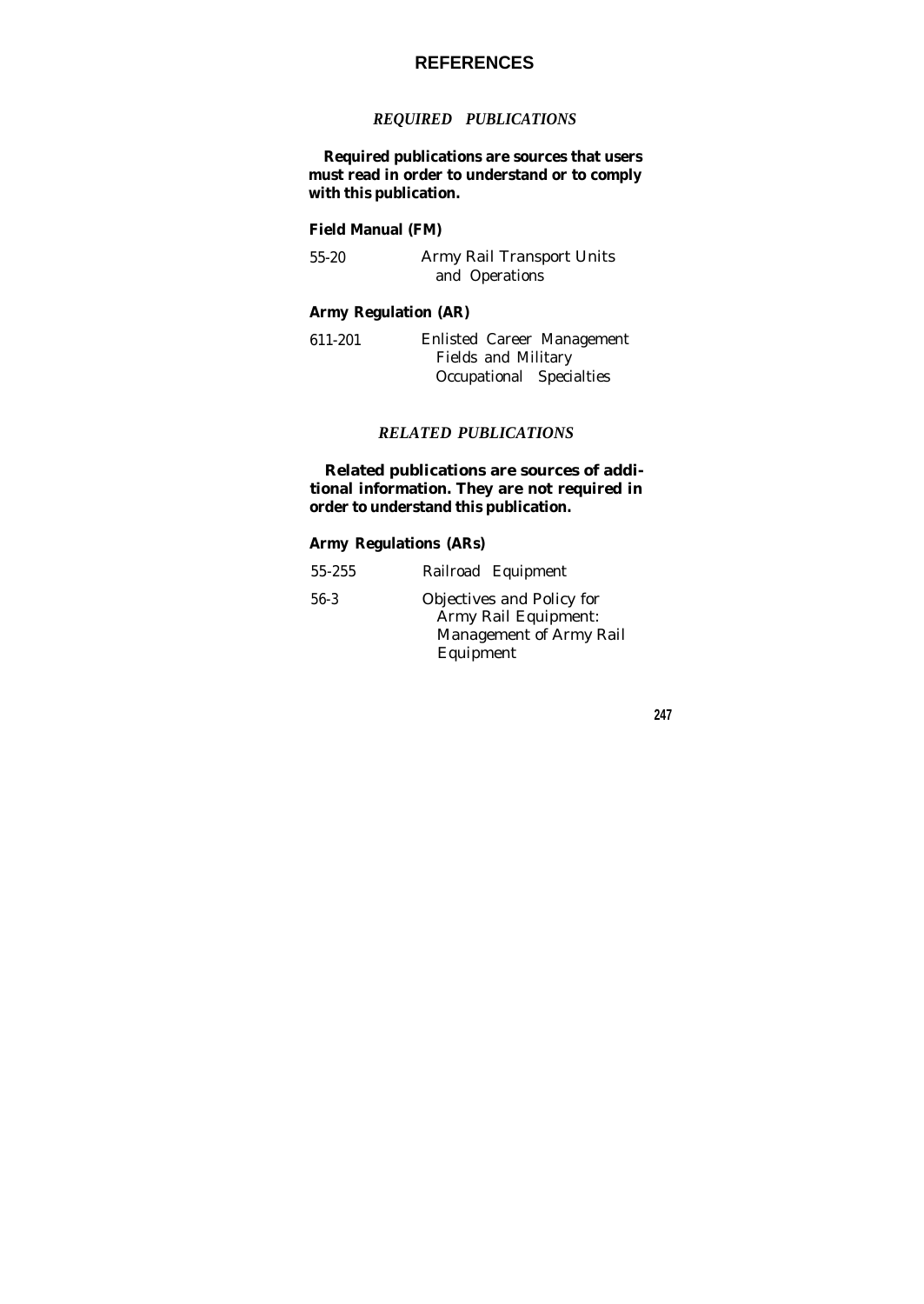# **INDEX**

Abbreviations,16, 91, 92 Absolute permissive block, 135 Accidents, reporting, 183 Agent, station, 182, 206 Air hose, 213 Aspects, See Signal aspects Auto-railer, 214 Block signals, 132, See also Signals Block system rules, 135 Suspension of, 149 Boarding, riding, and alighting from locomotives and cars, 195, 197 Cars Motor, 193 Track, 191 Cars and locomotives, coupling and uncoupling, 59, 200 Cranes, operating precautions, 232 Derrick, standard crane and, 233 Definitions, See Terms Duty positions, rules of, 204, 217 Distant signal, 130 Enginemen and firemen, 213, 214

Engineers, 209 Engine bell, 28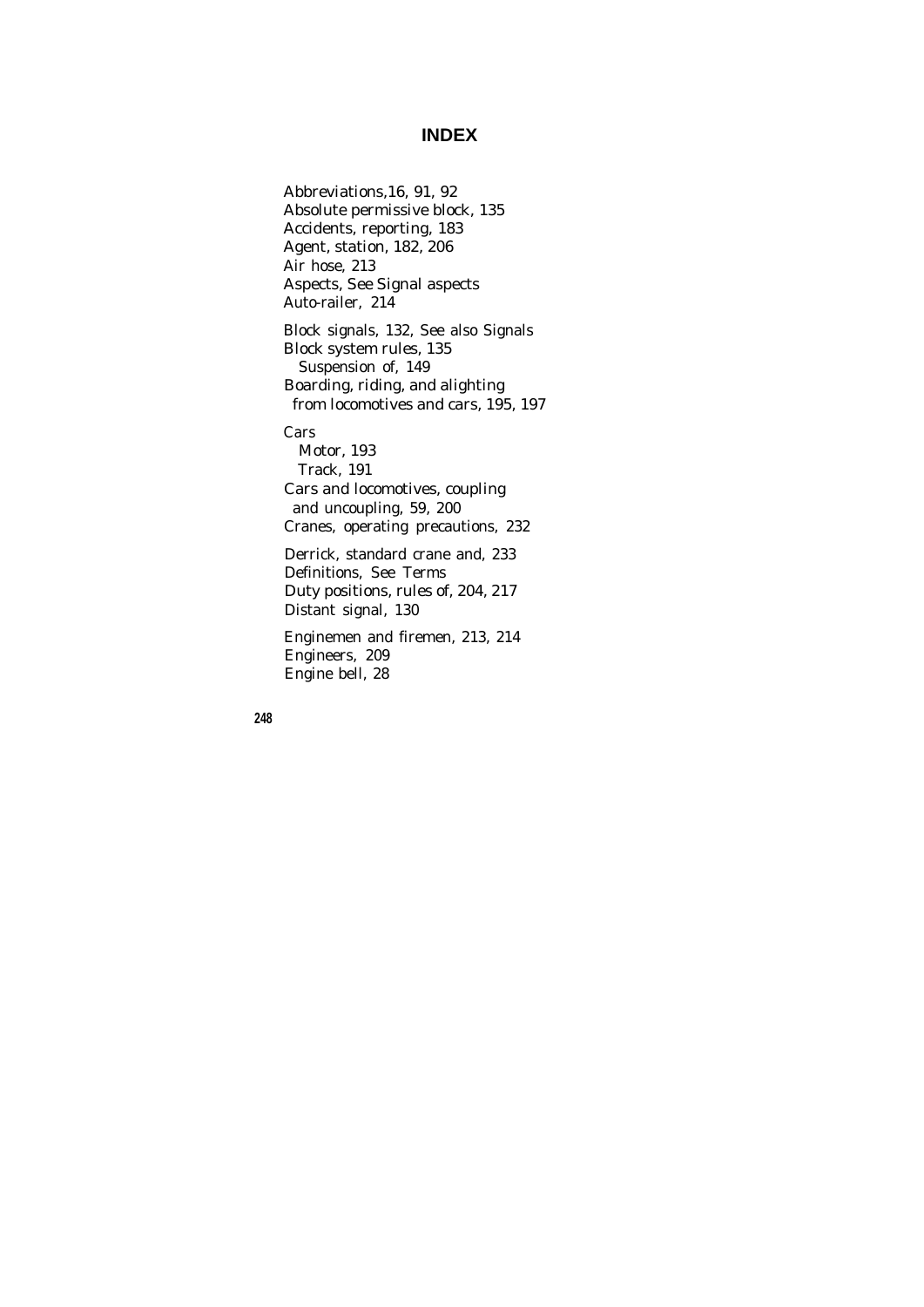Fire prevention, 218, 228, 229 Flagmen and brakemen, 50 Flag protection, 50 Fusees Use of, 50 Unattended, 27 General rules, 6, 174, 217 Hand brakes, 60, 198 Hoists, See also Cranes, operating precautions Inspection Watch, 17 Train, 73, 74 Ladders, use of, 238 Lights, train and engine, 30, See also Signals, light Maintenance-of-equipment personnel, 223 Maintenance-of-way personnel, safety of, 217 Markers, train and engine, 32, 33 Material and tool handling, 219 Materials-handling equipment, 219 Multi-level operations, 215 Operators, telegraph and telephone, 183, See also Right-of- Way Safety, Radio Operating rules, 13, 14, 17

Radio procedure, 167 Railways, Department of Army, 6 Register time inspection, 17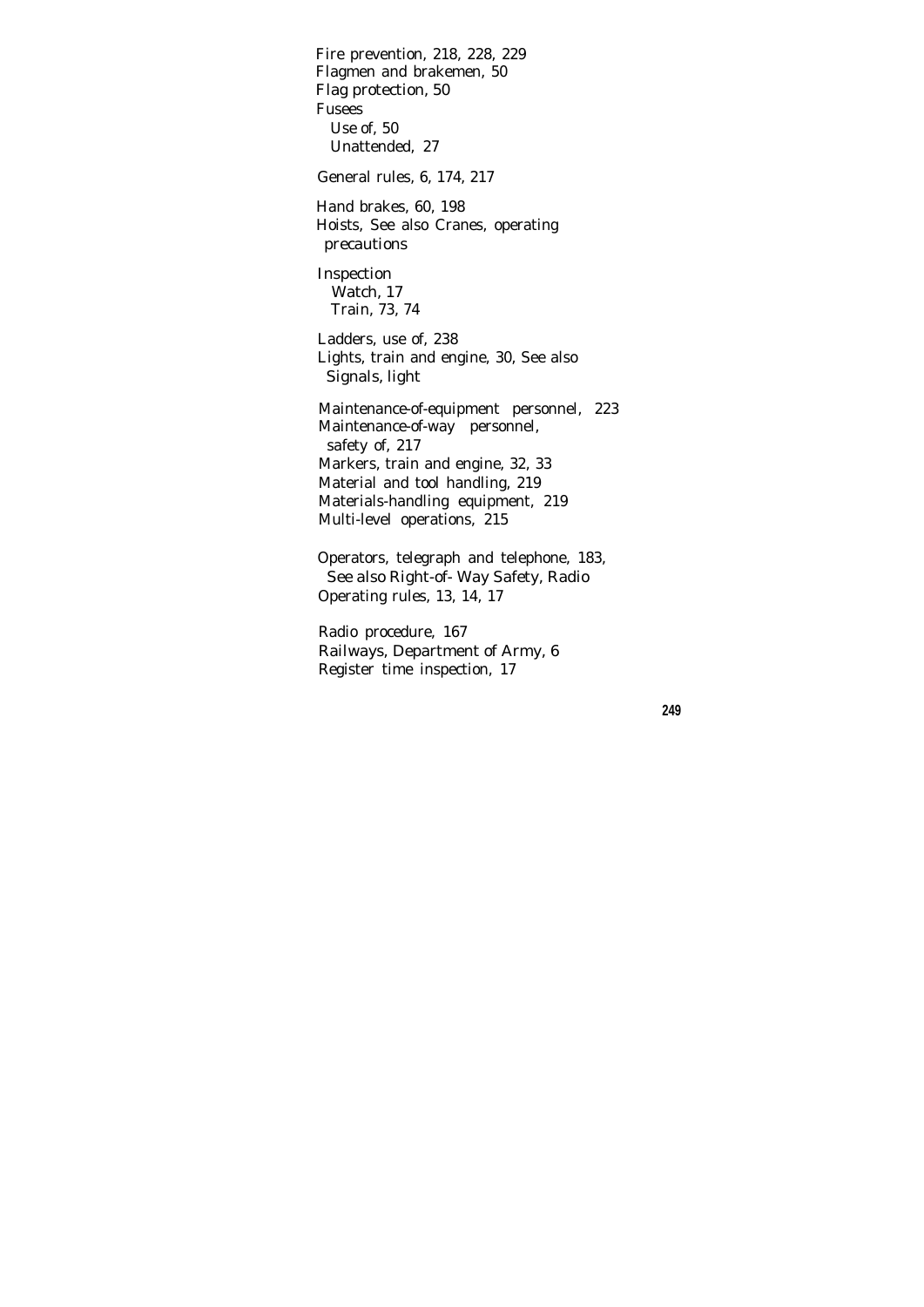Right-of-way safety, 219 Block signal, 132, 135 Conductors, 211 through 213 Engine crew and train crew, 213, 214 Engineman and fireman,213, 214 Flagman and brakeman, 50 General rules, 174 Interlocking, 78 Movement, 41 Numbering, 48 Radio, 167 Station agent, 182 Safety rules, 12, 204, 223, See also Duty Positions, rules of Schedules, 19 Shop precautions, 224 Signal aspect, 130 Signals Block, 132, 135 Blue signal, 34 through 39 Communicating, 21 through 24, 28 Engine whistle, 28 through 31 Flag, 24 through 26, 39 Restrictions, 24 through 26 Location, 26 Protection, 26, 27 Hand, 22 Light, 30 through 32 Improper display, 39 Observe and call. 39 Prescribed, 22 Stop, 39 Train order, 90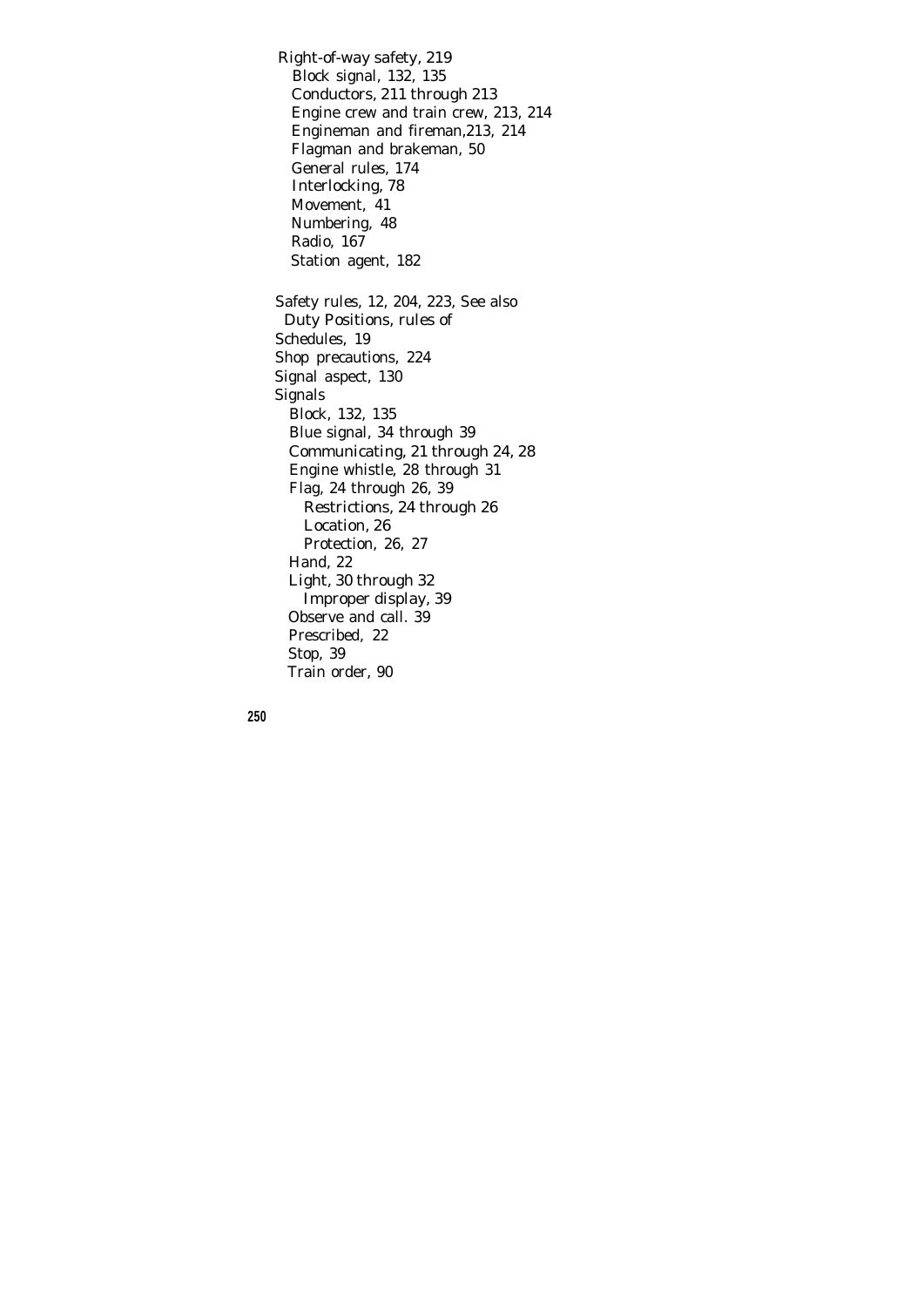Use of, 21 Special rules, 14 through 16, 204 Station agent, 182 Switches, 63, 64 Terms, 6 through 12, 34, 35 Time, standard, 17, 20 Timetables, 18 through 20 Torpedoes, 27 Track clearances, 219 Track permit, 132 Track warrants and bulletins, 156, 162 Transmitting, 172 Train and engine crews, 213, 214 Train orders, 75 Examples of, 93 through 129 Prescribed forms, 90 Signals, 89 Transmitting, 172 Trains Movement of, 41, 206 Superiority of, 40 Work, 45, 48 Trainmen, 213 Watches, 17 Watchmen, 217 Welding, 227 Whistle signal, 29 Wire safety, 232, 240, 241 Yardmaster, 208 Yard limit, 47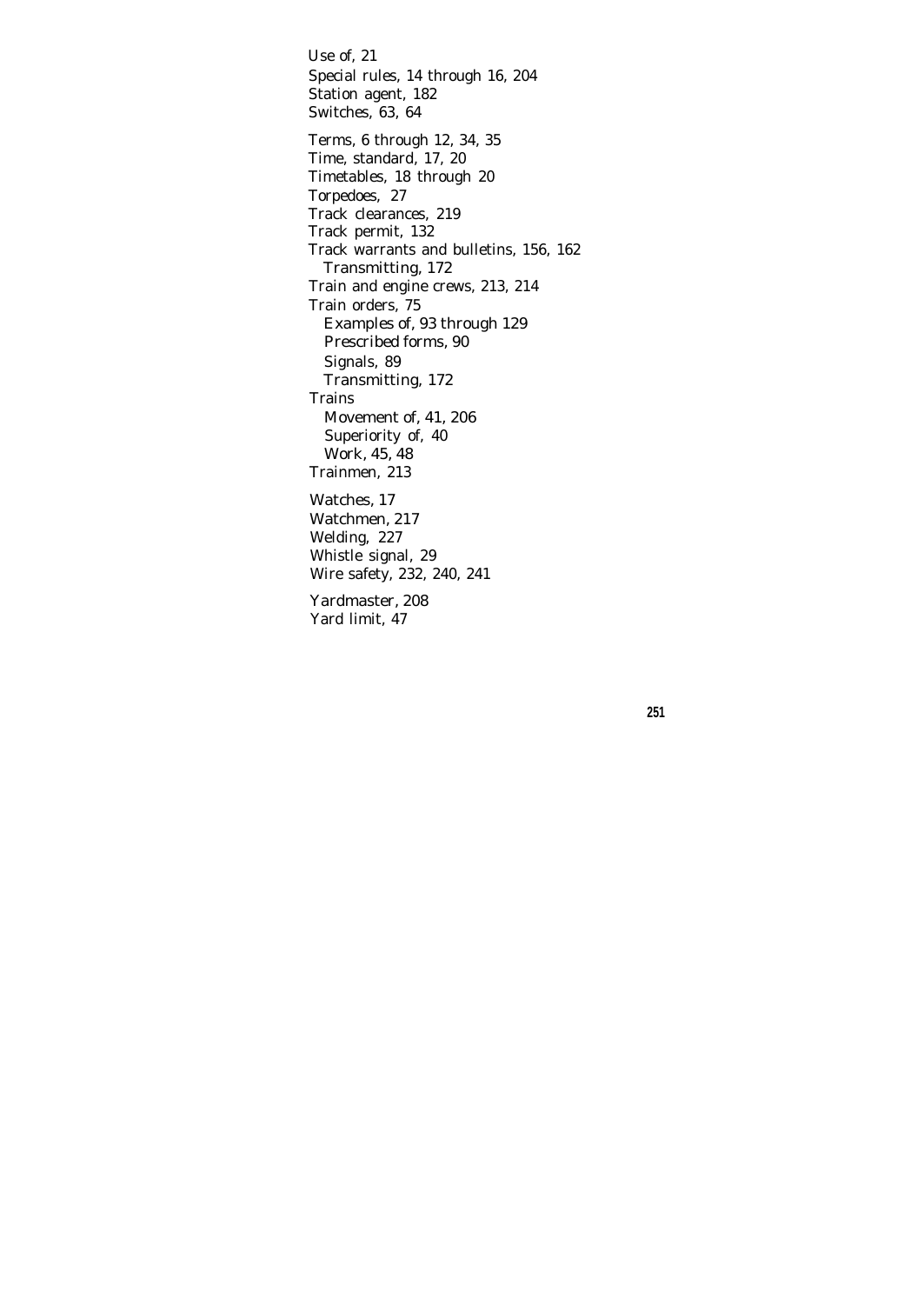**FM 55-21**

**17 JULY 1989**

By Order of the Secretary of the Army:

## **CARL E. VUONO**

General, United States Army Chief of Staff

Official:

**WILLIAM J. MEEHAN II** Brigadier General, United States Army

The Adjutant General

DISTRIBUTION:

**Active Army, ARNG, and USAR: To be distributed in accordance with DA Form 12-11E, requirements for FM 55-20, Army Rail Transport Units and Operations (Qty rqr block no. 391).**

✩ **U.S. GOVERNMENT PRINTING OFFICE: 1989—627-027/80230**